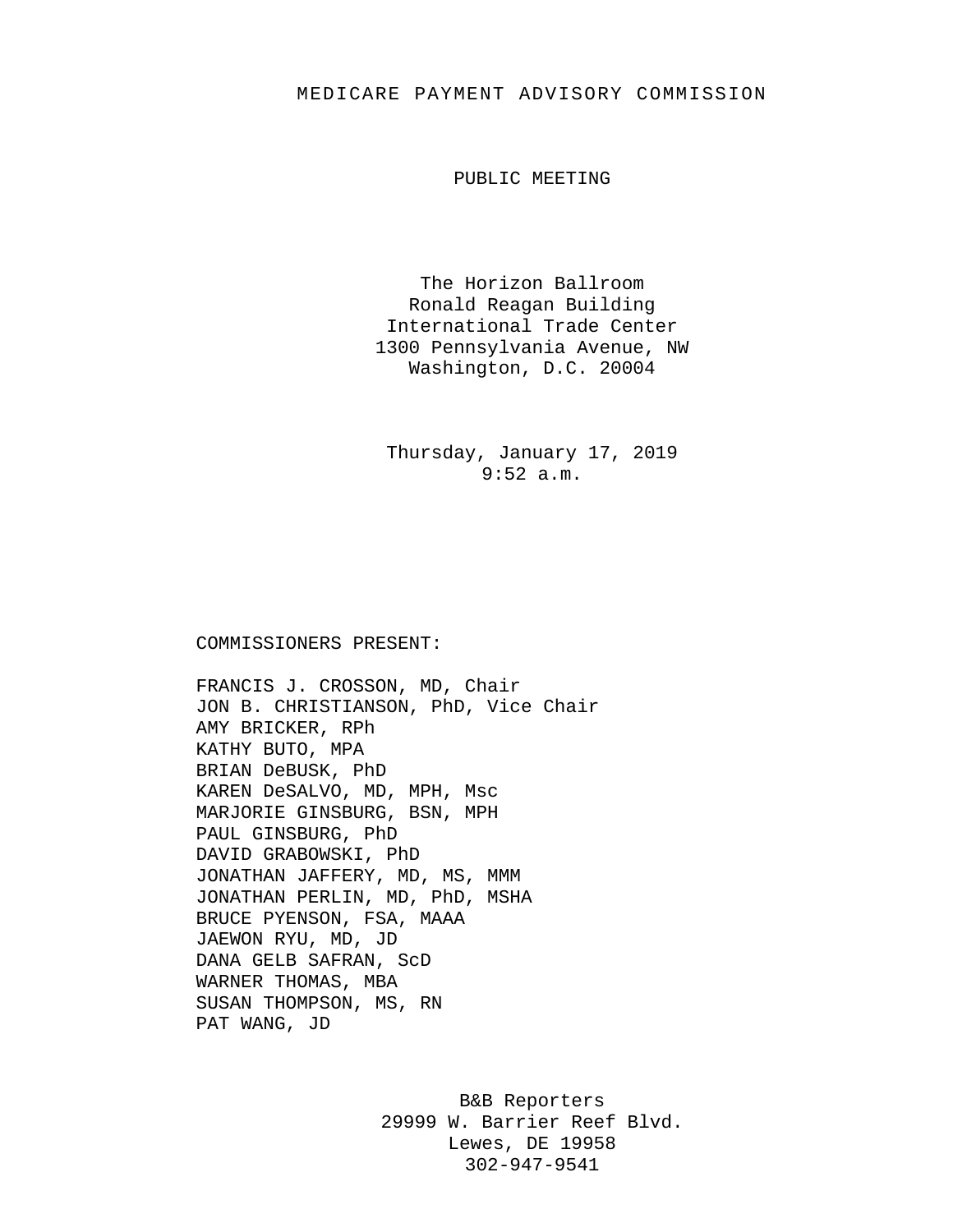| The Medicare prescription drug program (Part D):<br>Status Report<br>- Shinobu Suzuki, Rachel Schmidt,3                                                                                                                                                           |
|-------------------------------------------------------------------------------------------------------------------------------------------------------------------------------------------------------------------------------------------------------------------|
| Opioids and alternatives in hospital settings: Payments,<br>incentives, and Medicare data<br>Jennifer Podulka54<br>$-$                                                                                                                                            |
|                                                                                                                                                                                                                                                                   |
| Assessing payment adequacy and updating payments: Hospital<br>inpatient and outpatient services; and Redesigning<br>Medicare's hospital quality incentive programs<br>Jeff Stensland, Stephanie Cameron, Ledia Tabor100                                           |
| Assessing payment adequacy and updating payments:<br>Physicians and other health professional services; and<br>Medicare payment policies for advanced practice<br>Registered nurses and physician assistants<br>- Brian O'Donnell, Ariel Winter, Kate Bloniarz140 |
| Assessing payment adequacy and updating payments:<br>Ambulatory surgical centers and hospice<br>Zach Gaumer, Dan Zabinski, Kim Neuman151<br>$-$                                                                                                                   |
| Assessing payment adequacy and updating payments for<br>post-acute care providers: Skilled nursing facilities;<br>home health agencies; and inpatient rehabilitation<br>facilities<br>- Carol Carter, Evan Christman, Craig Lisk159                               |
| Assessing payment adequacy and updating payments:<br>Long-term care hospital services<br>- Stephanie Cameron171                                                                                                                                                   |
| Assessing payment adequacy and updating payments:<br>Outpatient dialysis services<br>- Nancy Ray, Andy Johnson201                                                                                                                                                 |
|                                                                                                                                                                                                                                                                   |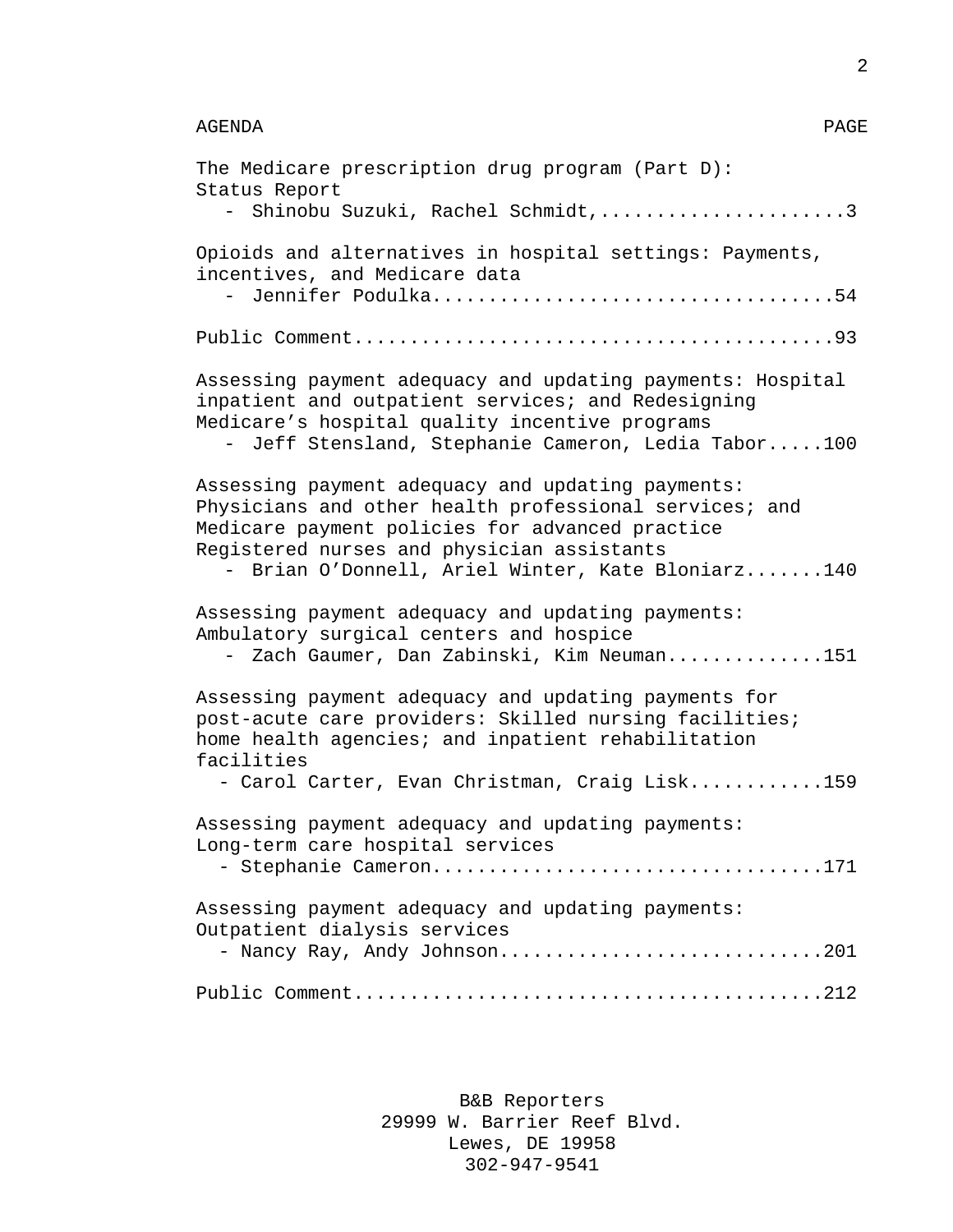P R O C E E D I N G S  $[9:52 \text{ a.m.}]$  DR. CROSSON: Let me welcome our guests to our January meeting. For those of you who are not familiar with MedPAC, January is the time during which we discuss and vote on recommendations for payment updates. That process will begin this afternoon. In addition, at this January meeting, however, we're going to take on a set of policy issues, and the first one we're going to talk about is in preparation for a discussion that we're going to have tomorrow on potential approaches to drug cost control. We're going to have a status update on the Part D Medicare prescription drug program. Rachel and Shinobu are here, and it looks like, Rachel, you're going to begin. DR. SCHMIDT: Good morning. Shinobu and I are bringing you a status report on Part D, Medicare's outpatient drug benefit. Under Part D, private plans deliver drug benefits to enrollees, and in return Medicare pays plan sponsors monthly capitated amounts and other

 cost-based subsidies. This morning I'll give you some information about the program and tell you about some

> B&B Reporters 29999 W. Barrier Reef Blvd. Lewes, DE 19958 302-947-9541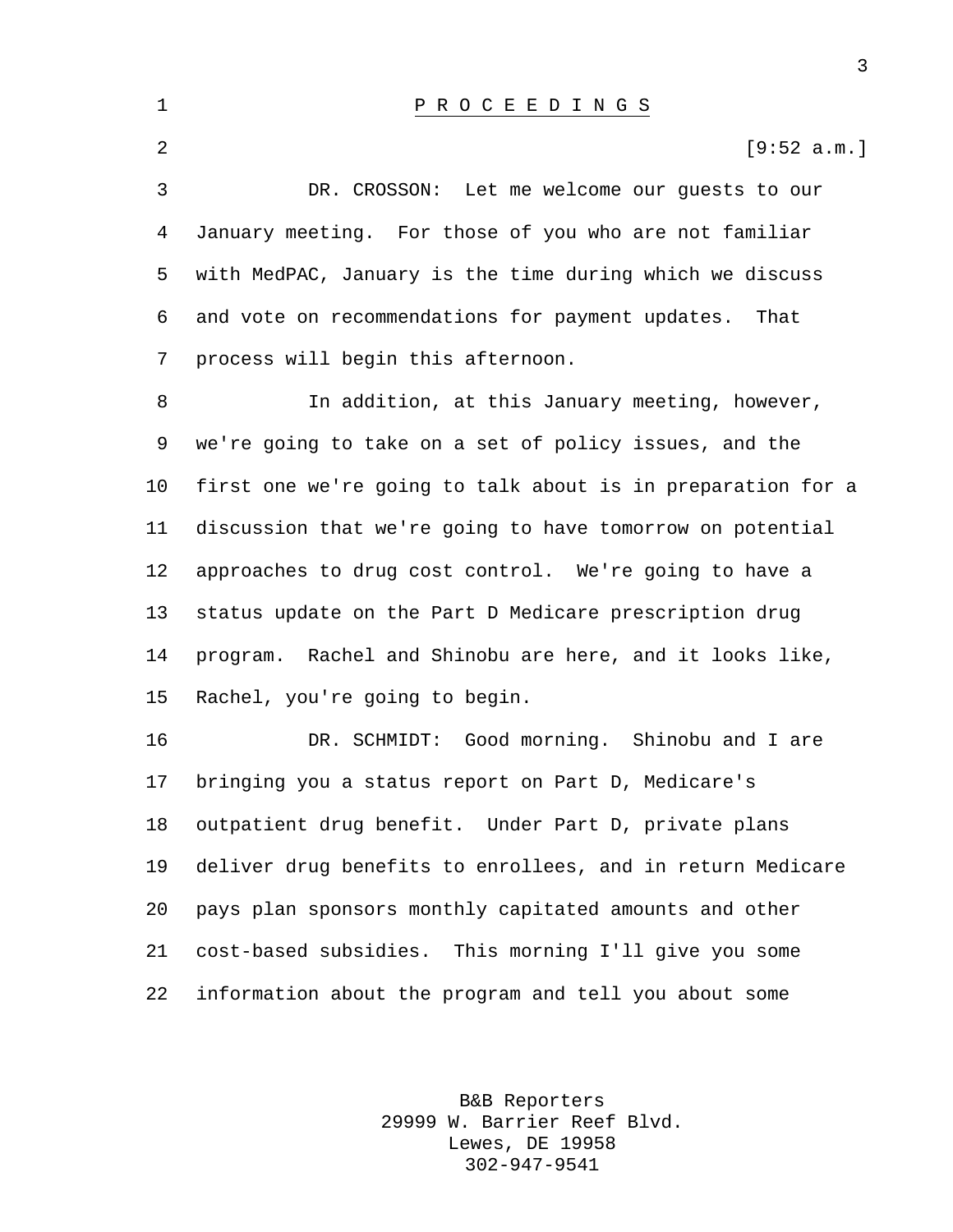recent program changes, and then Shinobu will lay out some trends we see and some concerns we have about the program's incentives for cost control.

 In 2018, among nearly 60 million Medicare beneficiaries, 73 percent were enrolled in Part D plans; 2.5 percent got drug benefits through the retiree drug subsidy, in which employers provided primary drug benefits to their retirees in return for Medicare subsidies. The remaining 24 percent was divided fairly equally between beneficiaries who had other sources of drug coverage as generous as Part D and beneficiaries with no drug coverage or less generous coverage. That 24 percent has held stable in recent years.

 Medicare program spending for Part D was nearly \$80 billion in 2017, predominantly for payments to private plans, but with about \$1 billion for the retiree drug subsidy. Part D makes up about 13 percent of total Medicare spending.

 In addition, Part D enrollees directly paid \$14 billion in premiums for basic benefits, as well as additional amounts for cost sharing and supplemental coverage. More than eight in ten enrollees say they are

> B&B Reporters 29999 W. Barrier Reef Blvd. Lewes, DE 19958 302-947-9541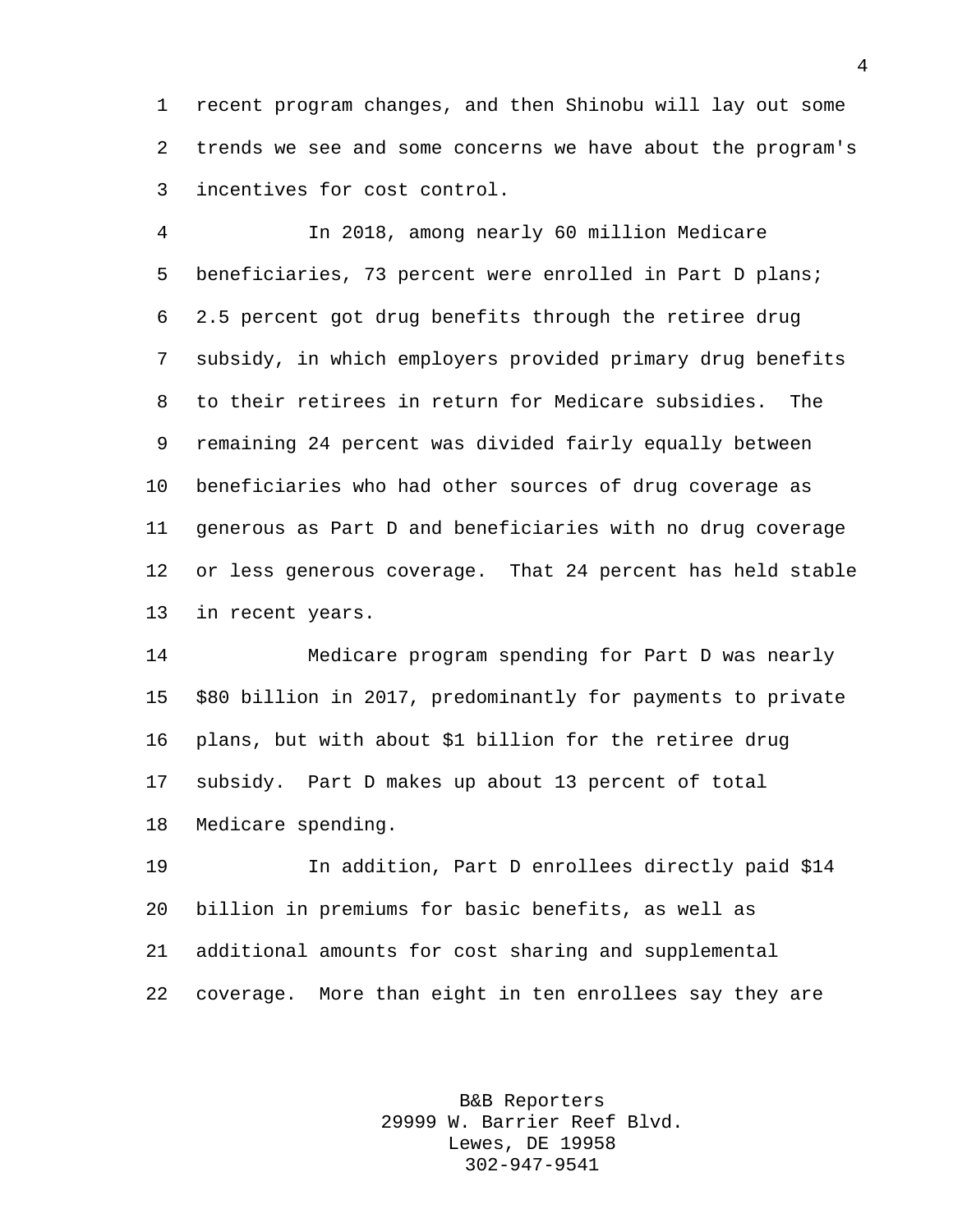satisfied with the program and with their plan.

 Let me describe the plans that enrollees chose in 2018 and what's available for 2019.

 In 2018, 58 percent of Part D enrollees were in stand-alone prescription drug plans and 42 percent of enrollees were in Medicare Advantage drug plans, compared with 70 percent in PDPs and 30 percent in MA-PDs during 2007.

 In 2018, 28 percent of all enrollees received Part D's extra help with premiums and cost sharing called the low-income subsidy. This is compared with 39 percent in 2007. A growing share of LIS enrollees are in Medicare Advantage drug plans. In 2018, this share rose to 39 percent. That is much higher than at the start of Part D, but still most LIS enrollees are in fee-for-service Medicare and in stand-alone drug plans.

 For 2019, there was a very healthy increase in the number of plans offered -- 21 percent more MA-PDs and 15 percent more PDPs -- so a very broad choice of plans. Most of the increase in PDPs was for plans that combine basic and supplemental benefits, and that is likely the effect of some recent regulatory changes. The number of

> B&B Reporters 29999 W. Barrier Reef Blvd. Lewes, DE 19958 302-947-9541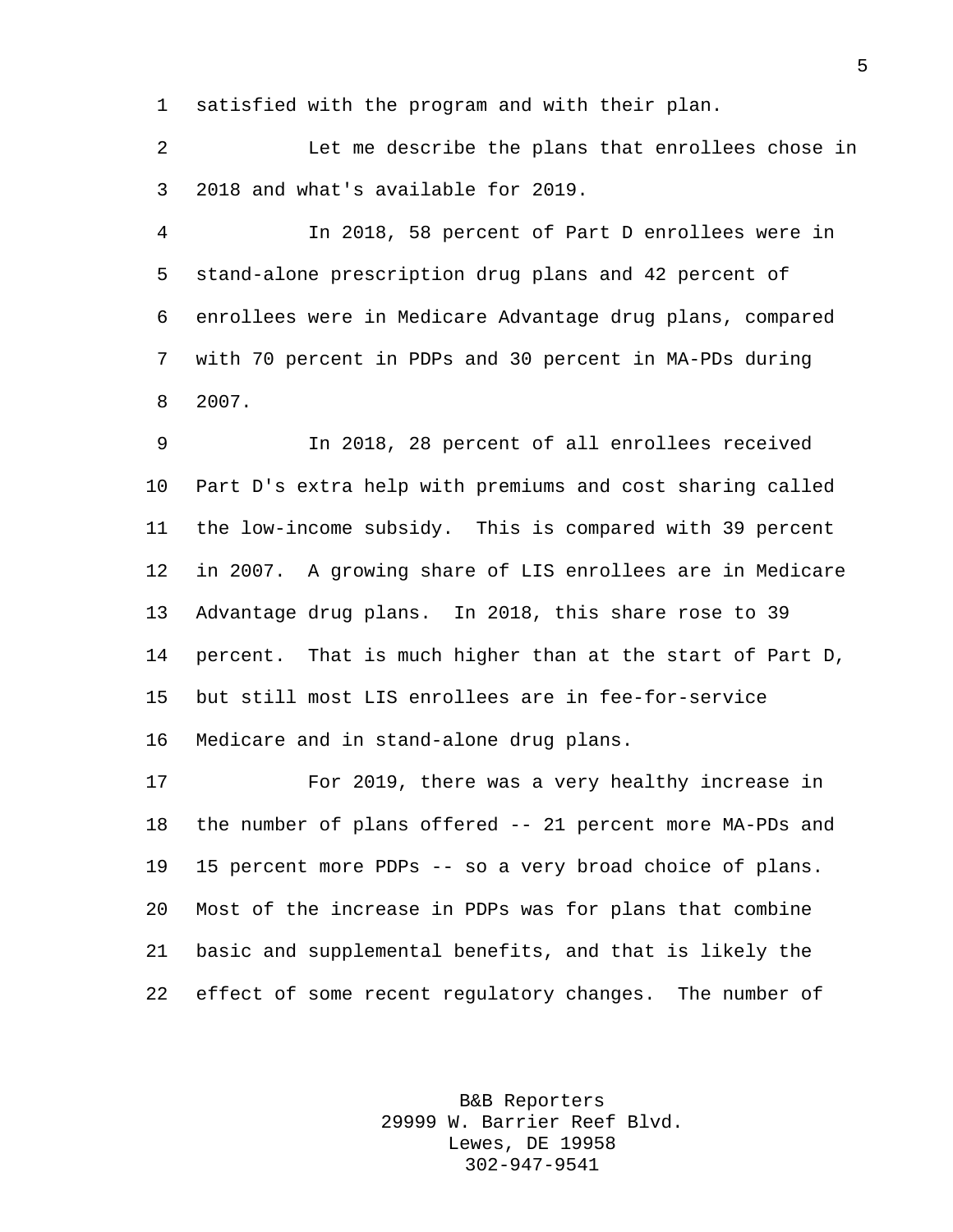PDPs that qualify as premium-free to enrollees with the low-income subsidy remains stable in 2019. One region, Florida, has two qualifying PDPs, but the other regions have three to ten available.

 Since the start of Part D, enrollment has grown at about 6 percent per year. Enrollment among beneficiaries who do not receive the low-income subsidy has grown faster than among those with LIS. Since 2010, a number of employers have moved their retirees out of the retiree drug subsidy program and into Part D plans that are set up just for them. And today about 16 percent of Part D enrollees are in employer group plans.

 The average Part D premium has remained steady at around \$30 to \$32 per month between 2010 and 2018.

 However, that's the average, and there's a lot of variation among Part D plans and their premiums.

 Over the same period that average enrollee premiums have been flat, there's been much faster growth in Medicare's cost-based reinsurance payments to plans. The Commission has been pointing this out for many years now and in 2016 made recommendations that were designed to address this issue by reducing Medicare's reinsurance and

> B&B Reporters 29999 W. Barrier Reef Blvd. Lewes, DE 19958 302-947-9541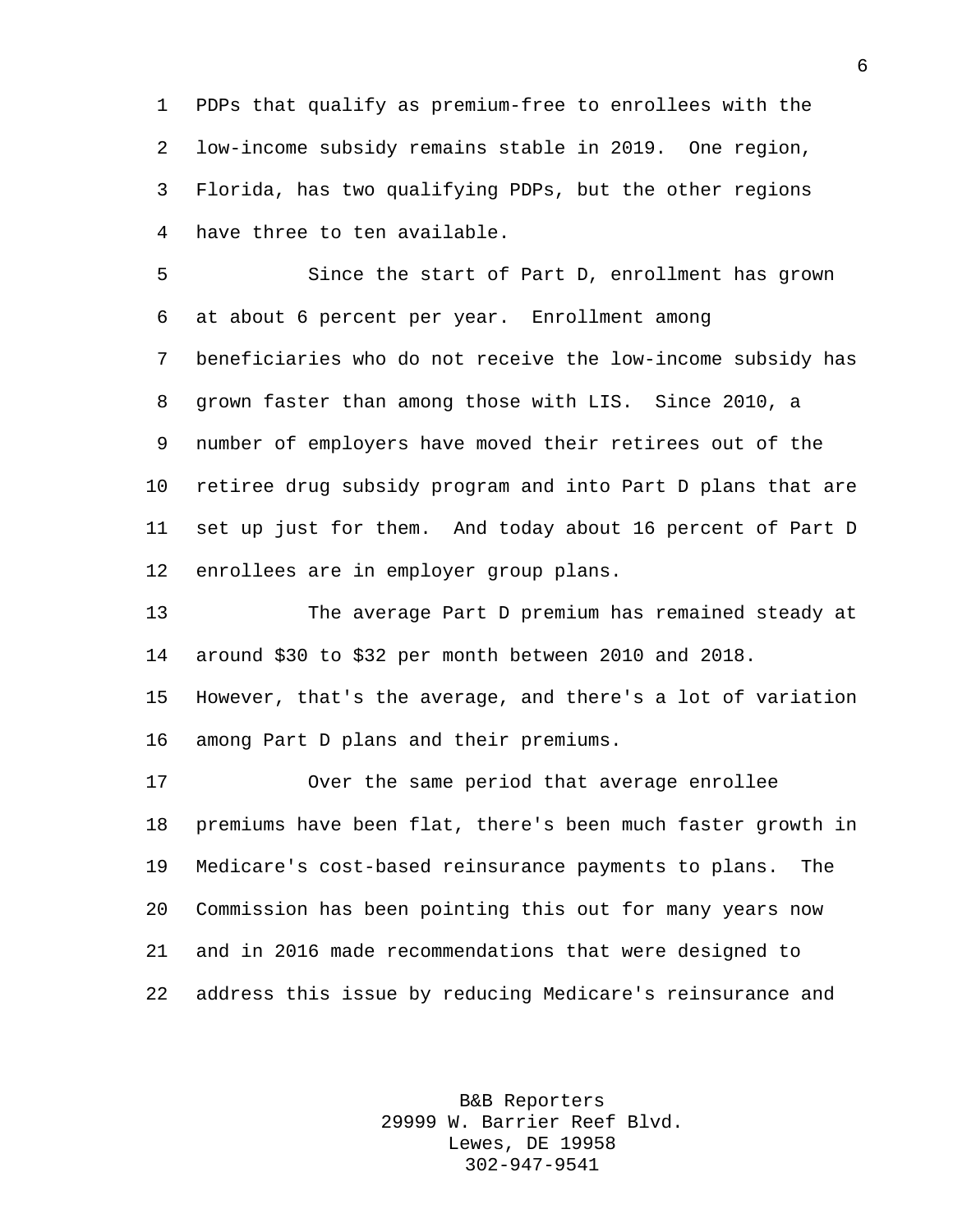simultaneously increasing capitated payments to plans. So far, though, the recommendations have not been implemented. Part D uses a market-oriented approach in the sense that plan sponsors compete for enrollees through the benefits and services they offer and the attractiveness of their premiums. Part D plan sponsors manage pharmacy benefits using the same general approaches that PBMs use 8 for commercial populations, such as: designing tiered formularies that use differential cost sharing and tools such as prior authorization to encourage the use of certain drugs over others; negotiating rebates with drug manufacturers in drug classes where there are competing therapies; and developing pharmacy networks.

 There are restrictions Medicare places on these approaches that are tighter than what plans can do for their commercial populations. For example, Part D plans cannot exclude willing pharmacies from their networks. Nevertheless, these sorts of management approaches have been effective at encouraging Part D enrollees to use lower-cost drugs and generics.

 However, we've got concerns that certain trends and changes in the program may be eroding some of Part D's

> B&B Reporters 29999 W. Barrier Reef Blvd. Lewes, DE 19958 302-947-9541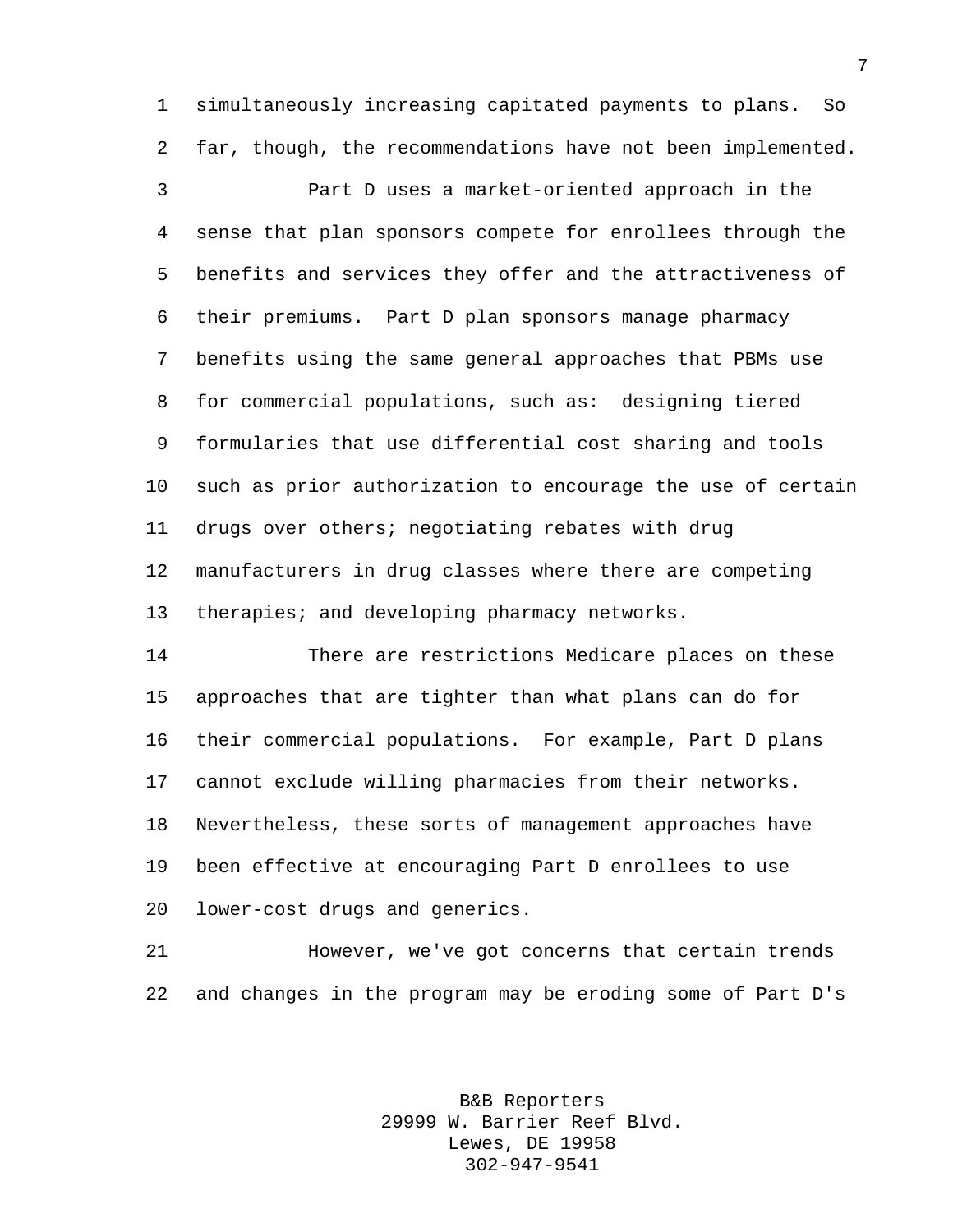incentives for cost control. I've already described how a growing share of Medicare's payments to plans take the form of cost-based reinsurance. There are also phases of Part D's benefit in which plan sponsors don't have much financial responsibility for paying for covered benefits, yet plans collect rebates for that spending. The magnitude of rebates has been growing over time, and so this gives us concern about the underlying incentives behind which plans are selected for formularies.

 Let me describe some recent changes to Part D that have taken place over the past year. Through regulatory actions, CMS has given plan sponsors new flexibilities with their formularies. Sponsors can now make certain changes to their formularies midyear if a generic comes out on the market and it's therapeutically equivalent to a covered brand-name drug. Sponsors can set prior authorization or step therapy criteria differently for the same drug depending on the indication for which the drug is being used. That strategy is hoped to give sponsors more bargaining leverage with manufacturers in certain drug classes. And Medicare Advantage drug plans may now use step therapy for provider-administered Part B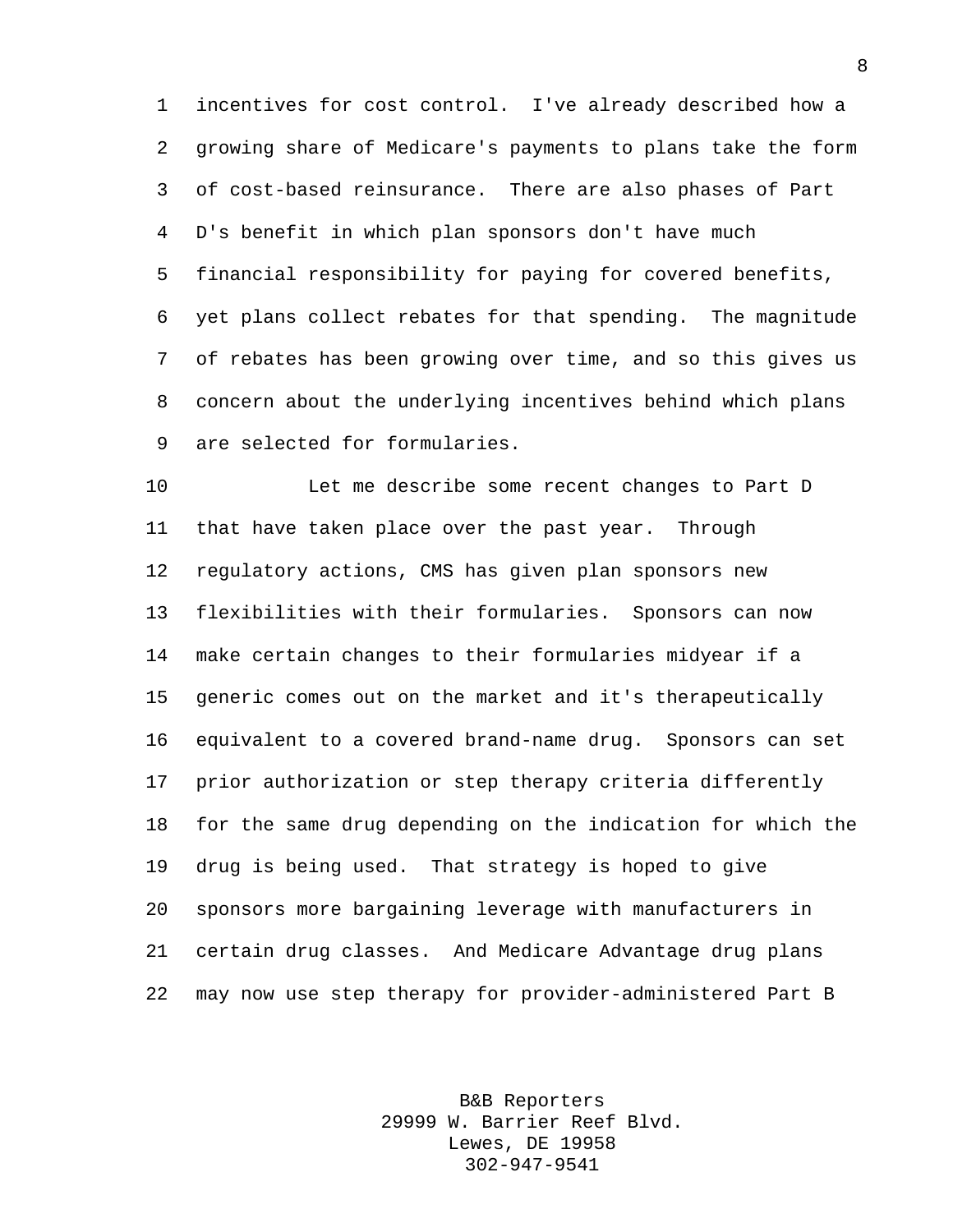drugs. For example, in certain drug classes a plan sponsor could require an enrollee to try a covered Part D drug before the Part B drug, and the idea behind this is to spur more price competition among drug therapies that fall across medical benefits and pharmacy benefits.

 There are also some changes to Part D that were enacted in law. Last year, the Balanced Budget Act called for closing the coverage gap for brand-name drugs one year earlier than scheduled. Remember, there has been a benefit phase that has higher cost sharing called the "coverage gap," which I'll show you in a minute. The change in law means enrollees pay consistent cost sharing for brand-name drugs instead of higher cost sharing in the coverage gap. The law made this change by increasing the discount that brand manufacturers must pay in the coverage gap from 50 percent to 70 percent, leaving plan sponsors with just 5 percent plan liability in that benefit phase.

 I'll show you the change I just mentioned as we go over the structure of the defined standard benefit for 2019. This is what it looks like for a person who does not have the low-income subsidy.

On the left, starting from the bottom to the top,

B&B Reporters 29999 W. Barrier Reef Blvd. Lewes, DE 19958 302-947-9541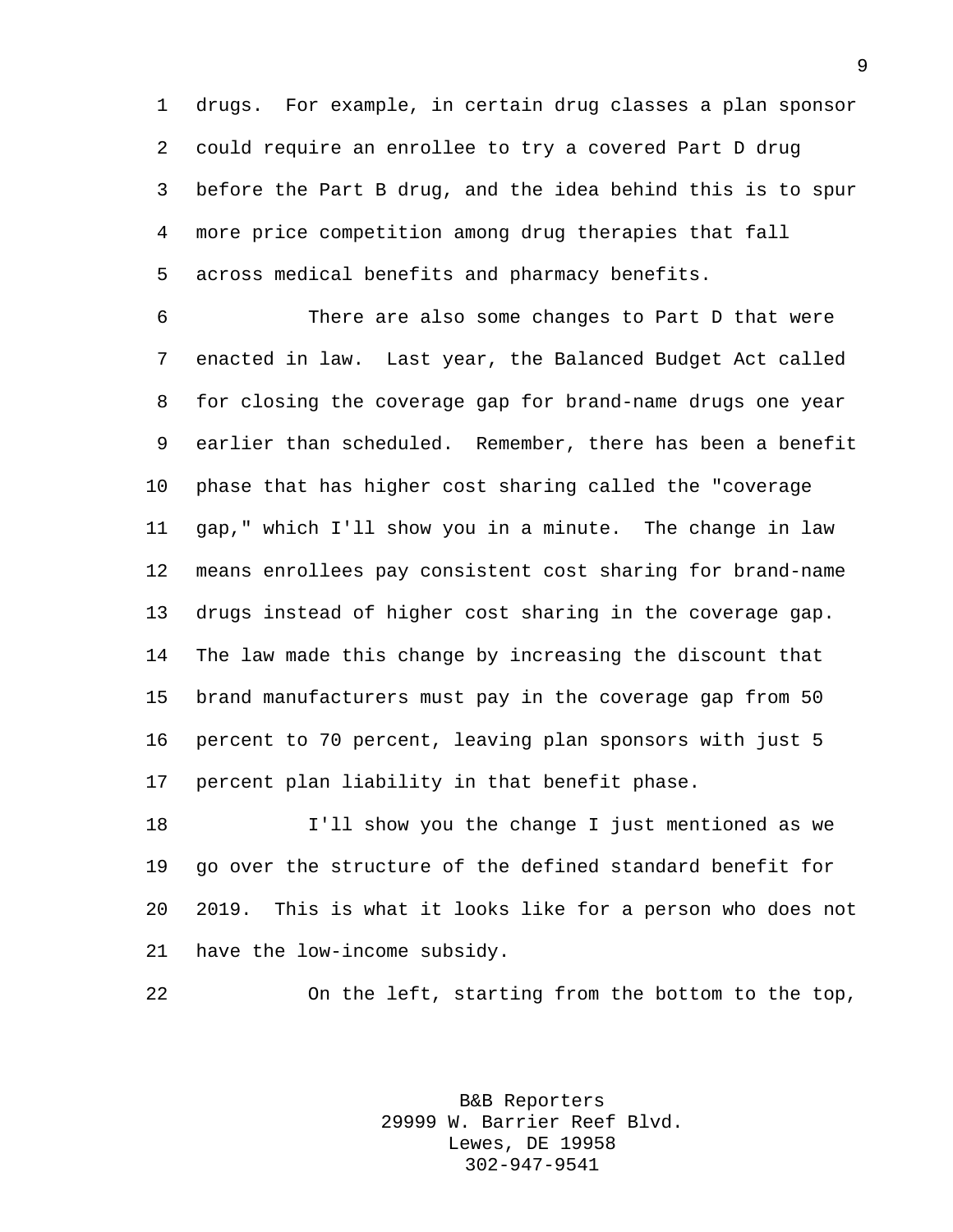you can see there's a \$415 deductible, and then the enrollee pays 25 percent of covered benefits and the plan pays 75 percent until the enrollee reaches the initial coverage limit. After that, there's the coverage gap phase. And then if an enrollee has even higher drug spending and reaches the out-of-pocket threshold, he or she pays 5 percent, the plan pays 15 percent, and Medicare pays 80 percent through reinsurance. In practice, nearly all Part D plans use benefit designs that look different from this but that meet certain requirements around actuarial equivalence.

 Now let's talk more about the coverage gap. The right-hand side graphs show you brands and biologics on the top and generic drugs at the bottom. So starting at the top this time, in 2019, an enrollee taking a brand-name drug will pay 25 percent cost sharing in the coverage gap, so he or she pays the same 25 percent from just after the deductible through the initial coverage phase, and then through the gap all the way to the out-of-pocket -- until you reach the out-of-pocket threshold.

 In the coverage gap, brand manufacturers are paying a 70 percent discount, up from 50 percent in 2018.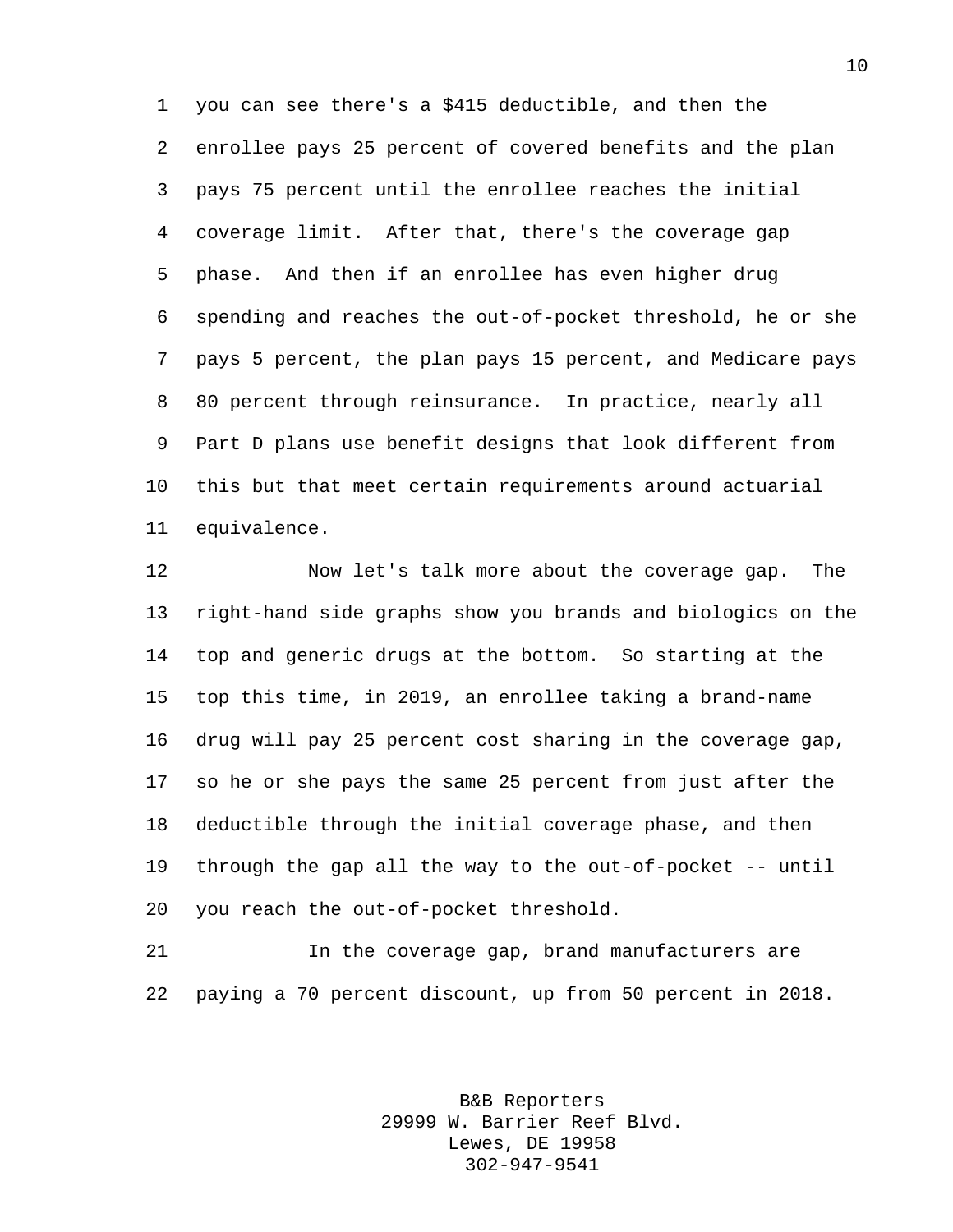And the plan pays just 5 percent in the gap. Also,

 remember that the manufacturer discount gets counted as if it were the enrollee's out-of-pocket spending. So with a higher manufacturer discount, enrollees move toward the out-of-pocket threshold more quickly than before. And Medicare covers 80 percent after that point.

 On the bottom right, in 2019, if a beneficiary fills a generic prescription in the coverage gap, he or she pays 37 percent cost sharing and then the plan covers 63 percent. Cost sharing for generics will fall to 25 percent in 2020.

 This table compares Part D spending at the first full year of the program, 2007, with 2016 and 2017.

 The direct subsidy is the monthly capitated payment, adjusted for risk, that Medicare pays plans for each enrollee. Reinsurance is a cost-based payment because Medicare reimburses plans 80 percent of the actual prescription cost in the catastrophic phase of the benefit, and those two subsidies combined are designed to cover about 75 percent of the cost. The low-income subsidy is Medicare's payment to plans to cover the extra assistance that LIS enrollees receive for cost sharing and premiums.

> B&B Reporters 29999 W. Barrier Reef Blvd. Lewes, DE 19958 302-947-9541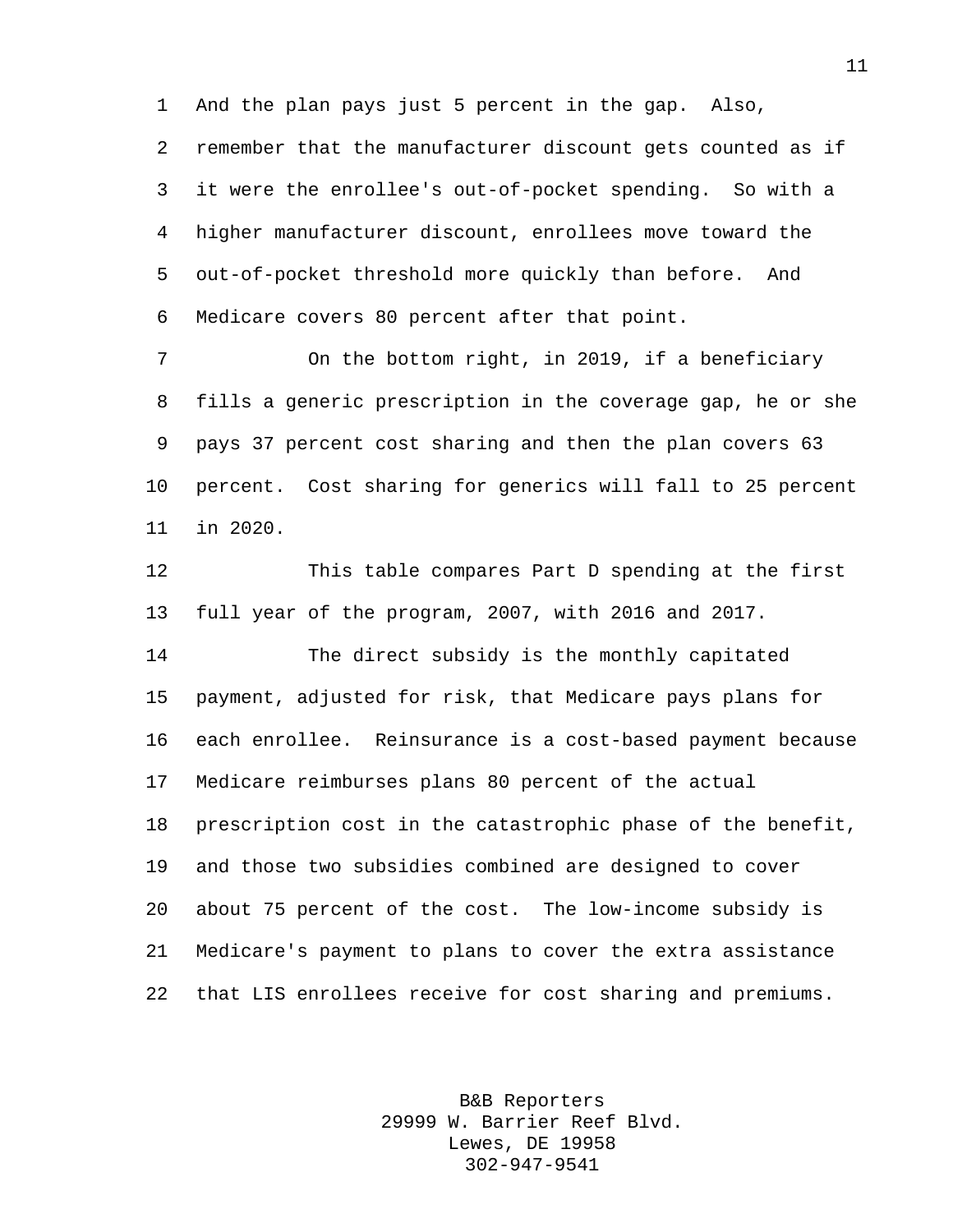You can see that total Medicare program spending for Part D was basically flat between 2016 and 2017. That seems like good news after big increases that we saw related to spending for hepatitis C drugs a few years earlier.

 Nevertheless, we're not so sanguine about program spending because Medicare's payments for reinsurance continue to grow rapidly. In 2017, reinsurance grew to \$37.4 billion, up from \$35.5 billion in 2016. Over those same two years, the direct subsidy declined. Between 2007 and 2017, reinsurance grew by an annual average of nearly 17 percent, compared with a 2 percent decrease for the direct subsidy. Remember that Medicare's reinsurance is cost-based while the direct subsidy is risk-based, and it's risk-based payments that generally provide sponsors with stronger incentives to manage spending.

 MS. SUZUKI: Increase in price is one of the main factors driving Medicare's reinsurance spending.

 Overall prices, including generics, moderated, decreasing slightly in 2016 and increasing by 1.6 percent in 2017.

 These are in contrast to the uptick we observed after the launch of the new hepatitis C treatment at the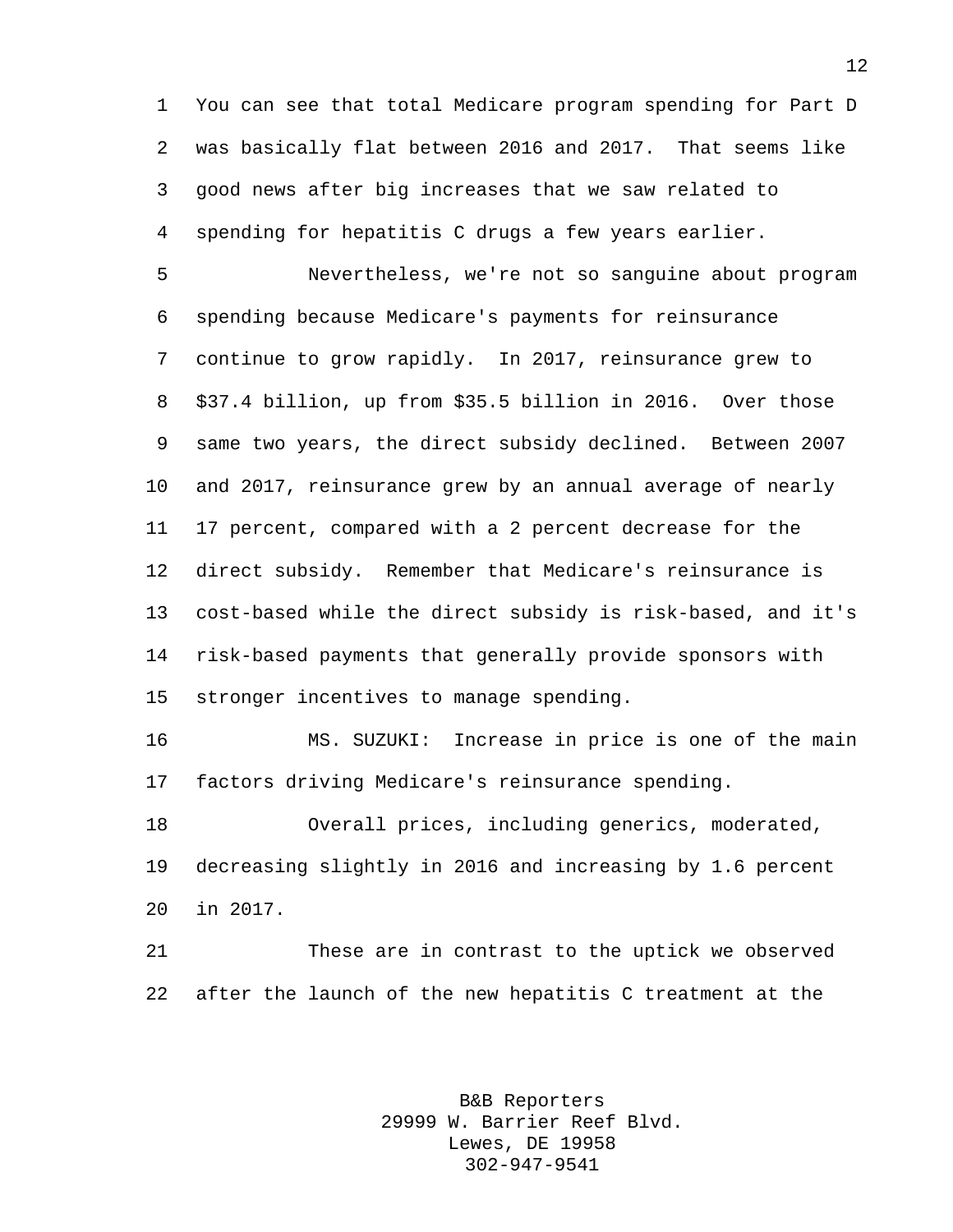end of 2014.

 In 2017, prices of brand-name drugs continued to grow but not as fast as in previous years. However, it remained strong in some classes, such as insulin.

 Notably, drugs in some specialty drug classes, such as anti-inflammatories for rheumatoid arthritis and therapies to treat multiple sclerosis, grew more slowly during 2017. But even in these classes, manufacturers' price increases over the previous decade had already increased the prices of those therapies to three or more times what they were in 2007.

 Media and drug trend reports suggest that prices of brand-name drugs generally continued to grow at a modest rate for 2018, which may have been affected by the uncertainty around potential policy changes to address high drug prices. However, recent announcements by some manufacturers about increasing prices may indicate a return to the higher growth rates.

 In 2016, 3.6 million or about 8 percent of Part D enrollees had spending high enough to reach the catastrophic phase of the benefit. Among the high-cost enrollees, the number of non-LIS enrollees have grown more

> B&B Reporters 29999 W. Barrier Reef Blvd. Lewes, DE 19958 302-947-9541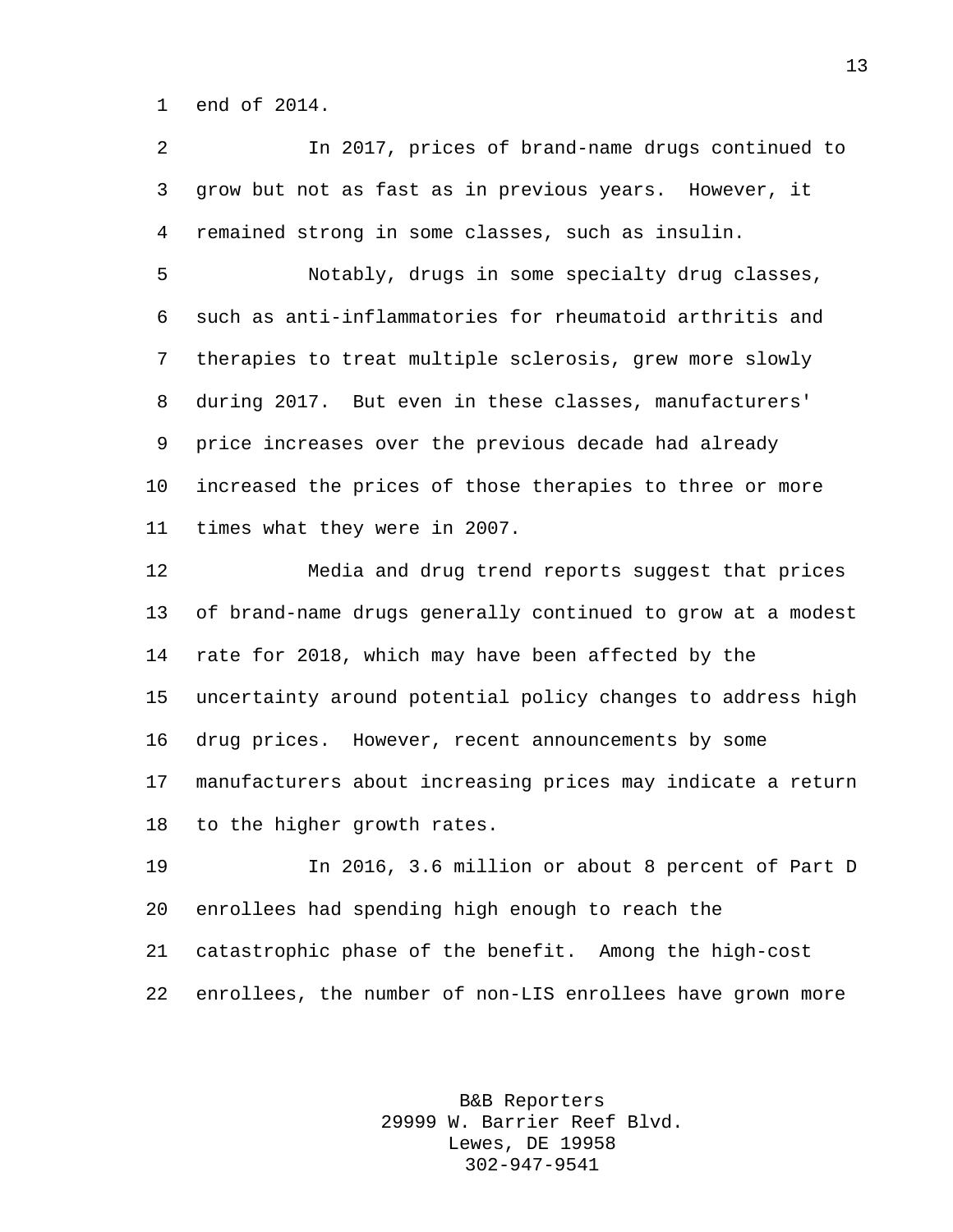rapidly than LIS enrollees.

 Part D's spending is increasingly driven by high- cost enrollees. A larger share of the spending is accounted for by those high-cost enrollees. That share has grown from 40 percent in 2010 to nearly 60 percent by 2016. Rapid growth in the price of prescriptions filled by high-cost enrollees explains most of the growth in their spending. Between 2010 and 2016, average prices of drugs used by high-cost enrollees grew 10 percent annually compared with an annual decrease of 3 percent for other enrollees. Patterns of drug spending differ between LIS and non-LIS enrollees with high costs, and that difference explains why we're seeing faster growth in the number of non-LIS enrollees who reach the catastrophic phase. Overall, one in ten high-cost enrollees filled at least one prescription in which a single claim would have been sufficient to reach the catastrophic phase of the benefit. The use of such a prescription is significantly

 higher among non-LIS enrollees, with 18 percent having filled such a prescription compared with about 6 percent among LIS enrollees in 2016.

> B&B Reporters 29999 W. Barrier Reef Blvd. Lewes, DE 19958 302-947-9541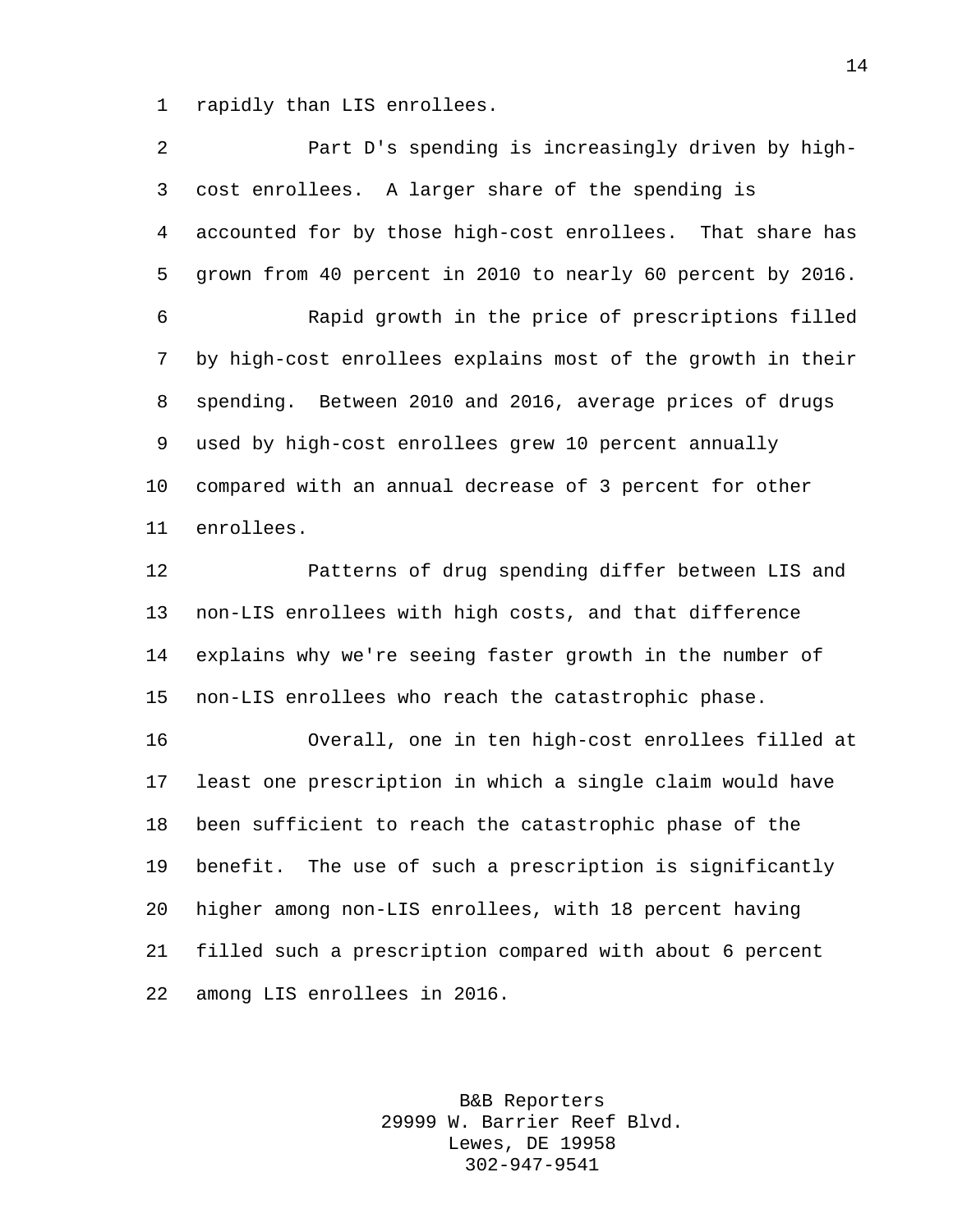Between 2007 and 2016, average spending for high- cost non-LIS enrollees has grown faster, increasing by 190 percent compared with 100 percent for LIS enrollees. As a result, by 2016 high-cost non-LIS enrollees had spending that averaged about \$30,000 per year compared with just under \$21,000 for LIS enrollees.

 The cost difference between high-cost enrollees with and without LIS are largely attributable to the drug classes used by these two groups. One study found that high-cost non-LIS enrollees were more likely to use drugs and biologics in classes dominated by high-priced specialty drugs, such as therapies to treat cancer, multiple sclerosis, and pulmonary hypertension. LIS enrollees, on the other hand, were more likely to use medications for diabetes, mental health, and pain -- classes which are mostly non-specialty drugs. Our own analysis of the 2016 data corroborates these patterns.

 Going forward, the pharmaceutical pipeline will continue to shift its focus on biologics and specialty drugs that command high prices. Use of these new therapies will further increase the burden on Medicare's reinsurance. Already, the effects of this shift towards

> B&B Reporters 29999 W. Barrier Reef Blvd. Lewes, DE 19958 302-947-9541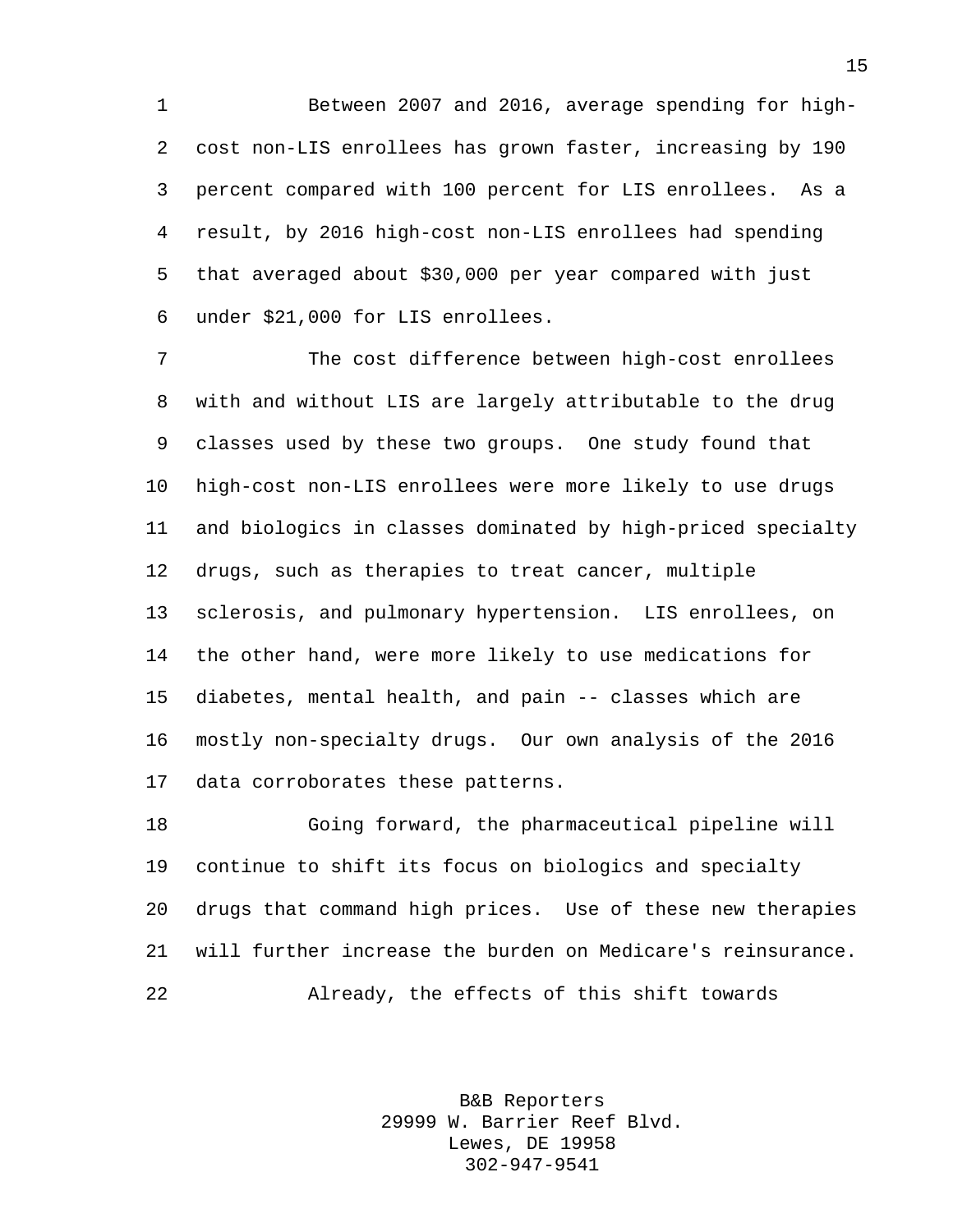higher-cost products are affecting Part D spending.

 Specialty tier drugs, which, by definition, have high prices, accounted for less than 1 percent of all Part D

 claims in 2017, but 25 percent of all Part D spending, up from 6 percent in 2007.

 Average cost of a single claim for drugs placed on a specialty tier grew 14 percent annually from about \$1,100 in 2007 to nearly \$4,500 by 2017.

 The growth in prices of specialty tier drugs have led to a rapid increase in the use of drugs in which a single claim would be sufficient to reach the catastrophic phase. In 2010, just 33,000 beneficiaries filled such a claim. By 2016, that number rose more than tenfold to about 360,000.

 Many changes are taking place in the environment that is going to affect the Part D program. Specialty drugs and biologics will continue to drive the growth in drug spending -- not just in Part D but for the entire U.S. health care system.

 The market structure of plan sponsors has changed dramatically and continues to do so, with some sponsors merging with insurers, and thereby becoming more vertically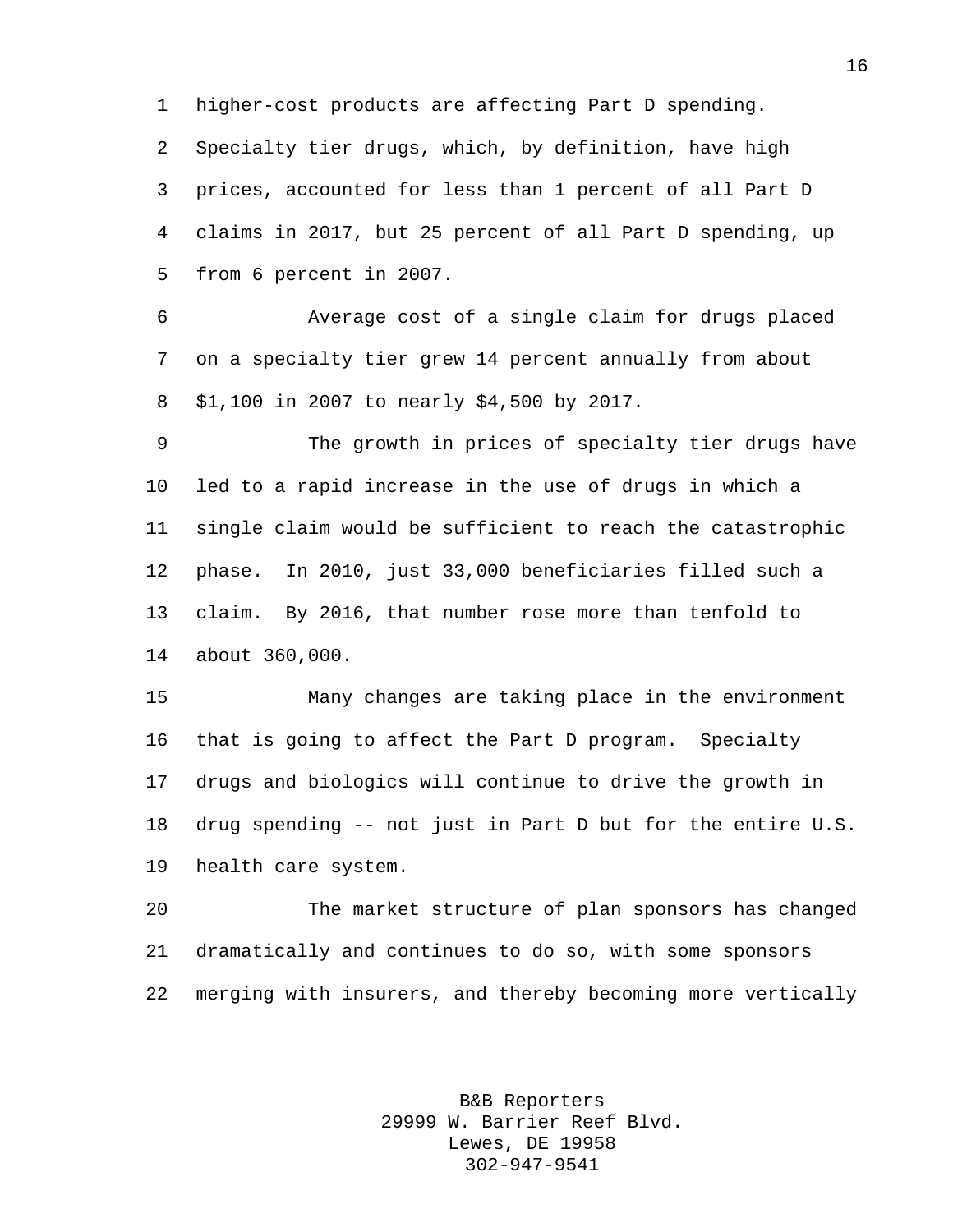integrated.

 To manage benefit costs, more insurers and PBMs are using high deductibles and/or percentage coinsurance for higher-priced drugs and biologics, resulting in sticker shock for patients at the pharmacy.

 There are also changes that are specific to Part D, such as regulatory changes to allow Part D plans to use some of the tools they use to manage pharmacy benefits for their commercial populations.

 Increase in manufacturers' coverage-gap discount that Rachel described reduces plans' insurance risk,

raising concerns about financial incentives sponsors face.

 Medicare's payments to plans are increasingly retrospective and based on cost, and many of the changes happening in the environment will likely contribute to this trend.

 So there is an urgent need to better align plans' financial incentives with that of the beneficiaries and taxpayers while at the same time giving formulary tools to encourage benefits management.

 In April, we plan to bring to you potential policy approaches to address two issues we highlighted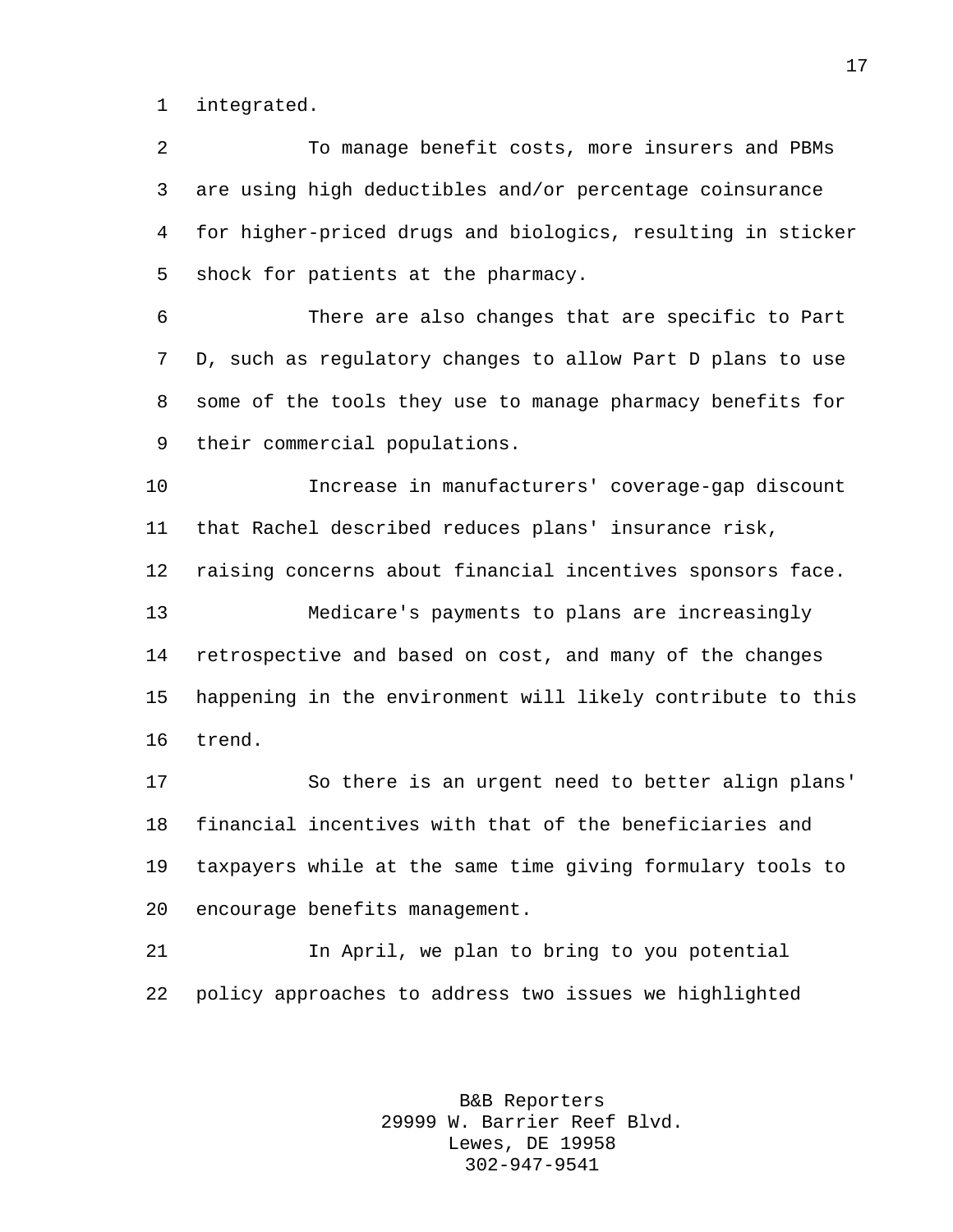today. One relates to coverage gap discount, and the other relates to beneficiary's out-of-pocket costs for high-cost drugs.

 And with that, we'd be happy to take any questions.

 DR. CROSSON: Thank you, Rachel and Shinobu. We'll take clarifying questions. I see Brian, Amy, Jon. Jonathan, did I see your hand? Brian, Amy, Jon, David, Pat, Warner.

 DR. DeBUSK: First of all, thank you for a great chapter. In the reading materials, on pages 34 and 35, you start to talk about the growing divergence in point-of-sale prices and net prices. And in the text -- and I think it as sometime last year, we talked a little bit about the allocation of DIR and how it's disproportionately allocated, I think, to the plan and away from the reinsurance program. You mentioned that in this chapter when it said, "Medicare reinsurance payments that reduce plan liability for a benefit may create a situation in which there is a financial advantage to plan sponsors when they select high-cost, high-rebate drugs over lower-cost alternatives."

> B&B Reporters 29999 W. Barrier Reef Blvd. Lewes, DE 19958 302-947-9541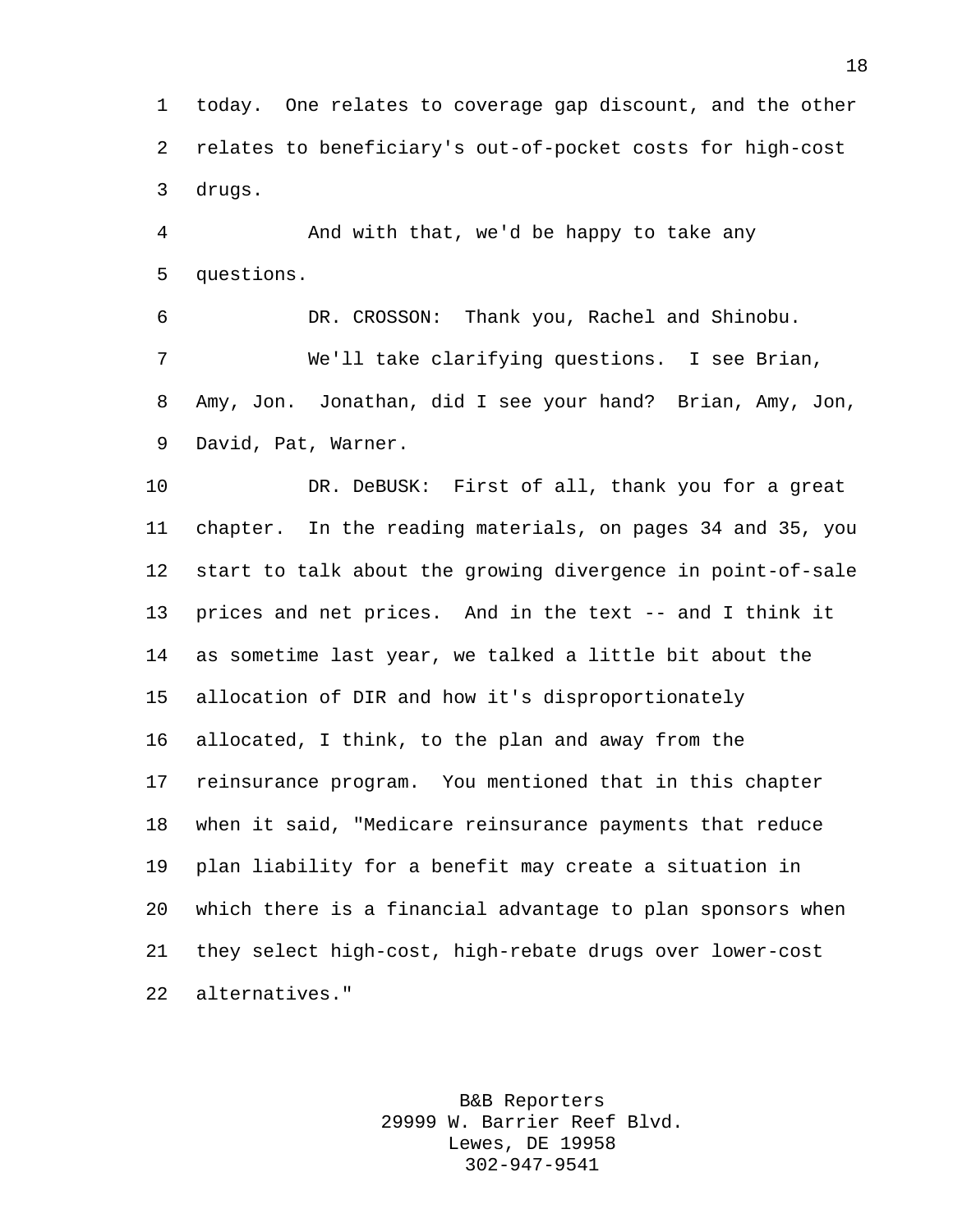Could you refresh me on that just a little bit? I went back and looked at some of that material, but I noticed we seemed to stop short in the chapter of describing it again.

 DR. SCHMIDT: I think there's two pieces to that. I mean, Bruce has raised in the past the general notion that the odd structure of Part D's benefit and the facts that plan sponsors don't have consistent financial liability for the benefit spending can create a situation where the rebates -- there may be an un-incentive in some cases to put high-rebate, high-cost drugs on the formulary relative to lower cost alternatives. That's a general thing.

 But I think the DIR case -- I'll let you know who to speak to -- that's something a little bit different.

 MS. SUZUKI: So the DIR, currently CMS uses gross spending, so the prices at the pharmacy, to figure out what share of Medicare keeps versus what share plans keep, and the share that plans keep for the most part are weighted heavily because they use gross spending below the catastrophic threshold. And that includes the coverage gap phase where plans have very little liability, particularly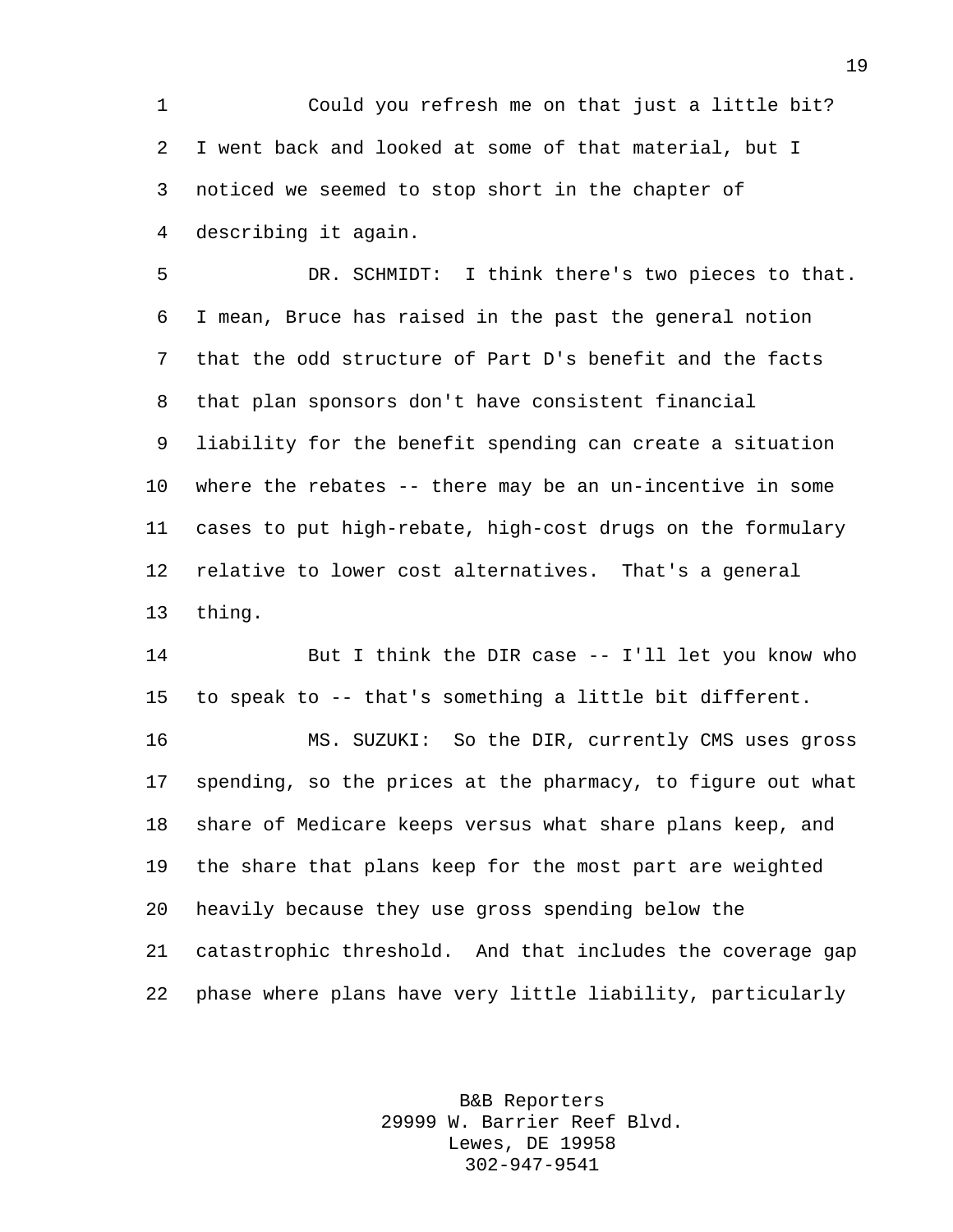for brand-name drugs.

 So relative to the benefit cost, using the gross drug spending, weighs -- gives plans more, larger share of the DIR than had they used the actual benefit liability to calculate how much plans keep versus Medicare keeps. DR. DeBUSK: So it's a two-tier mechanism is what you're saying, then, because there's sort of the overt incentive to have the high-price, high-rebate drug, but then when it's time allocate the DIR, there's a compounding of that effect because it gets disproportionately allocated. **Increase is a set of the set of the affirmative.**] DR. DeBUSK: Okay. Thank you. 14 DR. CROSSON: Amy. MS. BRICKER: Great job on the chapter. So a couple questions around price increases. You make a couple of different observations, and I just thought it would be helpful to maybe connect the dots for the room. At one point, we talk about how overall spending has moderated, and then there are other places throughout the document that we talk about price; prices are actually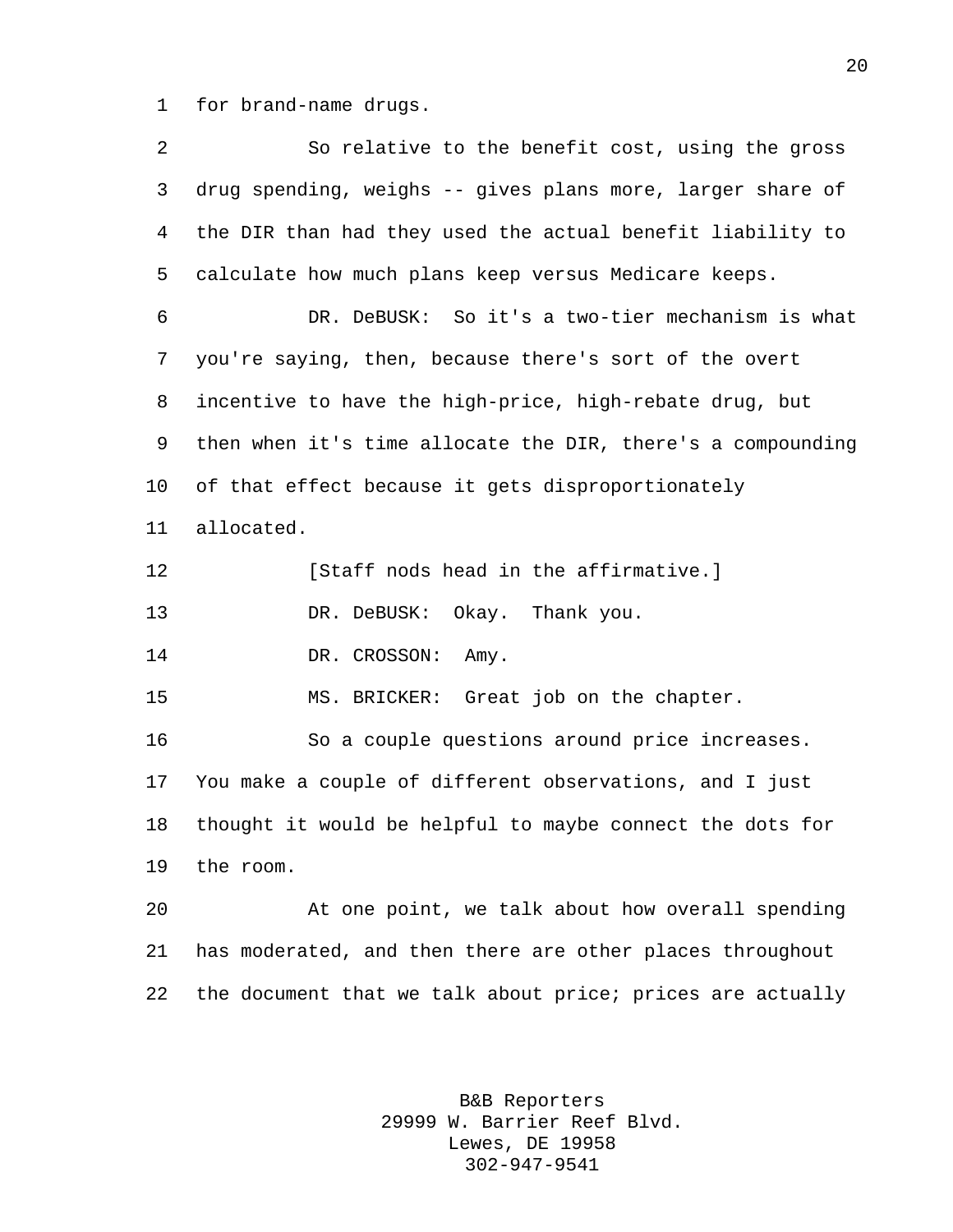increasing at double-digit rates.

 To what extent are we factoring in rebate? And so just to -- period. To what extent are we factoring in rebate when we talk about the overall cost implications to the program?

 MS. SUZUKI: So the price index that we talk about -- and we mention that even the pharmacy prices have moderated in recent years -- that is a pharmacy price. So it doesn't include the post-sale rebates and discounts from manufacturers.

 And we talk about how for some classes, such as insulin, that may not be the accurate picture; but for other classes like cancer therapies, there may not be as much rebate. And the price index that we show in the chapter or the mailing material may be more of an accurate prediction of how the prices have grown over time.

 In terms of spending, we do use data that incorporates the retrospective rebates and discounts. So those growth rates do reflect the amount -- the rebates from manufacturers.

 MS. BRICKER: So which number is that exactly, then, in the material you just presented that would be

> B&B Reporters 29999 W. Barrier Reef Blvd. Lewes, DE 19958 302-947-9541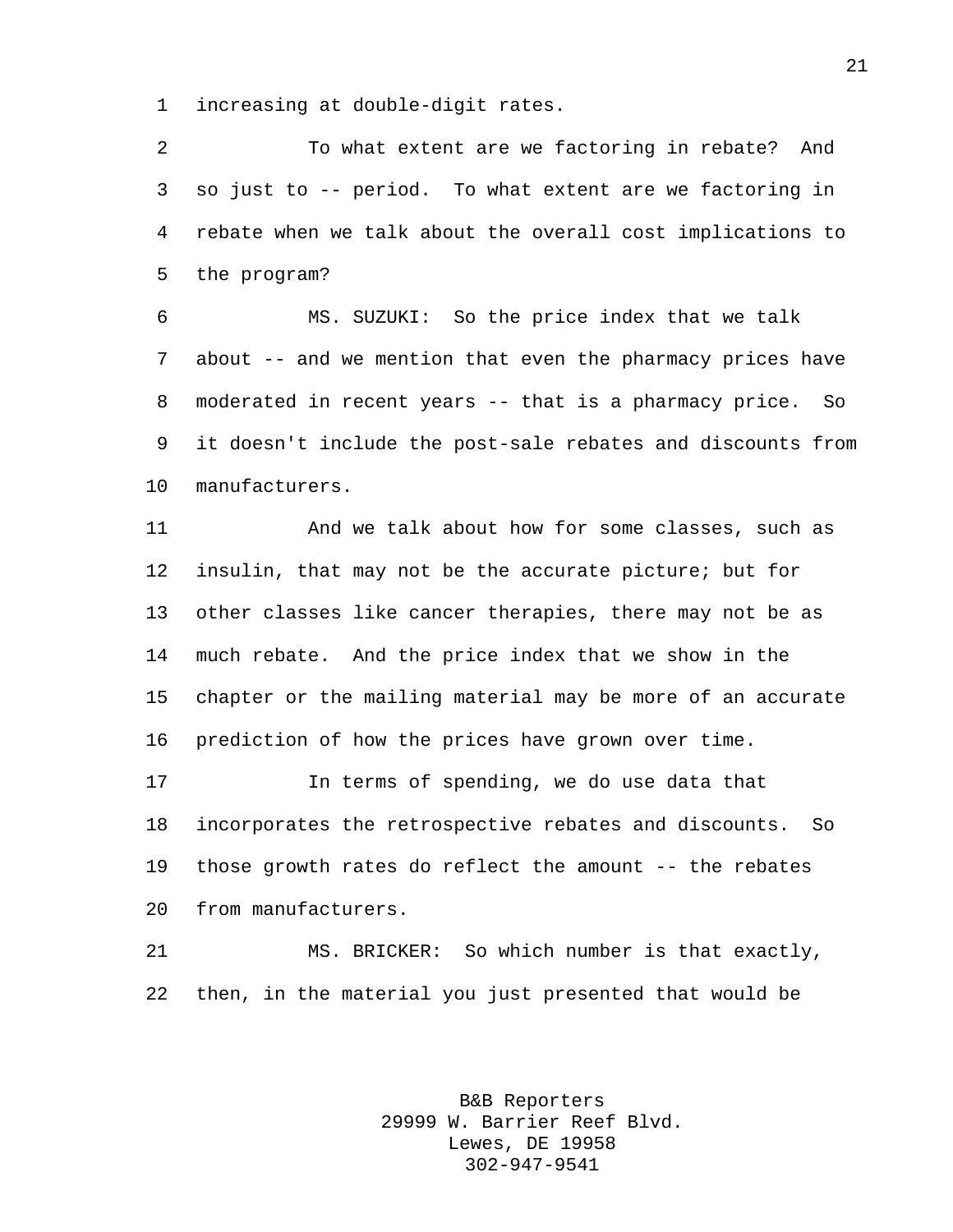reflected of rebate?

| $\overline{a}$ | MS. SUZUKI: The spending.                                   |
|----------------|-------------------------------------------------------------|
| 3              | DR. SCHMIDT: The \$80 billion and spending for              |
| $\overline{4}$ | 2017, for example. That's inclusive.                        |
| 5              | MS. BRICKER: But it's flat from '16.                        |
| 6              | DR. SCHMIDT: Right. That's net of rebates.                  |
| 7              | MS. BRICKER: I think that's important. I think              |
| 8              | that's important because it's easy to look to one data      |
| 9              | point, like list price, and say in Part D, we have a        |
| 10             | problem. We could debate that, but overall spending, if I   |
| 11             | have it right, is flat, '16 to '17. Is that accurate?       |
| 12             | DR. SCHMIDT: That's accurate.                               |
| 13             | MS. BRICKER: Thank you.                                     |
| 14             | DR. CROSSON: David.                                         |
| 15             | DR. GRABOWSKI: Thank you for this great work.               |
| 16             | I wanted to come back to the first bullet you had           |
| 17             | on Slide 5: private plans compete for enrollees. I'm not    |
| 18             | disagreeing with that, but I want to reconcile that with an |
| 19             | observation from the literature. There's a lot of academic  |
| 20             | work suggesting enrollees often end up in a plan, whether   |
| 21             | they choose it, that doesn't best meet their drug needs,    |
| 22             | and so there's a lot of suboptimal decision-making that's   |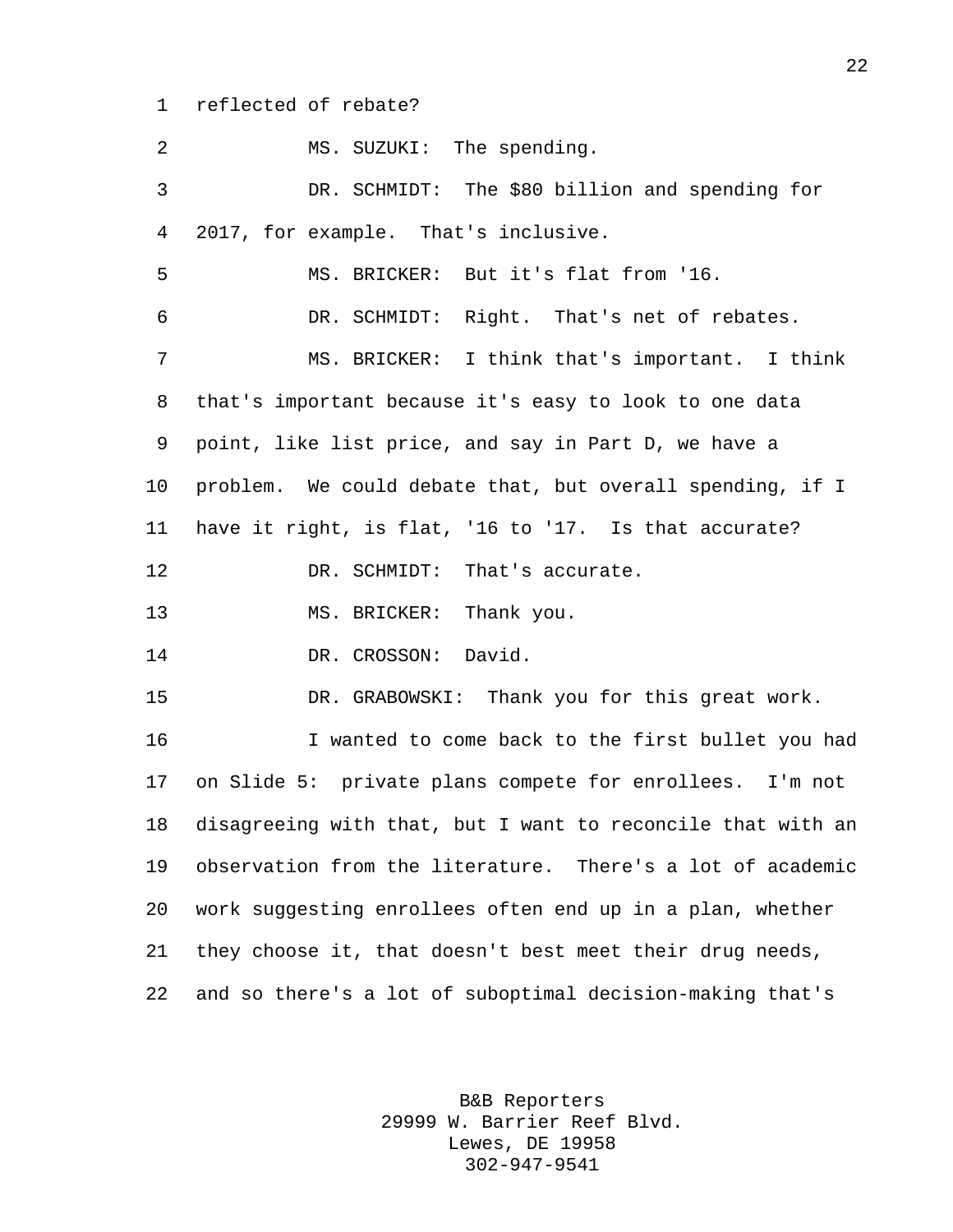out there. That's not something that's dealt with a lot in the chapter.

 How much does that interact with some of the trends you presented in the material and in the chapter and the presentation today, and is that something we've thought about as a Commission?

 MS. SUZUKI: So we have in the past looked at switching behavior by Medicare beneficiaries, particularly those without low-income subsidies. So they're voluntarily switching.

 We found somewhere between 12 and 14 percent voluntarily switch from year to year during the annual enrollment period.

 It's hard to say whether that's sufficient or not, but in the focus groups with beneficiaries, some of them have indicated that they do check Plan Finder annually to see whether their drugs are covered at more favorable rates with other plans. So it seems like they are looking to lower their out-of-pocket cost, not just the premiums. We have found when people switch, they tend to minimize their total out-of-pocket cost in terms of cost sharing, despite maybe using even a little more drug than

> B&B Reporters 29999 W. Barrier Reef Blvd. Lewes, DE 19958 302-947-9541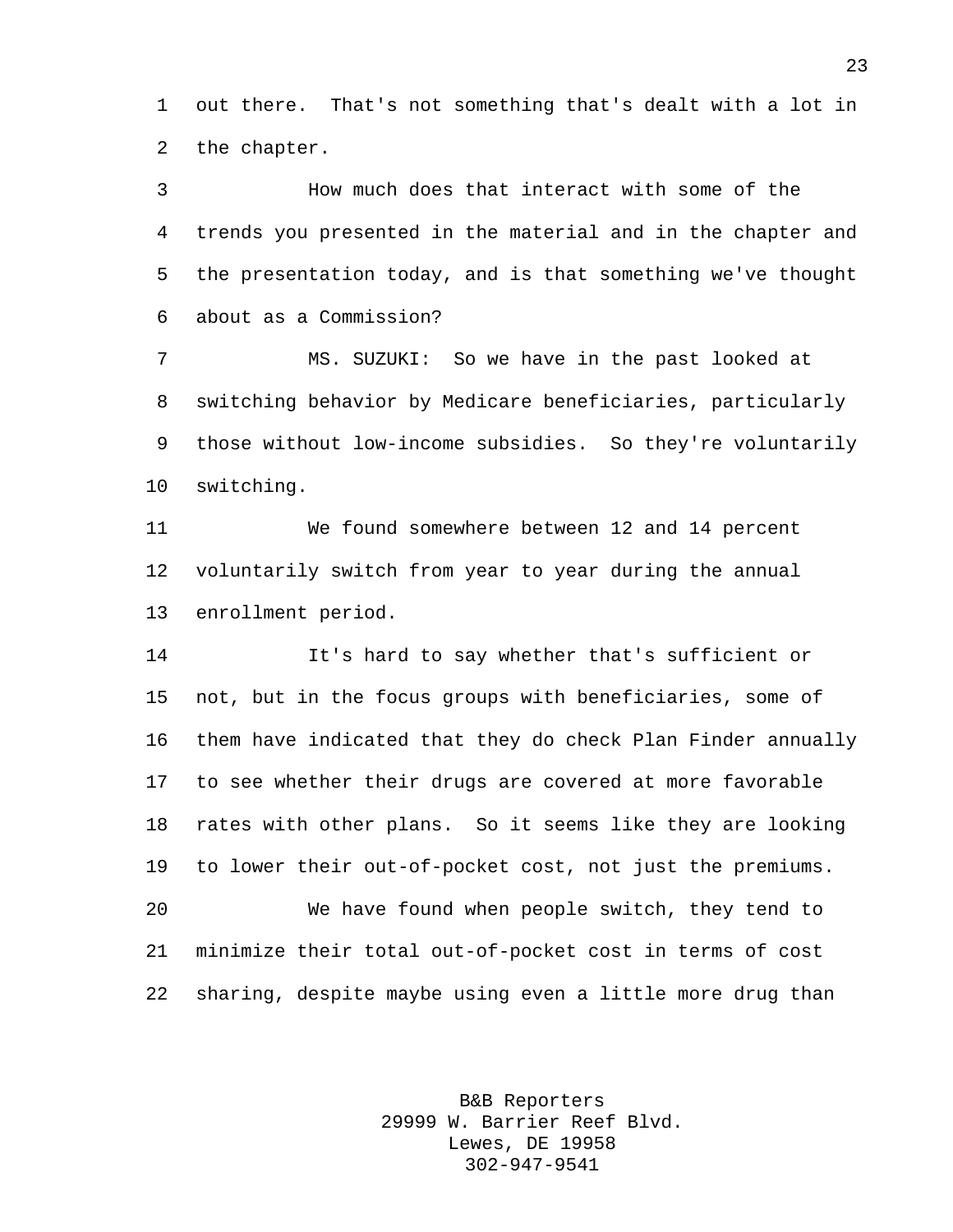in the previous year.

 DR. GRABOWSKI: We did a chapter recently on post-acute care decision-making, and my sense is some of what we recommended there could filter over to here in terms of helping beneficiaries with choice here in this sector.

 You raised the Plan Finder tool. I think that that tool is really poor. I'll say that. I don't think it provides a clear indication to enrollees about the lowest- cost plan necessarily, and so I've wondered if we've done any previously about that and whether we might think about sort of some revisions there and also building on some choice architecture here around thinking about placing beneficiaries into a default plan and making better use of some of the big behavioral economics literature.

 DR. SCHMIDT: Last year, we were considering doing some work on Plan Finder, but there were some other organizations that are already taking that under and did some pretty thorough looks at it and had some suggestions for how to improve that. So we decided with our limited resources, you have to kind of pick and choose where to put your emphasis.

> B&B Reporters 29999 W. Barrier Reef Blvd. Lewes, DE 19958 302-947-9541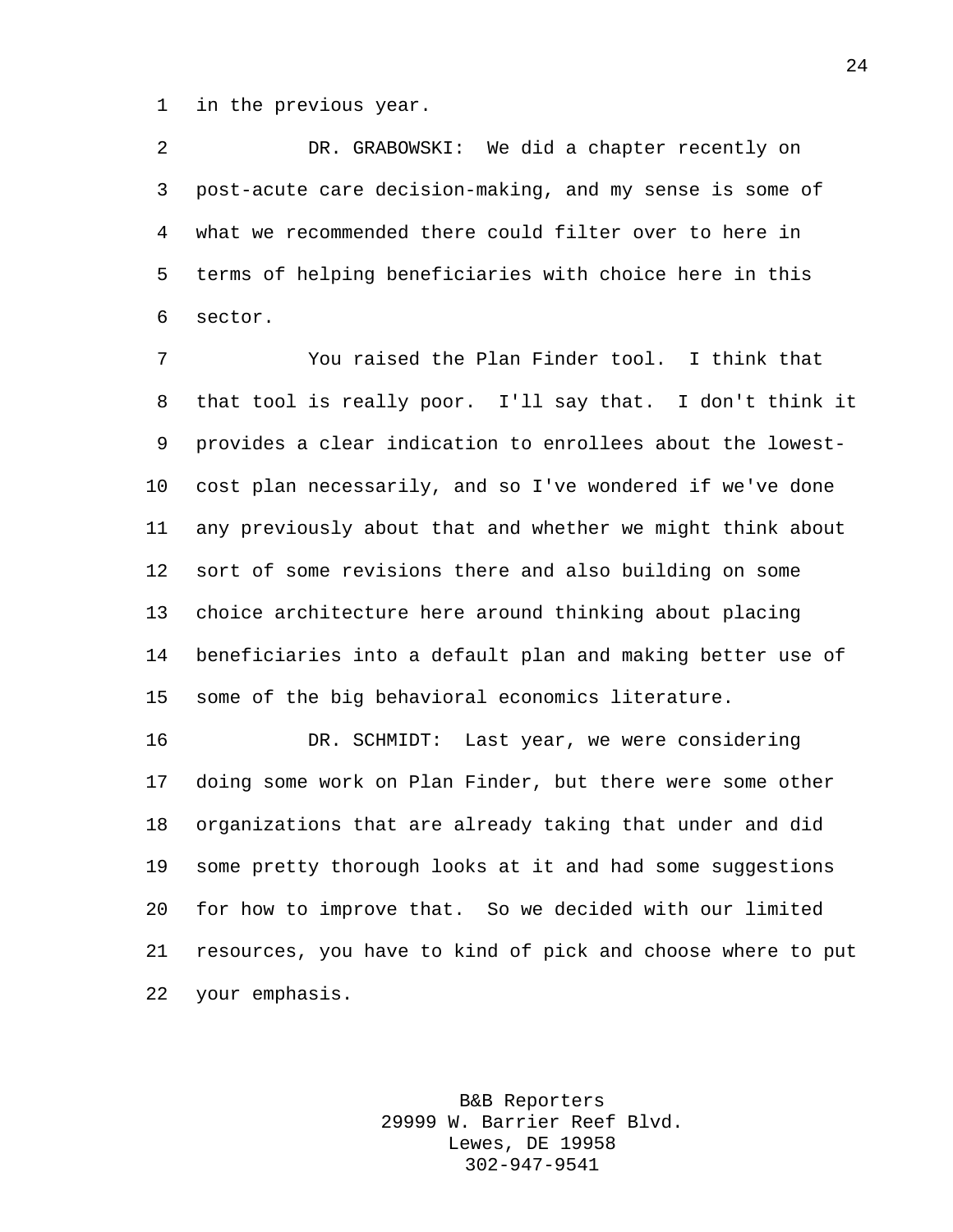In the past, we have kind of looked at things like intelligent assignment ideas around the low-income subsidy population, but the Commission that was gathered at that time chose not to go ahead with those ideas. It was looking as though there was a tradeoff so that there was higher government spending associated with picking optimal plans, and there was some concern around selection, so are you going to perhaps get plans into a spiral by picking what's optimal for each enrollee based on their past drug use. DR. CROSSON: Okay. I've got Pat -- Warner, did you have your hand up? -- Warner and then Dana. 13 MS. WANG: Thank you. DR. CROSSON: Did I miss somebody? Oh, Jon. Sorry. DR. CHRISTIANSON: Am I next? DR. CROSSON: You're next. Sorry. I didn't see your hand go up. DR. CHRISTIANSON: This is really quick. DR. CROSSON: You're too close. DR. CHRISTIANSON: Yeah. This is really, really quick. So on the slide, I

> B&B Reporters 29999 W. Barrier Reef Blvd. Lewes, DE 19958 302-947-9541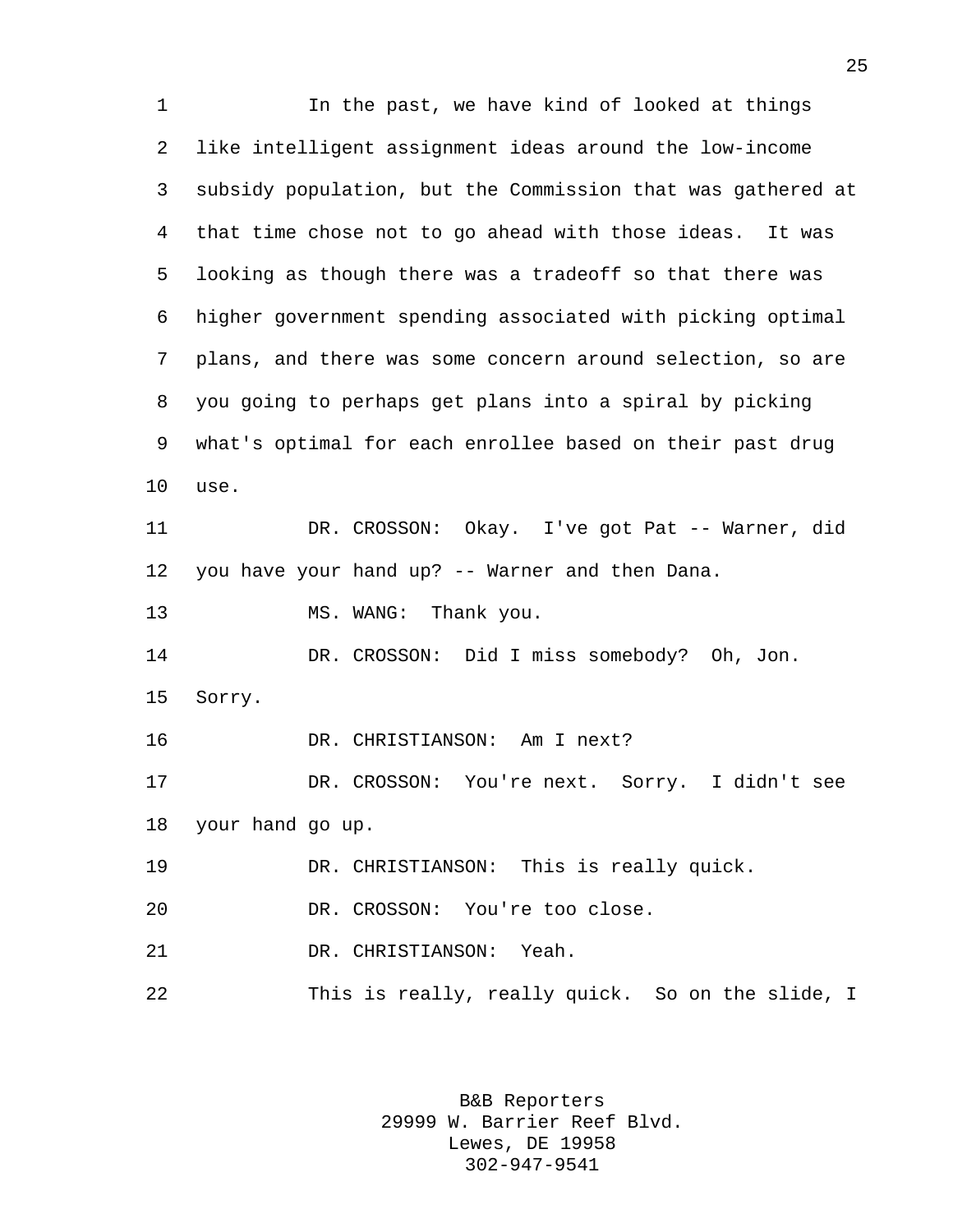didn't see this, and I didn't see it in the chapter. So maybe we don't have this number, but do we know what percentage of Medicare beneficiaries have no drug coverage? DR. SCHMIDT: Not exactly. We know that it's about half of the 24 percent have coverage that's either less generous than the -- or no, and we think -- we're not sure exactly what that is. DR. CHRISTIANSON: Yeah, I saw that, but we can't break that down and say 5 percent have no drug coverage at all. 11 DR. SCHMIDT: No, we can't. And I think it used to be a question we could sort of get to on the Medicare Current Beneficiary Survey, but it's no longer there. DR. CHRISTIANSON: It's odd because that seems like sort of a basic piece of information we'd like to know. 18 DR. CROSSON: Pat. MS. WANG: Going back to Slide 10, 11-ish, were you -- and you've mentioned this before. Is the growth in spending for non-low-income beneficiaries going to the reinsurance later, and that they have surpassed the low-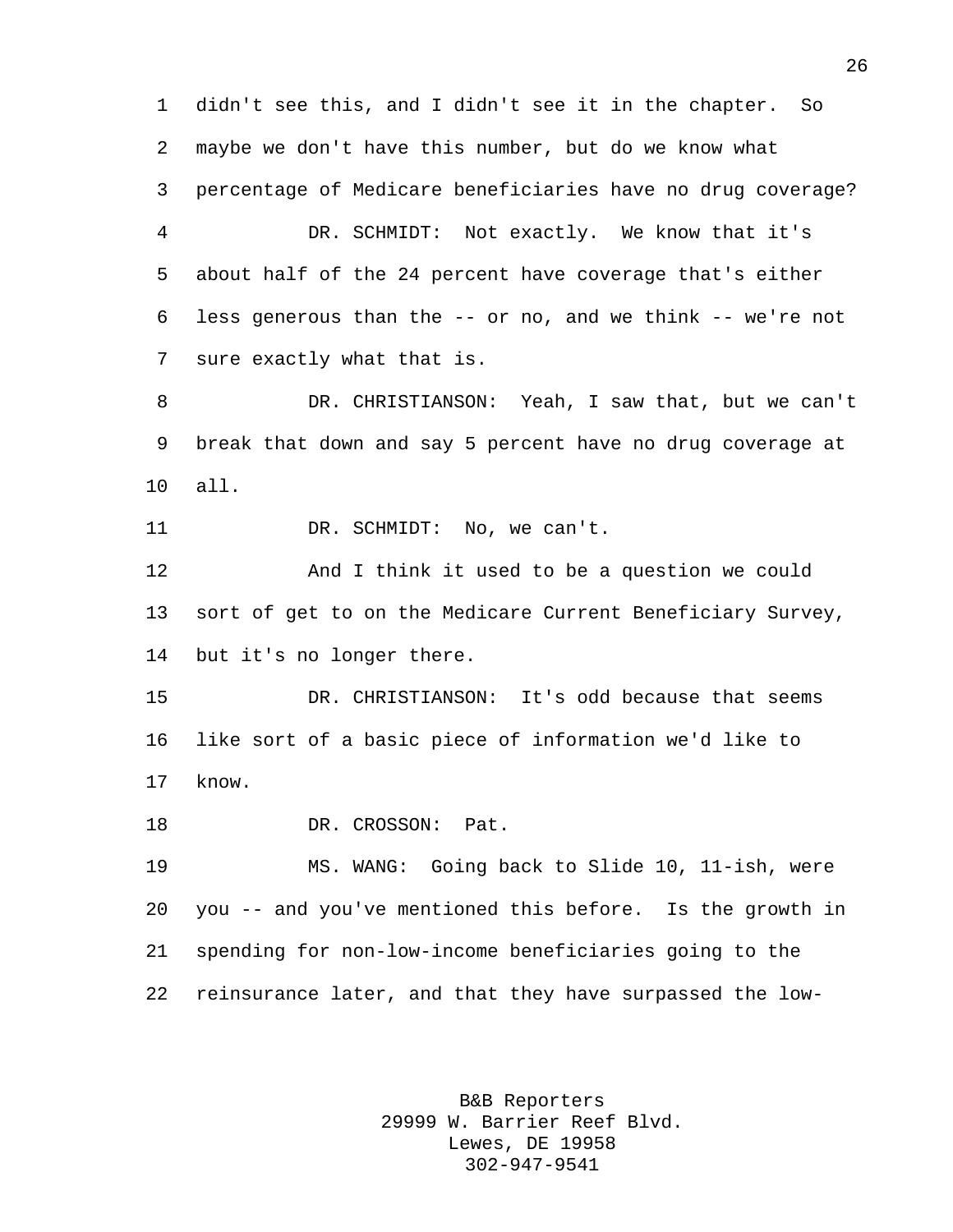income subsidy beneficiaries in terms of the high-drug expenditures?

 I wondered whether you have more information about sort of the characteristics, I guess, of spending between the non-low-income and the LIS population. In other words, you mentioned the difference in the drug utilization, but in terms of -- I don't know if this is the right word -- "preference," I guess, of the non-low income, is it a fewer number of people who have extraordinary drug cost as opposed to the LIS, which is maybe more people have similar drug expenditures? The reason I ask is -- and maybe this is the implications for what are the policy questions to be answered as well as implications. As you know, I'm very interested in refining risk adjustment for the Part D premium that exists. I just was curious if you knew anything about that or whether that was a -- MS. SUZUKI: So we did look at non-LIS versus LIS among the high-cost beneficiaries, and you're probably talking about this piece. That, for example, cancer treatments accounted for a much higher share of non-LIS high-cost enrollee spending compared to LIS enrollees who

> B&B Reporters 29999 W. Barrier Reef Blvd. Lewes, DE 19958 302-947-9541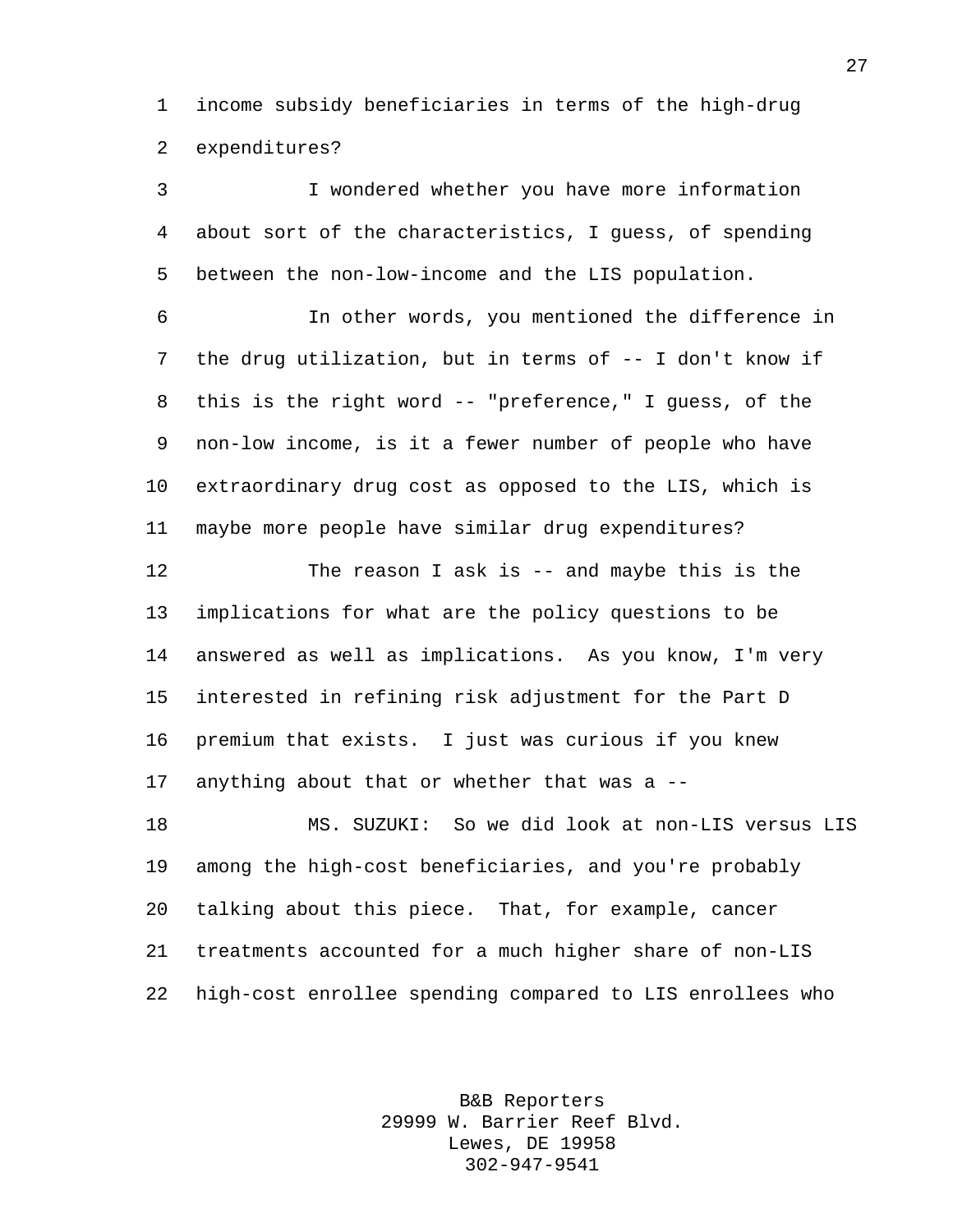reach the catastrophic phase.

 And we were also finding that among the low- income subsidy population, a lot of the spending weren't because individual prescriptions were extremely high cost. It was that they were using more medications, and some of them were in common classes like antihyperlipidemics. And one that showed up in one of the lists that I looked at is Nexium. That sort of thing tends to add up to get a lot of those enrollees to the catastrophic phase. MS. WANG: So is it kind of the right direction, then, to be saying that for the non-low income, the focus on the cost of the specialty drug is probably the thing to focus on, but for the low-income population, a generic substitution is a fruitful avenue? MS. SUZUKI: And I think that was one of the recommendations we made. MS. WANG: Yeah. Apparently different avenues. Okay. DR. CROSSON: Warner. MR. THOMAS: So in Slide 7, the construct here with the initial coverage and the out-of-pocket threshold, are those indexed, or do those numbers change over time?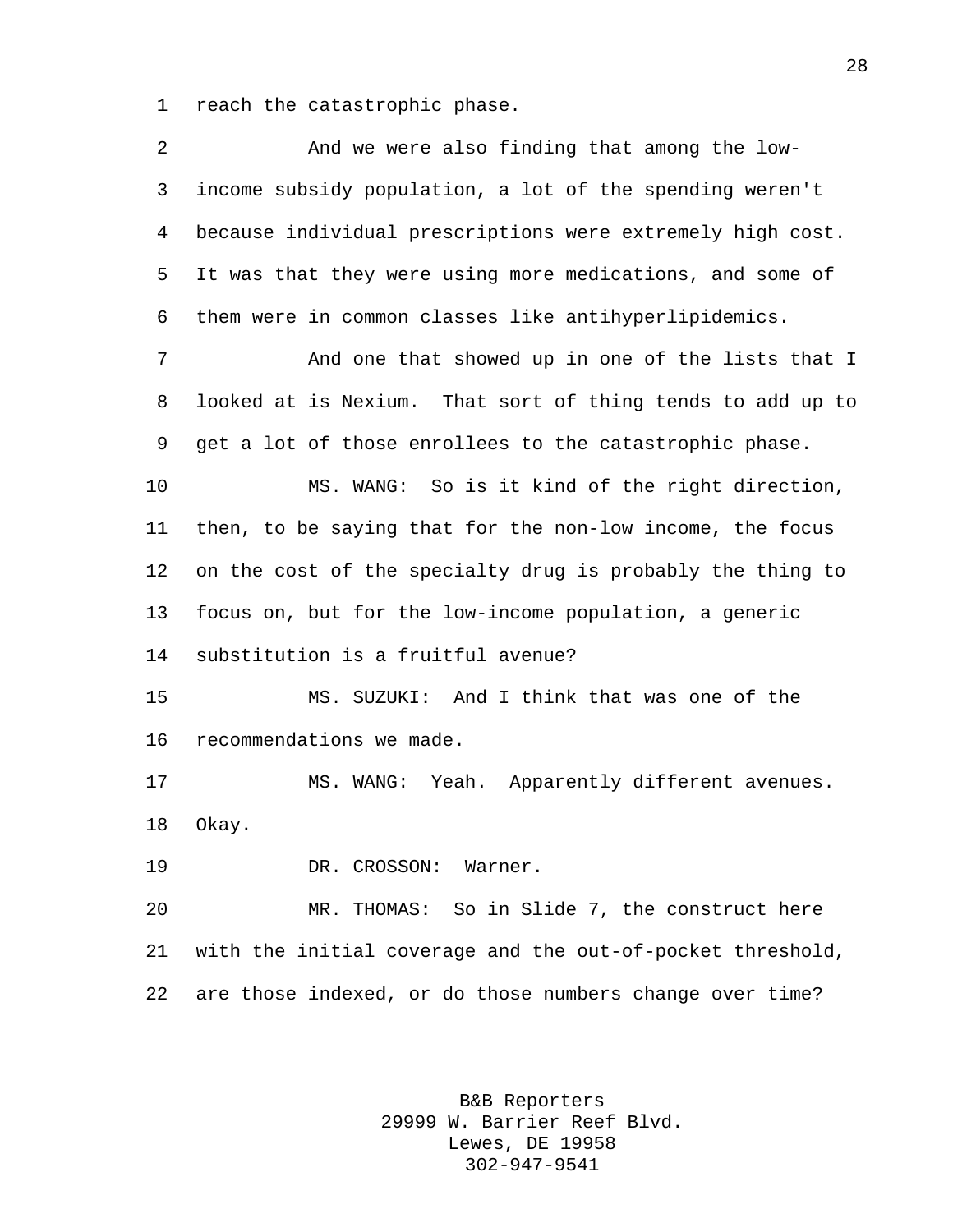DR. SCHMIDT: Yes, they do. They're indexed to the average per capita spend for Part D. But there's been some difference in each of these different parameters and their treatment over time. In 2010, the Affordable Care Act, one of the goals was to close the coverage gap. MR. THOMAS: Right. 8 DR. SCHMIDT: And so they indexed the out-of- pocket threshold more slowly. So it actually will increase in 2020, as you heard about in the mailing materials, by over 20 percent because that was scheduled in the Affordable Care Act. That it would bounce back up to what it otherwise would have been. MR. THOMAS: And on Slide 8, just looking, it looks like in the mailing materials that the premium increase in relatively nominal, yet the total cost of the program is escalating. So can you comment on your thoughts around that or the rationale behind that? DR. SCHMIDT: Right. So let's be clear. In 2016 to 2017, it's been flat, but we have seen fairly rapid growth in spending before that, certainly. The flatness of premiums, we think speaks to this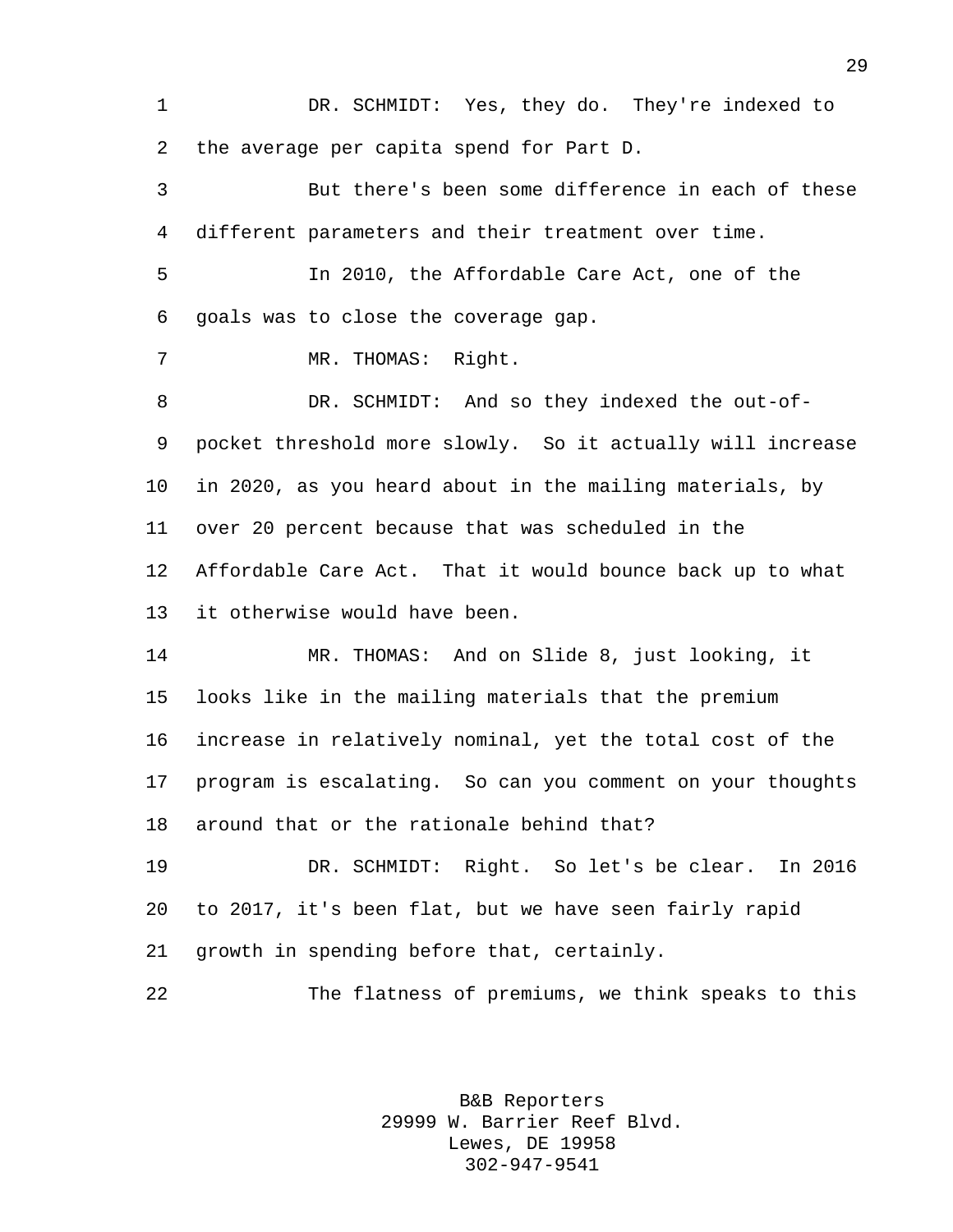reinsurance increase I spoke about on this particular slide. That a lot of the cost growth has been in the catastrophic range of the benefit spending, where the Medicare program is picking up 80 percent of the costs in that benefic phase. So the portion of benefits that go into the premiums remained relatively flat.

7 MR. THOMAS: But if you look at this slide -- and I just want to make sure I understand this slide. So the Medicare program total, that's the total cost of Part D, kind of all in, or that's the government portion to be paid at the program?

 DR. SCHMIDT: Those are essentially the government payments to the plans, and in addition, there's another \$14 billion that the enrollees have been paying to plans for basic benefits. And there are other costs for cost sharing and for supplemental premiums.

17 MR. THOMAS: Okay.

 So kind of looking at this, the makeup of this, is there transparency or clarity around the profit in the Part D programs or the Part D insurers, or is that kind of aggregated in all of their profits?

MS. SUZUKI: So we have looked at plan payment

B&B Reporters 29999 W. Barrier Reef Blvd. Lewes, DE 19958 302-947-9541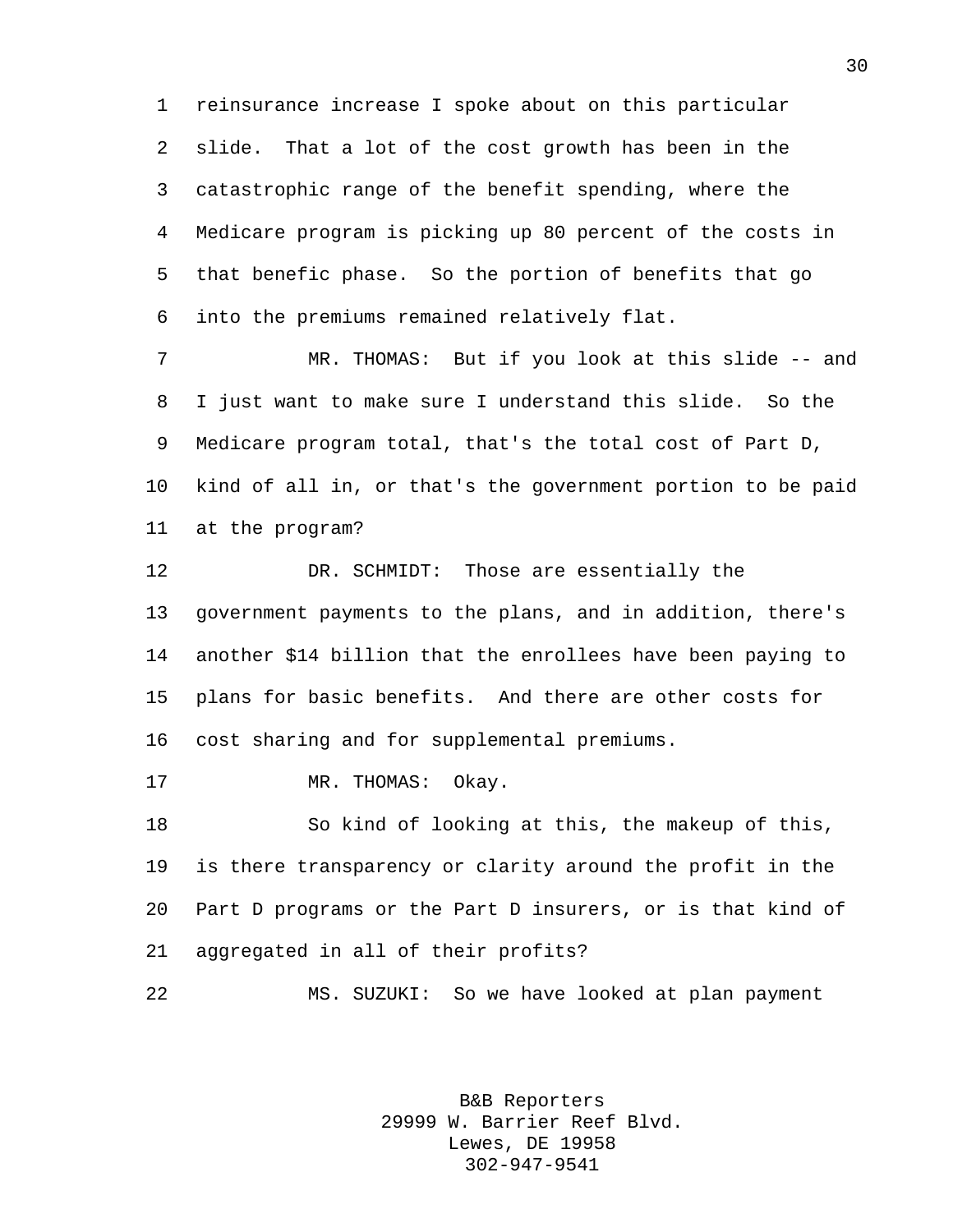data through 2015, and we found that the majority of the plan sponsors do make profit in the risk corridor and risk corridors of part of the cost-based portion of the payment, and there's a risk corridor around it. And plans are allowed to keep -- the risk-based portion. Sorry. The plans are allowed to keep, plus or minus, 5 percent of the profit or the loss. That's on them.

 The next piece of it is 50-50 from 5 percent to 10 percent on both sides, that sort of thing.

 And we found that plans on average were making profits above those that were included in their bids. A lot of the plans got to keep the extra 5 percent plus whatever else they got to keep in the second tier and third tier.

 DR. SCHMIDT: There isn't as much visibility into it as you might want. The information that goes into bids, for the MA side of the house --

18 MR. THOMAS: Right.

 DR. SCHMIDT: -- you can go back and look at historical data and see the profits in there to see what the profit rates have been.

On the drug side, it's less easy to do because

B&B Reporters 29999 W. Barrier Reef Blvd. Lewes, DE 19958 302-947-9541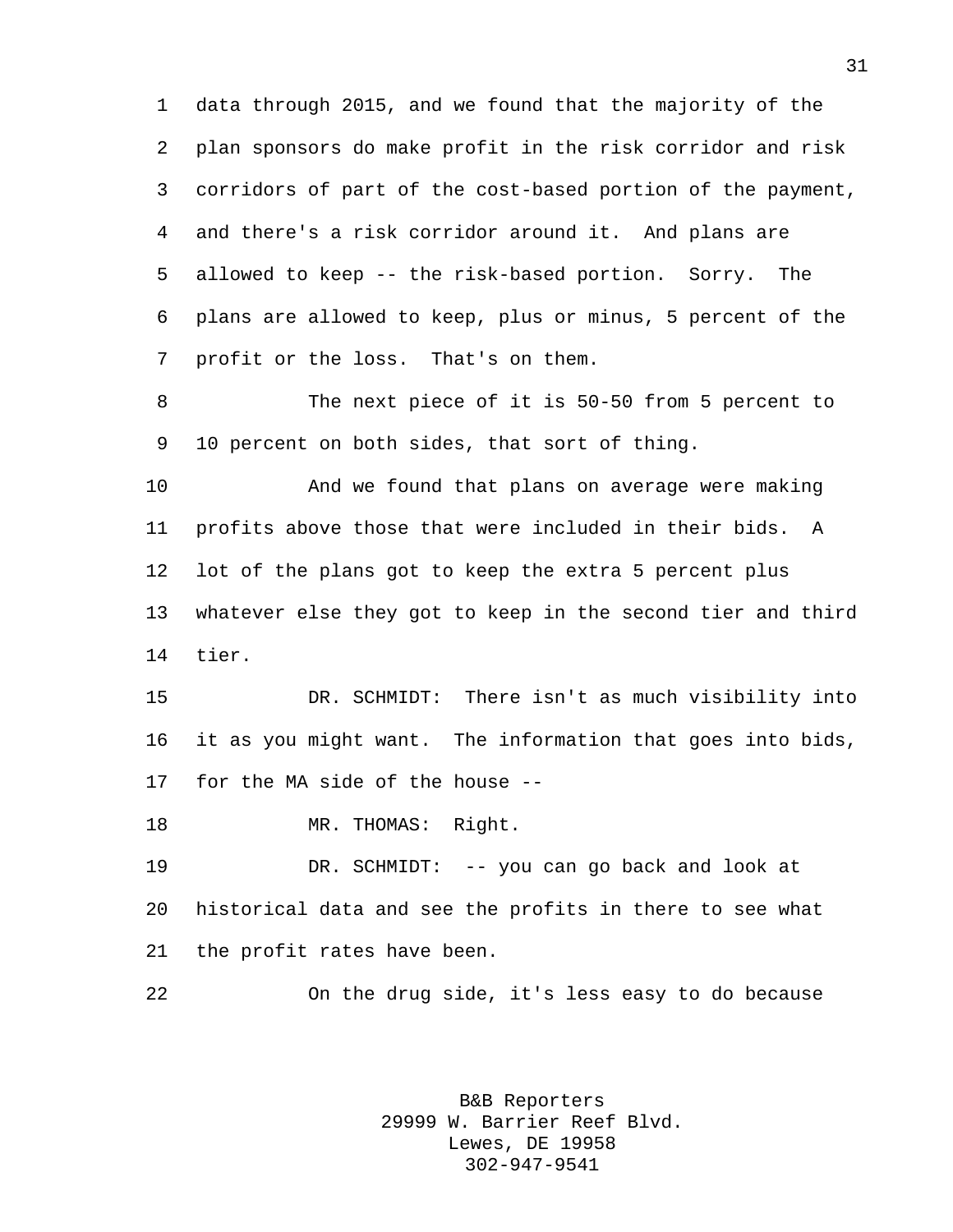the data that are submitted in bids are not reconciled data.

| 3              | MR. THOMAS: Okay. Thank you.                               |
|----------------|------------------------------------------------------------|
| $\overline{4}$ | DR. DeBUSK: On that --                                     |
| 5              | DR. CROSSON: On that point?                                |
| 6              | DR. DeBUSK: On Warner's specific questions                 |
| 7              | because I think in the reading material, you alluded to    |
| 8              | this. Could you explain a little further? There seems to   |
| 9              | be a dominant strategy for how to proceed with a Part D    |
| $10 \,$        | bid, sort of a can't-miss strategy. And you sort of spoke  |
| 11             | to that, but could you sort of clarify it?                 |
| 12             | MS. SUZUKI: So related to Warner's question                |
| 13             | about why premiums have been flat is that plan sponsors on |
| 14             | average have been underestimating the reinsurance portion  |
| 15             | of the benefit. What that does is -- because reinsurance   |
| 16             | is the cost base that's reconciled after the end of the    |
| 17             | benefit year, the part that's in the premium is the        |
| 18             | expected piece, expected amount of reinsurance.            |
| 19             | At the end of the year, Medicare, on average,              |
| 20             | have been paying plans additional amounts for reinsurance. |
| 21             | So whatever the extra payment that Medicare made to plans  |
| 22             | were not included in the premium the beneficiary paid.     |

B&B Reporters 29999 W. Barrier Reef Blvd. Lewes, DE 19958 302-947-9541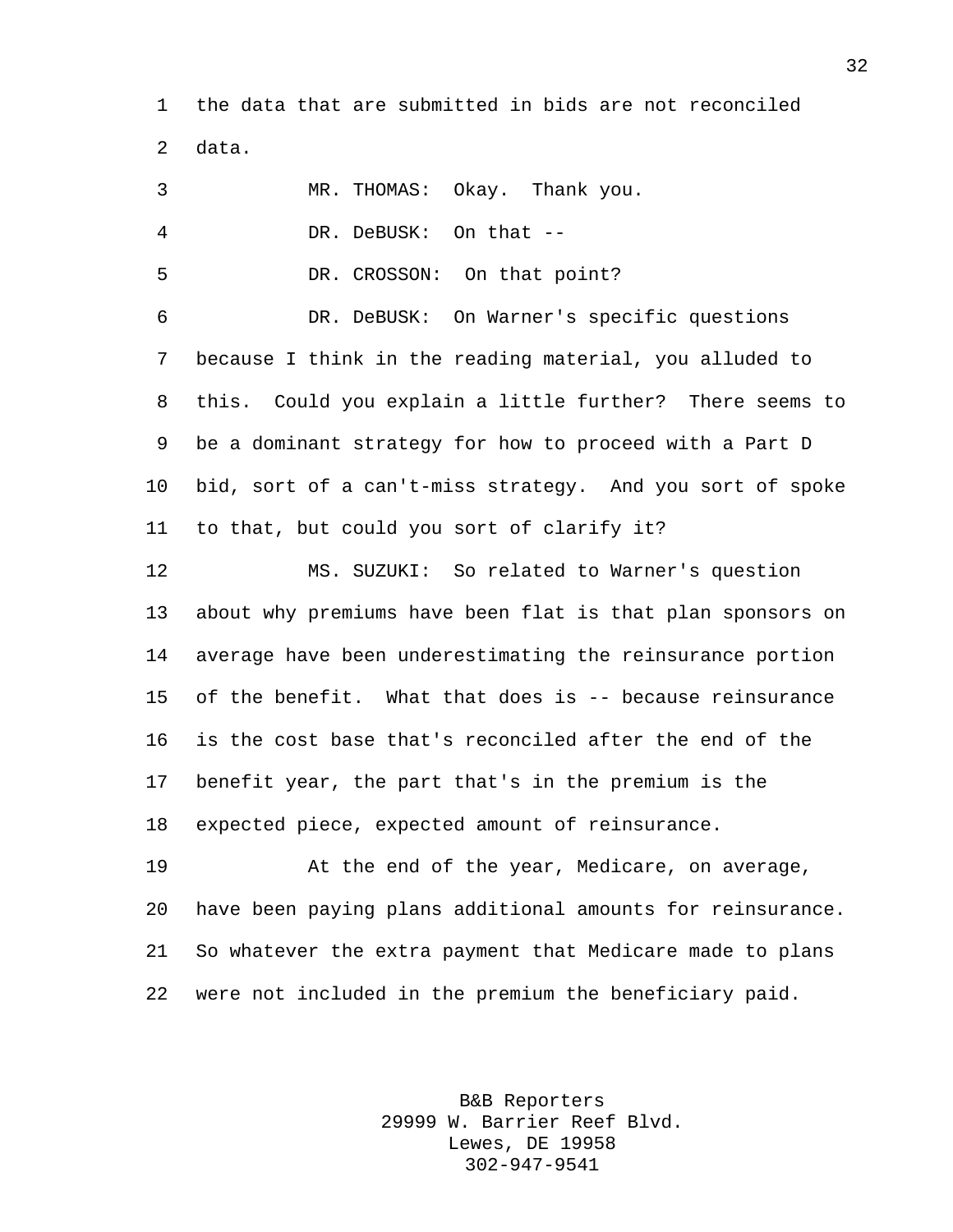DR. CROSSON: Okay. I have Dana and Marge and Jaewon.

Dana.

DR. SAFRAN: Thank you.

 Can you go back to Slide 7? I'm just trying to make sure I understand. I have to say I find this topic confusing every time we talk about it. So I think this is my moment where I may be having a breakthrough in some of my understanding, but I just want to check a couple things.

 So on the left side, I'm trying to make sure I understand the coverage gap and what happens in there, and one of the things that I think you're showing us here is that the coverage gap is not really entirely a gap for the beneficiary. In fact, they're paying 25 percent in their initial coverage, and they're still paying 25 percent in the coverage gap if they're using a brand and in fact, as of next year, even for a generic.

So is that right?

DR. SCHMIDT: You got it.

DR. SAFRAN: Am I reading this right?

 DR. SCHMIDT: Yeah, right. But that's a new thing. It's been kind of phasing in that direction since

> B&B Reporters 29999 W. Barrier Reef Blvd. Lewes, DE 19958 302-947-9541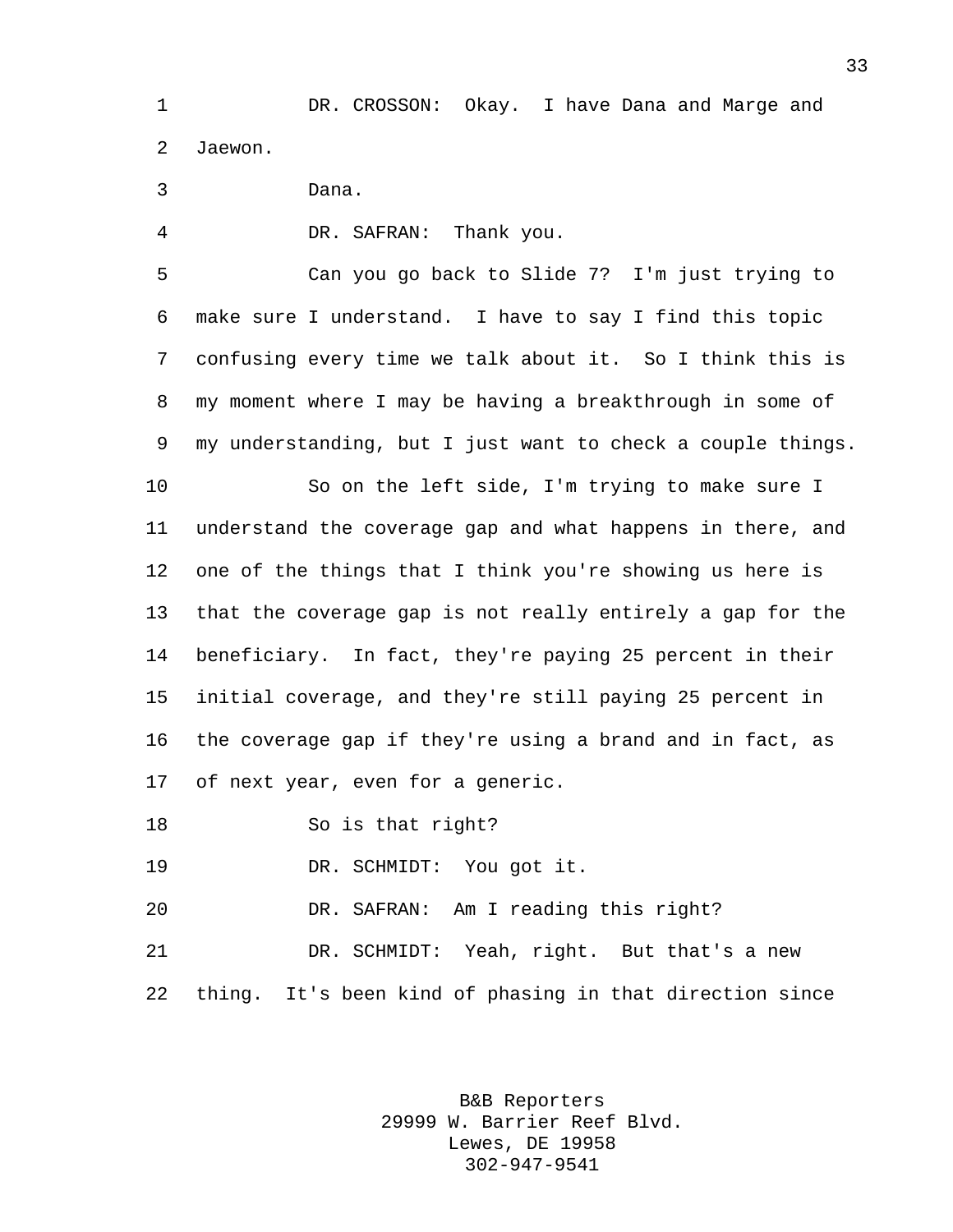2010.

 It used to be, before 2010, 100 percent on the bene cost sharing during the coverage gap phase. After 2010, there was immediately a 50 percent discount provided by brand-name manufacturers. That also counted towards the out-of-pocket threshold, but the bene was paying the other 50 percent. And over time, it's been phasing down, down, the cost sharing for the beneficiaries, and as of 2019, it's 25 percent on brands in the coverage gap. DR. SAFRAN: Okay. Thank you. And then the other thing I want to understand is beyond that. So above the out-of-pocket threshold, I'm assuming that when you refer to catastrophic levels, you're referring to that point. And so later in the presentation, you made the point that it's about 8 percent of beneficiaries that reach that level, and this sort of shocked me that one in ten of those get there with one claim. So I just wonder what can you tell us about those folks? What are those medicines, and is it actually just a one-time claim? Or is this a medicine that costs a boatload of money, and they're having to take it all the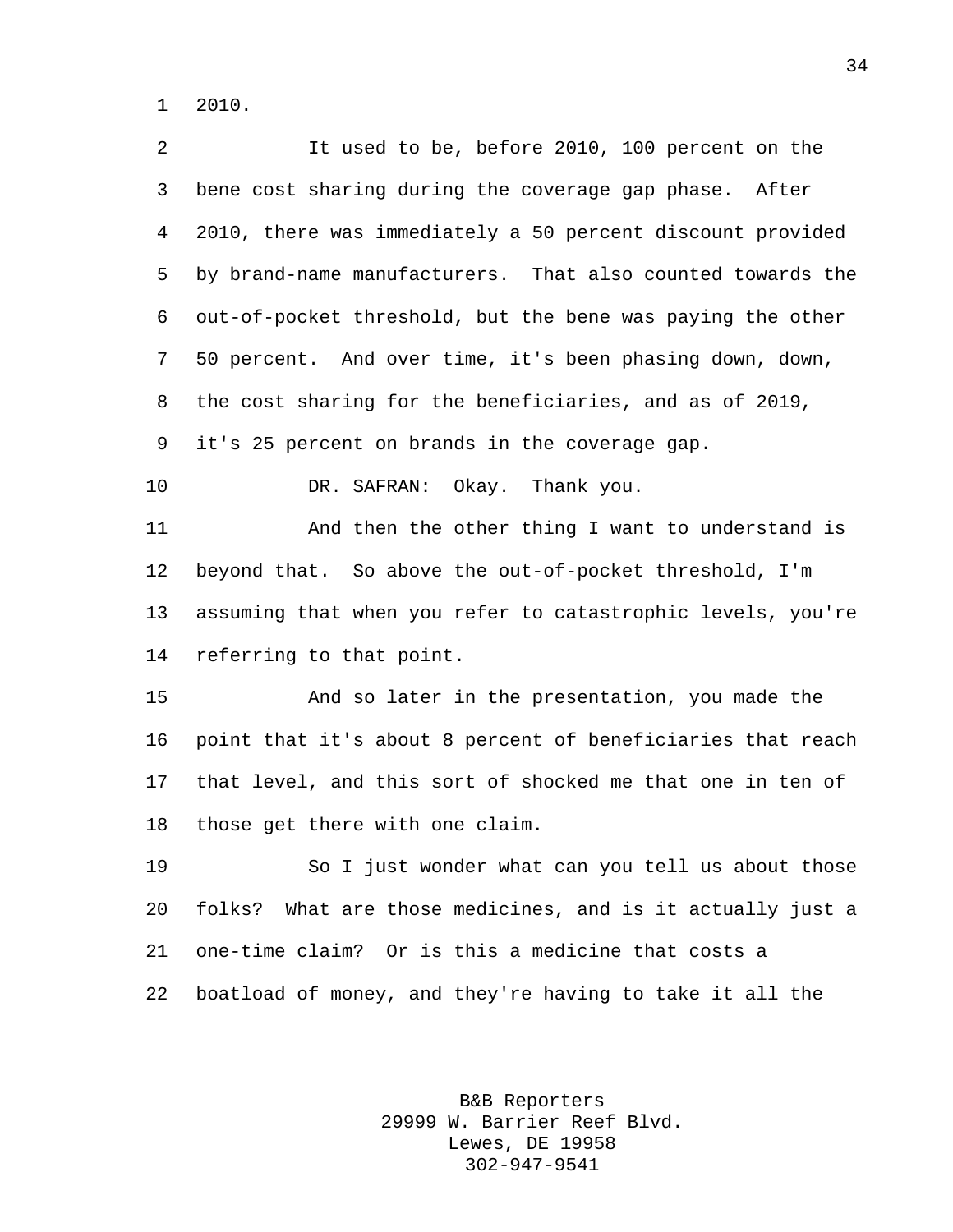time -- it's for cancer treatment; it's for chronic illness -- that specialty drug? Can you just tell us a little bit more about that?

 MS. SUZUKI: So 1 in 10 beneficiaries have at least one claim for which, just that one claim would have gotten them to the catastrophic phase. That doesn't mean it was the only claim.

 So a lot of the drugs that are used by non-LIS enrollees were cancer drugs, which had an annual spending of \$30,000, leukemia drugs, Copaxone for multiple sclerosis, which was also in the \$20,000 range for annual costs. So they tend to use a lot of those very expensive drugs.

 To get to the threshold, you only need, you know, \$7,000 or \$8,000, and these are drugs that annual cost average is in the tens of thousands of dollars.

17 DR. CROSSON: Dana.

 DR. SAFRAN: What I hear you saying is these are drugs that they are taking over the course of the year, not one time. So even though that one claim could have put them over that threshold, they're continuing to take a medicine that, over time, costs \$20,000, \$30,000 in the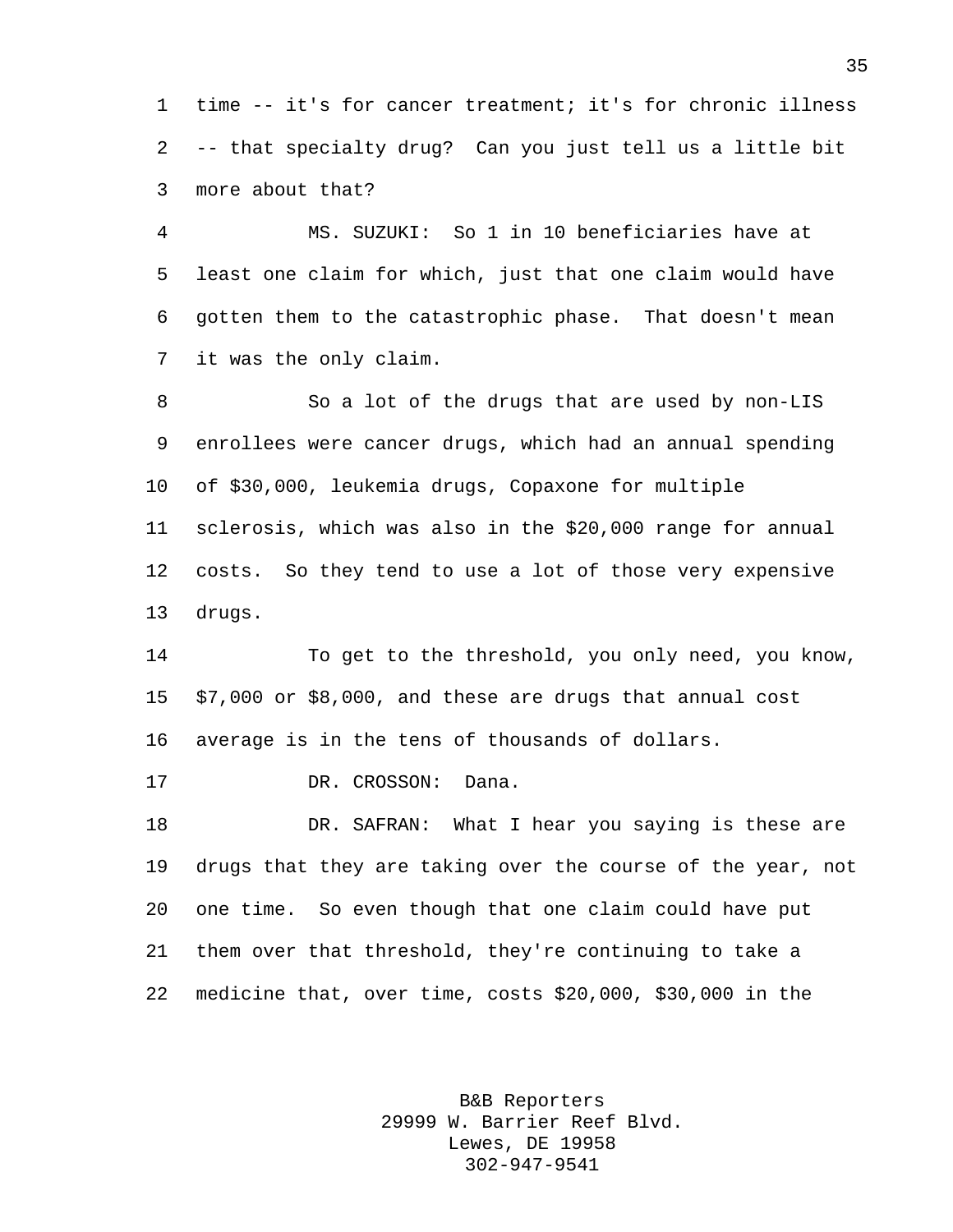year.

 MS. SUZUKI: And that's shown by the average cost for non-LIS enrollees that's reached \$30,000, on average. DR. SAFRAN: Thank you. DR. CROSSON: I mean, you could have some patients like hepatitis C where it's one time. Okay, Marge. 8 MS. MARJORIE GINSBURG: In the report itself, talking about the low-income subsidy folks, there's a quote I pulled up that says "plan sponsors cannot encourage use of lower-cost in the same way as non-LIS." I'm curious as to why that was written. Obviously, some categories of LIS, a few, have no copayments, but most of them, they're small, do have copayments that differentiate between generic and brand name. So I was just curious what the basis for this statement was. DR. SCHMIDT: I think our point is that just the magnitude of the difference in the copays is fairly small and not necessarily large enough to make a change in behavior. You look at the cost-sharing applied to non-LIS, and the differentials that are quite substantially larger.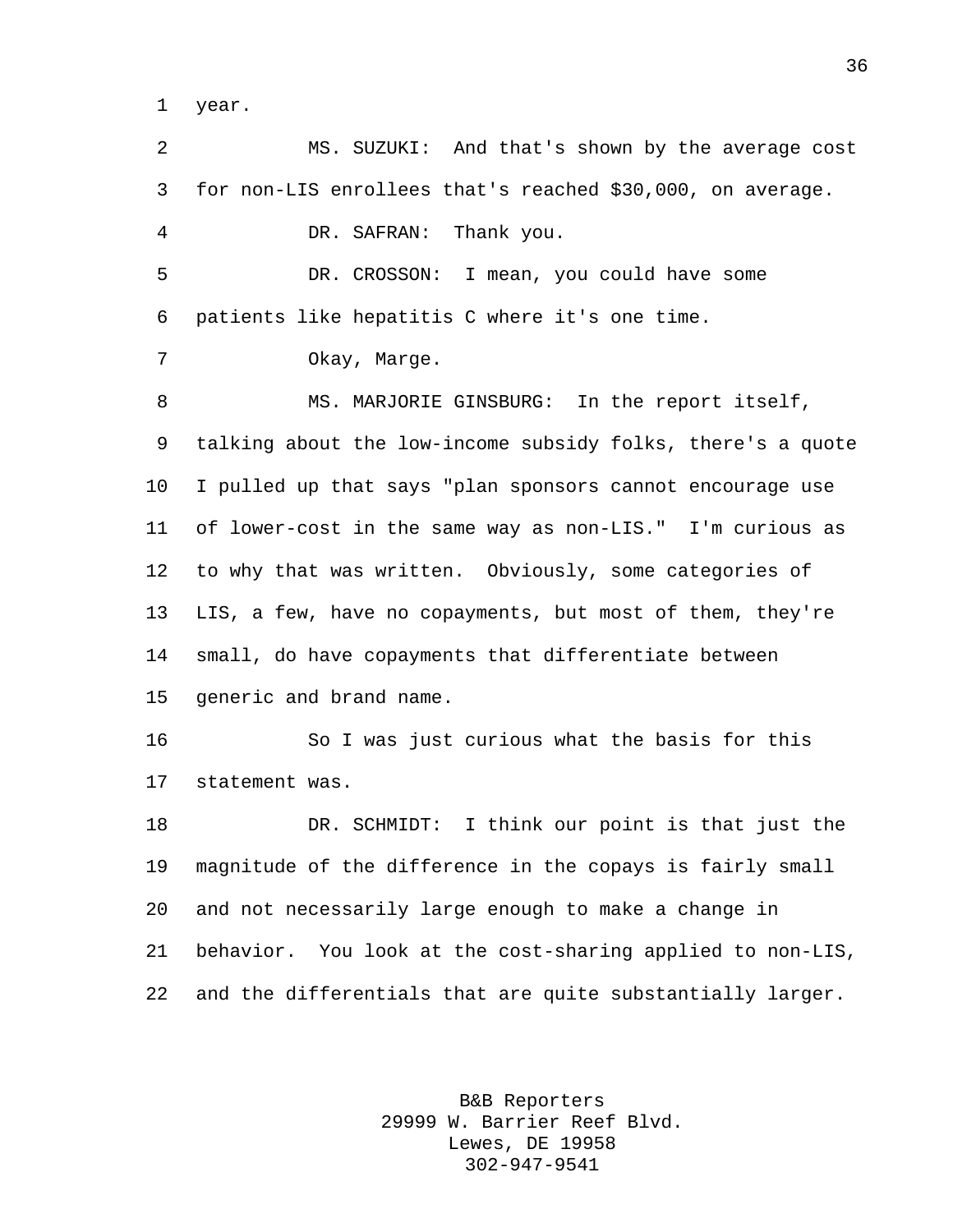MS. MARJORIE GINSBURG: We know historically, then, that LIS participants, you know, it's like \$8 versus \$3, that that's not big enough to influence their choice, or are physicians not encouraging the lower cost? I mean, I guess I -- these are low-income folks --

DR. SCHMIDT: Right.

7 MS. MARJORIE GINSBURG: -- and even that \$5 may be meaningful. And I just wanted to make sure there was some evidence behind this that said it's really hard to move them to lower cost.

 DR. SCHMIDT: I think we're basing that on seeing it. Even though generic dispensing rates for low-income subsidies, overall, average -- they're lower than non-LIS, not substantially lower but a few percentage points lower - - but some LIS folks, particularly the ones who are reaching what we're calling the catastrophic phase, are using the Nexiums and things where there are generic options available, and they haven't quite switched. DR. CROSSON: Okay. Jaewon.

 DR. RYU: Yeah, I also had questions about Slide 10 and the high-cost enrollees and the impact of the LIS versus the non. I'm just trying to tease apart, I guess,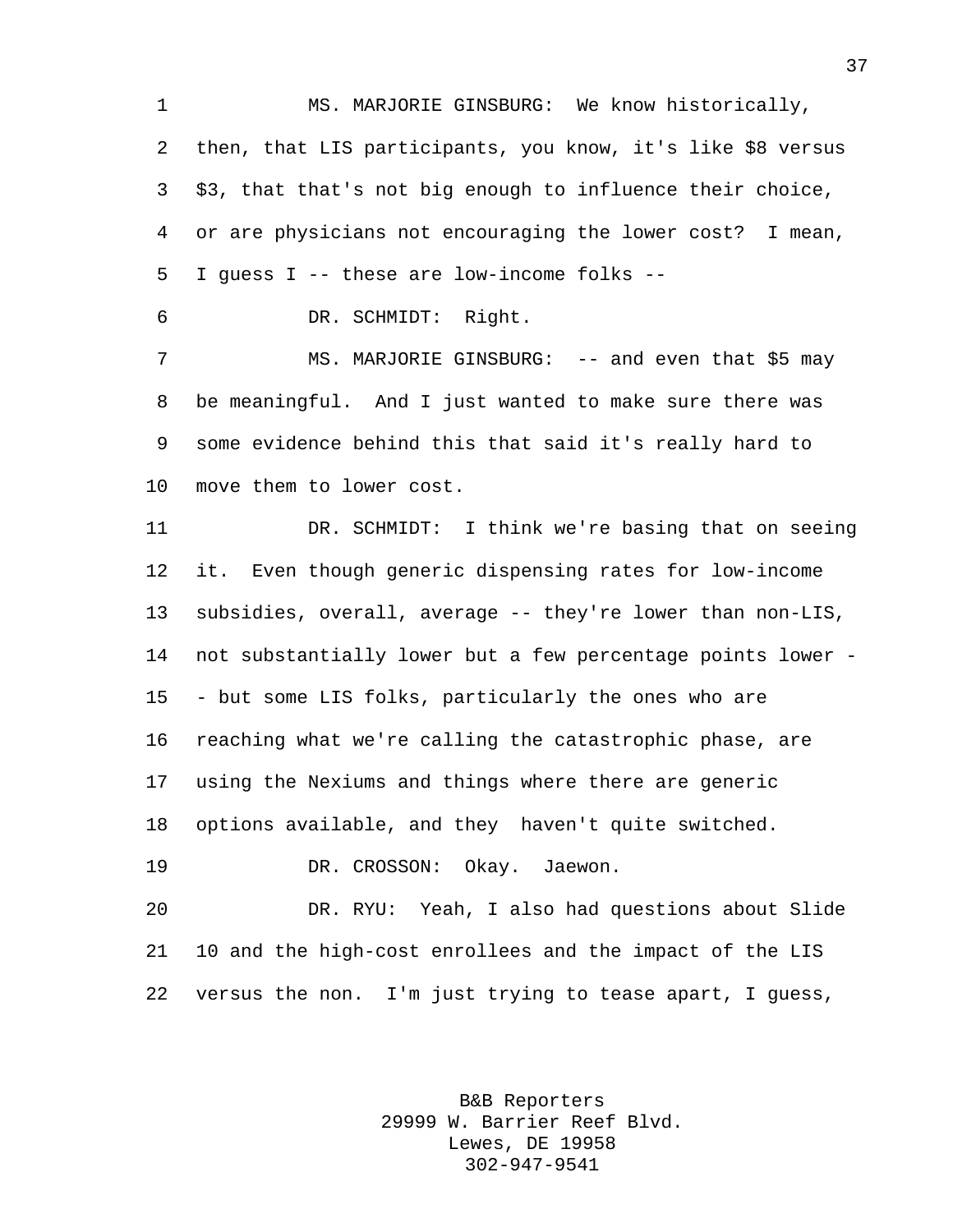the impact of -- because a lot of different variables here. There's a volume dynamic, there's unit cost dynamic, there's a brand preference and maybe behavioral dynamic, which I think is kind of where Marge is going, depending on your copays, versus a disease prevalence and what happens to hit the LIS folks versus the non-LIS folks.

 Do we know, or has there been studies around within a certain drug class or disease class, within that high-cost enrollee population, whether there's a difference in trend between the LIS population and the non-LIS population, in terms of, you know -- it would have to be a drug class, I guess, that would have alternatives. But is there a behavioral difference there, or do we just chalk it up to, you know, it's just because different disease states hit those two populations differently?

 DR. SCHMIDT: I don't know that we've seen any studies that would get to that specifically. I guess -- I don't know, do you have a thought?

 MS. SUZUKI: So I'm trying to figure out -- so what we looked at a couple of years back, in making the recommendation about generic, increasing generic drug use for LIS population, is that even for classes such as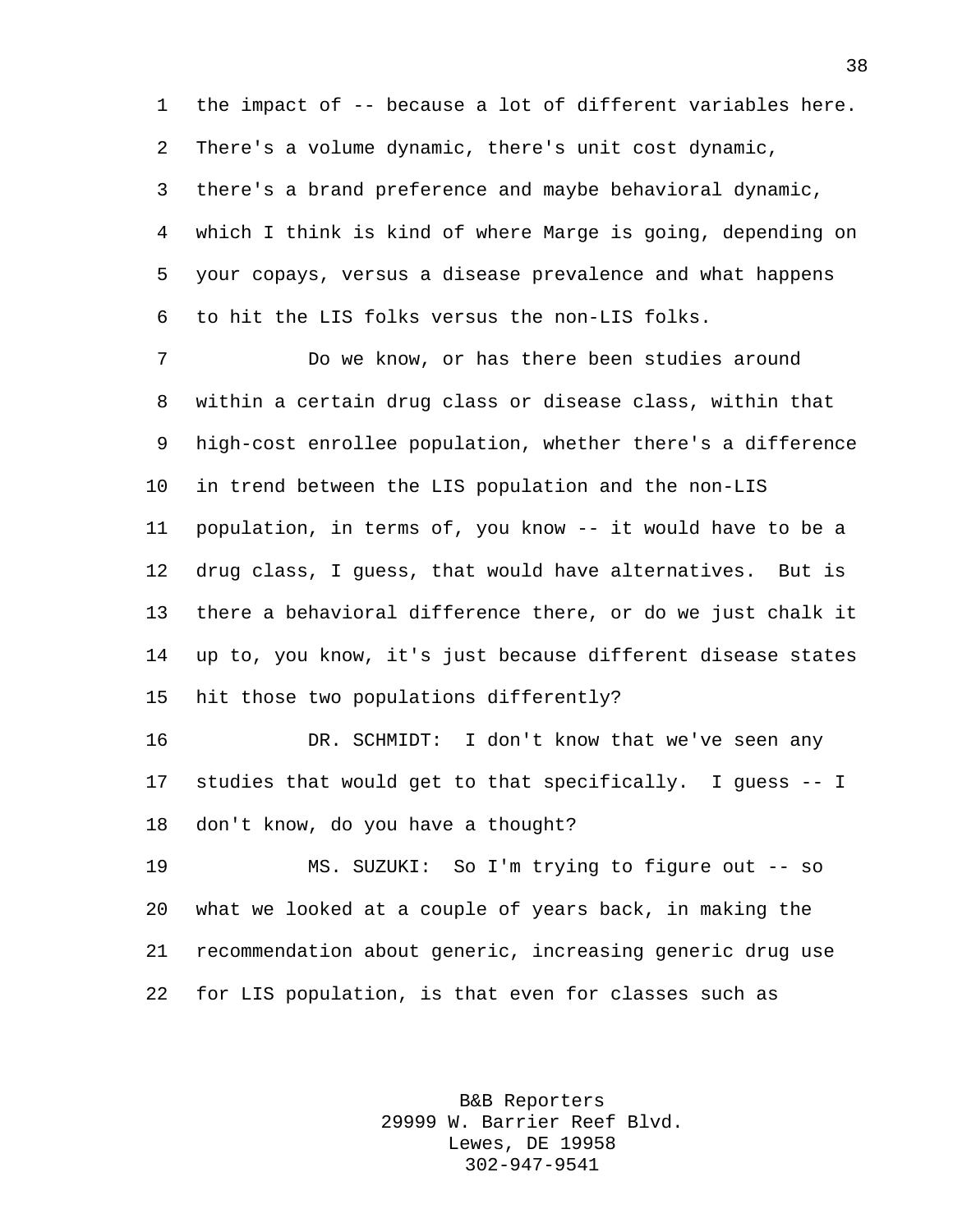antihyperlipidemics or antihypertensives, those most commonly used therapeutic categories, we found higher brand use among LIS population compared to the other people who did not reach the catastrophic phase of the benefit. And it may not be that they're not using the direct generic substitute. A lot of them do, are automatically substituted to generics.

 I think what we're seeing between LIS and non-LIS population is that non-LIS beneficiaries may be more likely to ask for a therapeutic generic substitution compared to LIS beneficiaries. And I know some of the categories of low-income population pay \$8, potentially, for a brand-name drug. Not all of them do. Some of them don't have any cost sharing. Some of them pay lower copay amounts. And so we thought that if the Secretary thought that some classes could use some therapeutic generic substitution, that's when these copay differences could really move LIS populations to use lower-cost generics. And we also recommended that in those class maybe Secretary could make the generics free to those beneficiaries.

 DR. CROSSON: Okay. We're going to move on. Put the last side up, if you would. We're going to move on to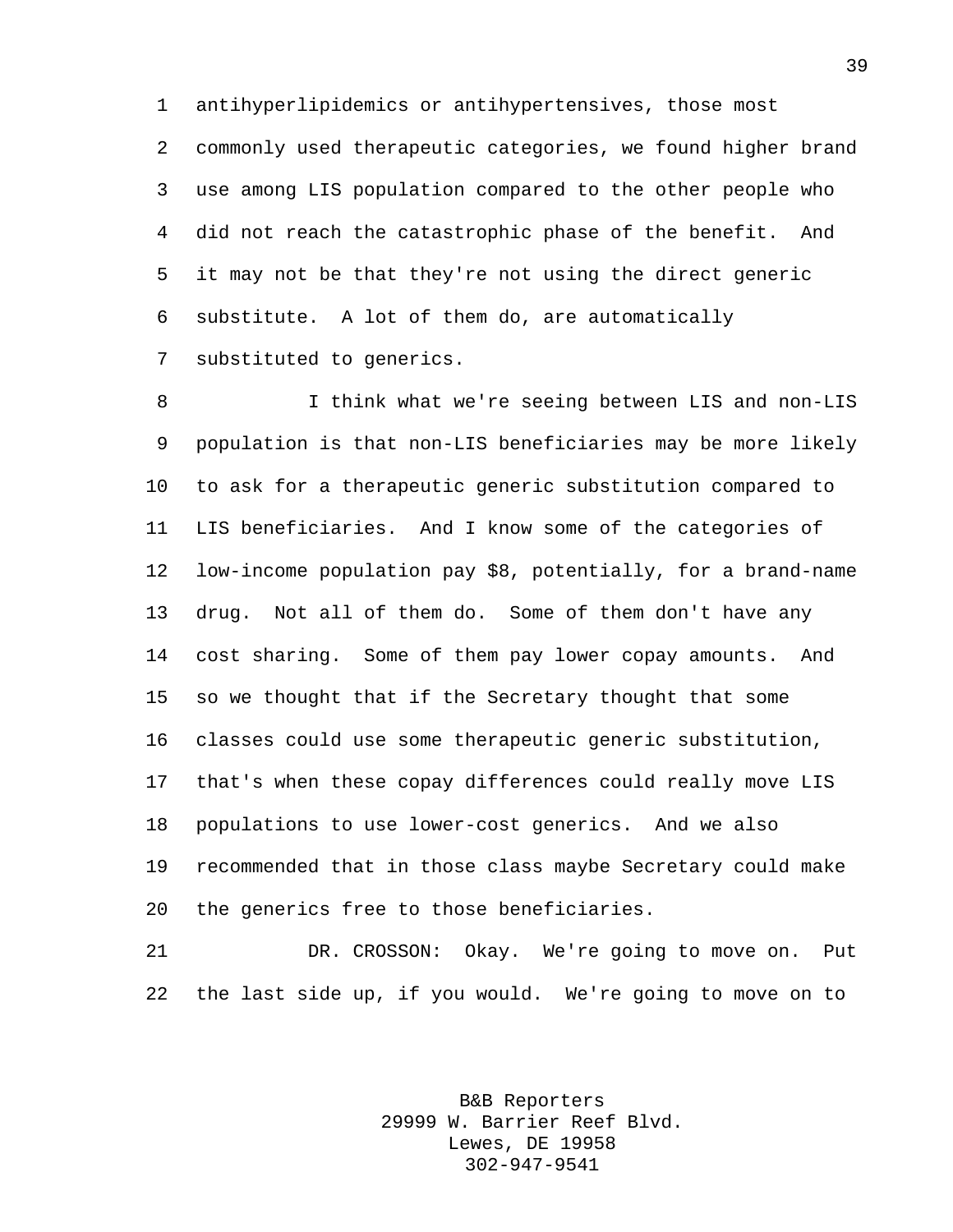further comments. This is a status report, and I make two notes.

 Number one, as you see on the slide we are planning, this spring, to take on two Part D issues, restructuring the coverage gap discount and reducing out- of-pocket costs for high-cost drugs. In addition, as I mentioned in the beginning, tomorrow morning we're going to have a broader discussion here at the Commission on a wider range of approaches to reducing the cost of prescription drugs, as a jumping-off point for future work in the next session or two.

12 Actually, Amy is going to start.

 DR. BRICKER: Thanks. Thanks again for a chapter that I think has a lot of people leaning in to better understand and to really begin to grapple with what this Commission, and, more broadly, the industry needs to do to take on a very sensitive issue.

 I made the point earlier around spend being flat, only to highlight that there are winners and losers in this program and in this sort of phenomenon. I think it does bear consideration that we have to think about the beneficiary at the point of sale. The structure, if Bruce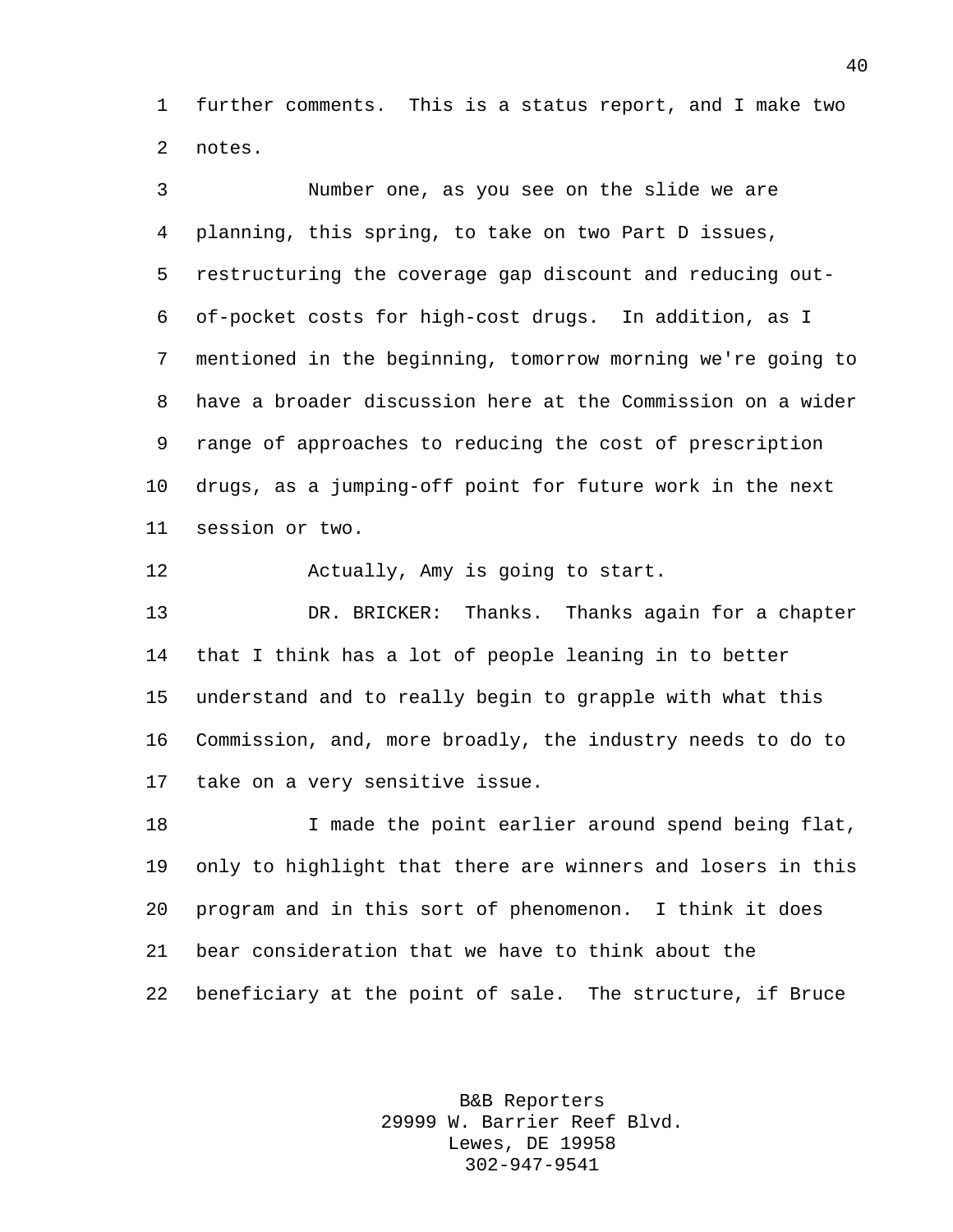is the one that highlighted it, I agree. The structure is unique and it's hard to draw parallels because there isn't anything else like it in the commercial market.

 I think the unfortunate scenarios are those that beneficiaries are faced at the counter not being able to afford, you know, deductibles, not being able to afford co- insurance, and again, because of the way this is structured, bear a lot of that burden.

 And so absolutely in favor of taking a look at how we can ensure that beneficiaries are getting the value of rebates, and whether or not it's a wholesale application and rebate at point of sale, I'm not there yet. But for those specialty products that are high cost, having a cost cap for those beneficiaries and, in effect, using rebate dollars to hold down the out-of-pocket for beneficiaries I think is something to consider and one that we should further review.

 There are many things that this program can still do within the traditional space, and you've highlighted many of them in your paper. You mentioned briefly any willing pharmacy. There have been a number of studies that demonstrate that any willing pharmacy actually raises

> B&B Reporters 29999 W. Barrier Reef Blvd. Lewes, DE 19958 302-947-9541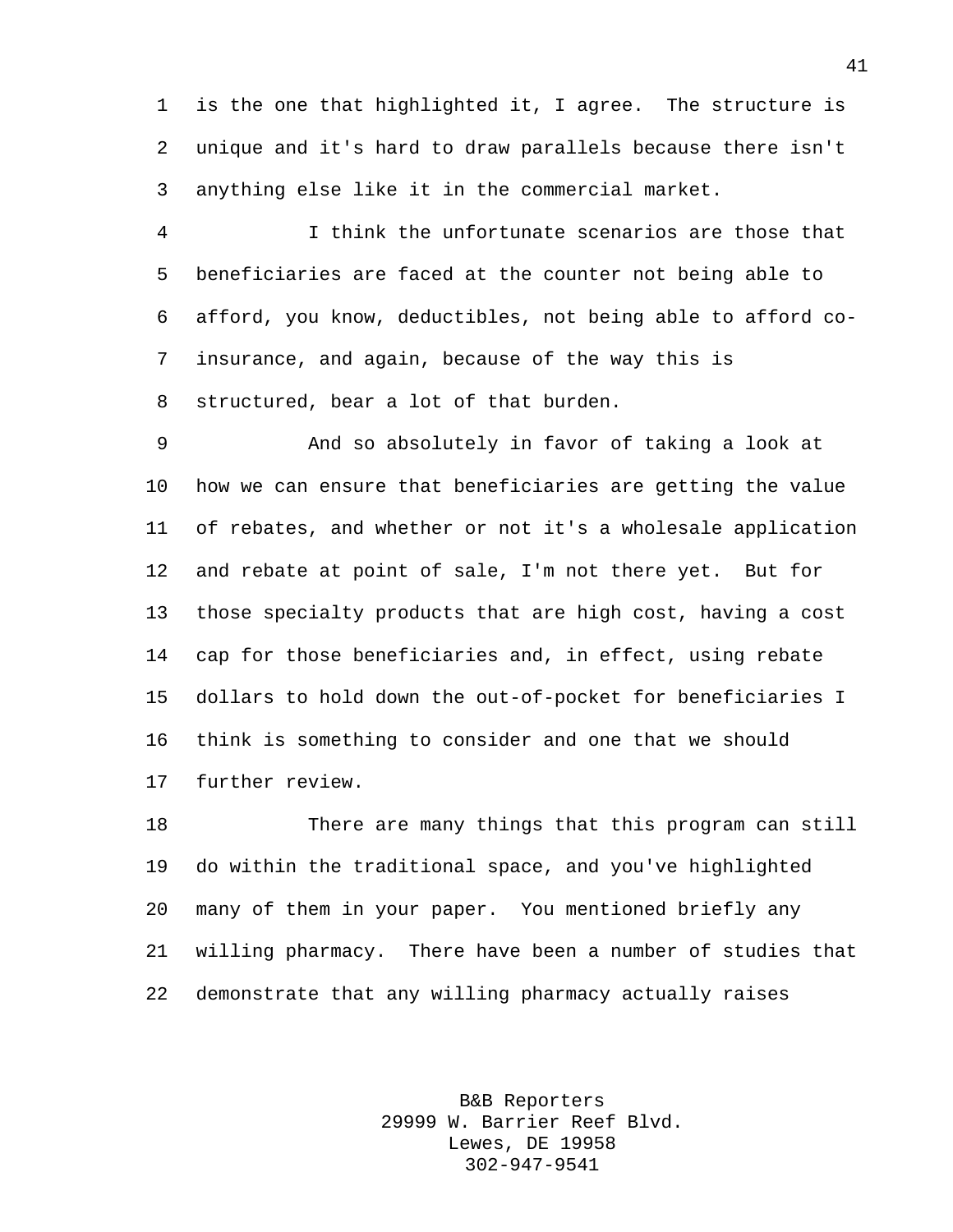costs, not just improves access. So the extent that, again, looking at any willing pharmacy allowance, so long as certain access requirements were met, doing away with that.

 There have been a number of conversations around DIR, whether or not DIR should be factored into the patient's out-of-pocket if it could be reasonably known, and there's another sort of round of this now with CMS putting out some additional observations on this point. So I think we should also address that in the work that we have in the future and our perspective.

 I'm encouraged by B-versus-D management. I think this is the right direction. It came out very late last year so we're likely not going to see much of that in '19, and so we won't be able to see the impacts of that change likely until '21. So I think that is something that will play out over time.

 And for manufacturers, I think that today, through B, have not feared exclusion, not feared having to be competitive. This now is a different dynamic and so I'm encouraged by that.

I think it should be noted, though, the

B&B Reporters 29999 W. Barrier Reef Blvd. Lewes, DE 19958 302-947-9541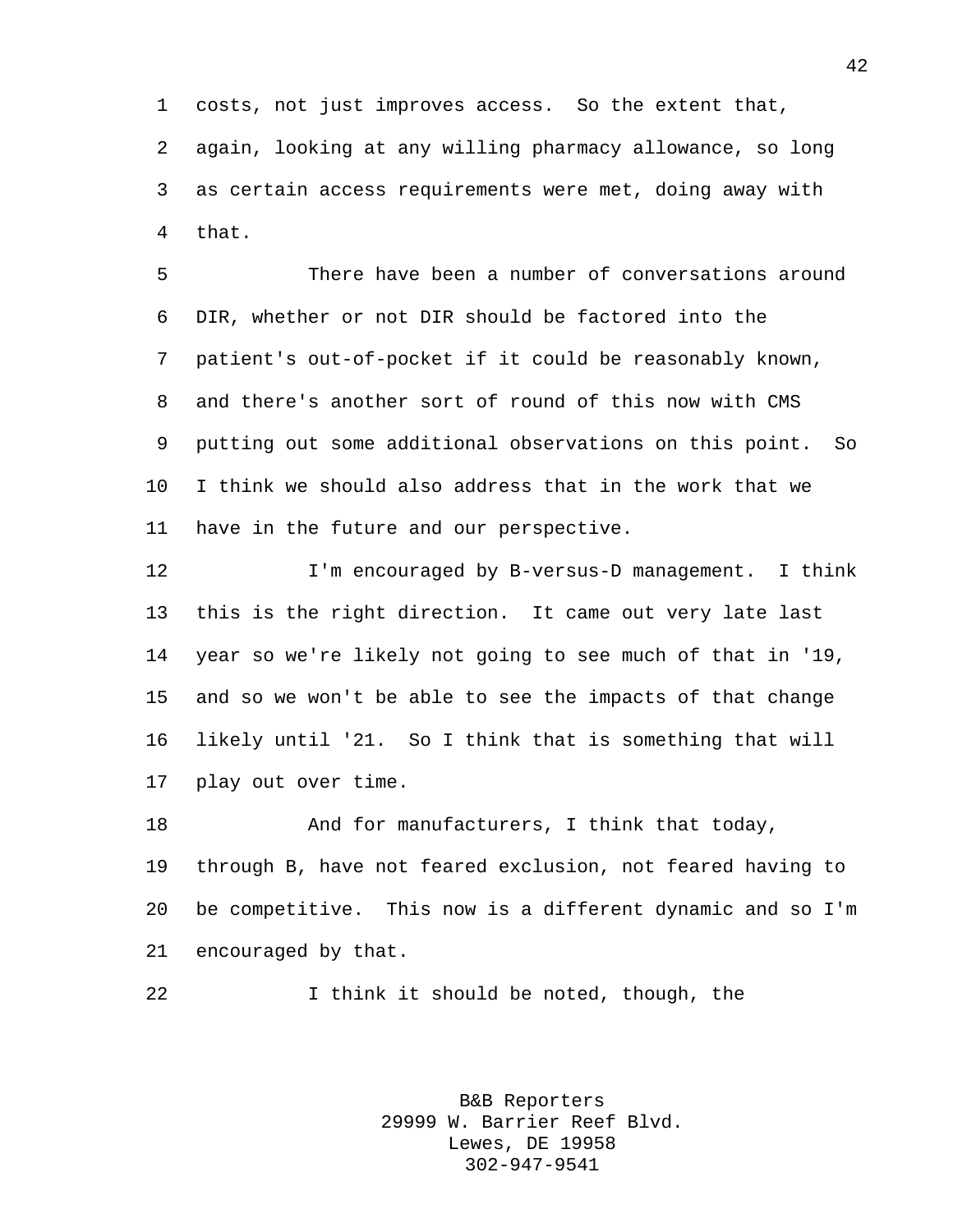manufacturer requirement from 50 to 70 percent likely will have an unintended consequence, and while the political environment isn't comfortable for manufacturers and raising list prices have moderated to some degree, you would expect that this additional obligation on the part of the manufacturer will result in list price increases and, therefore, the commercial market will bear a lot of that -- because of this change will bear that impact.

 Lastly, value-based programs. I encourage us to look at what has been done successfully in the commercial market, these high-cost drugs that you can set measurable and objective, you know, goalposts around what does success look like. And if the program is going to cover a drug, refunding of putting incentives in place that if the drug doesn't work, if the patient isn't compliant, if there is lack of outcome that the program would seek a refund for that drug. So there are many things to consider if that were to be allowed, but again, it's worth taking on.

 And lastly, while pharmacy payment at the point of sale is real-time, meaning you know if a drug is covered, you know the co-insurance, you know if it's on formulary, the pharmacy, at the counter, knows this, we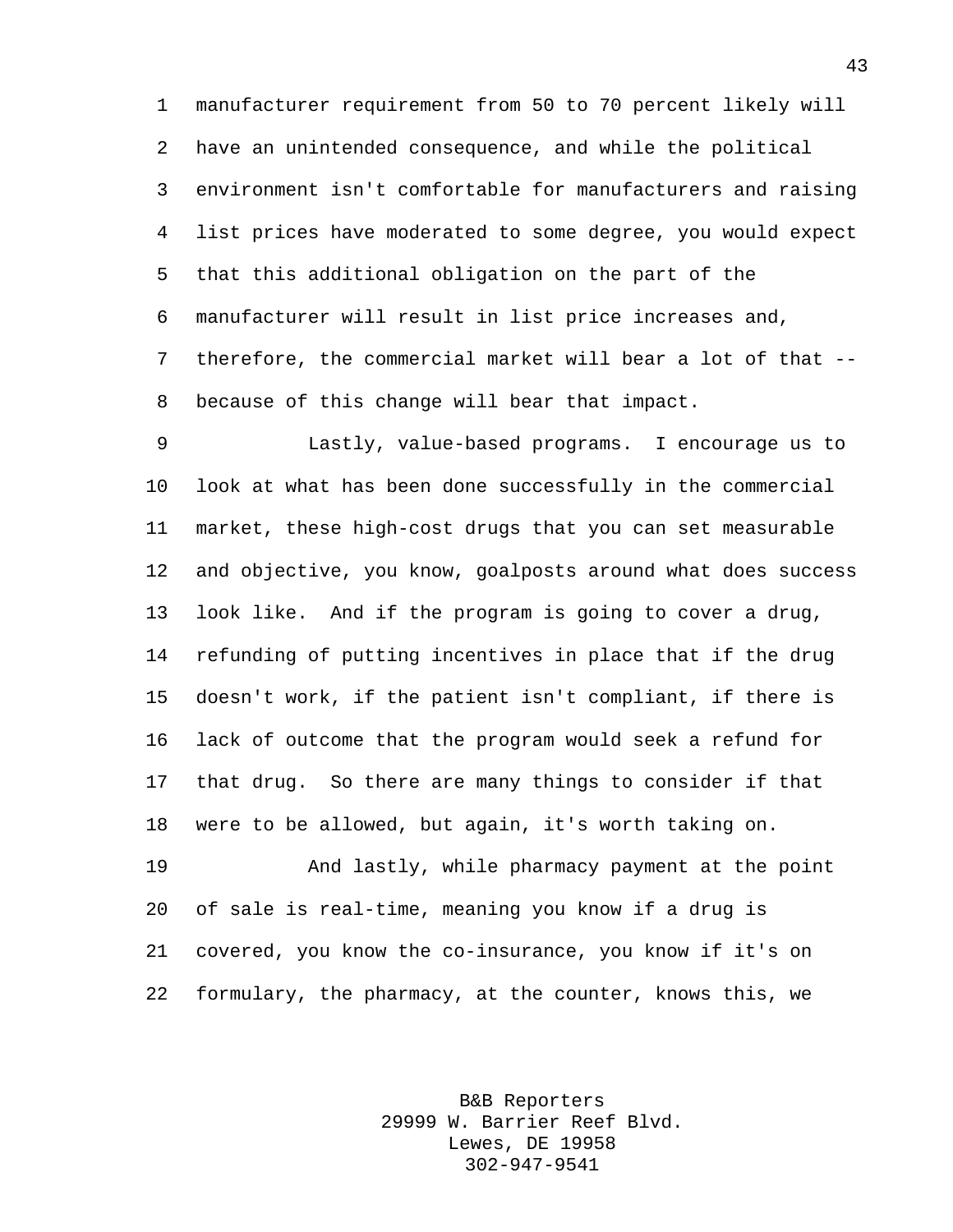still are lacking data to provide the pharmacist at the point of sale the most information about how to guide the patient. So if it's not the physician, the pharmacist, there has to be some investment in information-sharing so that we do seek the best outcomes for the beneficiaries. There's so much work here to do. I am, though, I am encouraged by what feels like an opportunity for us to take advantage of some of the momentum in the market to begin to move the needle on this very issue. So thanks. DR. CROSSON: Thank you, Amy. I saw Brian. DR. DeBUSK: Thank you again for a really great report. In terms of topics for spring, and I saw that on the slide there, I would love to add us digging deeper into

this whole idea around formulary construction, DIR

 allocation, and then this whole issue of bidding on the -- the way these bids are constructed.

 The thing that fascinates me is since this program's inception, it doesn't look like it's ever reached its statutory 25.5 percent premium collection through beneficiaries. And I know actuaries are terrible at what

> B&B Reporters 29999 W. Barrier Reef Blvd. Lewes, DE 19958 302-947-9541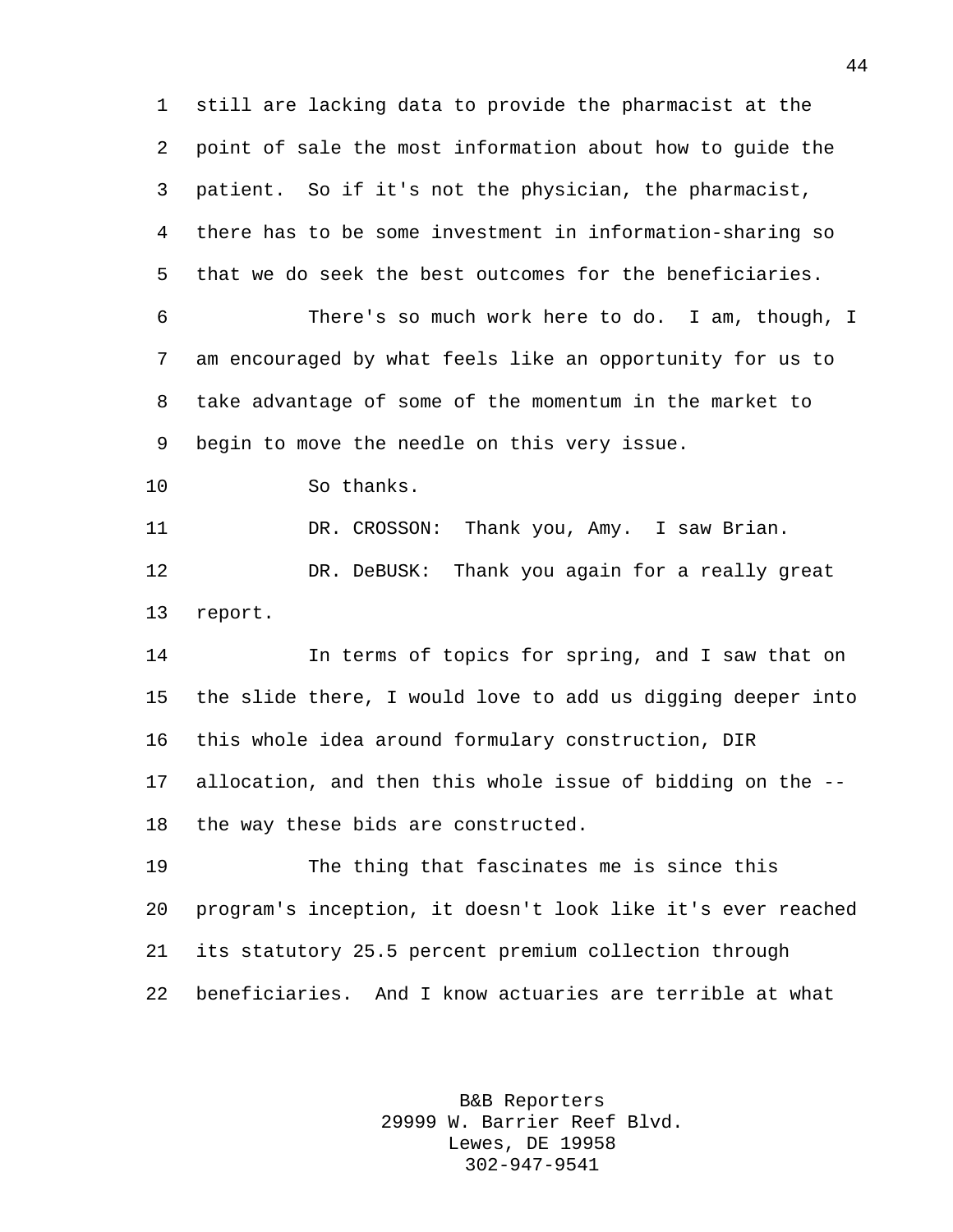they do and do terrible jobs, but we're going on like -- Bruce -- we're going on to 11 years of missing the market. And I remember, when I read the 2016 report, I remember what really jumped off the page was that over half the plans were hitting their upper risk corridor, so they were giving money back. And I get that. I mean, I understand risk corridors are very important. But when over half the plans are hitting the risk corridor, it makes me think there's something systemic here. And, sure enough, on page 43 of the mailing materials, this year, again, more than half the plans returned that.

 So I do hope this spring -- I want to understand more about the formularies, how the rebates are handled, how they're going to the plans, just sort of build that from the ground up, because it does feel like something's off when over 50 percent of the plans hit the upper corridor.

Thanks.

 DR. SCHMIDT: Can I respond briefly, just to say we're happy to talk about some of this but also please look at our 2015 chapter from June. It goes into this in some detail.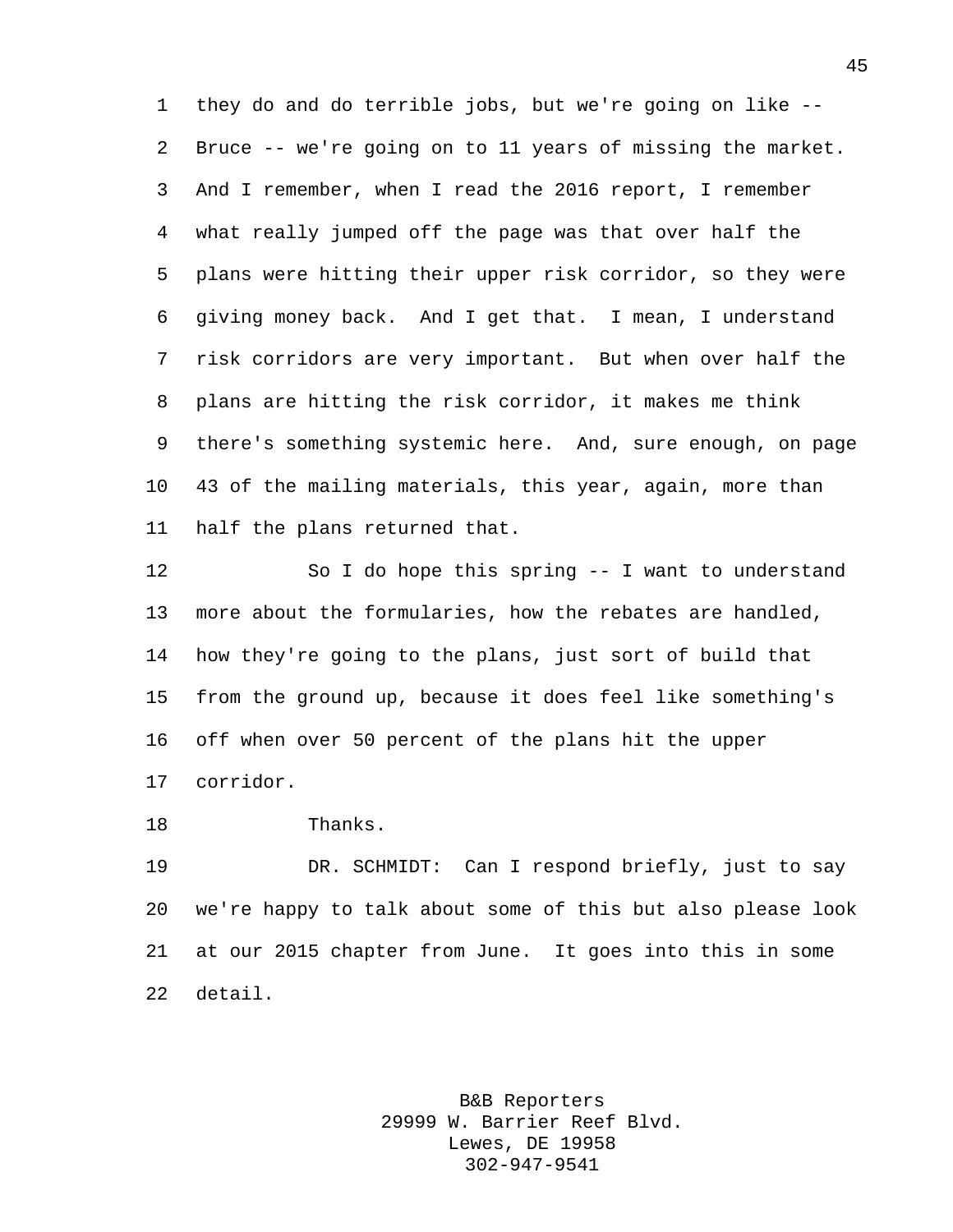DR. CROSSON: I'm seeing some quick, jumpy -- I think I saw Bruce first and then Paul and then Jaewon. MR. PYENSON: It's hard to follow up on Brian, but this is actually perhaps a Round 1 item. I'm wondering if it would be possible to illustrate, with actual formularies, situations where higher-priced drugs are on the formulary and lower-priced equivalents are not. Shinobu, you had mentioned Nexium, which, of course, has, as an example, with a brand generic, but I think there are also examples with brands. So I think for sure the 2019 formularies are out, and I'm wondering if would be appropriate to give those as examples. DR. SCHMIDT: I think the tricky thing is that we don't see rebates, so we're not going to know that side of things. MR. PYENSON: Right, but you would have list price, and there are some differences that, you know, a 5 percent rebate or a 10 percent rebate is more than the list of the competitor product. So I think there might be some examples like that. 21 DR. CROSSON: On that?

> B&B Reporters 29999 W. Barrier Reef Blvd. Lewes, DE 19958 302-947-9541

DR. BRICKER: So you might want to look at --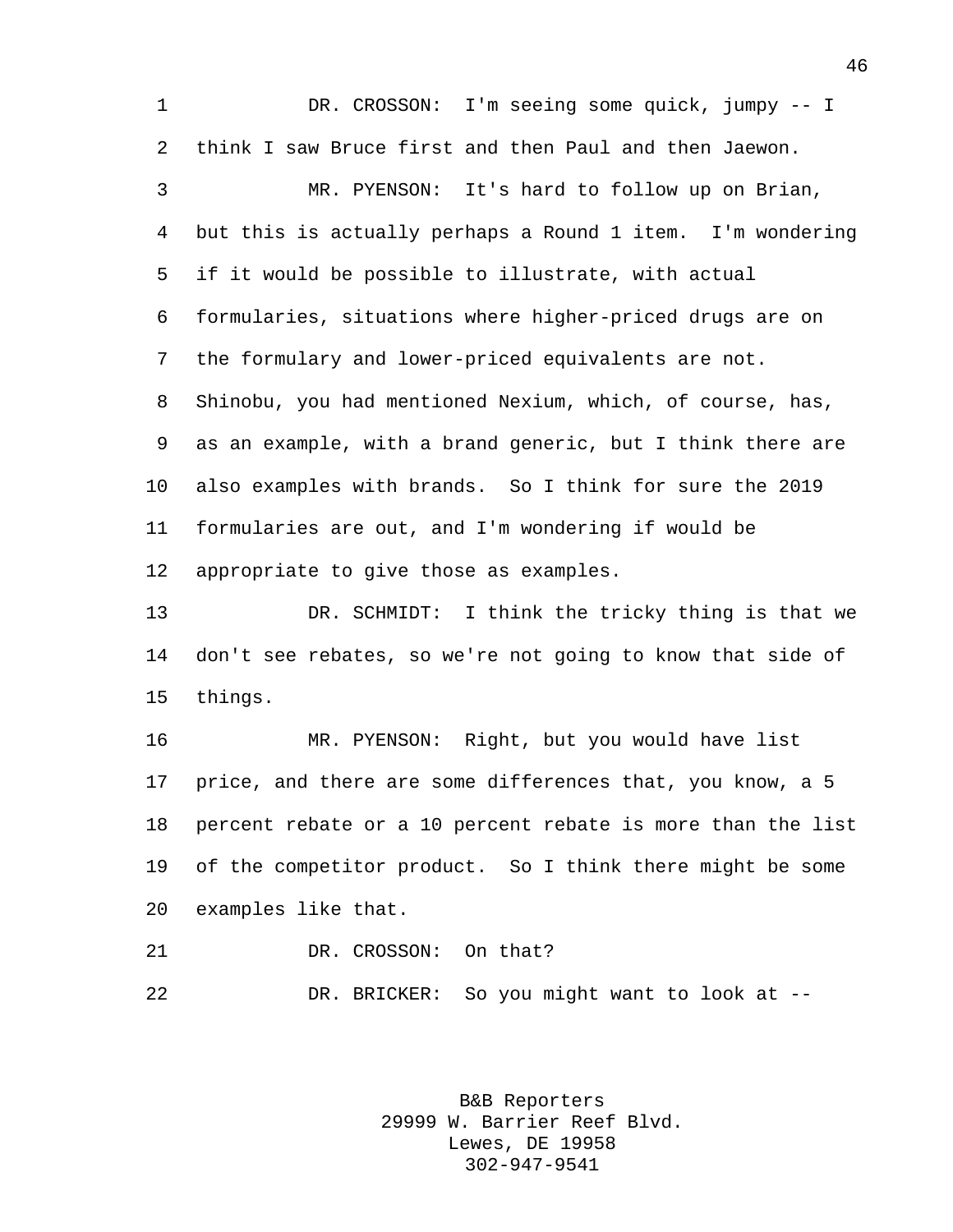there are a couple of manufacturers that just introduced alternate NDC, so Repatha did this. So you could look at where it's the same drug, they just introduced a lower NDC with presumably little to no rebate. So there are some examples, without knowing the rebate, just the behaviors of plans. That would then get to your question.

DR. CROSSON: Paul.

 DR. PAUL GINSBURG: This was a terrific chapter and I agree on your singling out reinsurance and the way we handle coverage cap discounts is really important.

11 I was really struck by the differences in types of drugs used by the low-income people versus the other, and, you know, when you're working with prescription drug claims data you gain much more insight into what people's medical issues are, than when you're dealing with other types of data that we work with.

 And just something that we should really always keep in mind when we're not seeing these differences is clearly when we're talking about hospital care and physician services, the fact that the differences are big. And I don't want to jump ahead to our next session but, you know, I'm really glad the way our HVIP handles the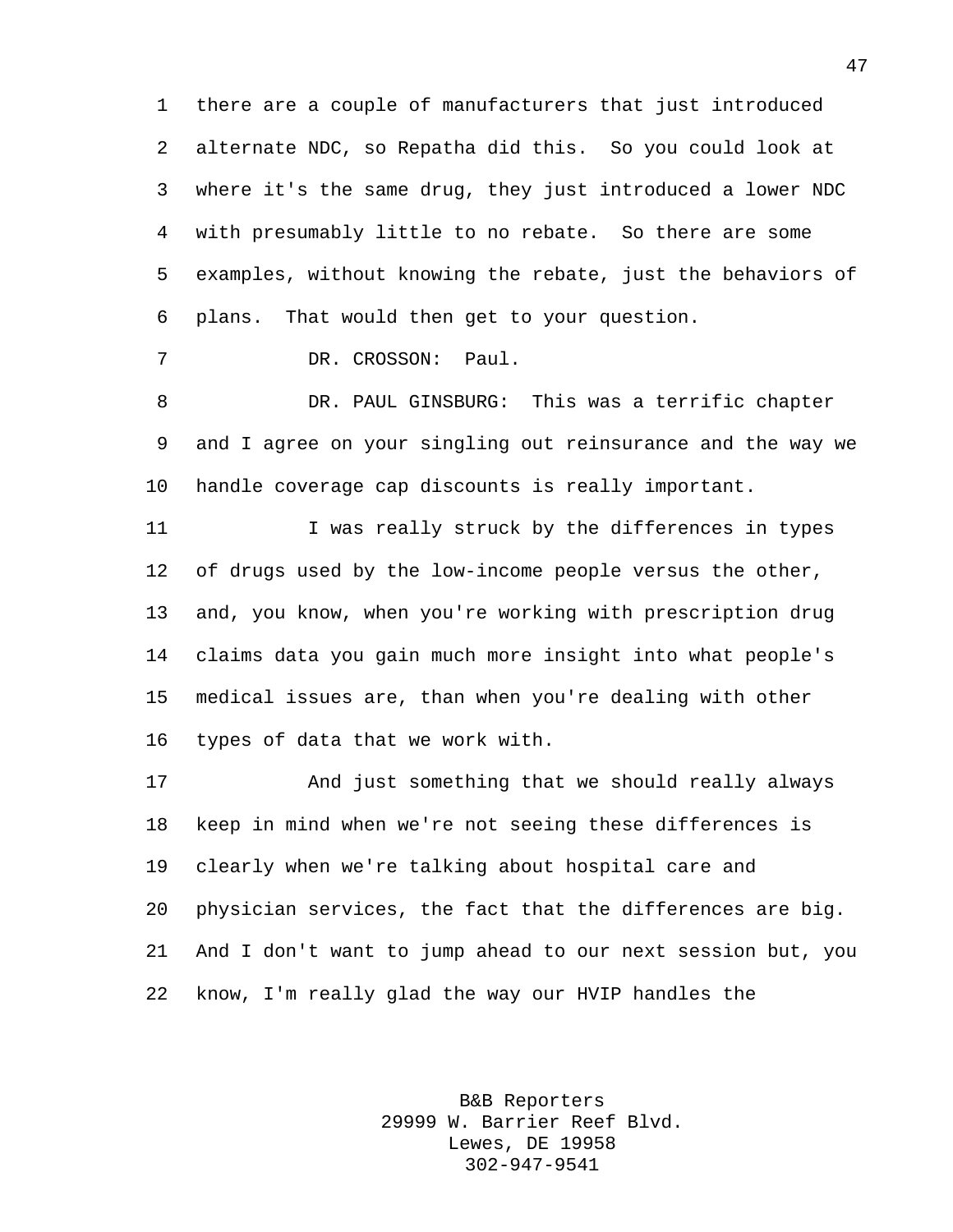difference between the low-income and higher-income beneficiaries.

 DR. CROSSON: Thank you, Paul. Jaewon. DR. RYU: Yeah. I was just going to add that the dynamic between the catastrophic and the capitated, and it may be just dusting off the prior recommendations or work from 2015. I think you alluded to that.

 The other element, I just want to get back to the human behavior side and the price sensitivity around copays and cost shares. I think there's something there that would be good to get a little more fine-tuned around. Obviously I don't think we're trying to be prescriptive to the plans around how they structure those things but having a better understanding of the impact that that has on some of the decisions, where alternatives are possible. I mean, some of these you don't have alternatives and it's a unit cost issue. You know, that's a separate dynamic. But where there are alternatives it seems like, you know, what are the levers and how much can you shape human behavior. DR. CROSSON: Okay. Dana.

 DR. SAFRAN: I'm back on thinking about the coverage gaps issue and the point that reducing, over time,

> B&B Reporters 29999 W. Barrier Reef Blvd. Lewes, DE 19958 302-947-9541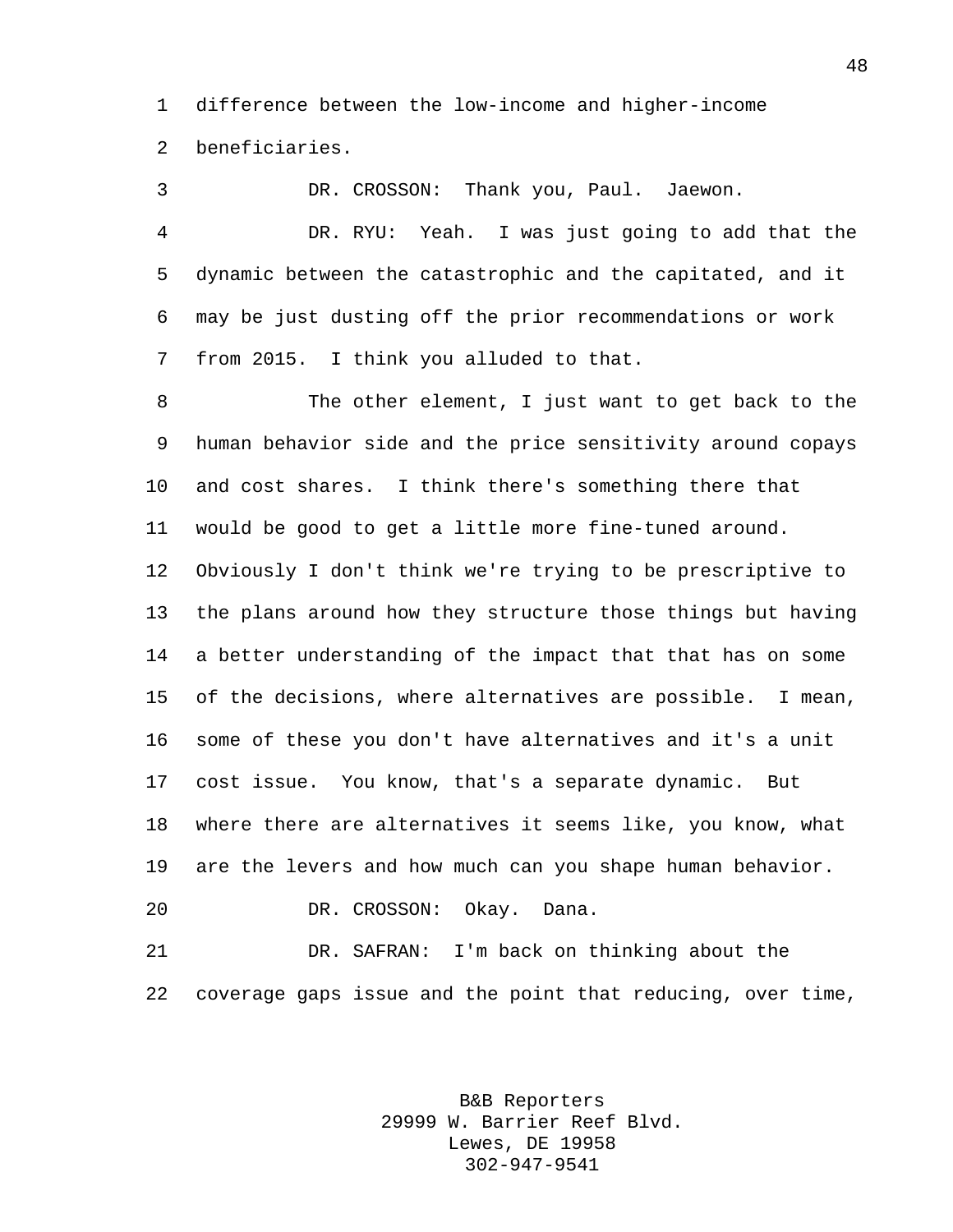the amount of cost-sharing for the enrollee like to have on the manufacturer pricing, which, you know, Amy brought up. And so that leads me to wonder, you know, are we, in the name of helping ease the out-of-pocket cost burden and thereby reducing cost-related non-adherence to necessary medicines, maybe creating a different kind of harm, which is raising costs across the board?

 And so that just leads me to wonder whether there's a way that we could approach that analytically. Do we have data on cost-related non-adherence to prescriptions? It's something that years ago, before my time at Blue Cross, it was at the heart of what my research was about. I don't know that the Medicare beneficiary survey has that information, but if it did would there be a way to kind of do an analysis of the tradeoffs that we're making. While maybe we're reducing cost-related non- adherence, what are the other harms that we may be creating potentially by driving costs up across the board, or some of the other effects here. Just a thought.

 DR. SCHMIDT: We can certainly brainstorm on it. The chapter includes a bunch of citations to previous literature that's kind of trying to measure adherence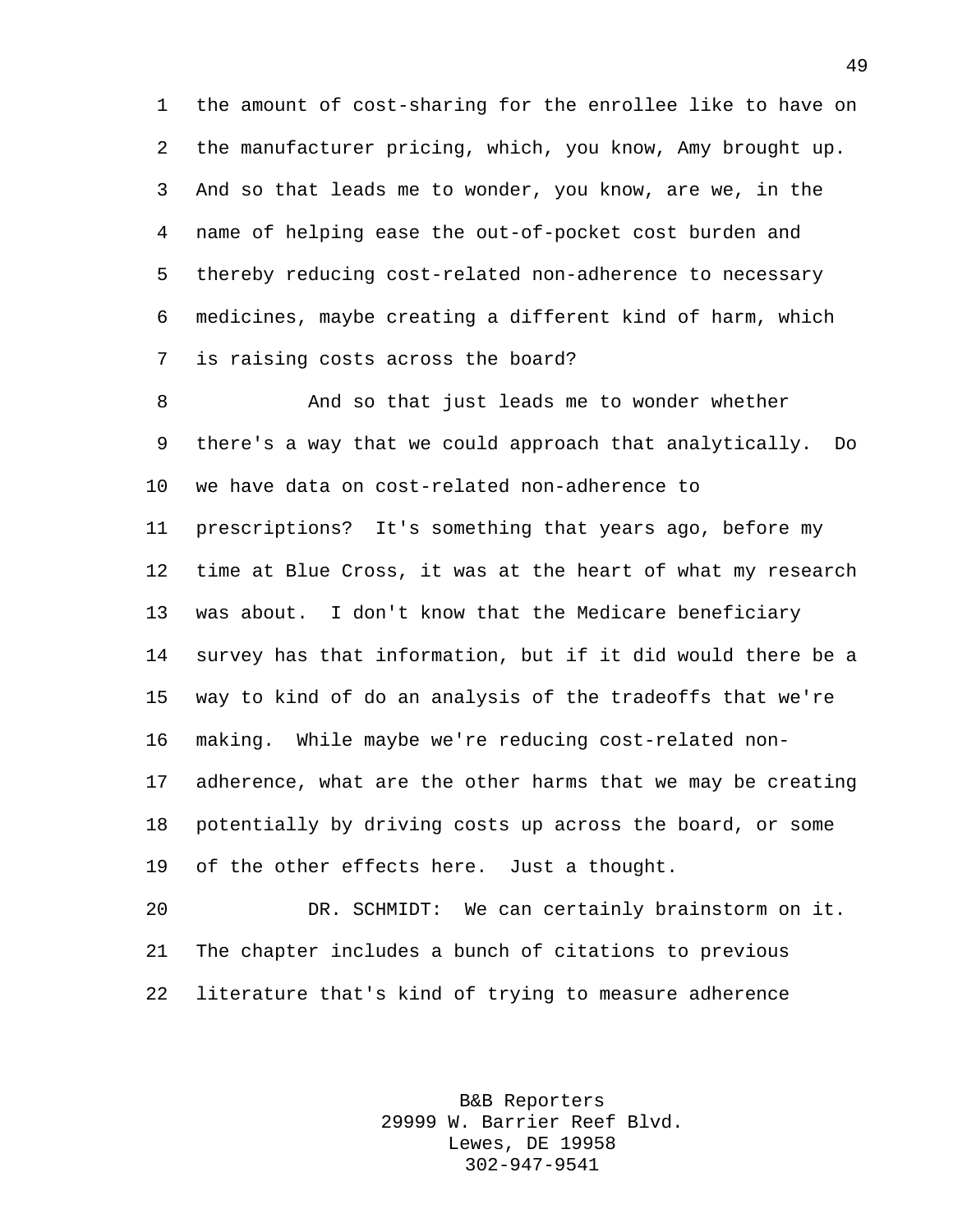between the LIS and non-LIS population because they have a difference in cost sharing. So there are some estimates for some particular classes.

 DR. SAFRAN: And changes over time, not just -- DR. SCHMIDT: Less so.

 DR. SAFRAN: Because it seems like that's what we'd need, like how much has reducing the out-of-pocket cost sharing, the coverage gap, helped improve cost-related non-adherence but at what expense? I think that is the question I'm asking.

 DR. CROSSON: So, Dana, now that you understand the donut hole, as you look around in depth with your flashlight, you're going to find all kinds of things, I can guarantee it. Jon.

 DR. CHRISTIANSON: On that same question, I guess, I was a little bit confused on the process of how this would work, Amy, so I probably didn't understand it. But it seems to imply that the drug manufacturers have some unexploited ability to raise prices that they would then take advantage of, which seems so unlike the perception of how drug manufacturers price their product. Can you say something more about that? It seems like if they could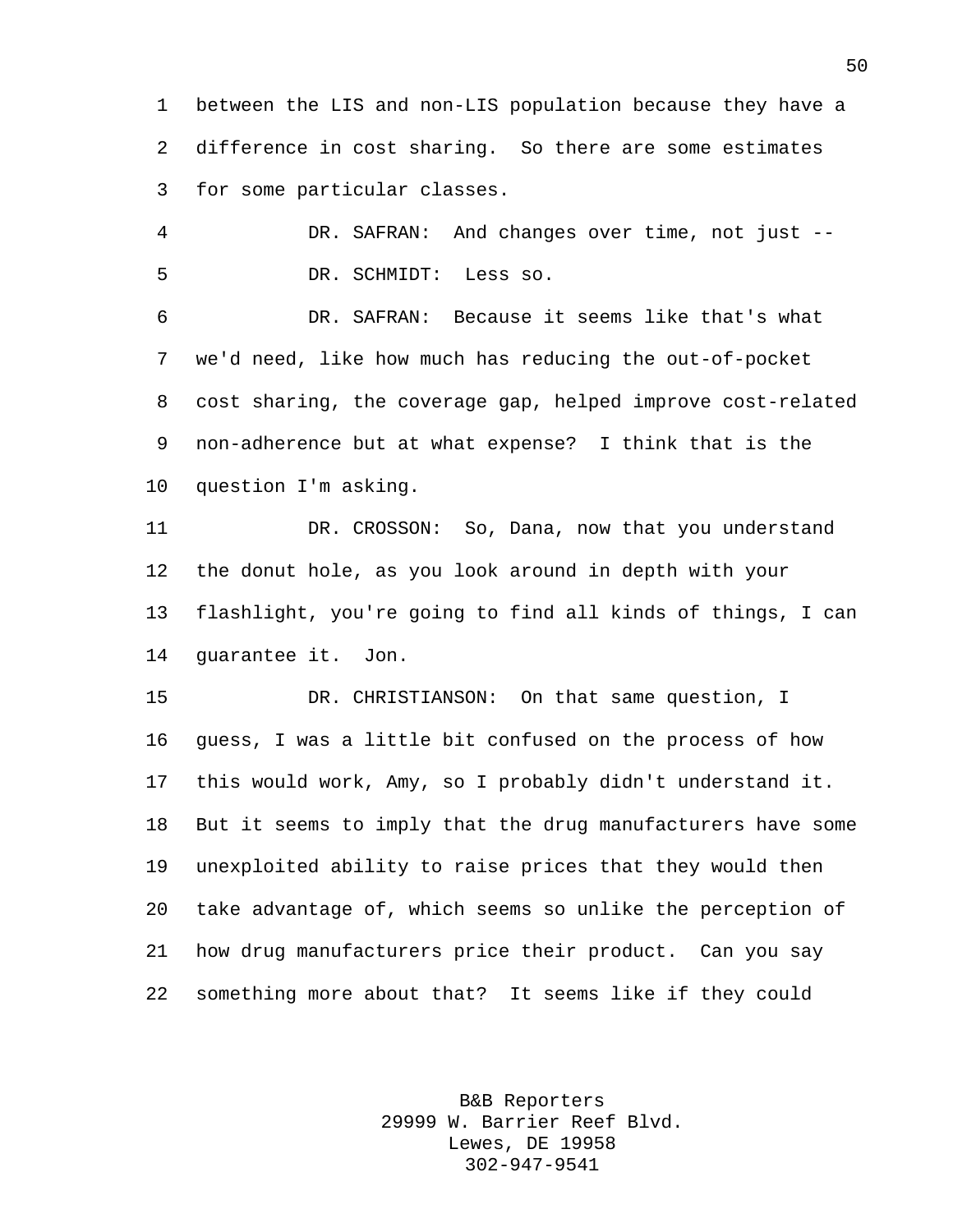have raised their price, they would have, irrespective of what happens to the rebates.

MS. BRICKER: They do.

 DR. CHRISTIANSON: Okay. So I don't get why -- this seems like a similar argument we make around hospital pricing.

 MS. BRICKER: No; they do raise their price, and it can -- and there's nothing that prevents it from, you know, being thousands of a percent. I mean, you see this across the spectrum. It's moderated in the last year just because of the political pressure, I think no other reason. And then we're starting to see it again, not to the same historical extent, but we're starting to see price increases again.

 My point was just if you -- you can actually look at when there was an obligation for the manufacturer to contribute 50 percent discount, what happened to their prices at that point in time. I fear now with a 70 percent obligation we're just fueling this sort of indirect consequence of our action -- it's a direct consequence, actually.

DR. CHRISTIANSON: Yeah, so I don't understand

B&B Reporters 29999 W. Barrier Reef Blvd. Lewes, DE 19958 302-947-9541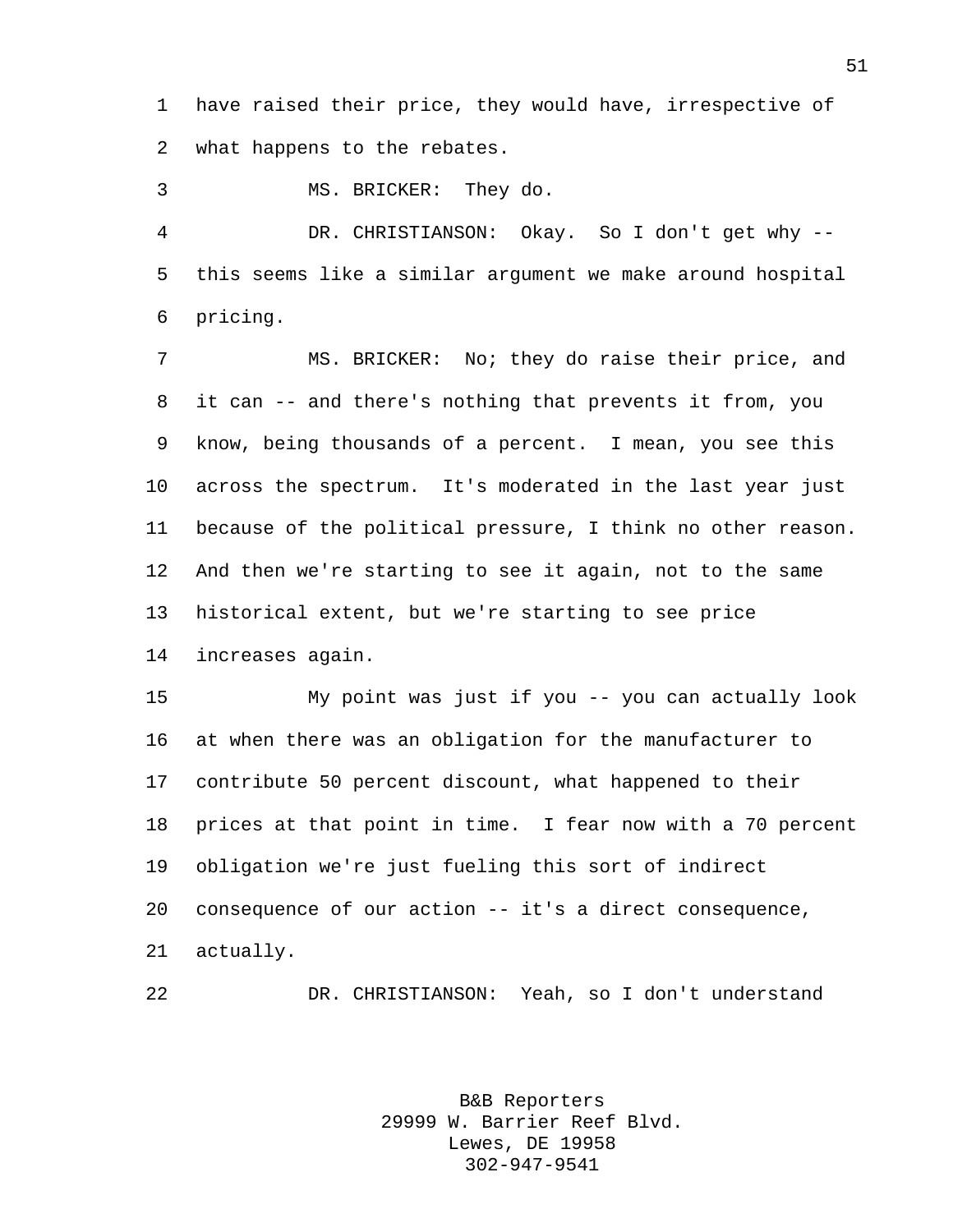the argument here. I don't understand why they're not a profit-maximizing company and they've already set their price at approximately -- at the rate that they could get. But we could talk later about this.

 MS. BRICKER: They raise them every year, again, for shareholder return, for a number of reasons, but they will raise their prices every year, unfettered.

 DR. CROSSON: It also provides justification in the minds of some.

 DR. PAUL GINSBURG: Actually, I think I heard from Amy something that you -- what would make sense to you, is that, you know, they're setting prices in different markets, and so in a sense, if they're constrained in one market, how the array of prices should look could be different.

DR. CROSSON: Warner.

 MR. THOMAS: As we get to the recommendations, when we come back for the spring discussion, I guess one of the things I would ask the team to think about is, you know, in essentially the reinsurance area, which, you know, flips to 80 percent coverage from Medicare, should there be some additional rebate or discount provided by the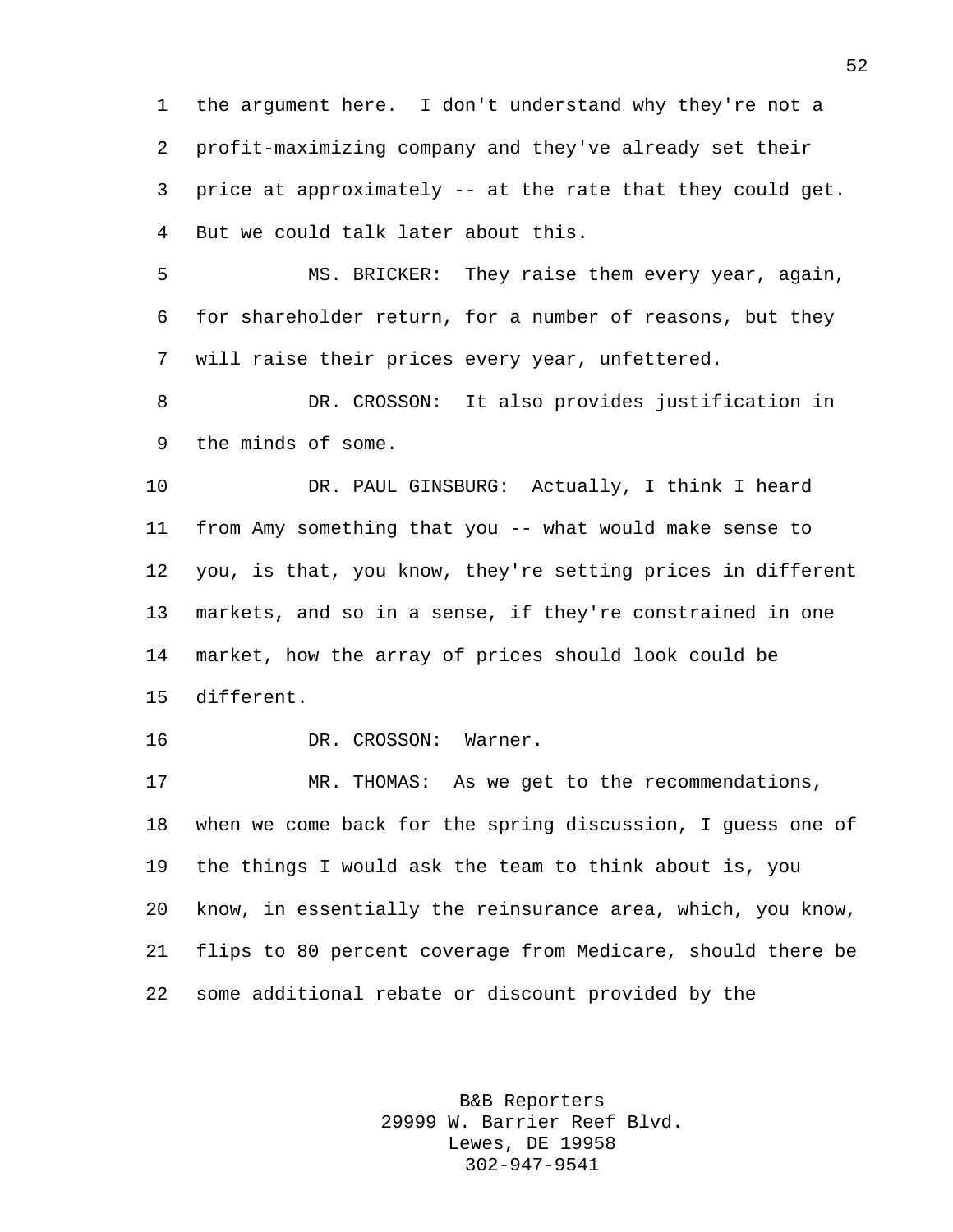manufacturer to the extent that drugs get into the reinsurance pool, you know, so that there's kind of a -- that they're contributing to -- and, you know, maybe it takes some of the incentive away from, you know, getting into the reinsurance pool, but even if there is an incentive, once they get in there, they have to put some of those dollars back. Also, I just think that we need to make sure that the plan has incentive across all the pools, including the donut hole and in the reinsurance pool, to control costs. I mean, it seems like in the readings and in the article that was provided that was recently in the Wall Street Journal that there's just -- you know, maybe there's not as much incentive on the plan side once you get into the reinsurance area. And so I think, you know, some recommendations around how that could be modified and how the manufacturer could play in the reinsurance pool may provide more cost controls of this.

 DR. CROSSON: Okay. Good discussion. Thank you very much. We'll look forward to hearing from you again tomorrow morning.

 We'll move on now to the second presentation, final presentation for this morning's session.

> B&B Reporters 29999 W. Barrier Reef Blvd. Lewes, DE 19958 302-947-9541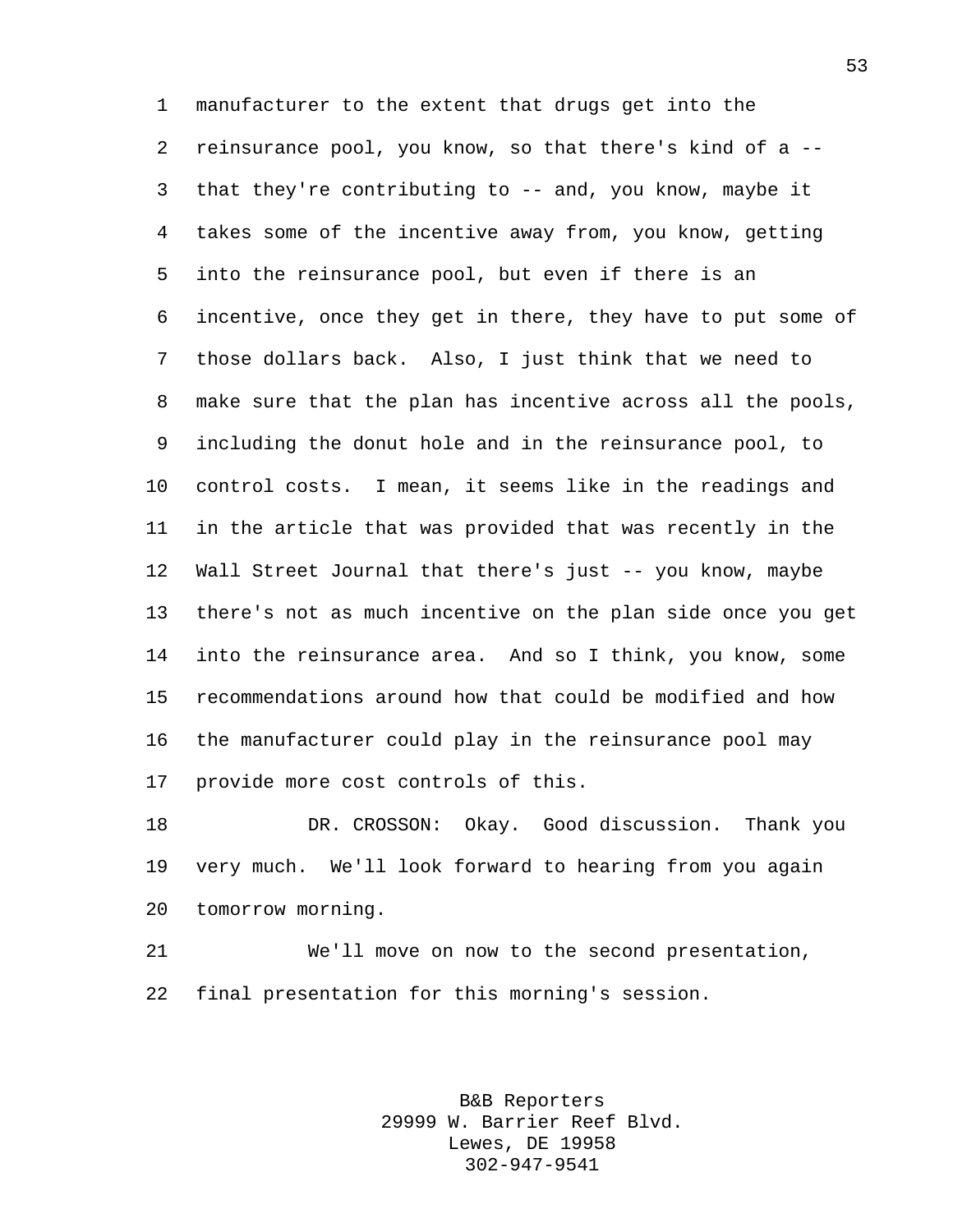1 [Pause.]

 DR. CROSSON: Okay. We're going to proceed now with a discussion of an important public health issue, and that has to do with opioid use. And the question that was asked of the Commission was to undertake an analysis to see whether or not, in hospital settings at any rate, there were incentives for hospitals to use opioids as opposed to other methodologies to control pain. And Jennifer is going to present us with that analysis.

 MS. PODULKA: Thank you, Jay. Today's presentation will be an update to the discussion we had in October.

 So the SUPPORT for Patients and Communities Act calls on MedPAC to report to the Congress by March 15, 2019, on three items:

 First, a description of how the Medicare program pays for pain management treatments (both opioid and non- opioid alternatives) in the inpatient and outpatient hospital settings;

 Two, the identification of incentives and adverse incentives under the hospital inpatient and outpatient prospective payment systems for prescribing opioids and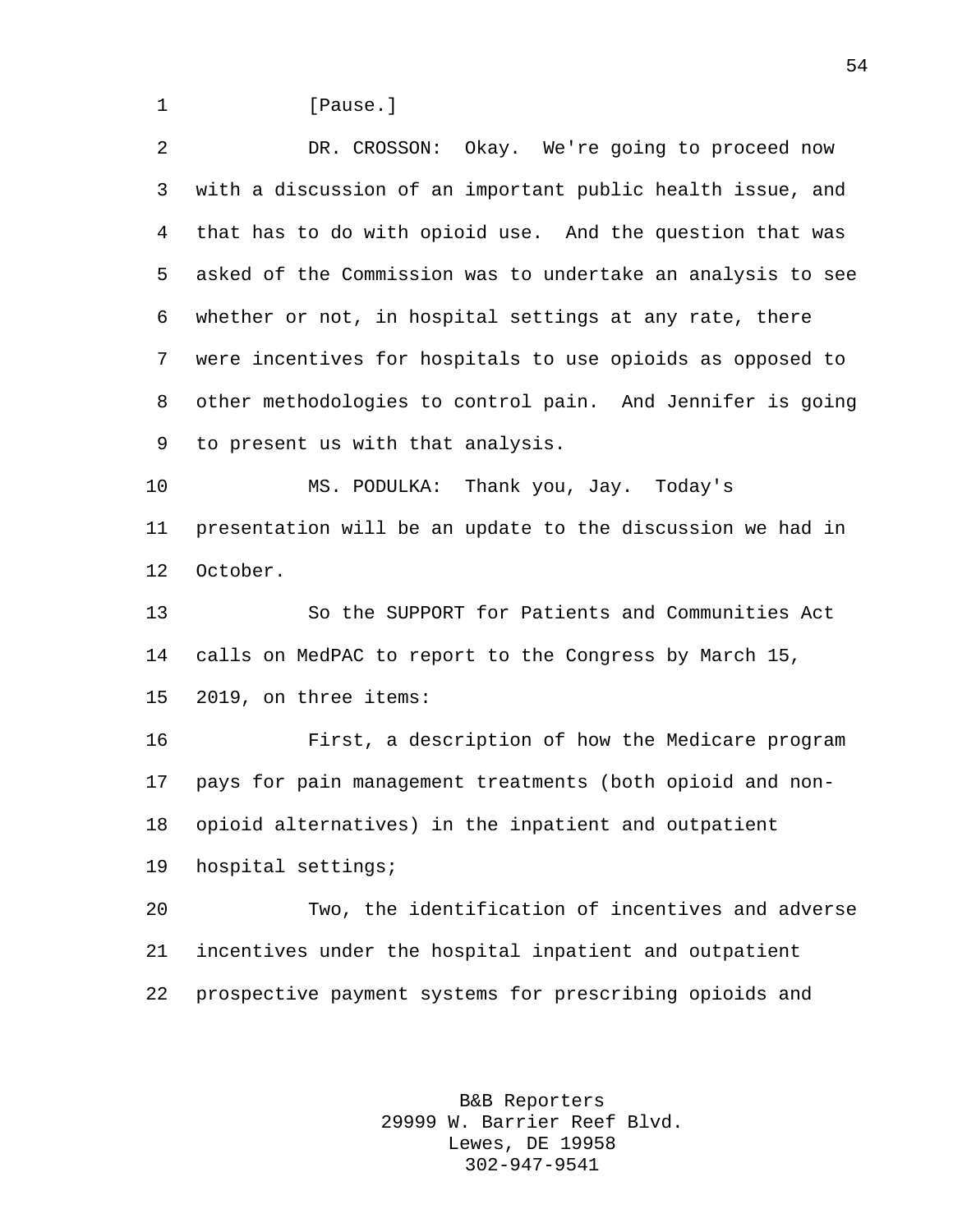non-opioid treatments, and recommendations as the

Commission deems appropriate for addressing these;

 And the third item is a description of how opioid use is tracked and monitored through Medicare claims data and other mechanisms and the identification of any areas in which further data and methods are needed for improving understanding of opioid use.

 On the first item, Medicare uses bundled payments to pay for pain management drugs and services in both the inpatient and outpatient settings. They are applied somewhat differently in each. The inpatient prospective payment system, or IPPS, assigns stays to categories depending on patients' conditions and sets payment bundles that reflect the average costs of providing all goods and services, including any drugs, supplied during the stay. In contrast, the OPPS groups services into categories on the basis of clinical and cost similarity and sets payment bundles to cover the costs of providing the primary service plus goods and services that are integral to the primary service. Any additional goods and services are either paid separately or not paid by the OPPS.

You may remember that in prior reports and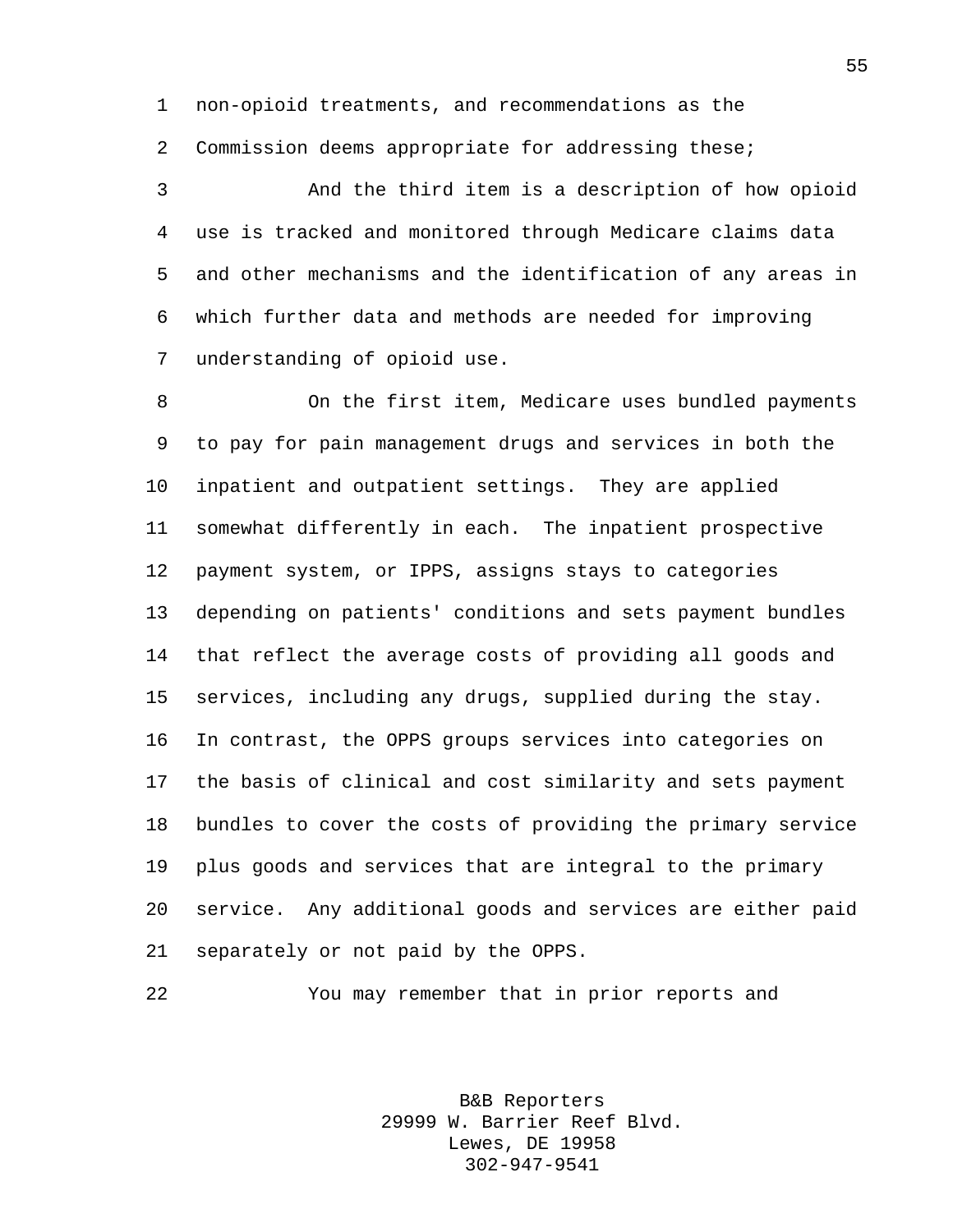presentations we've described situations where outpatient drugs are usually self-administered, separately payable, or paid on pass-through, but these rules don't apply to pain drugs in the outpatient hospital setting.

 So the inpatient prospective payment system is fairly straightforward, but the outpatient payment system is not, so we'll dig into it.

 Pain drugs in outpatient settings may be paid under Part B or Part D or not paid by Medicare at all. First, when the drug is for pain, the next

 question to ask is: Is the drug directly related and integral to a procedure or treatment?

 Drugs that are used for postsurgical pain management are, so these are paid under Part B as part of the OPPS bundled payment.

 But pain drugs can be used in outpatient settings for other reasons. Rather than being directly related to a procedure or treatment, pain drugs can be the sole treatment -- for example, when a patient goes to the emergency department with migraine pain. In these cases, Part B doesn't pay for the drug, and the hospital usually charges the patient. If the beneficiary has a Part D drug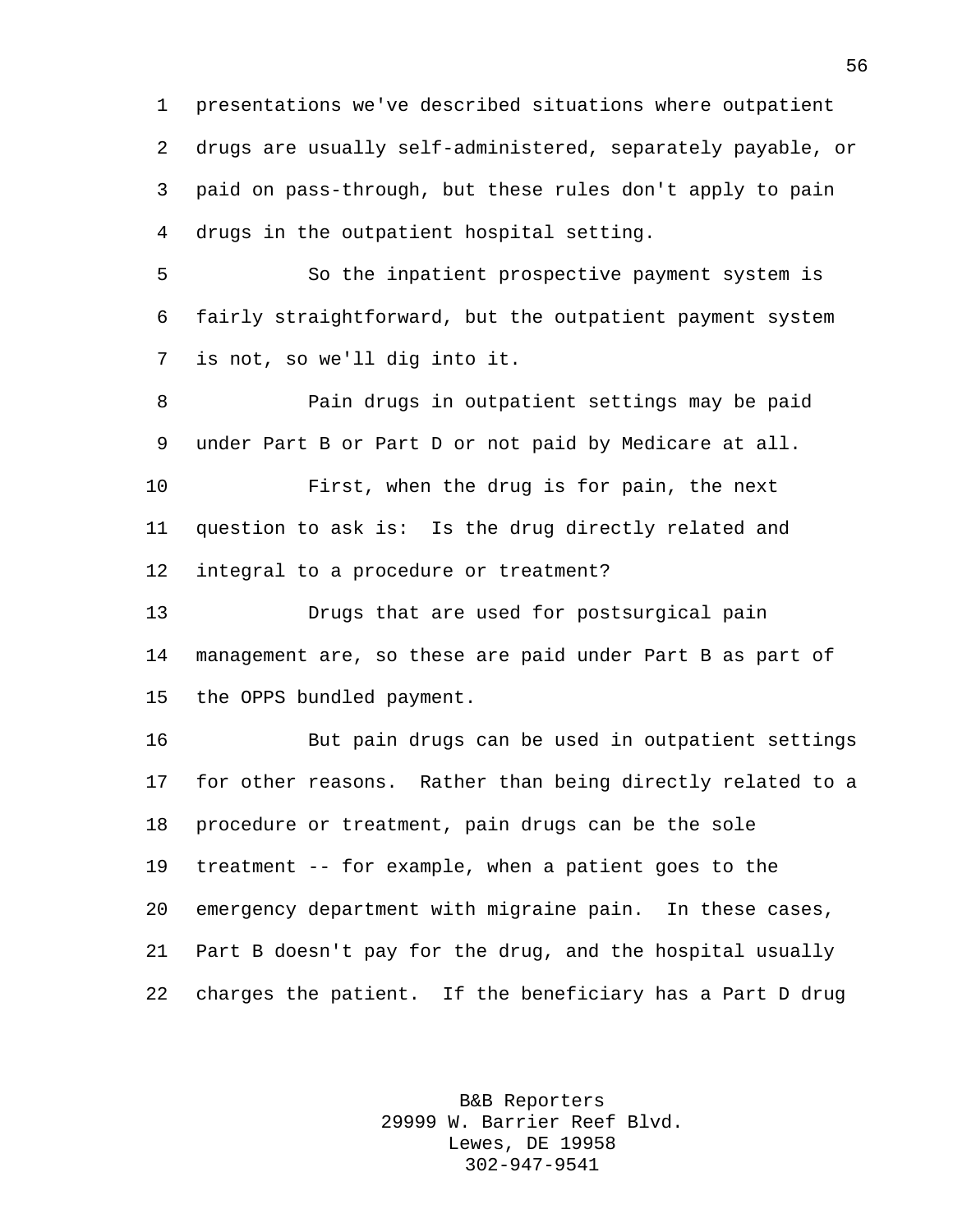plan, the plan might pay for the drug if it is included in the plan's formulary and the hospital's pharmacy participates with the plan, but many don't.

 And one last note before moving on. CMS' guidance about determining how drugs are paid for in the outpatient setting is directed to the MACs, or Medicare Administrative Contractors. This means that implementation of these rules is up to the discretion of the individual MACs, so there may be variation across geographic regions.

 The mandate's second question directs us to identify the extent to which there are incentives and adverse incentives introduced by the hospital inpatient and outpatient prospective payment systems for prescribing opioids versus non-opioids. Our study focuses on evidence that these financial incentives could have an effect on hospitals' decisions about which drugs to include on their formularies and possibly promote for use by their physicians. But we recognize that actual prescribing happens on a case-by-case basis when a clinician or team selects the drugs to treat an individual patient, so in addition to any potential financial consideration, there are patient-specific and clinical factors that guide

> B&B Reporters 29999 W. Barrier Reef Blvd. Lewes, DE 19958 302-947-9541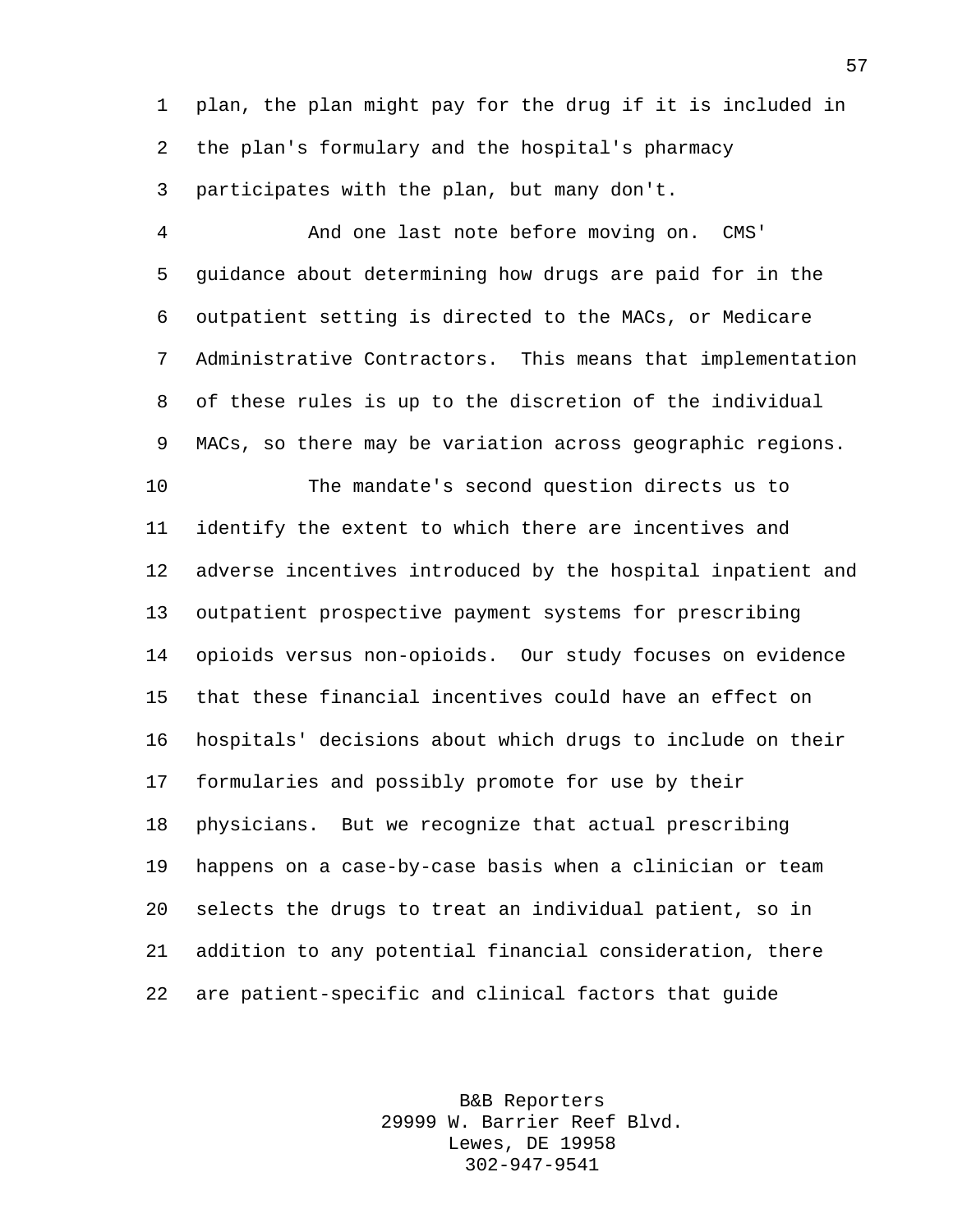prescribers' pain drug choices

 In other words, the inpatient and outpatient prospective payment systems are designed to give hospitals a financial incentive to select the lowest-cost goods and services possible.

 This incentive is balanced by Medicare's quality measurement and reporting programs along with providers' clinical expertise and professionalism.

 Thus, these balanced incentives ideally result in high-quality outcomes for patients at the best prices for beneficiaries and other taxpayers.

 To better understand the extent of any systematic financial incentives that would lead clinicians in hospital settings to prescribe opioids over non-opioid alternatives, we analyzed the differences in prices between opioid and non-opioid drugs commonly used in the inpatient and outpatient hospital settings.

 To begin, we consulted with clinicians to determine which pain drugs to include in our study based on those that are commonly used in hospital settings, which means that this list does not include all pain drug options.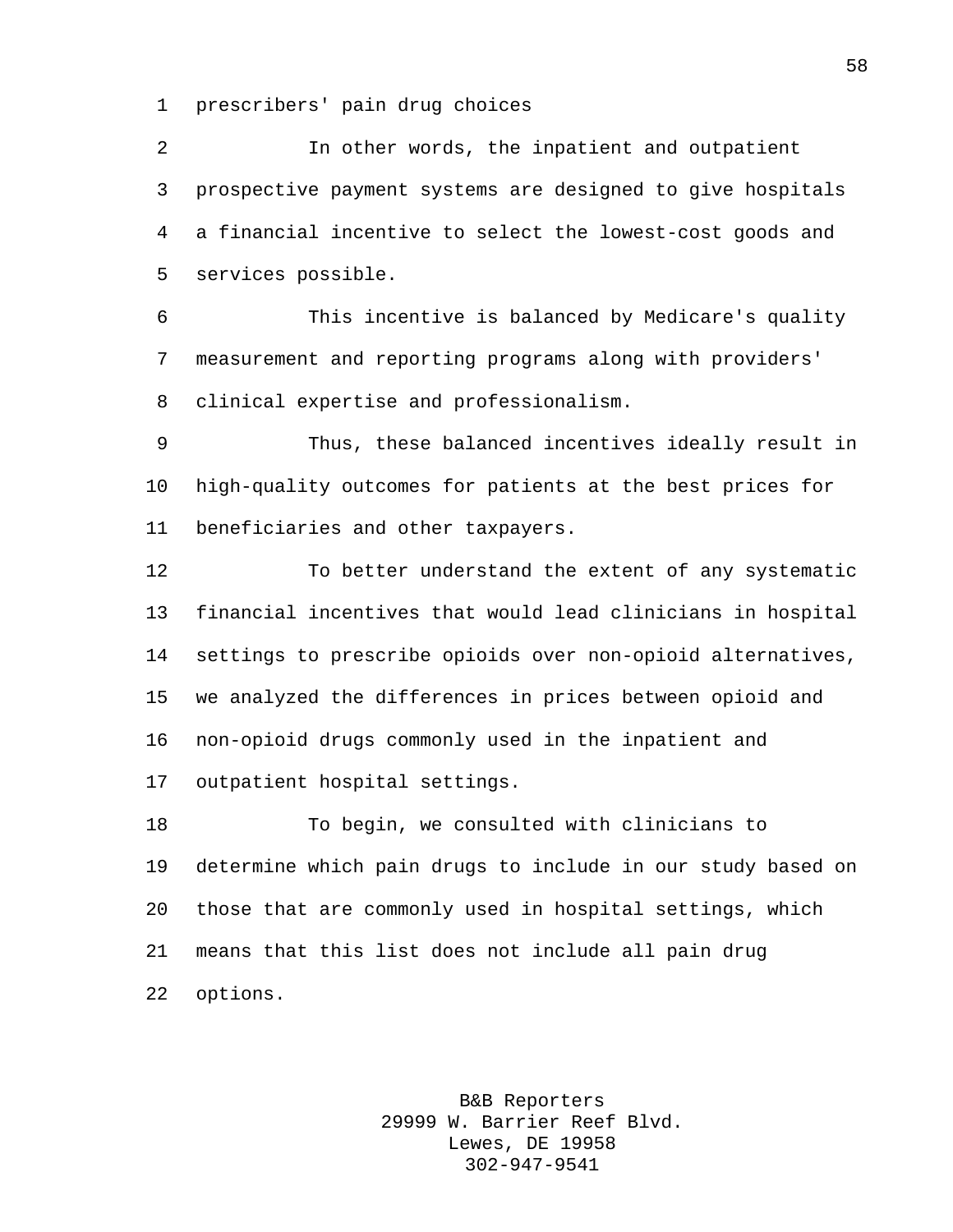Also, this analysis has a key caveat: We do not know the actual prices that hospitals paid for these drugs as hospitals do not report their drug acquisition costs. And let me pause here to note just how little information that we and others have to go on. Hospitals don't report the prices paid for individual drugs or which drugs they pick for patients or anything about dosing, so we don't know the volume of pain drugs used in our study.

 We considered as a substitute average sales prices, or ASP, which are a weighted average of manufacturers' sales prices for a drug for all purchasers net of price adjustments, but these are not available for many of the drugs in our study.

 In lieu of either of these, we examined two publicly available list prices: wholesale acquisition cost, or WAC, and average wholesale price, or AWP. We found similar price patterns for these, so we present WAC alone for brevity.

 We acknowledge that WAC represents an upper bound. Actual prices paid by hospitals are likely lower, as WAC is the manufacturer's list price and does not incorporate prompt-pay or other negotiated discounts.

> B&B Reporters 29999 W. Barrier Reef Blvd. Lewes, DE 19958 302-947-9541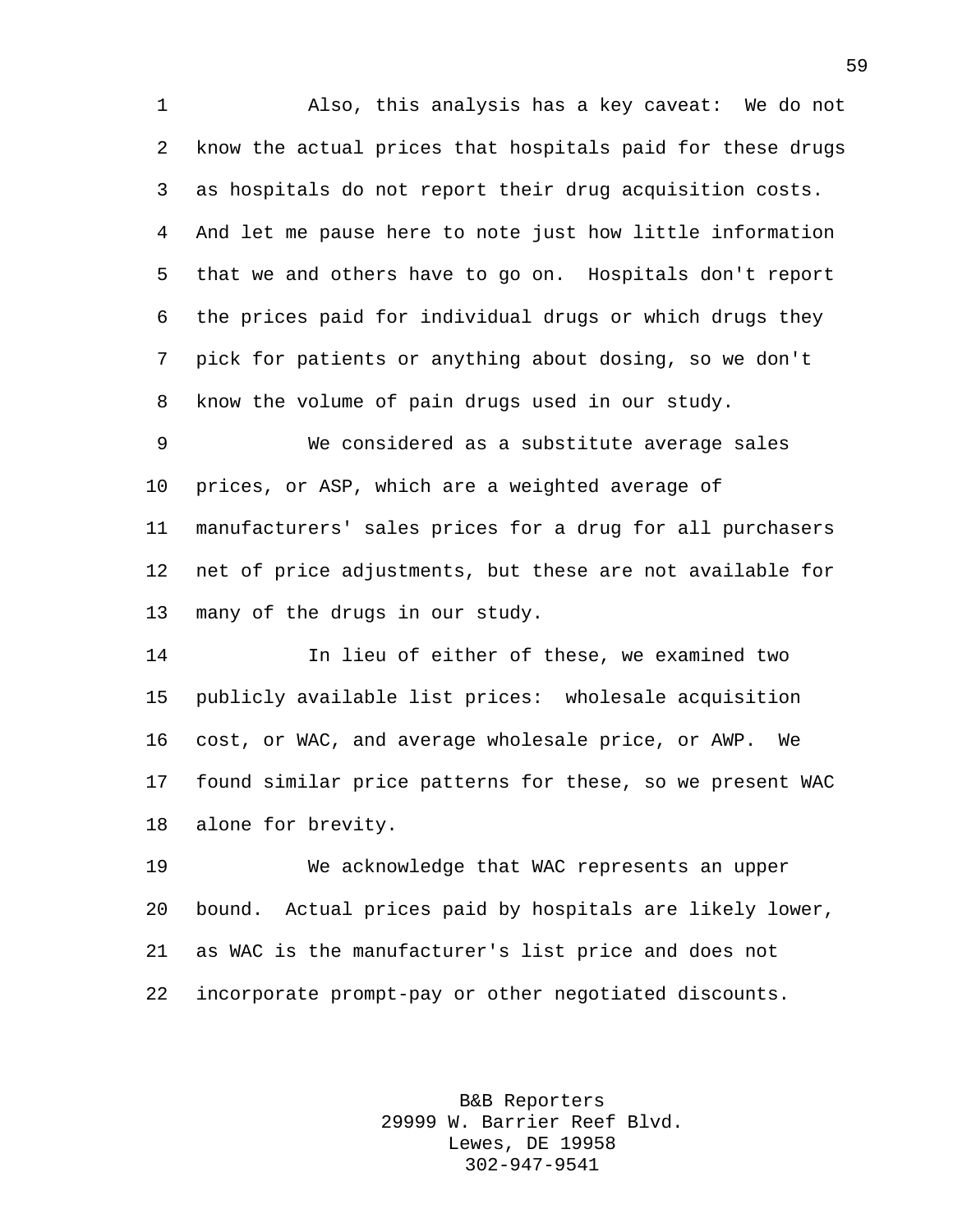But WAC is still useful as it provides the relative prices of opioids versus non-opioid drugs, which are informative for our study.

 I'd also like to note that when clinicians prescribe pain drugs in the hospital setting, they have multiple options, including the drug's route of administration -- for example, oral or intravenous -- and the dosage form -- for example, tablet, capsule, and solution.

 Prescribers can also opt to use multiple drugs in combinations -- that are sometimes called "cocktails" -- which give flexibility in the choice of drug agents to treat pain and related symptoms and can mitigate the drawbacks of individual drugs in the cocktail without unduly sacrificing drug efficacy. For example, a lower dose of an opioid can be used along with a non-opioid to reduce risk while still achieving sufficient analgesic effect. This flexibility is important in the hospital setting as opioids are more often indicated for acute, severe pain than many non-opioid alternatives. And while there are some recent studies that suggest similar analgesic effect of opioid and non-opioid drugs even for

> B&B Reporters 29999 W. Barrier Reef Blvd. Lewes, DE 19958 302-947-9541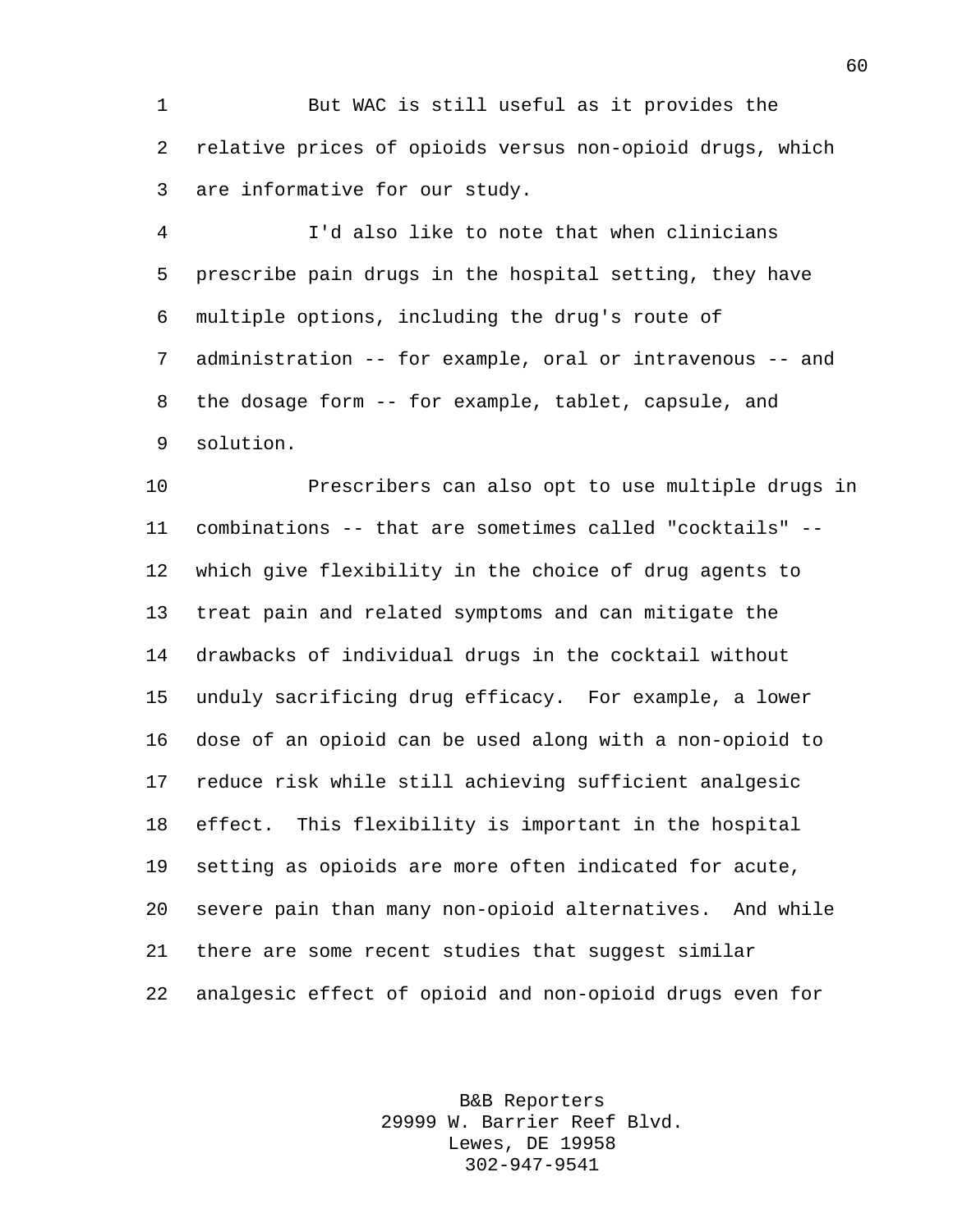some cases of moderate to severe pain, it is not clear that non-opioid alternatives can or should replace opioids for all cases of acute, severe pain.

 Because of these options, our study's non-opioid drug category includes multiple groups, such as the more direct alternative of NSAIDs and other non-opioid pain relievers, as well as other drugs that can be used to partially or fully substitute for opioids when used in combination, such as general and local anesthetics, sedatives, and neurologic agents for nerve pain.

 We found that the ranges of WAC list prices for opioids and their alternatives overlap. The available choices for opioids and non-opioids that are commonly used in hospital settings both include options that list at less than \$1 per dose.

 Specifically, for opioids there are ten commonly used options that list at less than \$1 per dose. These represent 31 percent of the commonly used opioids where WAC is available in our study. The lowest list price is five cents per dose.

 For NSAIDs and other non-opioid pain relievers, there are 27 commonly used options that list at less than

> B&B Reporters 29999 W. Barrier Reef Blvd. Lewes, DE 19958 302-947-9541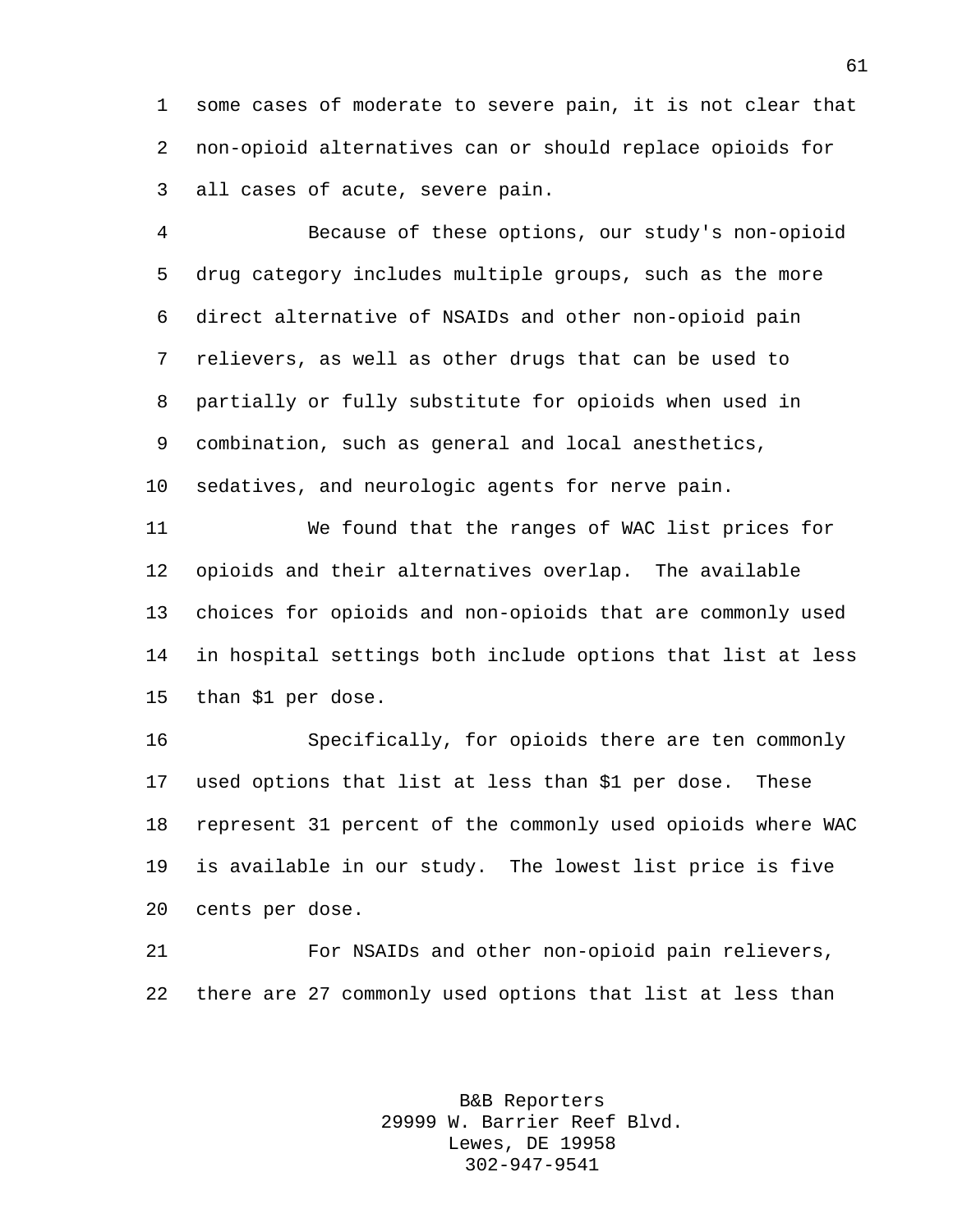\$1 per dose, representing 47 percent of options in this group. And the lowest list price is two cents per dose.

 The commonly used drug groups of neurologic agents, sedatives, musculoskeletal therapy agents, ophthalmological agents, and local anesthetics all include an option that lists at less than \$1 per dose.

 We are not asserting that all of the drugs on this list are interchangeable. When prescribers pick which ones to use for individual patients, they should not always pick the two-cent choice. But there is no clear indication that Medicare's inpatient or outpatient prospective payment system provides systematic payment incentives that promote the use of opioid analgesics over non-opioid analgesics. Both opioids and non-opioids are available at a range of list prices, and there are options for either type of drug that list at less than \$1 per dose.

 You'll see that there are some non-opioid options that are much more expensive, but this is true for the opioid drugs as well.

 Turning now to the third item from the mandate on monitoring, as we discussed in October, CMS tracks opioid use through data available in the Part D program. To

> B&B Reporters 29999 W. Barrier Reef Blvd. Lewes, DE 19958 302-947-9541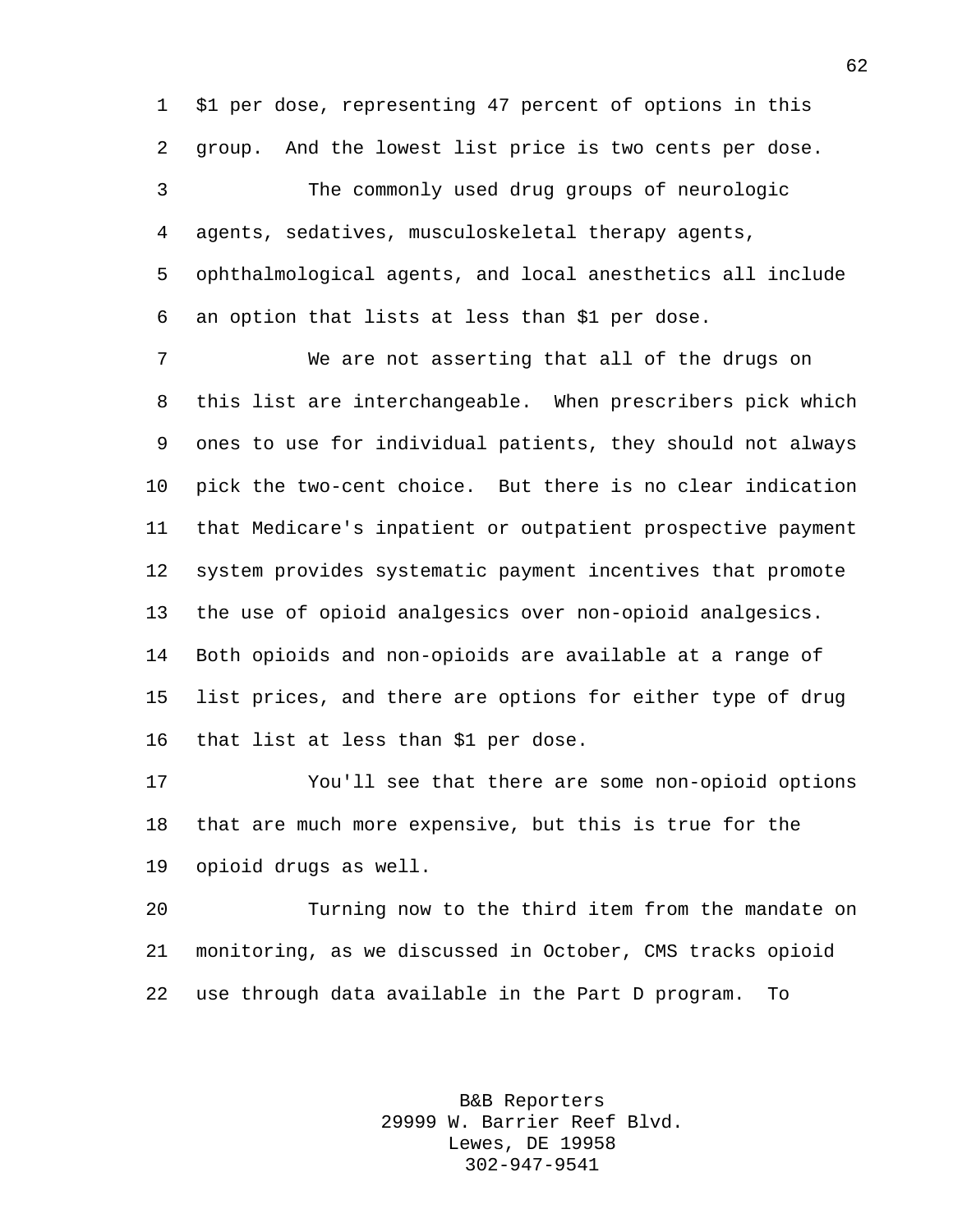briefly review, CMS monitors opioid use in Part D in multiple ways. The three categories shown here might be the most relevant for Part A and B.

 First, the Overutilization Monitoring System shares feedback securely with Part D plan sponsors and ensures that they implement opioid overutilization policies effectively.

 Second, CMS uses quality measures to track trends in opioid overuse across the Medicare Part D program and drive performance improvement among plan sponsors. These include publicly available display measures and confidential patient safety reports that are sent to plan sponsors.

 And, third, CMS makes data on clinicians' opioid prescribing patterns publicly available on the website through the Medicare Part D opioid prescribing mapping tool that shows comparisons at various geographic levels.

 All three efforts rely on prescription drug event, or PDE, data. These data are summary records that prescription drug plan sponsors must submit every time an enrollee fills a prescription under Medicare Part D. The PDE data are not the same as individual drug claims, but

> B&B Reporters 29999 W. Barrier Reef Blvd. Lewes, DE 19958 302-947-9541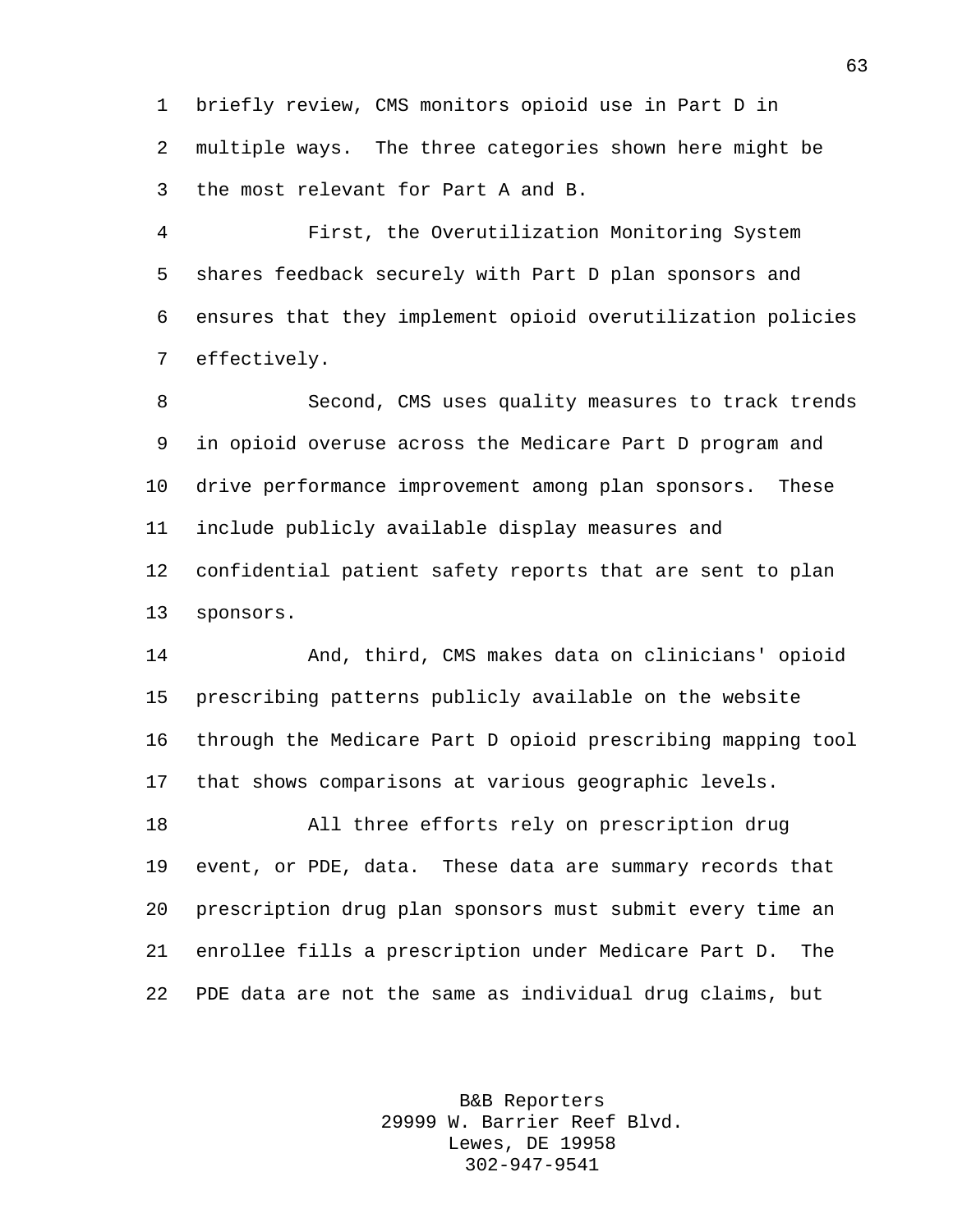are summary extracts using CMS-defined standard fields. The distinction is important, and I'll come back to it in a bit. And the agency does not operate opioid tracking programs in either Part A or Part B.

 In our last discussion, the sense of the Commission was that there are compelling patient safety and public health reasons for Medicare to track the use of pain drugs in hospital settings.

 Reasons for undertaking a tracking program include the severity of the opioid epidemic, the gap in knowledge about the degree to which Medicare beneficiaries are exposed to opioids while in the hospital, and the opportunity for program oversight of hospitals' use of opioids versus non-opioids.

 Last time we discussed some existing programs that might serve as alternative oversight programs in lieu of Medicare taking on this role. Other federal agencies besides CMS have jurisdiction over some aspects of opioid use, such as FDA, CDC, and SAMHSA, but none has programs that track opioid overutilization in the hospital setting. States have also taken on a role through the use of prescription drug monitoring programs, or PDMPs, which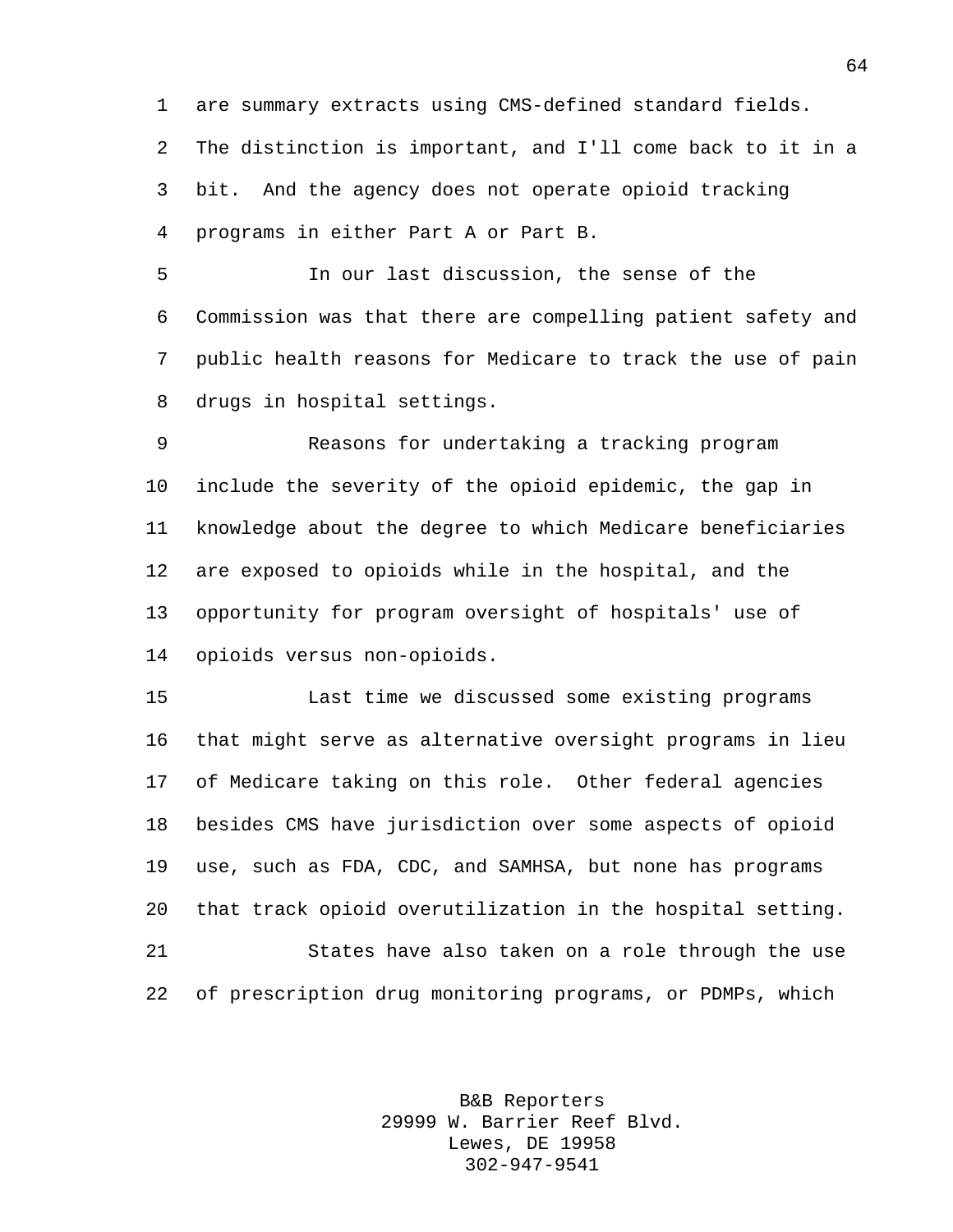are electronic databases that track a state's controlled substance prescriptions. Along with some other features that affect the utility of the state PDMPs, hospital inpatient pharmacies are not required to report to them.

 So that brings us to options for implementing a Medicare tracking program.

 First, we could require hospitals to report PDE- type data. If Medicare were required to undertake an opioid monitoring program in hospitals, structural differences would require CMS to adapt its current program under Part D, which relies on plan sponsors to report the PDE data. CMS also relies on the plan sponsors to use analytic results to implement drug management programs and clinical contact with prescribers. While there are no drug plan sponsors in Parts A and B, prescribing clinicians or hospitals could be required to report summary information (similar to the PDE) about pain management drugs. Second, we could require hospitals to report prescribed drugs on Part A and Part B claims, which

 currently do not include information on the pain management drugs included in bundled payments. CMS could take steps to incorporate these data into the claims and then require

> B&B Reporters 29999 W. Barrier Reef Blvd. Lewes, DE 19958 302-947-9541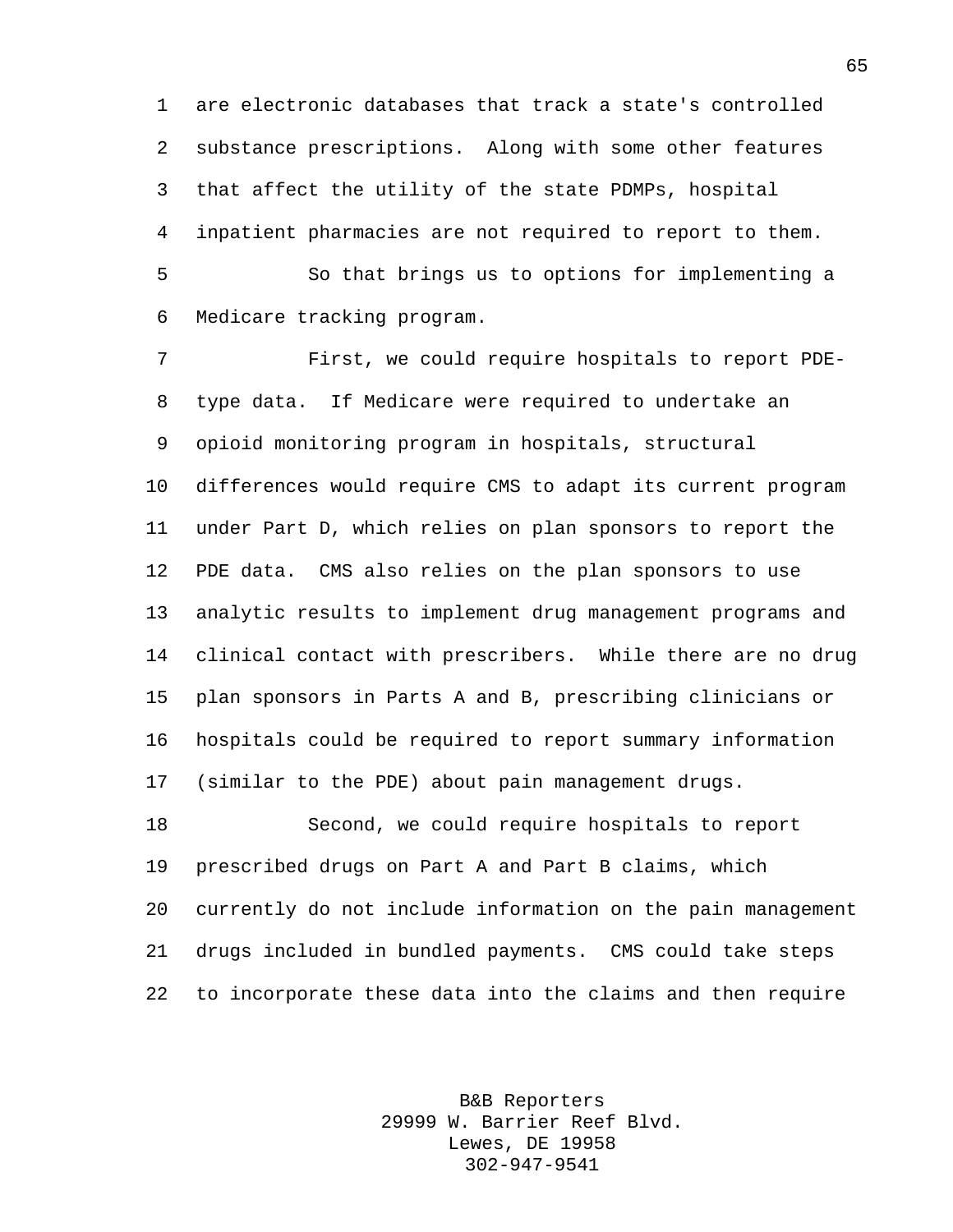hospitals to include it. This would require decisions about how best to proceed and would likely require a multi-year effort to implement.

 And, third, CMS could incorporate opioid use disorder, or OUD, in its Hospital-Acquired Condition Reduction Program or any replacement program.

 Last time we discussed that the existing program could provide a platform for tracking the effects of opioid use that originated in hospital settings. The program sends confidential hospital-specific reports and reduces payments to poor-performing hospitals. It includes six hospital-acquired condition quality measures such as rates of C. difficile infection.

 Incorporating OUD and other opioid-related adverse events into the program would require the development and adoption of a measure, a source of documentation for use with the measure, (such as the PDE- type or claims options we just discussed), a longitudinal tracking effort to identify eventual OUD and other opioid- related adverse events, and, finally, a mechanism to link the outcome to the responsible hospital. Tracking of OUD and related diagnoses could defer identification and

> B&B Reporters 29999 W. Barrier Reef Blvd. Lewes, DE 19958 302-947-9541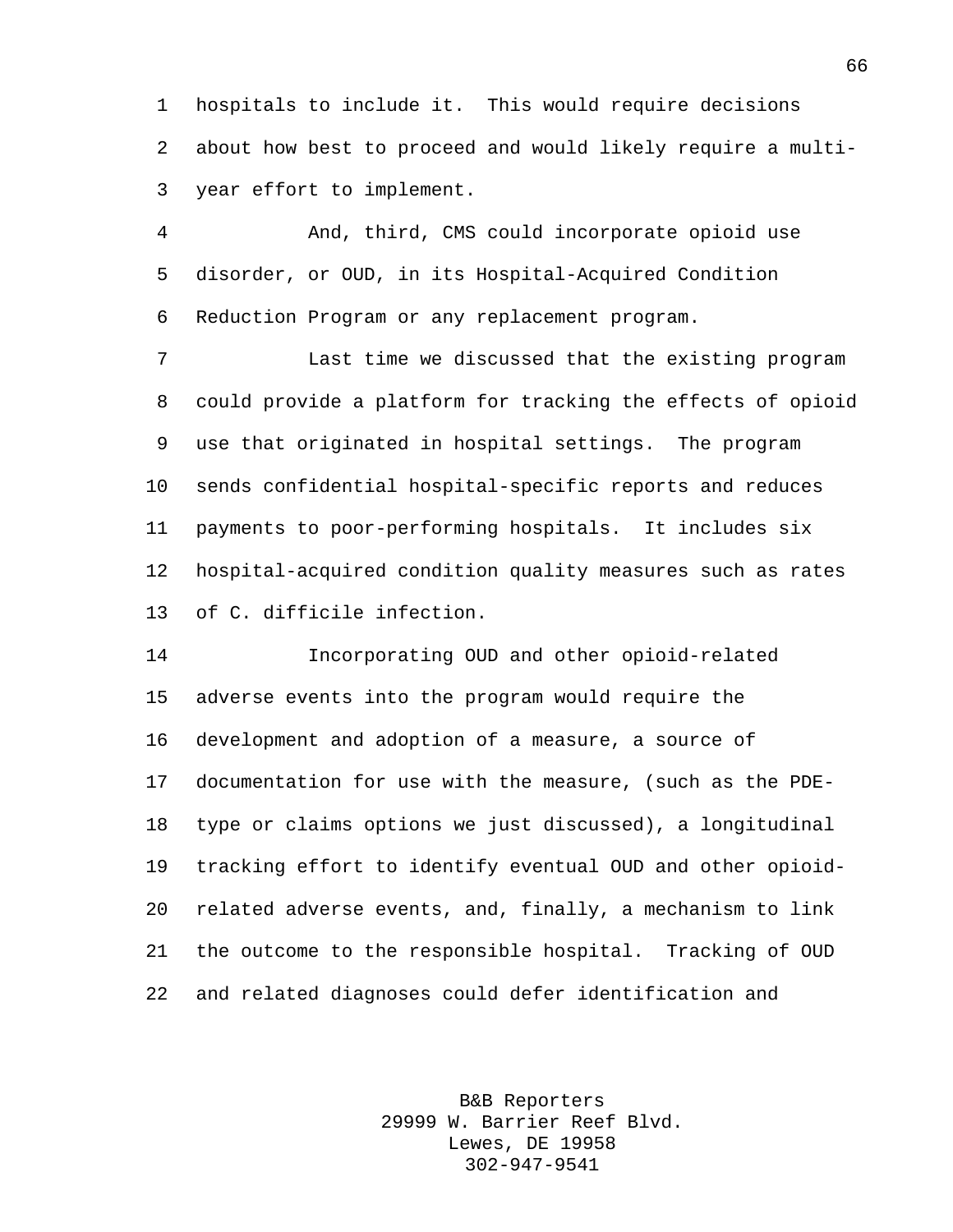feedback and also underestimate the effects of opioid use in hospital settings, as clinicians could delay or avoid diagnosing OUD because of its associated stigma and patients could similarly avoid receiving health care services and diagnoses.

 I also want to note that I mentioned any replacement program here, if the Commission has discussed concerns with the design of the current hospital-acquired condition reduction program, and later today you will vote on eliminating the program and implementing aspects of it in an improved hospital value incentive program.

 So I'll conclude here. Please let me know if you have any questions on the presentation or material in the paper. The paper will become the final mandated report and included as a chapter in our upcoming March report.

DR. CHRISTIANSON: Thank you, Jennifer.

 Are there any questions of clarification? Brian, Marge, and Amy.

 DR. DeBUSK: First of all, thank you for a great report and for choking through that. I'll ask you a really long-answer question.

On Chart 12, the center bullet here, you talked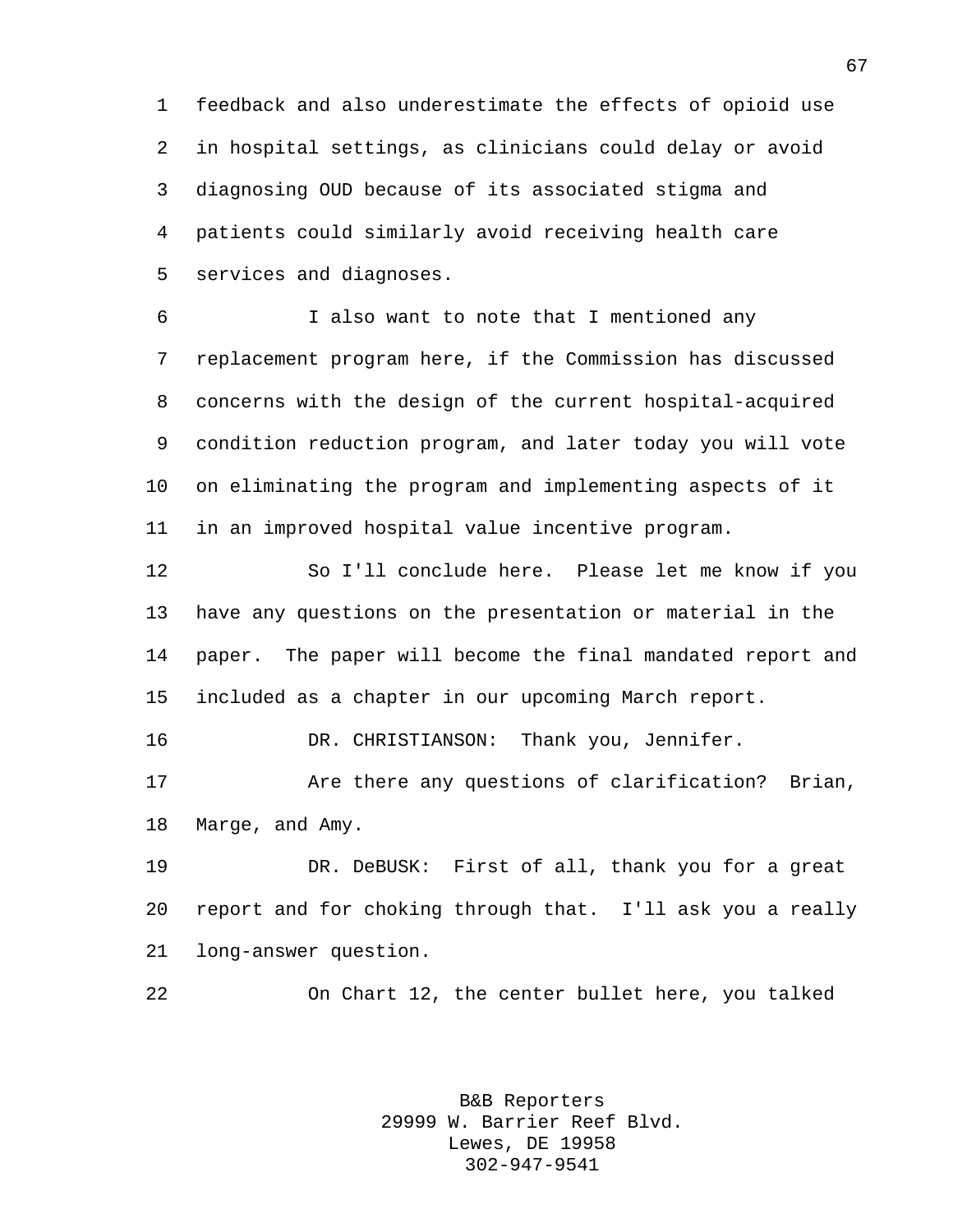about requiring hospitals to report prescribed drugs on Part A and Part B claims. Do we have a feel for what the administrative burden of that would look like? Is that flipping a switch on an EMR? Or is that an overhaul of how coding and claims are handled?

 MS. PODULKA: We did specifically talk to CMS about what this would entail. They wanted to convey that it's not instantaneous. There would need to be some modifications. They stand ready, if asked by the Congress, to modify. As usual, CMS responds to congressional requests and action. So we do mention that it would require some effort. It couldn't happen right away. It may be months before it could be implemented. I don't have a specific time frame for you, though.

 DR. DeBUSK: Will we get a chance to talk to some hospitals and get some feedback on just how big of an administrative hurdle that might be?

 DR. MATHEWS: Brian, I think that would depend on the extent to which we want to pursue this body of work after the mandate at hand. We're trying to dispatch this to comply with the statutory deadline of March 15th. So if there are lingering issues or additional items we want to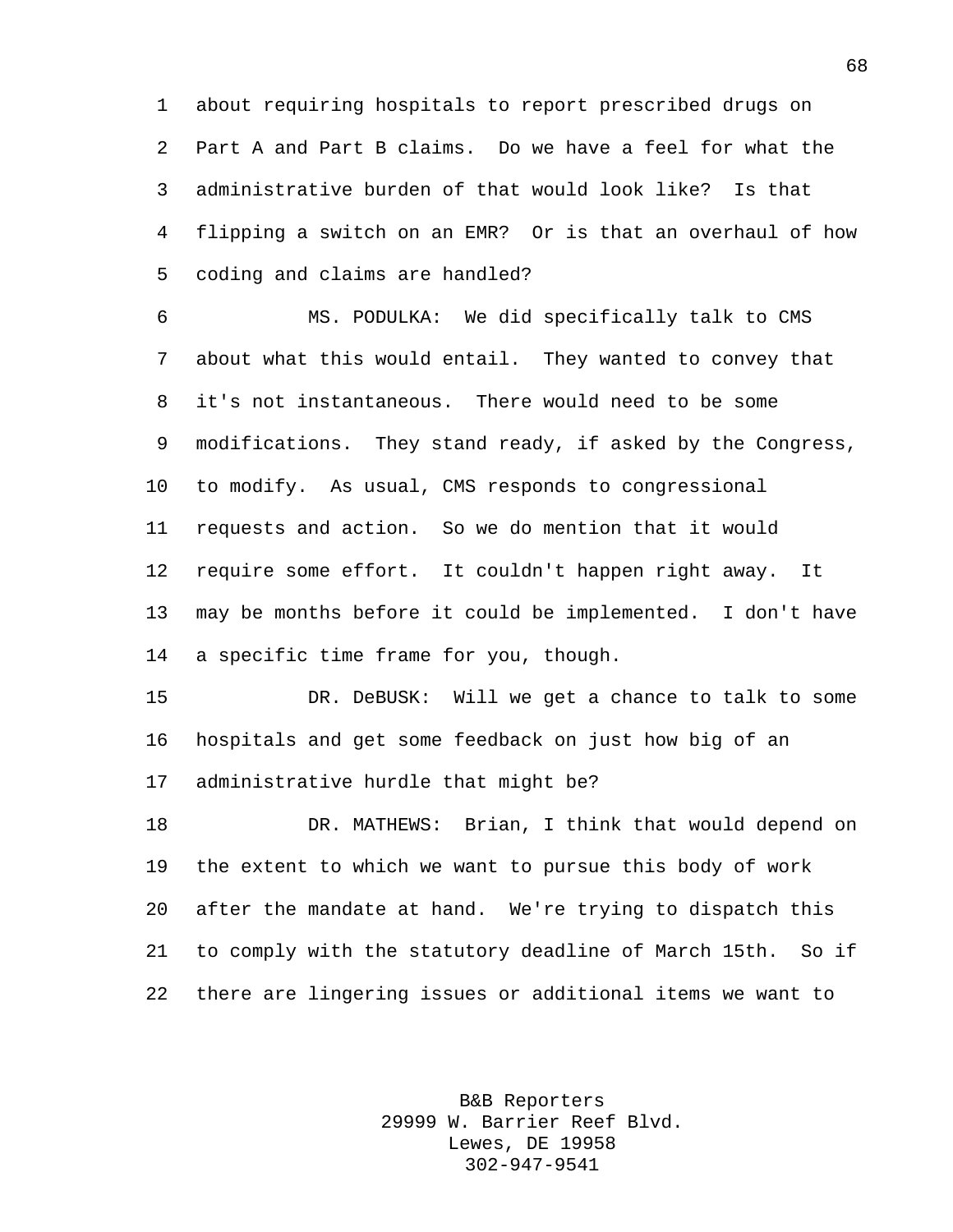pursue, we could have that discussion. But the short answer is not before we end up publishing this material.

 DR. DeBUSK: One other question. I had two here. In the mandate, the mandate reads that we're supposed to report, I think it is, any incentives for opioid versus non-opioid use. And I like the fact that we focused on the cost. I mean, that is the obvious one, the cost incentive. But what about the effect on length of stay or on patient satisfaction? I would think those might be incentives, too, that we would want to explore. I realize that would require chart review, and none of this is available currently. I get all that. But I was going to ask, is cost the only incentive that we're going to explore to meet this deadline?

 DR. MATHEWS: That is the only one that we contemplated in the conduct of the work thus far.

 DR. DeBUSK: Even though the mandate is somewhat open-ended, any incentive versus any financial incentive.

 DR. MATHEWS: That is true, but the financial incentives seem to be the most pressing, and to get into things like efficacy or patient satisfaction, we start getting into very idiosyncratic issues that do invoke chart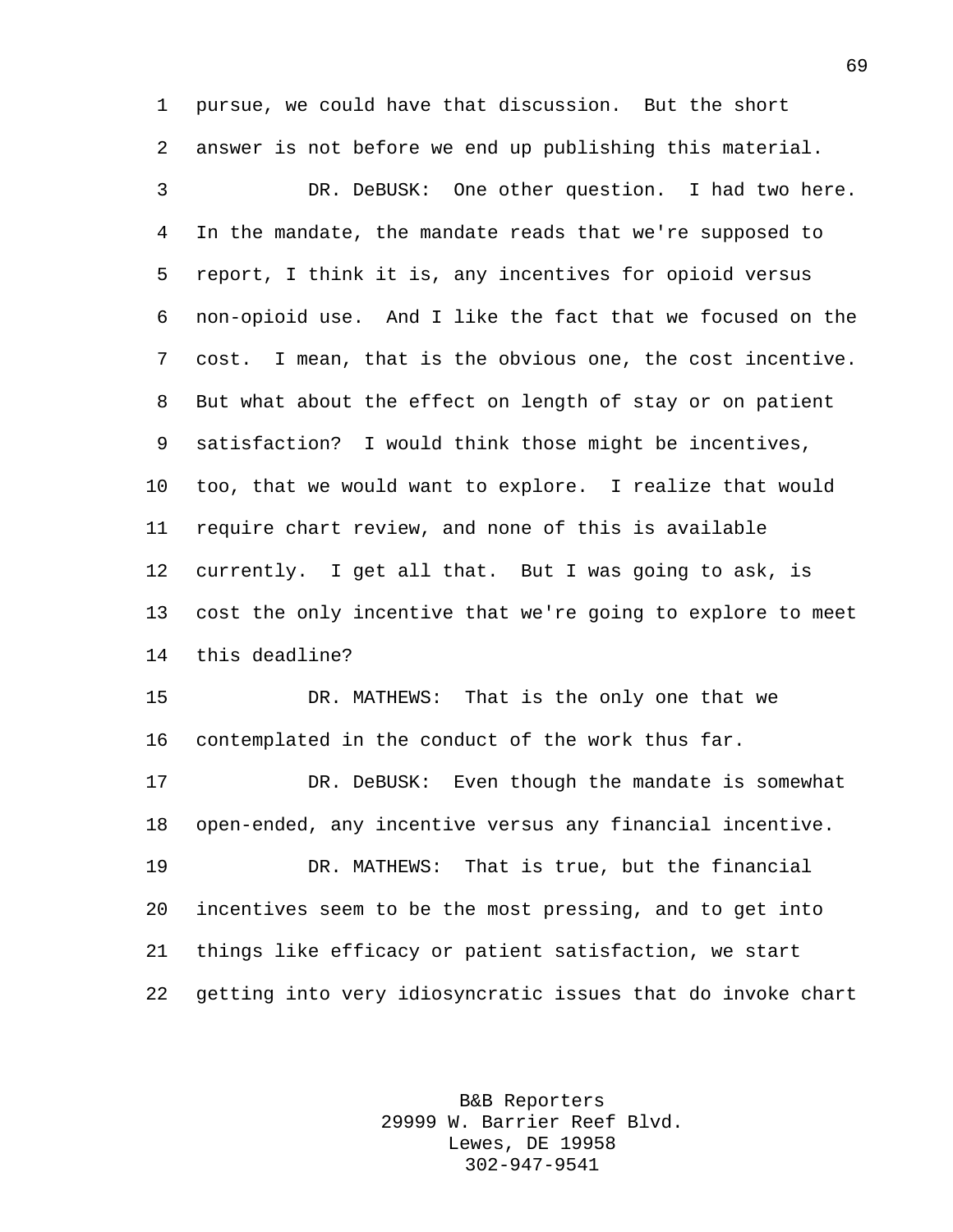review and things like that.

 I would also point out that we were given a fairly limited amount of time in which to conduct this work. I think the final legislation was passed in October- ish. We were given a heads-up a couple of months before then, and so we started on this work. But it's not a lot of time to do an extremely comprehensive scope, and so we focused on the aspect that seemed to be of most relevance to us and do the Congress.

 DR. DeBUSK: Okay. When I saw the chapter, the one lingering thought or the one that really stood out was length of stay because I thought if these opioids are perhaps getting them out of the hospital sooner or more confidently -- and even if we can't collect that data, that might be something we want to mention. That it's hard to measure.

 DR. MATHEWS: We will talk when we get back, but I think it is something that we could at least acknowledge as an additional incentive that we didn't deal with at length in the analysis.

DR. CHRISTIANSON: Marge.

MS. MARJORIE GINSBURG: Two questions or

B&B Reporters 29999 W. Barrier Reef Blvd. Lewes, DE 19958 302-947-9541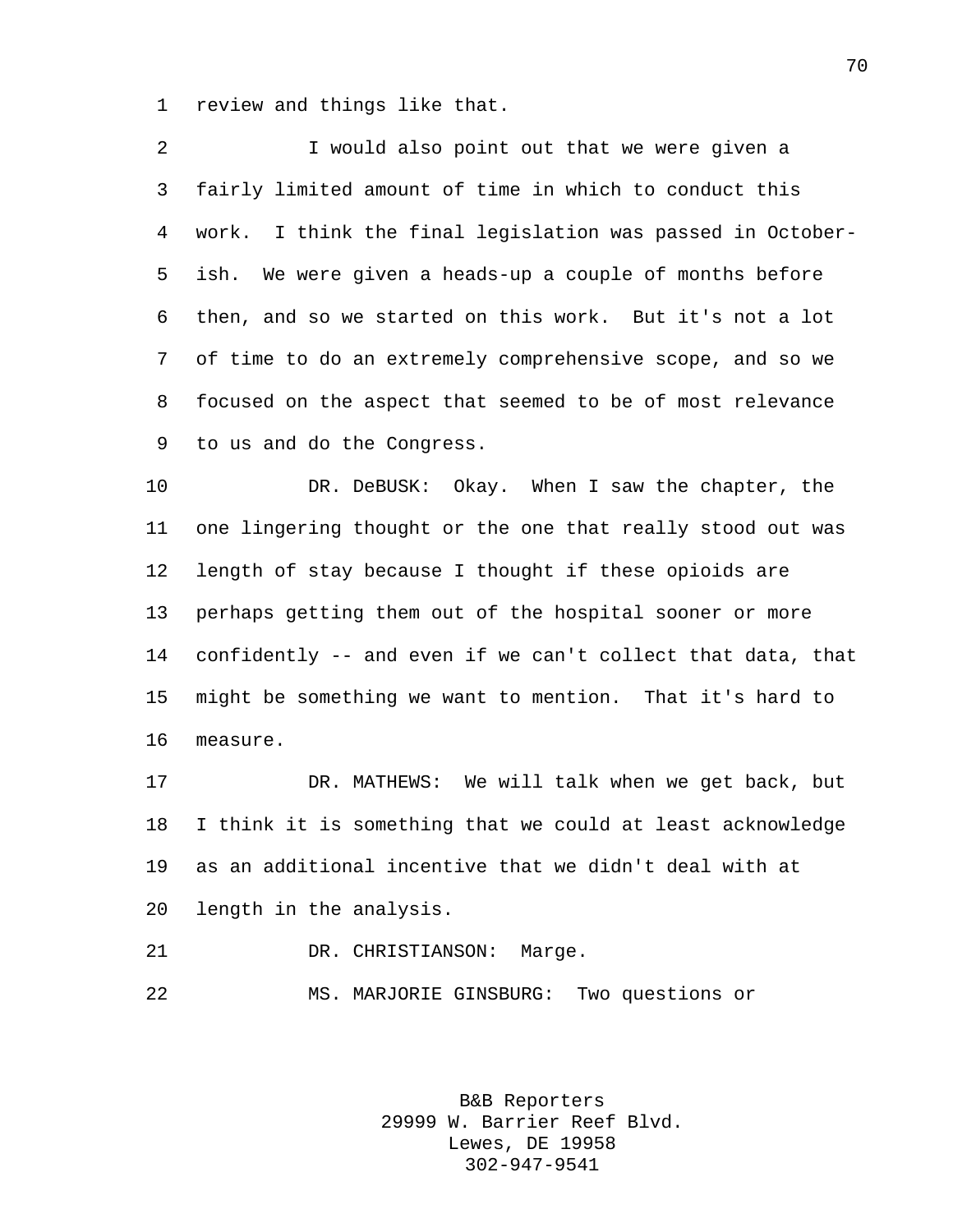comments.

 The first one, is there any tracking of discharge meds? I didn't see any reference in the report, but if one is interested in finding out how the opioid epidemic gets started, I would imagine that looking at discharge meds from the hospital would be an important piece. I don't know. Are discharge meds under Part A or Part D? MS. PODULKA: They get switched to Part D. So even if you take something, say, in the emergency department, they can't send you home with something that gets charged to Part D. Specifically, we're trying to scope everything down to be responsive and meet the mandate, and the mandate is focused on A and B, which includes the discharge meds. MS. MARJORIE GINSBURG: Okay. My second comment -- and I confess my husband works for the Medical Board of California and does review of bad doctors, a lot of opioid cases. So I asked him to look it over. This may not be anything we can do because if CMS is already doing it.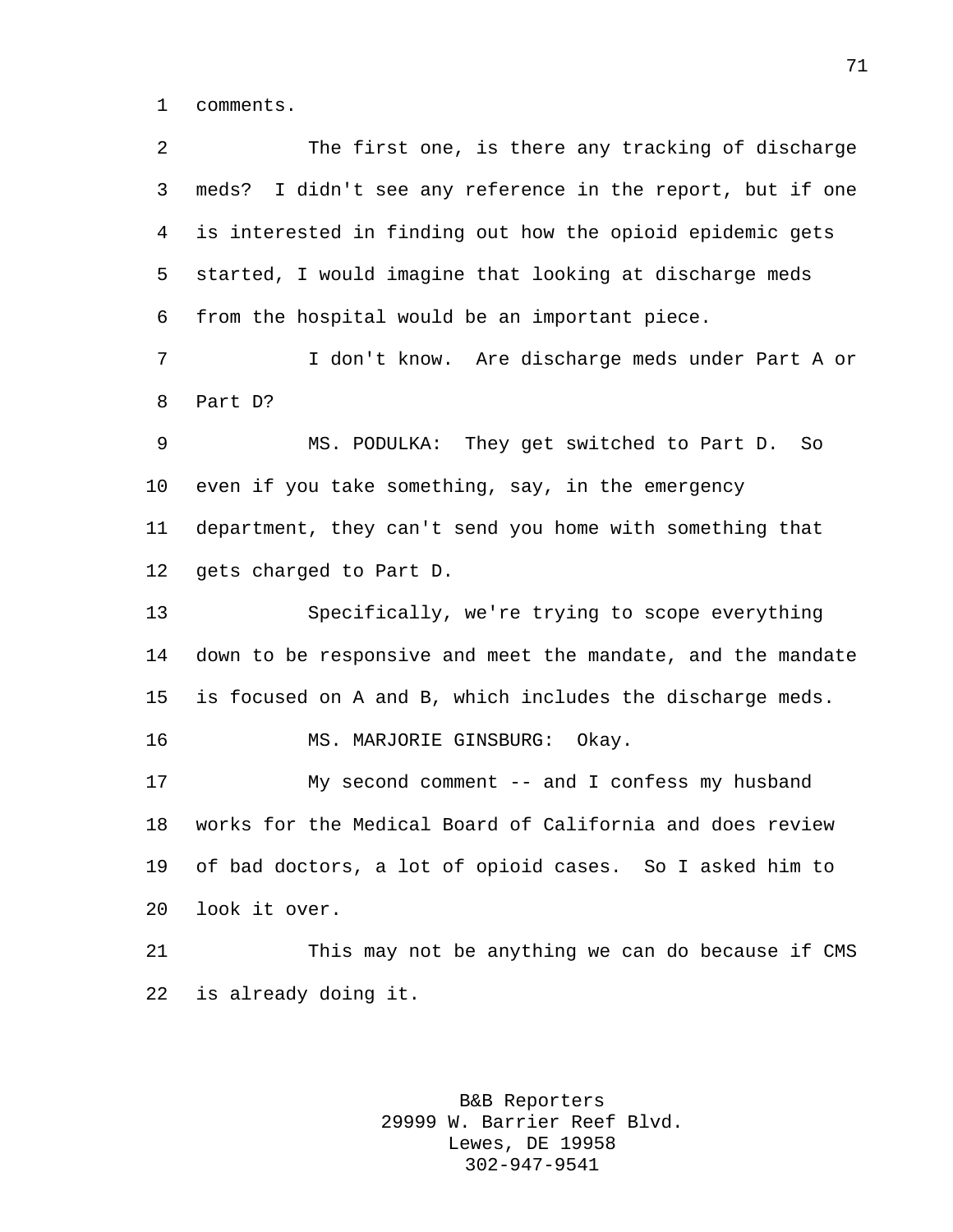So, in the report itself on page 1, it talks about the things that CMS is tracking, and one was prescriptions of opioids from four or more prescribers and four or more pharmacies. And based on a whole lot of reviews he's done, he has never seen anybody with four or more and thinks that should be reduced to three.

 Also, it says four or more prescribers. I think that should be changed to "practices" because often you might have nurse practitioners working under a physician. So you might end up with more prescribers than you actually have practices.

 Anyway, I don't know what the status is of CMS doing this review, and I wonder if you could mention that and whether it's too late for any comments on that.

 MS. PODULKA: CMS has actually just newly rolled out some refinements to the Part D tracking program, and I can't remember specifically if the four was one of the ones that changed most recently or not.

 Basically, they've implemented a lot more requirements and more tracking efforts and changed some of the criteria. It's just gotten started, and so sometimes when that happens, we like to see what the effect is before

> B&B Reporters 29999 W. Barrier Reef Blvd. Lewes, DE 19958 302-947-9541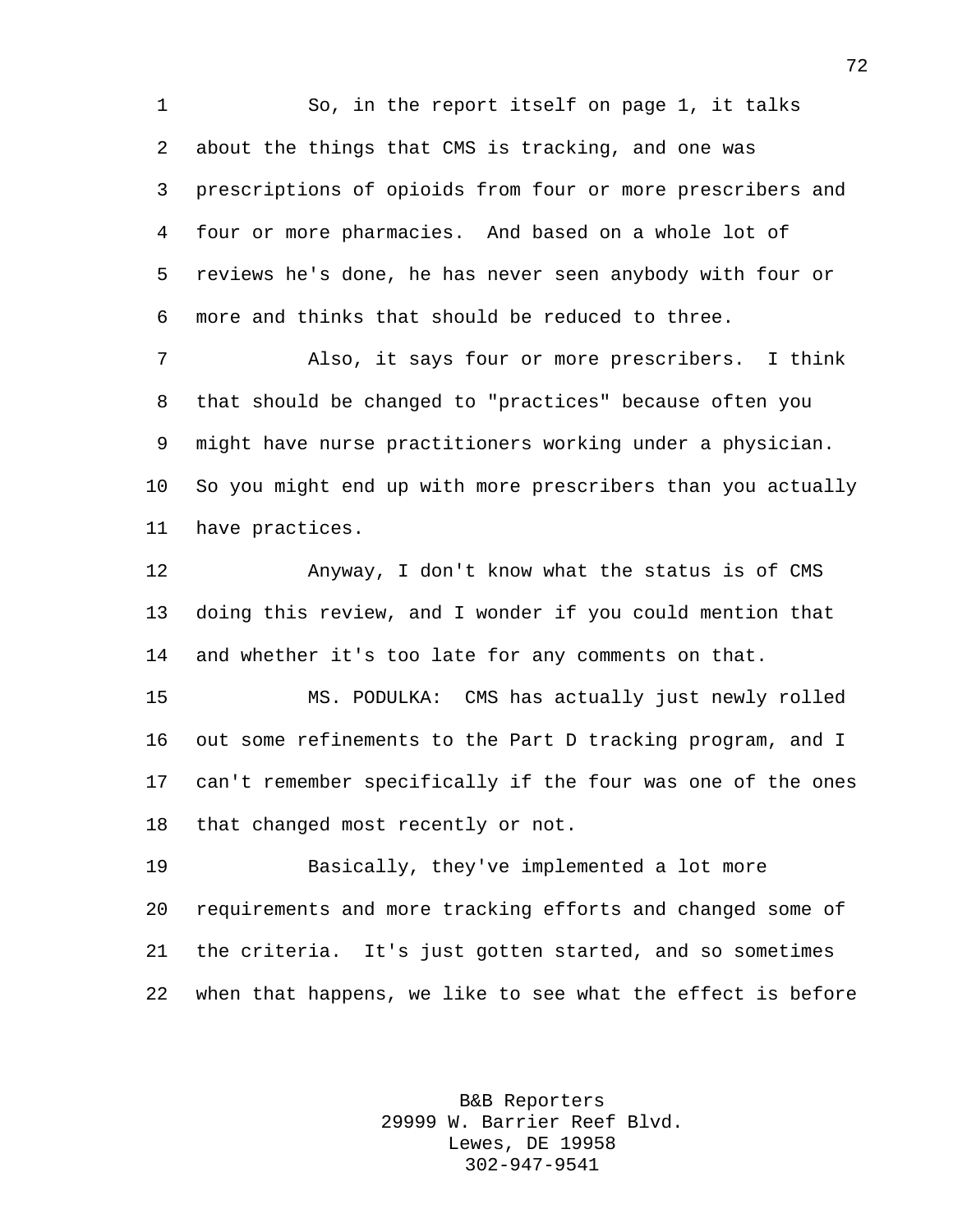we comment again.

2 DR. CROSSON: Amy. MS. BRICKER: Similar to where I thought Marge might be going was around -- so the concern is someone has started on an opioid -- I think this is the concern. Someone started on an opioid in the hospital and then maintained and then becomes addicted to the opioid they were started on.

 So I'm wondering. Is there a role that retail pharmacy could play in tracking of the initiation of the drug?

 Again, I know you mentioned we could hook in A and B or hospitals could hook into what's been established in D. Then we have a complete picture of the patient and the prescribing of the opioid. When the discharge prescription is written, there are additional questions about when was the patient started, what was the patient started on, what was the patient started for. I don't know. Just additional information.

 I fear if we're trying to build an infrastructure for every hospital in America, we'll never get there. So can we hook into what's already established?

> B&B Reporters 29999 W. Barrier Reef Blvd. Lewes, DE 19958 302-947-9541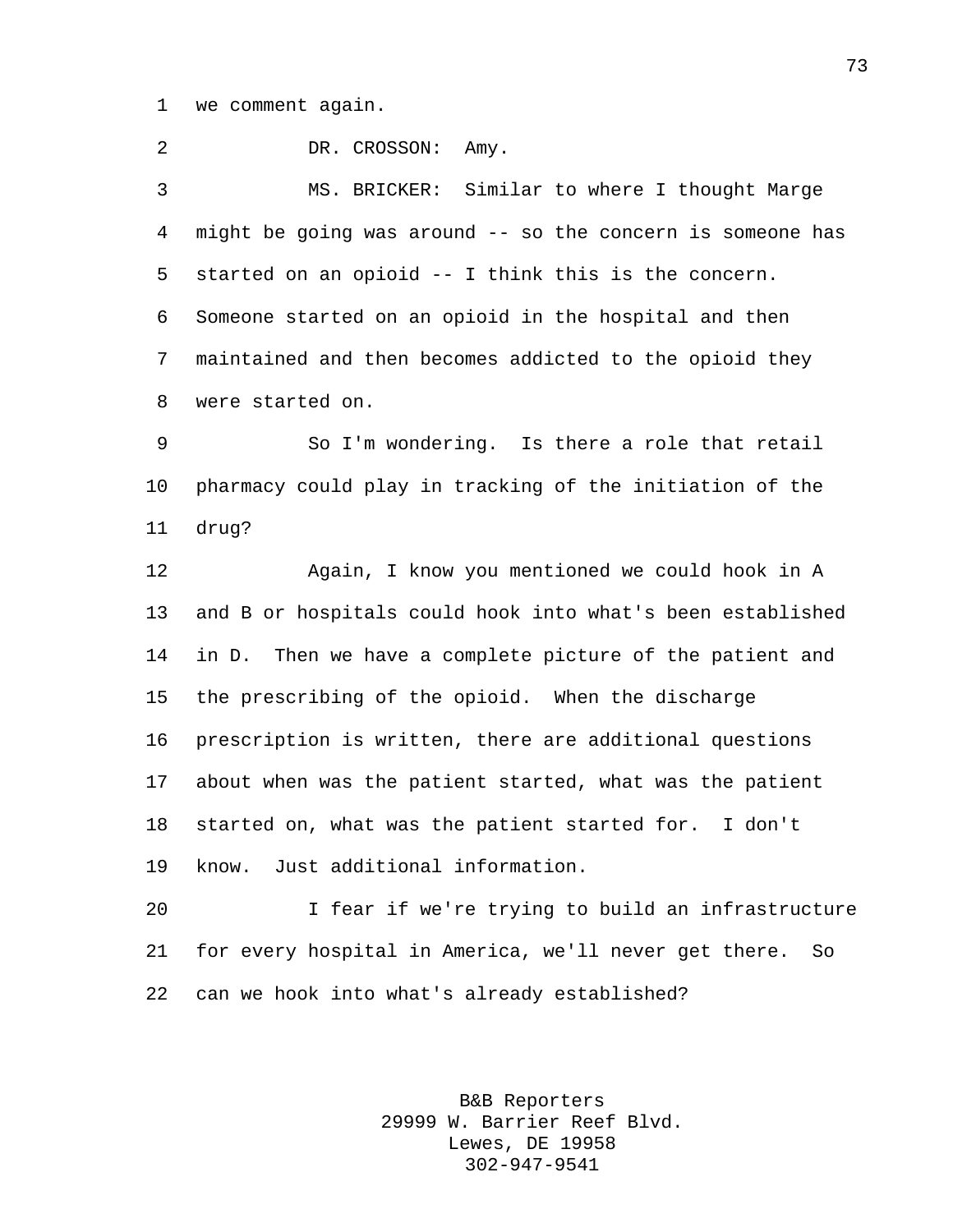MS. PODULKA: So this would contemplate having -- tell me if I'm getting this wrong, though -- having a prescriber who writes a prescription that would then be filled under Part D to include information about what that prescriber knows the patient did while in the hospital. MS. BRICKER: Just an idea because -- MS. PODULKA: Yeah. MS. BRICKER: -- everyone that has D has A and B, so some way to then just tie this together in some sort of historical context because where the breakdown occurs is that you can leverage pharmacy benefit managers for all of the Part D information in the universe, but A and B, to your point you were making very well in the chapter, we just don't have this level of insight on the drug level in the hospital. So given the health crisis, can we shift sort of the protocol to ensure that when you're dispensing a script, you have to get that information if it's on discharge, for instance? MS. PODULKA: It's something we could definitely add a discussion and explore. Totally off the top of my head, I think it's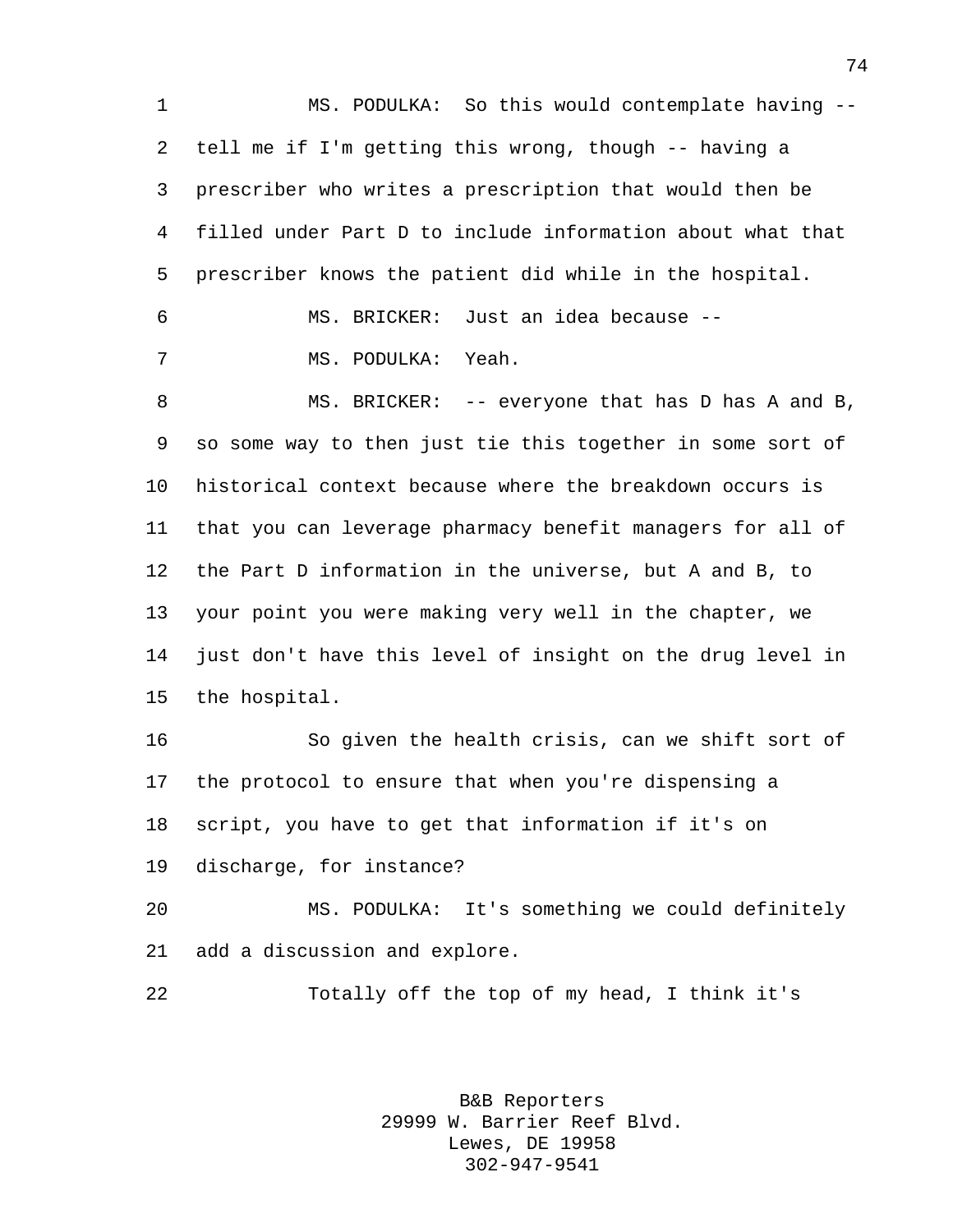intriguing. I'm sure there might be some limitations if the discharge is different from the team or something, but definitely worth considering. Thank you.

 DR. GRABOWSKI: I like the idea, Amy, and another part of this is those individuals discharged from the hospital to a skilled nursing facility would be through a long-term care pharmacy under the Part A. I'm just thinking how, just in general, post-acute would play into this, and then do you want to bring in the long-term care pharmacies as well to be a part of this?

Thanks.

DR. CROSSON: Jonathan.

 DR. JAFFERY: Two quick questions, but actually, before that, also to Amy's question, maybe one way you could think about it, without having -- well, perhaps if a beneficiary had a first-time fill for an opioid linked very closely to a hospitalization discharge, to a discharge, you might be able to get around trying to link some other things, if that makes sense.

 So if somebody's first fill comes within a week of being discharge, that might be an indication at least of what happened at the inpatient stay.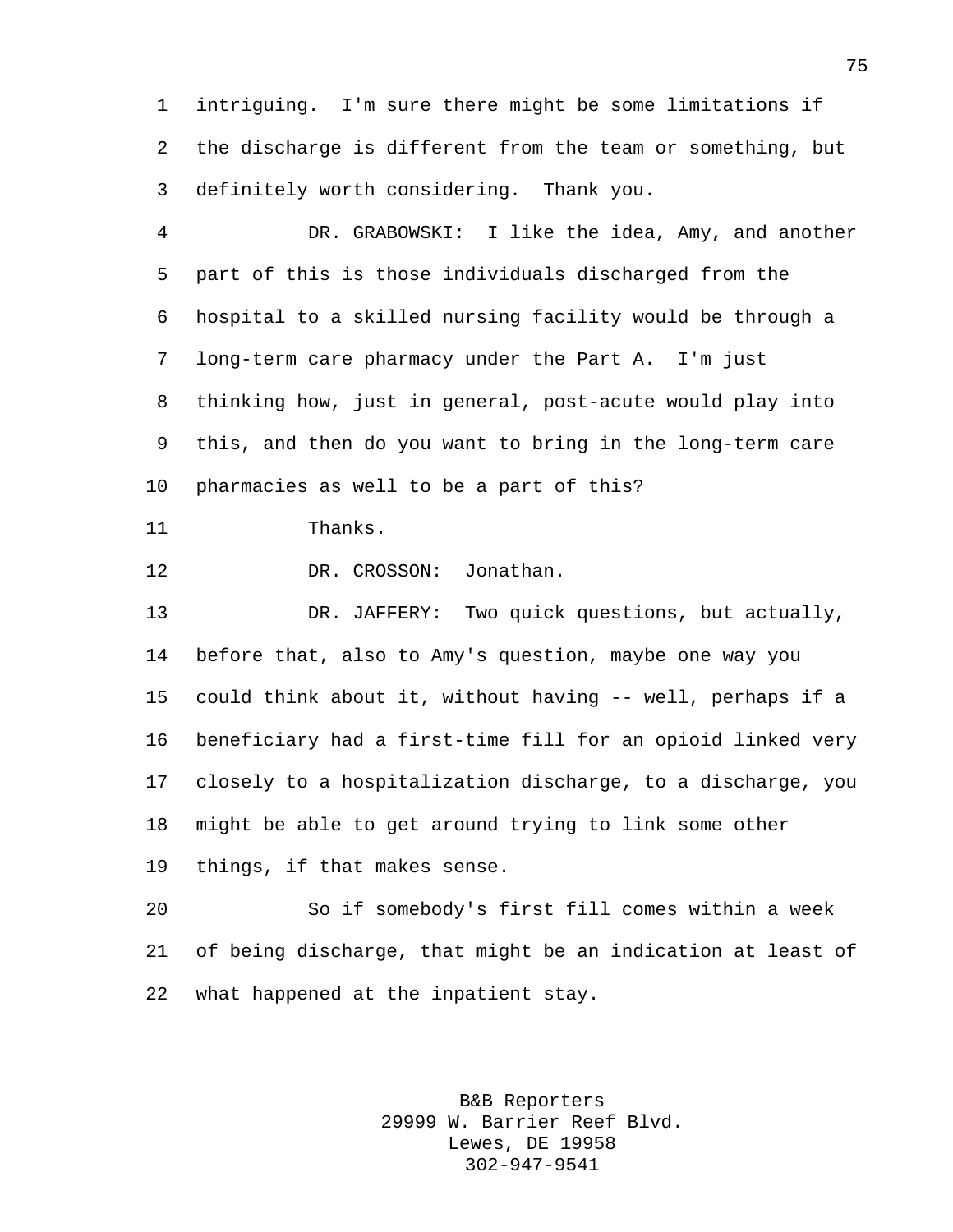But my questions, in terms of bullet point 2, if we were to require hospitals to report this in Part A and Part B, would we be missing any MA beneficiaries? That would be one question.

 MS. PODULKA: For the MA beneficiaries, we might need to capture this information through encounter data, which we'll be discussing later this spring --

DR. JAFFERY: Yeah.

 MS. PODULKA: -- which has its own issues, but since we're missing exact claims there, we would either have a mechanism for the prescribers under MA to report summary or claim-type information or report it as encounter data to the plan to translate to Medicare.

 DR. JAFFERY: Okay. So maybe a couple extra barriers there too for that.

 The other question, do all states currently have functioning PDMPs, and if so, is there any precedent or opportunity to tie into those?

 MS. PODULKA: Forty-nine states do. One additional state is in the process, but doesn't have a complete one.

PDMPs do have a role to play, but right now, in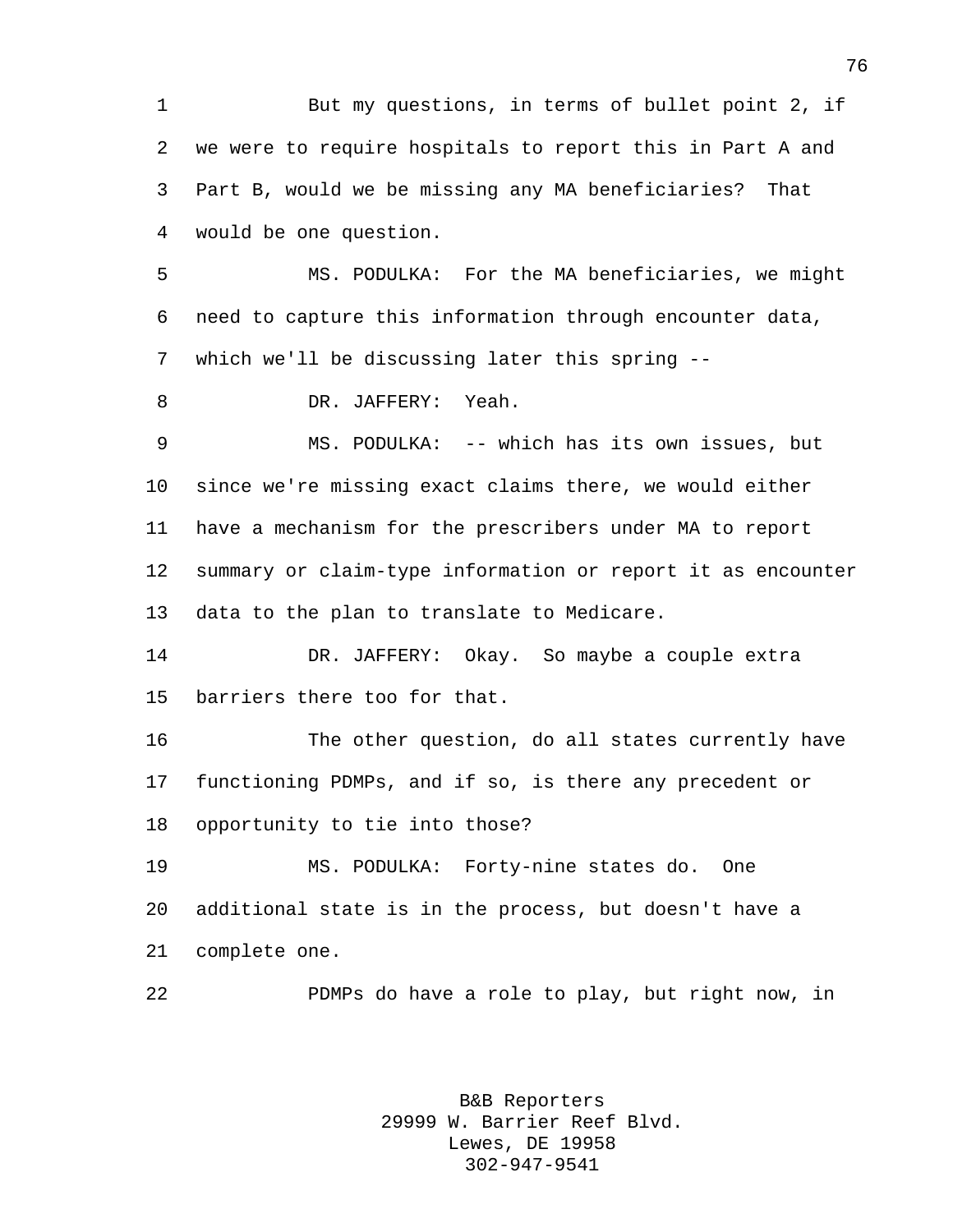addition to some other technical limitations, the hospital inpatient pharmacies aren't required to report to the state PDMPs, so they're kind of facing the same blind spot that Medicare is.

 DR. JAFFERY: I guess I'm wondering if we could move in the direction of that be the requirement because PDMPs seem to be functioning. At least in Wisconsin, they're functioning, functioning pretty well.

 MS. PODULKA: It could be a requirement. I'm not sure that we're the right body to --

DR. JAFFERY: Yeah.

MS. PODULKA: Yeah.

 DR. CROSSON: Okay. Seeing no further questions, we'll proceed to Round 2.

Jon is going to start us off.

 DR. PERLIN: First, Jennifer, let me thank you very much for a thoughtful response to this congressional mandate.

 It's interesting that just this week, the National Safety Foundation identified opioid use disorder as the number one preventable cause of death in the United States, and that's quite a statement. That supersedes car

> B&B Reporters 29999 W. Barrier Reef Blvd. Lewes, DE 19958 302-947-9541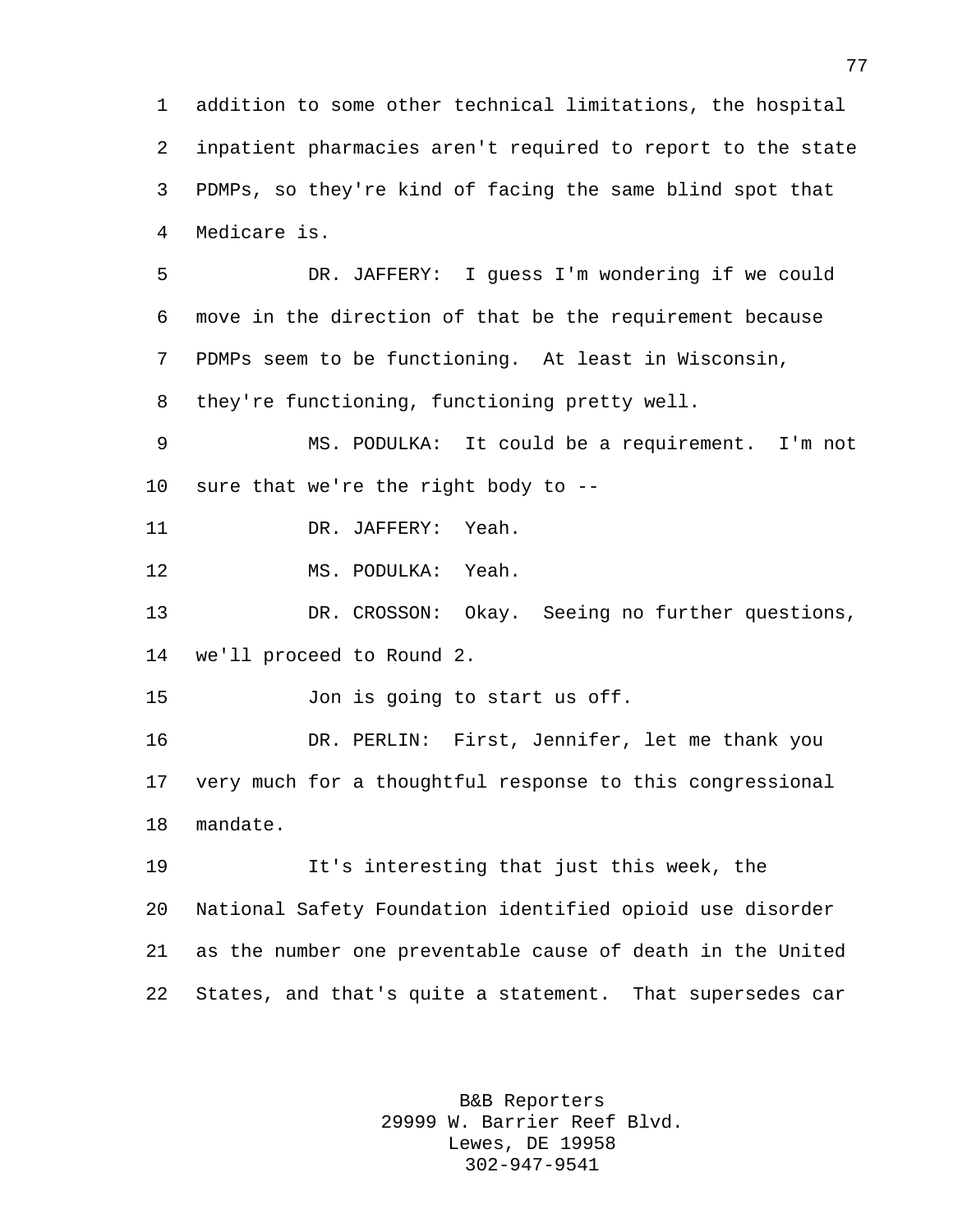accidents and everything else, so obviously, this is a crisis.

 I think the data are that too many of these late- term consequences start with exposure to opioids in clinical settings, including the hospital.

 We also know at a very fundamental level that the dose and duration of opioids contribute to the propensity to later dependence.

 In terms of the questions that we were asked, the description of payment is factual, and I appreciate the very thoughtful outline of that. I think on a financial basis, the data that you outlined suggest that there are no dollar incentives that drive to a particular use of one versus the other.

 But I think there are two points here worth noting. First, I think the overwhelming evidence in prescribing generally is that bad prescribing isn't driven by cost sensitivity. In fact, it's just the opposite. That the history of bad prescribing, be it overuse of antibiotics, for example, is done with incredible insensitivity to cost. So I think that's further evidence that that's probably not the key component of choice there.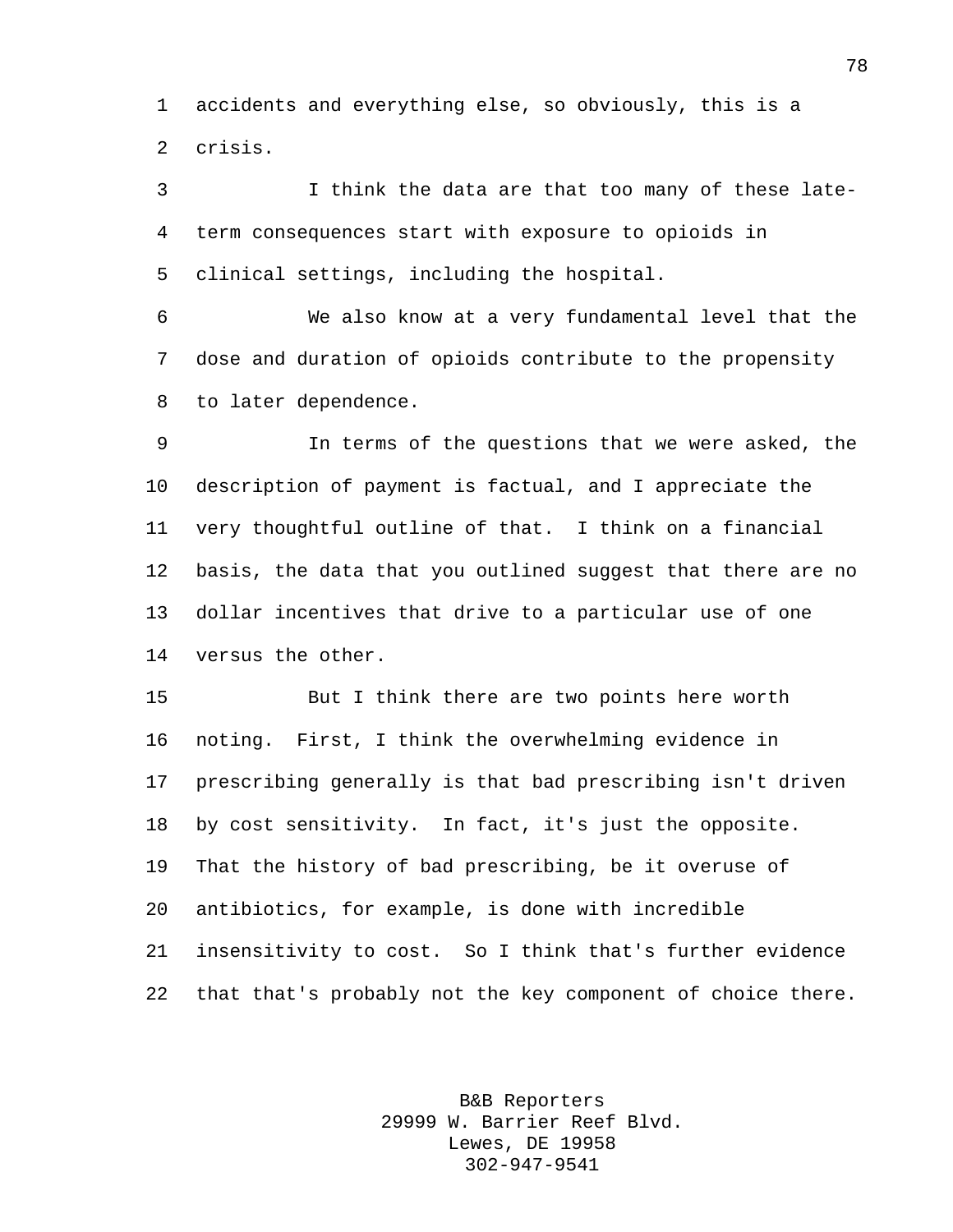I think Brian and others point, that there may be other incentives at work, I think are particularly important. Ironically, it may be that opioids, depending on the circumstance, can either shorten your life, then, and certain non-steroidals and/or other agents can shorten your life.

 I think the other issue is to really get at the question that I think is behind the nominal question, is how do we improve prescribing and reduce bad or avoidable outcomes and unintended consequences.

 When you factor in the unintended consequences, some of the approaches now to avoiding opioids made themselves have additional liabilities. First, at a sort of social, financial level, some of them are very expensive. They're like preparations of drugs, that they're long-acting forms and things that are dirt cheap, that put in a particular preparation are literally four to five orders of magnitude more expensive. That's obviously problematic.

 Second, the substitutions of some of the analgesics, opioids in particular, by other things that aren't necessarily analgesics can lead to unintended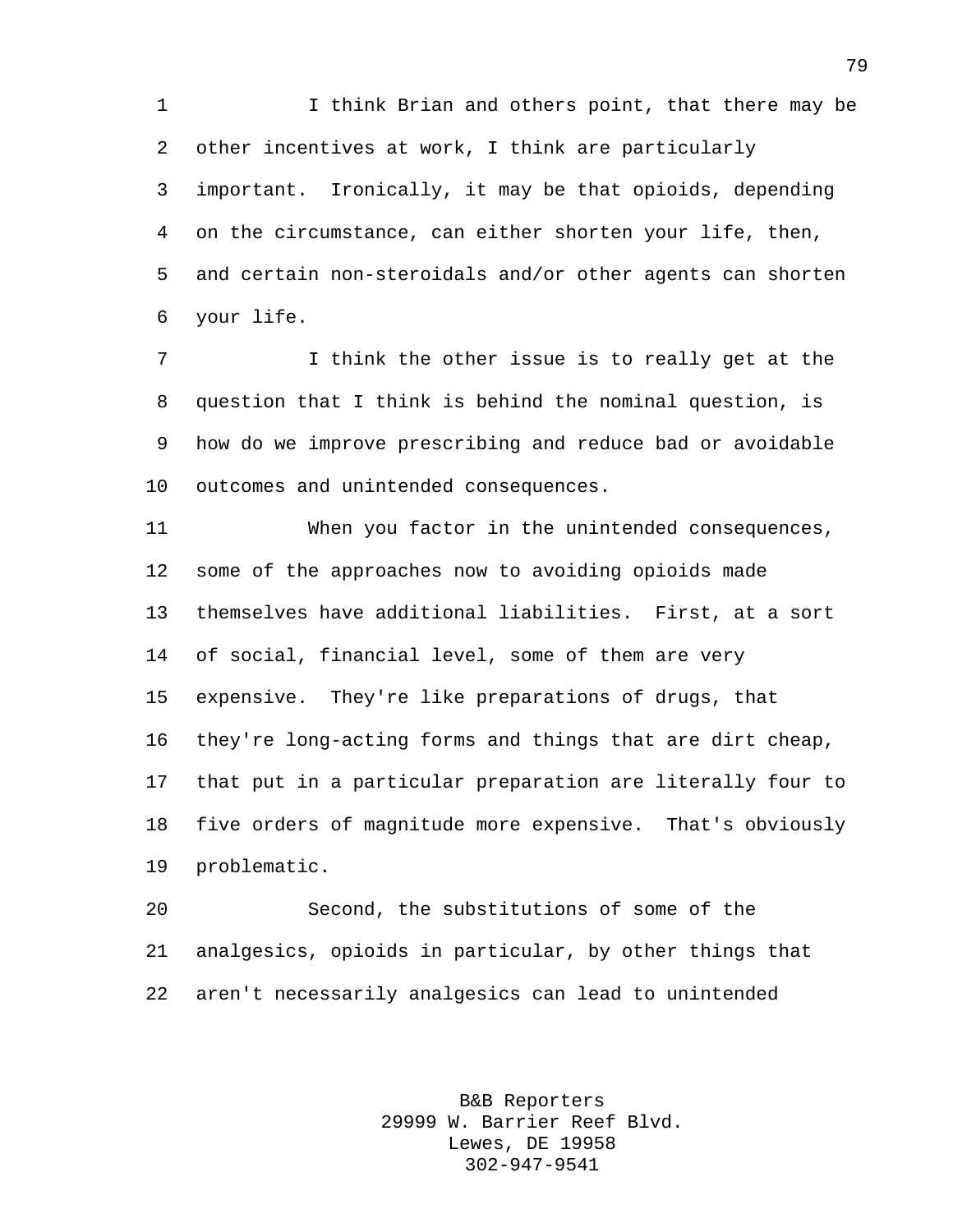consequences. For example, some of the drugs that might be used for nausea or a headache actually are in the category of atypical antipsychotics and can cause lifelong complications like Tardive dyskinesia and the like. So these are not necessarily good outcomes either, and so don't want to inadvertently drive other problems.

 So let me just dissect a couple of pieces first, and I'll offer some comments on each of the categories. What about the question of requiring prescription drug events reporting by hospitals? I would offer that the question is what are the relevant outcomes, and do they occur within the window of hospitalization? I think the issue here is are you creating a situation in which there are long-term dependence or complications that derive from that, and so the window of insight into those events may not necessarily be during the hospitalization, just that I mention the dose and duration are predictors.

 So I just note that that's relevant on part two, which is require hospitals to report on prescribed drugs on Part A and Part B claims. I would offer that is actually going to be quite burdensome. We mentioned the limitations for MA patients in terms of a lack of structure at the

> B&B Reporters 29999 W. Barrier Reef Blvd. Lewes, DE 19958 302-947-9541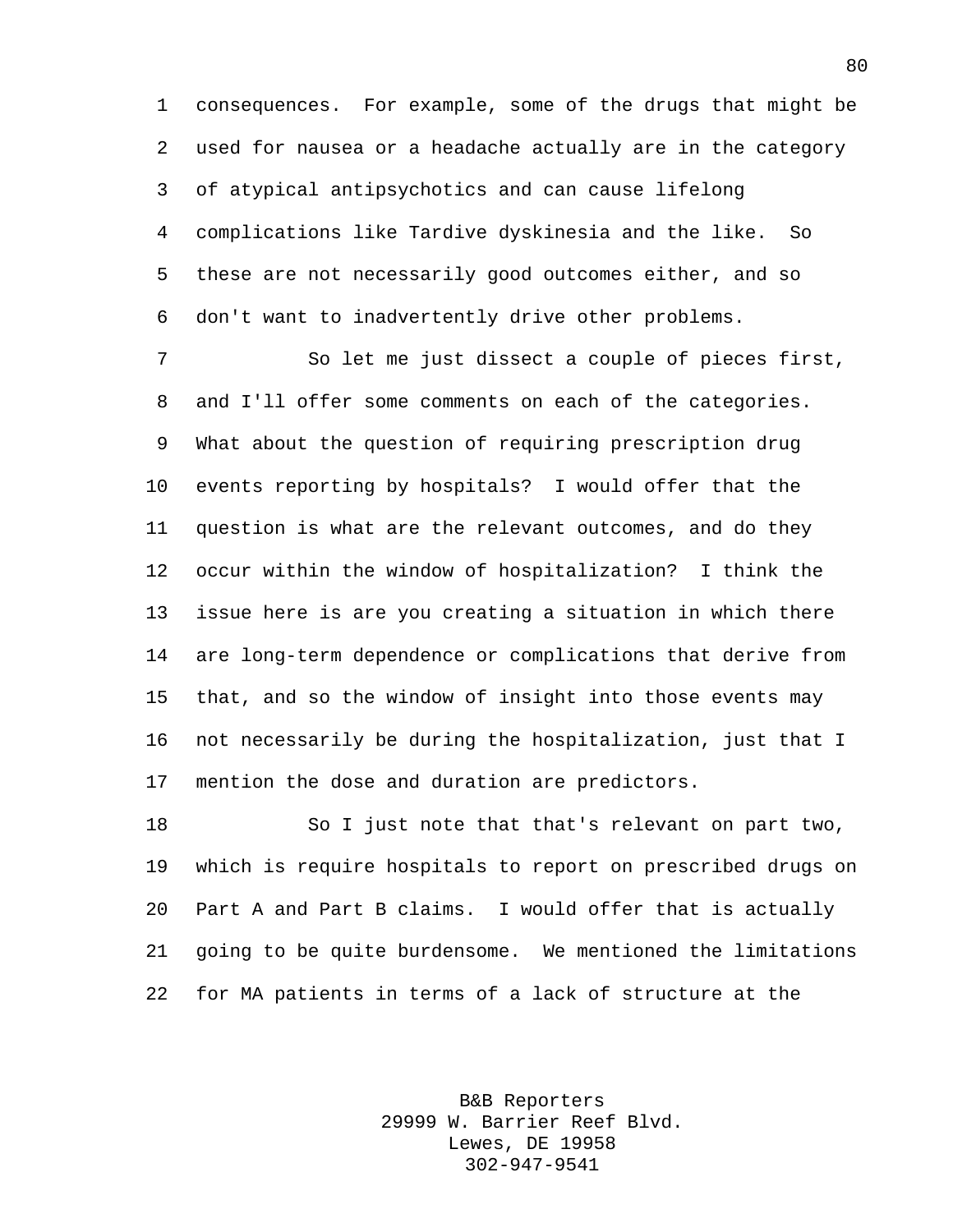outset.

 But here's the other problem. It may not be the best relevant data. It may neither be the best data in terms of in-hospital data because it's inadequately clinical, and it may be the wrong window of time because you're really looking for the propensity to a later liability.

 Third -- and I feel a little guilty about this one in terms of incorporate opioid use disorder into CMS's hospital-acquired conditions program. I think in theory, that's a great idea. I think in theory, it is because I have to be consistent with myself. Authors Mike Schlosser, Ravi Chari, and Jon Perlin posted a blog to Health Affairs on considering opioid use disorder as a late-occurring complication.

 And it was really meant to spark debate about dose and duration and alternatives to opioid therapy in hospital, and while in the social sense, we need to be paying attention to that in a sort of practicable time limited sense, it's probably not operational for the reasons I have mentioned.

So let me just dive down into a couple of other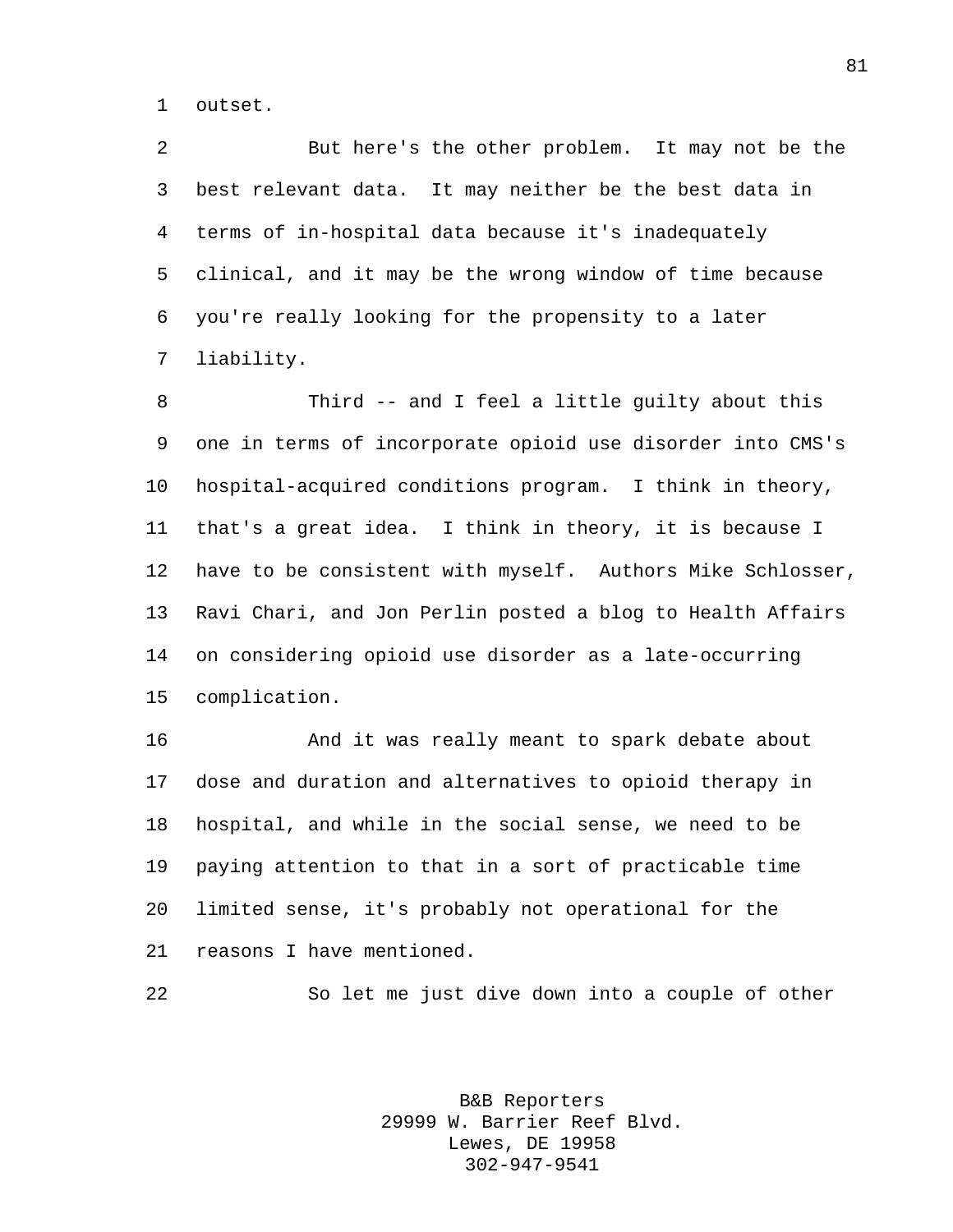comments in each of these areas. First, it may not be beyond the scope to comment on achieving best prescribing and reduction of opioids through programs that we want hospitals to do, alternatives to opioid therapy at emergency departments, or ALTO, as how some of these programs are named. Enhanced surgical recovery programs are programs that systematically reduce the need for larger doses of opioids and can be beneficial.

 In the area of incentives, I would note that beyond the question of length of stay, which may go in either direction on both opioid and non-opioid classes of drugs, while the Patient Experience Survey, or HCAHPs, has been changed from questions that really implied an absolute elimination of pain, there are still discussions of pain. And I think further education is needed in the provider community because that still operates, if not an explicit, certainly an implicit incentive toward use of maximal pain therapy.

 Second, you had noted in the chapter, which is really so well written -- and thank you for that -- the need for prescribing guidelines. One of the problems in adoption of prescribing guidelines is the variation. I am

> B&B Reporters 29999 W. Barrier Reef Blvd. Lewes, DE 19958 302-947-9541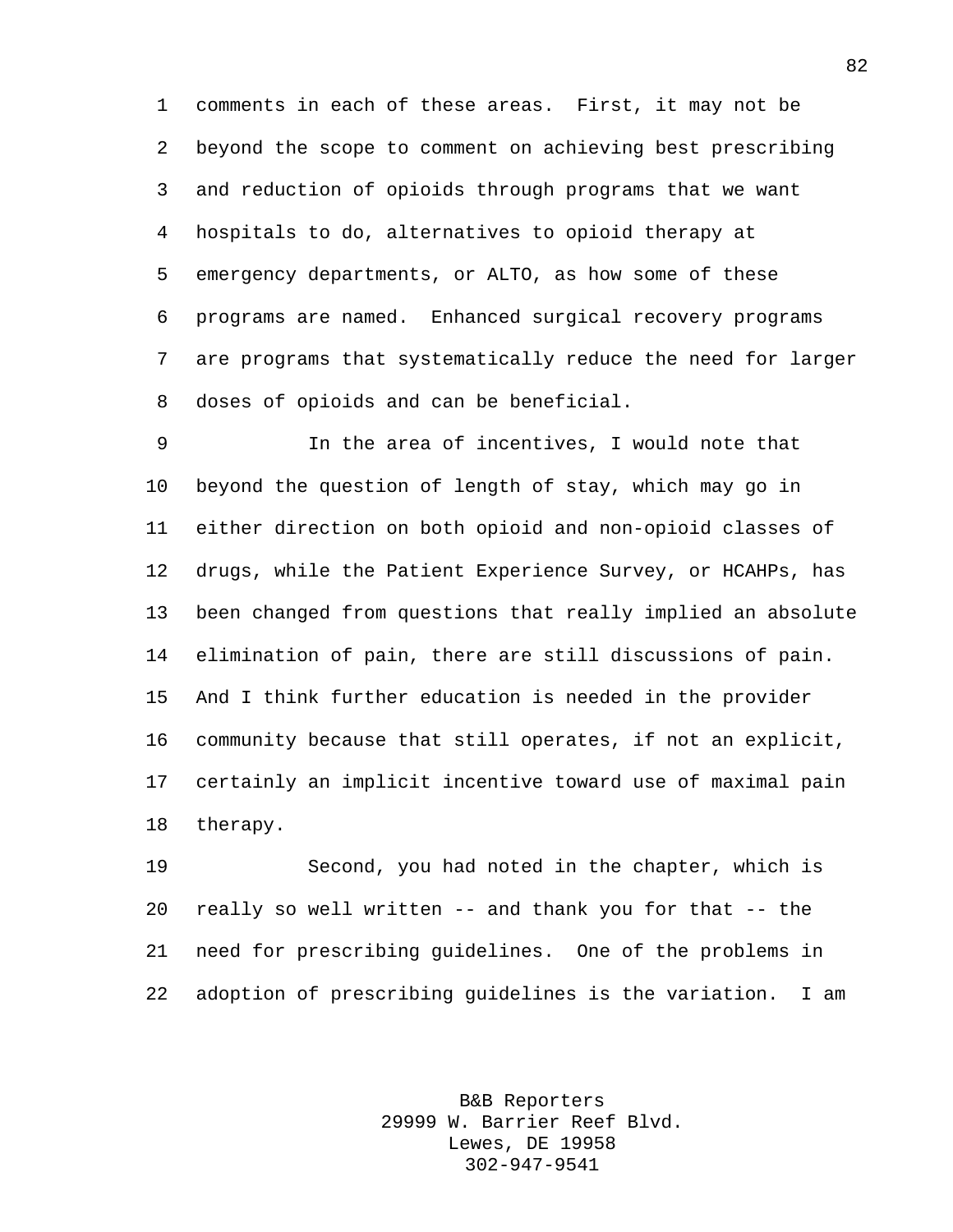pleased to report further progress from the National Academy of Medicine. I mentioned the Action Collaborative that's bringing together professional and provider

organizations in both care and addiction.

 But under the aegis of that and in collaboration, the FDA is actually promulgating new prescribing guidelines for pain management, suggests that that be identified as a benchmark when they're published later this year for appropriate use.

 There are incentives against the use of certain agents that may have less opioid addiction liability. Buprenorphine, for example, requires additional education. Ironically, other agents that have been implicated in addiction do not, and that may fall under the aegis of incentives.

 Finally, let me just close with some other suggestions on how to get at the best possible data, best outcomes. I think the thread of conversation and the round of clarifying questions about the use of Part D for discharge prescriptions is really a good telegraph into whether a patient is going home with a high dose of opioids, whether they're going home with a dose of opioids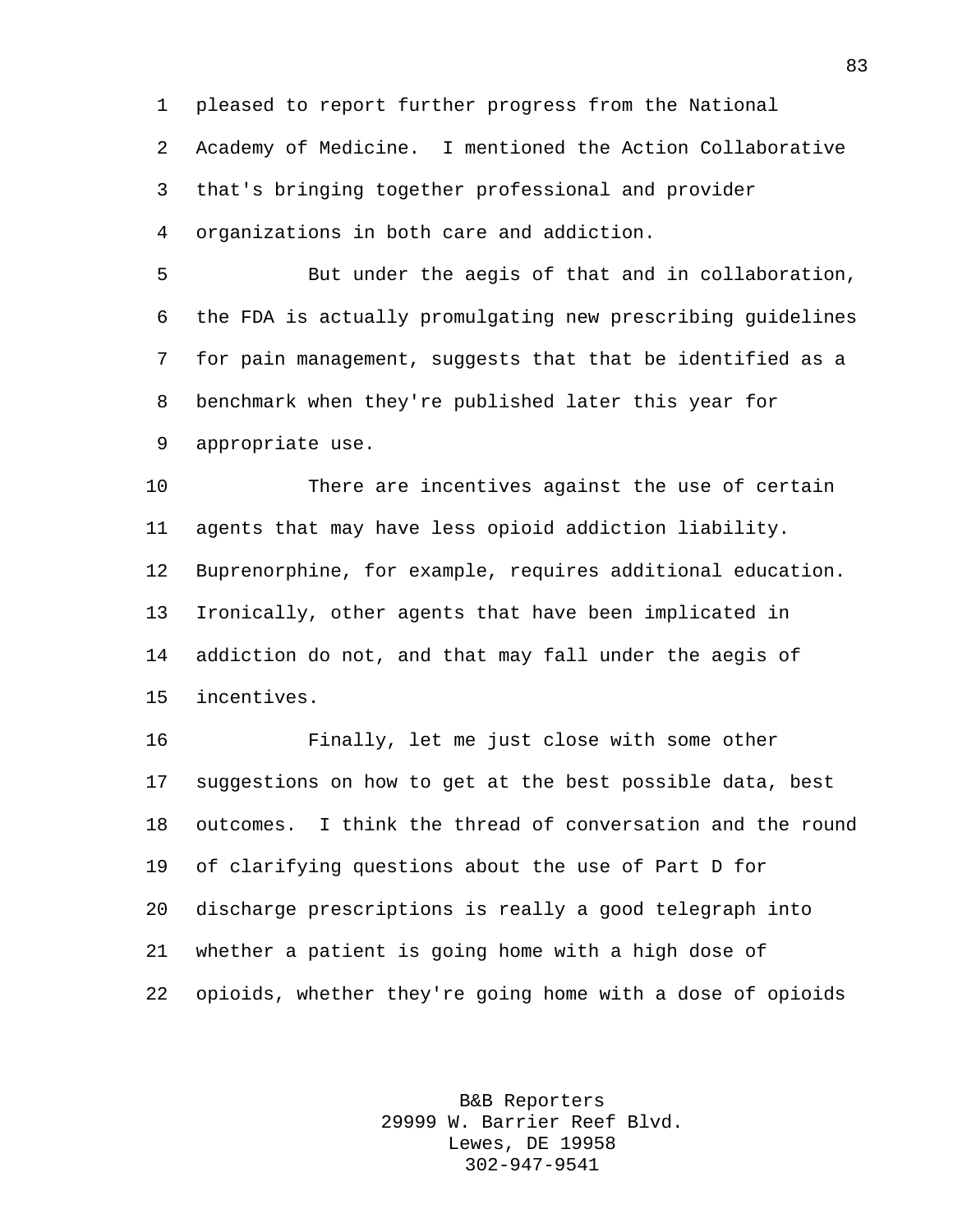that they didn't have prior to hospitalization. They think that could be potentially reconciled pre- and post- hospital, and in the context of the indications, the patient has certain diagnoses, as particular prescription may make more sense than some of the other diagnoses. So think about -- toward answering Congress' inquiry, a direction there may be of some benefit.

 In terms of the events tracking, there may be some hospital data in terms of rescue drug use for overdoses. That's bene discussed in the clinical literature.

 We now have ubiquitous electronic record system. I would encourage the use of the clinical systems, as the administrative systems really don't have the sensitivity to articulate what the context was in which particular choices of cocktails, opioids were used. And there still is a very appropriate role -- and the shortage of certain opioids for surgical other procedures.

 There is in the clarifying round the question that Jonathan and others raised about the utility of the prescription drug monitoring programs, and with the increased requirements for e-prescribing, the ability to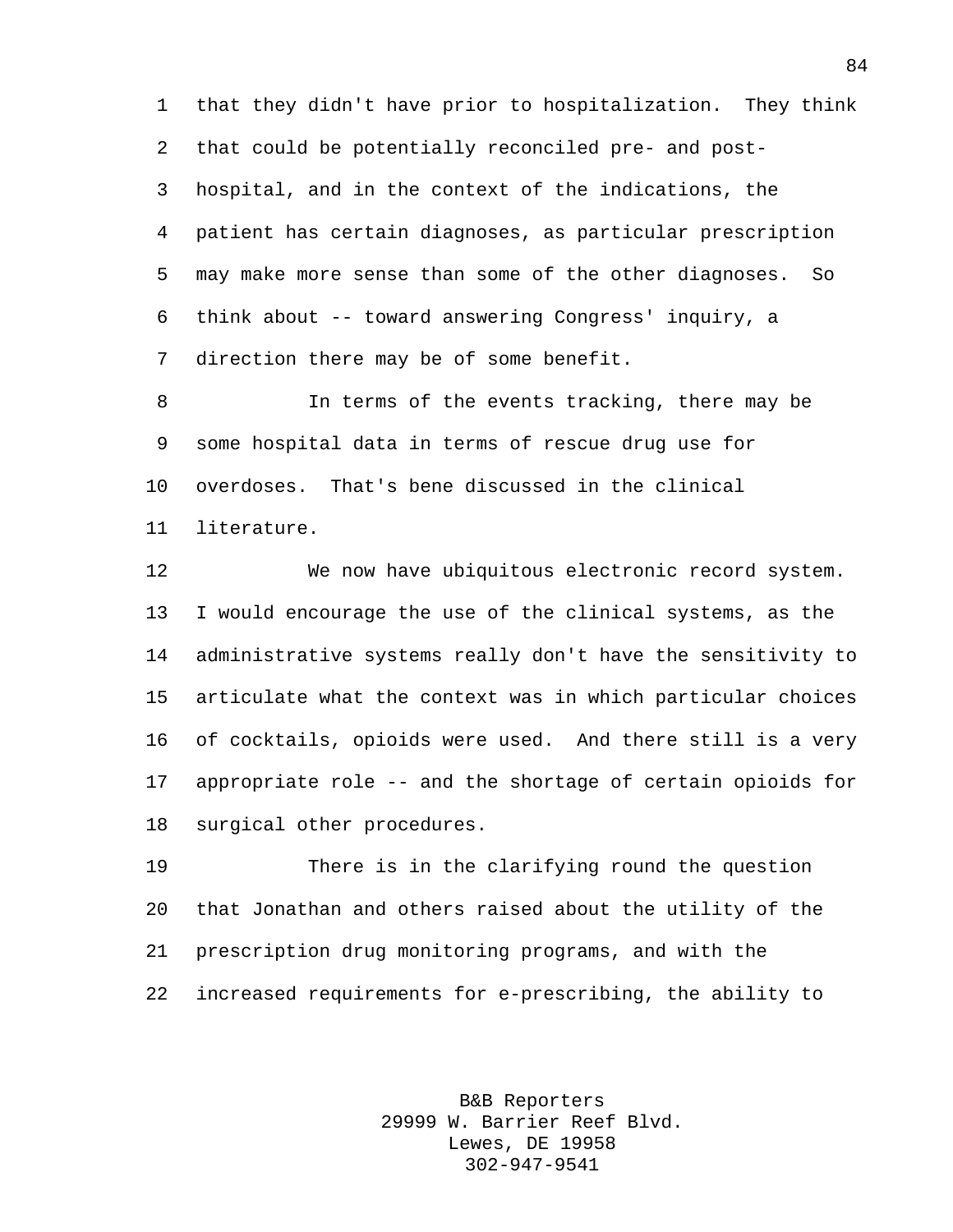ping the PDMP, even inpatient might be something that could be encouraged. So that prescriptions aren't started if one had indication that a particular patient was at risk for overuse or had different sorts of opioid prescription history.

 Finally, the use of other technologies may be of merit. The FDA has sponsored the use of the Sentinel programs. The Sentinel has a database of the actual drugs that are used during hospitalization. That may provide a basis for surveillance -- I'm getting further afield -- chain of custody of all opioids. Distribute the literature aka blockchain may be a way of tracking opioids throughout the entire cycle.

 So I hope those comments are helpful and again commend for a terrific chapter and then back to the question's factual response on the payments, that's there. The incentives, probably not financial. There may be stronger incentives related to experience, maybe some implicit incentives related to finance and tracking. I don't think the administrative systems offer

 the best data in terms of trying to force Part B into the hospital, but the post-hospitalization Part D may offer the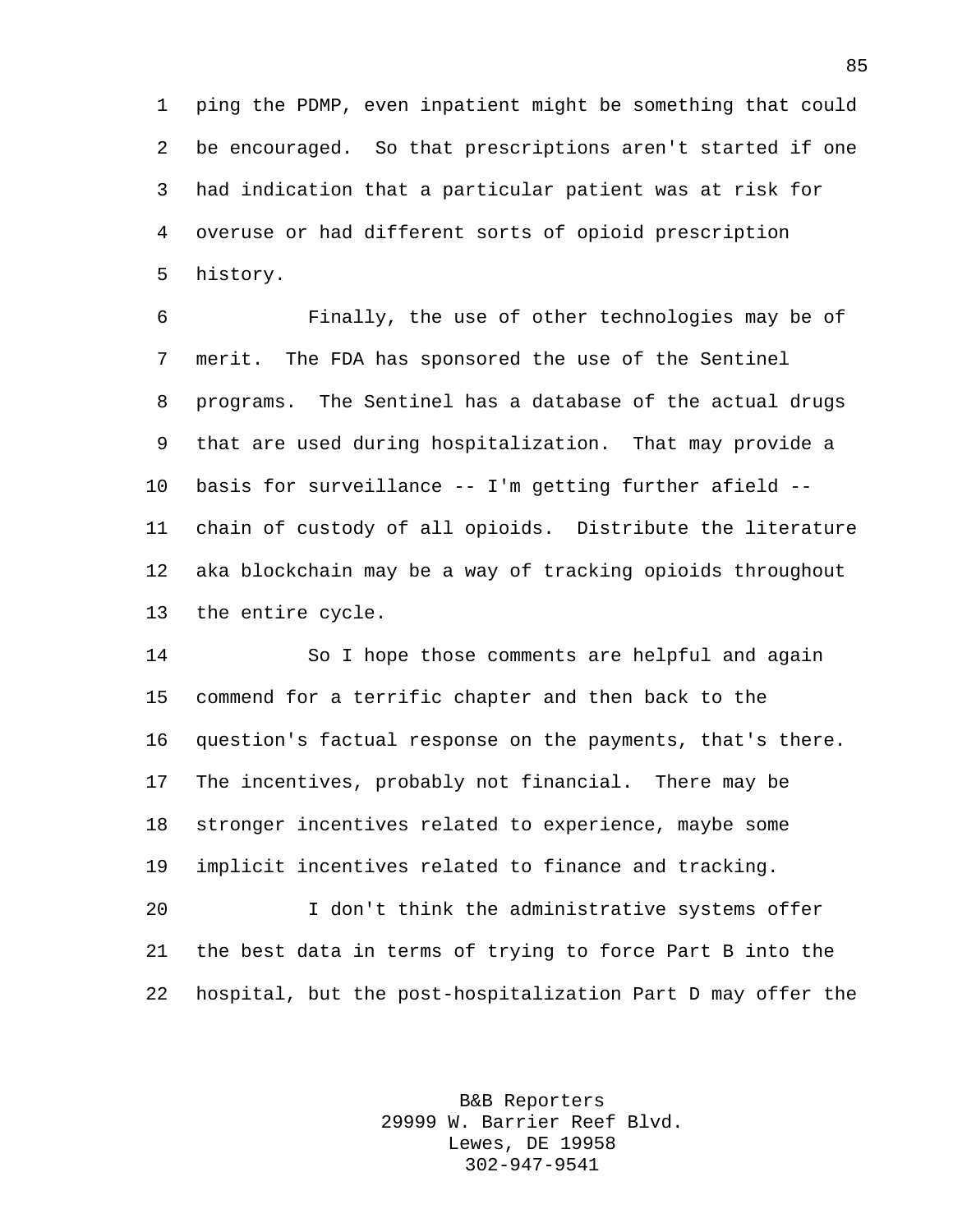highest utility.

2 Thanks so much. DR. CROSSON: Thank you, Jon. Very comprehensive. I was particularly impressed with your ability to debate with yourself, and win. Further comments for Jennifer? I see Jonathan, Amy. Jonathan. DR. JAFFERY: All right. I hadn't raised my hand. DR. CROSSON: Oh. Not your hand. Was that Kathy's hand? 13 MS. BUTO: It was. 14 DR. JAFFERY: Go ahead. MS. BUTO: It was my hand but I was disguised as Jonathan. DR. CROSSON: You just snuck it up under his shoulder or what? MS. BUTO: Sorry about that. So I really want to just endorse a lot of what Jon was saying about prescribing guidelines and using not financial incentives so much or data requirements to try to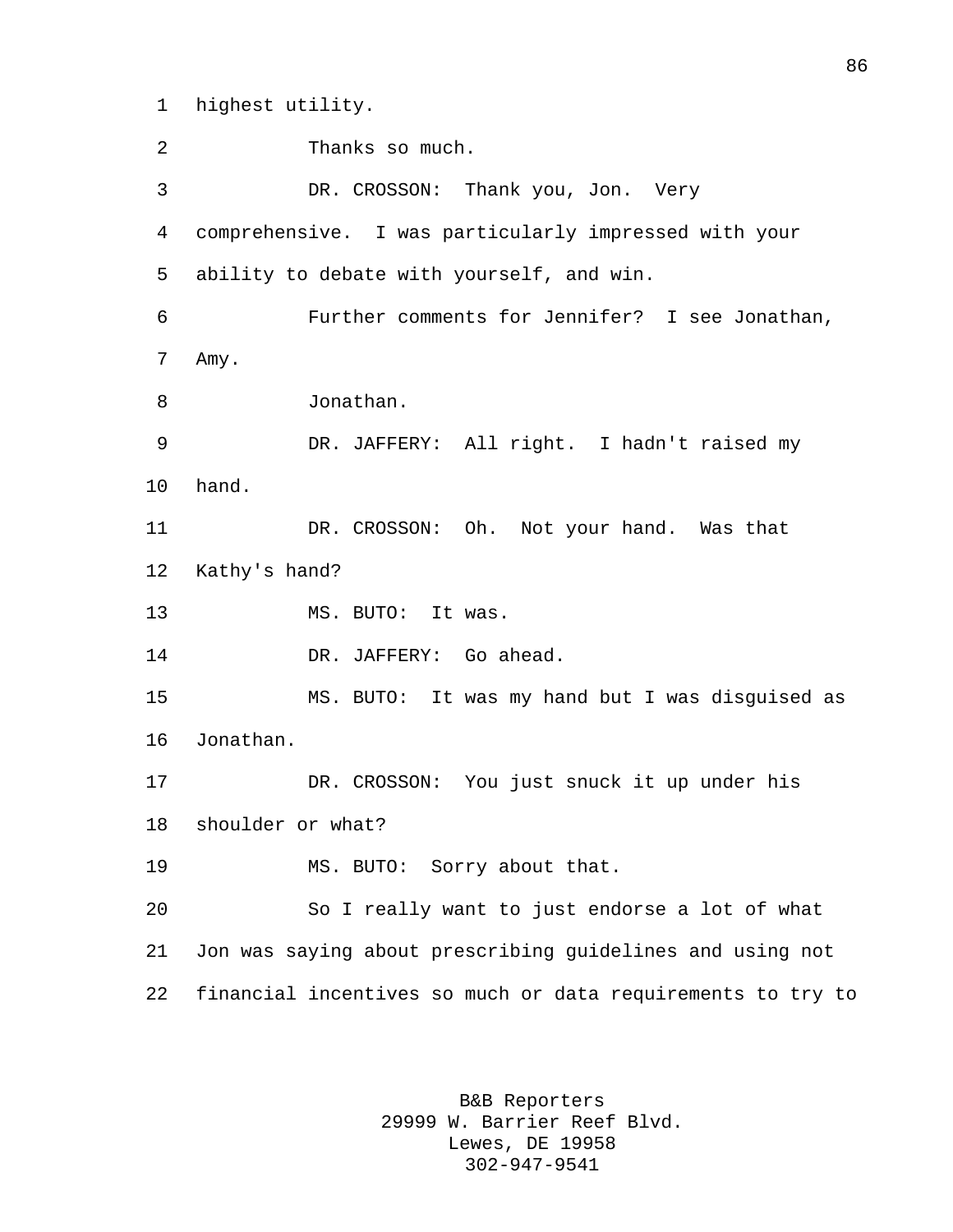get at the issue of really the long-term dependency on opioids by patients post hospital discharge. I think using Part D as a way to track those prescriptions longer term would be a good way to go at it without adding new requirements.

 I'm also wondering -- and this is really out of ignorance -- whether we can look at either MA or MA and ACOs, which are intended to try to manage or coordinate care across the continuum as a way to get at some of the data on opioids and use of prescribing guidelines, and find a way to provide incentives within that structure. And this may not be the only issue. But I realize that the argument against that is you don't want to develop too many sort of site-specific or entity-specific requirements that then take you far afield from making comparable assessments across fee-for-service and managed care.

 But I just feel like that we ought to be, in those entities, able to track more of this kind of issue, which is longer-term dependency on opioids and other issues that cut across provider settings.

21 DR. CROSSON: Thank you, Kathy. Amy. DR. BRICKER: I'm going to go a little bit of a

> B&B Reporters 29999 W. Barrier Reef Blvd. Lewes, DE 19958 302-947-9541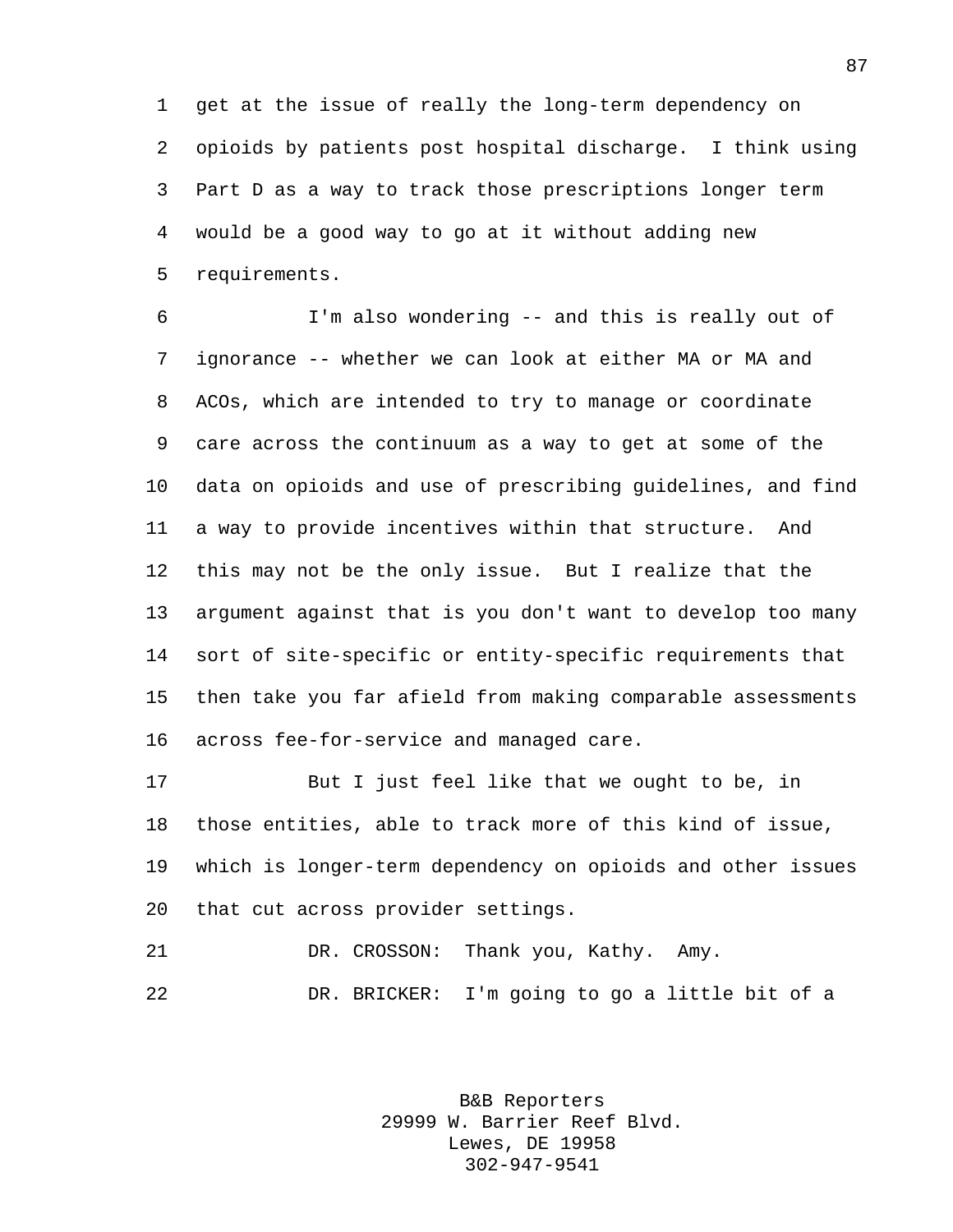different angle for just a moment. So I was thinking about a couple of things. One, my own personal experience and, one, just the crisis that this country is in relative to opioid misuse.

 There is never a conversation in the hospital about your care plan relative to pain management, from my experience. I've had surgery. I've had children. No one has ever said to me, "We're going to discharge you. You're going to be in the recovery room on morphine." There's never been that explicit sort of explanation of the drugs that are going to be administered.

 Why I think this is important is within the number of people that will likely enter our health system, our hospitals, our ERs, that have struggled with opioid addiction, who absolutely fear being reintroduced to an opioid, it's incredible.

 So is there a way for us to require the screening of, have you ever, you know, had an opioid-related addiction or have you ever sought treatment for, or some sort of screening? We put on the walls of hospital beds "this is a fall-risk," right, so take care. We don't say "this patient has struggled with an opioid so don't give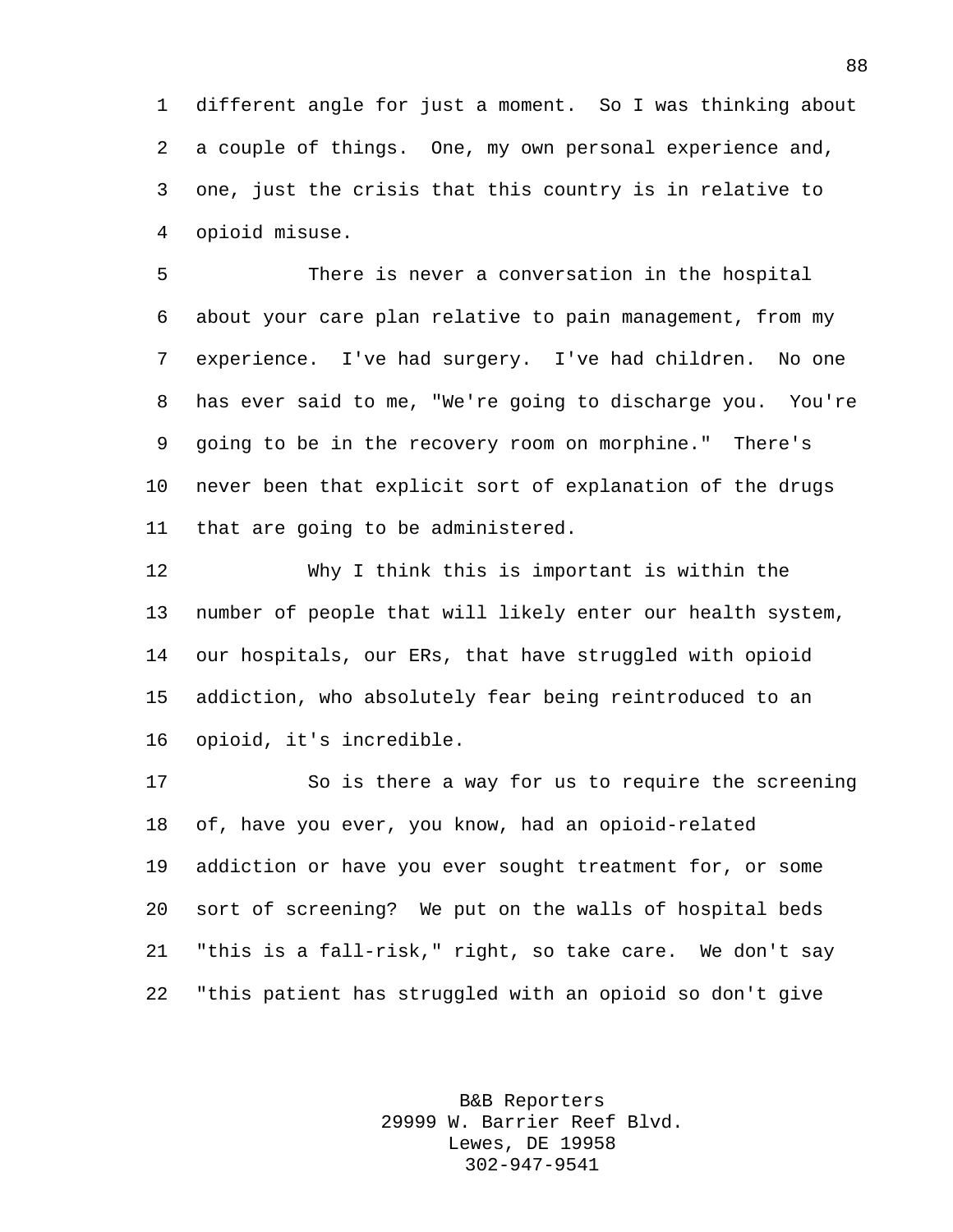them one," or this patient doesn't ever want one if we can, at all costs, not give them one, you know, all other treatment options should be sought.

 So maybe it's not practical, but I think we've got to figure out a way to support people that are coming out of recovery, and when they're at the hospital thinking that they're getting the best care that's available to them it not be price, it not be cost, but it be about the health and well-being of that patient and us ensuring that we're doing the best that we can by them.

 DR. CROSSON: It's interesting because, actually, I thought where you were going to go was requiring informed consent, which, of course, is done for procedures.

 DR. BRICKER: Similar. I think that's exactly what I'm suggesting.

DR. CROSSON: Jon has a comment.

 DR. PERLIN: Yeah, just briefly on this point. Great comments, Amy. In that legislation, if I'm not mistaken, it includes a requirement, at least annually, Medicare beneficiaries be screened for opioid use disorder. My only qualm with that screening is that it should be broadly for any substance use disorder. Putting that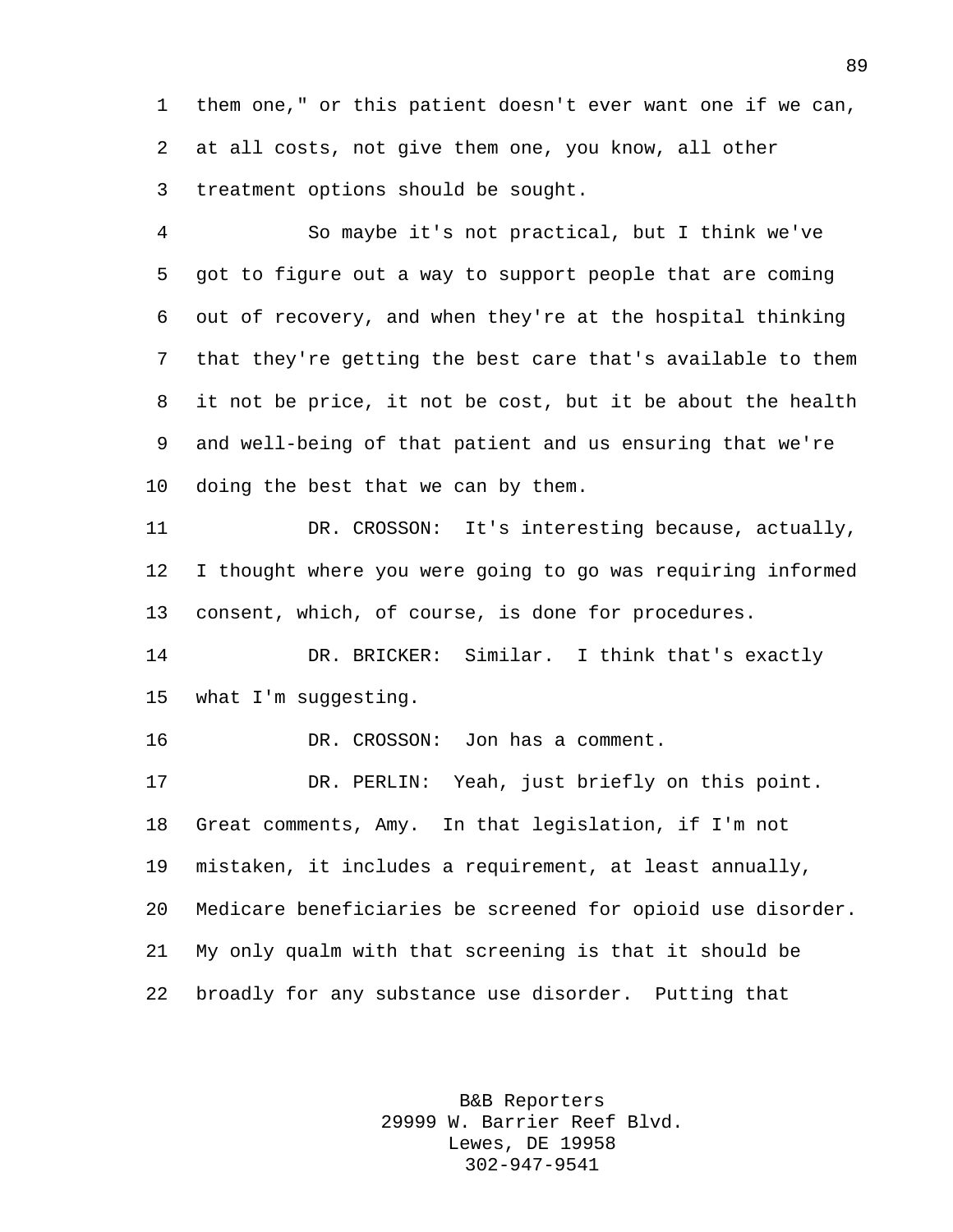aside, I think your thoughts are really well taken about a care plan discussion.

 DR. CROSSON: Okay. Did I see anybody else? Now -- yes, Karen.

 DR. DeSALVO: I'm sorry. I was trying to find that there was some legislation based on a death that happened just in that circumstance, a woman named Jessica Grubb, who had an addiction disorder, and when she was admitted they failed to ask and she subsequently died.

 So I just want to relate also to the demand side of the equation. I want to add on to what Amy is saying, because I think, first, as we've described, it's a very complex scenario in the hospital setting about whether someone gets prescribed and then actually takes opioids for pain, and that may happen sometimes in the middle of the night without a lot of forethought because somebody is awake and you want them to sleep, et cetera. So many hospitals are taking matters into their own hands and they're leveraging their pharmacies as the gatekeeper to it. And I don't know if there's an opportunity, Jennifer, for pharmacy data to inform some of this, if it's so outside of the sphere. But that's a way that they're

> B&B Reporters 29999 W. Barrier Reef Blvd. Lewes, DE 19958 302-947-9541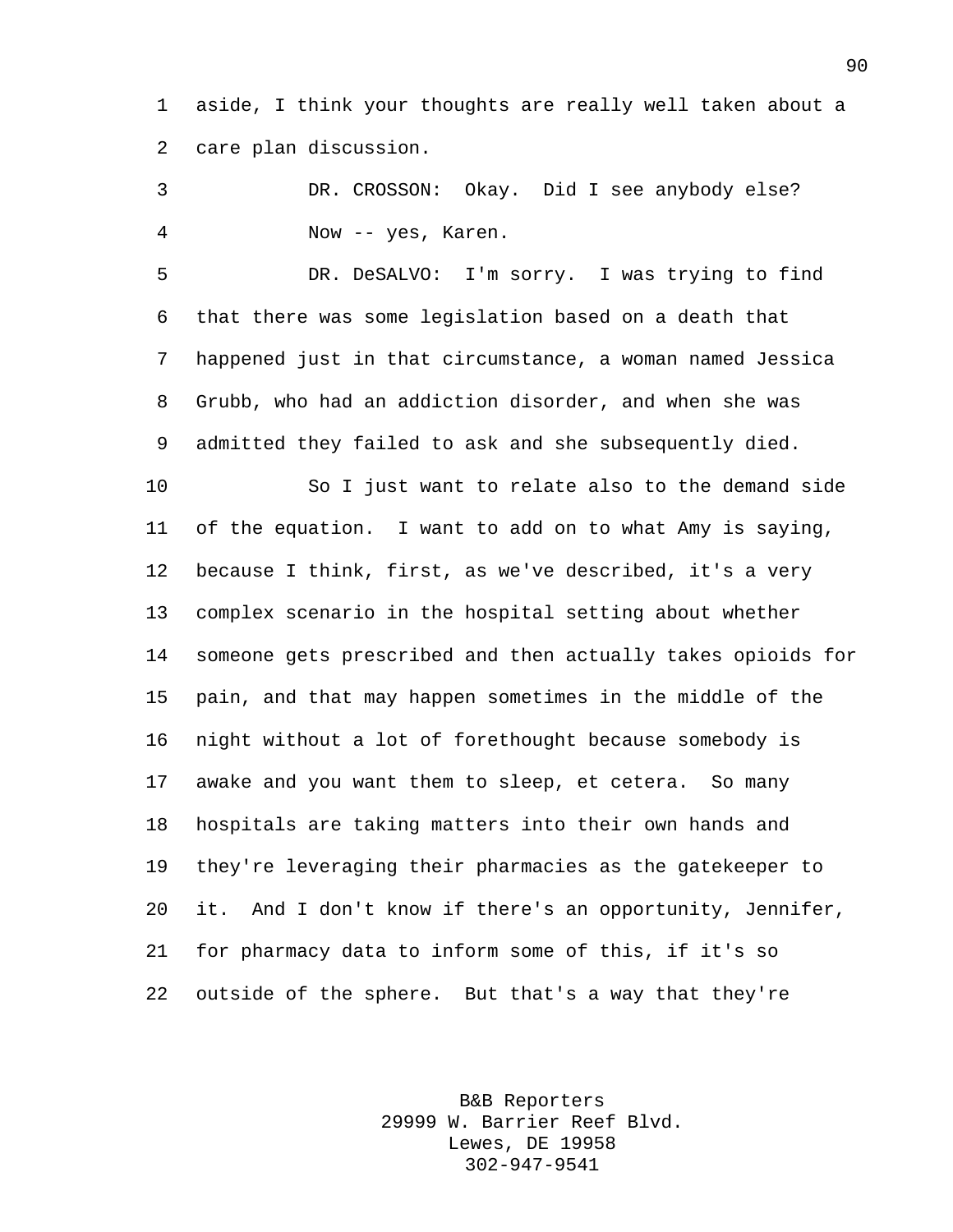trying to track not just prescribing but actual

administration of drugs to folks.

 So the demand side may be something to consider if there's still time, before we send the report to Congress, which is are there ways that the Medicare program could better inform beneficiaries at the time -- required at the time of admission to the hospital, during hospitalization, on discharge, at the time of enrollment in Medicare, just to increase awareness that there are multiple ways to manage pain, that there's good science around addition, even short-term treatment with opioids can lead to addiction, because that education would probably help empower them even further than they've already been. DR. CROSSON: Thank you, Karen. Bruce. MR. PYENSON: I think this is a fascinating topic and this group is so smart and interested, but I'm worried

 about whether this is best venue or whether MedPAC has the means to contribute to this beyond the many other federal organizations and private organizations that are addressing the topic.

 So I just have a concern about that. As we go forward, we had a fairly specific charter to address on

> B&B Reporters 29999 W. Barrier Reef Blvd. Lewes, DE 19958 302-947-9541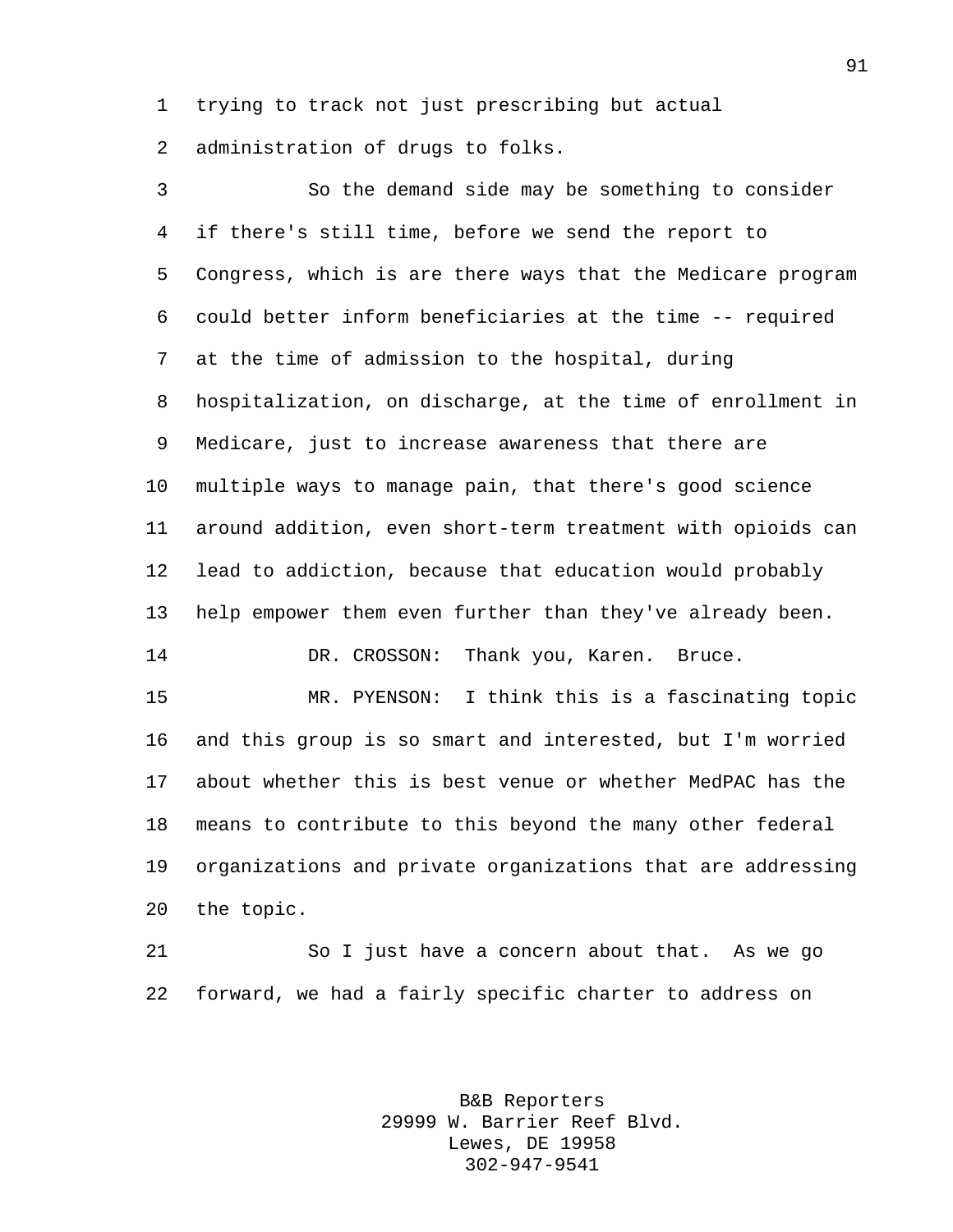payment issues, and wonderful discussion but I'm uncomfortable going too far out without having a full view of what the CDC is doing, or what other organizations are doing on this issue, with some of the topics.

 DR. CROSSON: So, Bruce, that's a good point, and just let me sort of be clear. Given the specificity of the mandate, as you point out, and also the time frame to get this report done, we have stopped short of, and will stop short of trying to adjudicate, you know, what's the best solution, you know, to the tracking or even interdiction of inappropriate use in the hospital. But I think it is within the mandate, and it is the intention, given the time frame that we have, to mention ideas that have come up through the staff or that have come up through the Commission discussion. And I think that's the intent. MS. MARJORIE GINSBURG: Is the point you're

 making, Bruce, is we can present ideas but we don't want to own it? Or is this report going to make any reference to what our future role might or might not be?

 DR. CROSSON: At the moment, no. We're fulfilling a mandate right now. That doesn't mean that based on other internal or external pressures that we might

> B&B Reporters 29999 W. Barrier Reef Blvd. Lewes, DE 19958 302-947-9541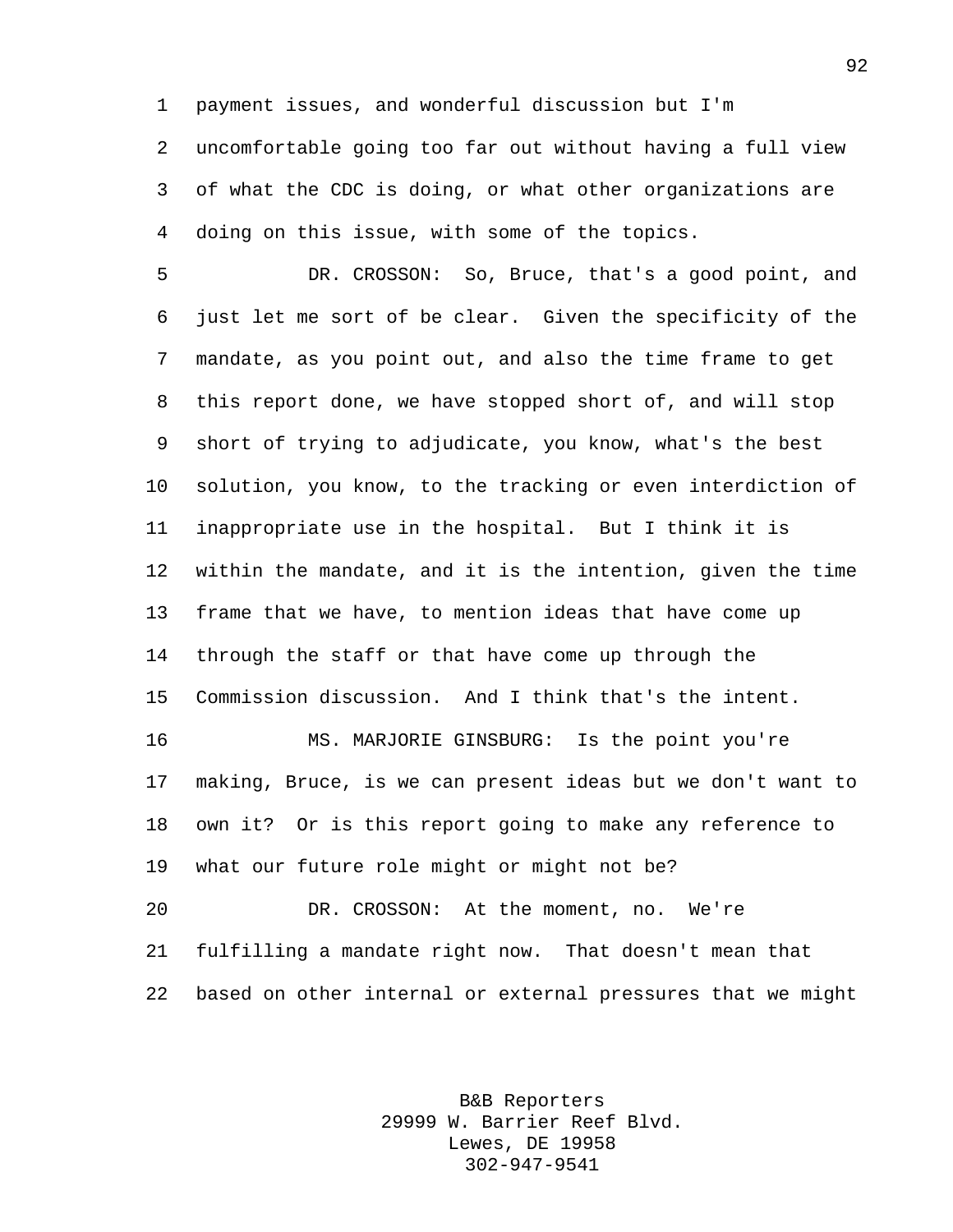not come back to this issue. But this is circumscribed at the moment.

 Okay. Thank you. It was a very good discussion, Jennifer. Thank you for this work. Very important stuff. We are now finished with this morning's discussion. We now have an opportunity for a public comment period. If there are any of our guests who wish to make a public comment please come up to the microphone, line up, and I'll give you an opportunity in a second. I just want to see who is there. 11 [Pause.] DR. CROSSON: So this is an opportunity to make a public comment on matters before the Commission this morning. We would remind you that there are other opportunities to interface with MedPAC staff, both online and in person. As you come to the microphone please identify yourself and any organization that you're affiliated with, and we would ask you to limit your remarks to two minutes. When this light returns, the two minutes will have expired. Thank you.

MR. BLACKMAN: Good morning. Test. Good

B&B Reporters 29999 W. Barrier Reef Blvd. Lewes, DE 19958 302-947-9541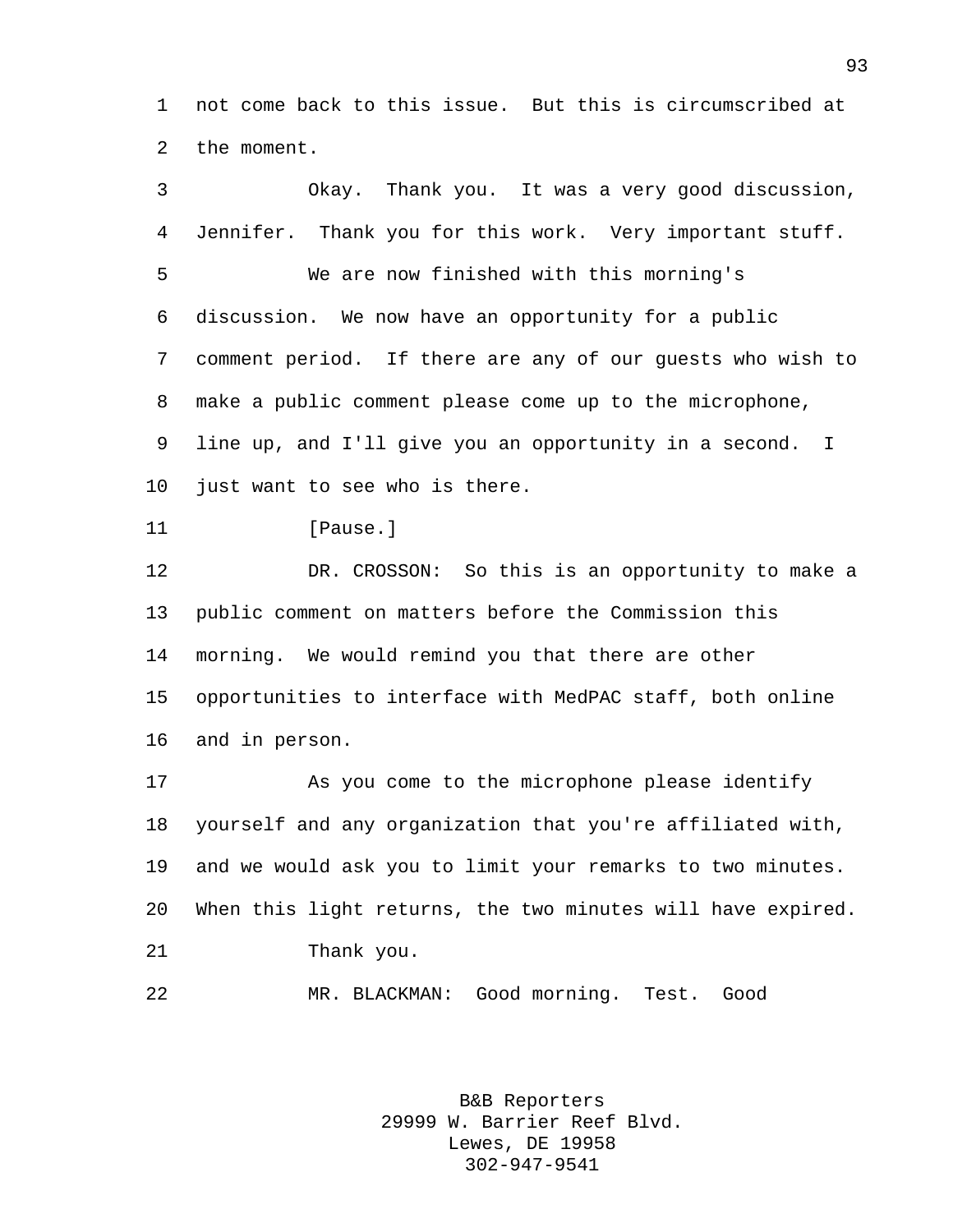morning. My name is Scott Blackman. I'm an associate of Jerry Stringham at Medical Technology Partners, a Bethesda, Maryland, consulting firm.

 There is a problem with the benefit design in federal programs. Some opioid pain mitigation technologies have no benefit category where they can be reimbursed by government insurers. An example of this flaw in the system is noninvasive vagus nerve stimulators. The Pain Management Best Practices Interagency Task Force, which was required to be formed by CARA, indicated in their draft report that, quote, "There are now multiple Level 1 studies and multiple Level 2 studies demonstrating that noninvasive vagus nerve stimulation can be effective in ameliorating pain in various types of cluster headaches and migraines. These therapies provide an electric field to the brain, cranial nerves, or peripheral nerves without actually requiring a surgical procedure or implant."

 Unfortunately, noninvasive neuromodulation technologies, which are self-administered, do not meet any current benefit category definitions, including medical, drug, or DME.

We would like MedPAC to propose a minor change in

B&B Reporters 29999 W. Barrier Reef Blvd. Lewes, DE 19958 302-947-9541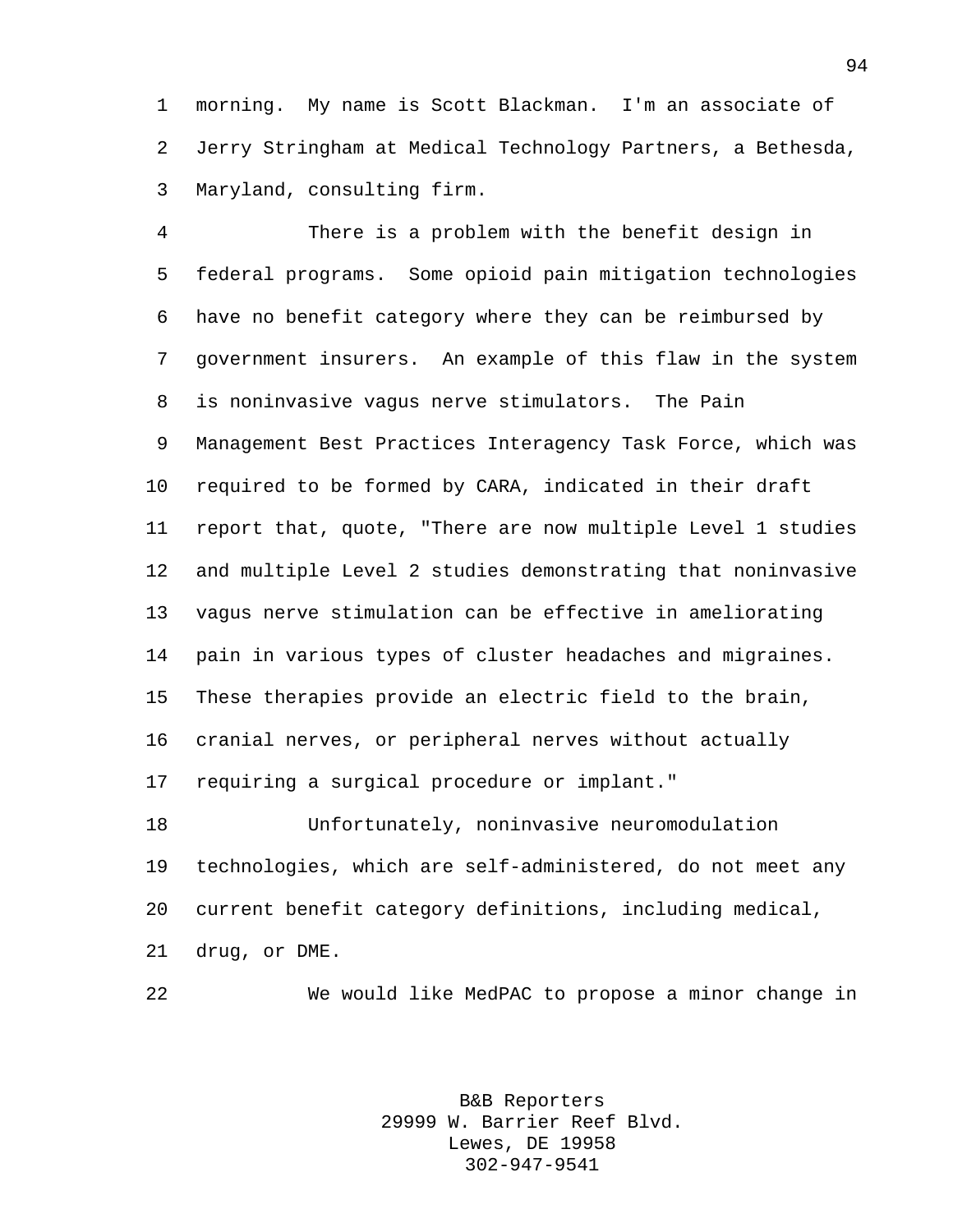the definition of a Part D drug so that non-opioid technologies like this could be covered for patients under government programs, should the program administrators deem that they meet the reasonable and necessary criteria for coverage. Without some legislative change, there is no pathway for coverage for technologies like this, and opioids will be prescribed for many of these patients. I have some legally prepared draft legislation and would ask MedPAC to recommend its enactment. Thank you. 11 DR. CROSSON: Thank you for your comment. MS. DORSEY: Good morning. DeChone Dorsey and I'm representing AvaMed, a medical device association. And I wanted to raise for the Commission one of the concerns we have related to opioid alternative device payments, namely something that wasn't brought out in today's discussion related to language in Section 6082 of the support bill, where it speaks to non-opioid alternatives which, to our understanding, could also include devices. So we support consideration of payment and coverage policies that reduce bias in selecting the devices

> B&B Reporters 29999 W. Barrier Reef Blvd. Lewes, DE 19958 302-947-9541

used to treat chronic and acute pain. In some cases, this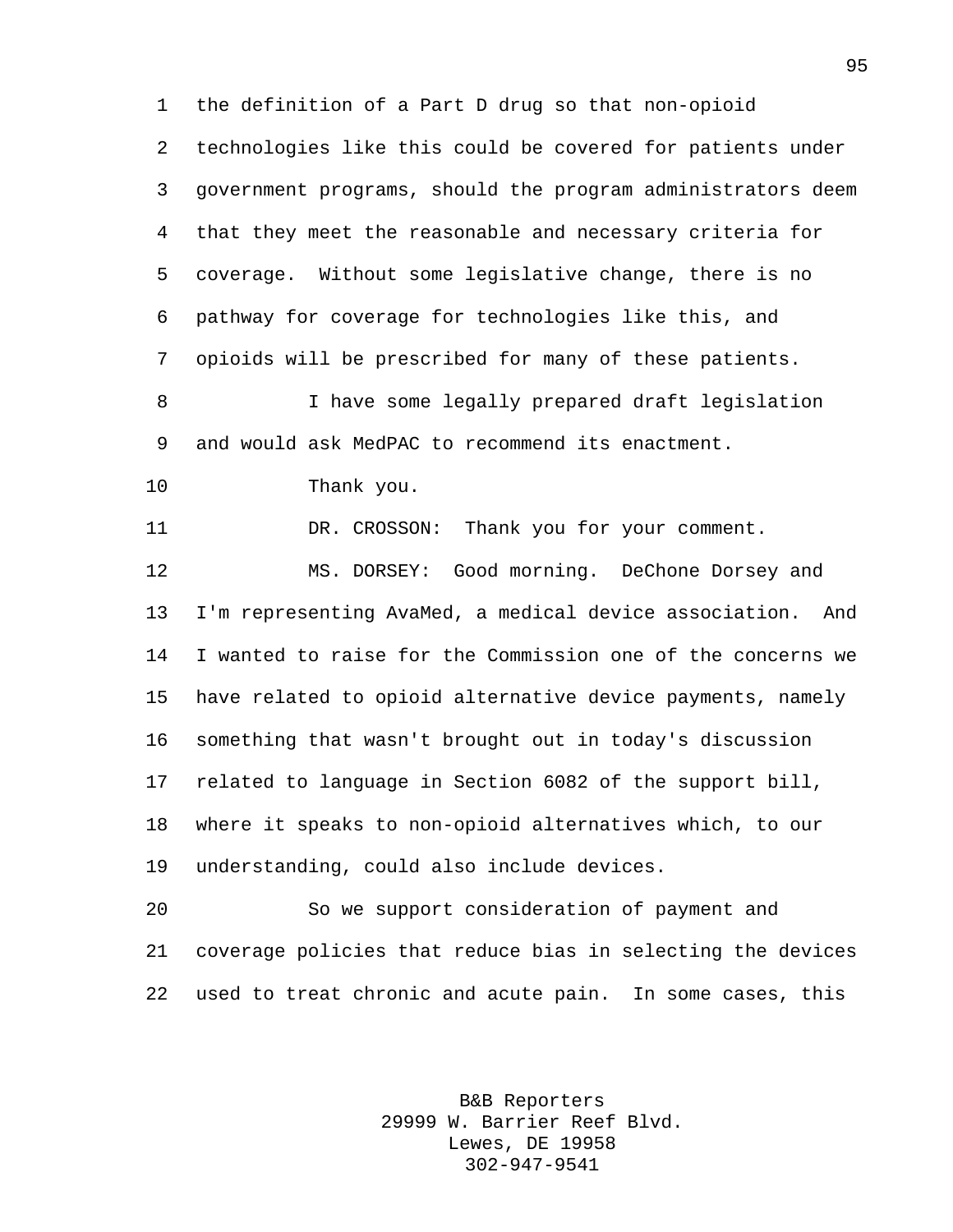may mean paying separately for opioid alternative

 technologies and in others it may mean simply paying more to address inadequate payments.

 While these changes are important, we would ask the Commission and others to consider payment revisions that do not force patients to choose between a potentially addictive opioid and a non-opioid alternative device due to financial concerns, by promulgating policies that maintain the same copay for both types of treatments.

Thank you.

11 DR. CROSSON: Thank you for your comment.

 MR. INGOGLIA: Hi. Good morning. My name is Chuck Ingoglia. I'm the Executive Director of the Partnership for Part D Access. And I'd like to talk a little bit this morning about an issue that the Commission has discussed before, mainly Medicare's six protected classes. And this issue is especially relevant today as the Commission, in 2016, made recommendations on the protected classes that have been incorporated into a proposed rule that was recently released by CMS.

 Our partnership represents patients from all over the six relevant classes, and we've been curious to --

> B&B Reporters 29999 W. Barrier Reef Blvd. Lewes, DE 19958 302-947-9541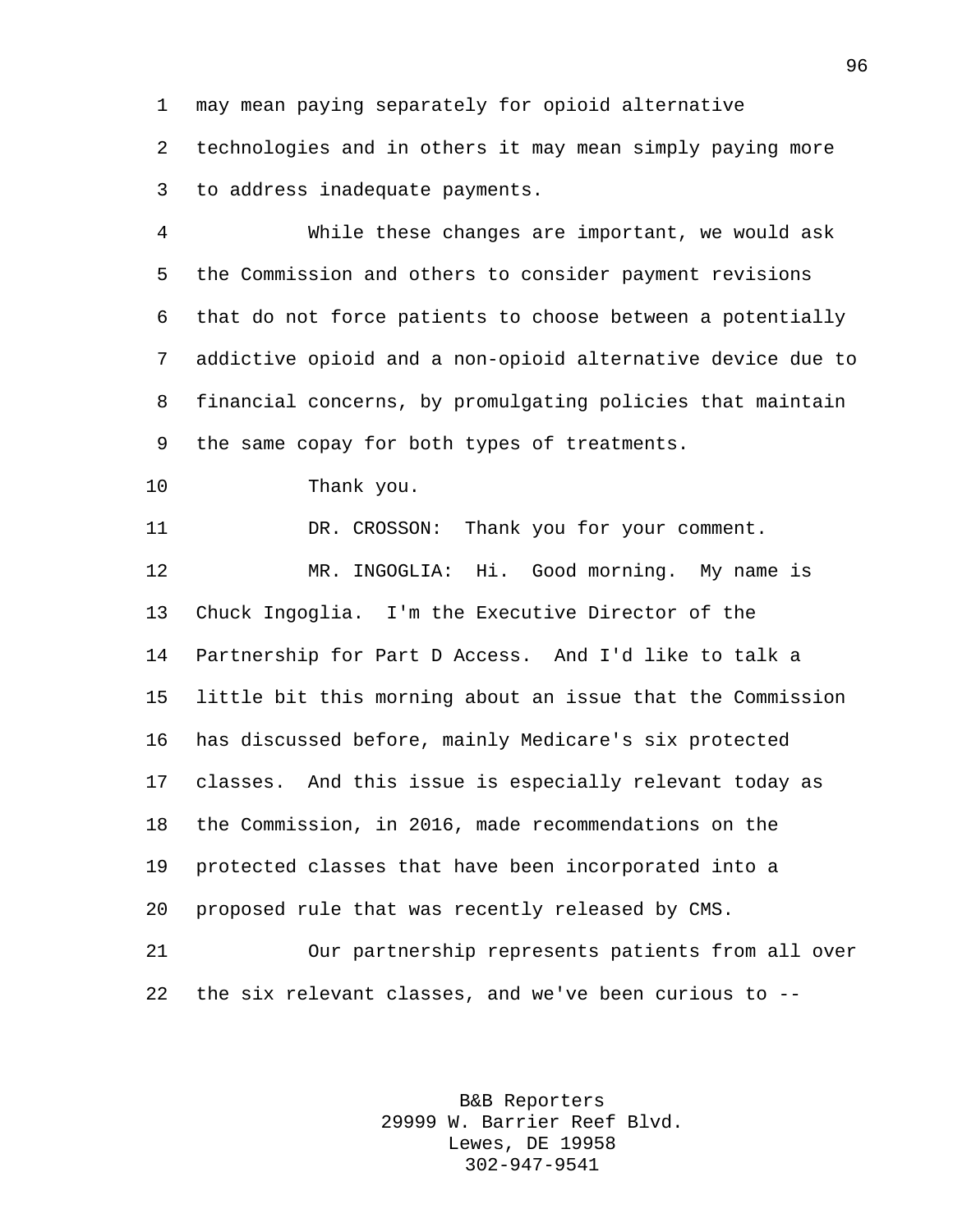there's been a lot of discussion that the six protected classes prevent management of the drugs within these classes, and so we commissioned Avalere to take a look at this. And despite the statutory requirements that all drugs in the protected classes be covered, the analysis conducted by Avalere, based on 2016 Part D claims data, showed that, on average, just 67 percent of available drugs from protected classes are actually being covered, and just 60 percent of brand drugs.

 Also, contrary to the notion that plans are limited in their ability to manage utilization, the data shows that plans consistently use prior authorization, step therapy, and tiering to encourage the use of lower-cost drugs. In fact, Avalere found that 39 percent of medications in the protected classes are subject to some form of medication management, and the data also show that 91 percent of prescriptions filled within the Part D program are for generic products.

 We believe the data compiled by Avalere calls into the question the MedPAC recommendations to eliminate coverage for certain classes of medications within the protected classes, as well as the administration's recently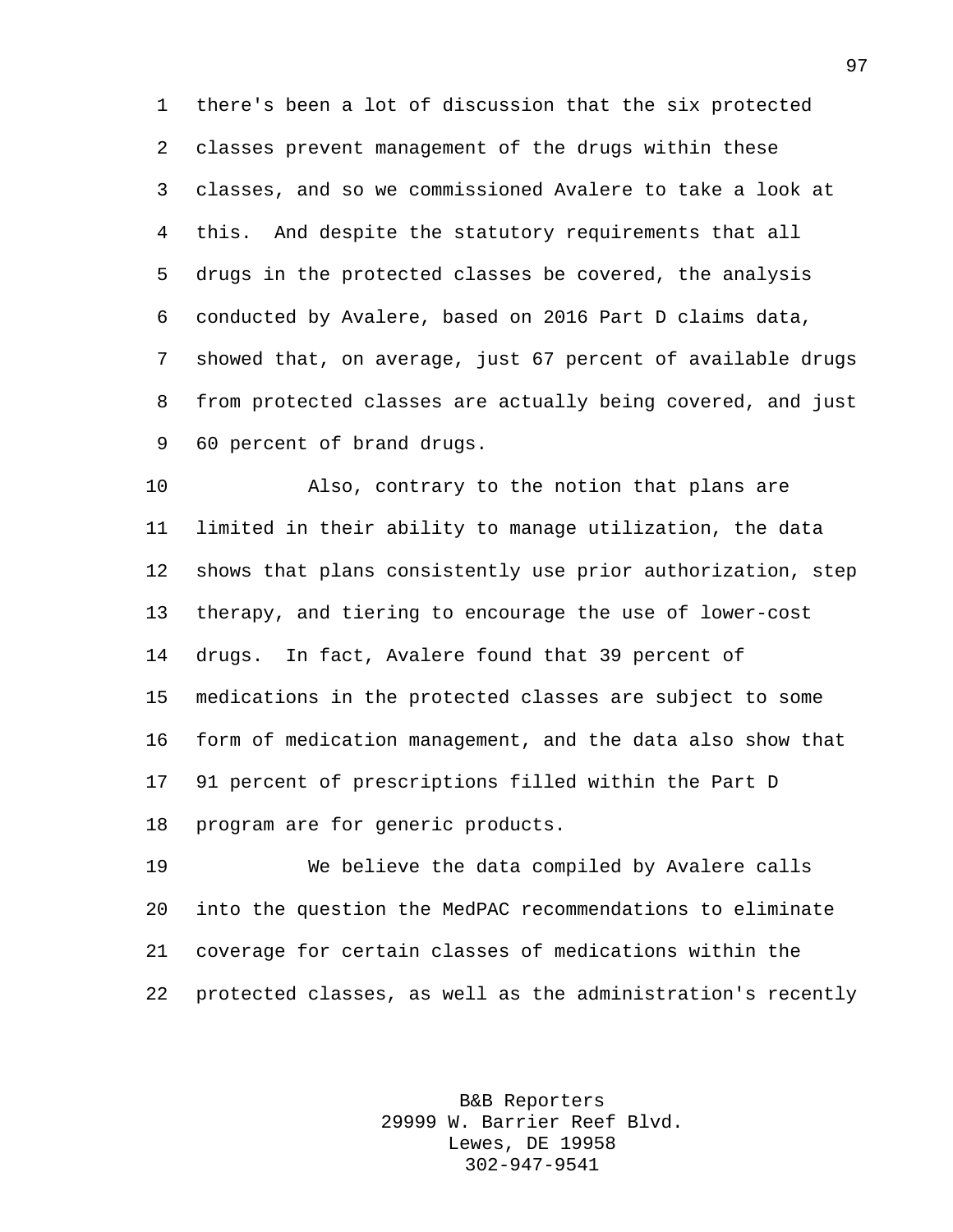proposed change to the policy.

 On behalf of the patient communities who rely on the protected class policies, we ask you to consider this data and to rescind your previous recommendation. Thank you. DR. CROSSON: Thank you for your comment. Seeing no further guests at the microphone we are adjourned until 1:15. 9 [Whereupon, at 11:54 a.m., the meeting was recessed, to reconvene at 1:15 p.m. this same day.]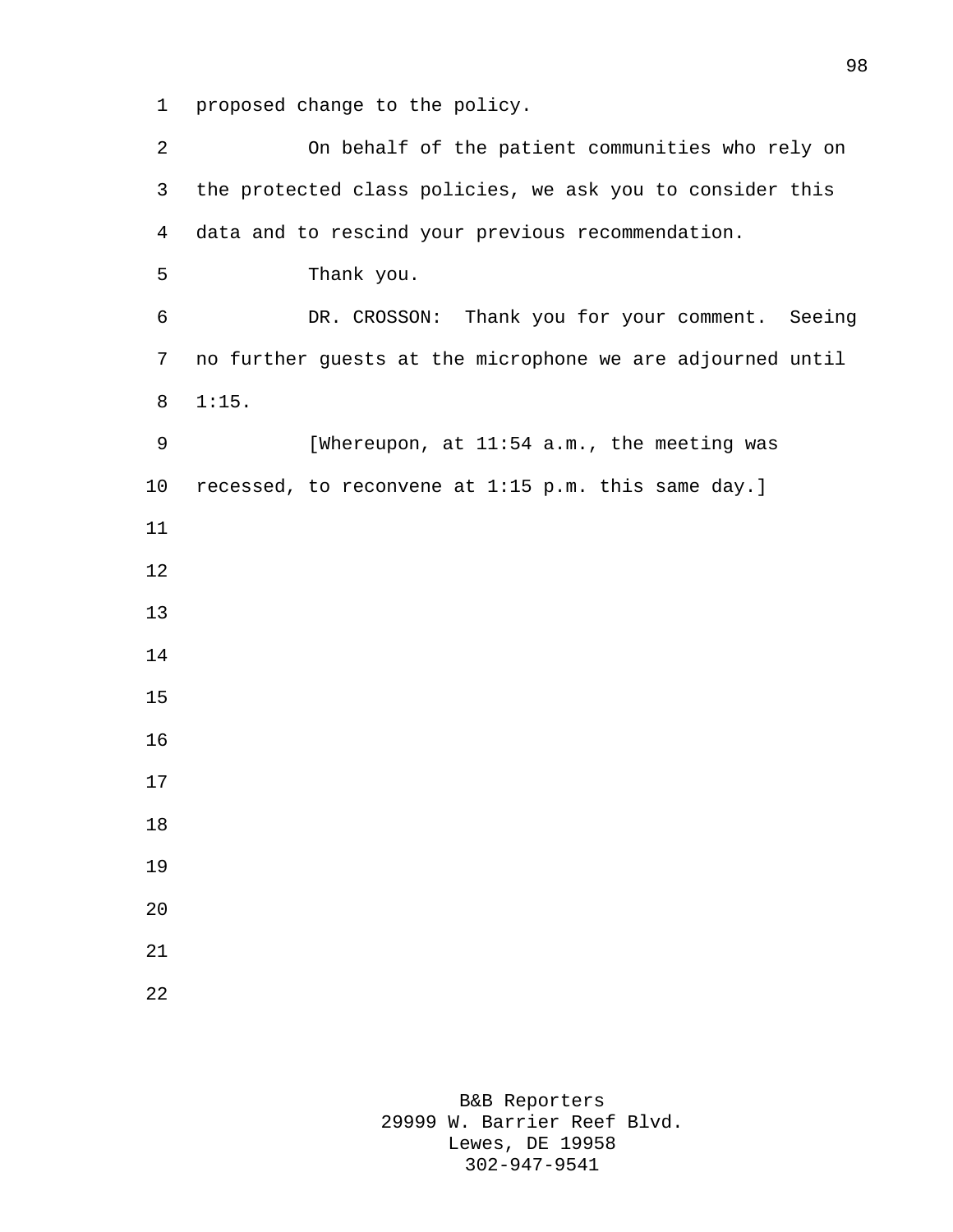AFTERNOON SESSION 2 [1:15 p.m.] DR. CROSSON: Okay. I think we can sit down and get going now. For the benefit of our guests, this is the portion of our meeting in January, actually it is the portion of our year where the Commission votes on recommendations primarily to the Congress for updates to various portions of the Medicare provider world for fiscal year 2020. For those of you who were not present at our December meeting or have been here before, we will have two sorts of presentations and votes based upon the December discussion to the extent that the draft recommendation that was presented at that time was broadly accepted by the Commission. We'll have short presentations and proceed without debate to vote. In the case where the Commissioners had a prolonged discussion and in many cases asked for more information to be presented, the presentation will be longer. There will be a discussion and then the vote

following that.

So we're going to proceed with the first

B&B Reporters 29999 W. Barrier Reef Blvd. Lewes, DE 19958 302-947-9541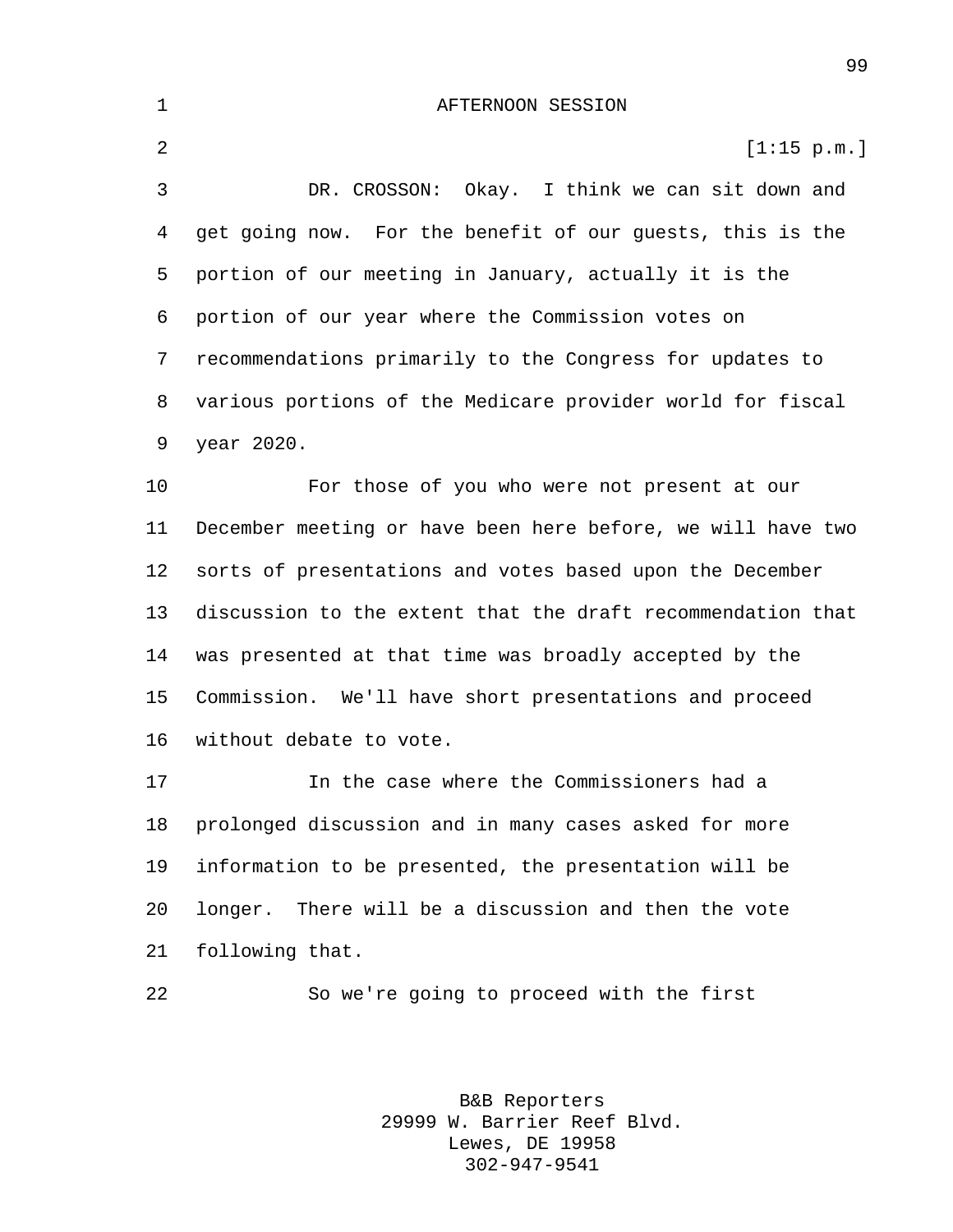presentation, which is on the update to hospital inpatient and outpatient payments, as well as a discussion about a way of rewarding hospital performance. And Stephanie, Ledia, and Jeff are here, and Stephanie has got that look in her eye like she's going to start.

 MS. CAMERON: Good afternoon. We are back today to continue our discussion of the adequacy of Medicare payments to short-term acute-care hospitals and review our work in redesigning Medicare's hospital quality incentive programs. We will provide you with a draft recommendation for hospital quality reporting and updating the hospital payment rates for 2020.

 To start with our assessment of hospital payment adequacy, as you'll recall, using MedPAC's common framework we examine beneficiaries' access to care, providers' access to capital, and the quality of care provided in hospitals. We also examine hospital payments and costs, including Medicare and efficient provider margins for 2017, and we project an aggregate Medicare margin for 2019.

 As we discussed in December and included in your mailing materials, the draft update recommendation would affect about \$190 billion in Medicare fee-for-service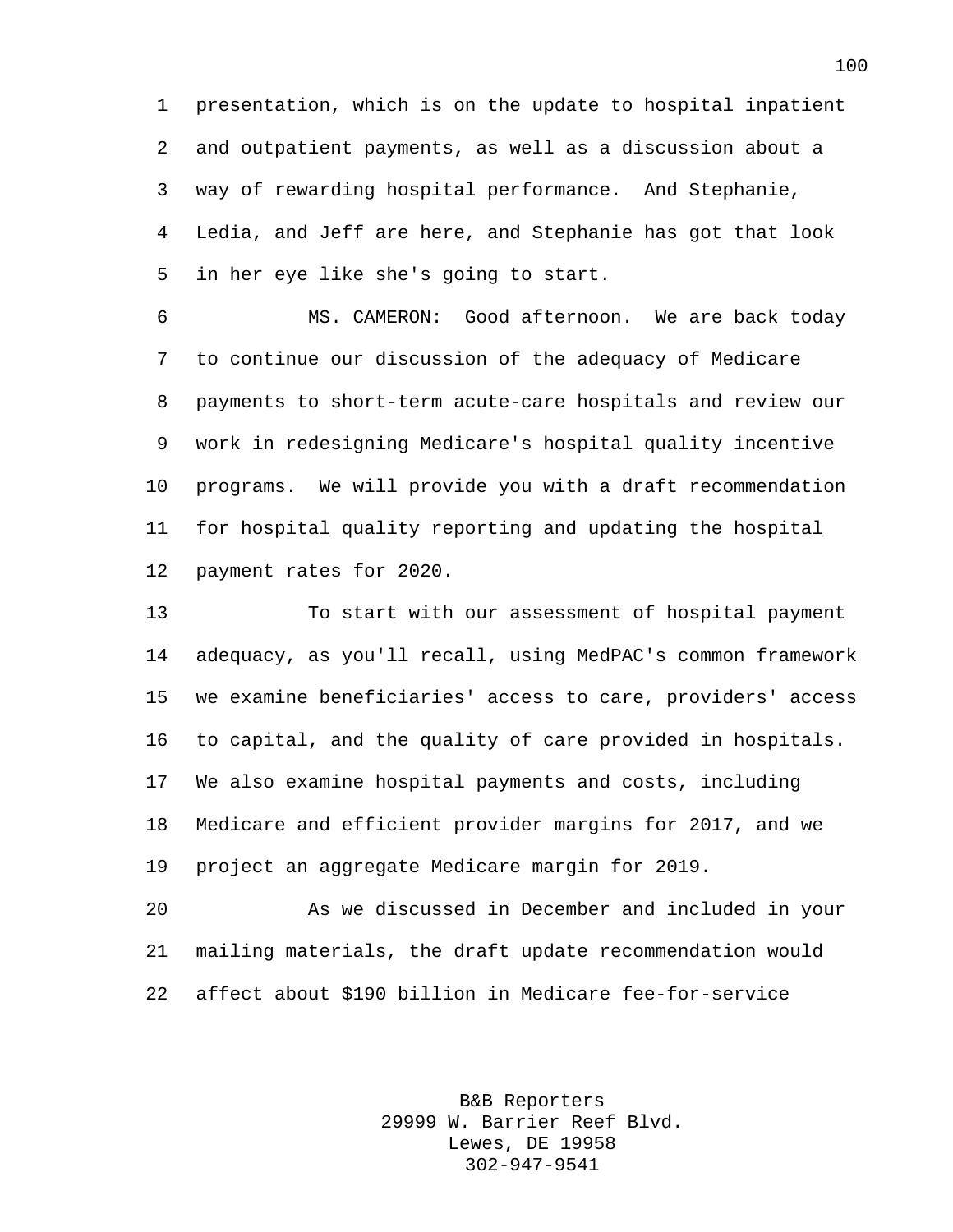spending. This includes \$118.6 billion in inpatient payments and about \$65.5 billion in outpatient payments. Forty-seven hundred hospitals account for about 10 million inpatient admissions and about 2 million outpatient visits. To summarize our payment adequacy findings that we provided in detail last month and also, again, included in your mailing materials, access to care is good. Use has increased since 2016, and there is excess hospital capacity in aggregate. Access to capital remains strong with close to record-high all-payer margins and high levels of bond issuance. At the same time, quality metrics are improving, with mortality rates declining and patient experience improving. Medicare margins were negative 9.9 percent in 2017, and if current law holds, we would expect slightly more negative Medicare margins in 2019 compared with 2017, even for the relatively efficient providers. Based on the payment adequacy analysis, the draft recommendation seeks to balance several imperatives. This includes: maintaining pressure on providers to constrain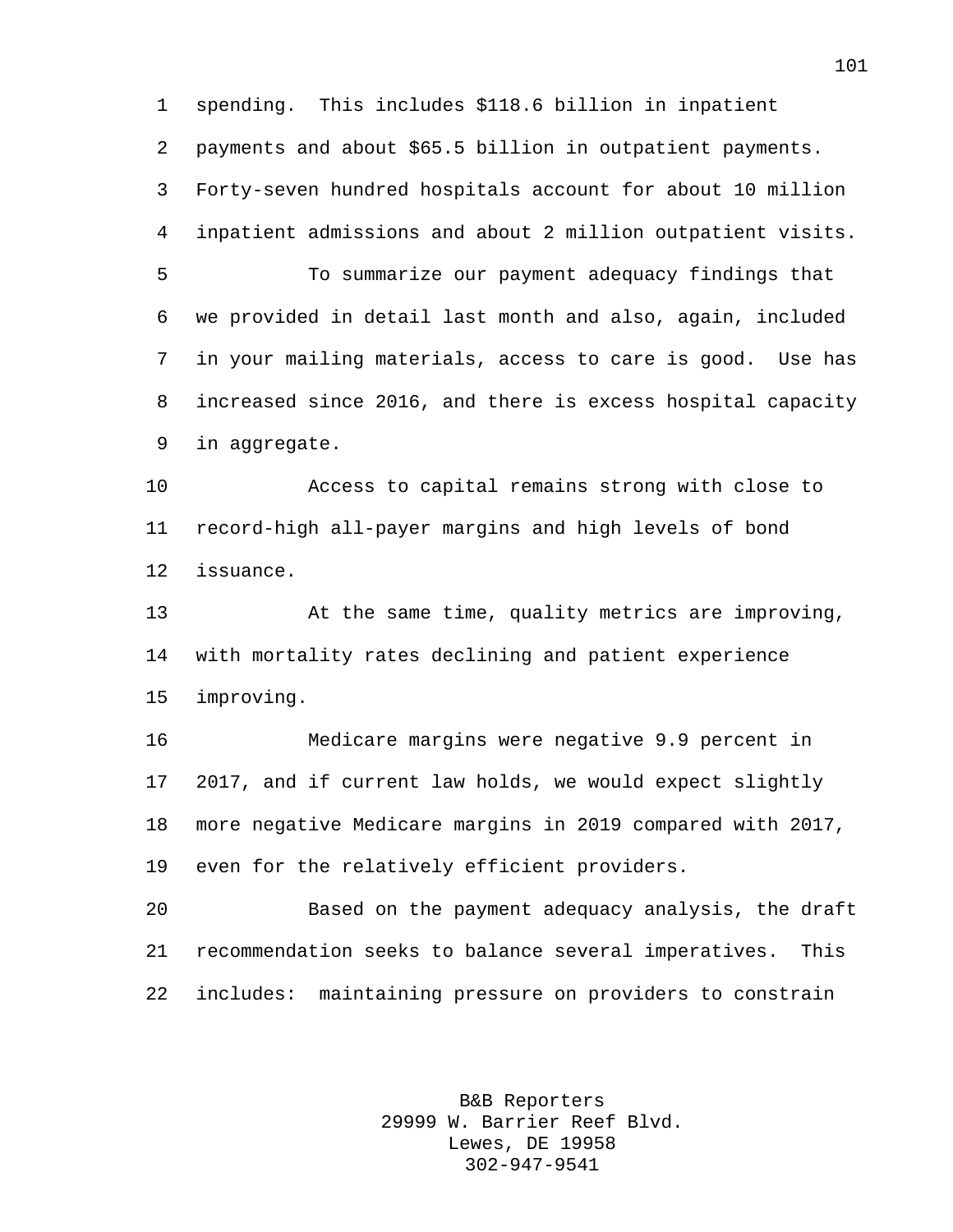costs to improve long-term program sustainability,

 minimizing differences in payment rates across sites of care consistent with our site-neutral work, moving Medicare payments toward the cost of efficiently providing high- quality care, and rewarding high-performing hospitals. Clearly there are tensions between these objectives that require a careful balance in the draft recommendation.

 The draft recommendation thus includes two parts: first, providing acute-care hospitals with a substantial 10 payment update, relative to prior years; and, second, provide additional funds to hospitals for their performance under the hospital value incentive program which Ledia will now discuss.

 MS. TABOR: The Commission contends that Medicare payments should not be made without considering the quality of care delivered to beneficiaries and has recently formalized a set of principles for quality measurement in the Medicare program.

 Based on these principles, in our June 2018 report to the Congress we examined the potential to create a single outcomes-focused, quality-based payment program for hospitals -- that is, the hospital value incentive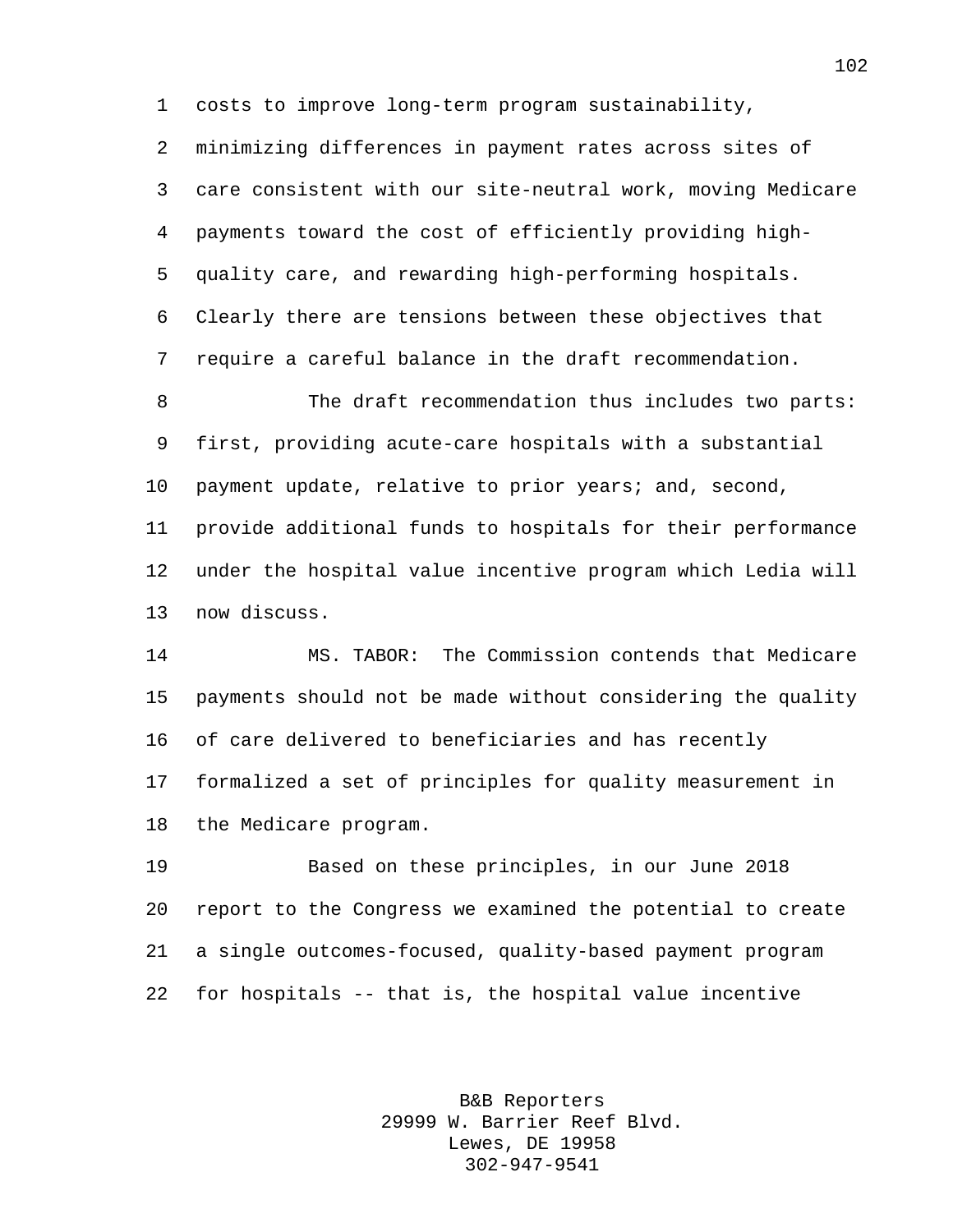program, or HVIP. The HVIP links payment to quality of care to reward hospitals for providing high-quality care to beneficiaries.

 Last month, the Commission discussed recommending to the Congress to implement the HVIP with increased payments from the difference between the Commission's update recommendation for acute-care hospitals and the amount specified in current law. This approach rewards hospitals providing higher-quality care, as opposed to all hospitals.

 The HVIP design and modeling I'll review today includes the enhanced HVIP payments that are part of the draft recommendation you'll review at the end of the presentation.

 Over the past cycle and a half, the Commission has overall supported the HVIP and asked that we continue to move forward with a recommendation to the Congress. As some of the Commissioners have described, the devil will be in the details of how policymakers implement the HVIP, but in general, the HVIP should align with the Commission's principles for quality measurement.

As illustrated on the left-hand side of the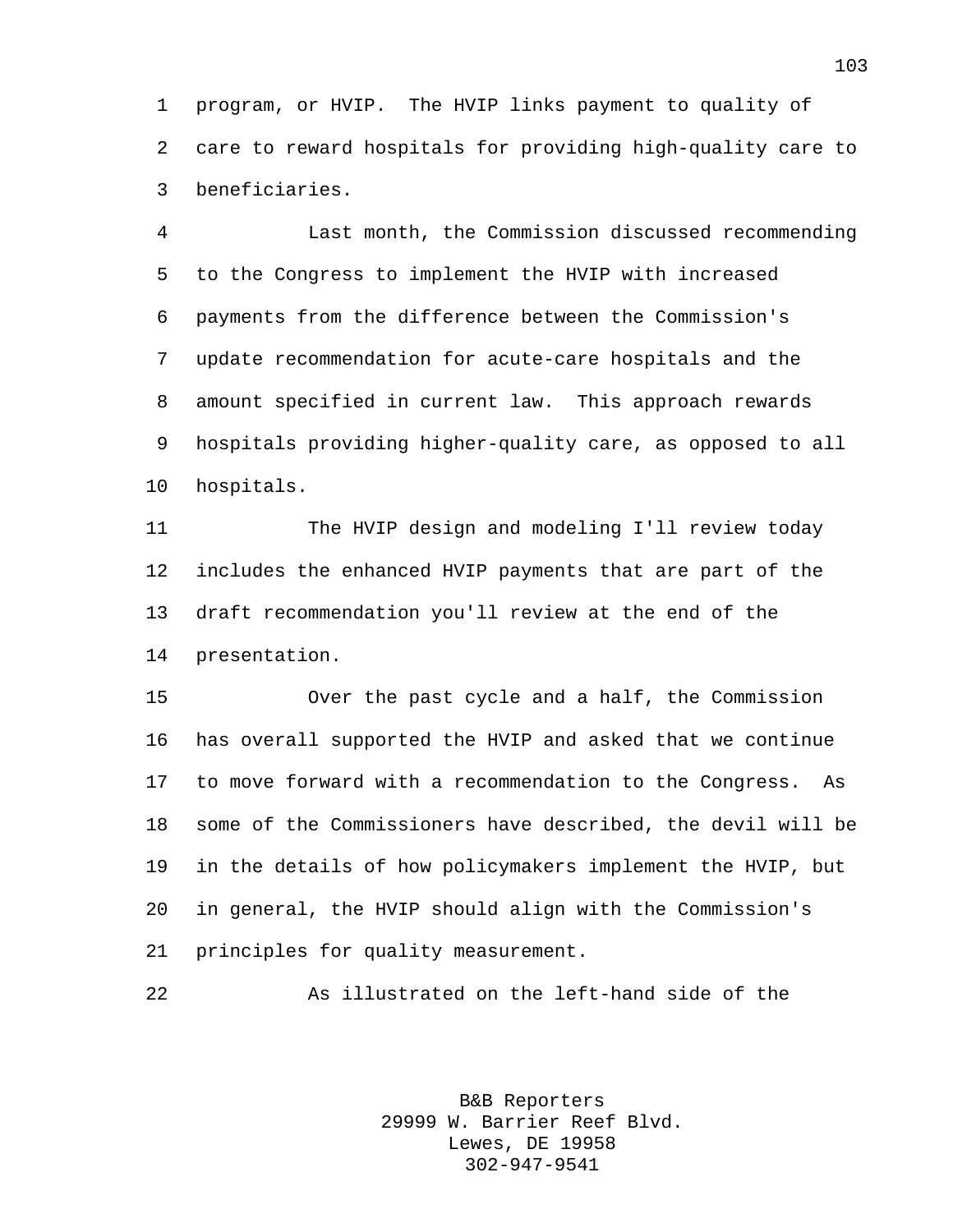slide, the HVIP would combine the current HRRP, VBP, and HACRP into one program, and eliminate the IQRP which is an obsolete pay-for-reporting program. Two of these programs reduce hospital payments for poor performance with design elements that do not align with the Commission's principles. Removing these two programs would increase payments to hospitals by about a billion dollars in aggregate. Instead, the new and improved payment program would increase or decrease hospital payments using the design elements described on the right-hand side of the slide.

 The HVIP would incorporate population-based outcome, patient experience and value measures. We modeled the HVIP using five existing, all-condition quality measure domains: readmissions, mortality, spending, patient experience, and hospital-acquired conditions (or infection rates).

 Per the Commission's principles, the HVIP would translate quality measure performance to payment using clear, prospectively set performance standards. The HVIP also accounts for differences in provider populations through peer grouping.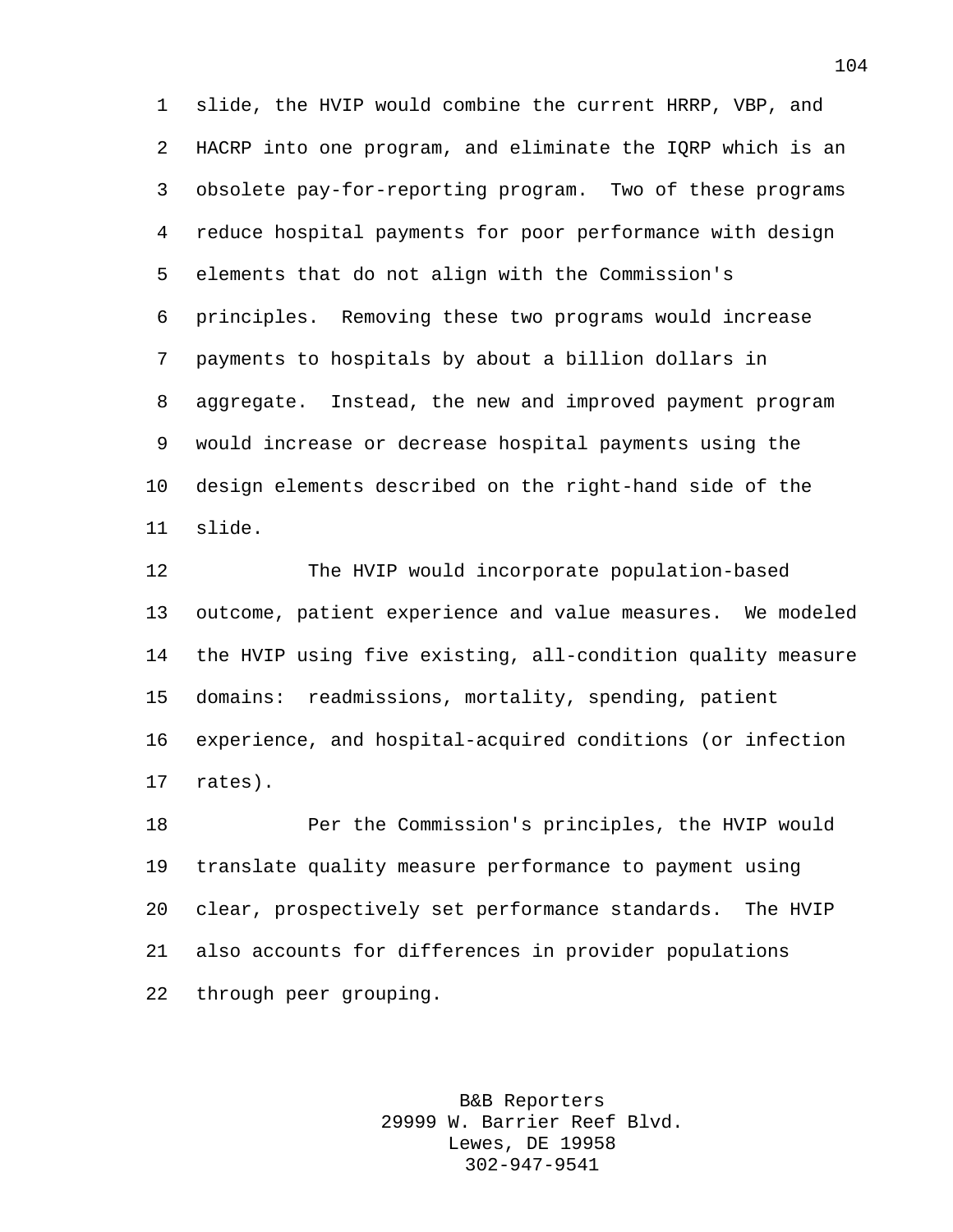Similar to the current VBP, the HVIP would redistribute a pool of dollars to hospitals based on their performance.

 I'll briefly review the scoring methodology we used to model the HVIP, starting with how measure performance is converted to HVIP points.

 One of the Commission's principles is that Medicare quality programs should reward providers based on clear and prospectively set performance targets. So hospitals will know ahead of time what performance they need to achieve on each measure to receive HVIP points and payments.

 In our HVIP modeling, hospitals earn points for their performance on quality metrics based on a continuous scale, starting at zero points and up to ten points.

 Medicare can define the performance scale using different methods. For our modeling we set the scale along a broad distribution of historical data so that most entities have the opportunity to earn credit for their performance. A hospital's total HVIP score is the average of all of its points across the five measure domains. We accounted for differences in the social risk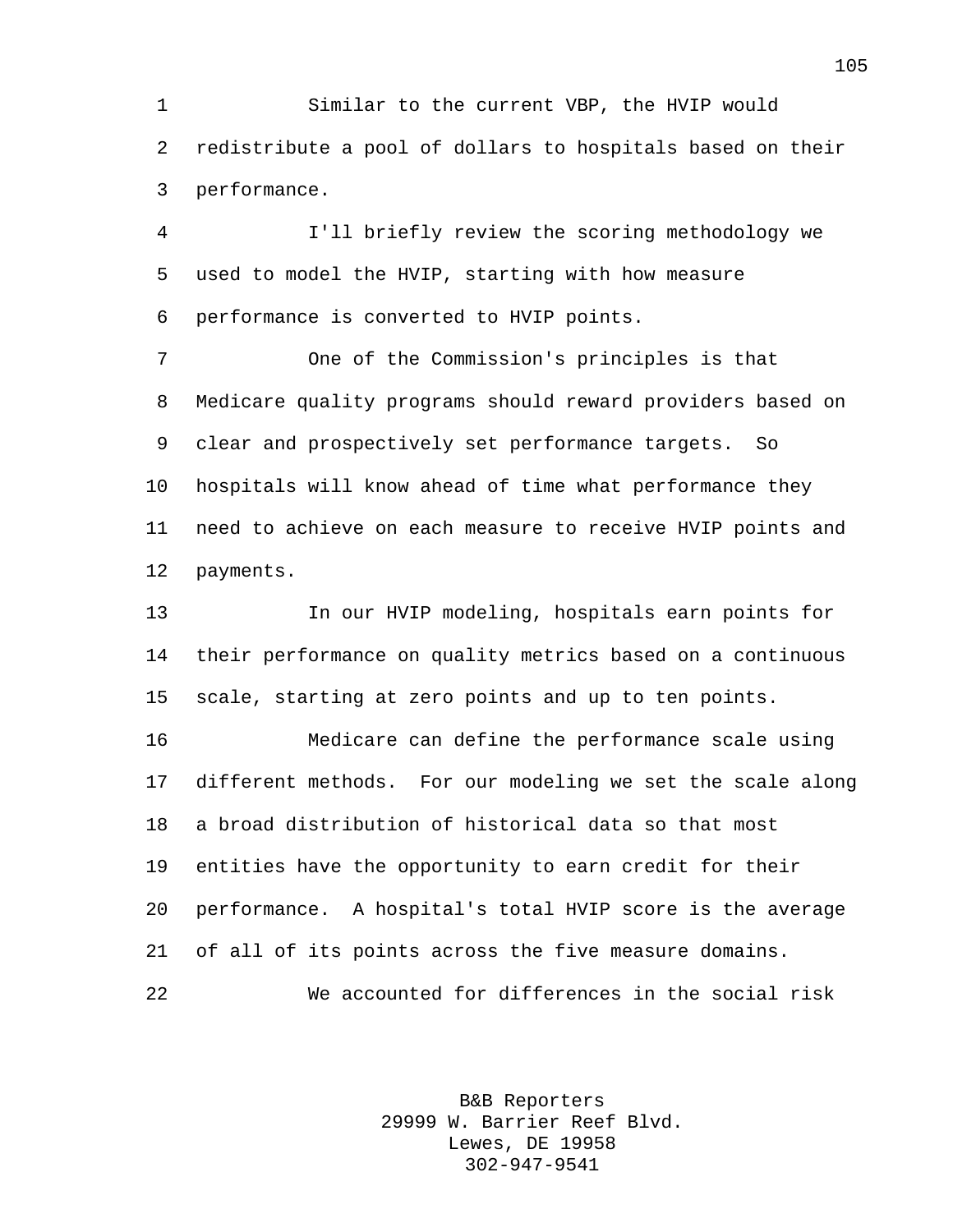factors of different hospital patient populations through peer grouping as opposed to adjusting measure results because adjusting measure results can mask disparities in clinical performances.

 In peer grouping, to convert HVIP points to payment adjustments, we use the same performance-to-points scale across all groups, but each peer group has its own pool of dollars and has its own multiplier, which is the "percentage adjustment to payment per HVIP point." Like the performance-to-points scale from the previous slide, each peer group's payment multiplier is prospectively set and known by hospitals.

 We modeled the HVIP where quality-based payments are distributed to hospitals within ten peer groups. Each peer group has about the same number of hospitals, and those hospitals have about the same share of Medicare patients that are fully dual-eligible beneficiaries.

 In our model, the hospitals in the group serving more dual-eligible beneficiaries have a larger percentage increase in payments per HVIP point, so those hospitals receive a larger adjustment to their points for higher performance.

> B&B Reporters 29999 W. Barrier Reef Blvd. Lewes, DE 19958 302-947-9541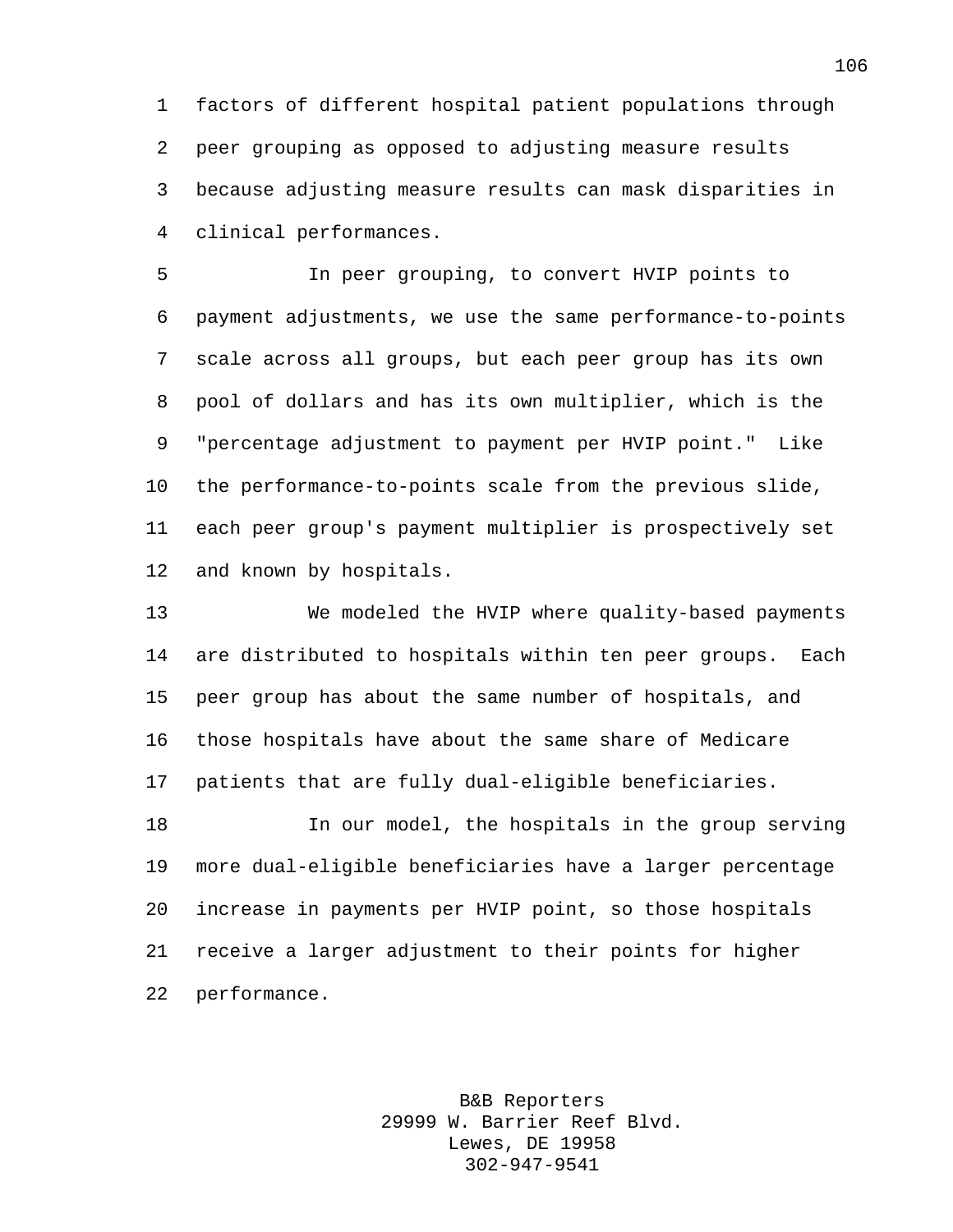Each peer group has an enhanced pool of dollars which is distributed to hospitals within the peer group based on the HVIP points each hospital earns.

 The pool of dollars will be made up of two sources. First, the HVIP would be built on a withhold amount from each of the hospitals in the peer group. The VBP currently uses a 2 percent total base payment withhold, but the Commission has also discussed transitioning or beginning with a 5 percent withhold amount.

 The second source for the pool of dollars is part of the current law payment update. For modeling the HVIP, we assumed that 0.8 percent of the total hospital payment update, which applies to both inpatient and outpatient, would be added to the HVIP pool. This 0.8 percent roughly translates to a little more than 1 percent of inpatient spending.

 So for the chapter, we modeled hospital performance using a pool of dollars based on a 2 percent withhold and 1 percent of total base inpatient spending (or a 3 percent pool), as well as a 5 percent withhold and 1 percent of total base spending (or a 6 percent pool). Using either a 3 percent or 6 percent pool of

> B&B Reporters 29999 W. Barrier Reef Blvd. Lewes, DE 19958 302-947-9541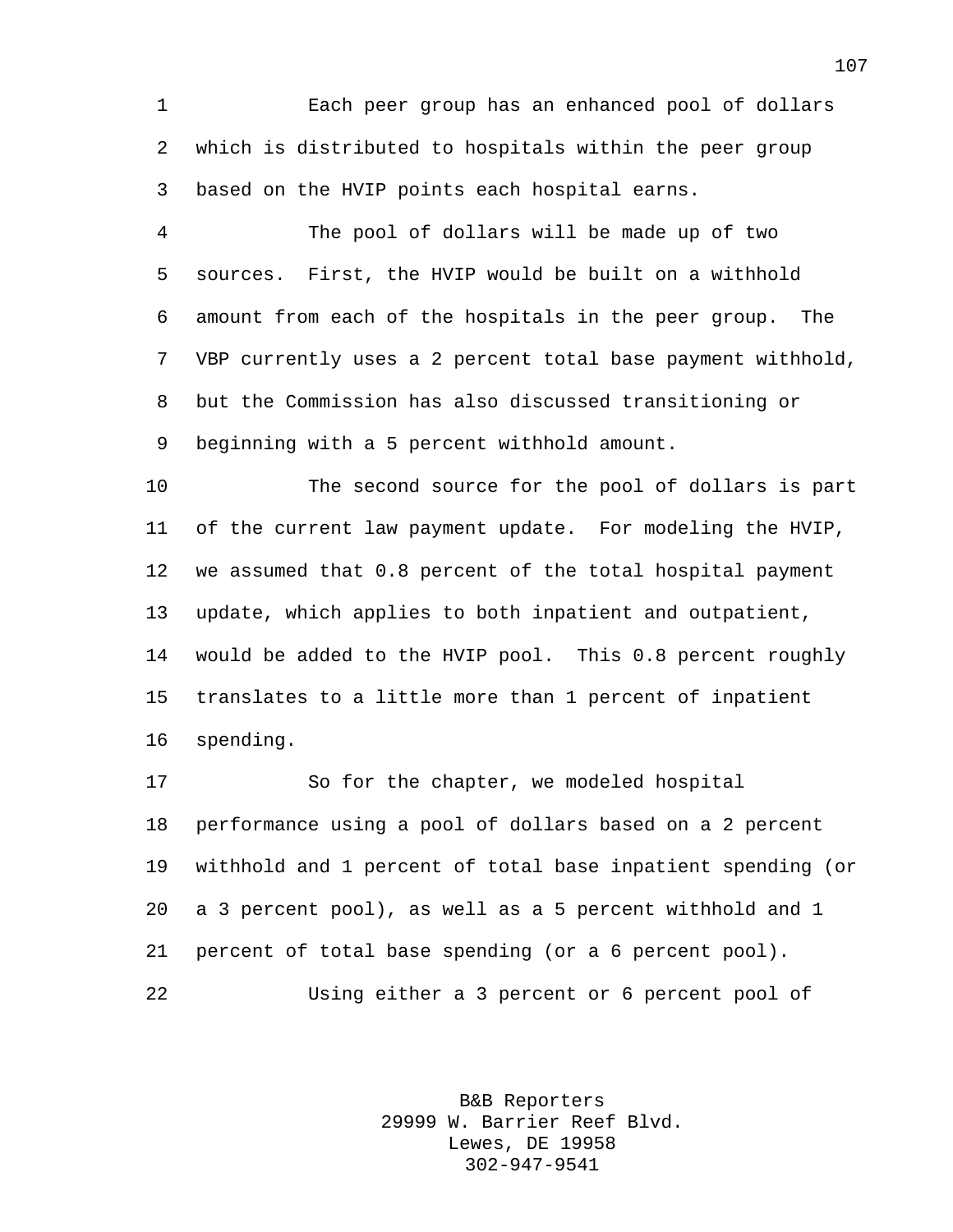dollars in our modeling, the vast majority of hospitals would receive more than their withhold because the pool of dollars is enhanced by a portion of the hospital payment update. Also, our HVIP modeling scores hospitals using a continuous performance-to-points scale based on almost the entire distribution of performance, so each hospital has the potential to earn some points and be rewarded. Policymakers can define the HVIP performance scale using different methods, for example, around a desired value, which can change the distribution of hospitals being rewarded.

 Compared with the existing programs, the HVIP we modeled enhances payment adjustments for hospitals serving more fully dual-eligible beneficiaries. Also, relatively efficient providers receive more of a reward from the HVIP compared with other hospitals.

 So, in summary, consistent with the Commission's principles, the HVIP links payment to quality of care to reward providers for offering high-quality care. It also rewards hospitals that efficiently deliver higher-quality care.

The HVIP is simpler than the current four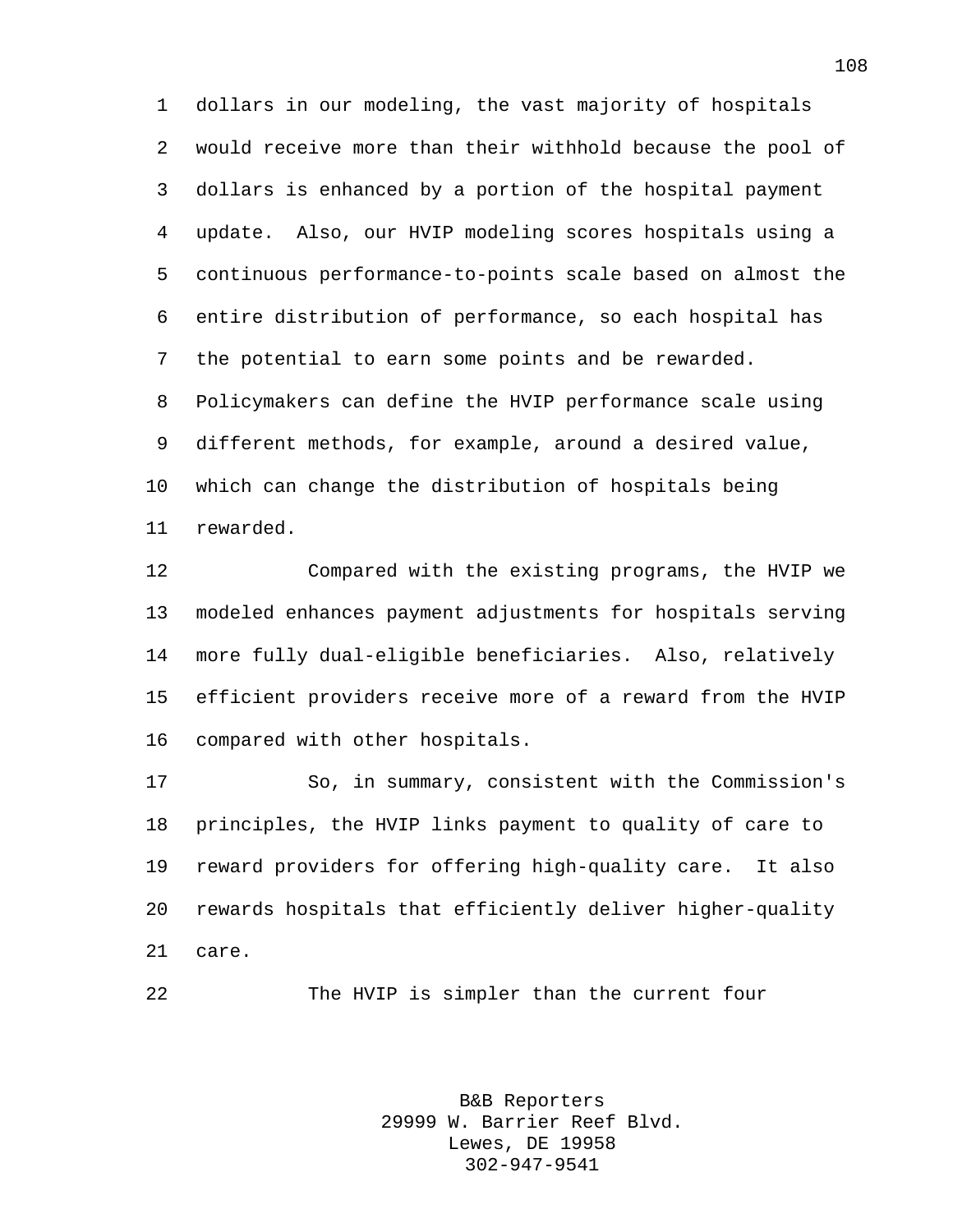overlapping programs. It uses a small set of population- based outcome, patient experience, and value measures that encourage providers to collaborate across the delivery system.

 Finally, the HVIP reduces the differences in payment adjustments between groups of providers serving populations with different social risk factors.

 I'll now turn it back to Stephanie to discuss the recommendation.

 MS. CAMERON: Beneficiaries maintained good access to care and providers continued to have strong access to capital, while quality improvement continued, despite negative Medicare margins for most providers. Given this, the draft recommendation provides the following program improvements.

 First, the HVIP eliminates the complexity of overlapping program requirements, focuses on outcomes, and promotes coordination of care.

 Second, the program accounts for differences in the social risk of hospitals' patient population through peer grouping.

Third, because the current readmissions and

B&B Reporters 29999 W. Barrier Reef Blvd. Lewes, DE 19958 302-947-9541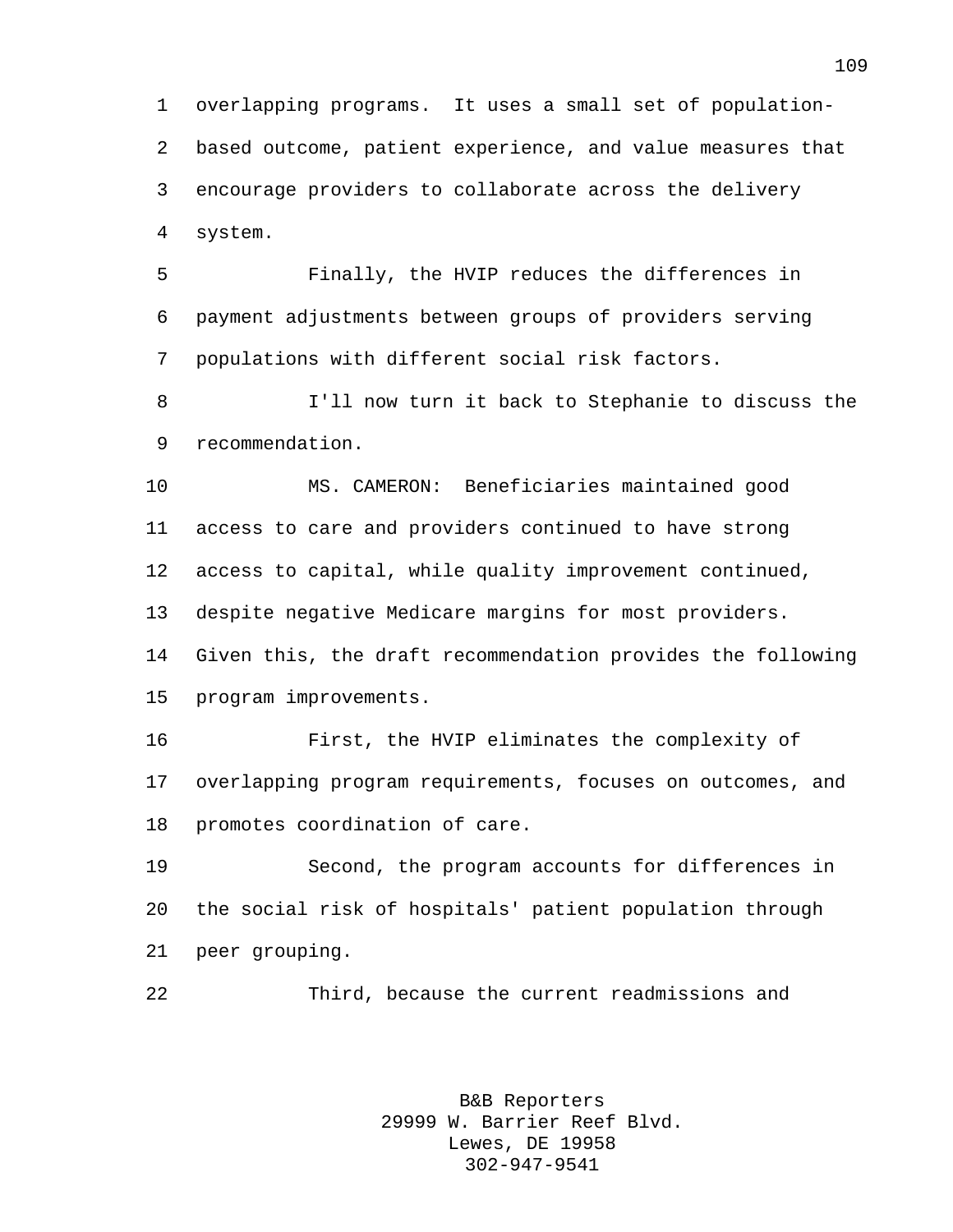hospital-acquired infection programs are eliminated,

 hospital payments would increase and payments to relatively efficient providers would also increase.

 And, fourth, the update recommendation balances the need to maintain access to care while maintaining fiscal pressure on hospitals to control their costs, with the expectation that margins will begin to increase over time.

 With that, the draft recommendation reads: Congress should replace Medicare's current hospital quality programs with a new hospital value incentive program (HVIP) that:

 Includes a small set of population-based outcome, patient experience, and value measures;

 Scores all hospitals based on the same absolute 16 and prospectively set performance targets;

 Accounts for differences in patient's social risk factors by distributing payment adjustments through peer grouping;

 And, for 2020, update the 2019 base payment rate for acute-care hospitals by 2 percent.

The difference between the update recommendation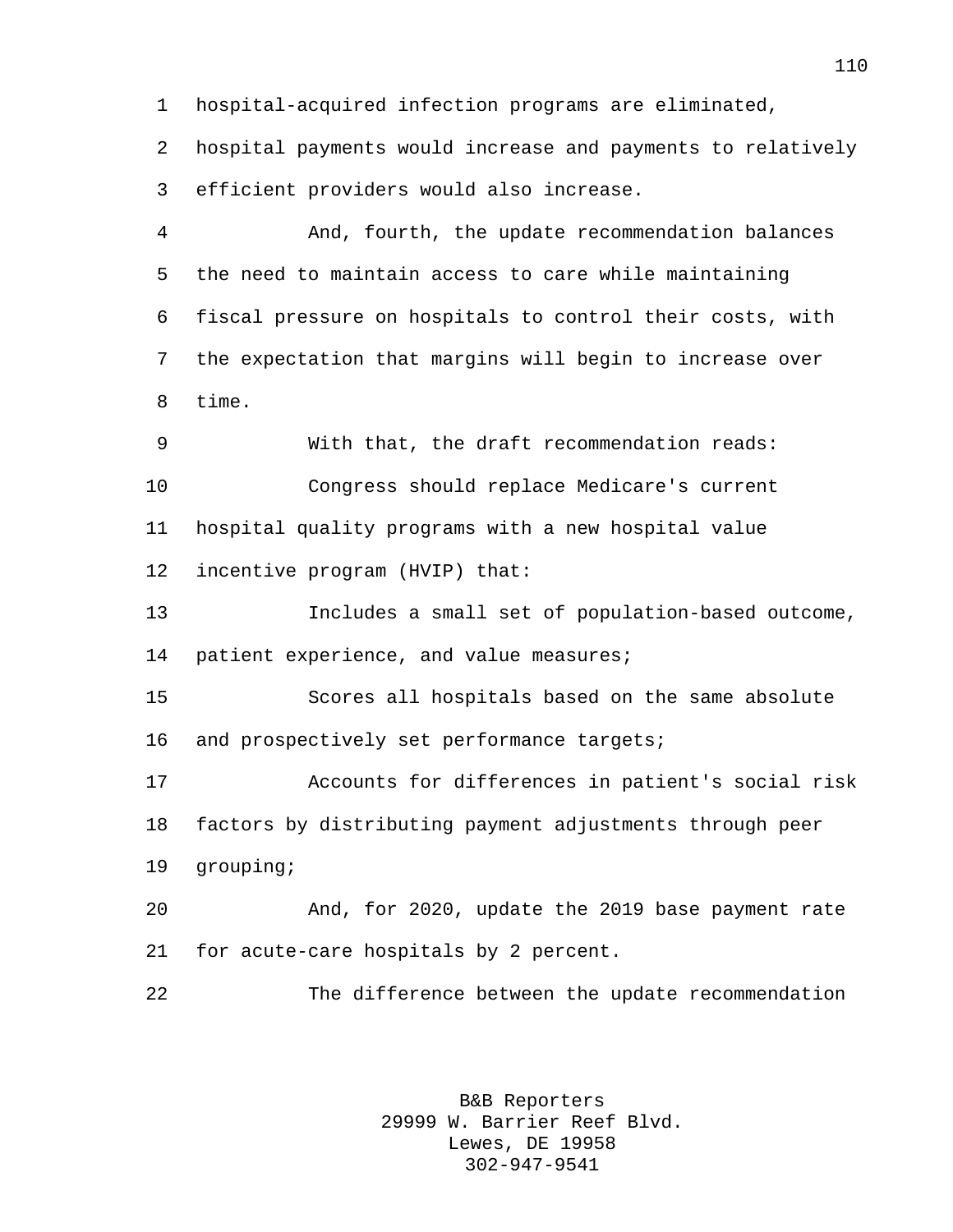and the amount specified in current law should be used to increase payments in a new HVIP.

 The recommended update of 2 percent with an increase in quality incentive payments would result in total hospital payments that are equal to current law. However, eliminating the current readmissions and hospital- acquired conditions programs would remove penalties from hospital payment rates and thus increase spending by between \$750 million and \$2 billion in 2020 and by between \$5 to \$10 billion over five years.

 We expect the recommendation to reduce providers' burden and, relative to current law, makes adjustments more equitable among hospitals that serve populations with different social risk factors.

 To provide context for the draft recommendation, the left-hand column of the slide reflects current law. As you can see, the estimated update for inpatient and outpatient rates for 2020 would be 2.8 percent if the current estimates of the market basket and productivity remain at the current estimated levels. Note that the 2020 current law update is expected to be the highest in a decade as this is the first year since 2010 that hospitals

> B&B Reporters 29999 W. Barrier Reef Blvd. Lewes, DE 19958 302-947-9541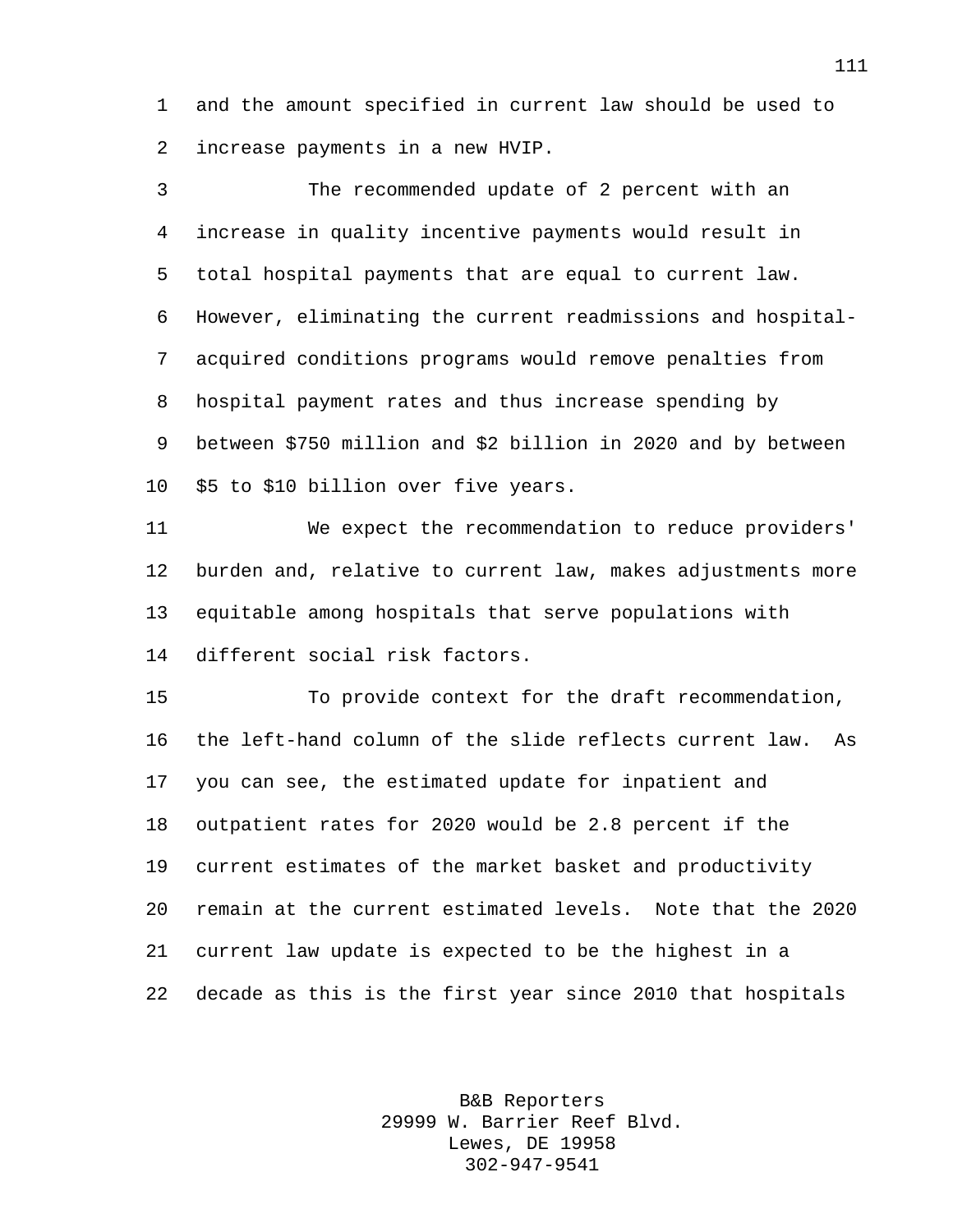have not received an additional downward adjustment to the update factor, as specified in law. The right-hand side of this slide reflects the draft recommendation where the update would be 2 percent, then an additional 0.8 percent from the HVIP, and an addition 0.5 percent from the elimination of the current readmissions and hospital- acquired condition program. This results in an increase in the Medicare payment rates to hospitals of 3.3 percent for fiscal year 2020.

10 And with that, I turn it back to Jay.

 DR. CROSSON: Thank you. Stephanie, good work. Long time coming. I thank Ledia and Jeff as well.

 We're now open for clarifying questions. Paul. DR. PAUL GINSBURG: You know, given that you have a precise estimate there of what the draft recommendation will do as far as payment rates, how does that reconcile with the range between 750 million and 2 billion in the additional payments to hospitals? Or what's the basis of that range?

 MS. CAMERON: So the basis of that range comes from the elimination of the current quality penalty programs. We send our recommendations to the Congressional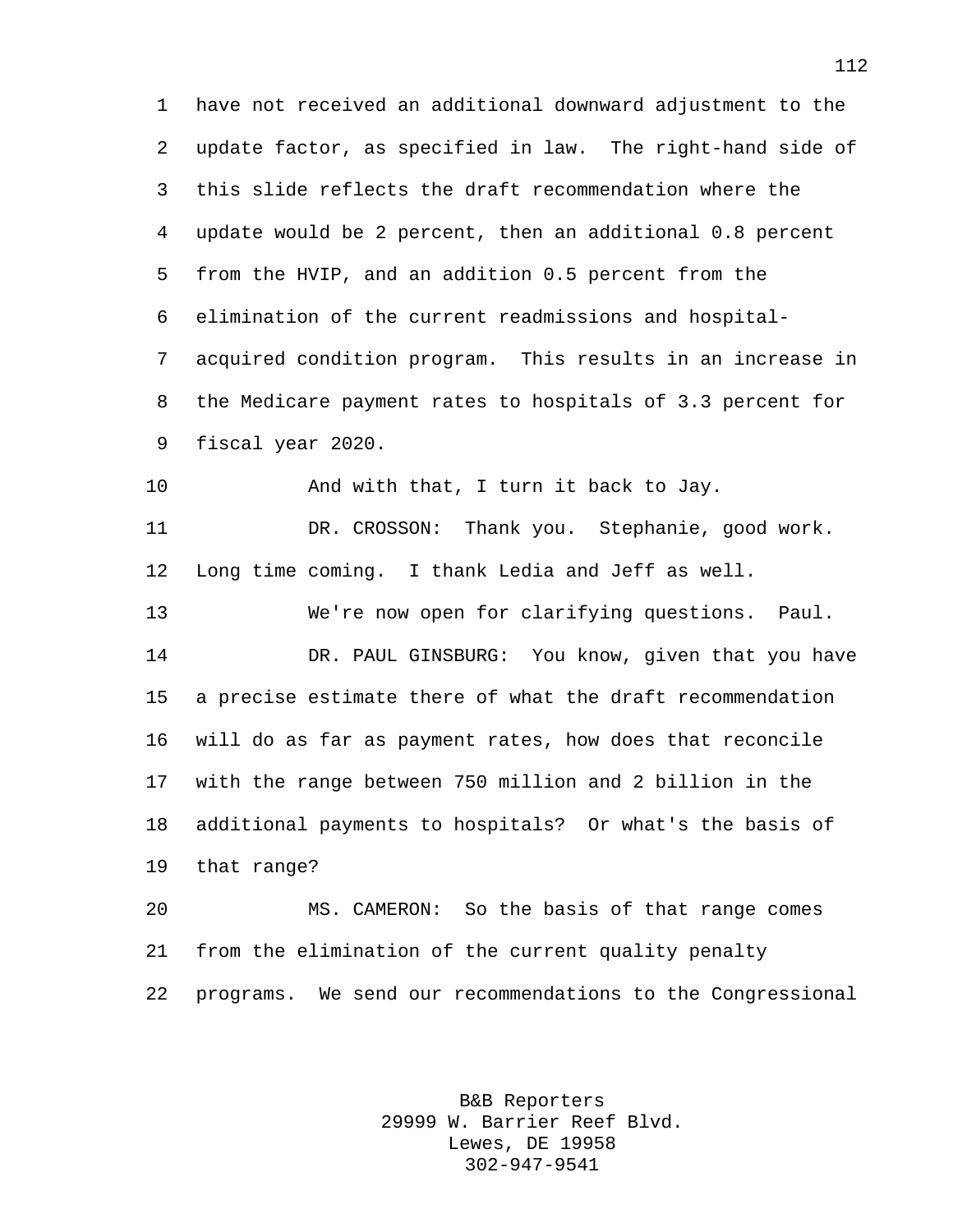Budget Office, and they provide us with those buckets. We estimated kind of, you know, the fee-for-service effect to be close to \$1 billion, but that is the range that we were provided with. And that comes from the 0.5 percent.

 MS. TABOR: I'd say there is a range because the HAC reduction program takes away 1 percent from the lowest- performing quarter of hospitals. So it depends what that 1 percent like what group of hospitals are actually taking from, and that's true for the readmissions program, too, which takes 3 percent from lowest-performing hospitals. So which hospitals are which could vary by year.

 DR. CROSSON: Is everybody clear on that? There are standard ranges that we use, so if the number roughly falls into a standard range, we use the standard range. Okay. Other clarifying questions? Warner. MR. THOMAS: Just two quick questions, and, once again, I apologize. I missed the presentation you did last month.

 First of all, in the materials that were provided, there's still a 0.5 percent productivity reduction. Is that correct? MS. CAMERON: Yes. That's the current estimate.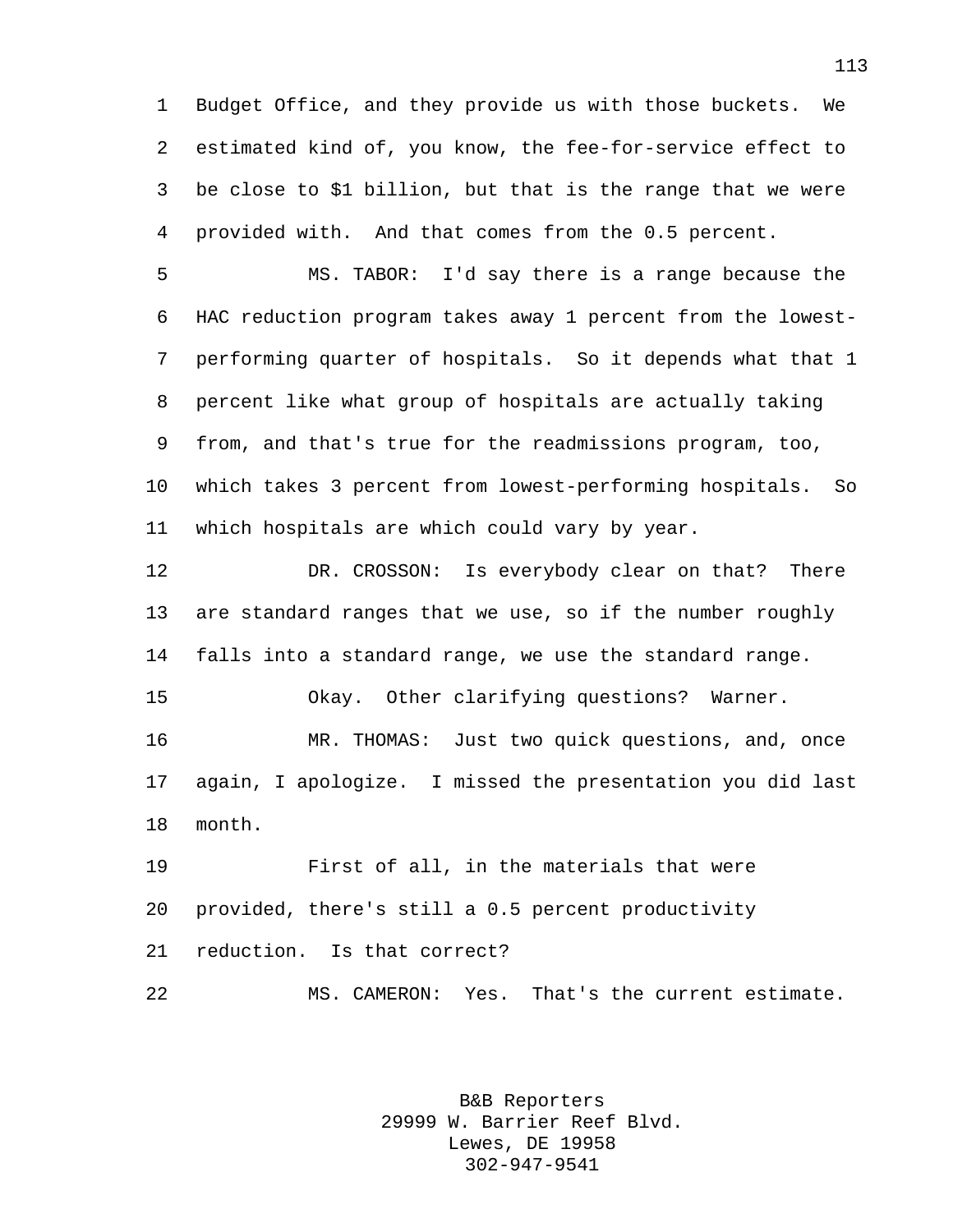That could change as the proposed and final rules for fiscal year 2020 come out. CMS uses the most recent estimates at that time. Today the most recent estimate is that 0.5.

 MR. THOMAS: Was there any thought given to proposing to reduce that or eliminate it given the continued trend you see in the efficient hospital and total inpatient margin?

 DR. STENSLAND: Current law has the productivity adjustment, but our recommendations for several years haven't had a productivity adjustment. We have just said the update should be X, and I think the discussion last December was saying, given where we're at with all these indicators, we should have a bigger increase in payments in aggregate than the current law of 2.8. And that's how we got down to this 3.3 percent increase in payments, which is, you know, much bigger than anything that's happened in recent years.

 DR. CROSSON: So, in effect, Warner, what was done is what you asked. What we have is what you asked. MR. THOMAS: Yeah. I mean, I guess by eliminating the current penalties, but did you think about

> B&B Reporters 29999 W. Barrier Reef Blvd. Lewes, DE 19958 302-947-9541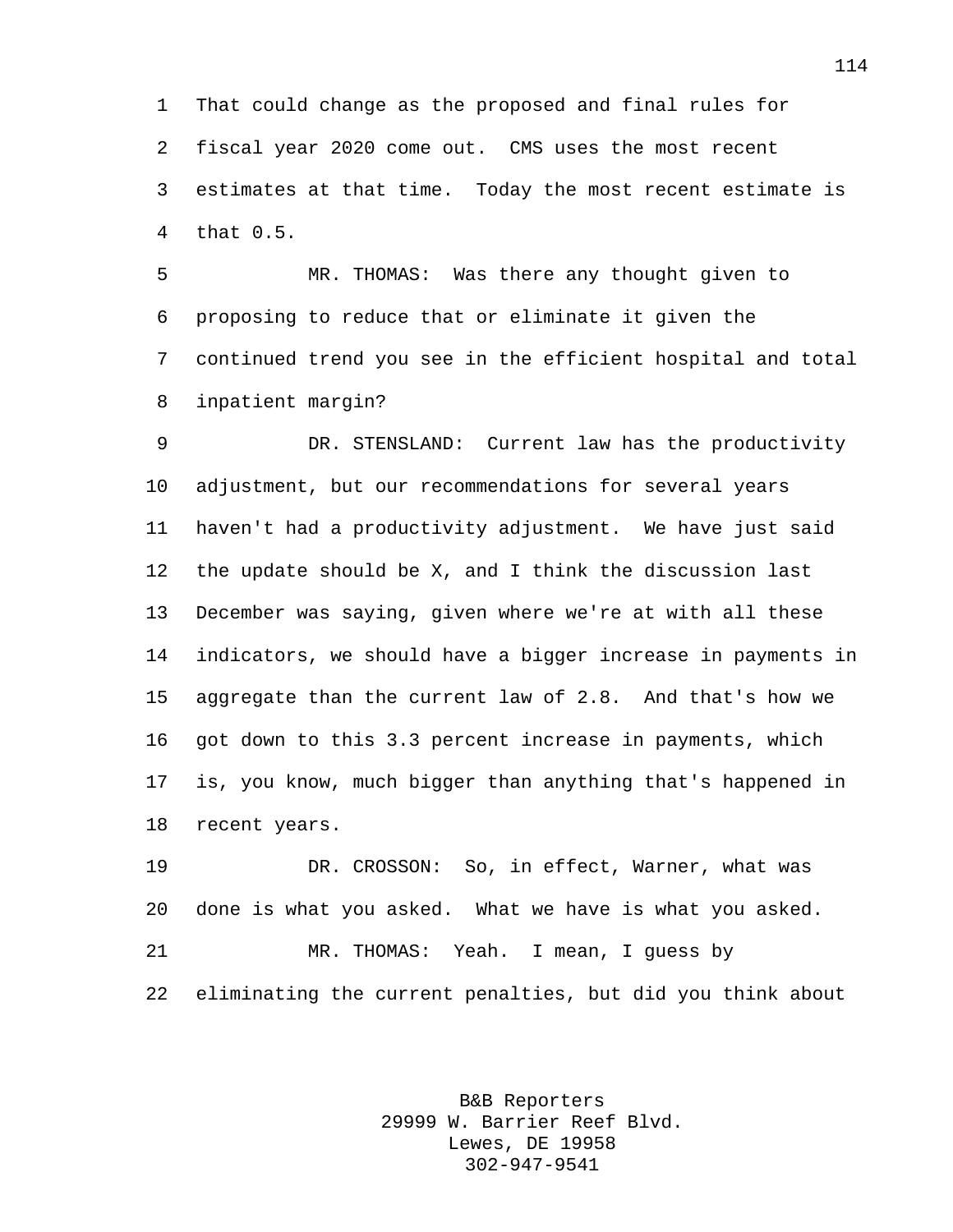or do you know how many entities or organizations would be impacted? I mean, some do not have the deducts on readmission and whatnot, and you would think there would probably be efficient hospitals that you reference. So they wouldn't necessarily get a pickup with the elimination of those programs, or would they? I mean, I'm making assumptions.

 DR. STENSLAND: If you don't have any quality penalties against you now, you will not get a pickup when those are eliminated, but you will benefit from the HVIP because we're putting new money into HVIP.

12 MR. THOMAS: The 0.8.

 DR. STENSLAND: The 0.8 plus the up to 5 percent in the HVIP. So you could have 5.8 percent in the HVIP, which would then be redistributed, and those that do well no quality would get a disproportionate share of those dollars because the HVIP is a pool of money where you take a little bit from everybody and you distribute to the good performers.

 MR. THOMAS: Through that withhold? DR. STENSLAND: Yes.

So the good performers are going to do better

B&B Reporters 29999 W. Barrier Reef Blvd. Lewes, DE 19958 302-947-9541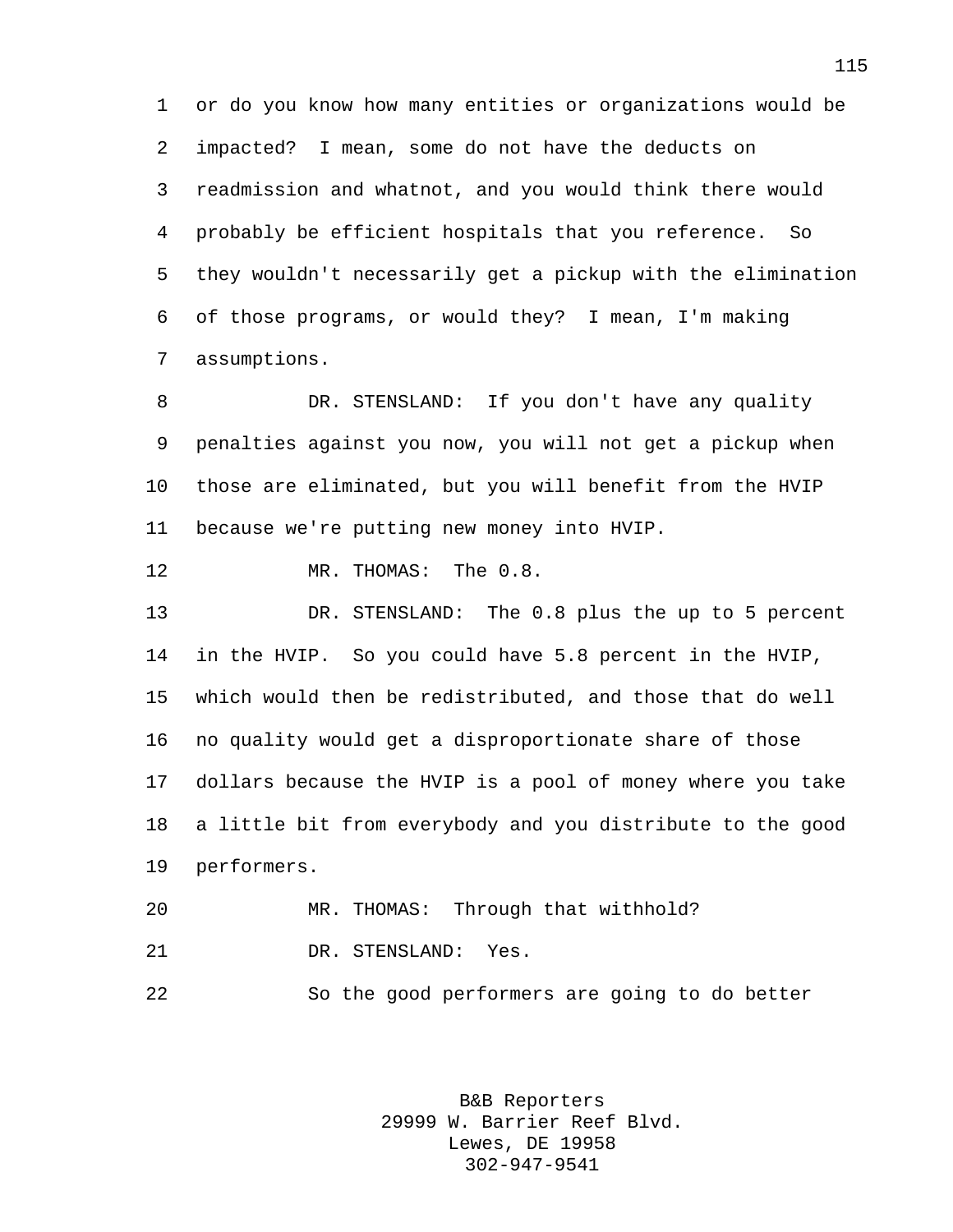under the HVIP.

DR. MATHEWS: The withhold and the 0.8.

DR. CROSSON: Brian.

 DR. DeBUSK: Thank you for a really well-written chapter and a great presentation as well.

 I was going to ask about page 35 of the reading materials. You cited some studies about this notion that creating fiscal pressure constrains costs, and I noticed you had a number of studies that you cited, some of them as recently as 2017. It made a really compelling argument. I've heard this, the cost shift argument versus the fiscal constraint argument. It made a really compelling argument for the fiscal constraint argument and seemed to debunk the cost-shifting argument.

 Is there a similar body of literature out there? I mean, if we wanted to make the opposite argument, are there a set of articles we could use that are sort of in the equal and opposite direction here, or is this being presented to us as largely settled research now? That the fiscal constraint argument has won out over the cost-shifting argument?

DR. STENSLAND: There was one recent cost-shift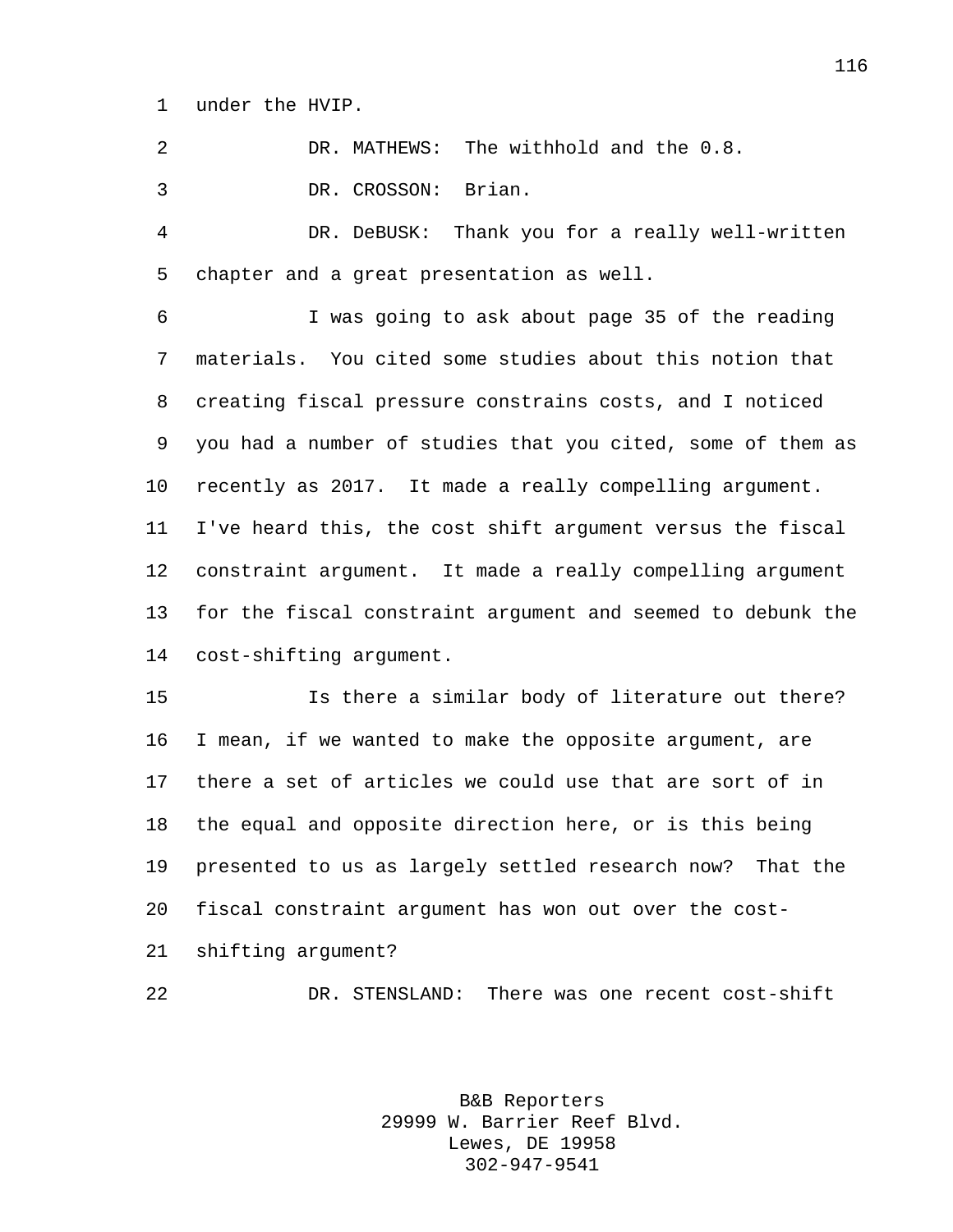paper -- and I can't remember -- that came out recently arguing that there was some cost shift.

 But for a long time, most of the economics literature has suggested that there isn't a cost-shift effect. Most of the economics literature has said that basically it kind of comes down to the providers would rather have the money go to them than stay with the insurance company, and so if they can get a higher rate, they generally will like that.

 DR. DeBUSK: So it's largely settled research now, at least in the opinion of this Commission?

 DR. STENSLAND: I think so. You can ask everybody else around the table. I don't know if everybody would agree, but I think at least the literature is kind of going in that way. Maybe David would have comments on that too.

 DR. GRABOWSKI: I agree with Jeff here that most of the economic research on this topic is sort of debunked, but cost-shifting stories, I'm not a big believer in that. I know Jon sort of touched on this as well earlier.

DR. DeBUSK: Okay, great.

Then the second question I had, these relatively

B&B Reporters 29999 W. Barrier Reef Blvd. Lewes, DE 19958 302-947-9541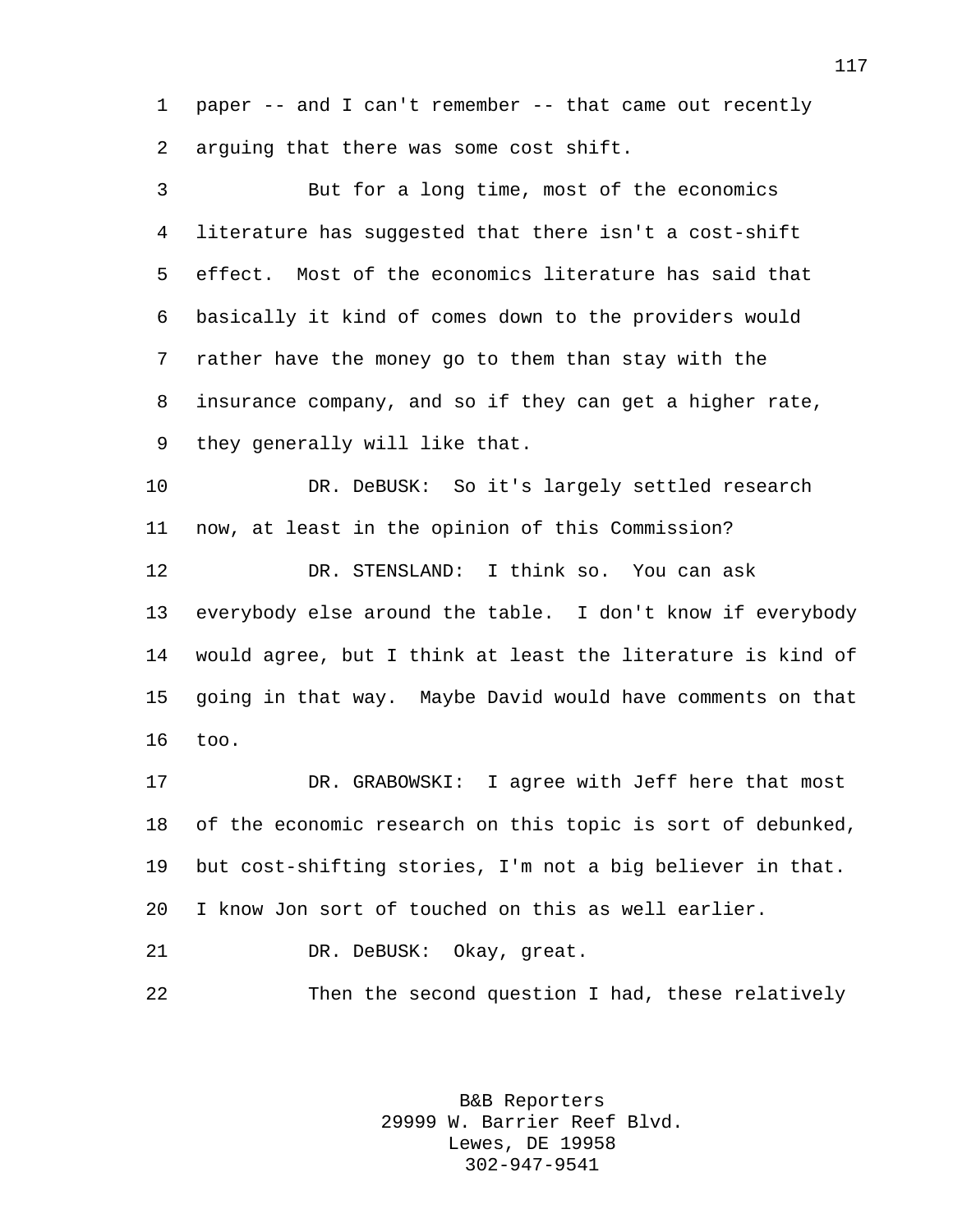efficient hospitals -- and I think David actually mentioned this in our last public meeting, we set up a screener that includes things like cost, and then on the next page, on page 38, we report, lo and behold, these efficient hospitals have lower costs. Well, they were screened on having lower costs. It's a circular reference.

 I was sort of critical of that. David, I think you were the one who mentioned that in the last public meeting.

 When I got my reading materials, I was playing with something. If you look at your screener and you just assume by random chance, these 2,151 hospitals are going to fall in a spectrum.

 Statistically speaking, 476 of them should qualify, if these were just random variables based on your screen, and in practice, we only get, I want to say, 291 that qualify.

 I'm really warming up to the screener. I mean, I really like what you're doing here, but I think in future work -- I'm thinking through. Have we looked at the deviation from the statistical expectations of what we should see from this group?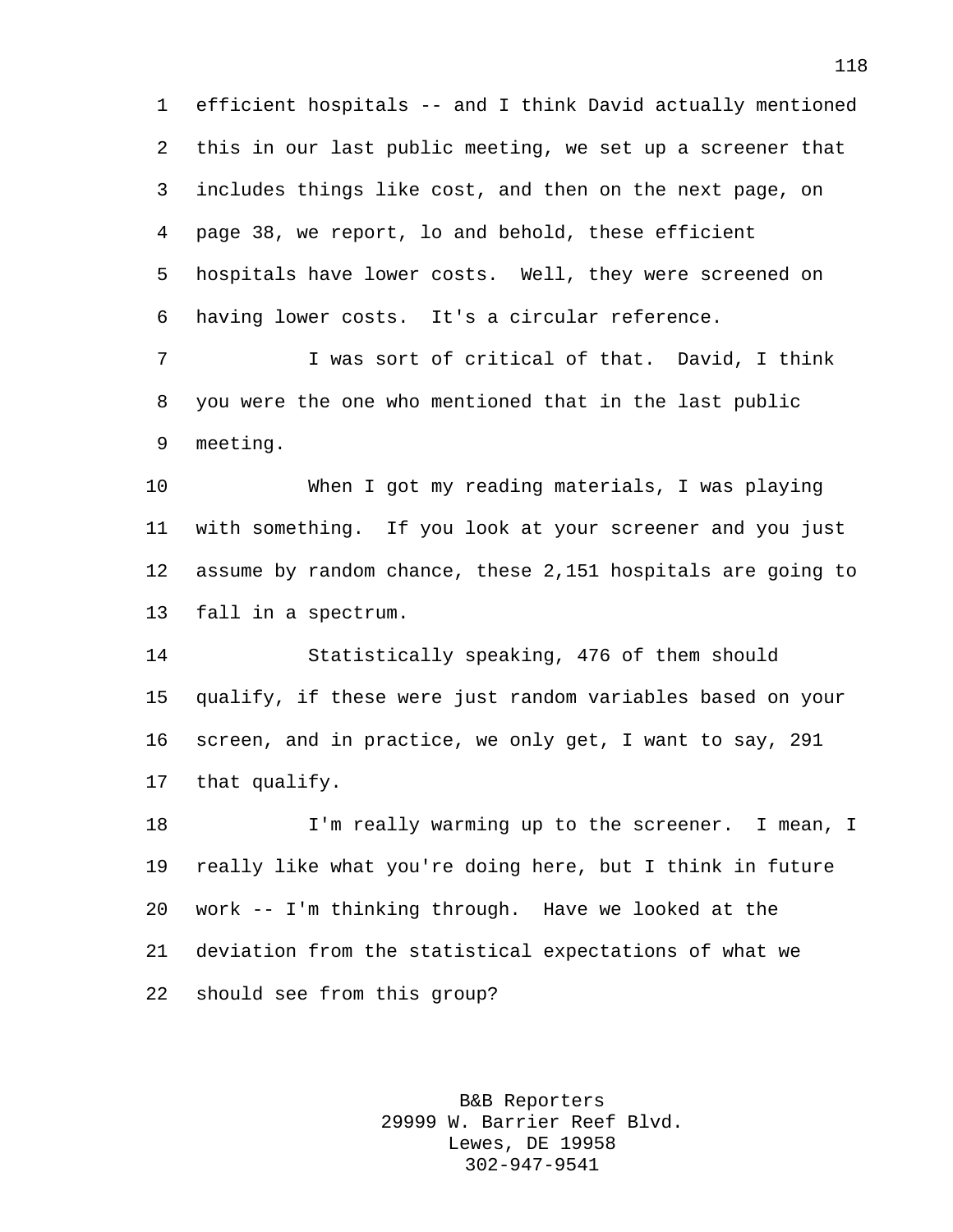For example, if we said, well, we screened on cost, we would expect them to be 8 percent lower, and they're not 8 percent lower. They're 13 percent lower. Have we looked at the statistics around the bias that we've introduced into our screener? Perhaps the longest Round 1 question ever. Sorry about that. 8 DR. STENSLAND: Not recently. We could do something like that. It would be somewhat complicated because the screener says you can't be bad on any of these things in any of the prior three years. What we do that's differently from a lot of the other analysis you'll see that will come out in kind of the more popular press and they'll say these are the best hospitals or the most efficient hospitals -- and they'll look for the hospitals in 2018, which they say are the most efficient. They'll look at 2018 costs and say these are the most efficient hospitals. That's not what we do. We say, well, let's look at who looks good from '14 to '16, and if they looked good in '14 to '16, we'll call them the efficient group. And

then we'll look at their 2017 costs. So the costs that

B&B Reporters 29999 W. Barrier Reef Blvd. Lewes, DE 19958 302-947-9541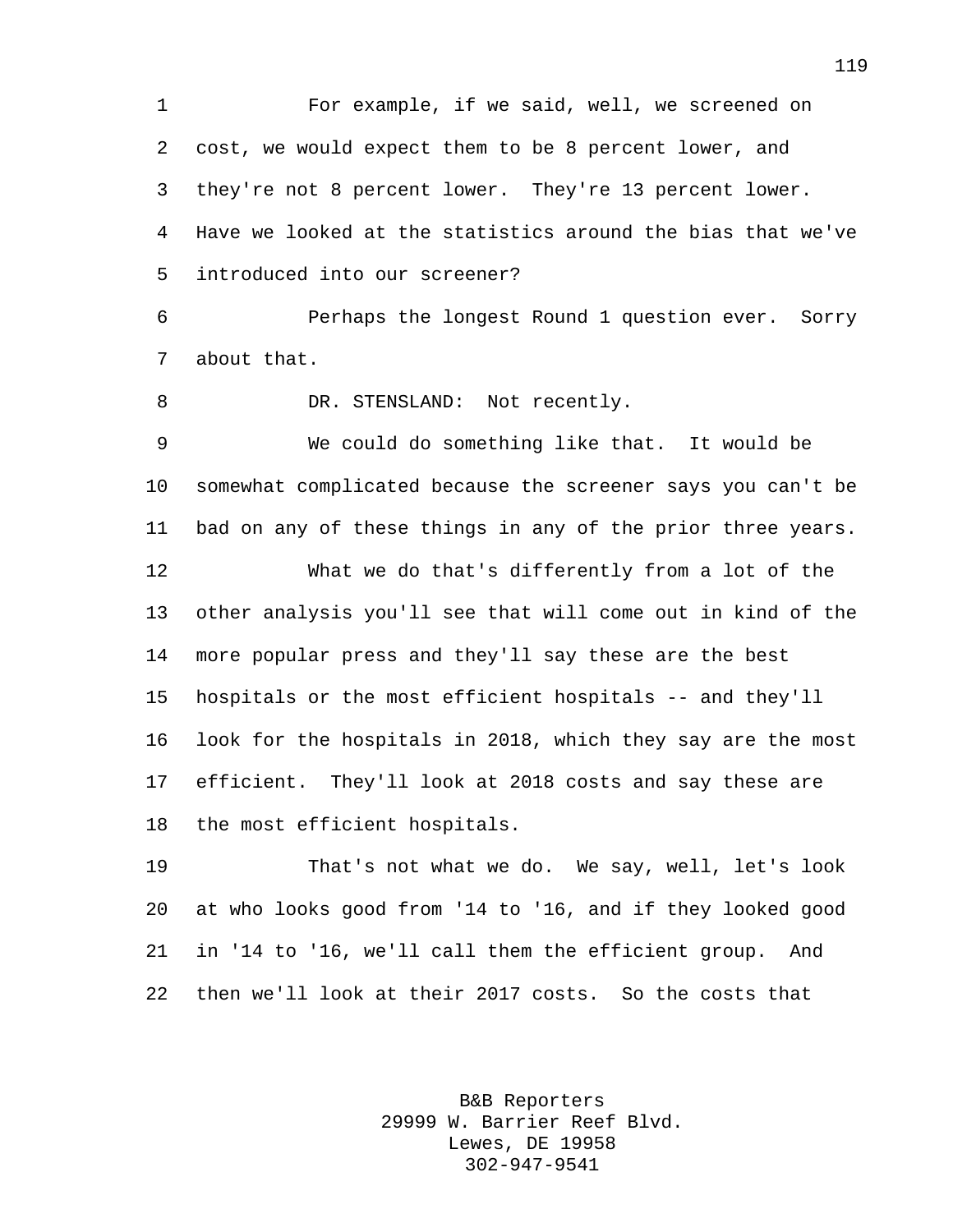we're judging them on are from a year that are different from the costs that we screen them on in order to avoid them getting into the good group just by random variation.

 So if they were in that good group just by random variation and there wasn't any serial correlation, you would expect them in the next year not to be anything different from the average, but that's not what we find. So the whole idea is to screen on one set of years and then look at the performance in a different set of years that's separate.

 DR. DeBUSK: So is this a relatively stable group of 291 hospitals, then? Do the members change that much from year to year?

 DR. STENSLAND: I would call it relatively stable, but there are definitely people that are going to go in and out because you only need one bad year to go out. So if you're a hospital and you close a wing one year and so you write off all that expense for that wing, you're not going to make it in the efficient group just for that one thing that you did in that one year.

 We're not really trying to be definitive of saying this exact group is the best hospitals. We're just

> B&B Reporters 29999 W. Barrier Reef Blvd. Lewes, DE 19958 302-947-9541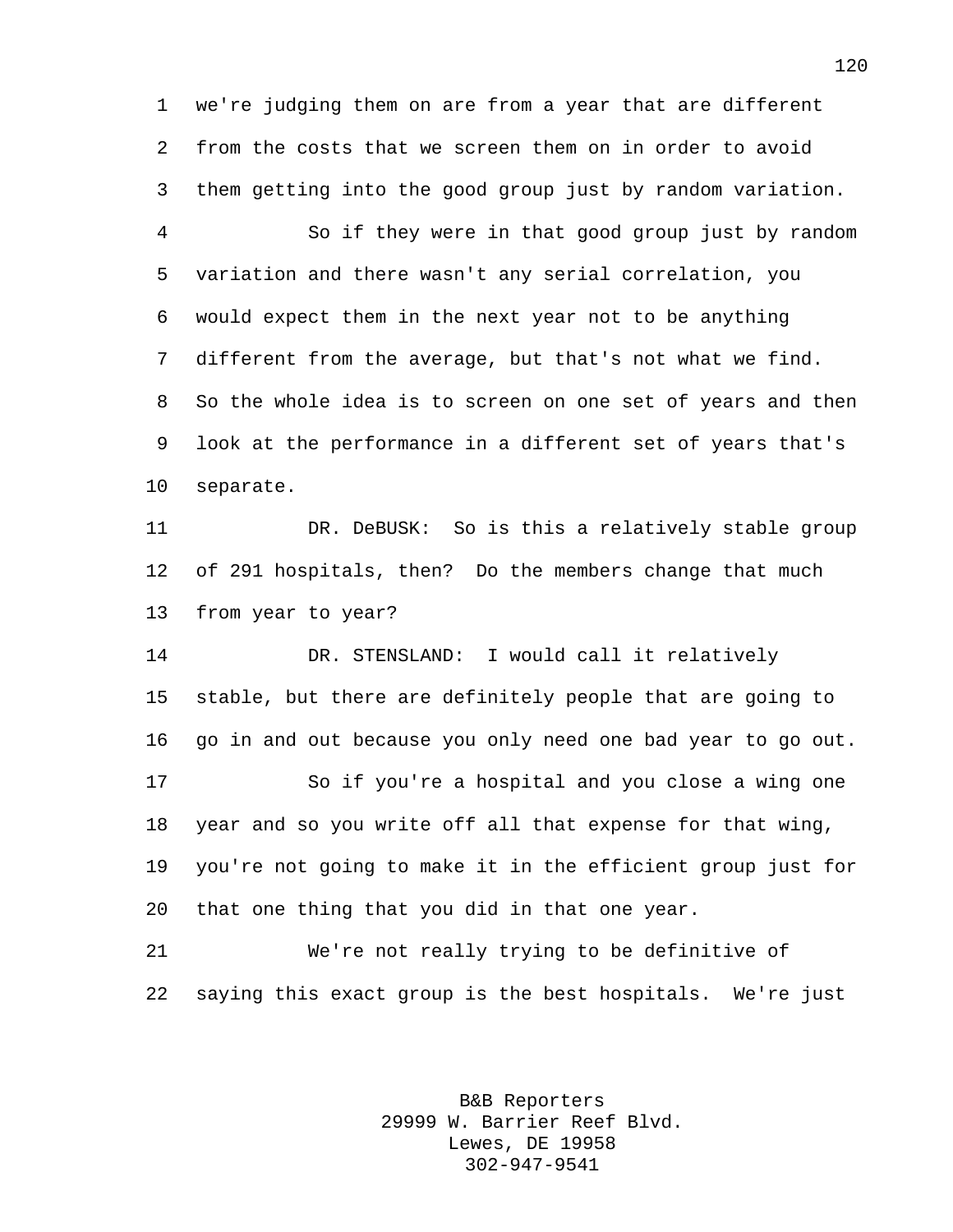trying to say that if you do operate relatively

 efficiently, what kind of indicator do we have in terms of what kind of margins you would end up with?

DR. DeBUSK: Okay.

 And with Warner's observation -- I guess it was a year ago -- that the relatively efficient providers had slipped into negative margins, do we have any way of assessing? Does HVIP fix that? Is it close? Have we modeled it?

10 DR. STENSLAND: I think what we expect to happen is their margins have been going down, and we think between the total increase in money that we have going in of 3.3 percent, we think it will start moving their margins back up, maybe not up to zero for the efficient providers, but they should be moving upward, start moving upward in 2020 because that's when this would take effect.

 In terms of the HVIP, the HVIP dollars, we're redistributing all these dollars, and the top performers, the efficient providers are going to do better under the redistribution because they just tend to have mortality, lower readmission. They do better on HVIP. So they do better on that, but they're also the ones, as Warner put it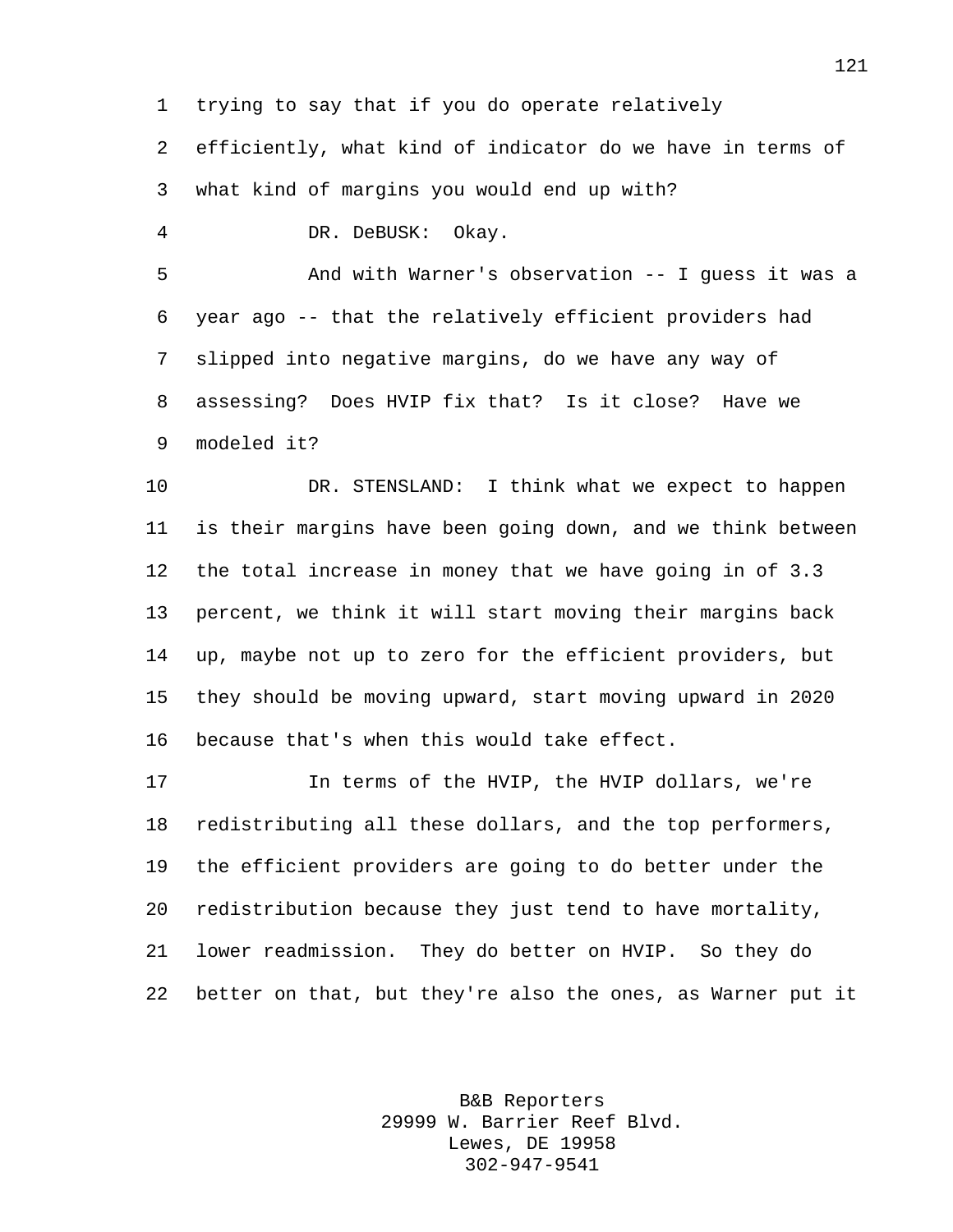out, that aren't going to gain as much from the elimination of the current penalties because these efficient providers are also the ones that aren't getting so much of the current penalties that we're eliminating. So, on net, they do a little bit better, but it's not a huge movement for the efficient providers. So that makes sense.

 DR. MATHEWS: Brian, if I could just add one thing to what Jeff said -- and I agree completely with everything that he just recited, but to your initial point about whether or not there is something of a tautology here and that we're identifying low-cost providers and -- or relatively low-cost providers and relatively high-quality providers and calling them efficient and then we say, lo and behold, they happen to be relatively low cost and relatively high quality, there's a little bit of that.

 But the main point of the exercise is to demonstrate the range of performance and to sort of scope out what we can expect in a best-case scenario, even under current levels of Medicare payments.

 So this is saying that within the 4,000 hospitals, the 2,100, whichever composes our base group for this analysis, that there is a subset that can, indeed,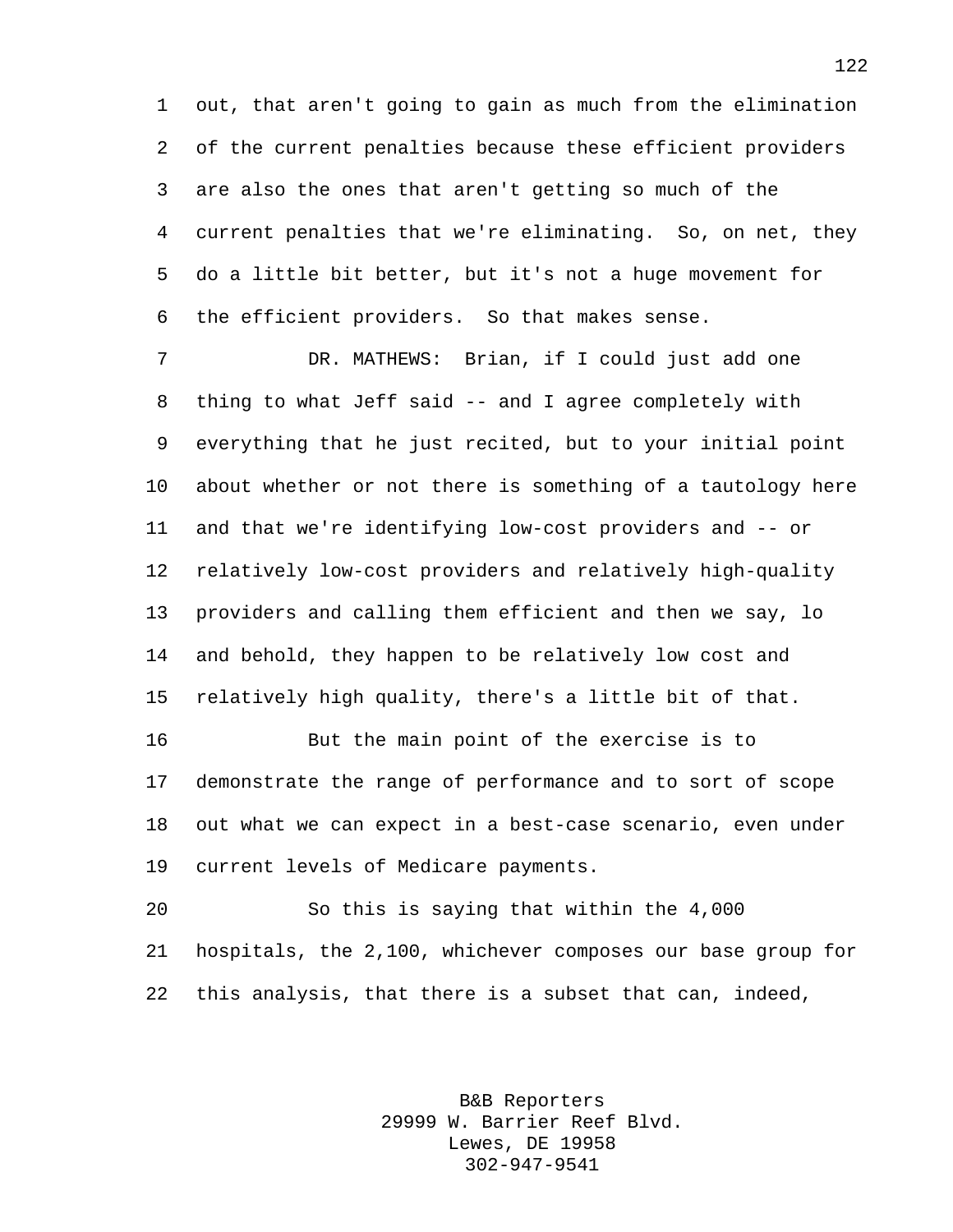perform X percent better on quality and with Y percent lower cost, relative to other hospitals, even at current levels of Medicare payments.

 DR. DeBUSK: Again, we're really warmed up to this concept because, at first, I had dismissed it as a circular reference, and I get it now.

DR. MATHEWS: Yeah.

 DR. DeBUSK: That as long as you're looking at how they deviate versus the statistical expected value, then you've got something.

 It would be interesting to see how this group stratifies by SES too, though, just to make sure they're not all rich.

 DR. CROSSON: Did I saw Jaewon? Then Pat and Bruce.

 DR. RYU: Yeah. I just had a confirming question as far as how this impacts ACO benchmarking. I think the benchmarking is always normalized for payment updates. Is that right? But given that you're changing the HVIP with the peer grouping, if you move to a regional benchmark, the mix of what kinds of peer-group hospitals are in your region, now that payment update changes.

> B&B Reporters 29999 W. Barrier Reef Blvd. Lewes, DE 19958 302-947-9541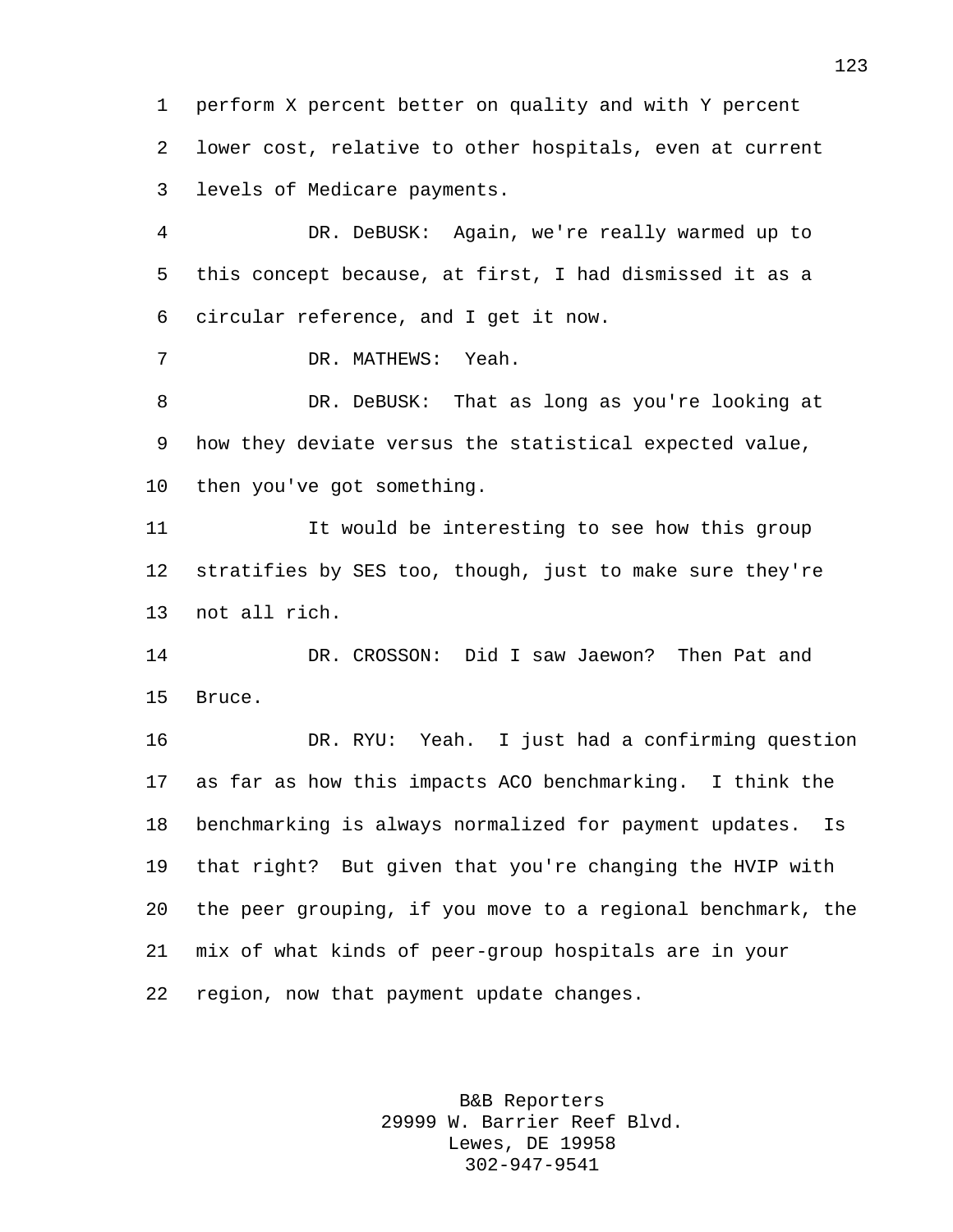So I'm just wondering how that would impact, or have we thought that through?

 DR. STENSLAND: Yeah. The dollars will be -- the relative benchmarks for each of the region will reflect these things. So you'll have a higher benchmark, to a degree, in the regions, where they're getting more HVIP payments.

8 But all the ACOs, the payments that they are going to be giving to the hospitals are all going to be higher. So the benchmarks and the payments, they'll synchronize, so there won't be any ill effects.

12 DR. CROSSON: Pat.

 MS. WANG: You went through this in December, but can you again just talk about cash flow and revenue certainty in this?

 So this is the recommendation for 2020. If I'm a hospital and I'm budgeting, I know I'm getting 2 percent. When is my performance on HVIP known to me? Is what's being recommended for 2020 based on a past period but under a new formulation? Do you know what I'm saying? It's like, How do I know how much money I'm actually going to have?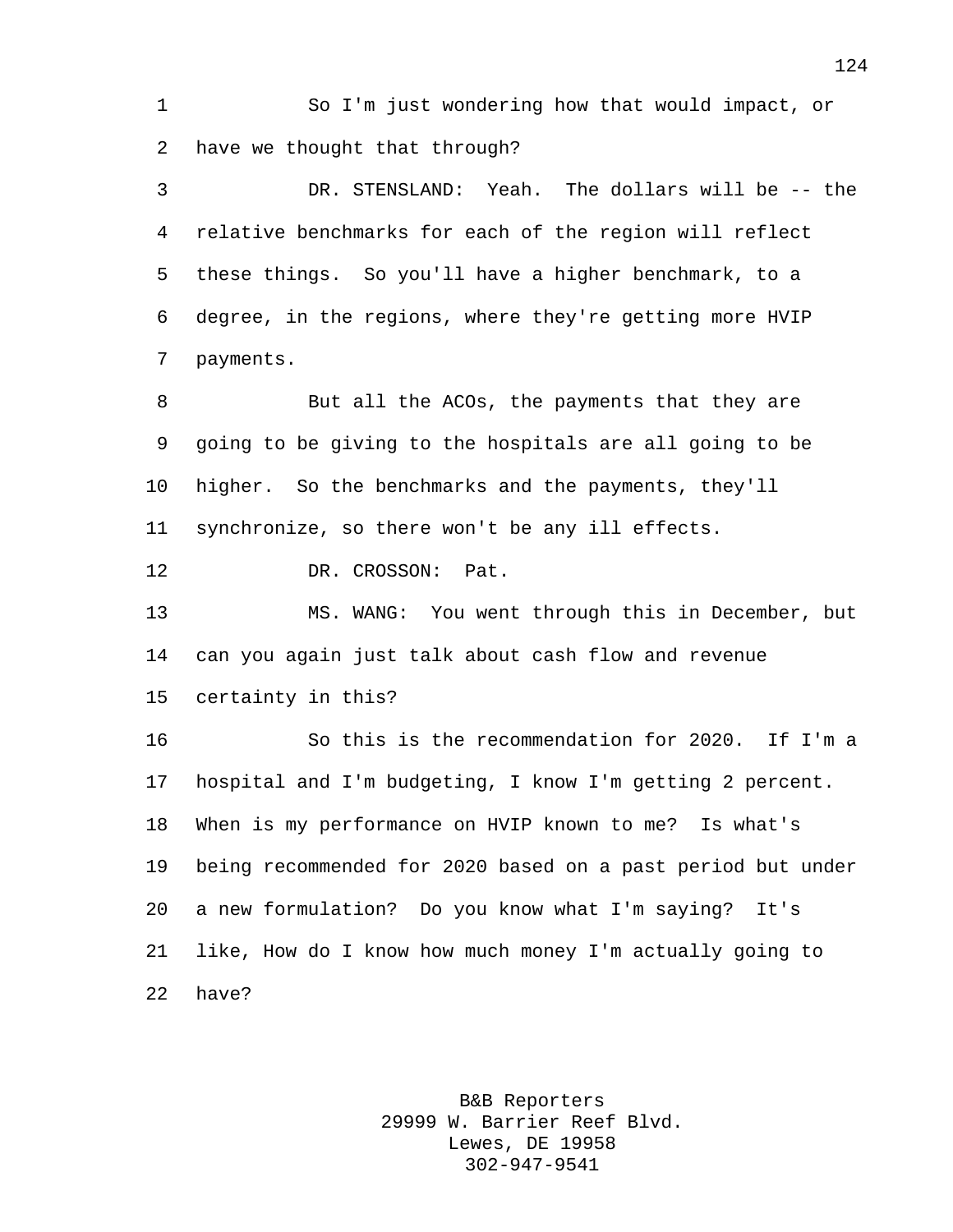MS. TABOR: I'll start off.

 So with the HVIP, as far as having these clear, absolutely, prospectively set performance targets, Congress and CMS would have to act pretty fast to get this implemented in a way that gives hospitals enough time to know what their targets are and what their payment adjustment would be before it's implemented.

8 MS. WANG: So the new HVIP would be perspective, but a hospital wouldn't know how they would perform until after the measurement period is completed, right? What are they getting paid until an actual HVIP award is calculated? DR. STENSLAND: Yeah. You would know what your payments are at the start of the year, but what your payments are at the start of the year would be based on some prior year's performance under the HVIP.

 So you're kind of thinking, "I'm coming up to this Year X," and CMS would say, "To reach whatever HVIP performance number of points are, you're going to have to score this big in this coming year." So you know how much you have to score to get a certain number of points and then have a certain adjustment in your payments, but that adjustment in your payments will happen in a future year.

> B&B Reporters 29999 W. Barrier Reef Blvd. Lewes, DE 19958 302-947-9541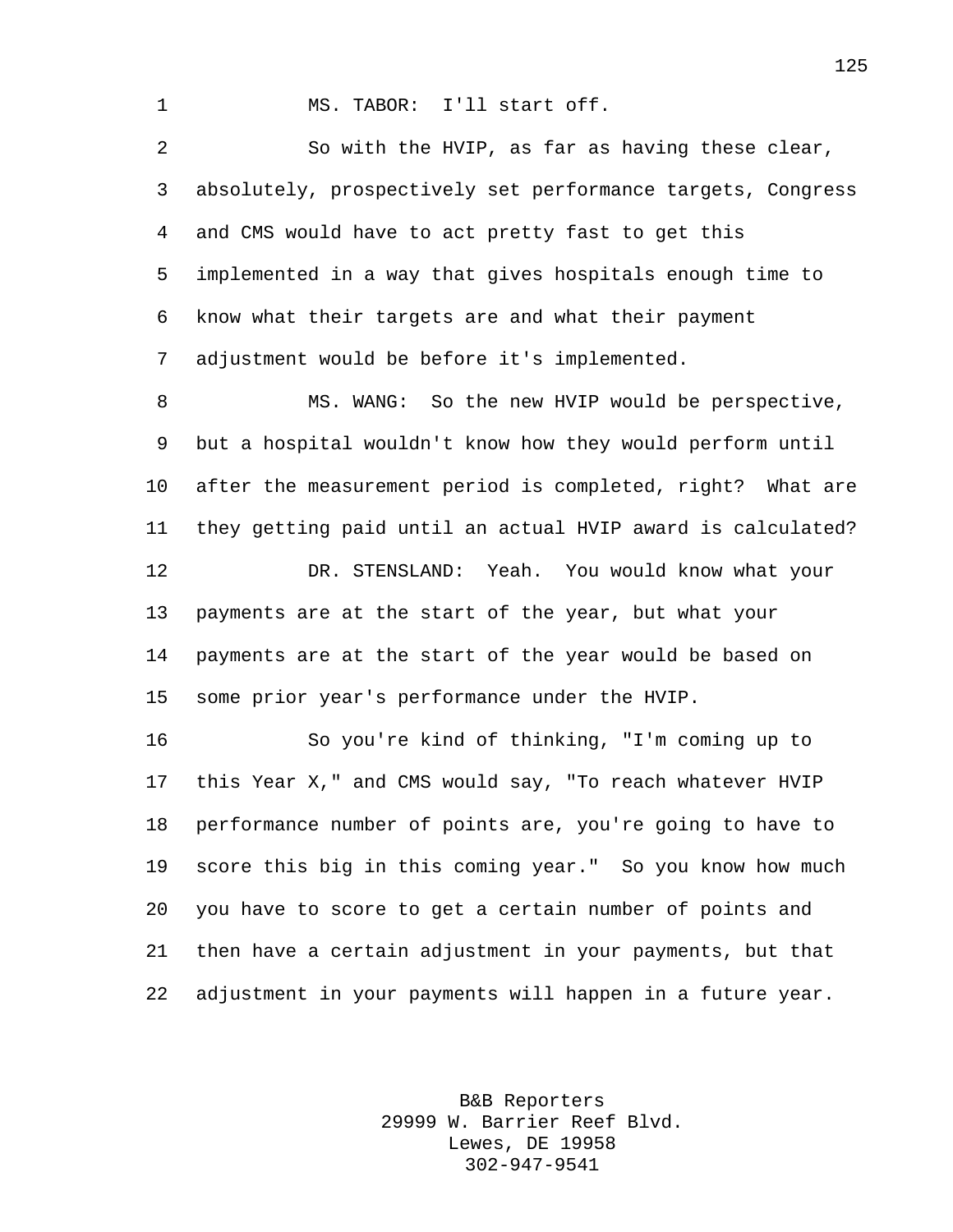So there's kind of like two things that are looking forward. You're looking forward in the short range to say how well do I have to score to get a certain number of points, and then you'll know once I get those points in this year, then in a future year that will affect my payments. So they'll know their payments at the beginning of the year. They'll know their rates. MS. WANG: But for startups, since this is a recommendation for 2020, there will be a lag in that certainty until the new HVIP program catches up. Yeah? MS. TABOR: There would be, but I guess we'll just have to use more historical data. But the way we kind of played it out, again, if Congress and CMS acted fast, this could be implemented by 2020. But it would have to be done fast. 17 DR. CROSSON: Bruce. DR. PYENSON: A related question. The withhold could be administered on a prospective basis, so everybody would have a 2 percent or 5 percent lower payment for the

year. And that would flow into some future year

distribution.

B&B Reporters 29999 W. Barrier Reef Blvd. Lewes, DE 19958 302-947-9541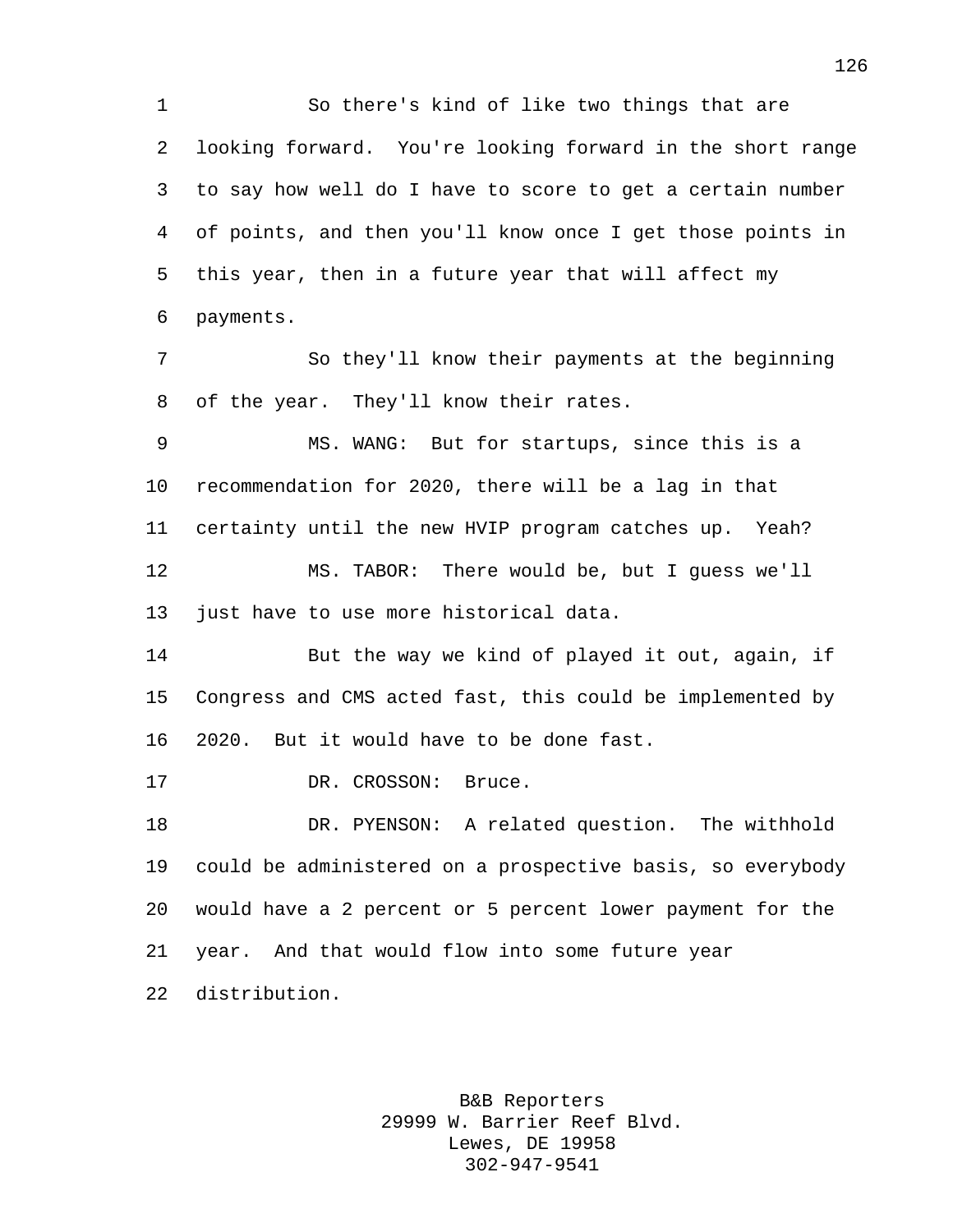1 MS. TABOR: That's right.

 The VBP currently functions this way. It uses what 2 percent of prospective spending is and applies it to all the claims going forward for that year.

DR. PYENSON: Great. Thanks.

 Now, I wonder if you could talk a little bit about the 2 percent versus the 5 percent relative to the fluctuations that you see in hospitals' revenue or margin, anyway. Is that consistent with the year-to-year

fluctuations?

 I'm trying to get a sense of whether this is a risk and fluctuations of the sort that hospitals often see, or is this remarkable?

 DR. STENSLAND: One thing to remember is we're talking about 2 percent or 5 percent of the inpatient pool only, so maybe this is like a 1 to 3 percent, equivalent to a 1 to 3 percent shift in your margin. And that is something that we see happening fairly often.

 But I think this is enough money for the hospitals to take seriously. For lots of hospitals, 2 percent of inpatient is still serious money. We could look at our hospital people, and they'll tell you.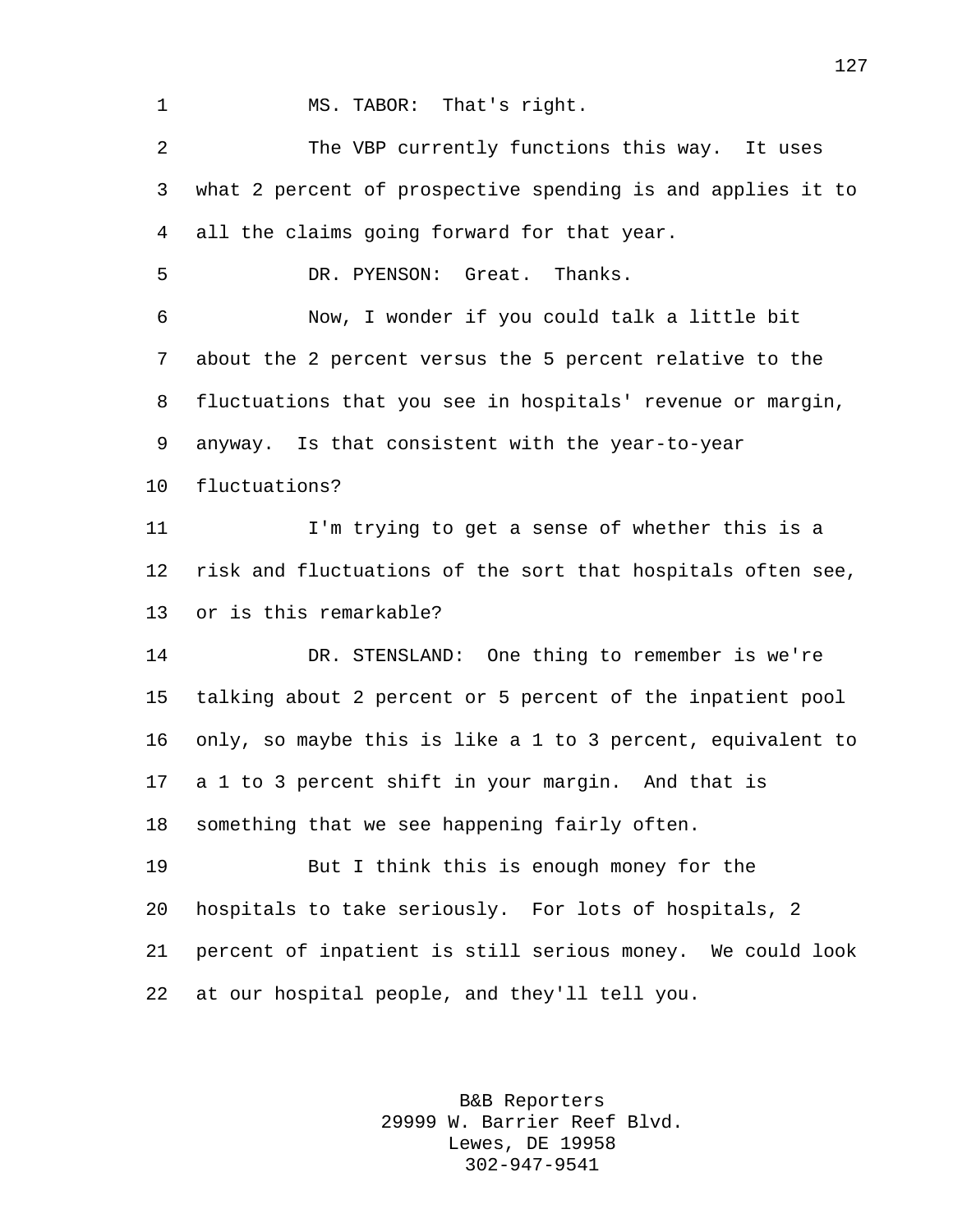DR. PYENSON: Just a follow-up question on that, if I could. I noticed the draft recommendation doesn't use the 2 or 5 percent on the withhold. I'm curious. Would that be decided outside the recommendation? I'm curious why we didn't do that.

 DR. MATHEWS: Yeah. I think the last time we talked about this, there was no clear consensus among the Commissioners as to what the right level was. There was a discussion of 2. There was a discussion of 5. There was a discussion of starting at 2 and moving to 5. So we've left the bold-faced recommendation language a little ambiguous, but we would lay this out in the supporting narrative and rationale underneath the recommendation. You could do it this way; you could do it that way. Here's what some of the impacts might look like.

DR. CROSSON: Dana.

DR. SAFRAN: Thanks.

 Just a terrific chapter and a great presentation. I just want to go back to where Pat was going and make sure I understand. Let's say we're in the scenario you describe. Congress moves quickly. This gets implemented. It starts in 2020. Can you just talk us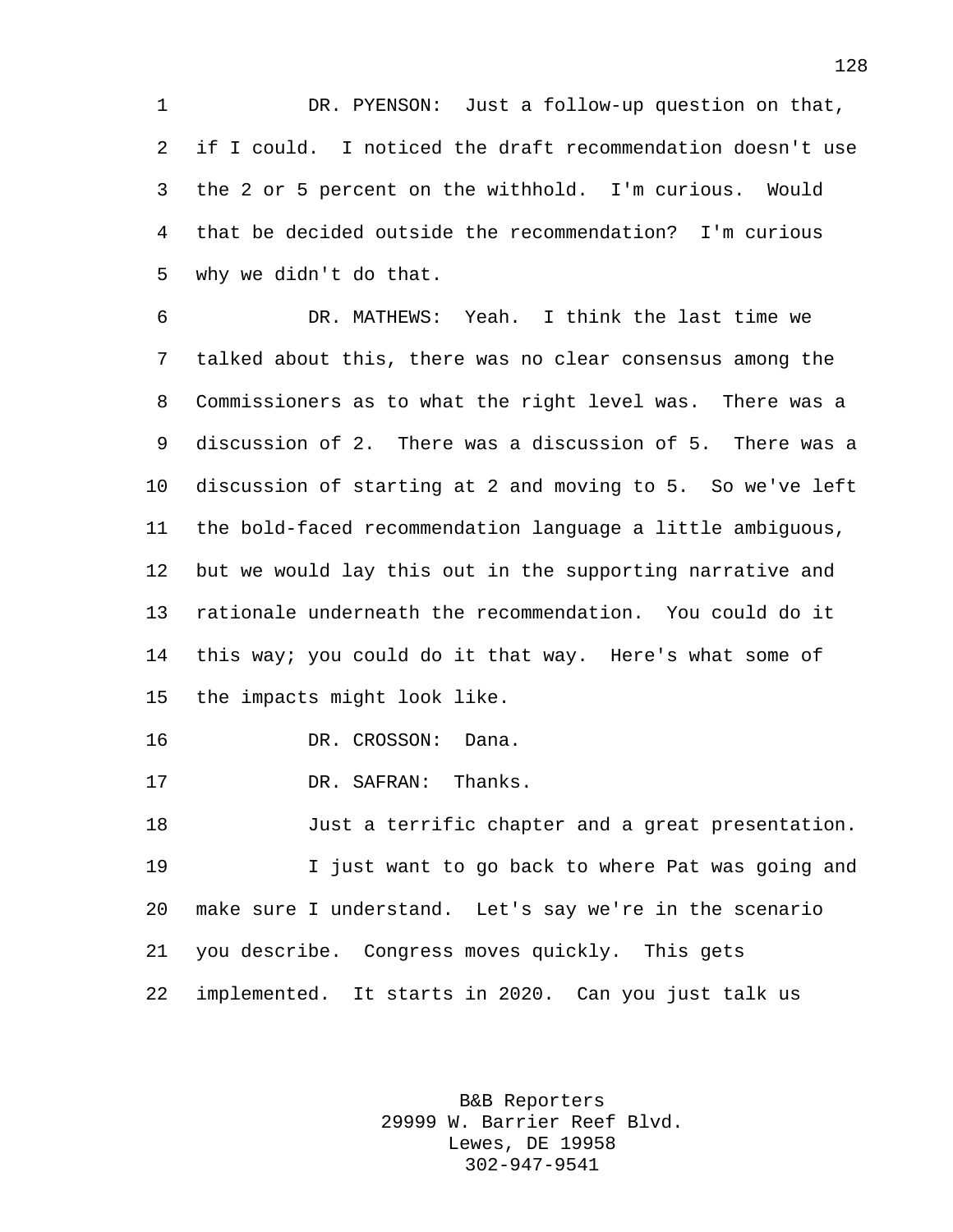through if I'm a hospital, what I understand on January 1st, 2020, about my performance, about my payment for this year, and about my incentives for performance to enhance my payment for 2021?

 MS. TABOR: So we include this as part of the normal rulemaking process. Like this summer when inpatient IPPS rules come out, CMS could put in place or release, "Here the targets that you need to meet. Here's the performance adjustment. Here's the list of all the hospitals and which peer group you're in."

 And then that would be implemented into final law that fall, affecting that fall's fiscal year payment.

13 DR. CROSSON: Paul.

 DR. PAUL GINSBURG: A question. I think this is a great system, and it will hopefully incent even better performance by hospitals.

 So what happens if the performance improvement is greater than what's envisioned? Do we wind up paying the hospitals more and saying it was worth it because quality is better, or does it somehow -- sets it budget-neutral? MS. TABOR: That's a great point. So the way that it is defined, again, since it is a prospective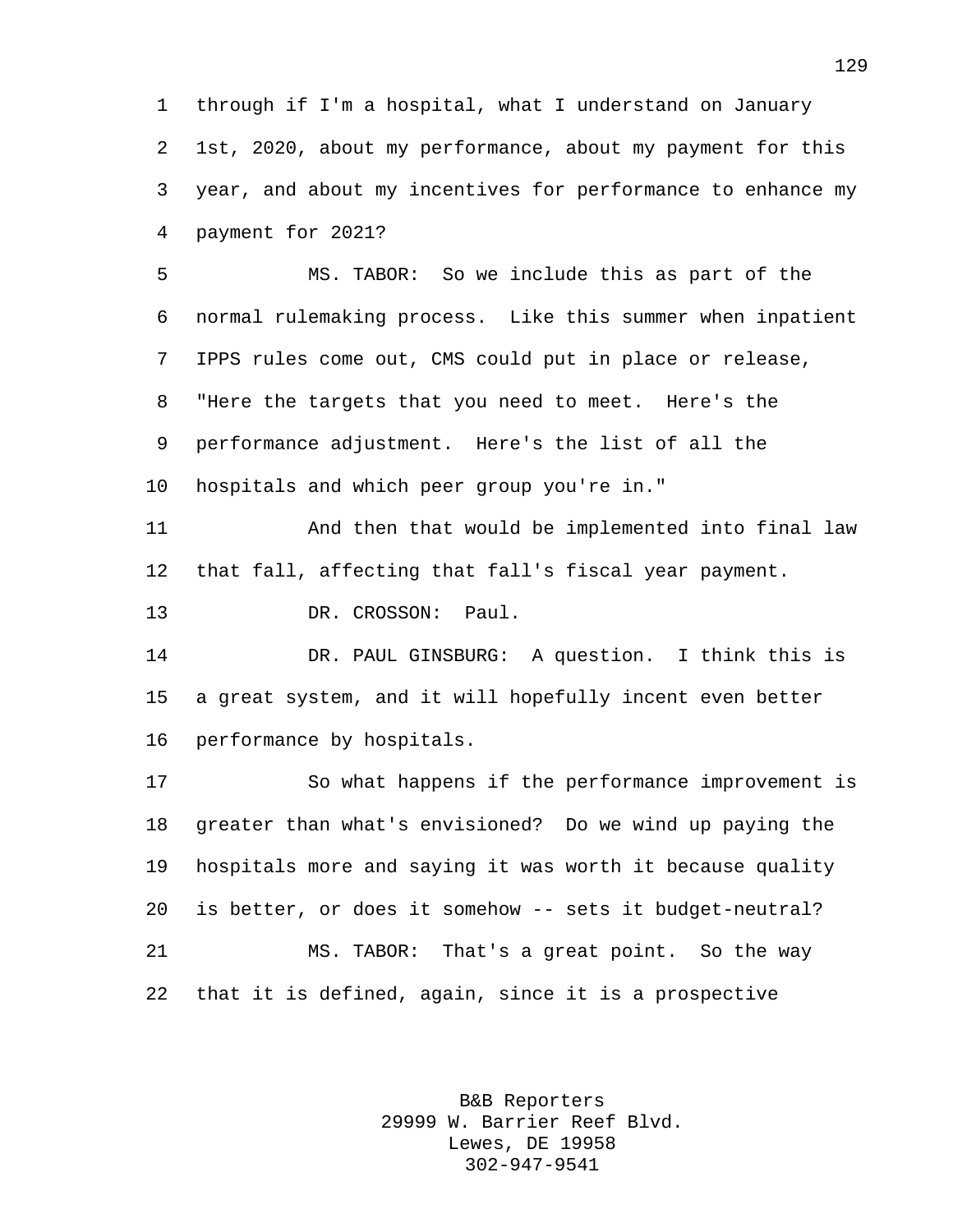system, is that if hospitals do perform better, Medicare will end up paying more.

 But one thing that we do touch on in the paper is that CMS should regularly monitor what these targets are, and if one year there is a lot more improvement than was anticipated, they can revise the targets the following year. So there is kind of a checks-and-balance system on this.

 MS. CAMERON: And I think the flip side is also true. If they don't hit the performance targets, then less would be paid out. So the goal is for budget neutrality. The expected value there is zero, but it could go on either side of that equation, depending on performance.

DR. CROSSON: Jaewon.

 DR. RYU: I just wanted to follow up on the earlier question on timing and mechanics of how this would go. So if it got implemented on the timeline that you would set, the payment would hit that next prospective year, but it would be based on quality measurement that would be performance year two years ago, correct? So that would still be retro. The payment would be.

So, in some respect, you'd have a period of a

B&B Reporters 29999 W. Barrier Reef Blvd. Lewes, DE 19958 302-947-9541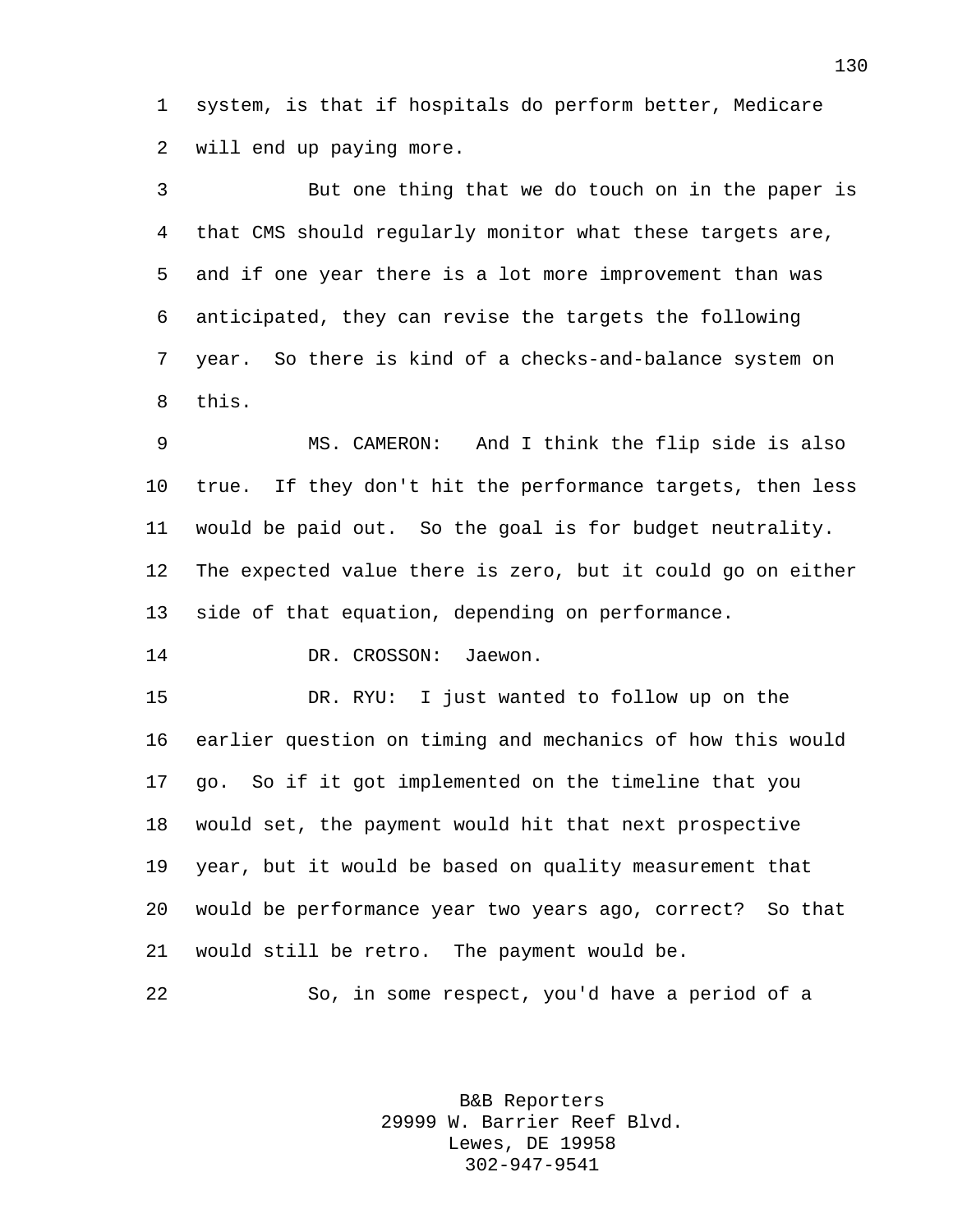couple years before a hospital could really do anything to change what they would be getting paid under the new HVIP.

MS. TABOR: That's correct.

 But one thing I will say is that we selected measures that hospitals have been paid on. We're changing how they're paid on it and trying to make it a little more fair and to drive improvement, but these are not brand-new topics for hospitals.

 DR. CROSSON: Okay. I saw a half a hand. Oh, Round 2.

 So we'll move into the discussion period. Put up the recommendations up there. So we are on the path to vote. What I'd like to do is ask those of you who want to make comments to do it in the context of the recommendation, support and not support; if so, reasons why, as we traditionally do.

Warner, you're up.

 MR. THOMAS: So, directionally, I think the HVIP is a good program. I guess I -- it just comments to me, and I'm not sure what it will go and the specificity behind this, because obviously more details need to be worked out. But I do think having some flexibility, if you need to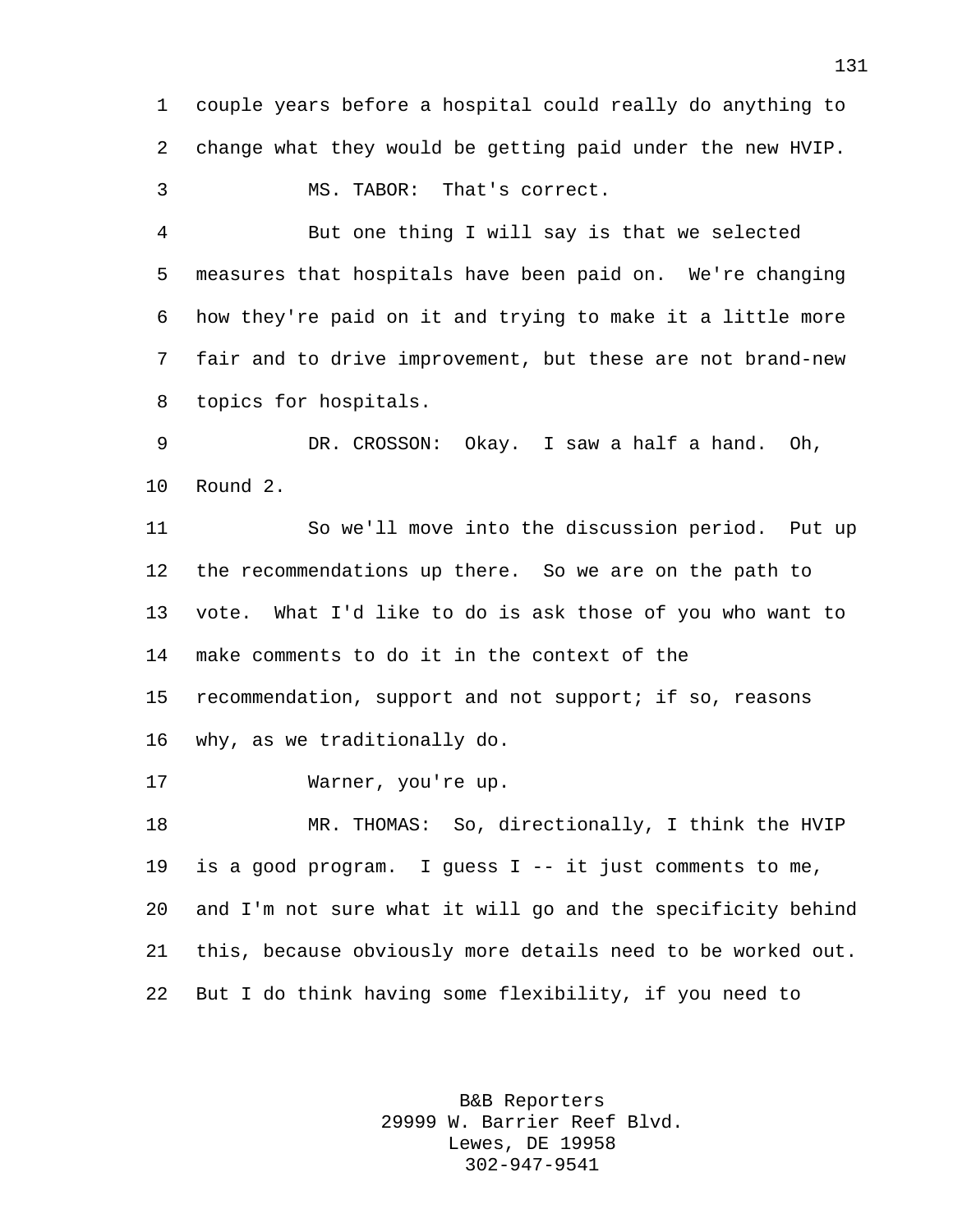change a measure out, would be important, because obviously things evolve over time.

 I also question whether cost is a quality measure, but we can probably debate that one the rest of the day, so it's just really a comment.

 I think a comment that Jim made earlier, that, you know, the 0.8 is new money being put in, but it's really not new money. It's taking dollars from the update factor and reassigning it. So, you know -- and I think that's fine, but it's not necessarily, you know, new dollars that are tied to specifically this program. It's taking dollars that, statutorily, we were recommending. We're just allocating it in a different fashion versus just giving folks an update. And I just worry about that, given the information in the chapter of the trend of how Medicare payments are doing versus, you know, inflation factors and input factors that go into hospitals, such as drug pricing, labor pricing, et cetera.

 So I think that the concept, moving this direction, is a good one. I'm just concerned about taking pieces of the update factor versus, you know, maybe we take the 0.5 percent that's a deduct and add that back, you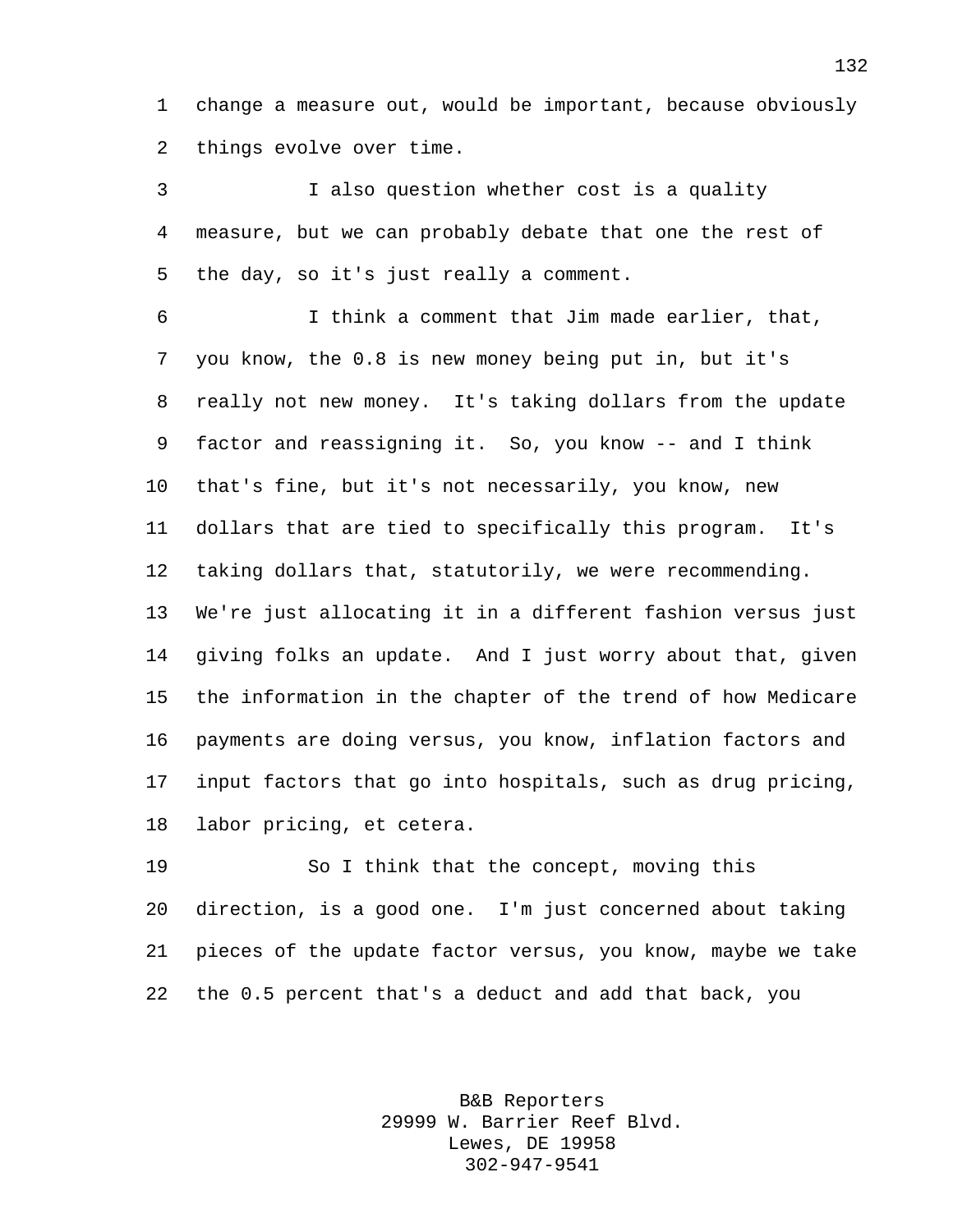know, versus taking something that's the update factor and reallocating it in a different way.

 So it's not necessarily I'm against the proposal, but I also think doing this for 2020 seems quick, just given how we deal with other issues. This seems like it's a pretty quick move. So not that it can't be done, but I'm not sure actually that CMS could move quick enough to get this put in place, going to Jaewon's comment that you're going to be dealing with a lot of historical data, and will hospitals really be able to make an impact in that short a period of time, almost most are tracking all these measures anyway. It's just that are the clear about what the baseline is kind of going into a new program like this. DR. CROSSON: Comments. Paul.

 DR. PAUL GINSBURG: Actually, I interpreted it differently, Warner. I interpreted this as yet the 0.8 is going into the HVIP, but also the elimination of the current quality penalties. That, to me, is, in a sense, an extra half percentage point increase in the update in the aggregate. So this is not just current law. This is really current law plus 0.5, from my perspective. MR. THOMAS: Yeah, I don't disagree with that,

> B&B Reporters 29999 W. Barrier Reef Blvd. Lewes, DE 19958 302-947-9541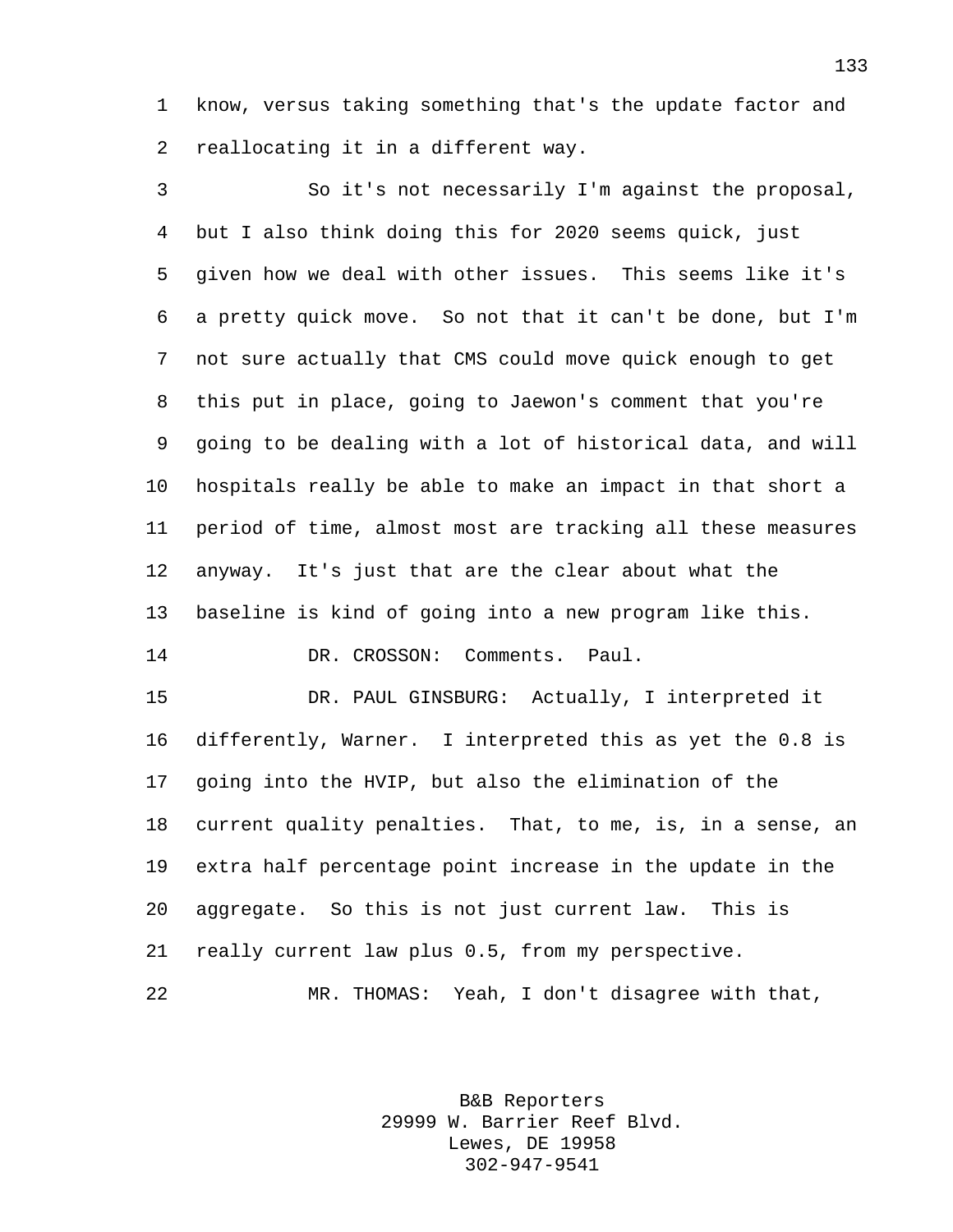but I think Jim's point was but the new money, the 0.8 is new money. That's really not new money. That's part of the updates being reallocated differently. And I get that, you know, reduction of the -- or elimination of these reductions, I think that that's fine. And once again, I think hospitals should have to earn the dollars. There's no doubt about that. I also look at -- if you look at the performance of what's happening in this category, especially as you compare it to the rest of the categories

 we have that we evaluate, that we're going to be talking about the rest of the afternoon, you know, I think we just need to really be mindful of that when we're making these types of changes.

14 DR. CROSSON: Further comments. Bruce. MR. PYENSON: I want to comment the authors for this. I think the tiering was really well done and I support the recommendation.

 I'm hoping we might be able to get a consensus on recommending an aggressive withhold, because I think what we have here is right, it creates the right incentives, it has the right protections, so why not be aggressive with recommendation for an attention-getting withhold.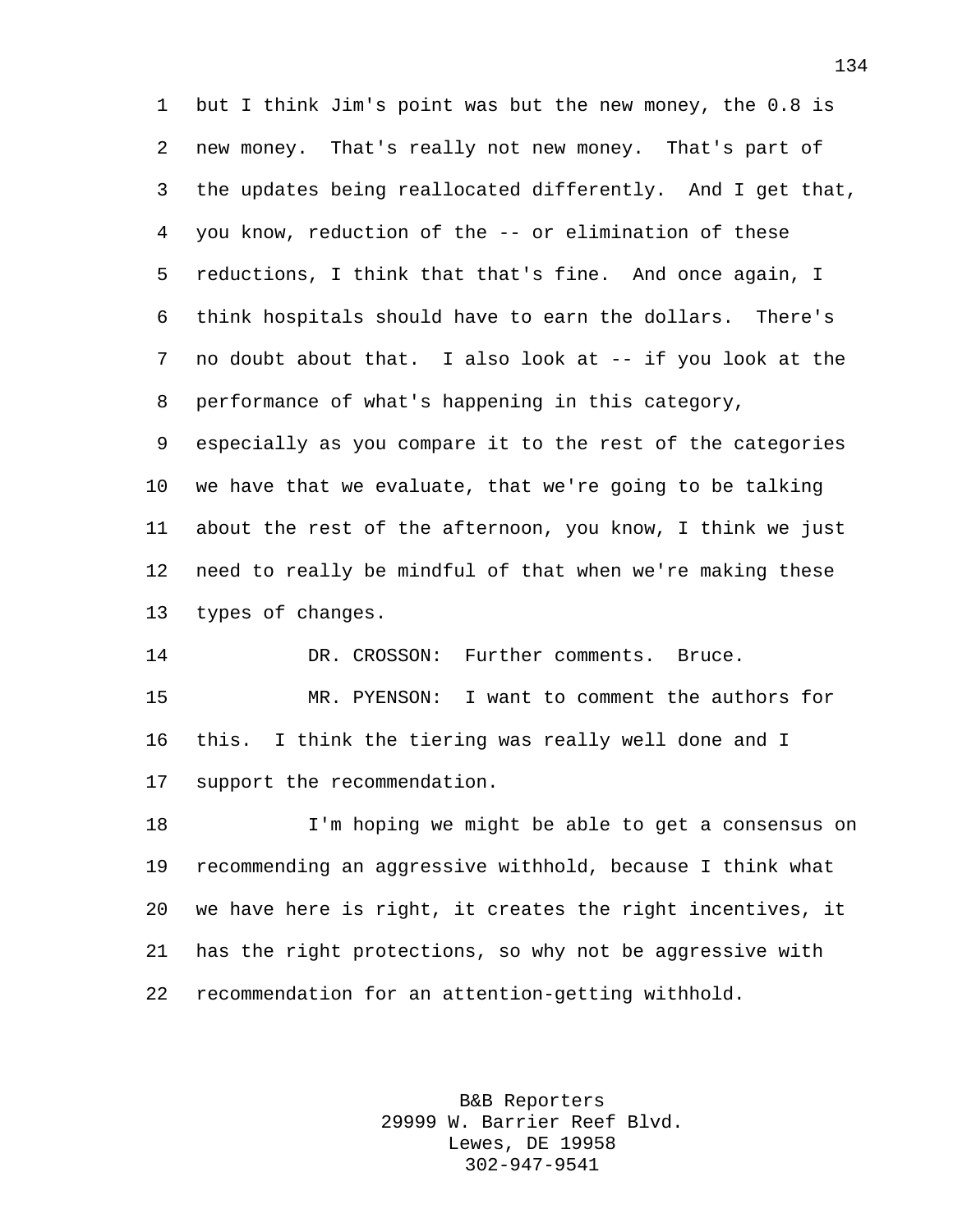DR. CROSSON: So let me hear other responses to that. Dana.

 DR. SAFRAN: So I'm really excited about this program, and understanding Warner's point that this does involve moving pretty fast. I guess I think that's appropriate in this case because we're removing some programs and complexity that really aren't producing so much value and are in the way. We're adding, you know, the social risk factor stratification that, you know, I think really solves problems that folks have been pretty vocal about. And it's really good for beneficiaries and I think better for providers.

 So I think there's a lot here that really is an enormous step forward and good model for both Medicare and other payers, in terms of how to structure value-based payment, and I'd love to see us move it quickly.

17 DR. CROSSON: Jon.

 DR. PERLIN: Let me begin by thanking the group for really thoughtful work. I want to really associate with Warner's comment. I like it directionally. As always, the devil is in the details, and particularly if you're looking at an operating environment.

> B&B Reporters 29999 W. Barrier Reef Blvd. Lewes, DE 19958 302-947-9541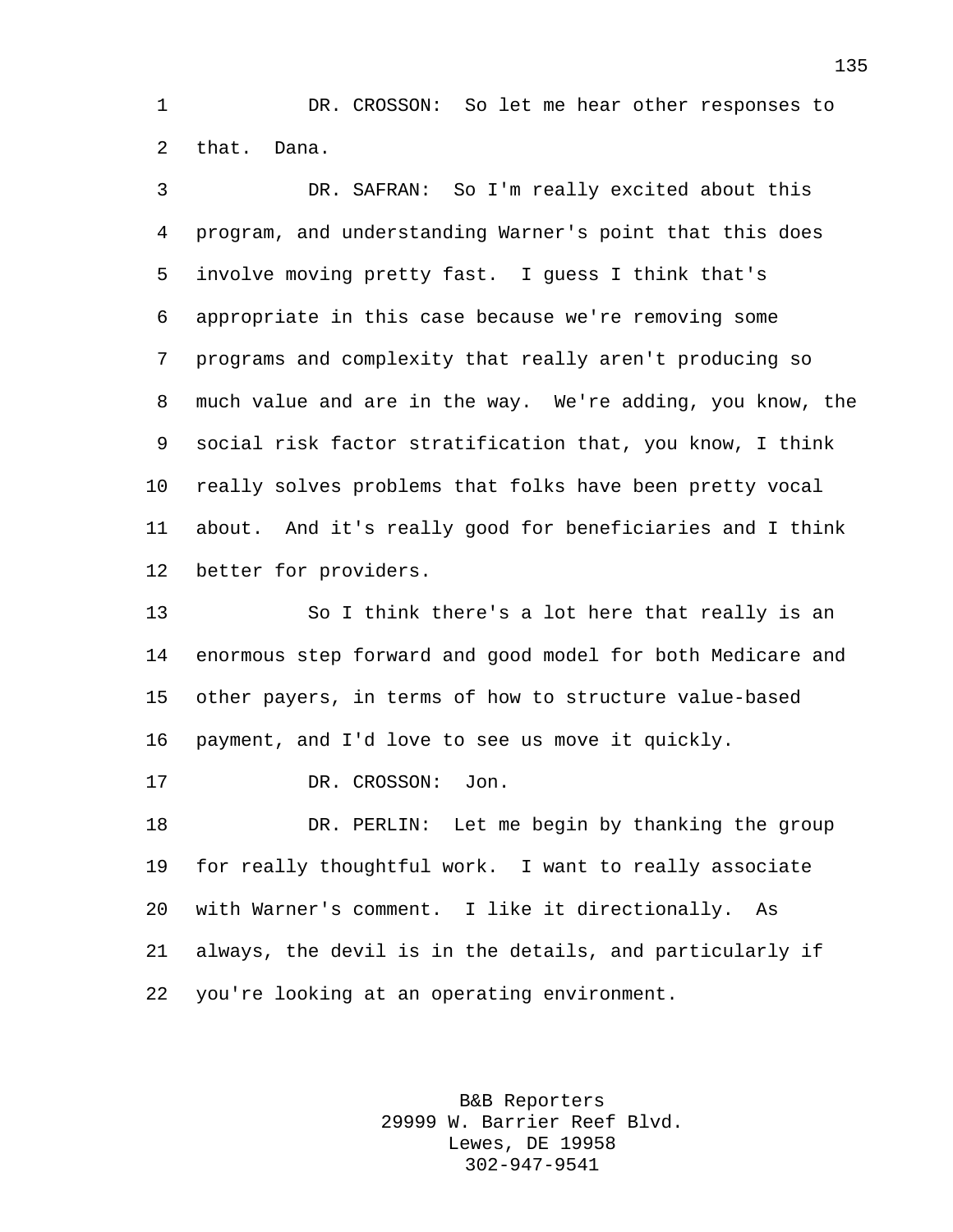The way the cash flow plays out, to Pat's point, I think is tremendously important, obviously, if there's a lag. And the problem with the lag is that it decouples the actual improvement from the reimbursement for the improvement, by necessity. And so these are the things that would hope we pay attention to as we figure out what the implementation characteristics are.

 So if you look at the five measure domains, we had some discussion earlier today about the challenges of readmission measures, generally. And, you know, we talked through socioeconomic circumstances that there may be difficulties for placement, and some of that gets evened out, perhaps, in the dual-eligible stratification by band. That's the theory.

 But that can operate sort of like the challenge with mortality, that may be insensitive to that particular banding. So, for example, the hospital is a referral hospital. Even if it's in an upper band it actually may get patients from hospitals with much more complex patients, complex socioeconomic circumstances, that have one trajectory, and that trajectory is unfortunately going to be death or advanced complex disease that could lead to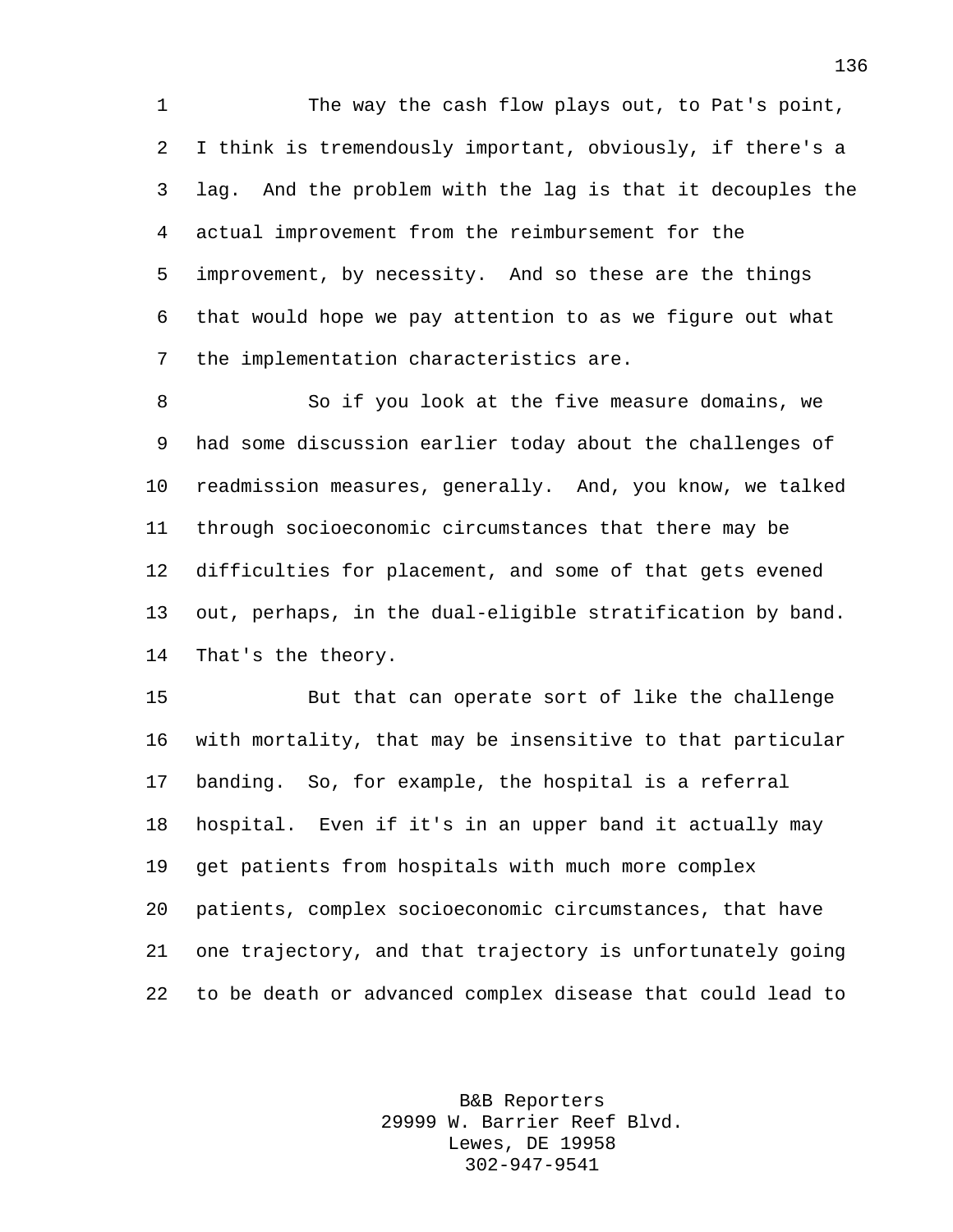remission, my point being that it may be less amenable to the management than possible.

 The spending per Medicare beneficiary is -- you know, I'm not sure what it is. It's an index but it's not a quality measure and it may or may not be, for those reasons, controllable. Measures generally that have been in these buckets have suffered from the challenges of clustering, and I think part of our guidance will have to be that there's decompression. Otherwise, you can both win and lose with virtually the same performance on that.

 And in terms of the final measure, the hospital- acquired conditions, we've had discussion, we had discussion last time about these being extremely, fortunately, rare events, but in order to have enough data to have statistical validity we go further back.

 The comment was made that in terms of linking the actual performance with the reimbursement schedule that you would sort of weight that nearer, but either way it's still driving while taking information from the rear-view mirror. So I think this is laudable but I think we really have to pay attention to the components of each of the measures, and step away from some of the pratfalls that

> B&B Reporters 29999 W. Barrier Reef Blvd. Lewes, DE 19958 302-947-9541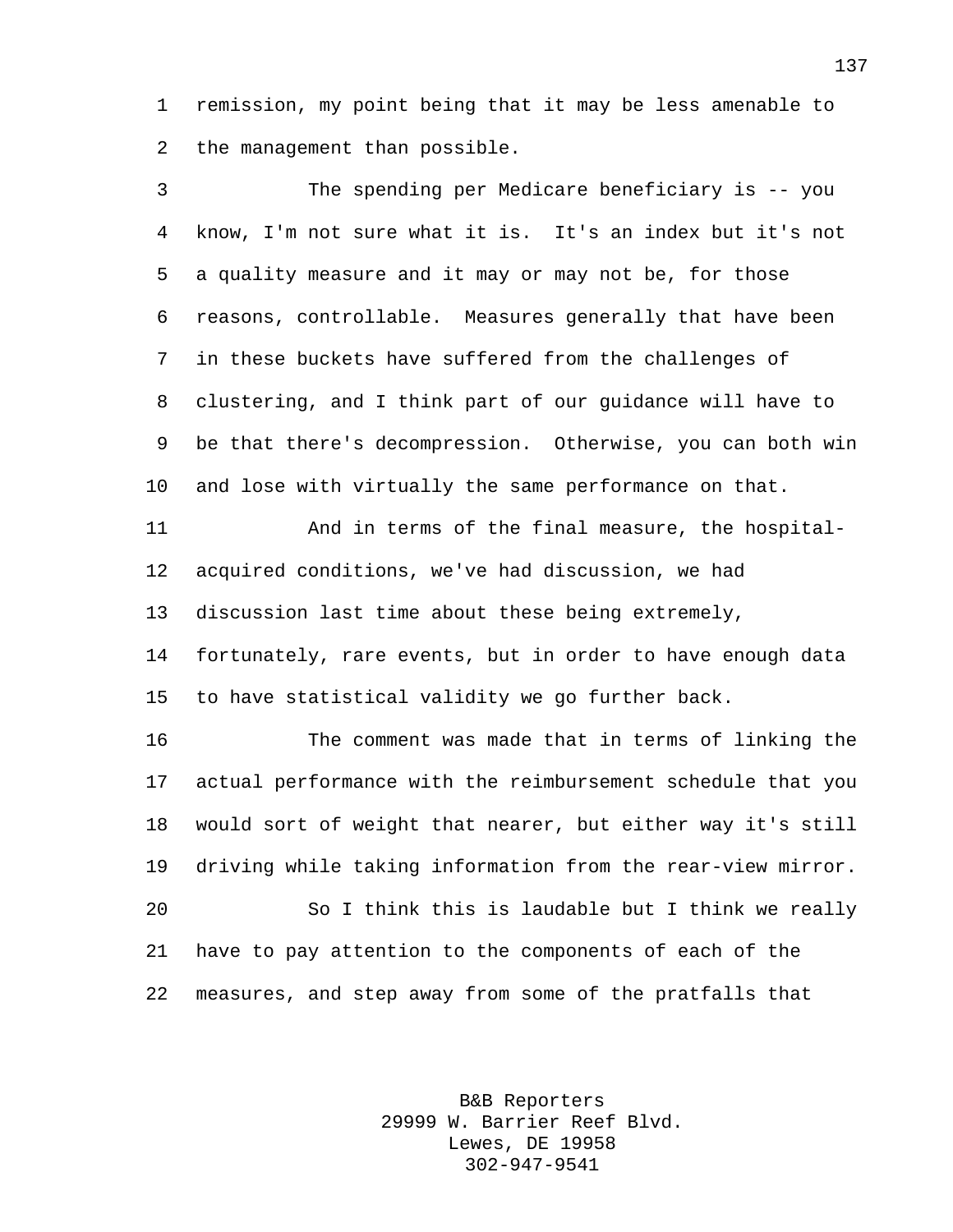we're already aware of, in the context of support for the general direction and the involvement of that.

 The second is that I agree with Warner as well and Pat, in the sense that we have data in our own report that shows that, you know, we've got a 9.9 aggregate Medicare margin -- negative 9.9 percent aggregate Medicare margin, and anticipating negative 11 percent this year. And so I think as this goes forward -- I see heads nodding as well -- that there has to be a vehicle to fund this that is different than the vehicle of updates to control for cost of labor and cost of supplies, et cetera. So got support on this, but I think the onus is on us, and ultimately CMS, to finesse that implementation along those lines. Thanks.

 DR. CROSSON: Just a quick comment, Jon. I mean, you've identified some of the natural problems in doing any kind of quality assessment. The only point I'd add is that the mortality is risk-adjusted. Now it may not be risk-adjusted adequately but it is risk-adjusted.

 DR. PERLIN: I mean as Lisa Iezonni wrote many years ago, that's 20 percent of the variation, but there are some systematic complexities. I'm a strong endorser

> B&B Reporters 29999 W. Barrier Reef Blvd. Lewes, DE 19958 302-947-9541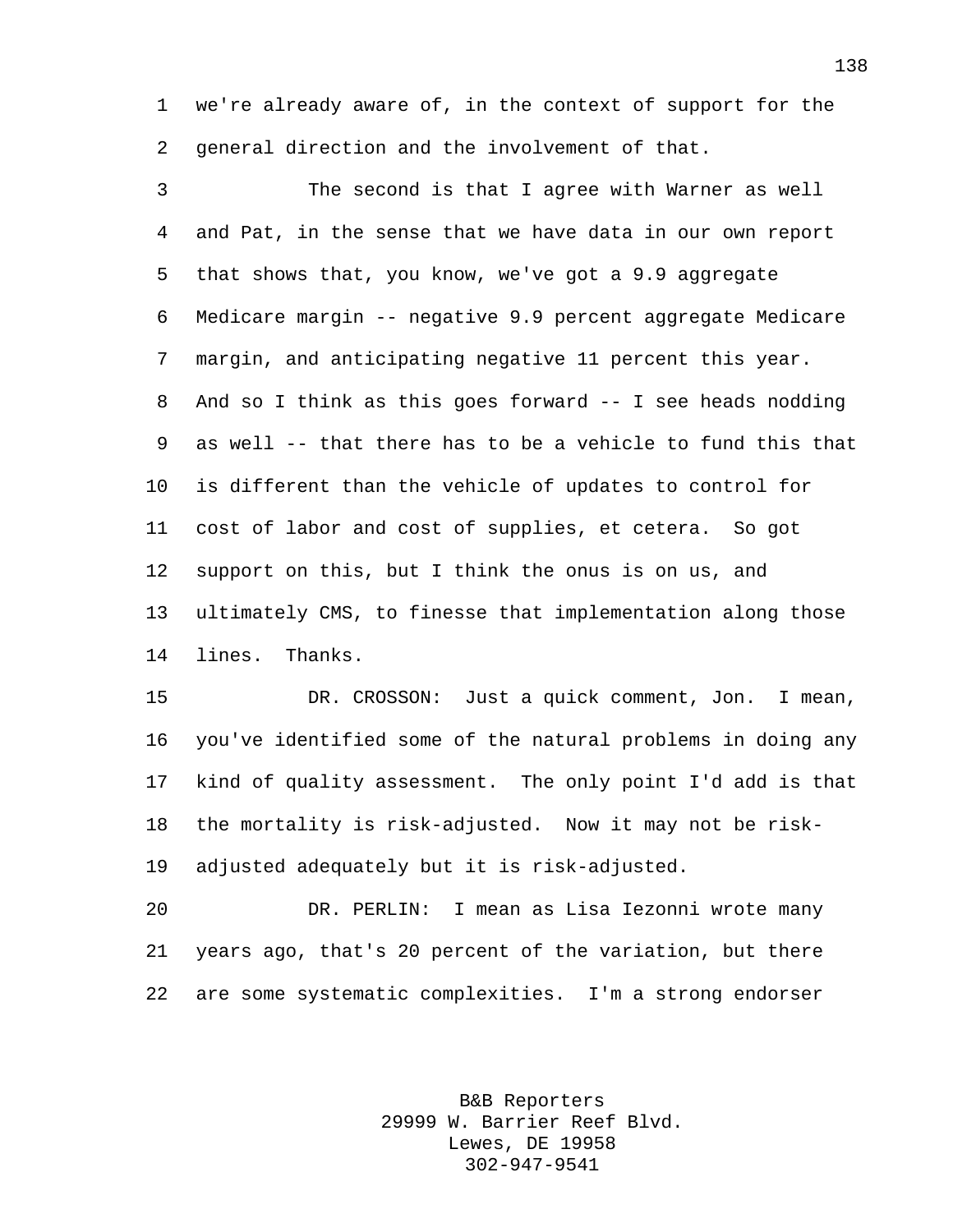here of measures, of the buckets measurement, but, you know, need to really get to the evidence base for which measures -- the statistical means to actually differentiate appropriately. Thanks. DR. CROSSON: Further comments. Seeing none, we will proceed to the vote. All Commissioners in favor of the recommendation please raise your hands. 9 [Show of hands.] 10 DR. CROSSON: All opposed. 11 [No response.] 12 DR. CROSSON: Abstentions. 13 [No response.] DR. CROSSON: The recommendation passes unanimously. Stephanie, Ledia, Jeff, thank you for this work and all the work that has preceded it. It's really excellent. Thank you very much. **I**Pause. DR. CROSSON: Okay. We're now going to proceed to the second update recommendation. That's on payment to physicians and other health professionals, and we have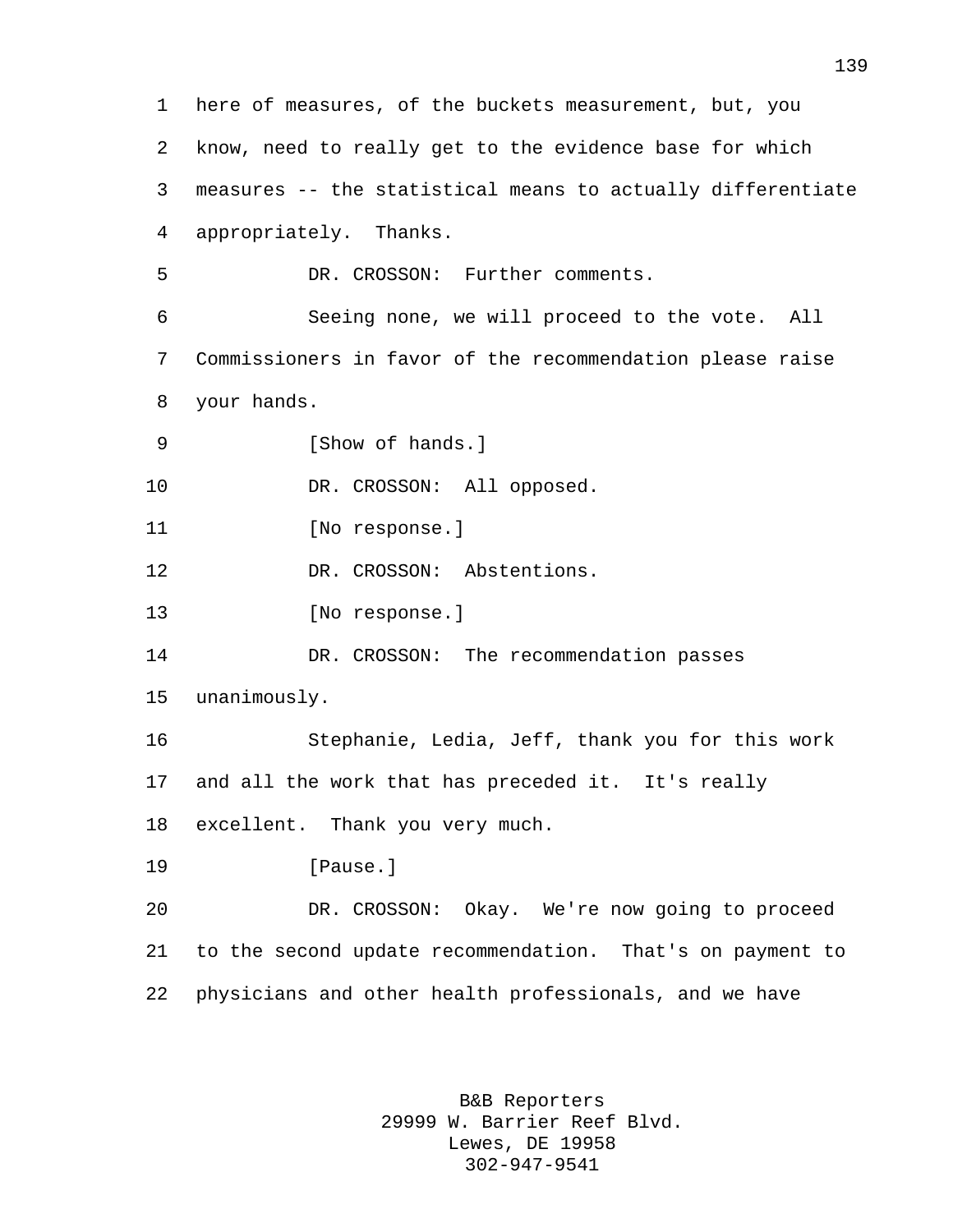additional recommendations relating to the payment of

advanced practice registered nurses and physician

 assistants. Ariel, Brian, and Kate are here. Ariel, it looks like you're going to begin.

 MR. WINTER: Good afternoon. As Jay said, I will discuss the payment adequacy assessment for physician and other health professional services and present the draft update recommendation for your vote.

 Then Brian will present two draft recommendations on payment policies for advanced practice registered nurses and physician assistants, which you will also be voting on. You saw all three of these draft recommendations last month.

 We'd like to thank Kevin Hayes, Carolyn San Soucie, and Emma Achola for their help with this work.

 We discussed our assessment of payment adequacy extensively at the December meeting, so today I will be focusing on highlighting some key points. There are more details in your mailing paper.

 First, some background on this sector. Medicare pays for services provided by physicians and other health professionals using a fee schedule. Total spending for

> B&B Reporters 29999 W. Barrier Reef Blvd. Lewes, DE 19958 302-947-9541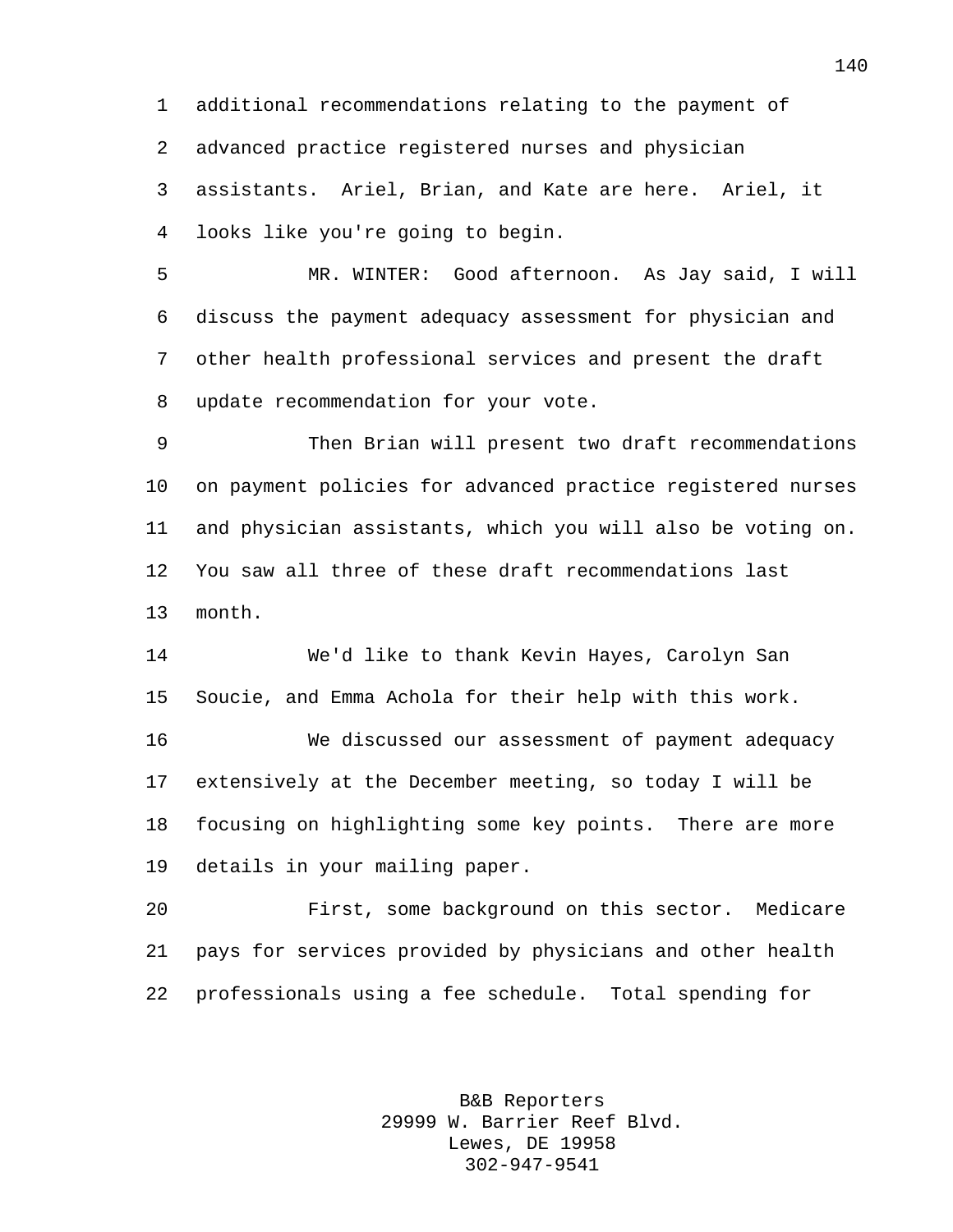these services was about \$69 billion in 2017, or 14 percent of fee-for-service spending.

 Nine hundred eight-five thousand clinicians billed Medicare in 2017. Under current law, there will be no update to the fee schedule conversion factor for 2020. But there is a 5 percent incentive payment for certain clinician participants in Advanced Alternative Payment Models.

 We received several comments from Commissioners at the December meeting, which we have addressed in the paper. In addition, we have updated some of the numbers in the paper.

 I do want to focus on one issue that Kathy raised at the December meeting, which is how we calculate changes in the volume of clinician services. Volume growth is a function of two things: changes in the number of services, such as the number of imaging tests; and changes in the intensity or complexity of services, as measured by RVUs, or relative value units. For example, the substitution of a CT scan for a plain X-ray represents an increase in intensity.

This table shows each factor separately. From

B&B Reporters 29999 W. Barrier Reef Blvd. Lewes, DE 19958 302-947-9541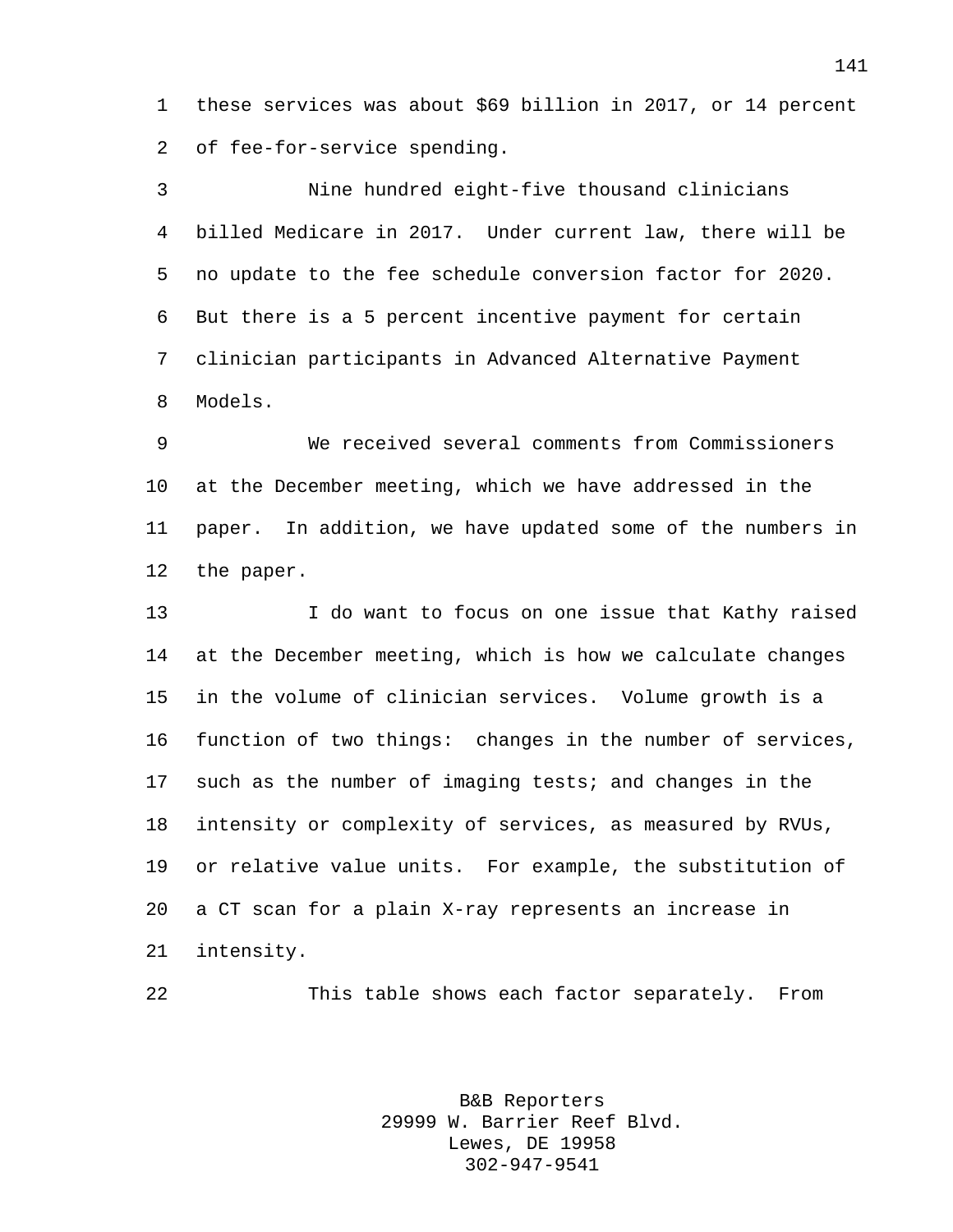2016 to 2017, across all fee schedule services, which is the top row, the number of services per beneficiary grew by 1.3 percent, and intensity per beneficiary increased by 0.3 percent. The sum of these variables gives us the change in volume per beneficiary of 1.6 percent.

 The rest of the table includes examples of service categories that had relatively large changes in intensity. For example, the second row is the category of major vascular procedures. There was no change in the number of services per beneficiary, but intensity per beneficiary grew by 9.5 percent. So all of the volume growth was related to an increase in intensity.

 This was because certain vascular procedures with relatively high RVUs had rapid growth in the number of services, and there was a corresponding decrease in the number of procedures with lower RVUs.

 To summarize our analysis, payments appear to be adequate. Access indicators are generally stable. Our annual telephone survey indicates that beneficiaries have comparable or slightly better access to clinician services than privately insured individuals ages 50 to 64. The share of providers enrolled in Medicare's participating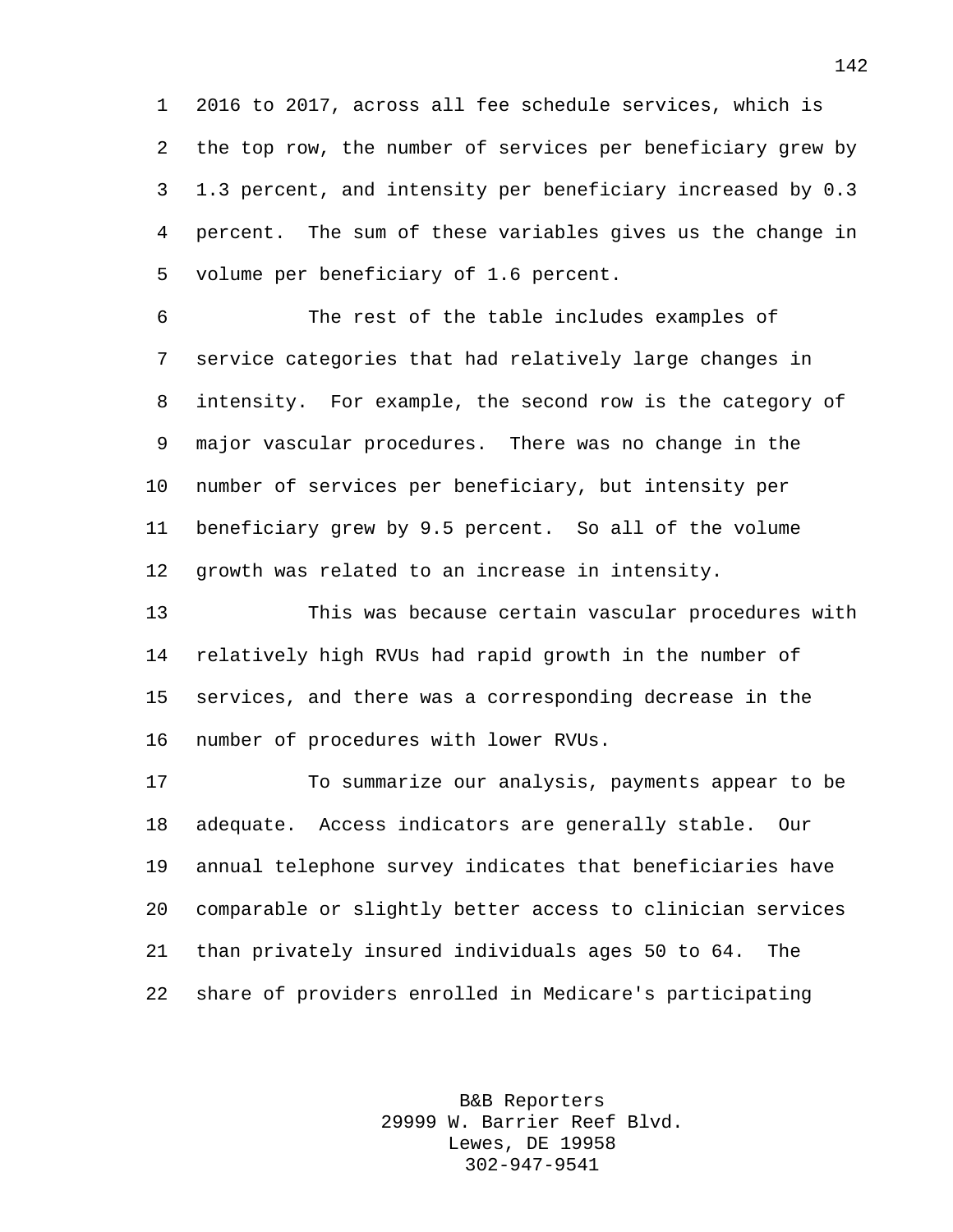provider program remains high, and the number of clinicians billing Medicare per beneficiary is stable.

 Quality is indeterminate; the ratio of Medicare's payment rates to private PPO rates did not change; and there was an increase in the volume of services.

 So the draft update recommendation reads: For calendar year 2020, the Congress should increase the calendar year 2019 Medicare payment rates for physician and other health professional services by the amount specified in current law.

 In terms of implications, there would be no change in spending compared with current law, and this should maintain beneficiaries' access to care and providers' willingness and ability to furnish care. And now I'll hand things over to Brian. MR. O'DONNELL: So, switching gears a bit, I'll now discuss Medicare's payment policies for NPs and PAs. The Commission discussed this topic in depth in October and December. What follows today is a brief summary of the materials discussed in those meetings.

 NPs are the largest subgroup of APRNs and are registered nurses who have additional training, most

> B&B Reporters 29999 W. Barrier Reef Blvd. Lewes, DE 19958 302-947-9541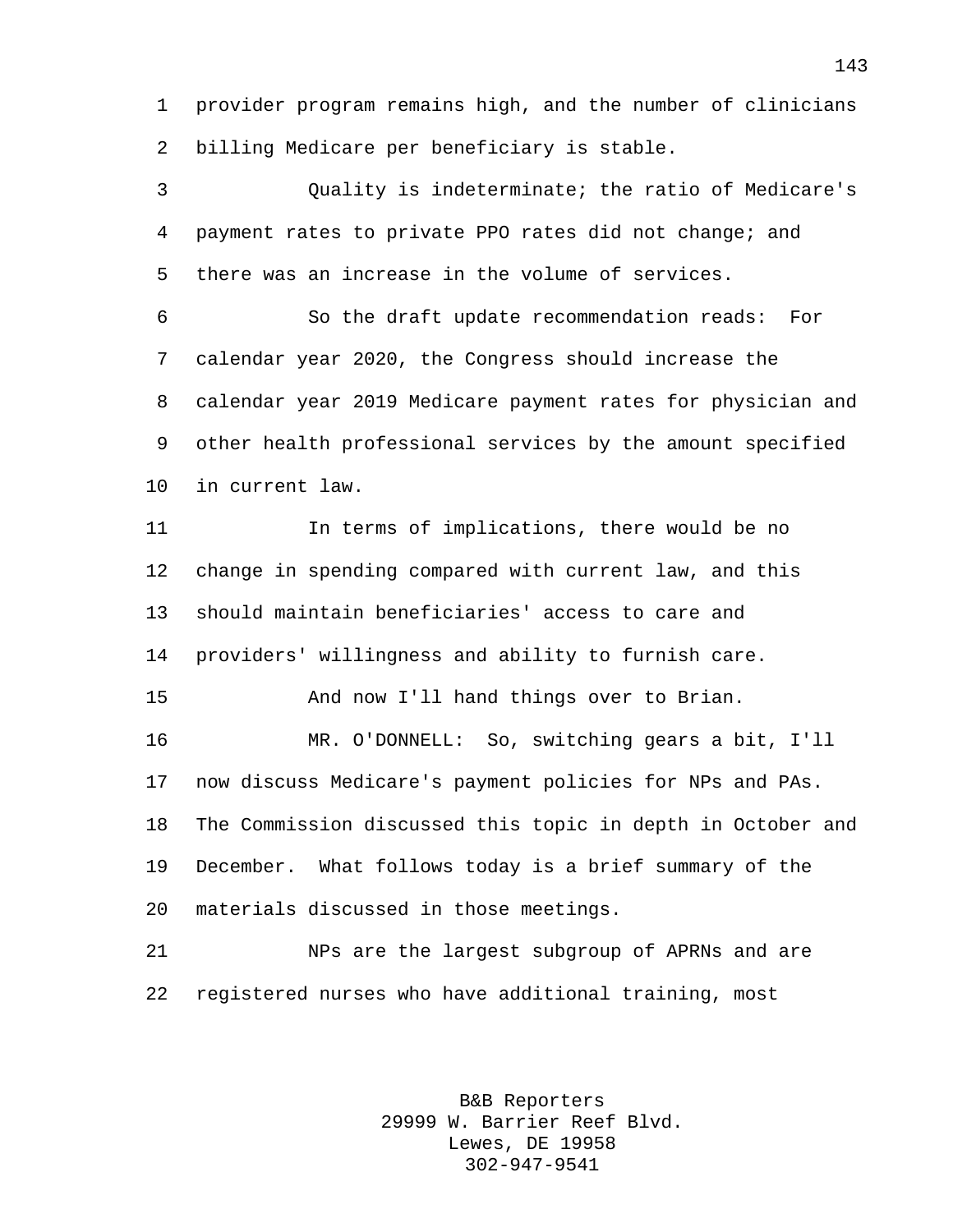commonly a master's degree.

 Similarly, PAs must graduate from a PA educational program, which is generally a post- baccalaureate master's. The number of NPs and PAs billing Medicare has increased rapidly over the last several years. For example, from 2010 to 2017, the number of NPs that billed the Medicare program increased from approximately 52,000 to 130,000, an average annual increase of 14 percent. In addition to their growing number, NPs and PAs increasingly practice in specialties other than primary care. The result of these two trends is that NPs and PAs perform a larger number and a greater variety of services for Medicare beneficiaries than in the past. NP and PA services can be billed in two different ways under Medicare. They can be billed directly. Under this option, NP and PA services are billed under their own NPIs, and Medicare pays 85 percent of fee schedule rates. The same services can also be billed under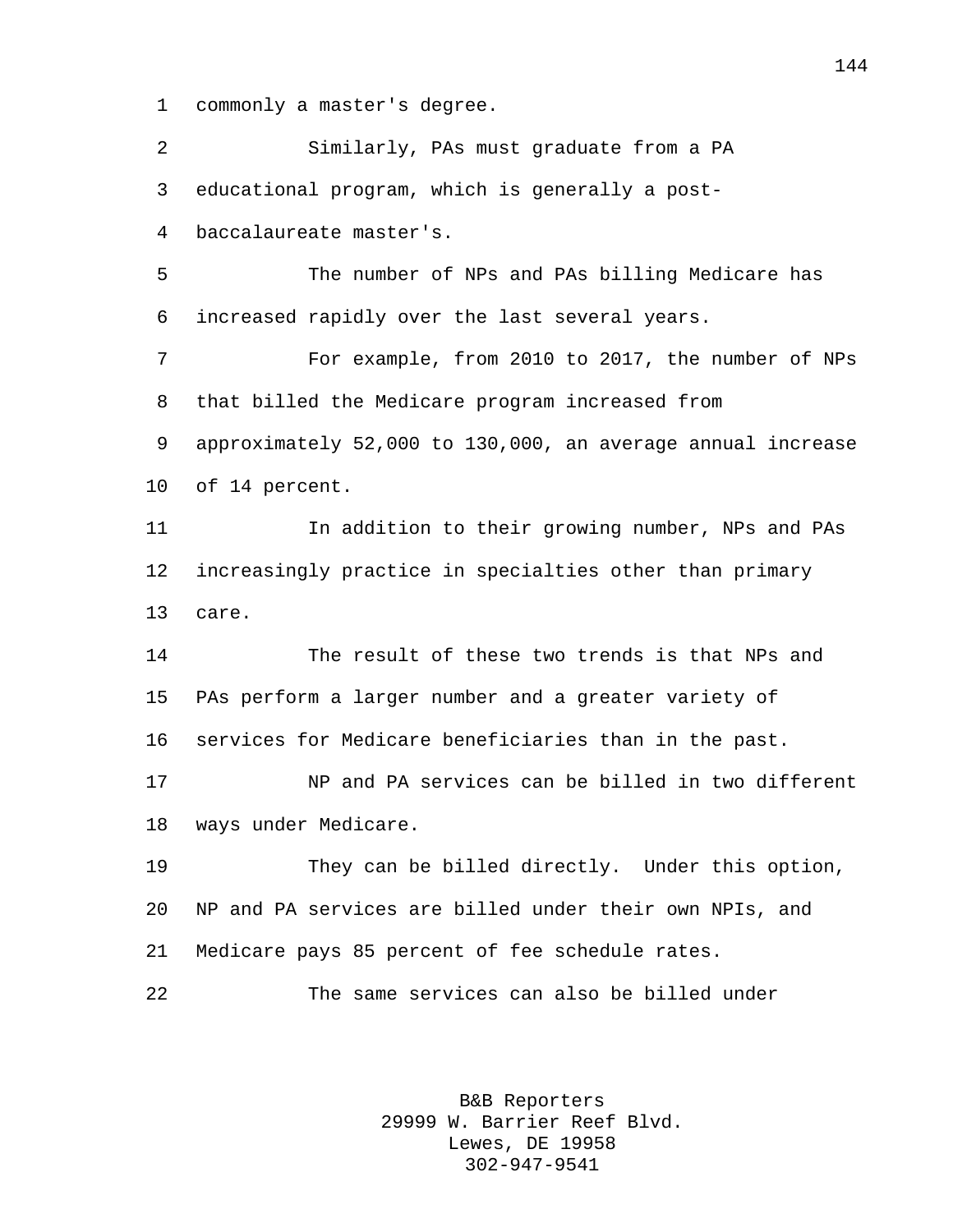Medicare's "incident to" rules. In this case, NP and PA services are billed under a physician's NPI, and Medicare pays 100 percent of fee schedule rates.

 In your mailing materials, we walk through a list of potential motivations to eliminate "incident to" billing for NPs and PAs, and it's worth noting a few here.

 At a very basic level, "incident to" billing limits transparency by obscuring policymakers' knowledge of who is actually providing care for Medicare beneficiaries.

 "Incident to" billing could also inhibit accurate valuation of fee schedule services and increase Medicare and beneficiary spending.

 It's also worth noting that eliminating "incident to" billing would not affect the services NPs and PAs can perform. Even if "incident to" billing were eliminated, the decision about what services these clinicians can perform would continue to be the province of states and the physicians with whom they practice.

 Given these issues with "incident to," the first draft recommendation related to APRNs and PAs reads: The Congress should require APRNs and PAs to bill the Medicare program directly, eliminating "incident to" billing for

> B&B Reporters 29999 W. Barrier Reef Blvd. Lewes, DE 19958 302-947-9541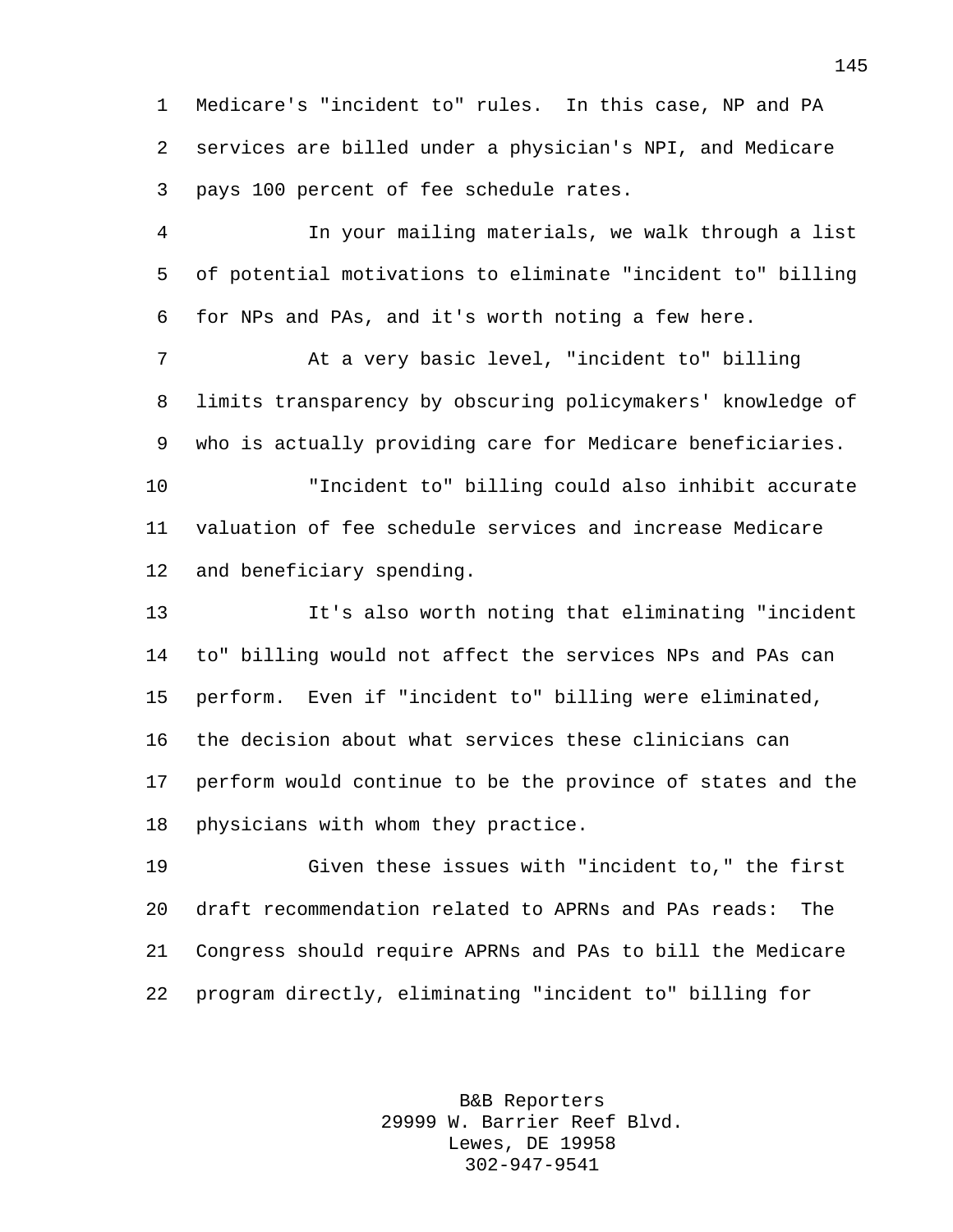services they provide.

 In terms of implications for spending, the draft recommendation is expected to reduce program spending between \$50 million and \$250 million over one year and between \$1 billion and \$5 billion over five years compared with current law. The draft recommendation would also reduce beneficiaries' financial liabilities and is not expected to adversely affect their access to care. In terms of effects on providers, revenues for some practices that employ APRNs and PAs would decline. In addition, APRN and PA services would be billed under their own NPIs instead of physicians' NPIs, which would improve Medicare's data on who furnishes care to beneficiaries. The next issue to discuss is the specialties in which NPs and PAs practice. NPs and PAs have historically been concentrated in primary care. However, they increasingly practice outside of primary care, in specialties such as dermatology and orthopedics. Recent estimates suggest that only half of NPs and around a quarter of PAs practice in primary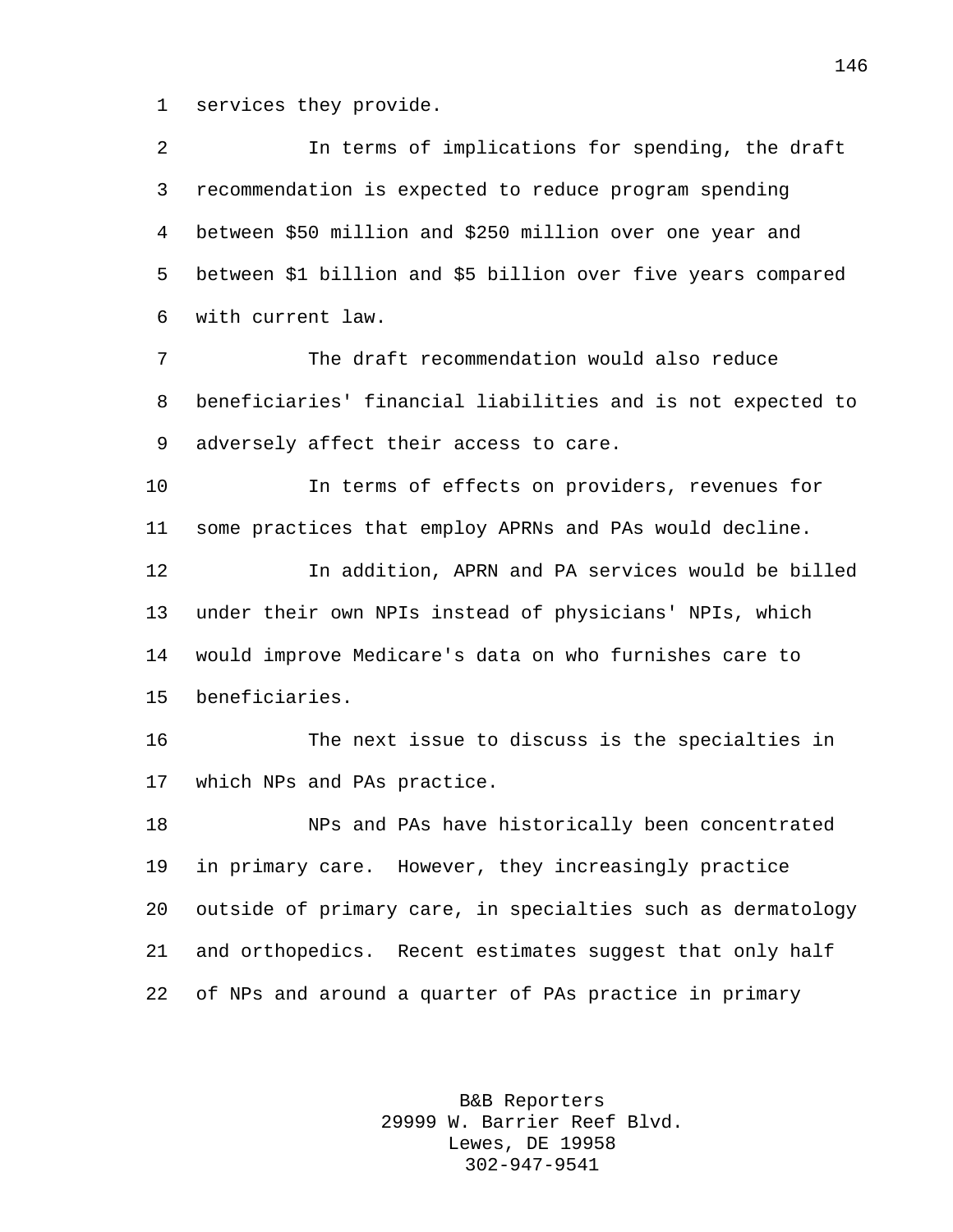care.

 Despite the variety of specialties in which they practice, Medicare has limited specialty information for these clinicians. For instance, Medicare groups all NPs into one specialty.

 This lack of specialty information can create issues, such as limiting Medicare's ability to target resources towards areas of concern, such as primary care, and inhibits the operation of programs that rely on identifying primary care providers.

 Given these issues, the next draft recommendation reads: The Secretary should refine Medicare's specialty designations for APRNs and PAs.

 The draft recommendation is not expected to substantially affect program spending, beneficiaries' access to care or financial liabilities, or provider revenues.

 This last slide summarizes the three draft recommendations that Ariel, Kate, and I discussed today. With that, we look forward to your comments, and I turn it back to Jay.

22 DR. CROSSON: Thank you. Very clear.

B&B Reporters 29999 W. Barrier Reef Blvd. Lewes, DE 19958 302-947-9541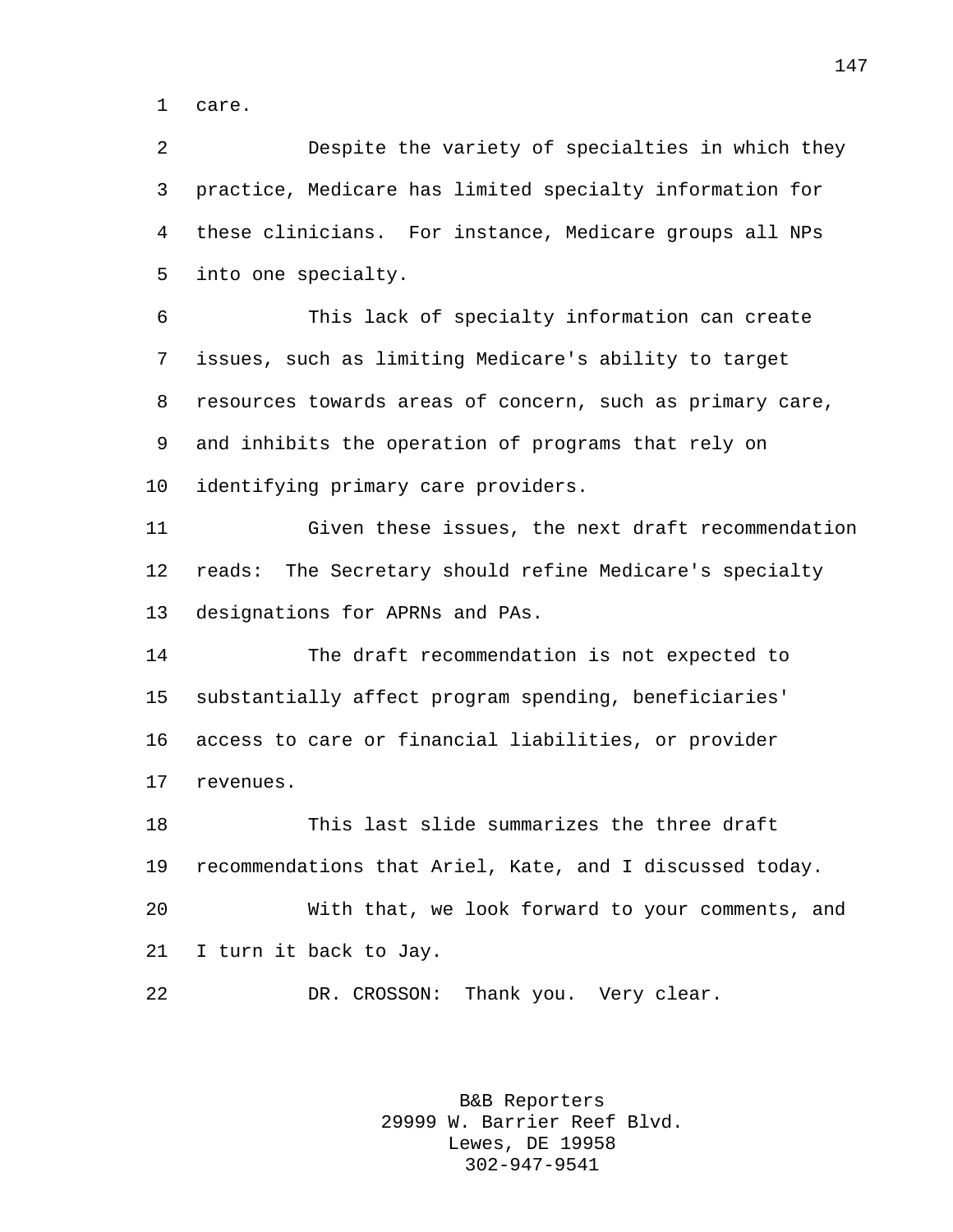I think for purposes of efficiency and also based on my memory of a reasonable degree of consensus here, we'll take all of these recommendations together, both in terms of Round 1 and Round 2. So clarifying questions? Marge.

 MS. MARJORIE GINSBURG: I think this is a clarifying question. One of the arguments made for getting rid of the "incident to" is that it was sort of mucking up the information about who do we attribute this service to in terms of checking for quality of care and things like that. Isn't there a way of changing -- or is there a way of changing the recording so you're actually separating out the provider who provided the care from the billing for that particular care? Maybe I'll throw this all together. The reason I say that is I'm a little concerned about doing away with the "incident to" for primary care providers, and the reason is solely a financial one. We're all struggling with how do we maintain adequate income for primary care physicians, and if they're possibly making a little money by hiring NPs to do the work and that's fattening their pocketbook a little bit, that may not necessarily be a bad thing. So I'm sorry, I sort of have two comments here.

> B&B Reporters 29999 W. Barrier Reef Blvd. Lewes, DE 19958 302-947-9541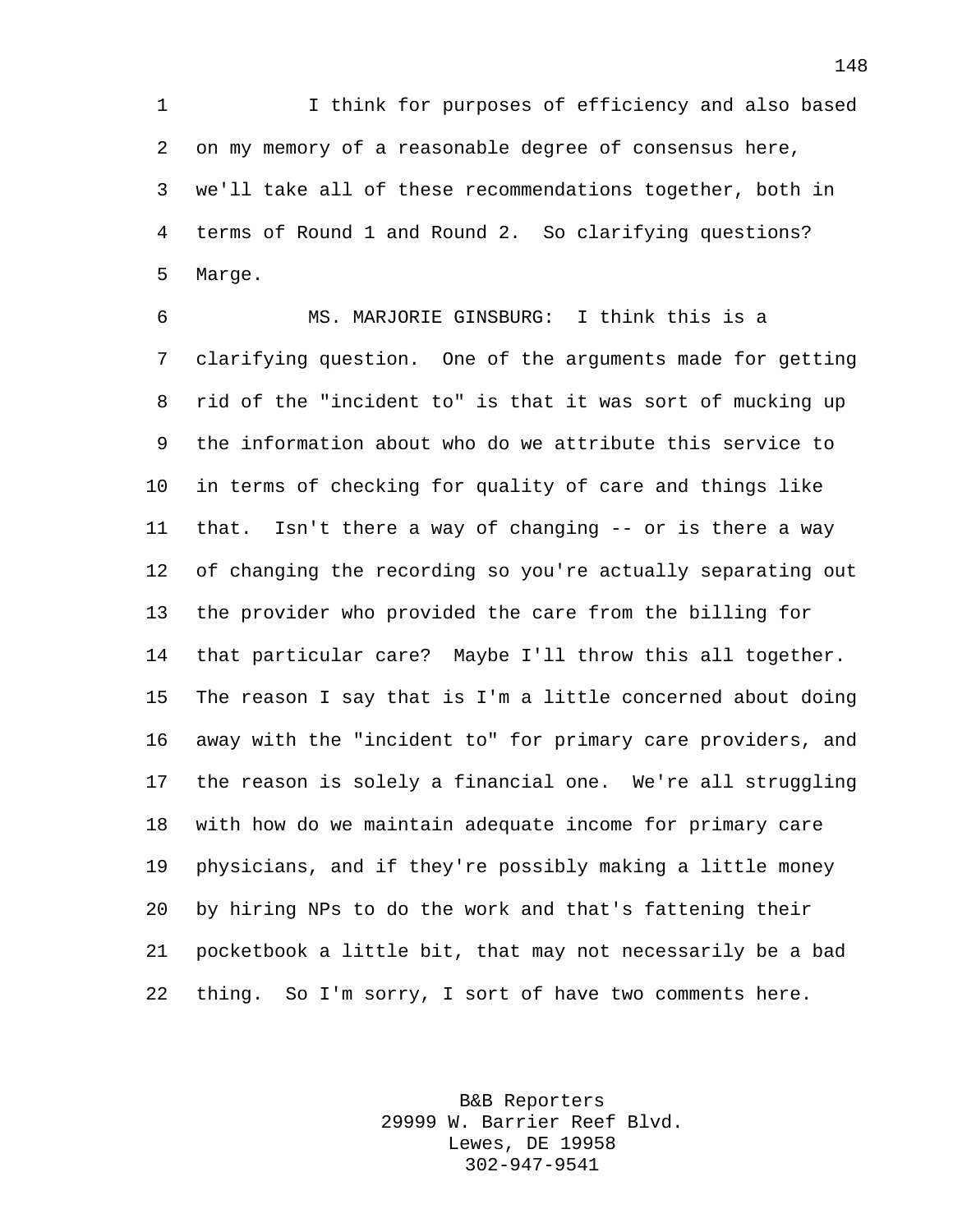1 The first one is: Isn't there a way of separating out who's providing the service from how the service is being billed?

 MS. BLONIARZ: Sure, you could do that. You could have like a performing provider, rendering provider, billing provider, have it be all separate, and have the payment amount attached to one of the other categories.

8 MR. WINTER: The other thing I would say is that -- so one of the arguments we make is that if you're looking to kind of put money into primary care, this is a really inefficient way to do it, because a lot of them practice outside of primary care. But I think putting our two recommendations together, we're saying, okay, we're getting rid of "incident to," but we're also allowing the program to identify, let's say, NPs that work in primary care. So that if in the future the program wanted to put money into primary care more accurately, it could do so. 18 DR. CROSSON: Other questions?

[No response.]

 DR. CROSSON: We'll move on then to comments, again, directed towards the slide, comments of support, lack of support, for any or all of the recommendations?

> B&B Reporters 29999 W. Barrier Reef Blvd. Lewes, DE 19958 302-947-9541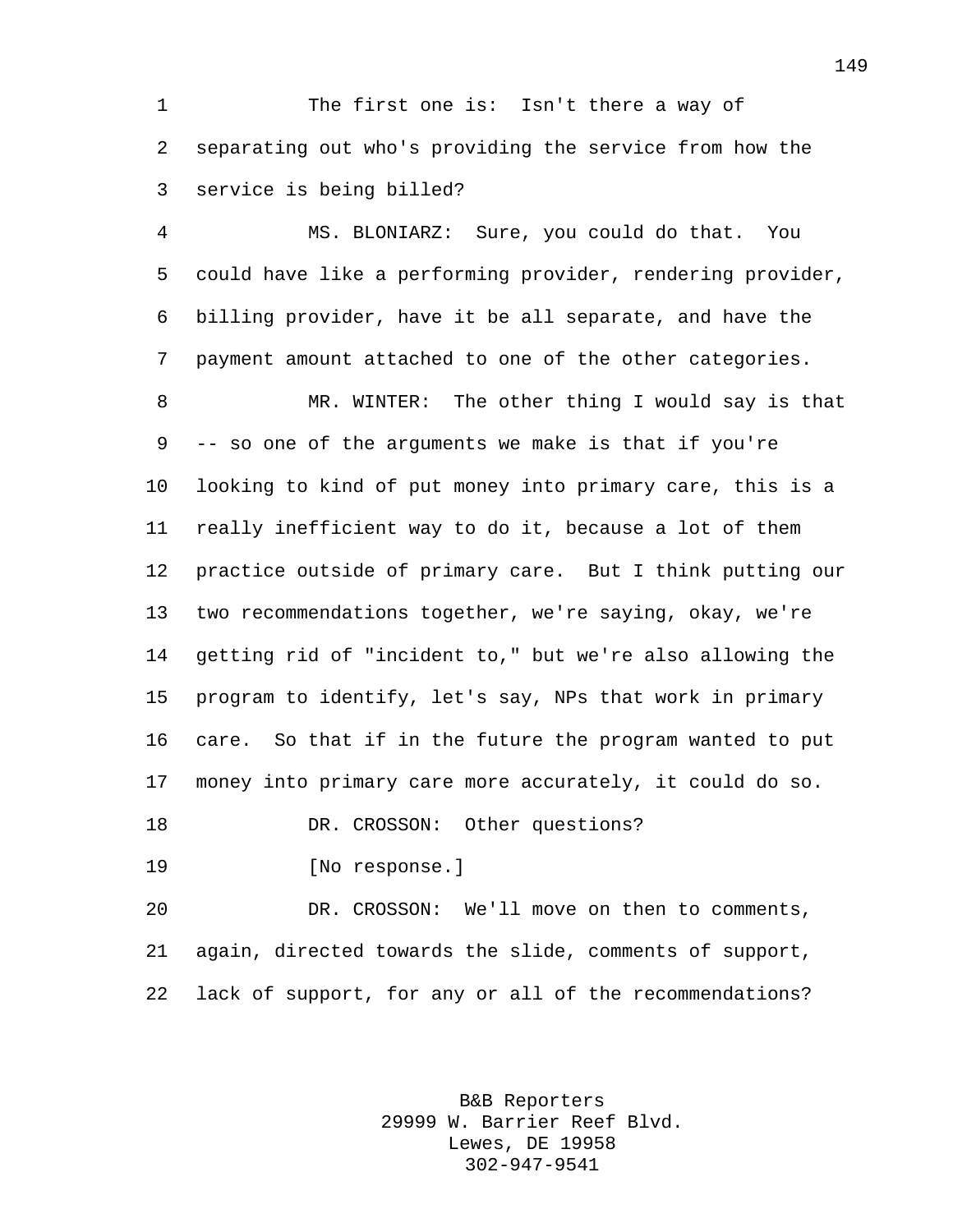1 [No response.] DR. CROSSON: Seeing no comments -- and I think, again, for purposes of efficiency, since there doesn't appear to be a significant amount of debate, we'll take all of the recommendations together. So all Commissioners in favor of the recommendations, please signify by raising your hand? 8 [Show of hands.] 9 DR. CROSSON: All opposed? 10 [No response.] DR. CROSSON: Abstentions? [No response.] DR. CROSSON: The recommendations collectively pass unanimously. Thank you, Ariel, Kate, and Brian, for excellent work again. [Pause.] DR. CROSSON: Now we're going to proceed into the part of the afternoon where we do update recommendations and voting based on expedited presentations and expedited voting. And we've got Dan and Zach here. Three of you? Okay. Kim, are you just visiting or are you -- MS. NEUMAN: No. Hospice will be next.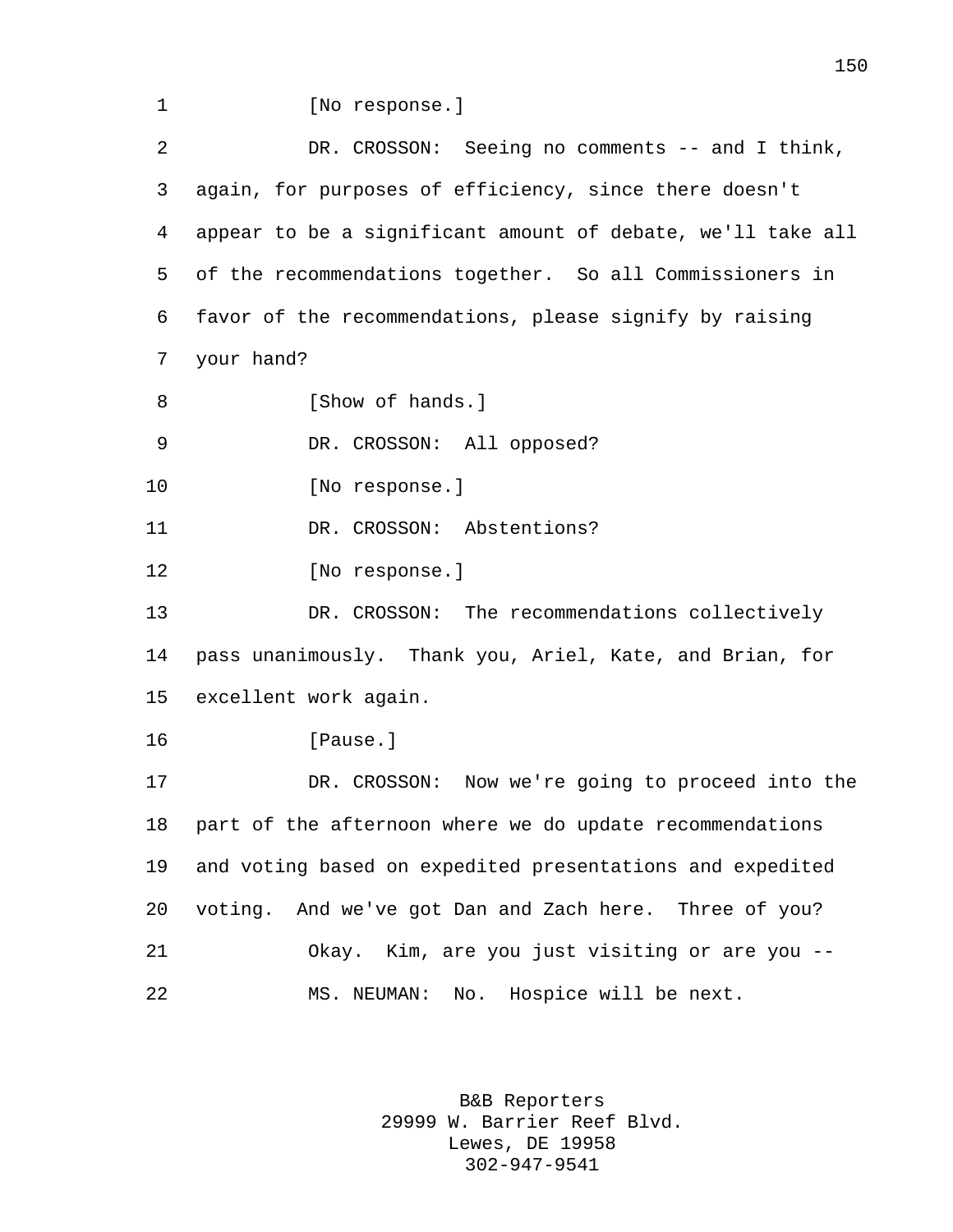DR. CROSSON: Oh, wait a minute. Did I mess up something here?

 DR. MATHEWS: No. You're good. DR. CROSSON: Yeah. Wait a minute. Oh, we're doing both? Hang on. Sorry. Sorry. Oh, and hospice. All right. Sorry about that. Yes, well, getting back to it, Dan, are you going to present the ASC recommendation? MR. ZABINSKI: I am. All right. At the December 2018 meeting, we presented update information for ambulatory surgical centers and provided draft recommendations. In your

 updated draft chapter we have added text in response to Commissioner comments from the December meeting. For Sue, we added text about the rate at which rural beneficiaries receive care in ASCs. Bruce, we added a discussion about which services covered under the ASC payment system are often provide in physician offices. Dana, we added text that the measures in the ASC quality reporting program should be synchronized with the measures in the hospital outpatient quality reporting program. And for Kathy we added discussion about developing new quality measures that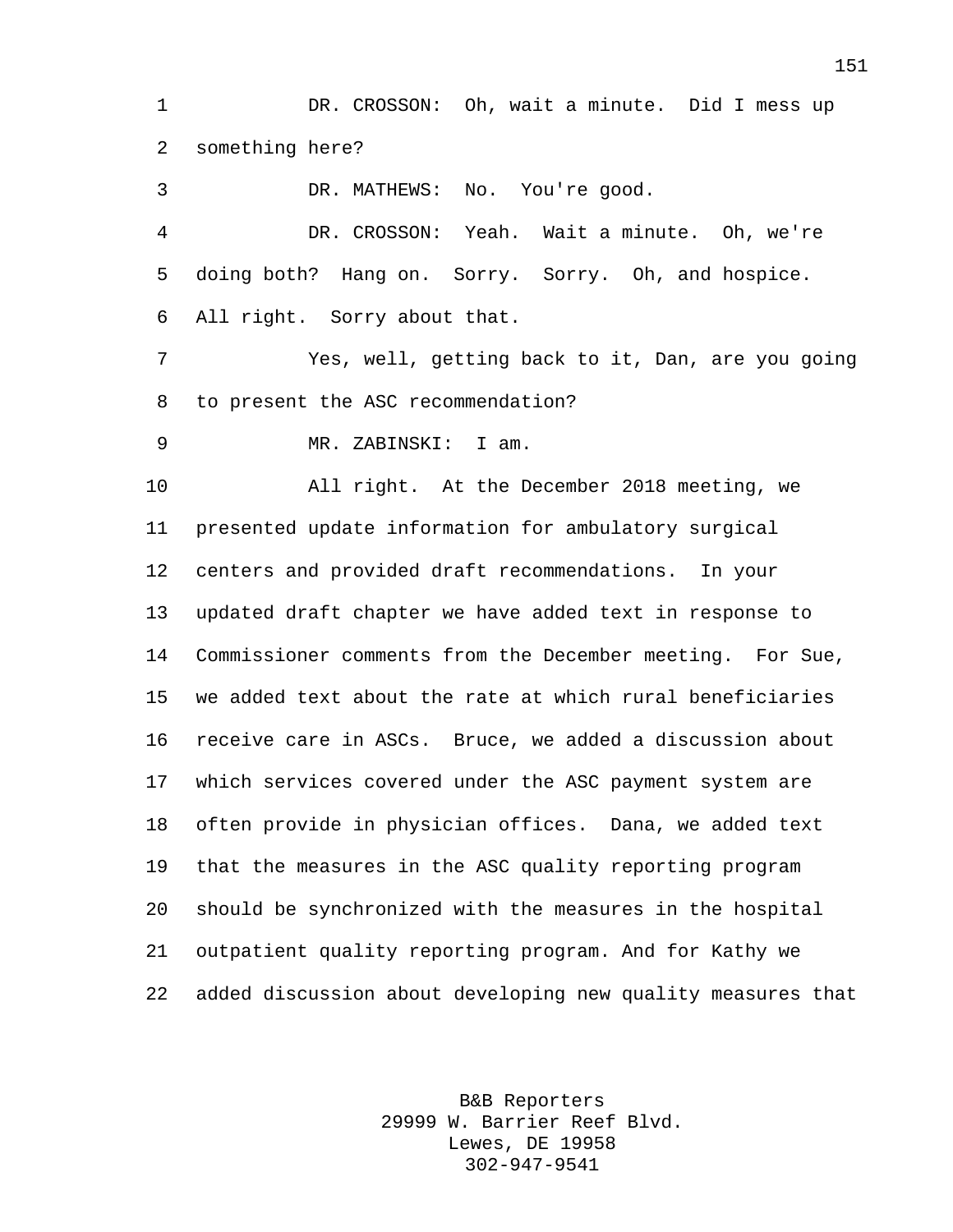rely on specialty-specific clinical guidelines to assess the appropriateness of specific services provided in ASCs.

 Facts about ASCs in 2017, are that Medicare payments to ASCs were nearly \$4.6 billion, the number of Medicare-certified ASCs was about 5,600, and 3.4 million fee-for-service beneficiaries were served in ASCs.

 We find that beneficiaries' access to ASC services is improving. In 2017, we found a volume per fee- for-service beneficiary increased 1.7 percent, the number of fee-for-service beneficiaries served increased by 0.4 percent, and the number of ASCs increased by 2.4 percent. In addition, Medicare payments per fee-for-service beneficiary increased by a healthy 7.7 percent.

 The growth in the number of ASCs suggests that the access to capital is good. Also, there has been a fair amount of acquisitions and partnerships with ASCs by hospital groups and other health care companies, which requires access to capital.

 The measures of payment adequacy showed slight improvement from 2013 through 2016, but issues with the quality measures remain. We believe that CMS should add more claims-based outcomes measures, and we are concerned

> B&B Reporters 29999 W. Barrier Reef Blvd. Lewes, DE 19958 302-947-9541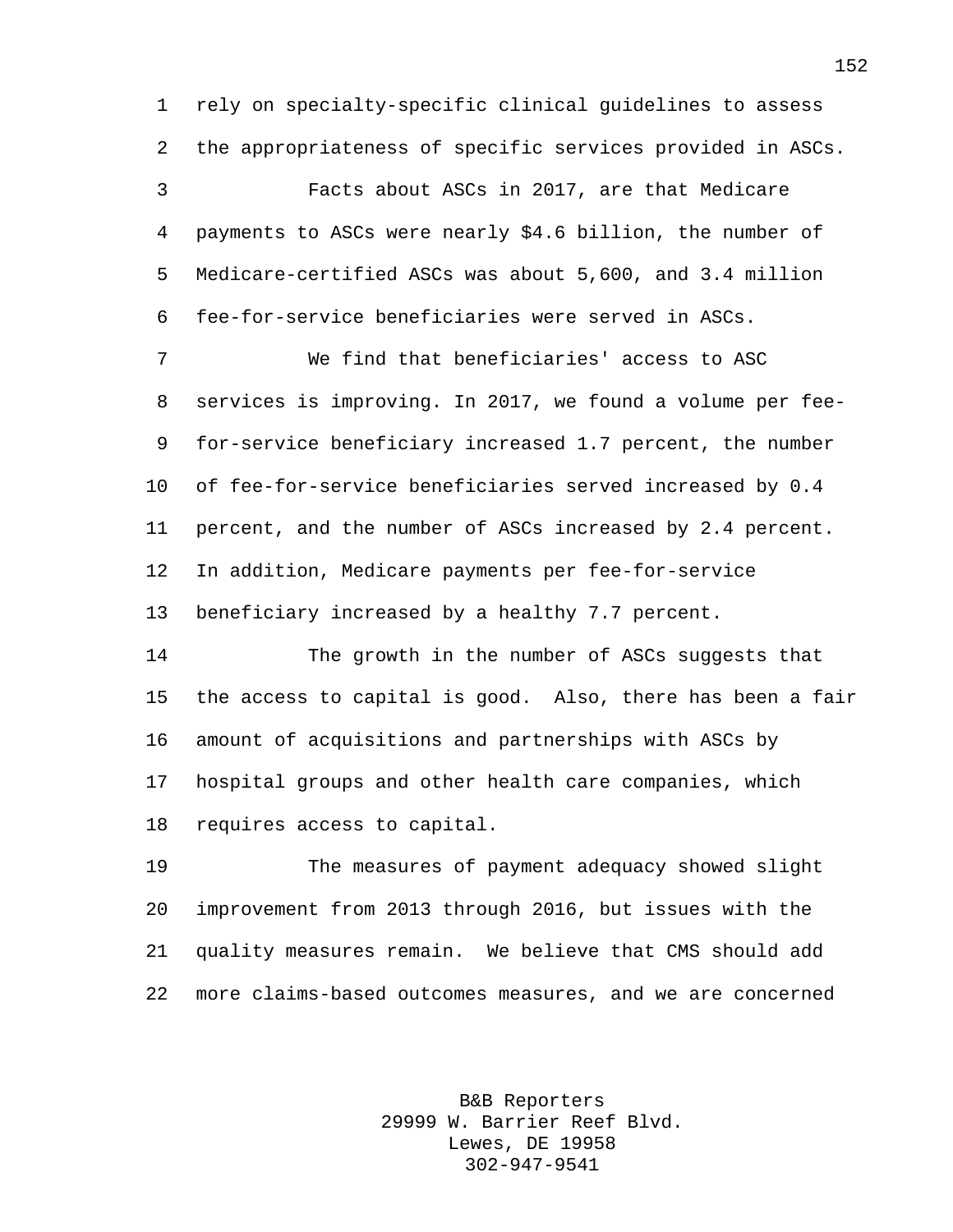about CMS's decision to delay use of the CAHPS-based patient experience measures.

 Finally, a limitation of our analysis is that we cannot assess margins or other cost-based measures because ASCs don't submit cost data. Even though the Commission has recommended on several occasions that these data should be submitted.

 So for the Commission's consideration today we have the following draft recommendation: The Congress should eliminate the calendar year 2020 update to the conversion factor for ambulatory surgical centers.

 Given our findings of payment adequacy and our stated goals, eliminating the update is warranted. This is consistent with our general position of recommending updates only when needed. The implication of this recommendation for the Medicare program is that it would decrease spending relative to current law by \$50 million to \$250 million in the first year and by less than \$1 billion over five years.

 We anticipate this recommendation having no effect on beneficiaries' access to ASC services or providers' willingness or ability to furnish those

> B&B Reporters 29999 W. Barrier Reef Blvd. Lewes, DE 19958 302-947-9541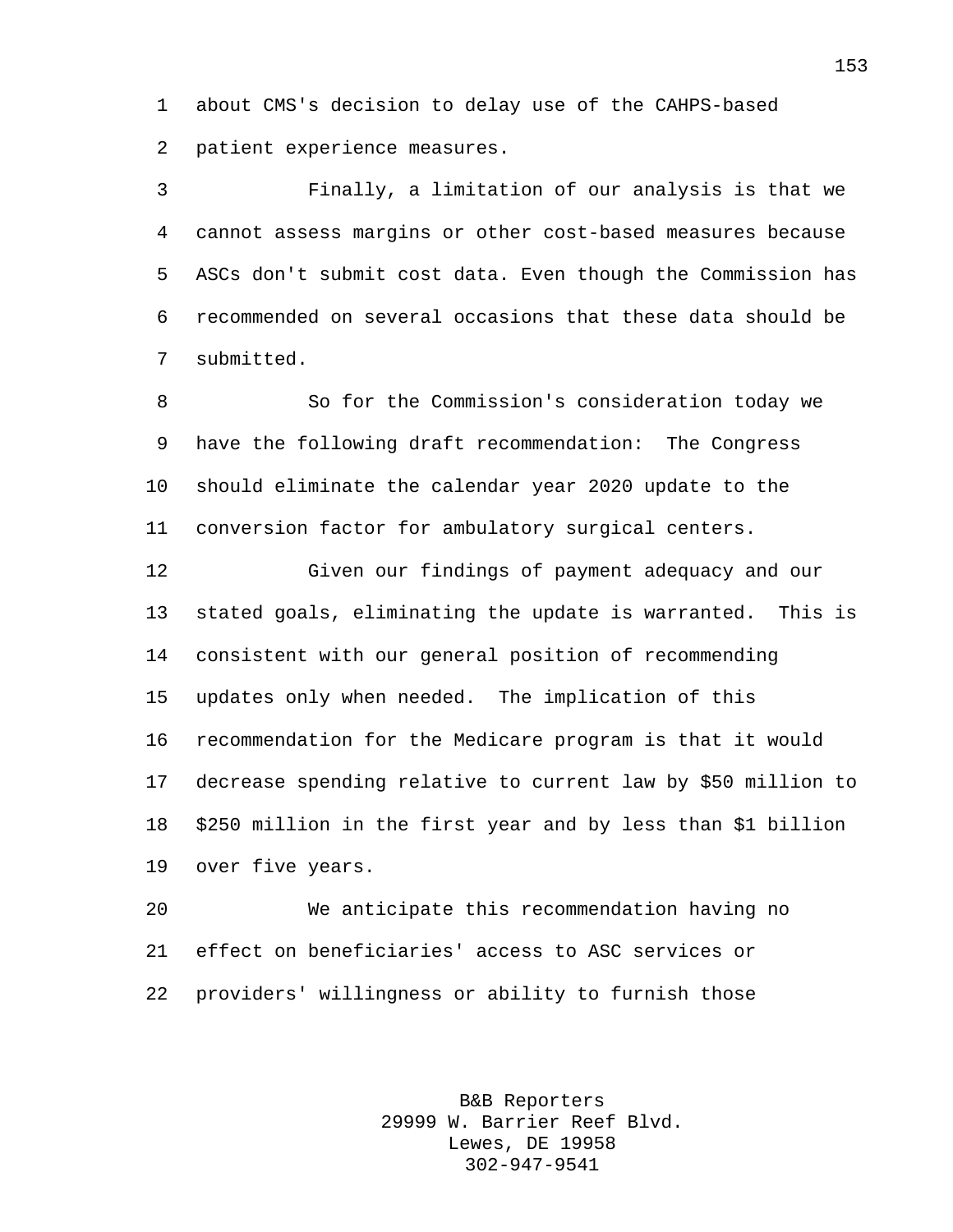services.

 In a second draft recommendation, we have that the Secretary should require ambulatory surgical centers to report cost data.

 The importance of this recommendation is that the Commission has recommended this policy several times. In contrast, CMS has implemented a policy of replacing the CPI-U as the basis for updating ASC conversion factor with the usually higher hospital market basket for a five-year period, without a firm commitment to collecting cost data from ASCs.

 Collecting cost data, as Medicare does for other providers, would improve the accuracy of the ASC payment system. The Secretary could limit the burden on ASCs by using a streamlined system of cost submission. Implementing this recommendation would not change Medicare program spending. We also anticipate no effect on beneficiaries. However, ASCs would incur some added administrative costs. Now Kim will cover hospice. DR. CROSSON: Yeah, if I'd ask you to hold, I

 mean, I think -- I'd like to do one at a time, if we could. Sorry.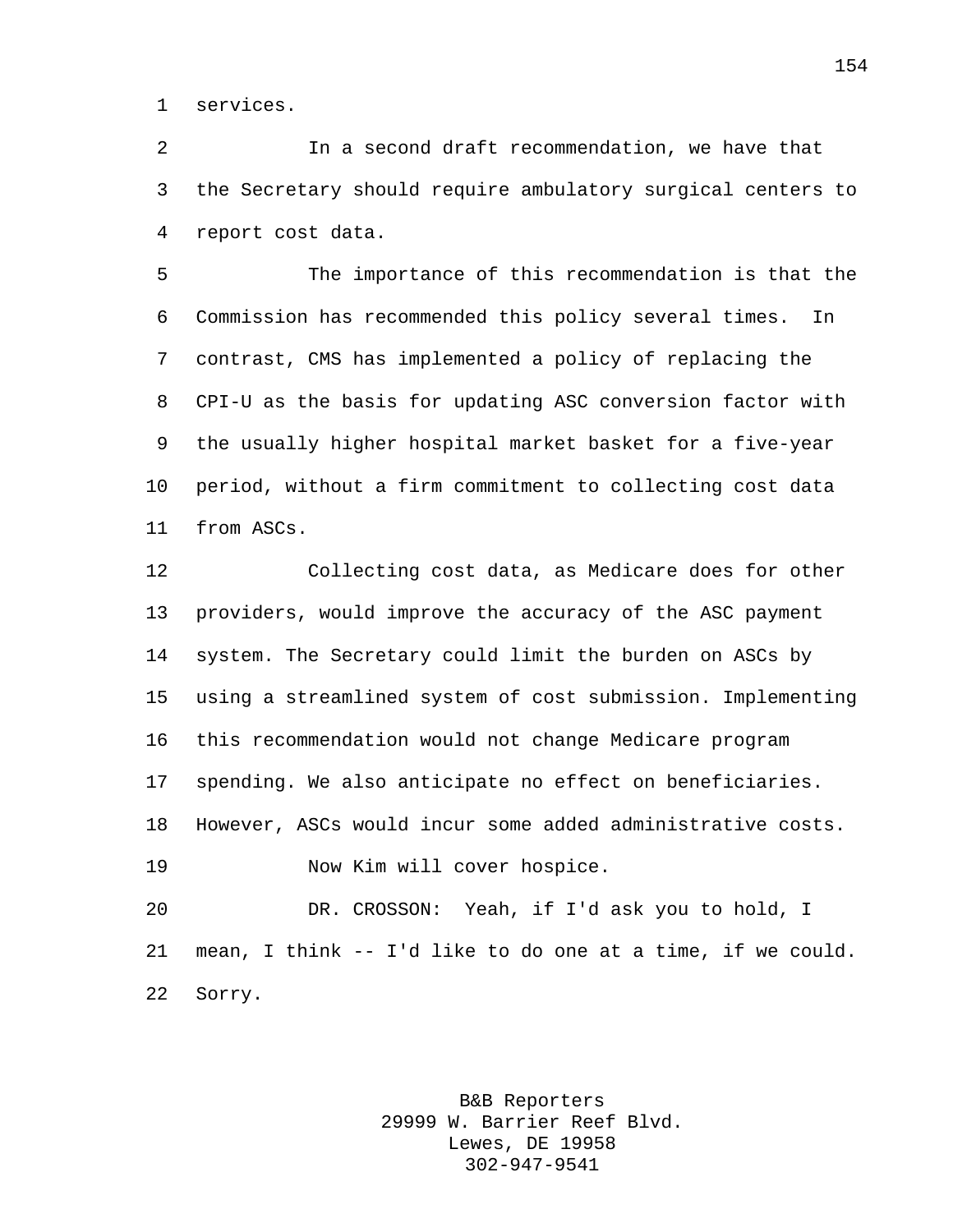So based on the judgment we made in December about the relative degree of support here and the decision to use expedited voting, I would invite questions or comments specifically on the changes that were delineated, or the additions that were delineated in the beginning of the presentation. [No response.] Seeing none, we will proceed to vote and we'll vote on both recommendations simultaneous. All in favor of draft recommendation 1 and 2 please raise your hand. 12 [Show of hands.] 13 DR. CROSSON: All opposed. 14 [No response.] DR. CROSSON: Abstentions. [No response.] DR. CROSSON: Seeing none, both pass unanimously. 18 Okay. Sorry, Kim. Now we can -- yeah. MS. NEUMAN: Good afternoon. I'm going to review indicators of hospice payment adequacy that we discussed at the December meeting and that's described in detail in your mailing materials.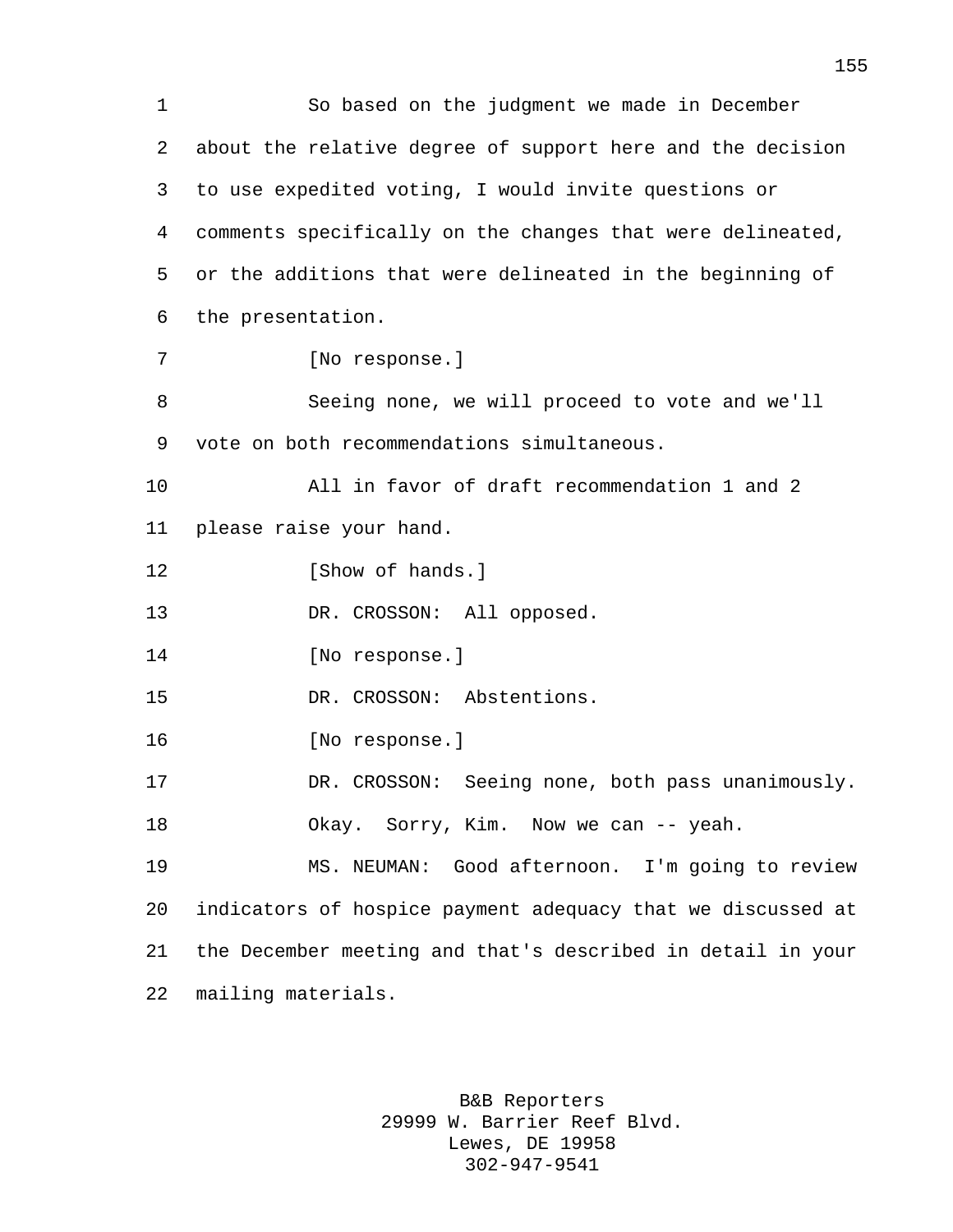We revised the materials based on your December conversation. For example, Jonathan, we added information on hospice days by level of care and hospice provider characteristics. David, we added the issue of higher margins among providers treating patients in nursing facilities and assisted living facilities.

 So a few key facts about hospice. In 2017, about 1.5 million Medicare beneficiaries used hospice services, including more than half of beneficiaries that died that year. Nearly 4,500 Medicare hospice providers furnished services to those beneficiaries, and Medicare paid those hospices about \$17.9 billion.

 So now we'll look at our indicators of payment adequacy which are strong. The supply of hospice providers continues to grow, increasing about 2.4 percent in 2017. For-profit providers account entirely for the net growth in the number of providers.

 Hospice use also increased. The share of Medicare decedents using hospice exceeded 50 percent for the first time in 2017. The number of hospice users, number of hospice days, and average length of stay among decedents also increased. Marginal profit in 2016 was 14 percent,

> B&B Reporters 29999 W. Barrier Reef Blvd. Lewes, DE 19958 302-947-9541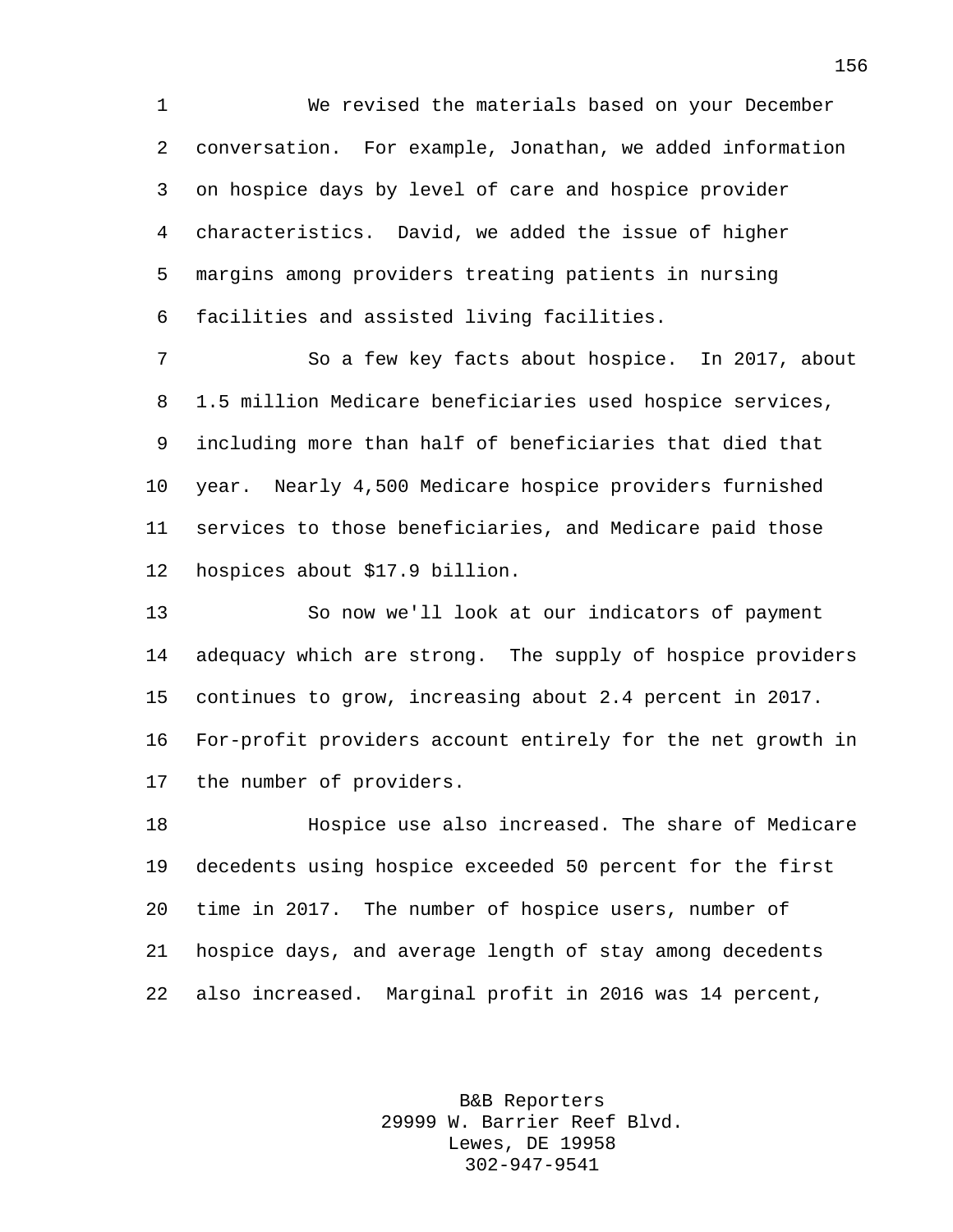which suggests providers have an incentive to accept new Medicare patients.

 Quality data are available and scores are high, but there is concern that the process measures are topped out. In terms of access to capital, the continued growth in the number of providers suggests that capital is accessible.

 So this brings us to margins, and as you will recall, margin estimates assume cap overpayments are fully returned to the government and exclude non-reimbursable bereavement and volunteer costs. For 2016, we estimate an aggregate Medicare margin of 10.9 percent. For 2019, we project an aggregate Medicare margin of 10.1 percent.

 On the basis of these positive payment adequacy indicators, we have the draft recommendation, which reads: For 2020, Congress should reduce the fiscal year 2019 Medicare base payment rates for hospice providers by 2 percent.

 The implications of this recommendation are a decrease in spending relative to the statutory update of between \$750 million and \$2 billion over one year and between \$5 billion and \$10 billion over five years.

> B&B Reporters 29999 W. Barrier Reef Blvd. Lewes, DE 19958 302-947-9541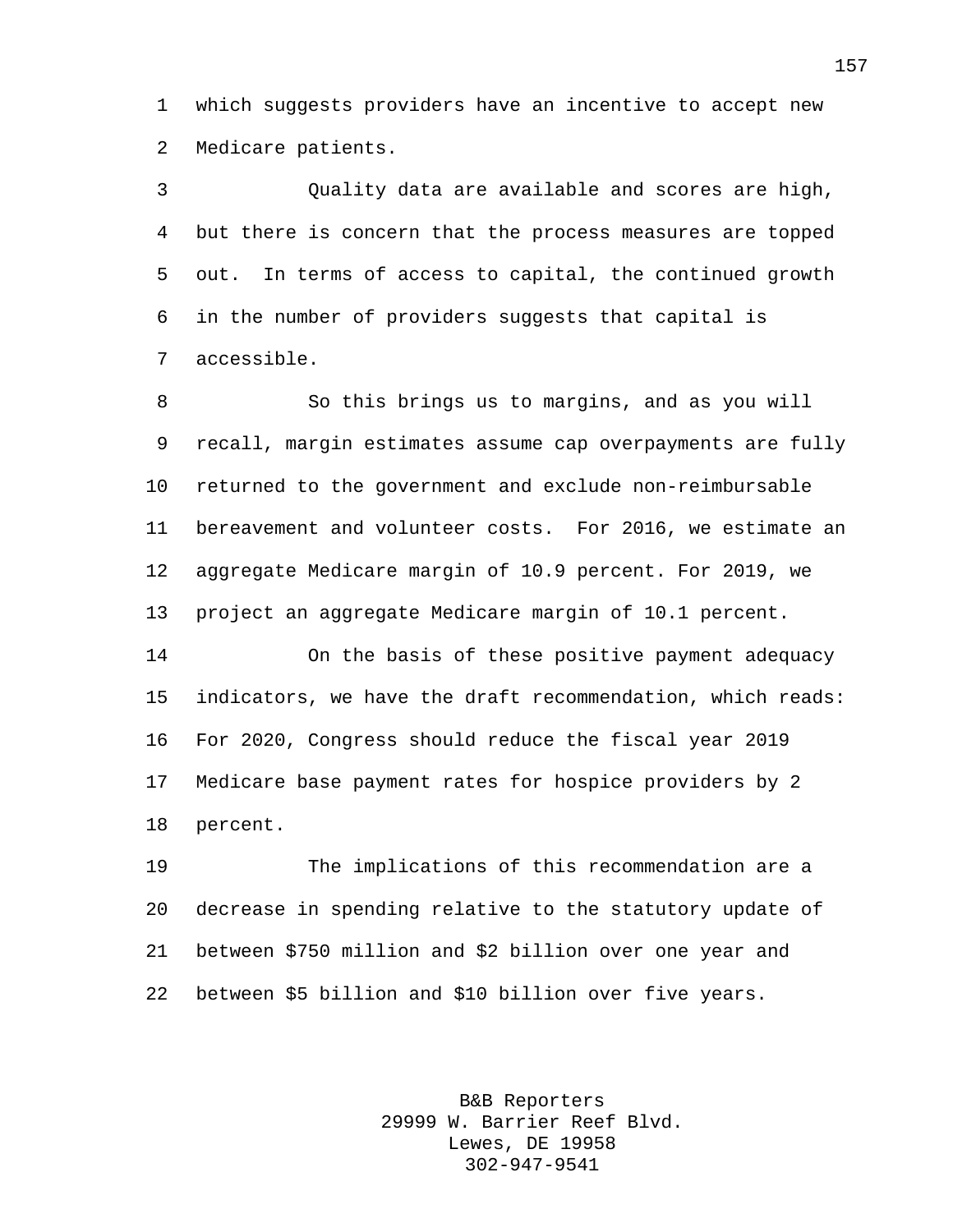In terms of implications for providers and beneficiaries, given the margin in the industry and our other payment adequacy indicators, we anticipate that the aggregate level of payments could be reduced by 2 percent in 2020 and would still be sufficient to cover providers' costs. So this draft recommendation is not expected to have an adverse impact on beneficiaries' access to care.

 Consistent with the Commission's principle that it is incumbent on Medicare to maintain financial pressure on providers to constrain costs, this draft recommendation would increase financial pressure on providers but it is not expected to affect their willingness or ability to care for beneficiaries.

So with that I'll turn it back to Jay.

 DR. CROSSON: Thank you, Kim. Before we proceed with voting I want to correct the record. The previous recommendation was not passed unanimously. A Commissioner was absent. Sixteen members voted in the affirmative, one will be recorded as not voting.

 We will proceed to vote on the draft recommendation for hospice services. All Commissioners in favor of the recommendation please raise your hand.

> B&B Reporters 29999 W. Barrier Reef Blvd. Lewes, DE 19958 302-947-9541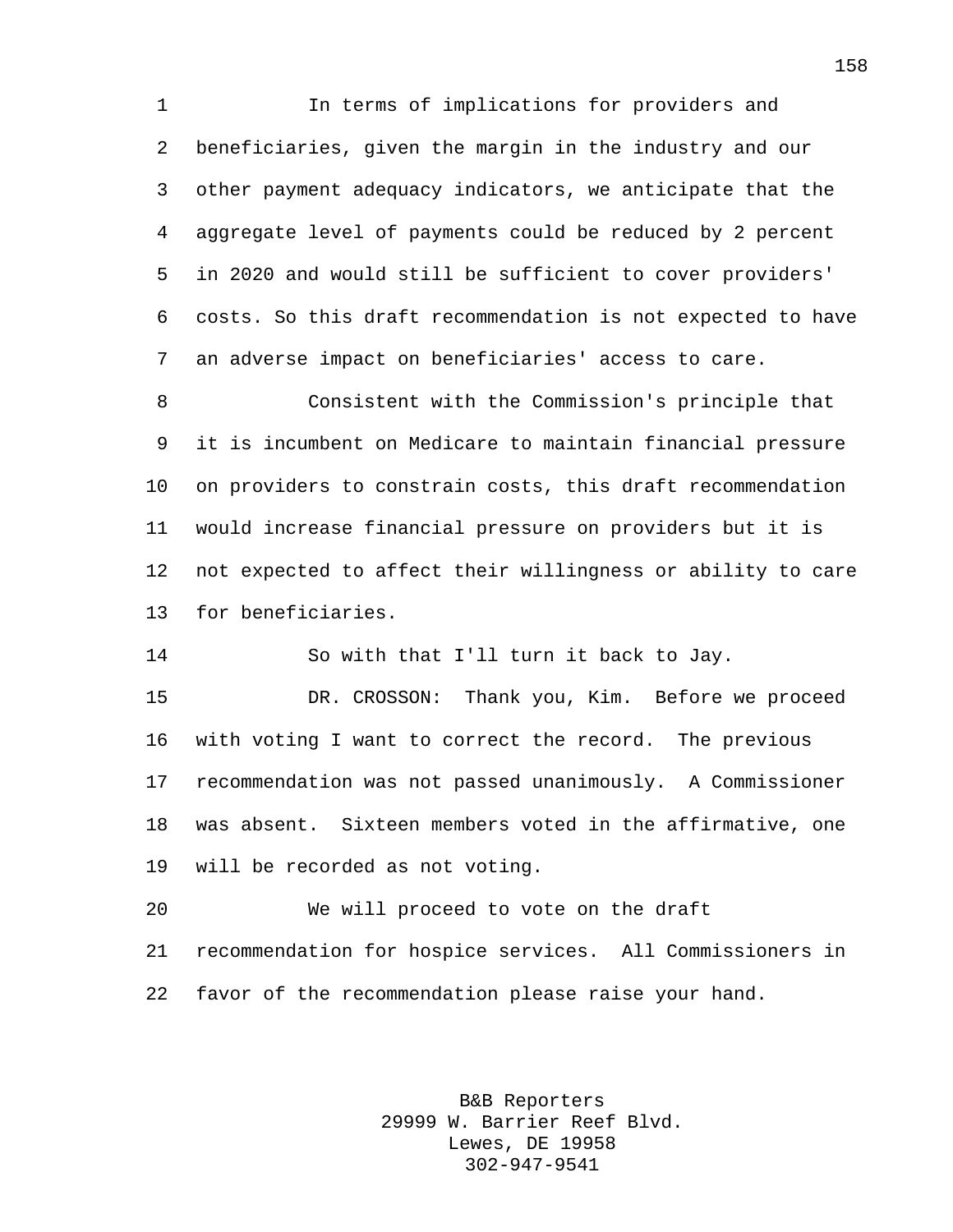1 [Show of hands.] DR. CROSSON: All opposed. [No response.] MS. MARJORIE GINSBURG: I was talking. DR. CROSSON: Okay. Abstentions, other than that. [No response.] So we have 16 votes in the affirmative and one talking, which I will count as an affirmative. Thanks very much. Thank you, Kim. **I**Pause. DR. CROSSON: Just to be clear, Carol, you're going to present the SNF one, and then we're going to rotate presenters; is that right? DR. CARTER: Yes. DR. CROSSON: Okay. Sorry. 18 DR. CARTER: Are we ready? 19 DR. CROSSON: We're ready. DR. CARTER: Okay. In this block of presentations, we'll consider the adequacy of payments for thee PAC settings: skilled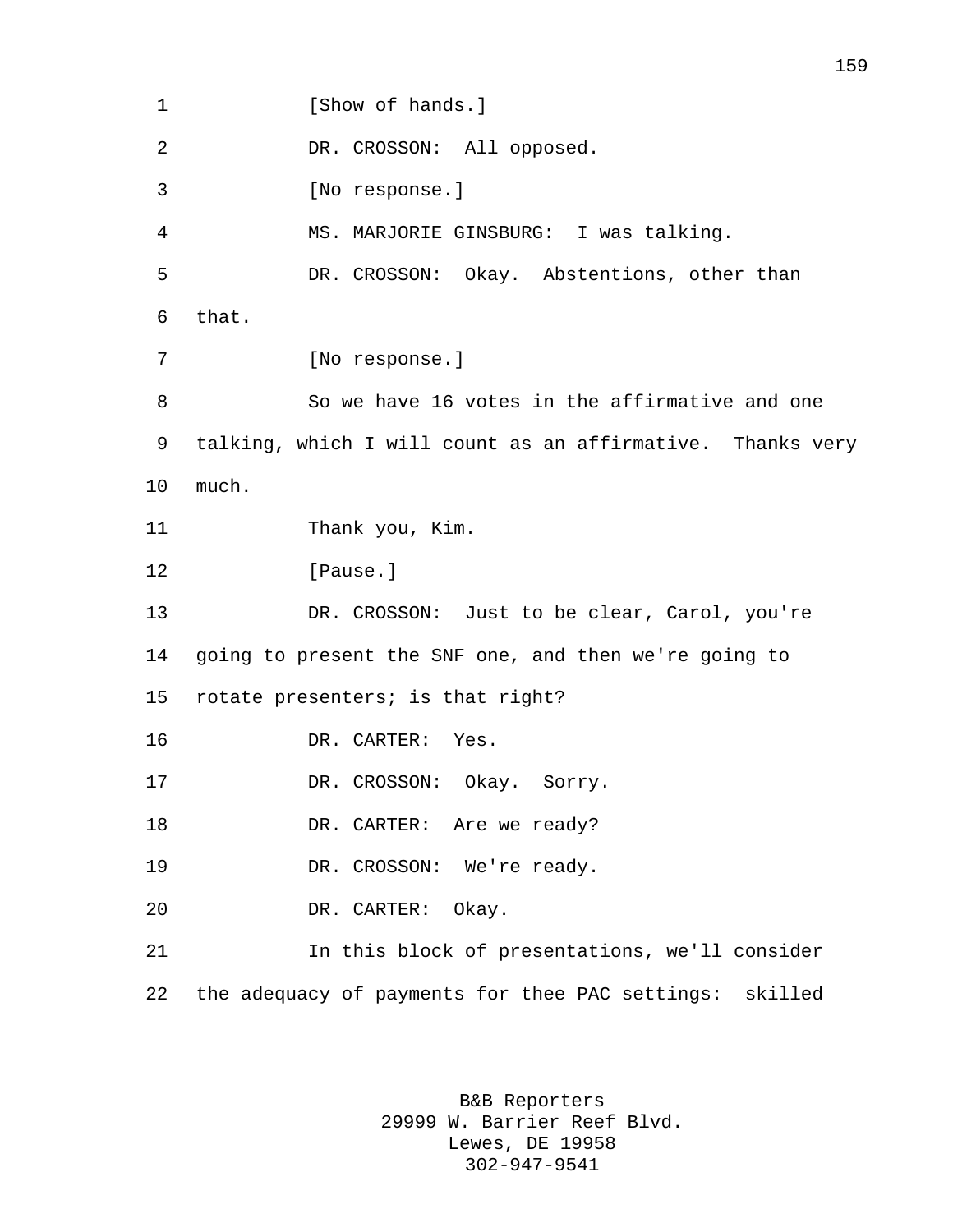nursing facilities, home health agencies, and inpatient rehabilitation facilities. We discussed the full information for each setting in December, and you have the complete papers. So each of these presentations will be short. I'll start with the analysis of Medicare's payments to SNFs.

 In 2017 there were about 15,000 providers that furnished services to 2.3 million beneficiaries. About 4 percent of fee-for-service beneficiaries used SNF services. Medicare spending on fee-for-service totaled \$28.4 billion.

 Our analysis of the adequacy of payments found that indicators are mostly positive. In 2017, supply was steady. Even though covered admissions and days decreased between '16 and '17, these trends are consistent with the decline in inpatient hospital stays that were three days or longer, which is required for Medicare coverage, and with expanded MA enrollment and alternative payment models, which are likely to use fewer SNF services. The marginal profit, an indicator of the financial incentive to treat Medicare beneficiaries, was 19.1 percent.

 Quality performance was mixed, with small changes from 2016.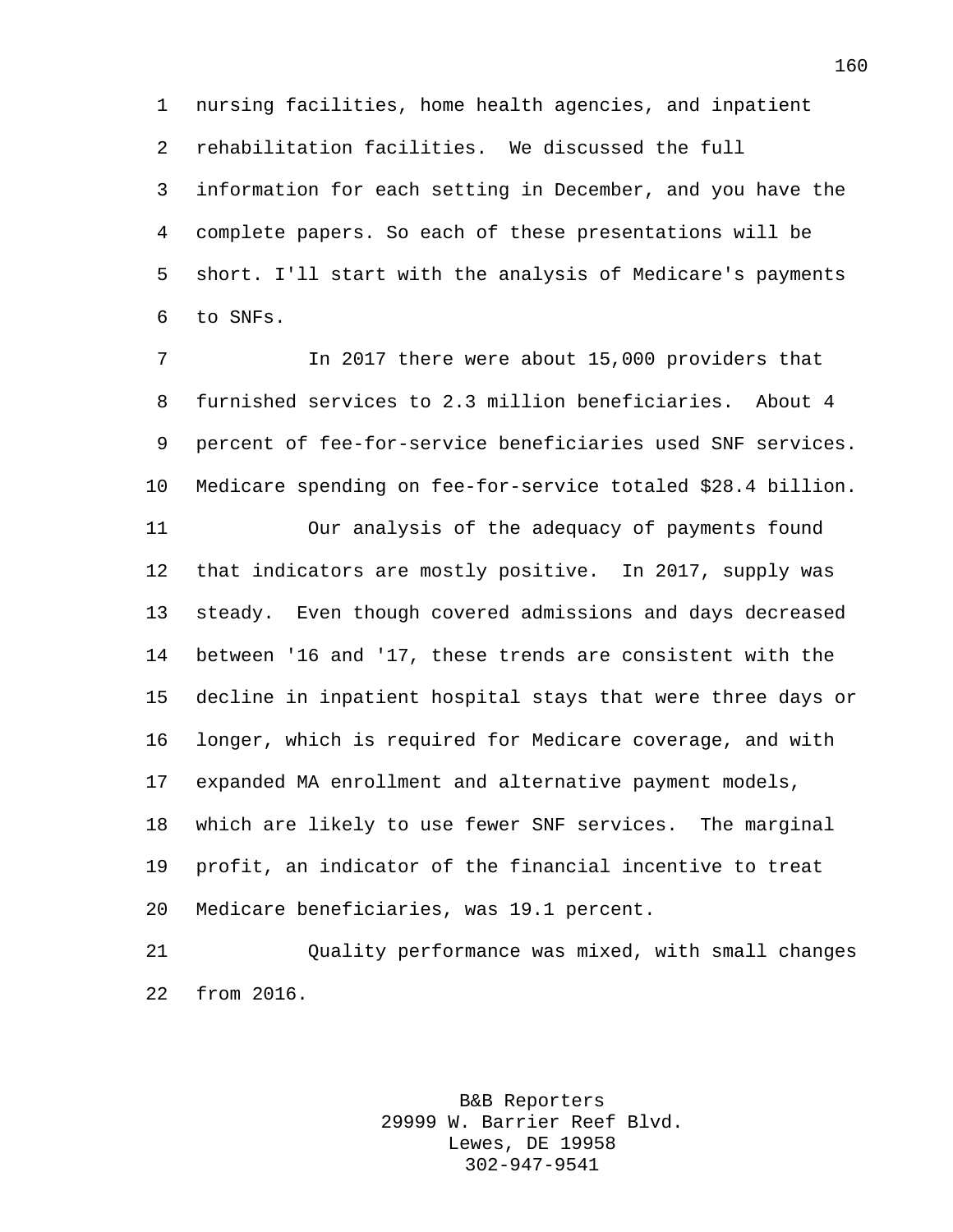Access to capital is adequate and expected to remain so. Medicare remains the providers' preferred payer.

 In terms of payments and costs, the Medicare margin for 2017 was 11.2 percent, and this was the eighteenth year in a row that the average was above 10 percent.

 For efficient providers, those with relatively low cost and high quality, the average Medicare margin was 18 percent, further evidence that Medicare overpays for SNF care. We project the 2019 margin to be 10 percent.

 The Commission's analysis of payment adequacy often considers revisions to the payment system that would improve its accuracy and equity. CMS is poised to implement a revised PPS that will base payments on patient characteristics, not the amount of therapy furnished.

 The revised design is consistent with MedPAC's recommendations for a SNF PPS and the PAC PPS. The changes are likely to prompt many providers to revise their mix of cases and cost structures, which would change the relative costs of different types of stays and indicate the need for the relative weights to be recalibrated.

> B&B Reporters 29999 W. Barrier Reef Blvd. Lewes, DE 19958 302-947-9541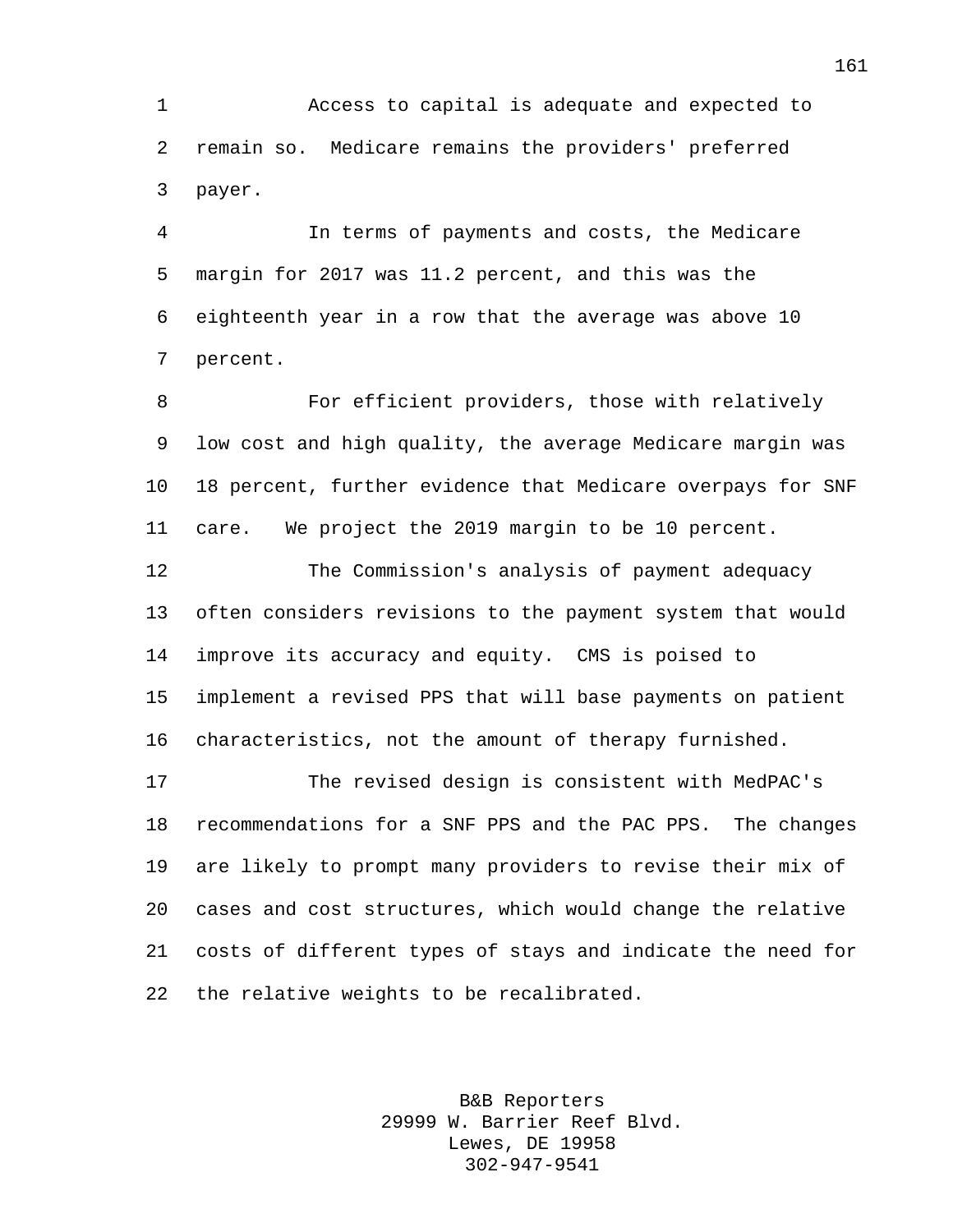In considering how payments should change for 2020, there are two takeaways. First, the SNF PPS continues to favor the provision of therapy and needs to be revised. Further, to keep payments and costs aligned, the relative weights of the case-mix groups should be updated annually.

 Second, the level of payments is too high, given the costs of treating beneficiaries.

 The first draft recommendation reads: "The Secretary should proceed to revise the skilled nursing facility prospective payment system in fiscal year 2020 and should annually recalibrate the relative weights of the case-mix groups to maintain alignment of payments and costs."

 In terms of implications, relative to current law, this recommendation would not change program spending. The recommendation is budget-neutral to the current level of spending.

 For beneficiaries and providers, a revised PPS will increase the equity of Medicare's payments for all case types and help ensure access for all beneficiaries, including those with medically complex conditions. We do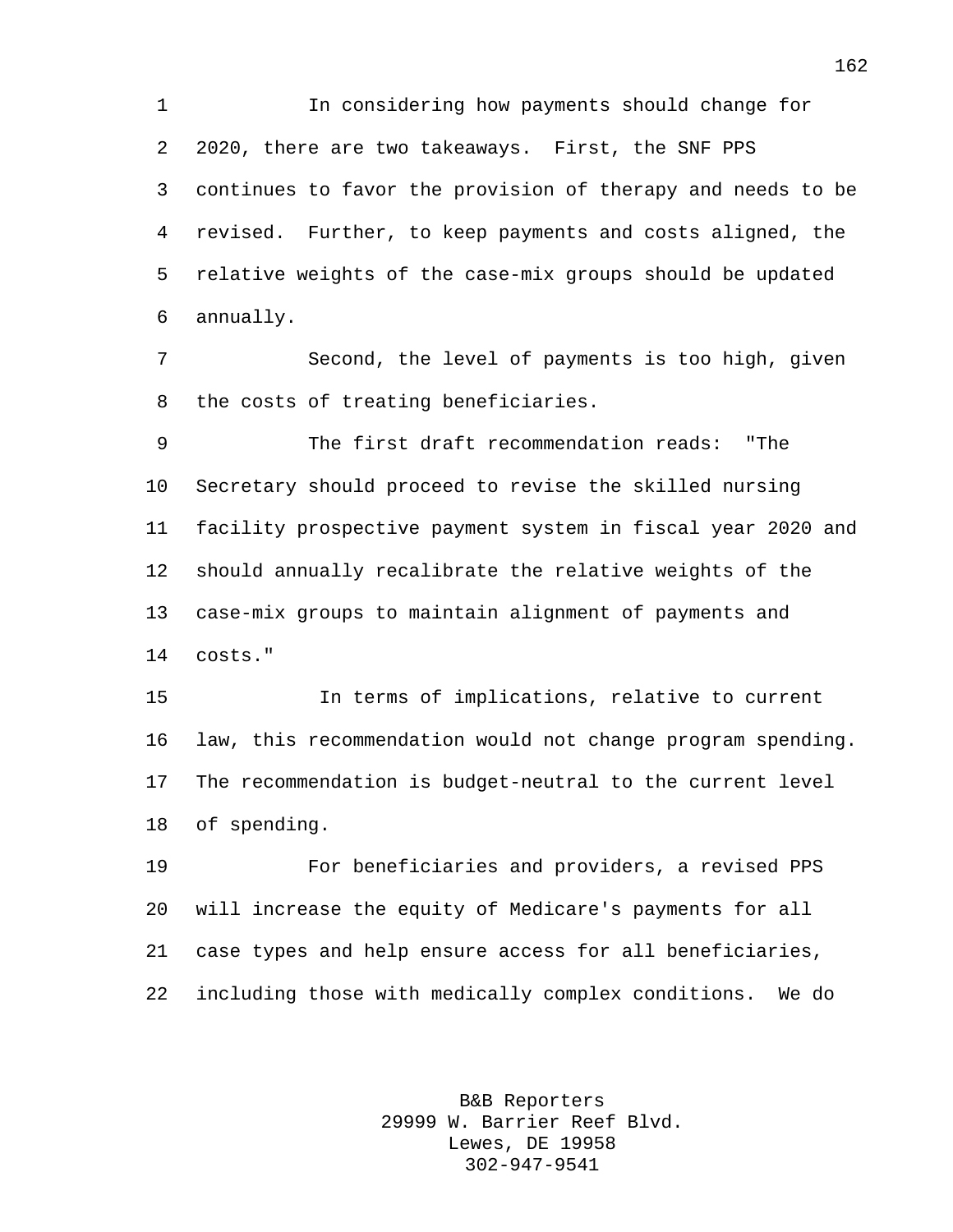not expect the recommendation to affect providers'

willingness or ability to care for Medicare beneficiaries.

 Turning to the level of spending, the second draft recommendation reads: "The Congress should eliminate the fiscal year 2020 update to the Medicare base payment rates for skilled nursing facilities."

 In terms of implications, spending would decrease relative to current law by between \$750 million and \$2 billion for fiscal year 2020 and between \$5 billion and \$10 billion over five years.

 For the beneficiary and provider, "Given the high level of Medicare's payments, we do not expect adverse impacts on beneficiaries. Providers should continue to be willing and able to treat beneficiaries."

 Now I'll turn the voting over to Jay and put up both recommendations.

17 DR. CROSSON: Thank you, Carol.

 Based again on our discussion in December and the decision to proceed to expedited voting, I'll now ask for a vote on these recommendations together.

 You have the recommendations before you. All Commissioners voting in favor of the recommendations,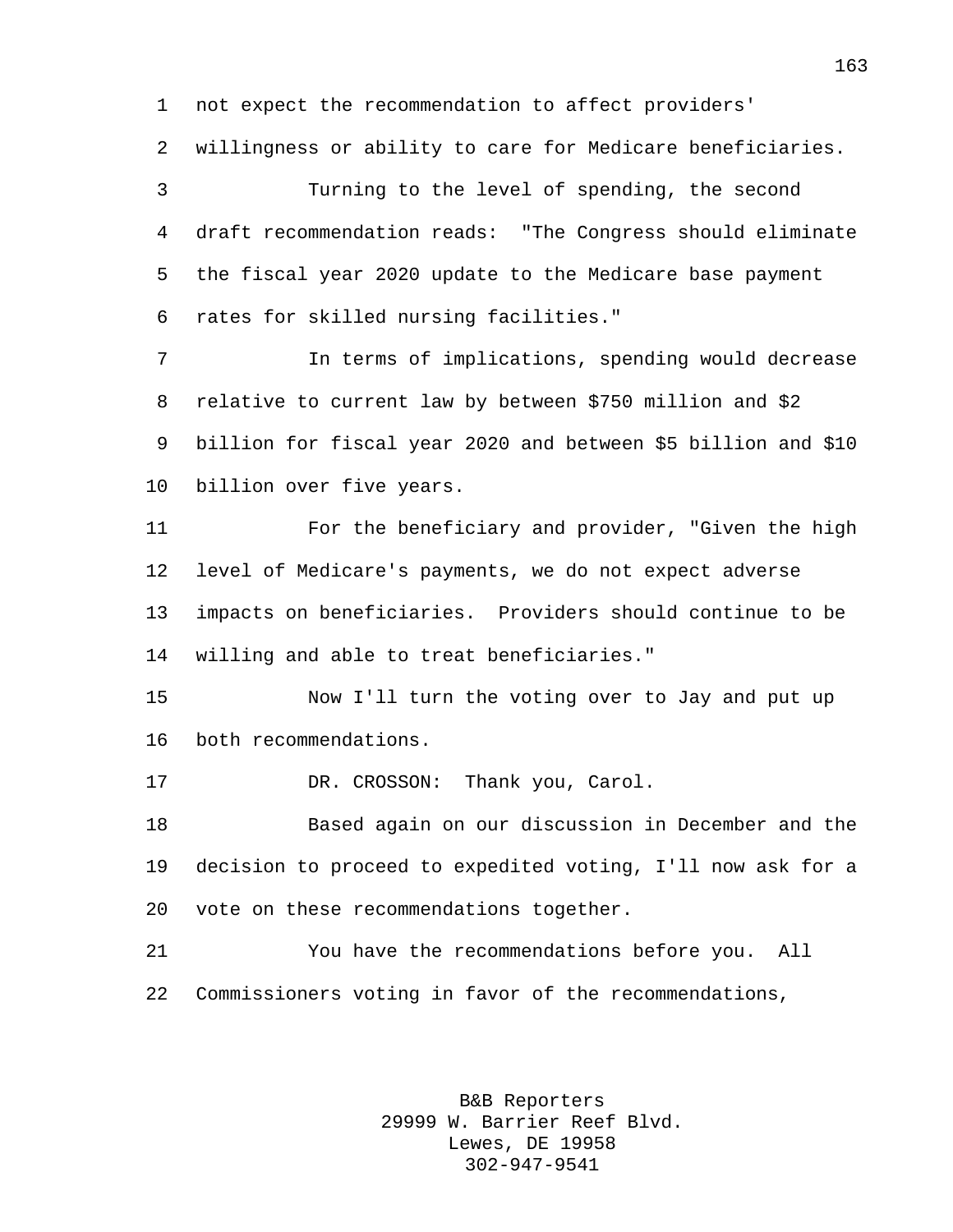please raise your hand.

**I** Show of hands. DR. CROSSON: All opposed? [No response.] DR. CROSSON: Abstentions? [No response.] DR. CROSSON: Seeing none, the recommendations passed unanimously. Thank you, Carol. 10 [Pause.] DR. CROSSON: Okay. Evan, are you going to take us through the update for home health? MR. CHRISTMAN: Yes. Good afternoon. We're going to look at home health next. As Carol mentioned, we had a longer presentation, going to summarize a longer presentation we presented in December, and you also have the paper that includes some revisions you requested. Please let me know if you have any questions about the revisions. As a reminder, Medicare spent \$17.7 billion on home health services in 2017. There were over 11,800 agencies, and the program provided about 6.3 million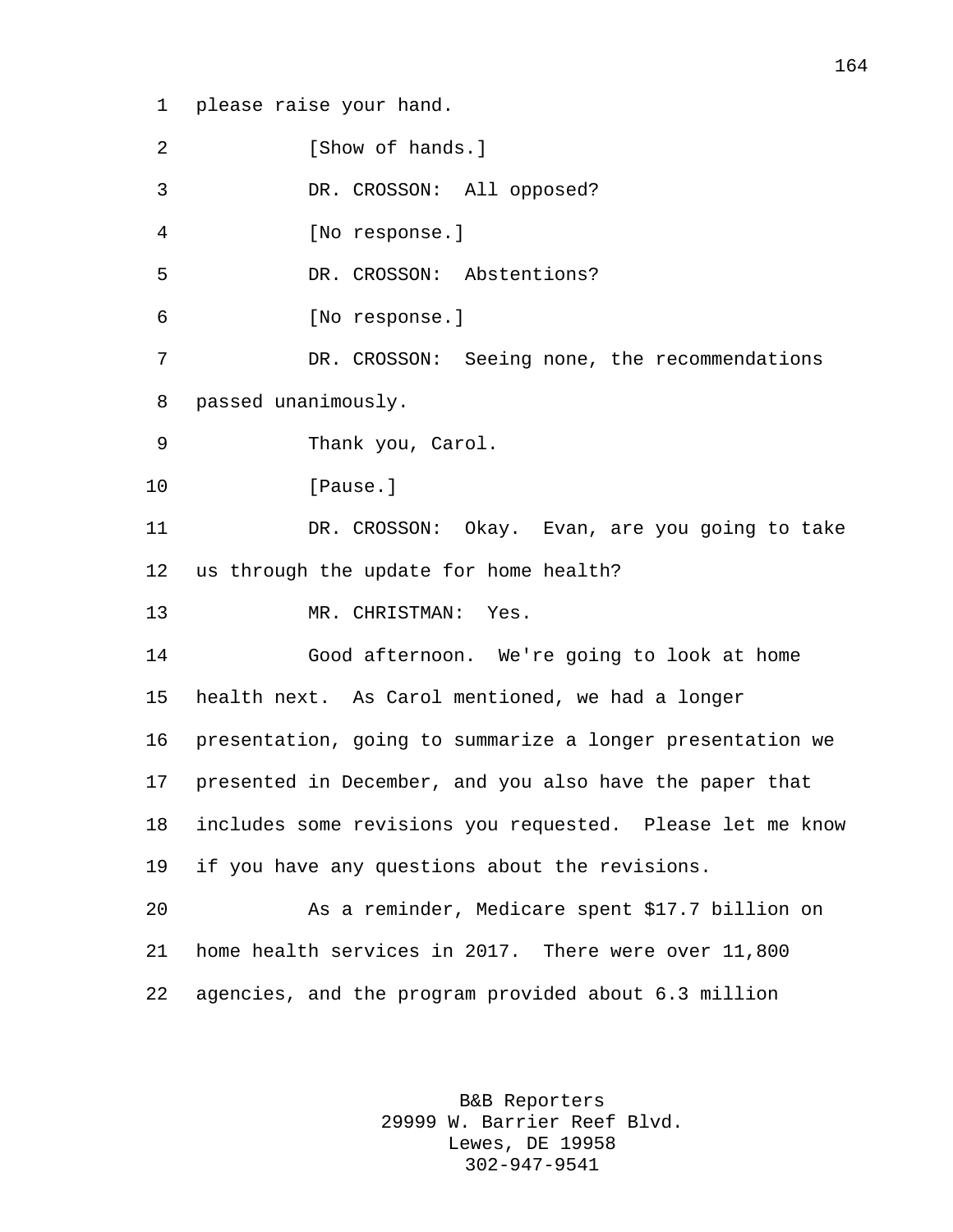episodes to 3.4 million beneficiaries. And about 8.8 fee-for-service beneficiaries used home health in 2017.

 As you may recall, our indicators for home health were mostly positive. Beneficiaries have good access to care. The number of agencies has declined slightly, and the number of episodes declined slightly in 2017. But both remain relatively high, and the marginal profit in 2017 was 17.5 percent, indicating that home health agencies have an incentive to serve Medicare beneficiaries.

 For quality measures, we saw trends consistent with earlier years. The rates of hospitalization and emergency department use were unchanged.

 The functional measures showed improvement in 2017, but as we discussed in December and note in the paper, agency coding practices may contribute to this trend.

 Access to capital is adequate. The all-payer margins in 2017 were 4.5 percent, and the financial performance of this sector under Medicare is strong. And these are the highest margins of any fee-for-service provider you've seen this cycle.

Home health agencies had Medicare margins of 15.2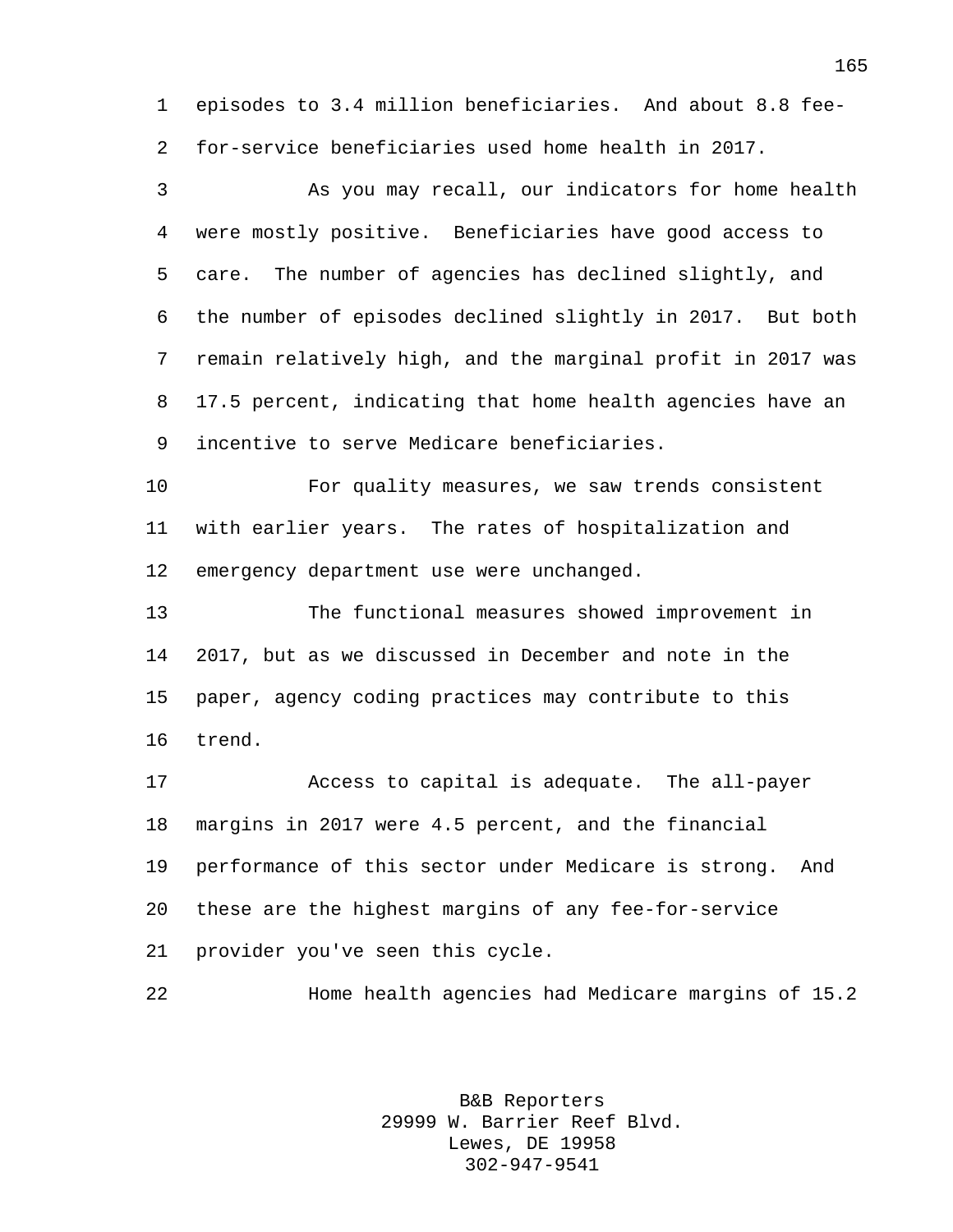percent in 2017, and we project margins of 16 percent in 2019. The median margin for the efficient provider in 2016 was 24 percent.

 Based on these findings, we offer the following draft recommendation. The recommendation reads: "For 2020, the Congress should reduce the calendar year 2019 Medicare base payment rate for home health agencies by 5 percent."

 The impact of this change would be to lower spending by \$750 million to \$2 billion in 2020 and 5- to \$10 billion over five years.

 The impact to beneficiaries should be limited, and we do not expect it to affect beneficiary access to care, and it should not affect provider willing to serve beneficiaries.

This completes my presentation.

DR. CROSSON: Thank you, Evan.

 We'll now invite comments or questions on any of the Commissioner-requested changes to the text.

[No response.]

 DR. CROSSON: Seeing none, we'll proceed to the vote. The recommendation is before you. All Commissioners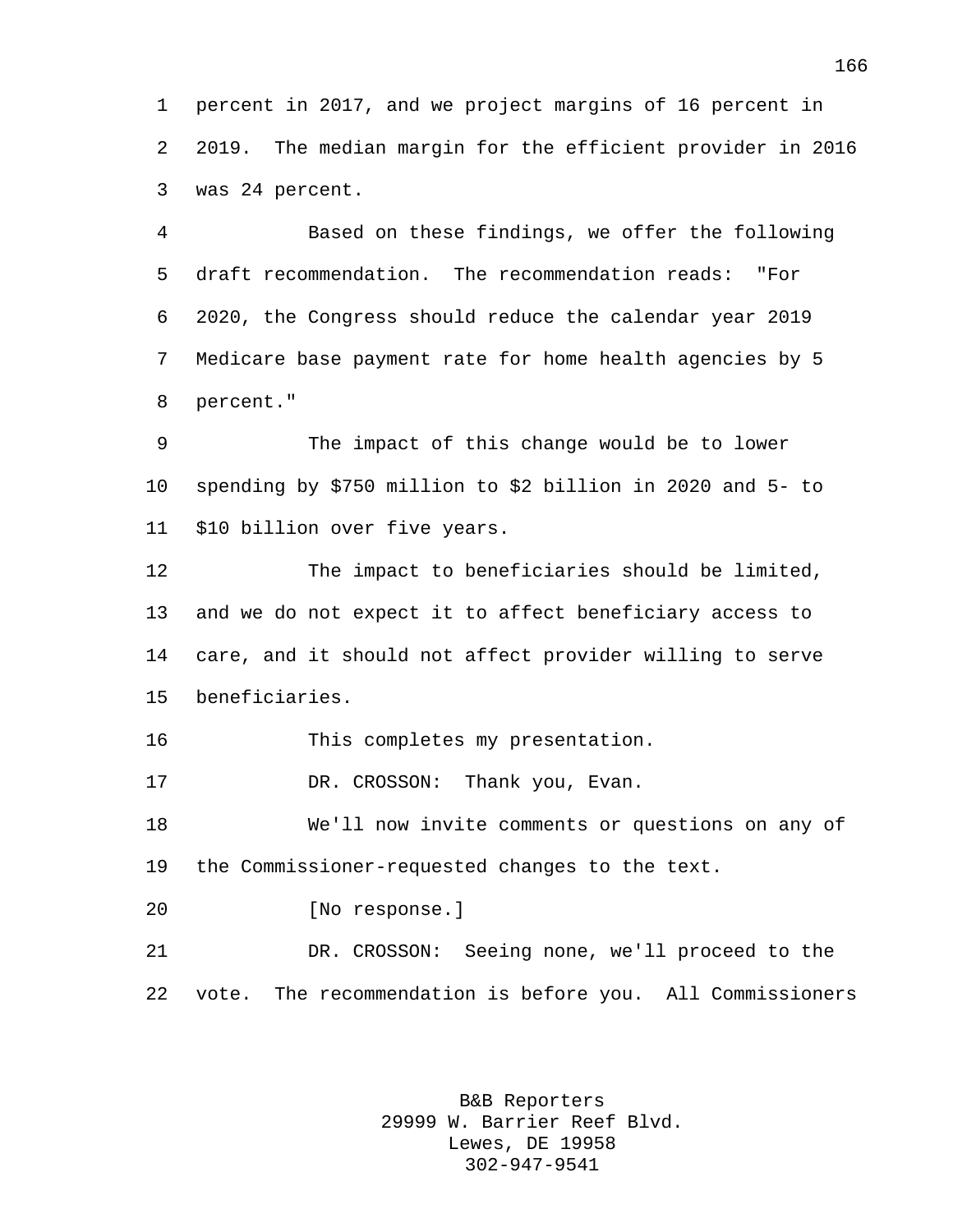in favor of the recommendation, please signify by raising your hand.

3 [Show of hands.] DR. CROSSON: All opposed? [No response.] DR. CROSSON: Abstentions? [No response.] DR. CROSSON: The recommendation passes unanimously. 10 Thank you, Evan. I would point out parenthetically here, we've made this point in general. I think after these last two presentations, it's important to note that the recommendation we made for acute care hospitals increases - - if it's adopted, increases Medicare payment. It's more than made up for -- or would be more than made up for by our recommendations here in a number of post-acute care settings. Okay. Craig and -- MR. LISK: All right. What? DR. CROSSON: Craig and Dana are here to talk about an update to IRFs.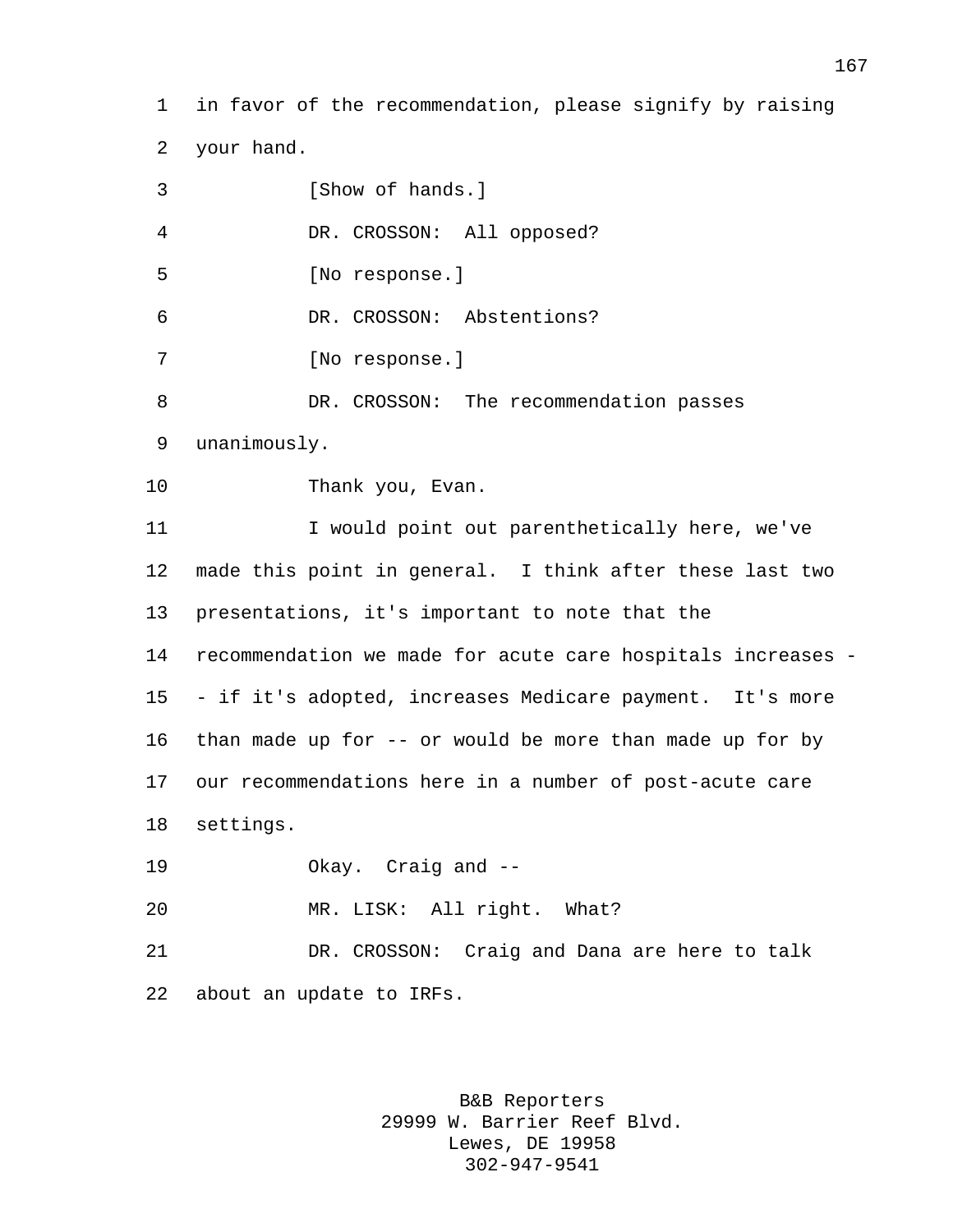MR. LISK: Okay. Good afternoon. So, last month, the Commission discussed the findings from our update analysis of inpatient rehabilitation facilities, and we will review those findings briefly and then present the draft recommendation for your consideration. Just as a reminder, here is a bit of background information on inpatient rehab facilities. In 2017, Medicare spent \$7.9 billion on care provided in about 1,180 IRFs nationwide, most of which were hospital-based units that are part of acute care hospitals. There were about 380,000 fee-for-service beneficiary IRF stays in 2017, but because freestanding IRFs tend to be larger and have higher occupancy rates, slightly more than half of all cases are in freestanding facilities. Slightly less than 1 percent of fee-for- service Medicare beneficiaries had an IRF stay in 2017. Overall, our indicators of payment adequacy are positive. Let's start with access. Overall, capacity appears adequate to meet demand. While we saw a slight decrease in the number of IRFs in 2017, the total bed

> B&B Reporters 29999 W. Barrier Reef Blvd. Lewes, DE 19958 302-947-9541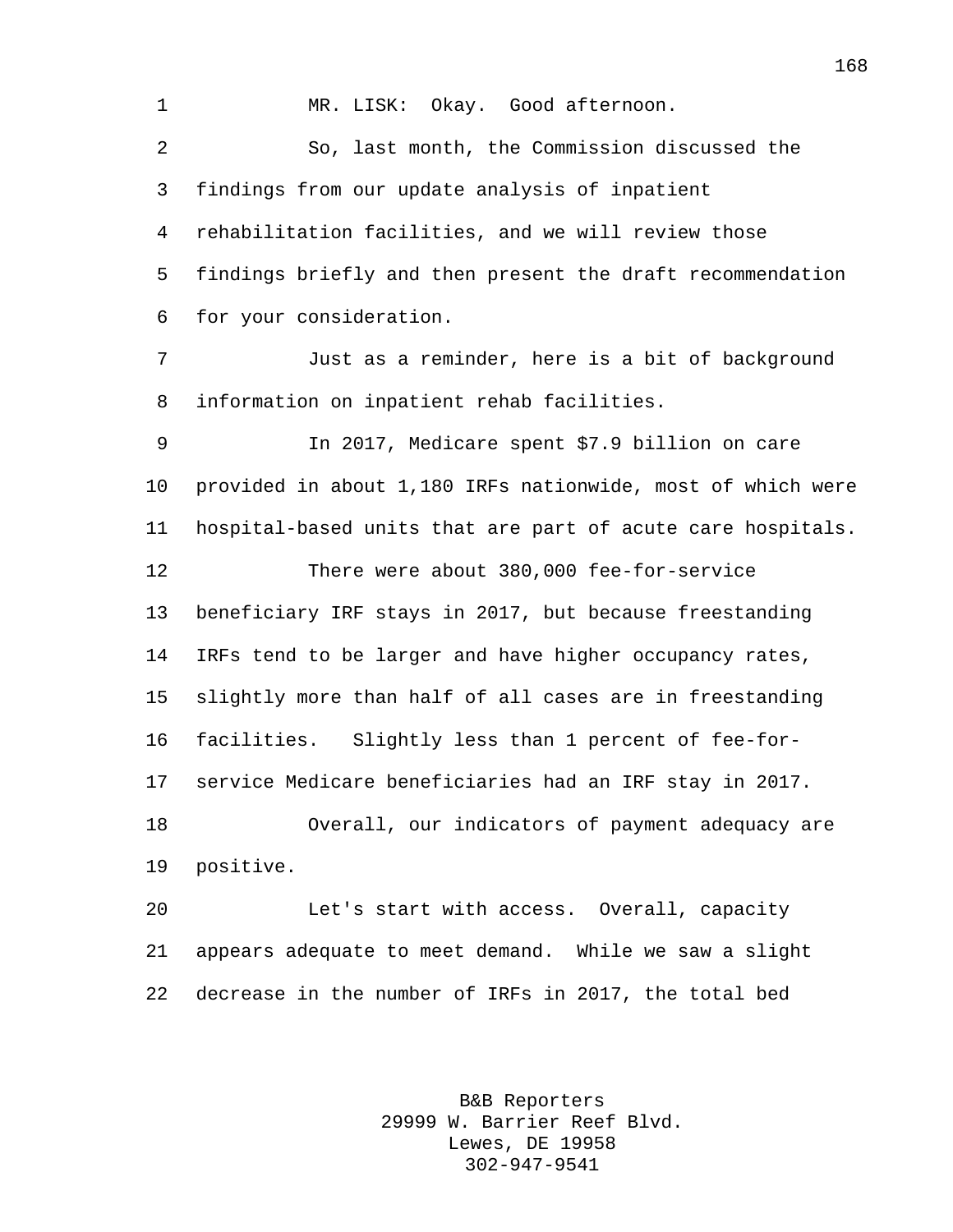supply actually increased slightly.

| 2              | The average IRF occupancy rate was 65 percent,              |
|----------------|-------------------------------------------------------------|
| 3              | indicating that capacity was more than adequate to handle   |
| $\overline{4}$ | current demand for services. The number of IRF discharges   |
| 5              | per fee-for-service beneficiary did fall 2.4 percent in     |
| 6              | 2017 from 2016, however, but we see strong marginal profits |
| 7              | for both freestanding and hospital-based IRFs, indicating   |
| 8              | that IRFs have an incentive to take more Medicare           |
| 9              | beneficiaries that qualify for IRF-level care.              |
| 10             | To assess quality of care in IRFs, we looked at             |
| 11             | discharges to the community and to SNFs and readmissions to |
| 12             | the acute care hospitals. We also looked at measures of     |
| 13             | improvement of motor function and cognition. We have seen   |
| 14             | slight improvement in all of these measures since 2012.     |
| 15             | We then considered access to capital. Hospital-             |
| 16             | based IRFs have good access to capital through their parent |
| 17             | institutions. Large chains also have very good access to    |
| 18             | capital. We were not able to determine the ability of       |
| 19             | other freestanding facilities to raise capital, however.    |
| 20             | All payer margins, though, in freestanding IRFs             |
| 21             | were robust, 10.4 percent in 2017.                          |
| 22             | Finally, we looked at payments and costs.                   |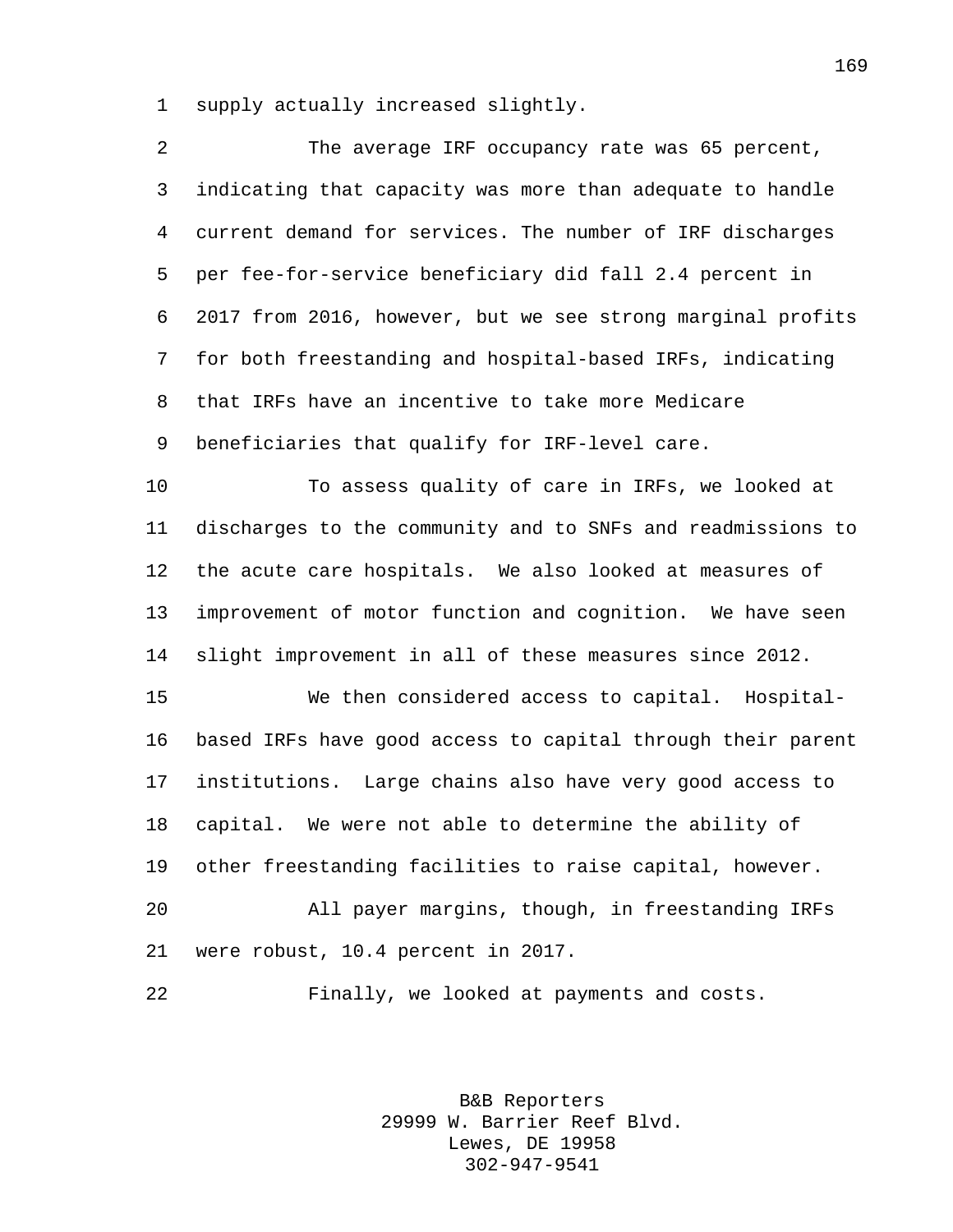Payments have been rising faster than costs on average over the past five years, leading to a health Medicare aggregate margin in 2017 of 13.8 percent. We expect the cost growth is likely to exceed payment growth in 2018 and 2019, and so we've projected that the aggregate margin will fall to 11.6 percent in 2019.

 In 2020, IRF-based payment rates are slated to increase by 2.7 percent, and so we lead to the draft recommendation, which reads: "For 2020, Congress should reduce the fiscal year 2019 Medicare-based payment rate for inpatient rehabilitation facilities by 5 percent."

 The implication for spending is it would decrease Medicare spending by between \$250 million and \$500 million in fiscal year 2020, and by between \$5 billion and \$10 billion over five years.

 For the implications on beneficiaries and providers, we anticipate no adverse effect on Medicare beneficiaries' access to care. The recommendation, though, may increase financial pressure on some providers. So that concludes our presentation, and we'll

turn it back to Jay.

DR. CROSSON: Thank you, Craig.

B&B Reporters 29999 W. Barrier Reef Blvd. Lewes, DE 19958 302-947-9541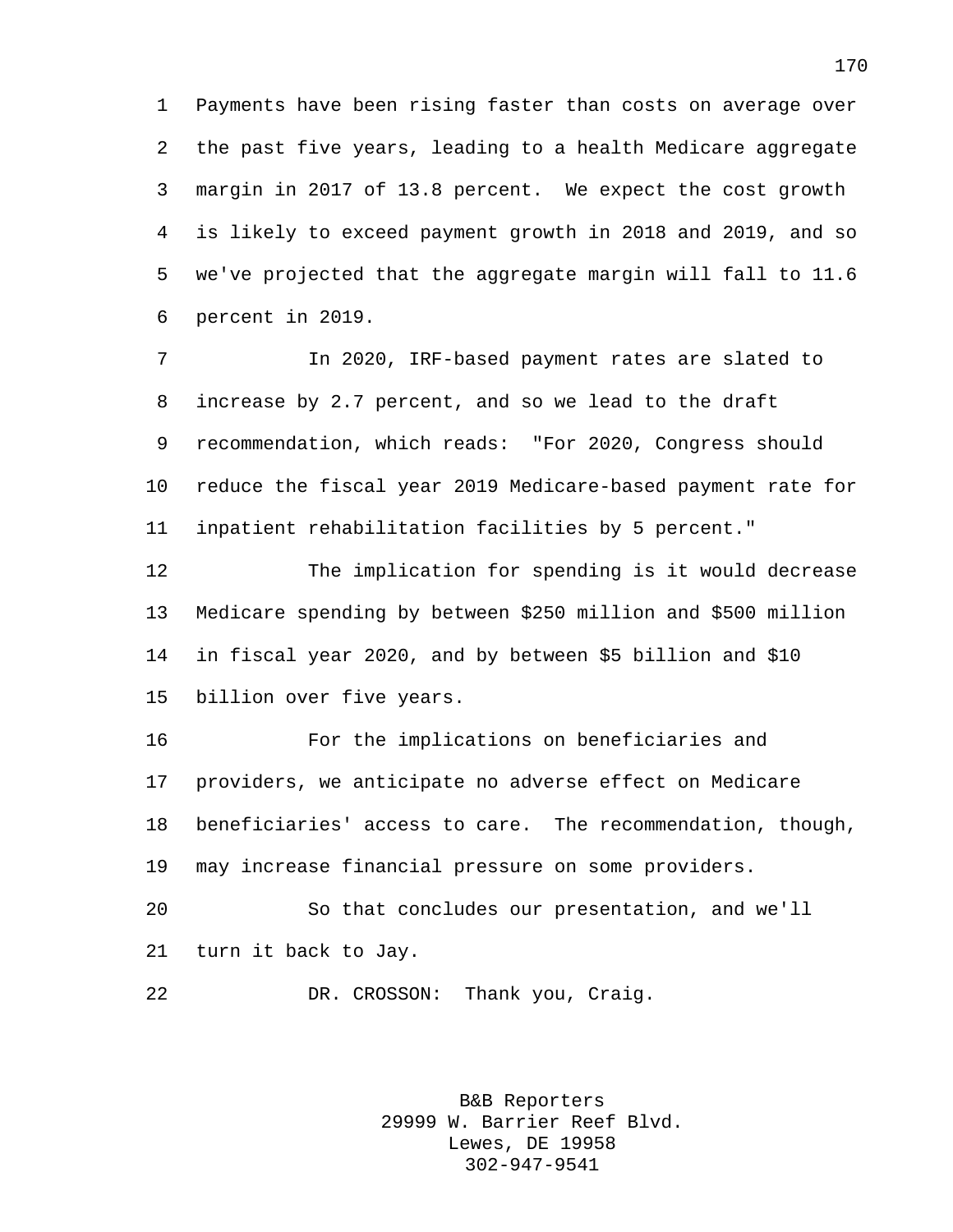Based on our discussion in December and our decision to go to expedited voting in January, we have the draft recommendation before us. All Commissioners in favor of the draft recommendation, please raise your hands. 5 [Show of hands.] DR. CROSSON: All opposed? [No response.] 8 DR. CROSSON: Abstentions? [No response.] 10 DR. CROSSON: Seeing none, the recommendation passes unanimously. Thank you, Craig and Dana. 13 [Pause.] DR. CROSSON: Okay. We'll now return to the regular order. We're going to have a discussion of the recommendation for updating payments to long-term care hospitals. Commissioners should note that this recommendation is slightly different than the one we discussed in December. Stephanie? MS. CAMERON: Thank you. Good afternoon. Today we are here to discuss how payments to LTCHs should be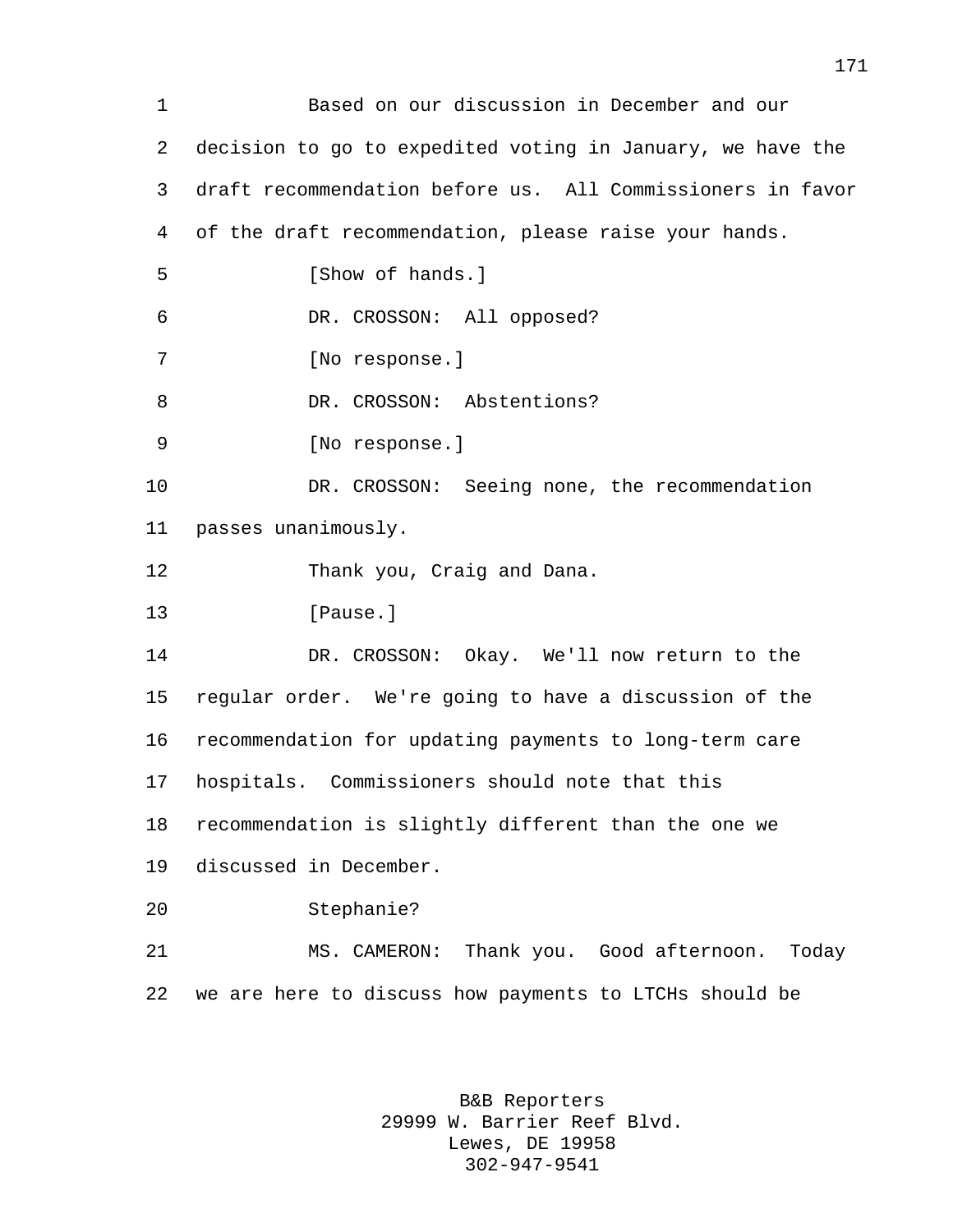updated for fiscal year 2020. We will be reviewing our full analysis today because, as you'll recall from December, the Commission was concerned about the adequacy of Medicare payments for this sector and the Chairman's draft recommendation.

 Based on your feedback, our review of the payment adequacy indicators, and to ensure equitability with other sectors, we will be presenting a revised draft

recommendation at the end of my presentation.

 However, before I go on, I'd like to note a few other changes in your mailing materials based on your feedback in December.

 Kathy and Marge, we added a discussion regarding LTCH use compared with other PAC use following discharge from an acute-care hospital.

 Jonathan and David, we provided additional detail regarding the use of ICU days as a proxy for defining the chronically critically ill.

 And, Kathy, we added a new table and discussion in response to your questions about LTCH mortality.

 Today I start by summarizing some background information that was included in your mailing materials.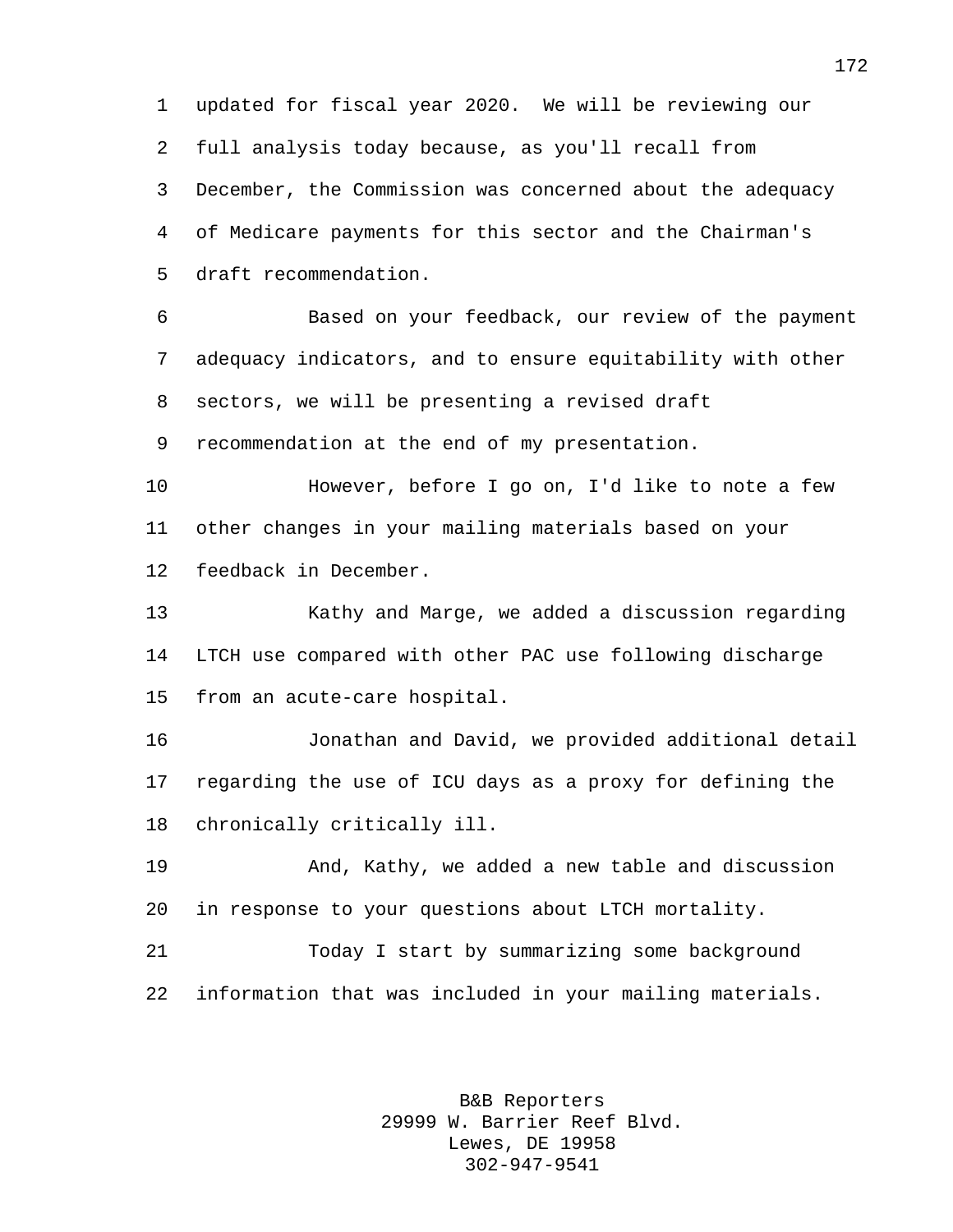To qualify as an LTCH under Medicare, a facility must meet Medicare's conditions of participation for acute-care hospitals and have an average length of stay for certain Medicare cases of greater than 25 days.

 Medicare spent \$4.5 billion for about 116,000 LTCH cases. These cases are expensive with an average payment per case of about \$38,000. Given the high cost of LTCH care, the Commission has sought to understand the level of care and cases most appropriate for this sector.

 However, MedPAC, other researchers, and policymakers have struggled with how to define the patients most appropriate for LTCH care over the past several decades. LTCH medical staff, administrators, and case managers have been unable to reach consensus on describing patients most appropriate for LTCH care during conversations with the Commission.

 The literature describes the chronically critically ill as patients with multiple-body system failures; requiring heavy ICU use; being ventilator dependent with major co-morbidities; multiple organ failures; or with septicemia and other complex infections. Research has found that ICU days are an indicator of case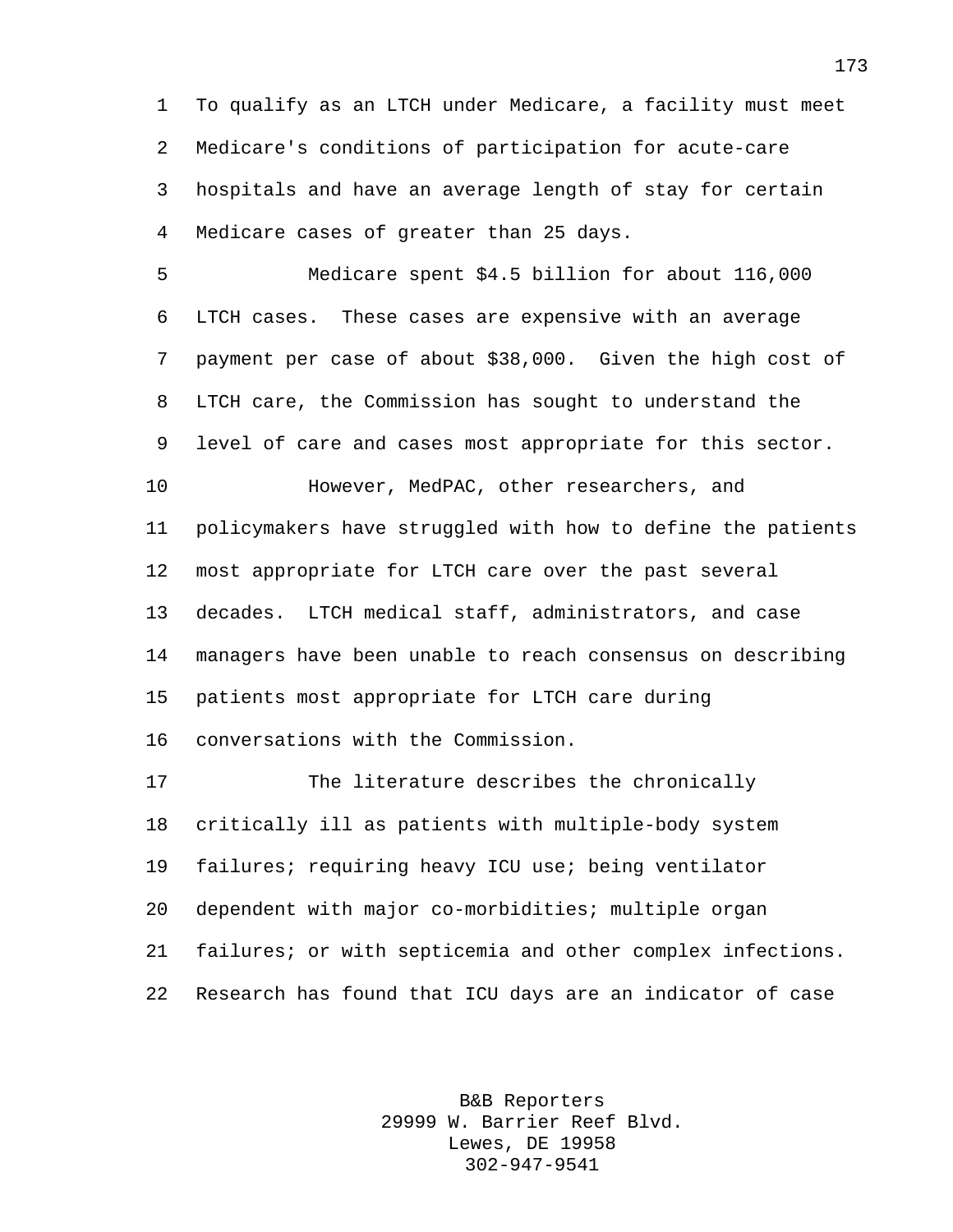complexity and are readily available in administrative data.

 With that in mind, in 2014 the Commission recommended that standard LTCH payment rates be paid only for LTCH patients who meet certain criteria at the point of transfer from an acute-care hospital. Such cases should be those that spent eight or more days in an ICU or received mechanical ventilation for 96 hours or more. The Commission recommended that Medicare pay for all other cases admitted to LTCHs using an IPPS-based payment rate. The Pathway for SGR Reform Act of 2013 established a dual-payment rate structure. Cases meeting the criteria, those preceded by an acute-care hospital discharge that either spent three or more days in the ICU of the referring acute-care hospital or received prolonged mechanical ventilation in the LTCH are paid under the LTCH PPS and will be the focus of a lot of the analysis I will walk through. The policy began in fiscal year 2016 and, until 2020, cases that do not meet the criteria are paid a rate equal to 50 percent of the site-neutral rate and 50 percent of the much higher standard LTCH payment rate. I will now turn to the question of how payments

> B&B Reporters 29999 W. Barrier Reef Blvd. Lewes, DE 19958 302-947-9541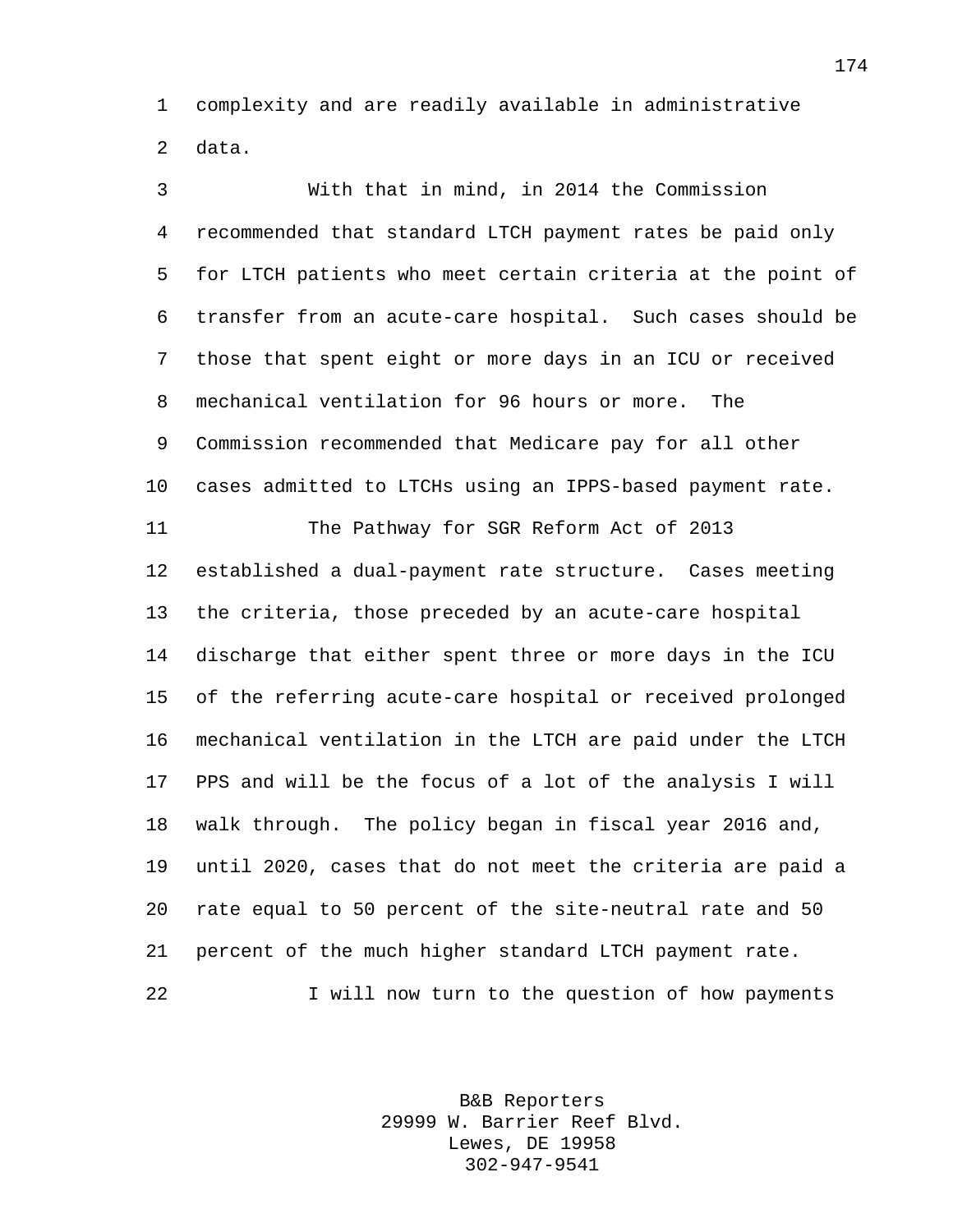to LTCHs should be updated for fiscal year 2020. To determine the update recommendation, we will review payment adequacy using our established framework.

 While we apply our established framework in the same manner for LTCHs, we expect substantial changes from the implementation of the dual-payment rate structure given the financial disincentive for LTCHs to continue taking Medicare beneficiaries not meeting the criteria. Because of the reduction in payment, the extent to which LTCHs are able to alter their admission patterns toward cases meeting the criteria determines facilities' financial performance under Medicare.

 Because some LTCHs have dramatically altered their admission patterns in response to the policy consistent with the goals of the dual-payment rate structure, some of our analyses focus on LTCHs with more than 85 percent of their cases meeting the criteria. I will specify when we consider this subset of providers during this presentation.

 With that, we have no direct indicators of beneficiaries' access to needed LTCH services, so we focus on changes in use, capacity, and occupancy. Starting with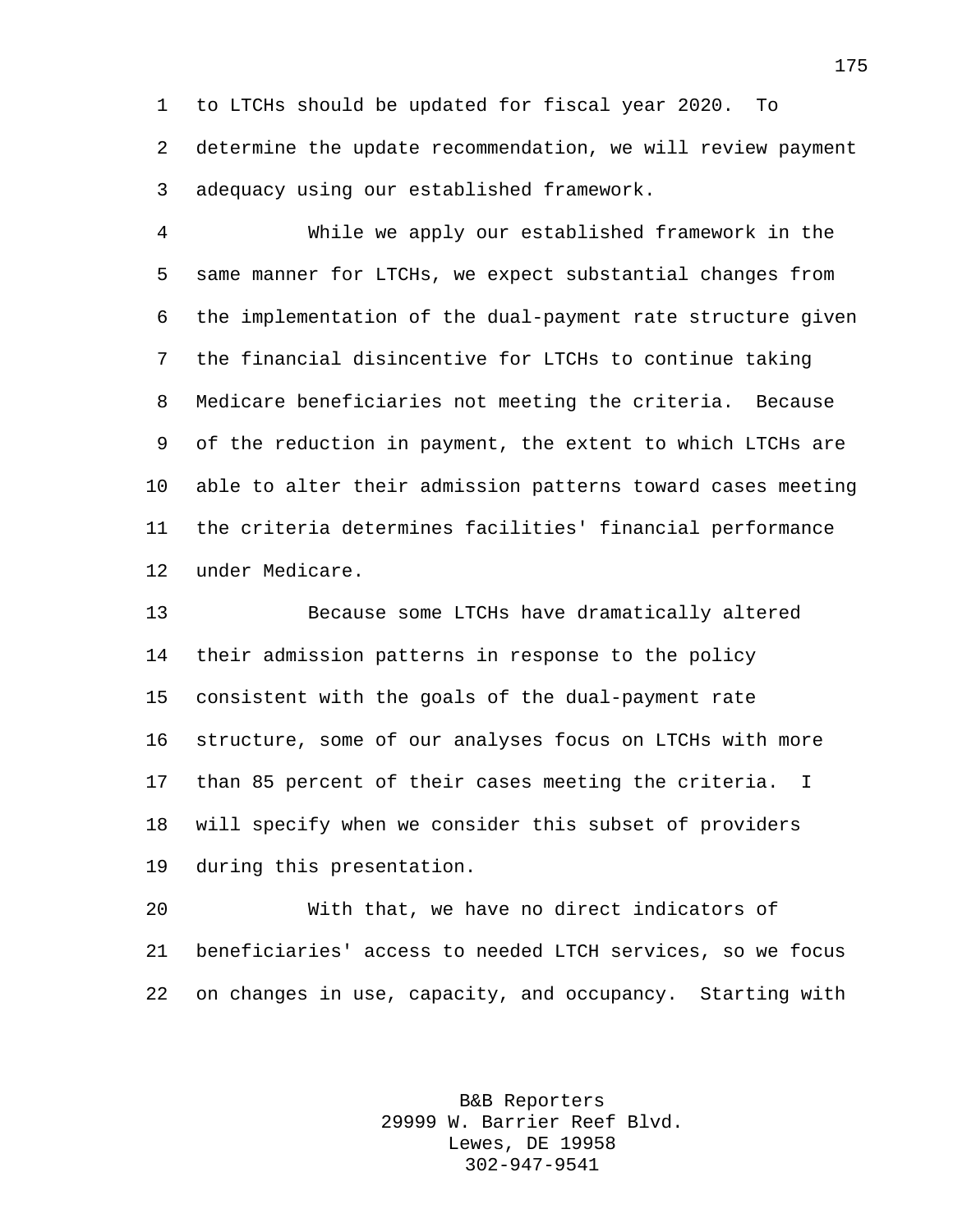use, the number of LTCH cases declined starting in 2012. The volume of cases meeting the criteria decreased slightly from 2012 to 2015. Starting in 2016, the volume of cases meeting the criteria increased, as expected by the implementation of the dual-payment rate structure.

 In contrast, cases not meeting the criteria declined more rapidly from 2015 to 2017 compared with THE prior years. As a result, the share of LTCH discharges meeting the criteria has increased since 2012. Just over half of LTCH cases met the criteria prior to the implementation of the dual-payment rate structure; however, this share increased to about 64 percent in 2017.

 Moving to other indicators of access, supply has decreased since 2012, and we expect addition reductions in 2018. Occupancy has decreased by about two percentage points from 2016 to 2017; however, despite these trends, Medicare marginal profit remains strong. Therefore, we contend that LTCHs have a financial incentive to increase their occupancy rates with Medicare beneficiaries who meet the criteria.

 Now, quality. Not unexpectedly, given differences in patient severity, unadjusted rates of LTCH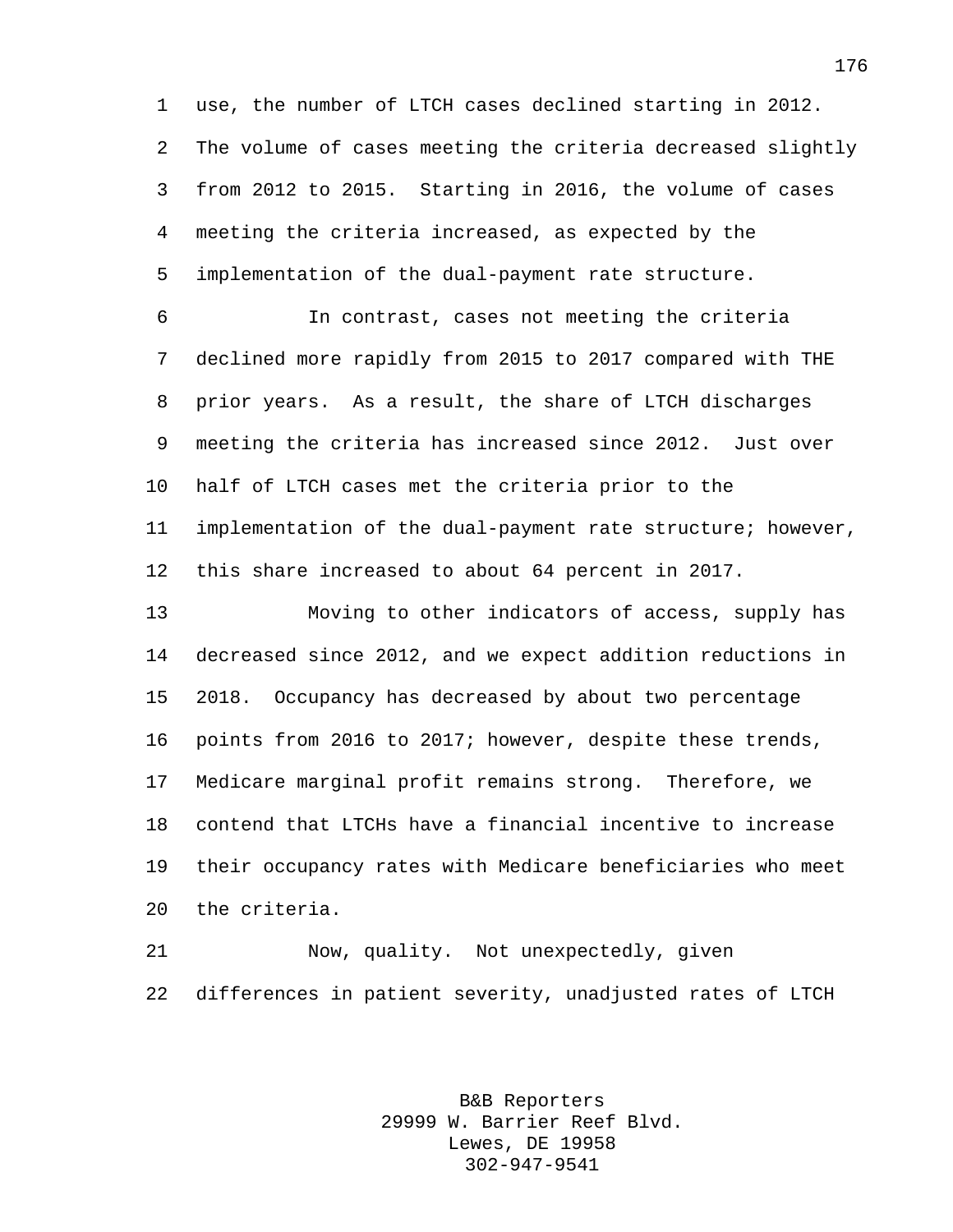readmissions and morality varied depending on whether or not the case met the criteria, but were stable over time. In 2017, for cases meeting the criteria, 10 percent were readmitted to the acute-care hospital directly from the LTCH, 16 percent died in the LTCH, and another 13 percent died within 30 days of discharge from the LTCH. This means that, combined, close to 40 percent of LTCH cases meeting the criteria in 2017 were readmitted or died within 30 days of LTCH discharge. By comparison, cases not meeting the criteria have lower rates of readmission and mortality.

 We have begun to provide information for several outcomes measures reported publicly by CMS that we discussed in December and were included in your mailing materials. As you'll recall, these measures have not been in place long enough for a time-series analysis, and we will continue to monitor them.

 Moving now to access to capital, access to capital allows LTCHs to maintain and modernize their facilities; however, given the last decade of policies that have limited industry growth, which include moratoria on new facilities and the implementation of the dual-payment rate structure, the availability of capital is limited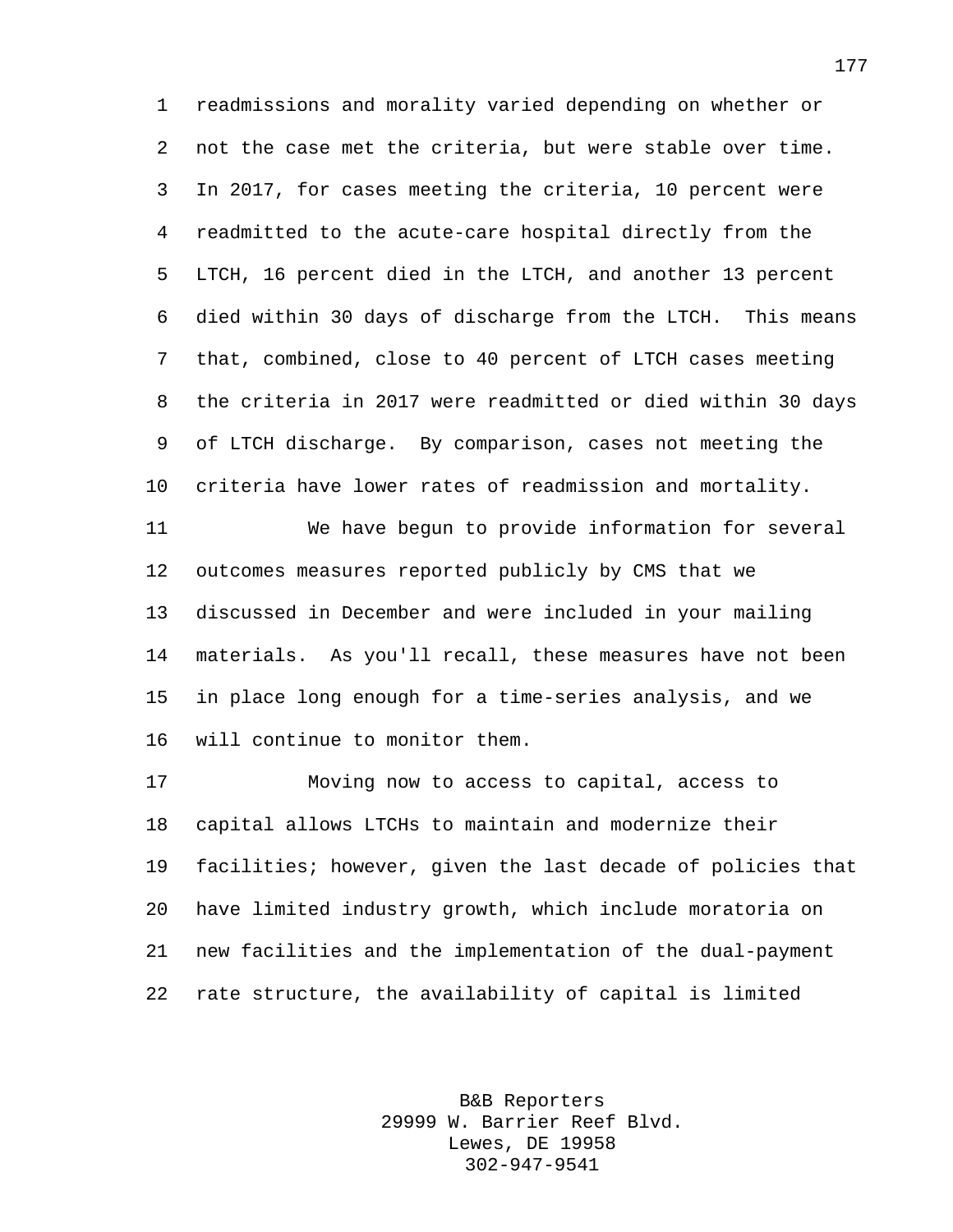across the industry.

| 2              | LTCHs' access to capital also depends on their              |
|----------------|-------------------------------------------------------------|
| 3              | all-payer profitability which was 0.2 percent in 2017 down  |
| $\overline{4}$ | from 3.1 percent in 2016 resulting from reduced payments    |
| 5              | for cases not meeting the criteria. LTCHs with more than    |
| 6              | 85 percent of their Medicare cases meeting the criteria had |
| 7              | an aggregate all-payer margin of 4.2 percent in 2017.       |
| $\,8\,$        | In 2017, the aggregate Medicare margin fell to              |
| 9              | negative 2.2 percent down from 3.9 percent in 2016.         |
| 10             | However, the aggregate Medicare margin for LTCHs with more  |
| 11             | than 85 percent of Medicare cases meeting the criteria was  |
| 12             | 4.6 percent, indicating that facilities with a high share   |
| 13             | of these cases can have positive financial performance      |
| 14             | under Medicare.                                             |
| 15             | We project that the 2017 Medicare margin for                |
| 16             | LTCHs with a high share of cases meeting the criteria will  |
| 17             | decline in 2019. Our projection of the LTCH margin for      |
| 18             | fiscal year 2019 focuses on LTCHs with more than 85 percent |
| 19             | of their Medicare cases meeting the criteria. We expect     |
| 20             | significant changes in LTCHs' costs as the dual-payment     |
| 21             | rate structure is fully implemented and LTCHs continue to   |
| 22             | increase their Medicare admissions toward cases that meet   |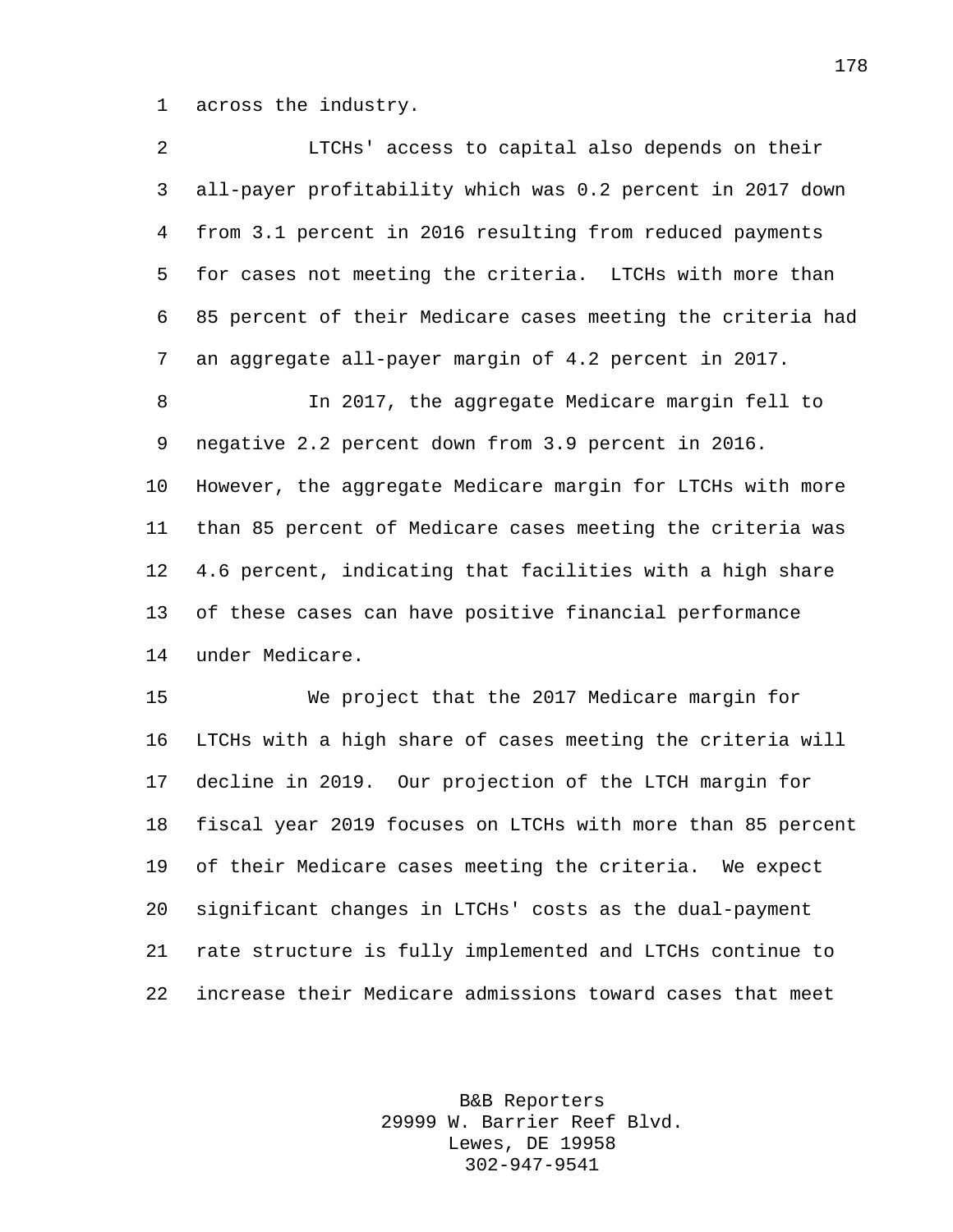the criteria.

 However, once an LTCH has reached a threshold of Medicare cases that meet the criteria, we expect changes in cost will become increasingly stable and reflect cost growth levels consistent with those prior to 2016. Using these historical levels of cost growth, we project a 1.2 percent Medicare margin for LTCHs with a high share of cases meeting the criteria for 2019.

 In sum, measures of beneficiary access, quality of care, and the industry's access to capital are mixed as is expected from an industry in flux. Focusing on financial performance under Medicare, we project that the 2019 margin for LTCHs with a high share of cases meeting the criteria will be 1.2 percent, down from 4.6 percent in 2017.

 As I mentioned, the Chairman's draft recommendation presented in November was for no update to LTCH payment rates; however, based on concerns about payment adequacy and equity with other sectors, we re- evaluated our indicators and, given the trends we observed for LTCHs, focused on cases meeting the criteria. The revised draft recommendation reads: For

> B&B Reporters 29999 W. Barrier Reef Blvd. Lewes, DE 19958 302-947-9541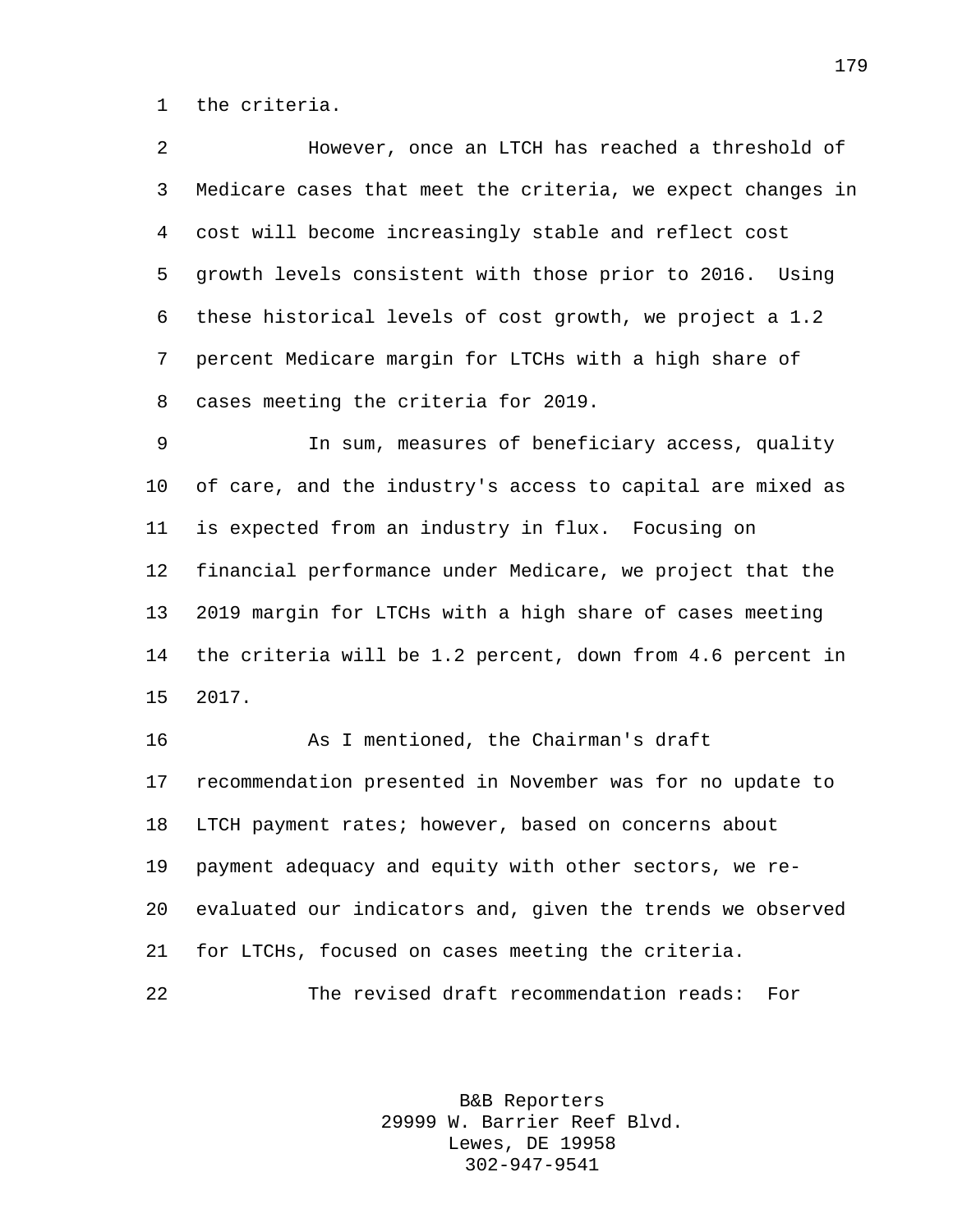2020, the Secretary should increase the fiscal year 2019 base payment rates for long-term care hospitals by 2 percent.

 A 2 percent update for 2020 will decrease federal program spending relative to the expected regulatory update of 2.8 percent by less than \$50 million in 2020 and by less than \$1 billion over 5 years.

 We anticipate that LTCHs can continue to provide Medicare beneficiaries who meet the criteria with access to safe and effective care.

And, with that, I turn it back to Jay.

12 DR. CROSSON: Thank you, Stephanie.

 We'll proceed to clarifying questions. Yes, Jonathan, and then Warner.

 DR. JAFFERY: Thanks, Stephanie. This is a great report on the updates. Just a quick question. In the mailing materials on page 23 in the table, you have Table 11-5, which gives the different kinds of readmission rates and in-LTCH mortality and three-day post-discharge for a number of conditions. I wonder if we have the ability to dig a little deeper on that in the future around some other factors. Age comes to mind, and other co-morbidities. It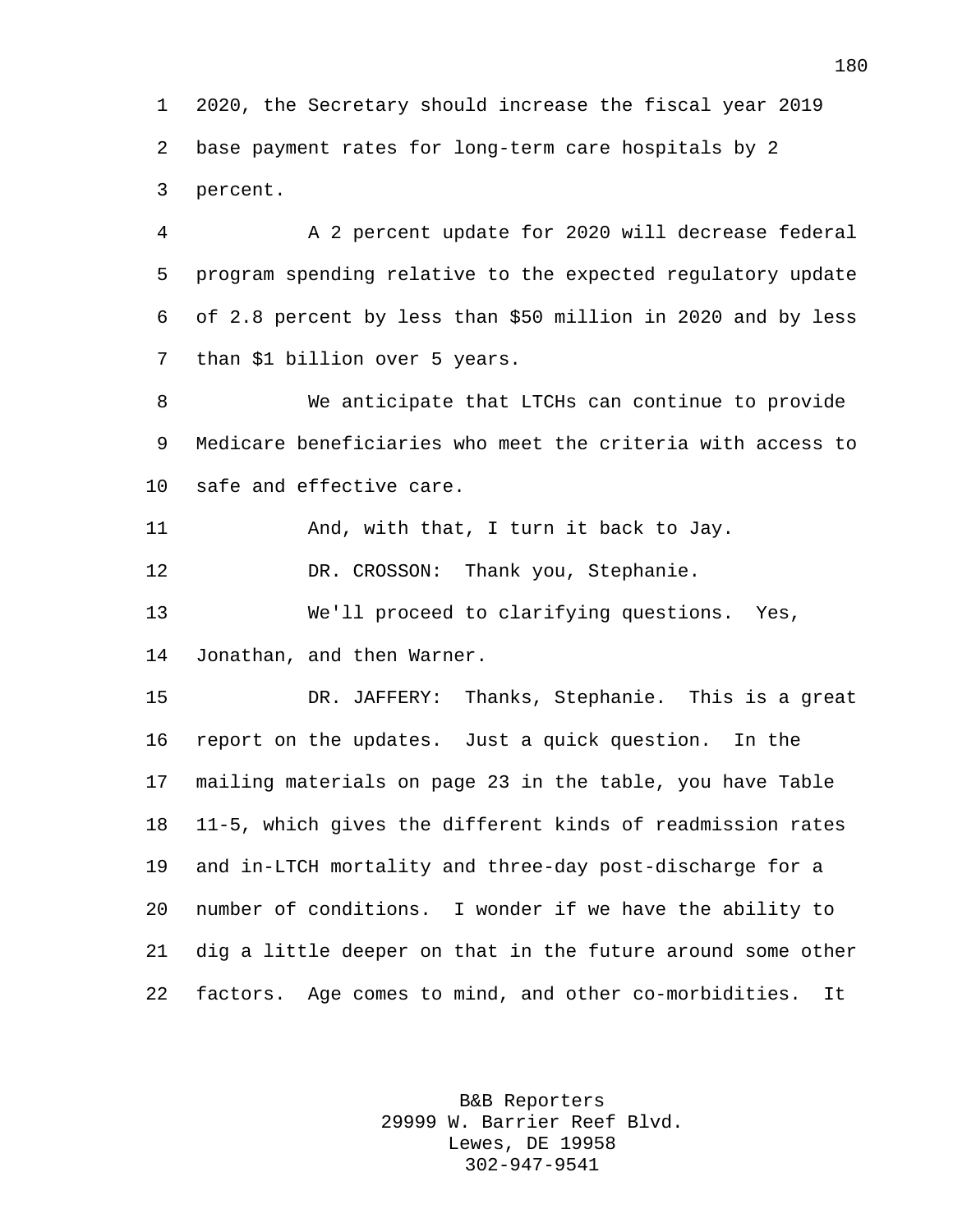seems like there's a real opportunity for understanding a little bit better prognoses in some of these situations. So just a thought for a future -- unless you know some of those things off the top of your head.

 MS. CAMERON: Absolutely. I think, you know, for a long time we have been providing unadjusted measures and unadjusted rates because for quite some times LTCHs did not have an assessment instrument that allowed for risk adjustment. The LTCH care database has now been used, and assessment data is becoming increasingly available in this sector. So I think as we move forward, we will be able to certainly start thinking about better risk adjustments for this population and see kind of how we can incorporate that data. I think starting with age is certainly a possibility.

 If you'll recall, there is a much higher share of Medicare beneficiaries in LTCHs that are under 65. So, you know, that's actually kind of an interesting difference from the other post-acute-care settings where some of these younger patients are actually very, very sick. And so, you know, we can certainly look at some of these by those factors, and it will be interesting to see what we find in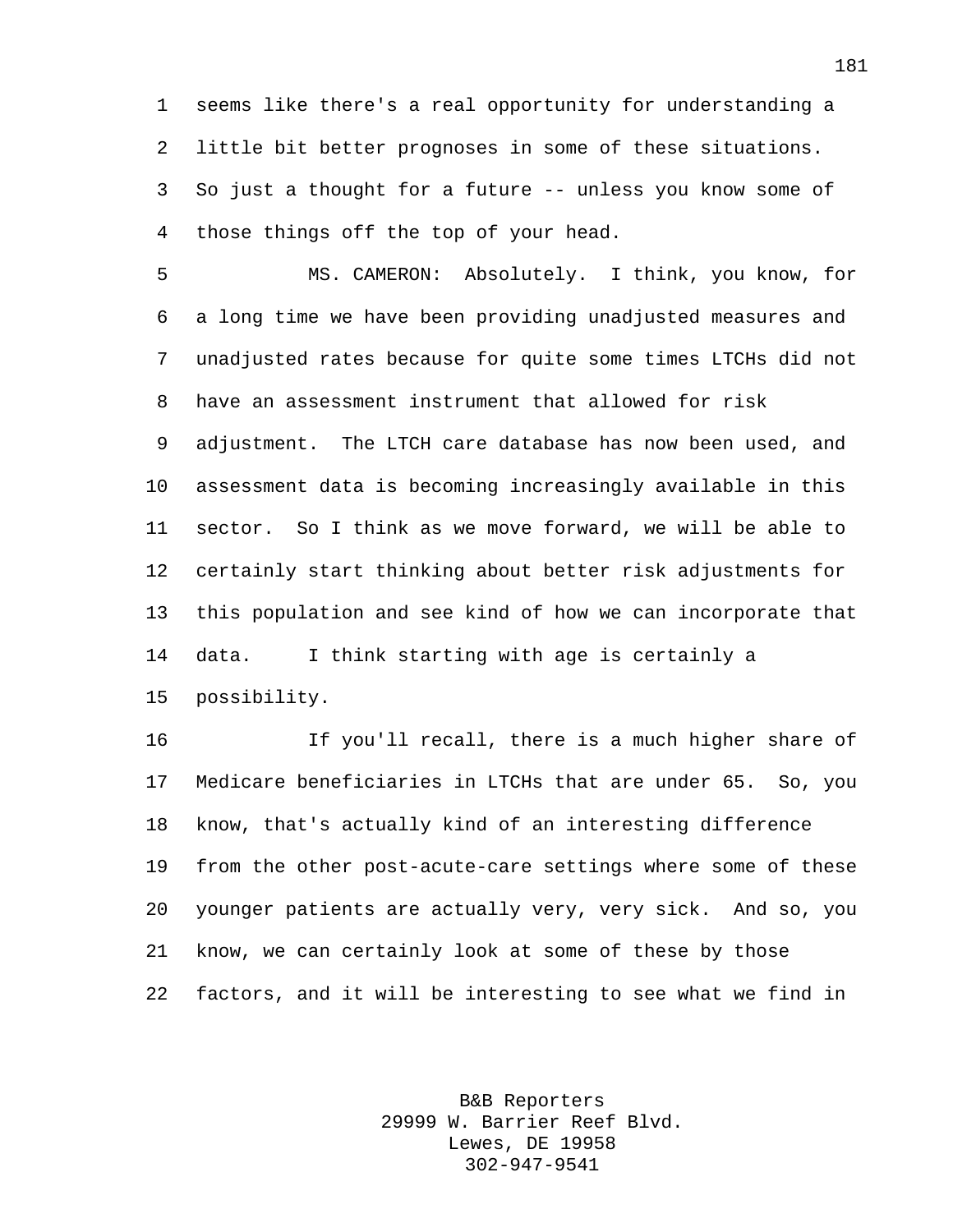the future.

 DR. JAFFERY: Thank you. DR. CROSSON: Warner. MR. THOMAS: This may be more of a question for Jim. When we look at all-payer margins, are we -- is that cash flow? Is that operating income? Are we excluding any expenses? Is it pre-taxing -- like what exactly are we looking at when we look at all-payer income? DR. MATHEWS: Yeah. So we look at overall net profit margins here, if I'm getting this right, and we only take into account Medicare allowable costs, which vary by sector. So earlier this afternoon Kim mentioned that with respect to calculation of hospice margins, there are a couple of cost categories that we do not consider in our Medicare margin. And, similarly, when we are going to talk about ESRD, there are cost categories that we exclude for this purpose.

 MR. THOMAS: I mean, so are there -- it may be just interesting to know what is -- I mean, I have no idea like what would be excluded or how material that is just on a go-forward -- I mean, it's not necessarily related just to LTCH, but just in general, how material is it? Is it a

> B&B Reporters 29999 W. Barrier Reef Blvd. Lewes, DE 19958 302-947-9541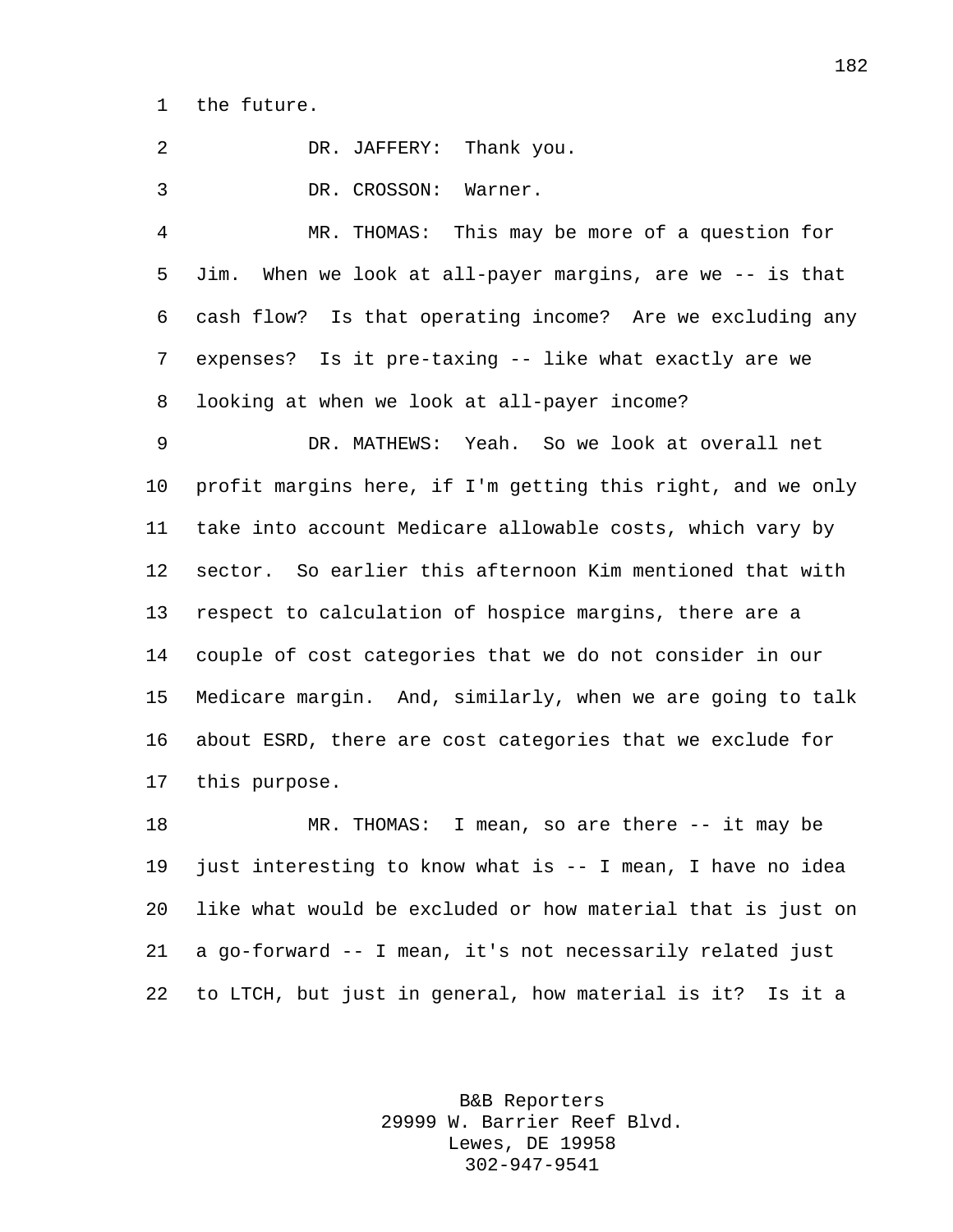half a percent? Is it multiple percent? Just so we understand.

 DR. MATHEWS: In hospice where there are distinct categories, we do quantify --

MR. THOMAS: Right.

 DR. MATHEWS: -- the impact on margins of including versus excluding those costs. I don't think in the LTCH sector we are dealing with the same issue of Medicare allowable costs the way we are in these couple of other --

 MR. THOMAS: What about in other areas? In all the disciplines we've looked at, I mean, would there be excluded costs that would not be in the all-payer margin numbers?

 DR. CROSSON: I thought -- I may be wrong, but I thought when we were dealing with hospice bereavement costs, we were talking about something around 1 percent. 18 MR. THOMAS: Okay.

 DR. CROSSON: Is that right? Something like that.

 MR. THOMAS: But consistently in other categories we've approved during the day today, I mean, the same sort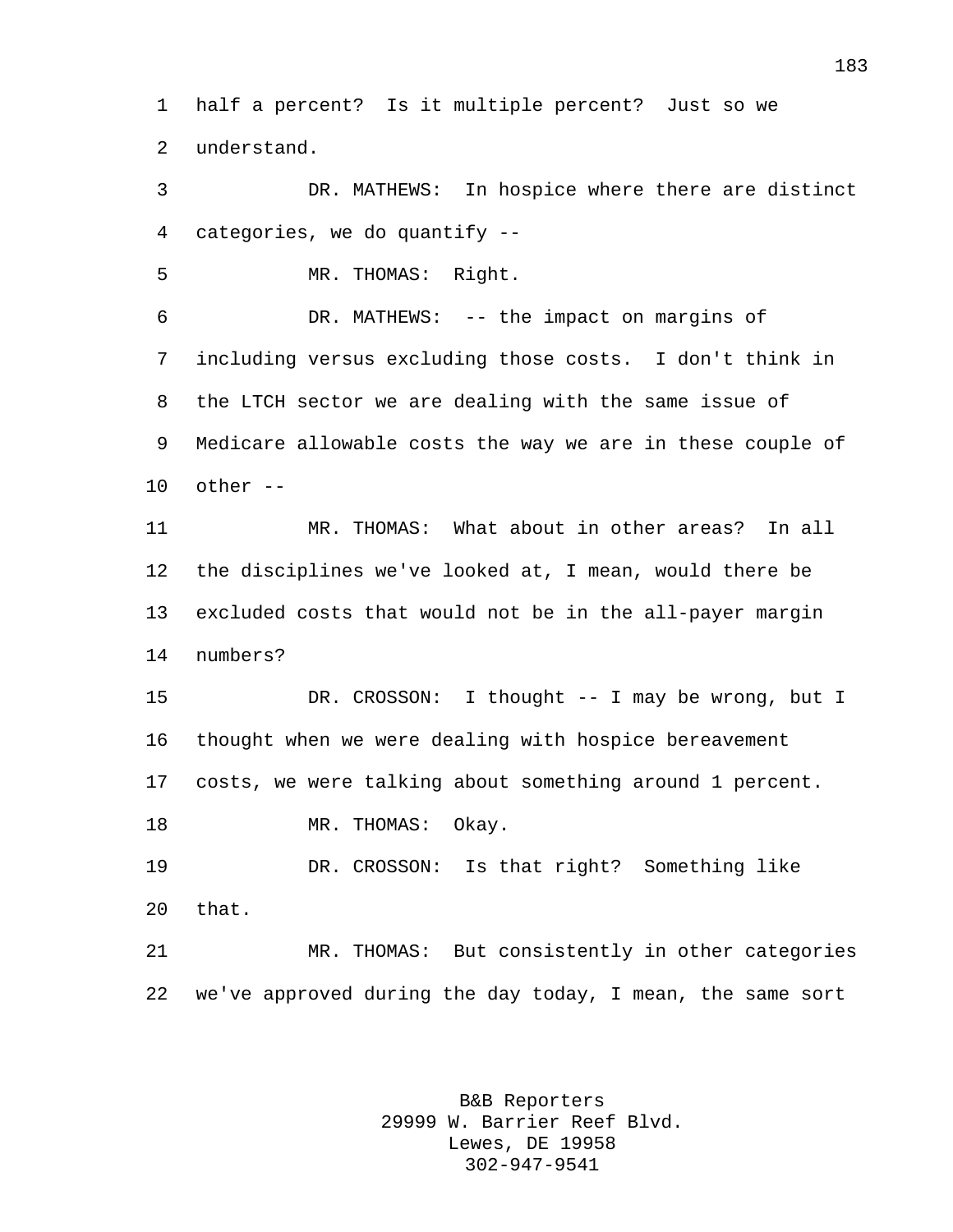of thing, there would be excluded costs that are outside of the all-payer margin. Is that correct?

 MS. CAMERON: No. For the all-payer margin, we're looking at a total revenue calculation and a total cost calculation that comes into the hospital. So I think what Jim was speaking to was the Medicare margin. The all- payer margin, we're looking at the cost reports at the bottom line, what costs have gone out and what revenues have come in.

 MR. THOMAS: So there's no excluded costs or revenue. So if you're looking at proprietary, it would include -- it would be pre-tax or post-tax or -- I'm just trying to us what the --

 DR. STENSLAND: There's a schedule in the cost report where they're just supposed to take the information from your audited financial statement and just stick it on there.

18 MR. THOMAS: Okay.

 DR. STENSLAND: So it's going to include everything on there. You might -- but it's supposed to be at the individual hospital level.

MR. THOMAS: I got it.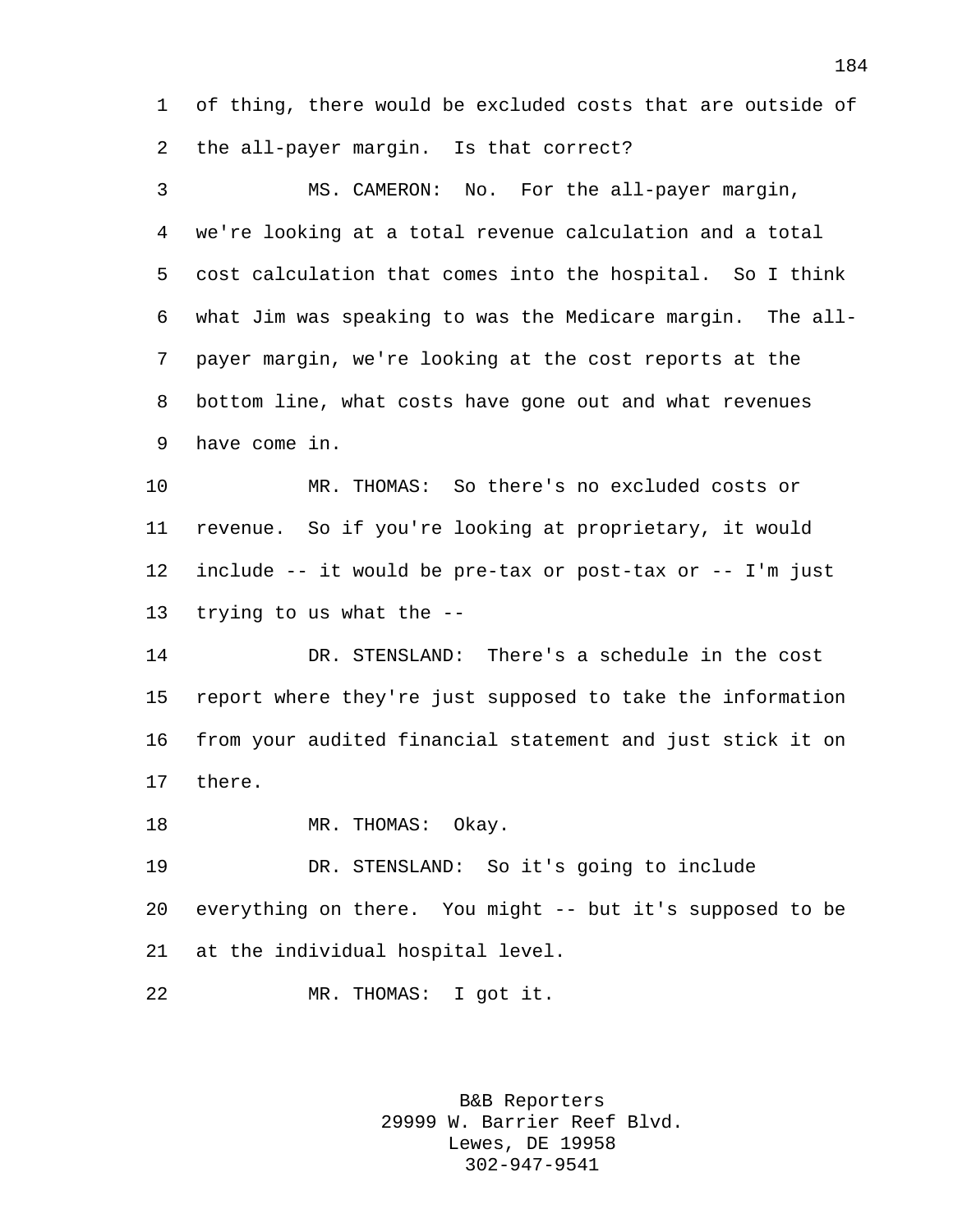DR. STENSLAND: So you could have an individual hospital level that has its profit and cost, and then you have it's owned by a system and you wouldn't always include all like the system's taxes and things.

 MR. THOMAS: What about in the other areas like home health and, you know, rehab and others? The same sort of thing?

 DR. STENSLAND: I'm not familiar with those cost reports, but I'm assuming it's the same thing.

10 DR. CROSSON: Other clarifying questions? 11 [No response.]

 DR. CROSSON: Let's put the recommendation -- it is up. We'll now have discussion of the recommendation. In favor, or opposed, other ideas? Kathy.

 MS. BUTO: So I'm in favor of the recommendation, and I think it was a good discussion that led us to this point. It must have led to some pretty good staff discussions that led to this revised recommendation.

 I wanted to just mention something that -- to me, LTCHs are almost like the poster child for this issue that has been rattling around in my brain about PAC, unified PAC, and directionally going forward, and that is that I

> B&B Reporters 29999 W. Barrier Reef Blvd. Lewes, DE 19958 302-947-9541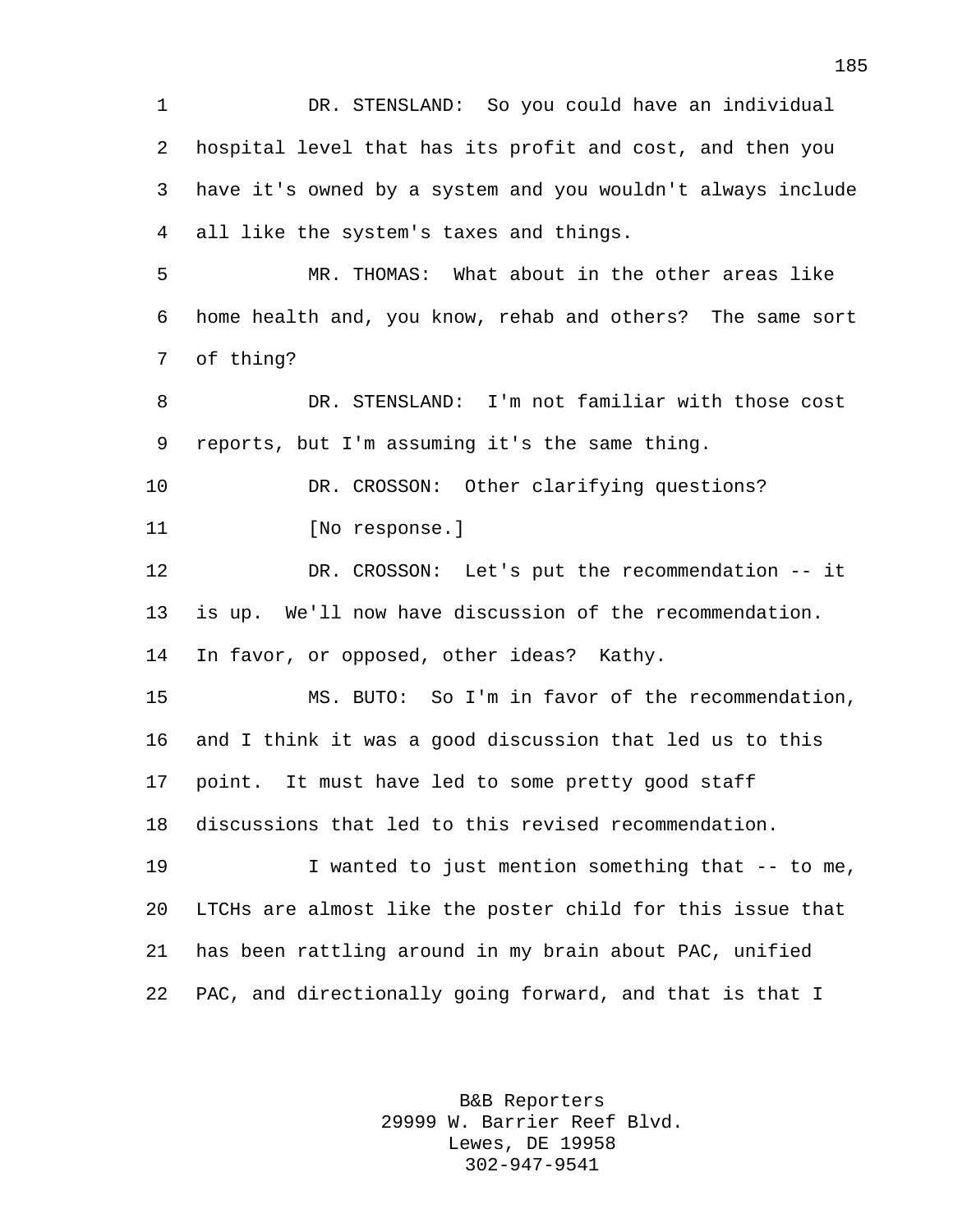think we've tended to think of unified PAC as sort of the place we're going and we have to deal with issues like different criteria for entering those facilities or for being a patient who qualifies for service in that facility or whatever, or even in home health. And I've been struggling with how do we reconcile those differences and standards, and in a unified PAC, are we going to get to a place where you have just a standard set of conditions of participation.

 The LTCH presentation kind of brought home to me that there truly are some patients that won't easily fit into other sites of care. And so what I'm thinking of -- and this is a longer discussion -- is that, yes, we can achieve a greater degree of equity and comparability and site-neutral payment based on clinical characteristics of patients, but there may be patients like ventilator- dependent patients, patients with long ICU stays and so on who somehow in this unified PAC we want to make sure we're not discouraging care, specialized care for those kinds of individuals. And I think that helps us also address the issue of different standards for institutions or for programs within institutions to deal with these different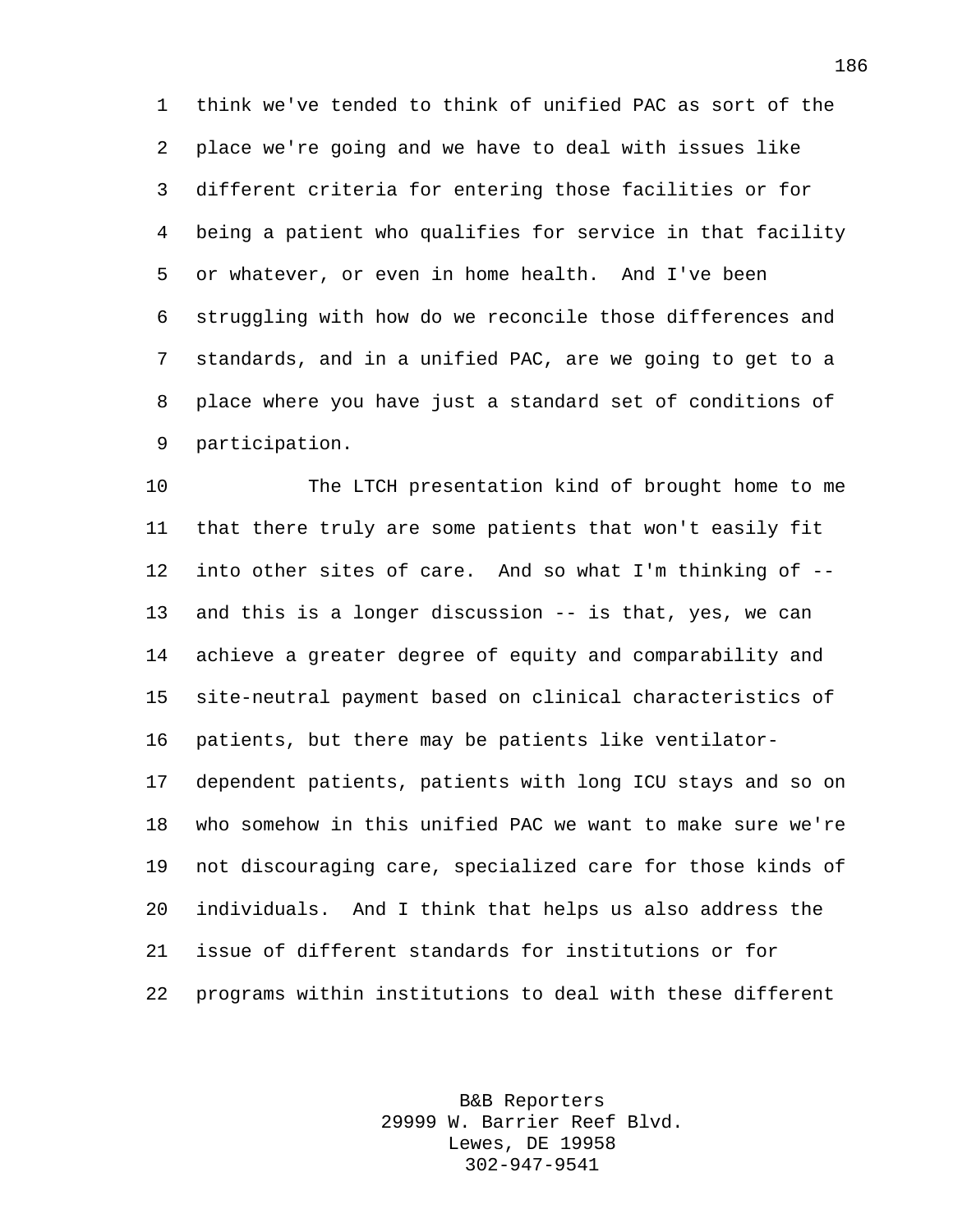kinds of patients. And I know the staff has been thinking of different ways to address this, but I just wanted to get that out there because I think we tend to think of, you know, our eventual path leading us to a much more unified system, but this one brings home to me that there really are some patients who -- and I'm not historically a great fan of LTCHs. I think I was part of the group that recommended we just eliminate the category when I was at CMS. But I do think it's important to recognize that, as we move forward, there be some way to address both the differences in the criteria to qualify, and it may help us with all these different things like three-day prior hospitalization and long ICU stays and stuff like that, and also to recognize that patients need different things. So I just wanted to get that out there. DR. CROSSON: Carol, would you care to comment, or is it fine? And then we'll go to Brian. DR. CARTER: So the way I would think about this is to make sure in the risk adjustment model, we have indicators of things that we think are really important for identifying really high-cost patients. So, for example, you might want to include an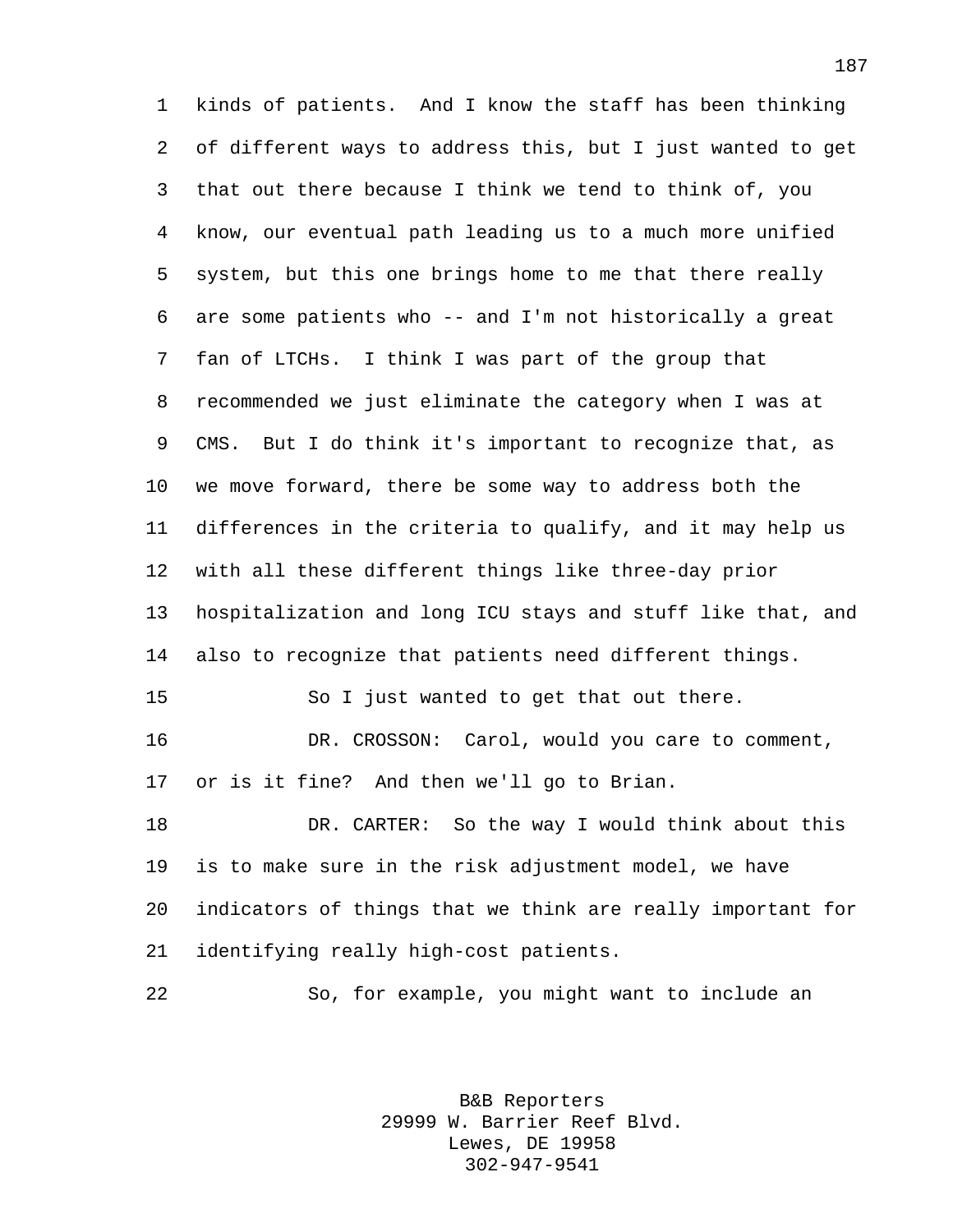indicator for ventilator patients, so that they pull enough of the payments towards them, or severe wounds or ICU lengths of stay of eight or more days or severity level No. 4. So all those things are going to be pulling in resources, resource requirements to those patients, and the payments for those patients would go up. So that's on the payment side, making sure that we're directing our dollars towards patients we think have high-care needs.

 On the other side, we've talked about having regulatory requirements that are patient condition- specific. So instead of licensing by shingle on the door, it would be licensing by the types of patients you're opting to treat.

 So for ventilator cases, for example, you might pull in requirements that some of which might be current LTCH requirements. I don't know. We're going through that.

 You might have minimum staffing levels. You might have certain training requirements. It's not just what are the care needs, but what are the staffing and equipment needs to take care of patients? Ventilator patients and severe wound cases are, for example, patients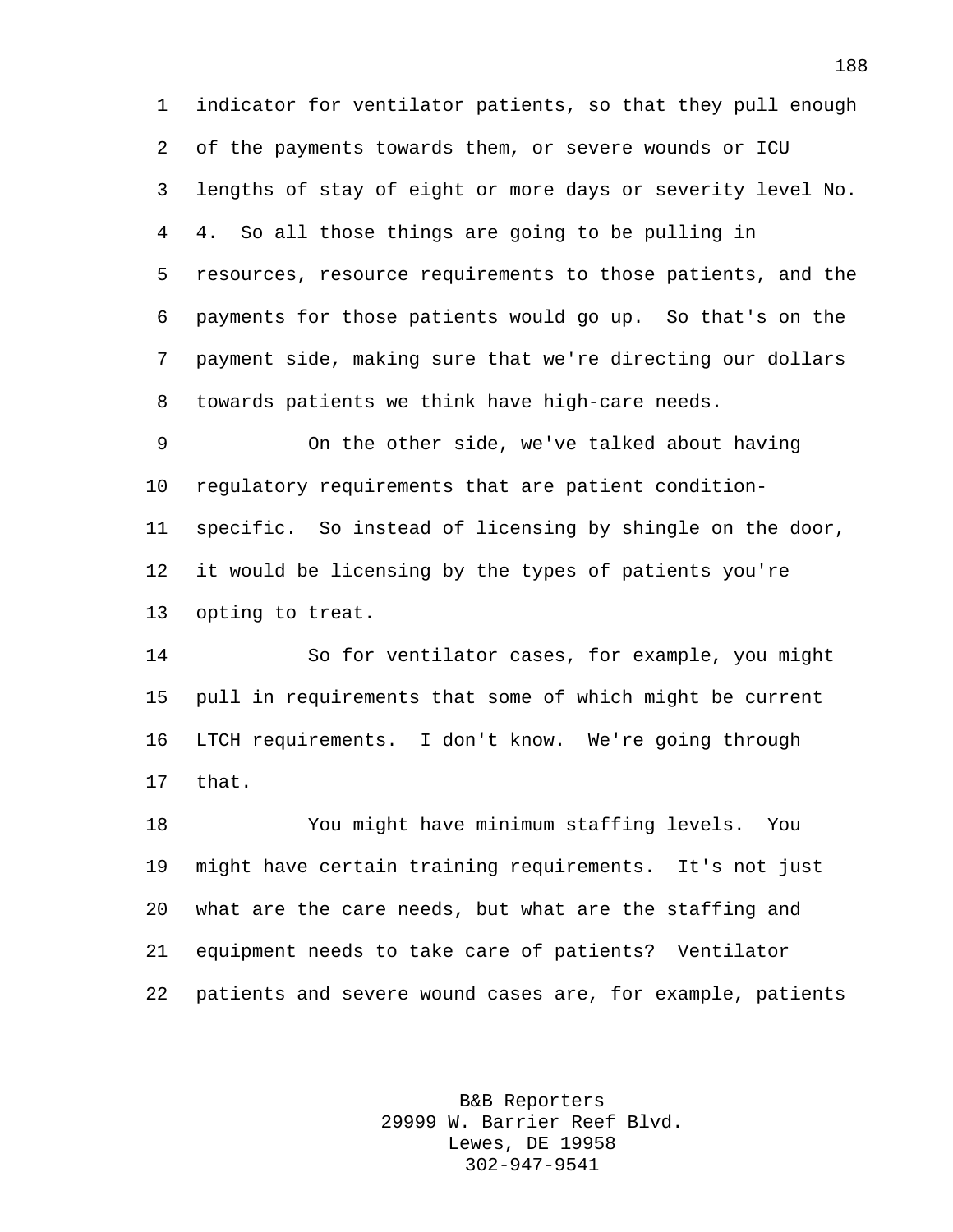where it's not just that you have the right equipment, but you need to have staffing that's adequately trained.

 So I think of like ventilator cases and patients that really meet the LTCH requirements as having -- trying to identify who those patients are and having requirements that meet them, so that's how we're thinking about it. Does that help?

8 MS. BUTO: That helps.

 You and I talked also about stroke patients and IRFs and things like that.

DR. CARTER: Yes, that's right.

 MS. BUTO: Again, SNFs might be able to treat stroke patients just as effectively, but the issue whether there should be certain criteria associated with that --

 DR. CARTER: Right. I mean, sometimes Stephanie and I talk about maybe LTCHs. We want to think of them as almost regional referral centers for certain types of cases, and that might be a useful model.

DR. CROSSON: Okay. Thank you, Carol.

 Brian, and then I saw Jon and Paul and Jaewon. DR. DeBUSK: To Kathy's point, I do think the unified -- the PAC PPS does fix a lot of issues with the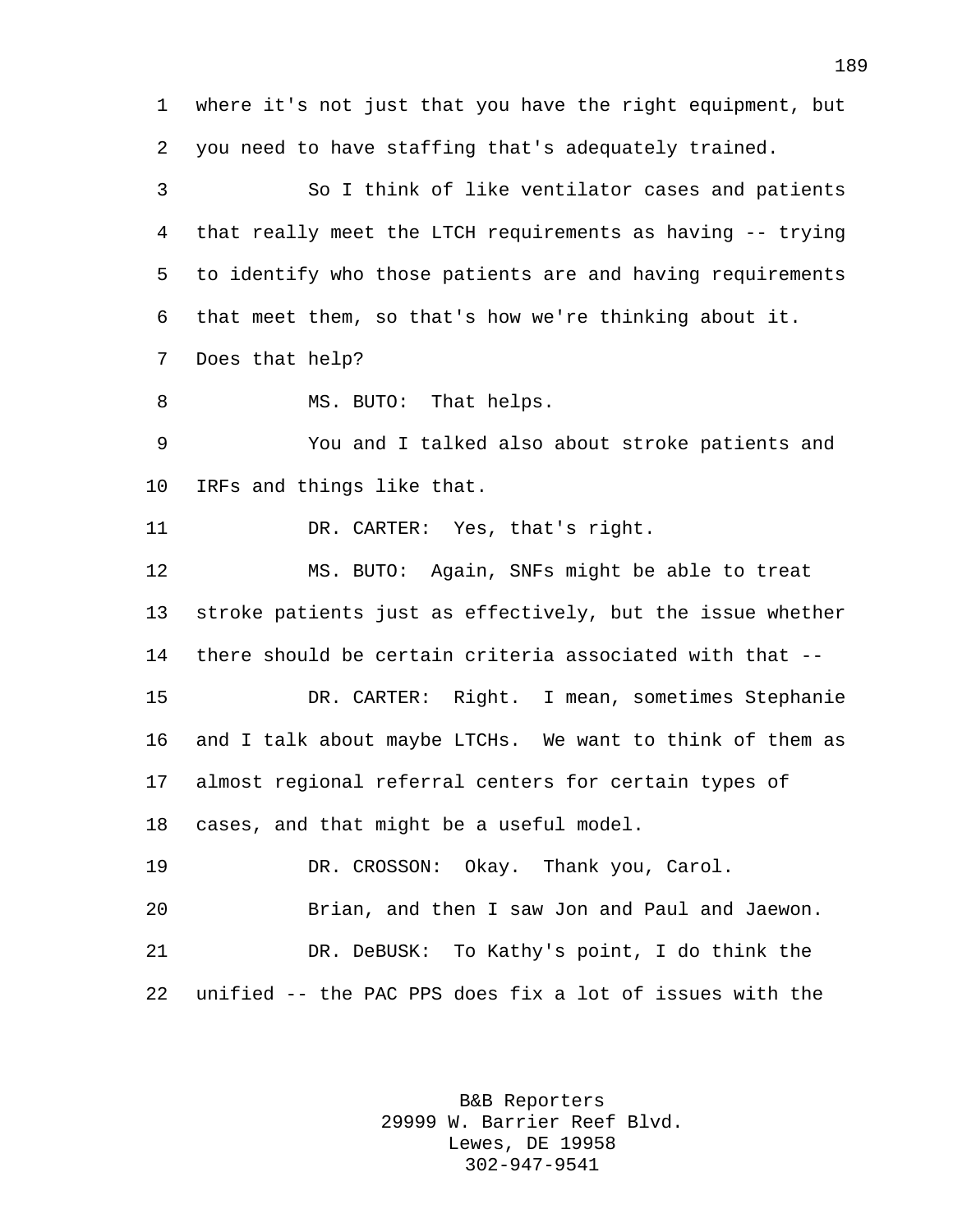prospective payment. But I do think as we build that or recalibrate that model -- and, Carol, this is sort of a technical, I guess, question/comment combined -- when we go to calibrate that model, you're going to have 2.3 million SNF stays. Then you're calibrating the same model with 116,000 LTCH visits.

 The contribution of the LTCH to this regression model that we're going to do is beyond negligible. I mean, it's probably two or three orders of magnitude beyond negligible.

 So one of the concerns would be to make sure that the LTCH cases that are these true high cost, I mean these long-term mechanical ventilation cases or you hear about these stories about beneficiaries who are going to be there for six months, we're going to have to figure out a way to make sure that their costs don't get completely run over in the model.

 And just like we had that dichotomous variable that made a home health adjustment, we may have to have a lingering or at least a transitioning dichotomous variable that accounts for the fact that some of these LTCH cases are just fundamentally different and more expensive.

> B&B Reporters 29999 W. Barrier Reef Blvd. Lewes, DE 19958 302-947-9541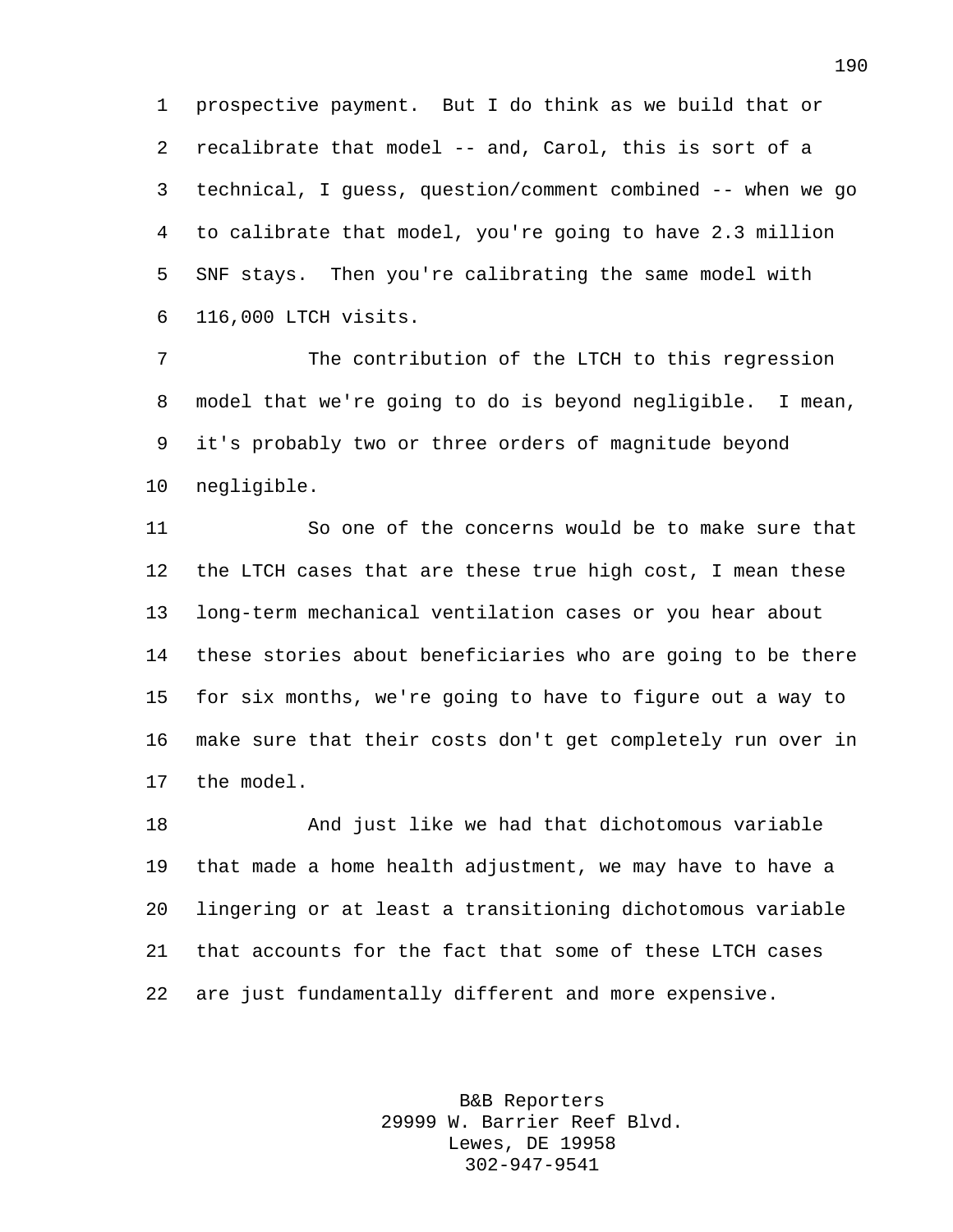And I do love your idea, Carol, of different levels of certification too. That's complementary because what we may want to do is let the dichotomous variable relate to the level of certification that the facility has, not just the fact that this happens to be an LTCH and something else happens to be a SNF.

 So I think, Kathy, you and I are directionally going in the same direction. I just don't want the LTCHs to get completely run over in the calibration.

10 DR. CROSSON: Jonathan.

11 DR. JAFFERY: Yeah. Thanks.

 This actually also builds on that a little bit. I made some comments about this in December, but when we think about the unified PAC PPS, I think about the IRFs and the SNFs and the home health as being a pretty clear continuum, and I do like the idea of trying to base it on what the patient needs are.

18 But I still wonder if LTCHs, the level of care for patients who go to LTCHs is actually close to acute care hospitals than these other areas.

 Even adding to Brian's point about how it's such a small number, that it's going to get kind of swamped up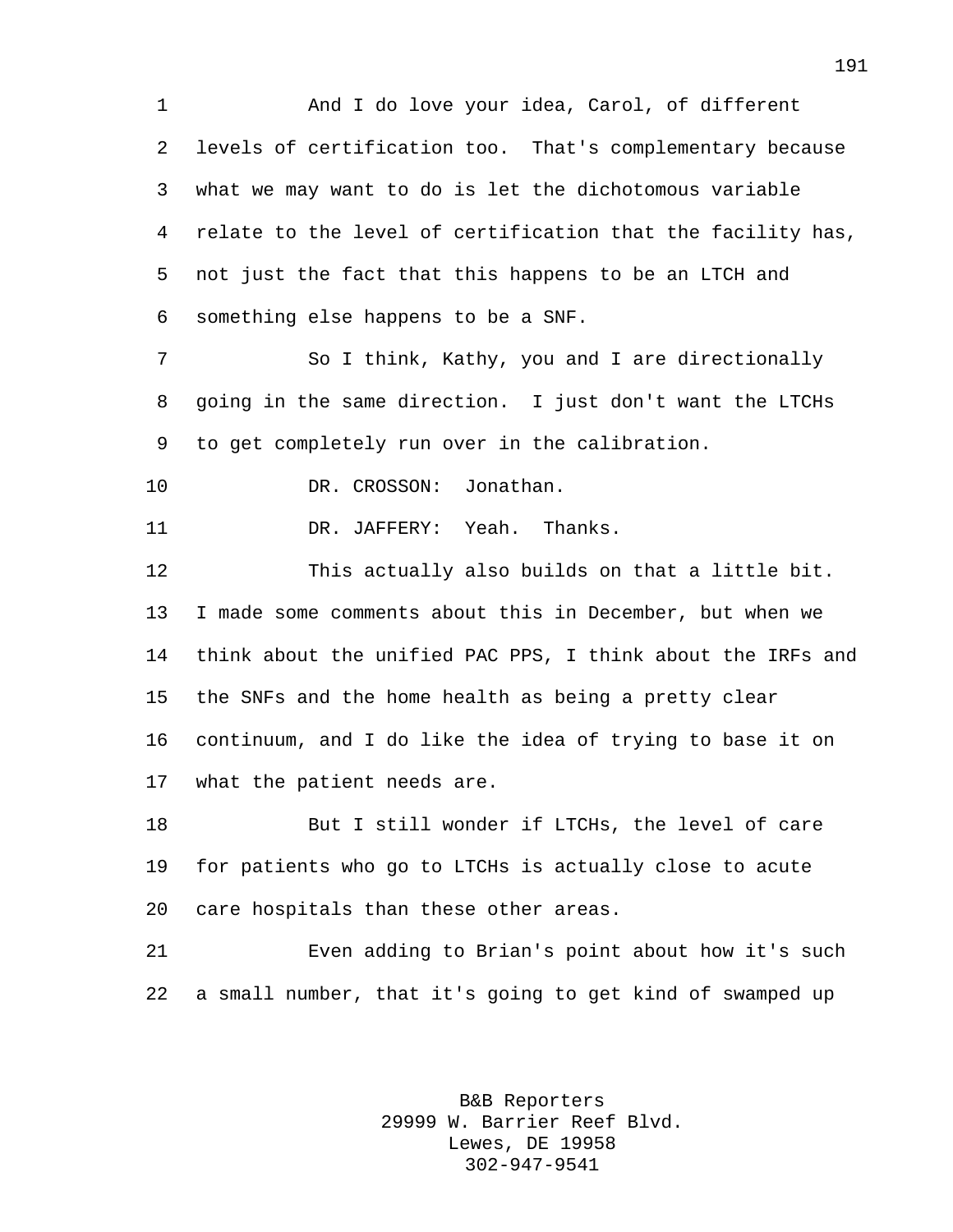by all the SNF and other stays and home health stays, how you account for that. I just wonder if we should be thinking about is there a unified PAC PPS for those three other areas and that LTCHs are somehow close to acute care hospitals.

 Then the other comment I want to make, again, I appreciate the update and the history on the ICU stay in the report. So maybe I'm not getting it or maybe I'm just perseverating a bit, but it seems to me that showing that this prolonged ICU stay is a proxy for LTCH-level intensive resource needs isn't exactly the same as saying that patients who had a long ICU stay are going to benefit from an LTCH stay.

 It seems like we've come to the point where we've talked about mechanical ventilation as being sort of the specialty care that an LTCH provides. In fact, that's what sort of drove the recommendation to include that as a criteria, an LTCH criteria.

 So if that's really the specialty that they have, it's not clear to me why we don't just talk about prolonged mechanical ventilation as the criteria because I'm not seeing a lot of evidence that patients with other complex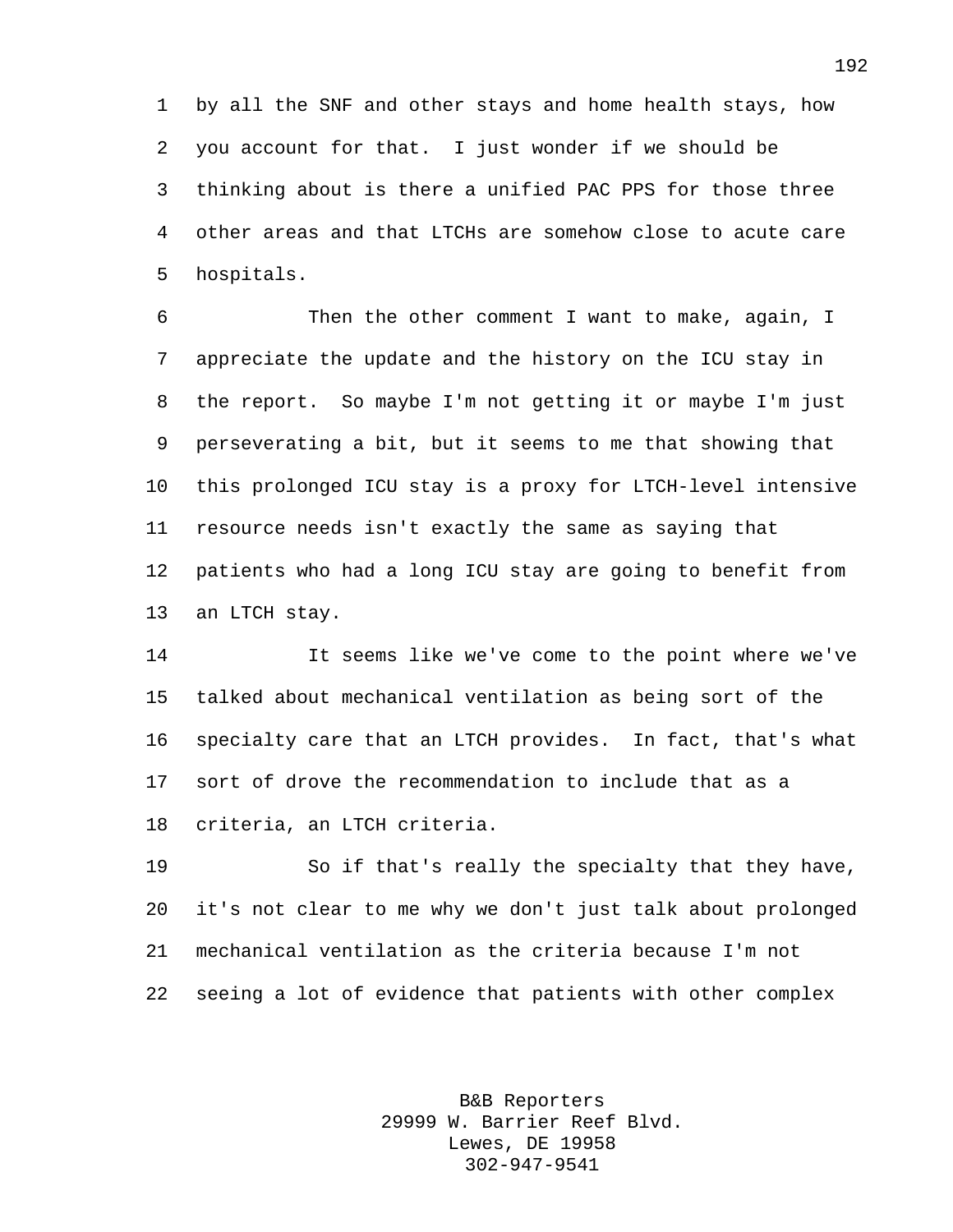needs benefit from their LTCH stay.

 MS. CAMERON: Some of the quality data is still new. With the evolution of this quality data, I am hopeful that in the future, perhaps we can provide more comparisons to the extent that you're discussing.

 There will be some vent weaning and some ventilator-associated quality metrics coming online that I hope we'll be able to talk about in the next couple years. Hopefully, those will provide some value.

 I do just want to circle back. In terms of thinking about some of these populations within the PPS, Carol mentioned ventilator, and as we dig deeper on how we define ventilator in the post-acute care setting and compare it across, what we're finding is well upward of -- well over 95 percent of beneficiaries who receive an invasive mechanical ventilation in a post-acute care setting are in fact in LTCHs.

 And I think as our analysis is updated and as we are better able to refine invasive versus non-invasive vents because they're two very different things, as many of you are well aware, when we look at those invasive vents, the vast, vast majority of them in the post-acute care

> B&B Reporters 29999 W. Barrier Reef Blvd. Lewes, DE 19958 302-947-9541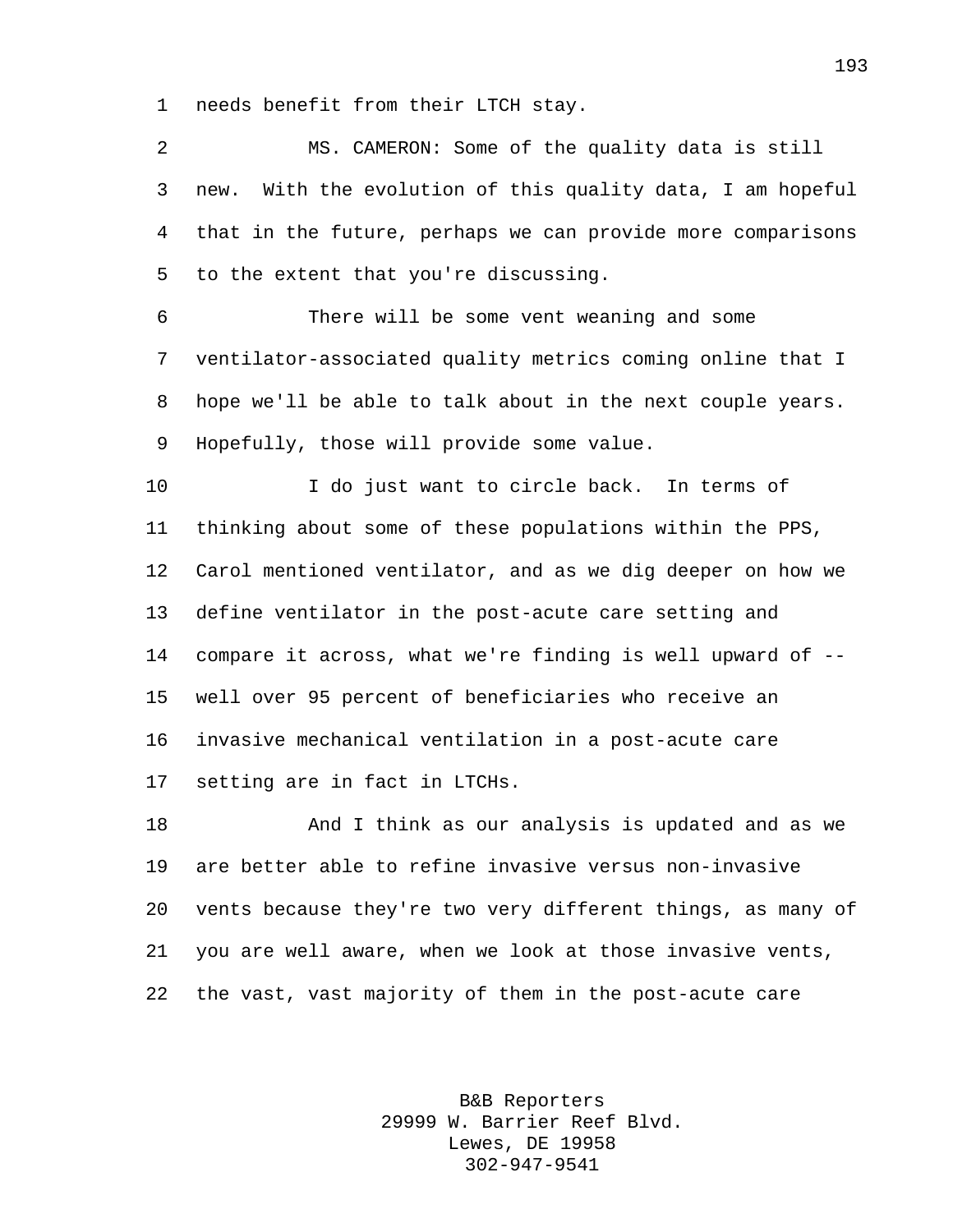setting are in LTCH, and therefore, the model will calibrate appropriately to reflect primarily LTCH costs for that category, which will far outweigh other PAC provider costs.

 So, Brian, you're absolutely right with your example of the 2.3 million SNF relative to the 116,000 LTCH. When we look at this very small category, it is so heavily weighted LTCH that we are finding that's what's carrying that predictive cost in the model.

 DR. CROSSON: Okay. Paul? Pass. 11 Jaewon.

 DR. RYU: Just on the unified PAC PPS, I thought -- and I may not be remembering this right, but from one of our earlier discussions in the fall when we talked about LTCH, there were markets where LTCHs has never been very present, and somehow the care got absorbed through the other categories. I just think as we delve deeper into that discussion, it may be informative to look at those markets around how did that happen, how did they get absorbed, and what was it about the cost structure of whether it was the SNFs or wherever?

The care got met somehow. It's not clear to me

B&B Reporters 29999 W. Barrier Reef Blvd. Lewes, DE 19958 302-947-9541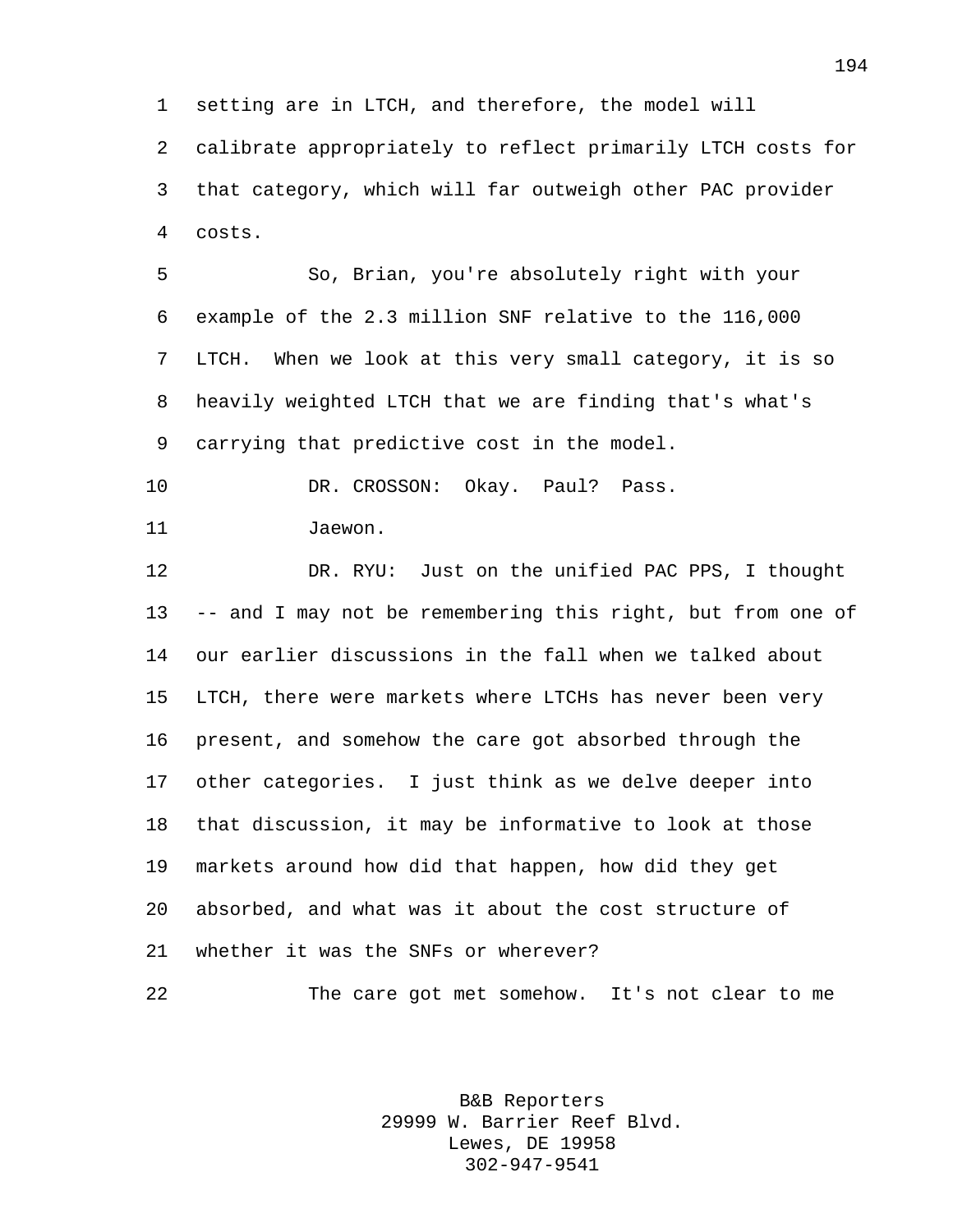how because I agree with Kathy and Brian and others.

 There's clearly a subset of patients where the category makes sense. So I'm curious how those markets address that and what happened to the care because the need clearly couldn't have gone away, but what happened? I think that would be an informative exercise.

7 MS. CAMERON: Do you want me to respond to that? 8 DR. CROSSON: Are you going to answer? MS. CAMERON: So I think as we look at different markets, there are a few things, and one is even when we look at markets across the country, there is an LTCH available to a vast majority of Medicare beneficiaries

within about 90 miles.

 Now, that's not all beneficiaries, but for certain beneficiaries who are willing to travel for their needs, they do travel.

 Although the median travel distance, I believe, is between 15 and 20 miles, the range is huge. That's a median, and it's a very, very large range.

 We have found in some of our work that especially for things like ventilator-associated conditions, those people are more willing to travel, and for those that do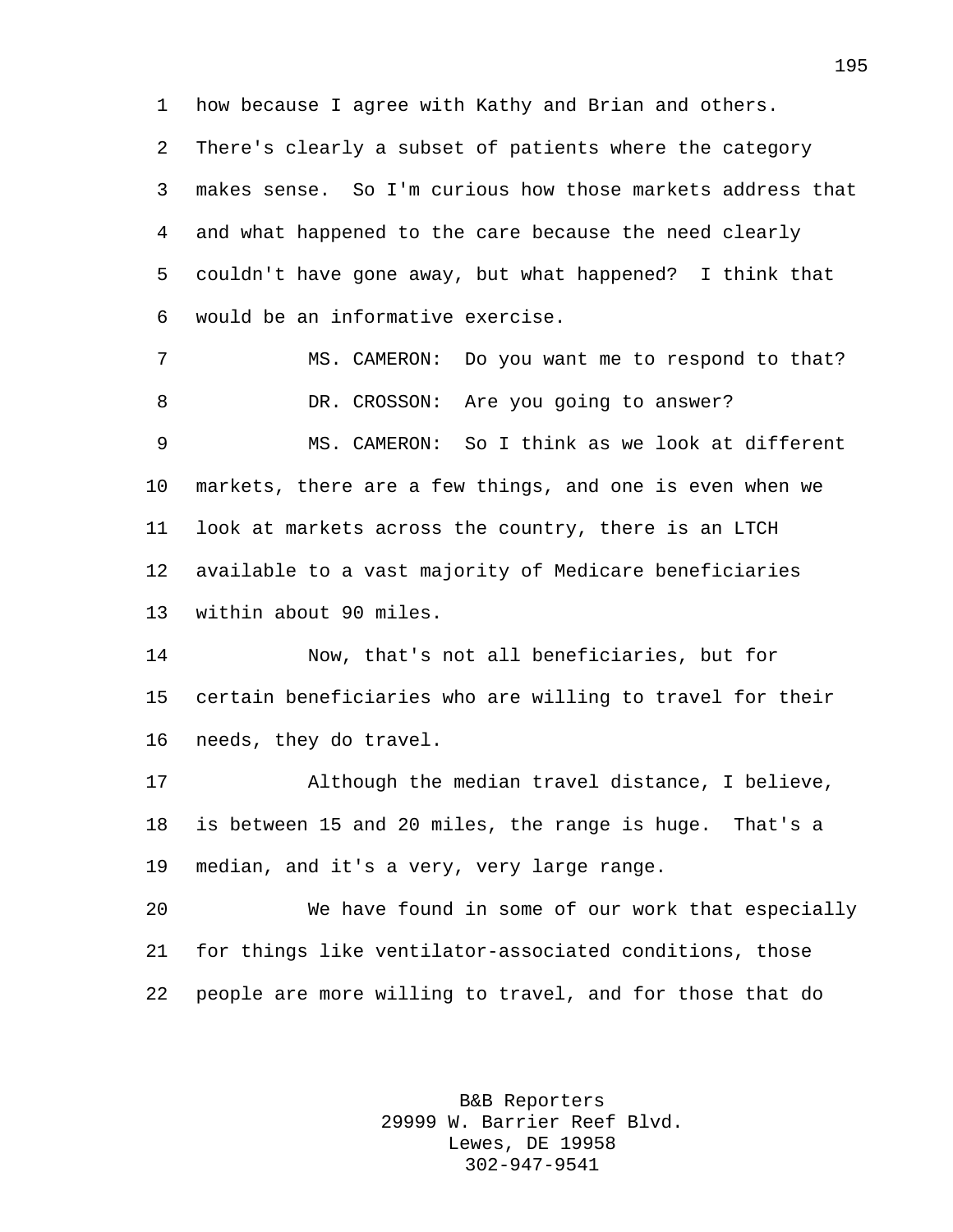travel outside of their market area for an LTCH, it's more likely for a ventilator issue.

 Because of the numbers and because these patients other than the vent are so difficult to define, it's very hard to see them and tease them out of the data on a market basis. Many of these beneficiaries have very long lengths of stay in the acute care hospital, and I think some of our hospital people we spoke with during our site visits have spoken about the long, long length of stay.

 Some folks in New York were citing 180-day lengths of stay in their acute care hospital, but finding the folks who are longer than the average, 5.3-day average length of day, they could stay 30 days in the acute care hospital. And that might mimic more of their length of stay in the LTCH, and it's very difficult to tease out.

 So I think LTCHs are unevenly distributed throughout the country, but they are often in markets with a critical population mass. And that represents a vast majority of Medicare beneficiaries, at least within kind of an hour-and-a-half travel area. To the extent that those folks are able to get to an LTCH, I think they do use it. There are SNFs, not a lot, but there are SNFs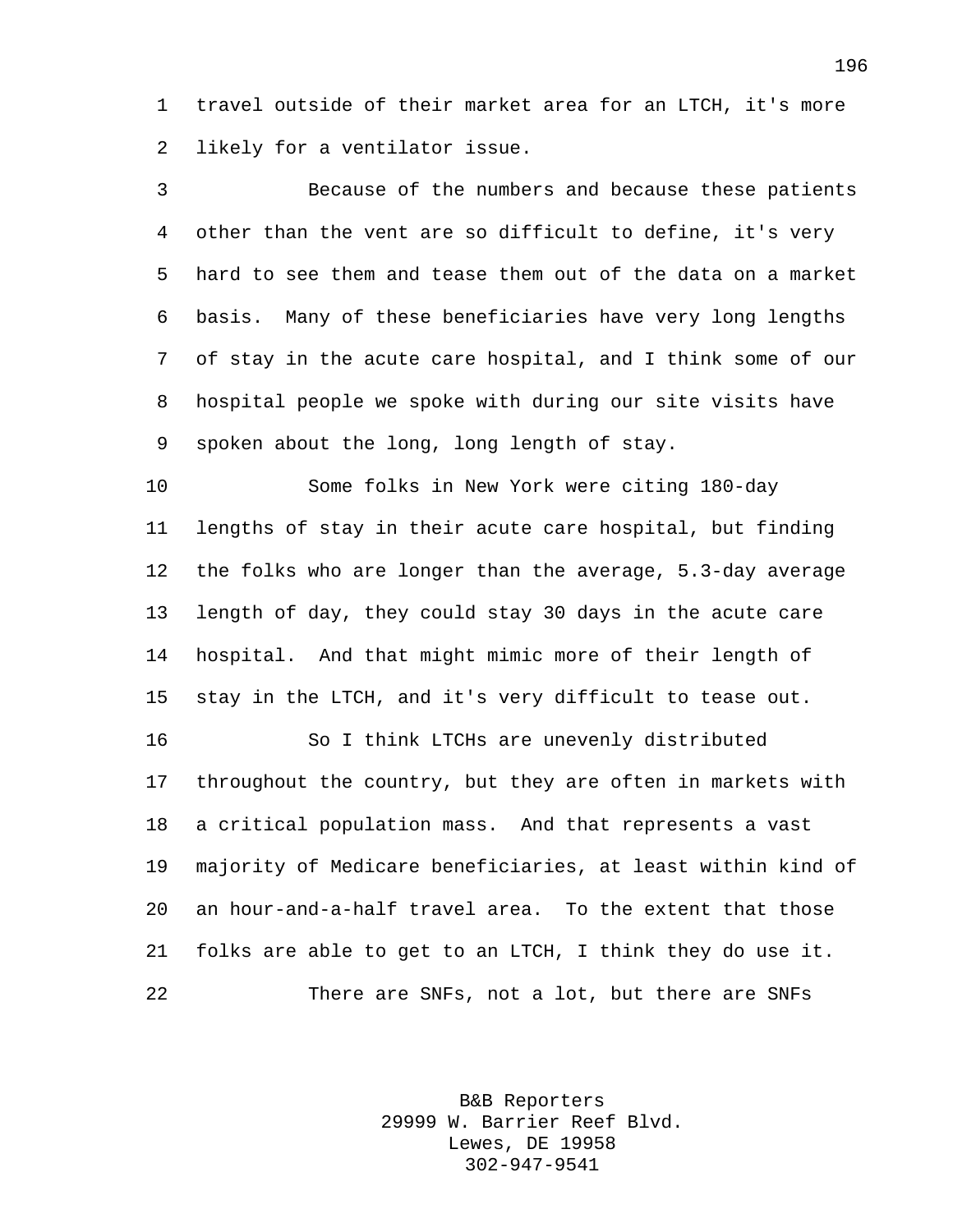that do provide that care. And we spoke with markets like that who do have some SNFs that provide this care.

 Now, I think that's still fairly rare in the industry. SNF payment is changing, and one of the parts of that payment change, we don't expect it to happen overnight. But will SNFs over time be able to increase their staffing capital in such a way that could support this population? There needs to be a critical mass of patients on vent for a facility to pay for a respiratory therapist and have these physicians do rounds more frequently. So a one- or two-off patient at a SNF is not going to carry that threshold.

 So there are a lot of dynamics changing here, and when we've looked at it, that's what we've found.

DR. CROSSON: Thank you.

Jon.

 DR. PERLIN: Right on this point, there's that triangulating between Jaewon's comments and Jonathan's earlier about the similarity perhaps more to certain hospitalized than SNF patients.

 Self-service research may already be done, but I knew you were really skirting to it -- is that if you look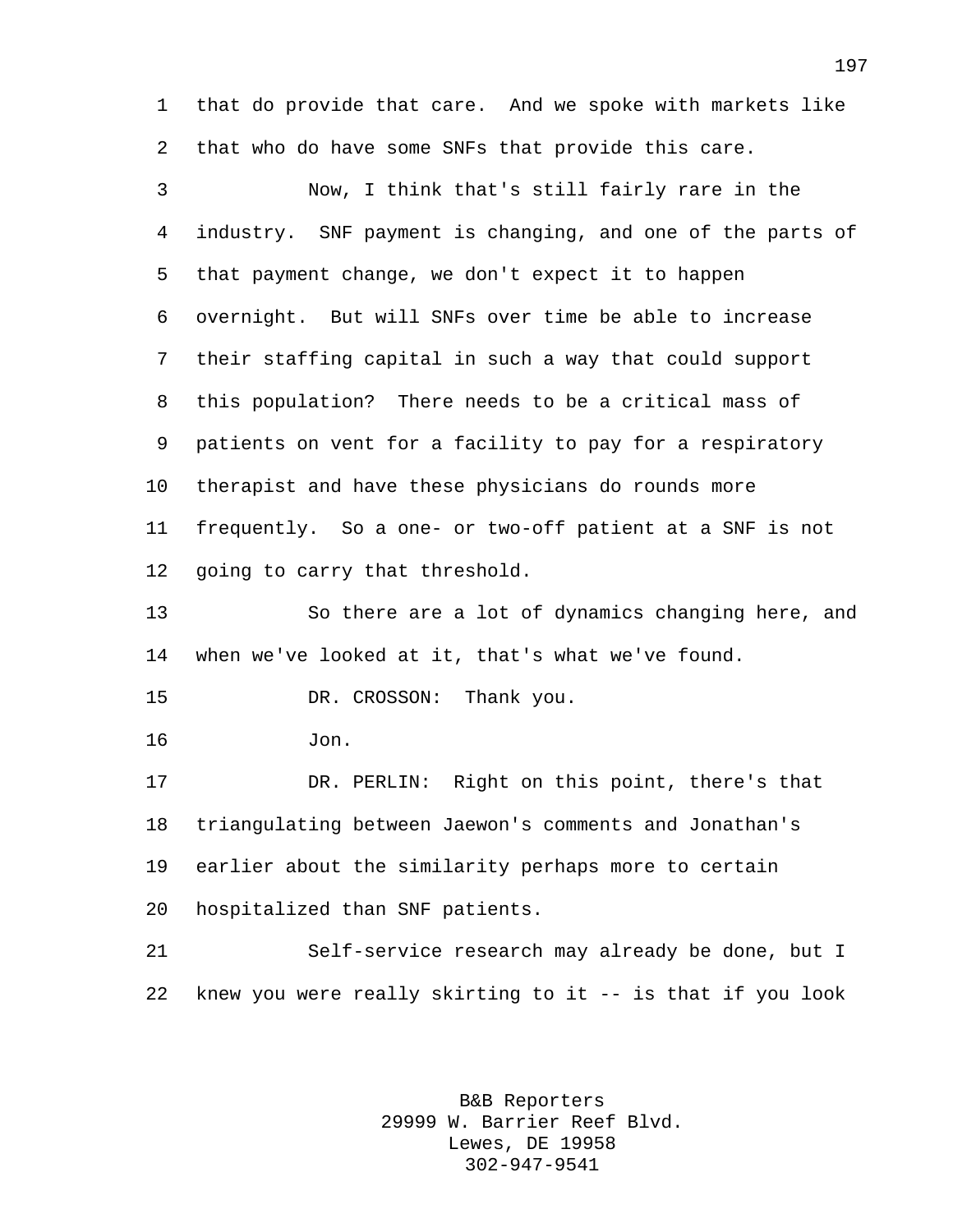at those areas without SNFs within X number of miles or X number of hours of drive time, it would seem that one potentially calibrating population would be those extreme outlier ventilated patients with excessively long lengths of stay.

 And that may help with Brian's point about the asymmetry of the groups in terms of modeling out that group of patients.

 DR. CROSSON: Do you have a comment, Brian? 10 DR. DeBUSK: On that, that may be one of the reasons.

 Actually, last week, I exchanged some emails with Jim. We were speculating -- or I was speculating. One of the reasons we were having some trouble separating out these, teasing apart these populations is there may be some LTCH patients that are legitimate PAC patients and will be well addressed by the PAC PPS.

 There may be some outliers that are really just levels of MS-DRGs that we don't currently account for.

 I mean, it would be interesting to see if you could take the IPPS, selectively add a few severity levels to some existing DRGs to accommodate for those, peel those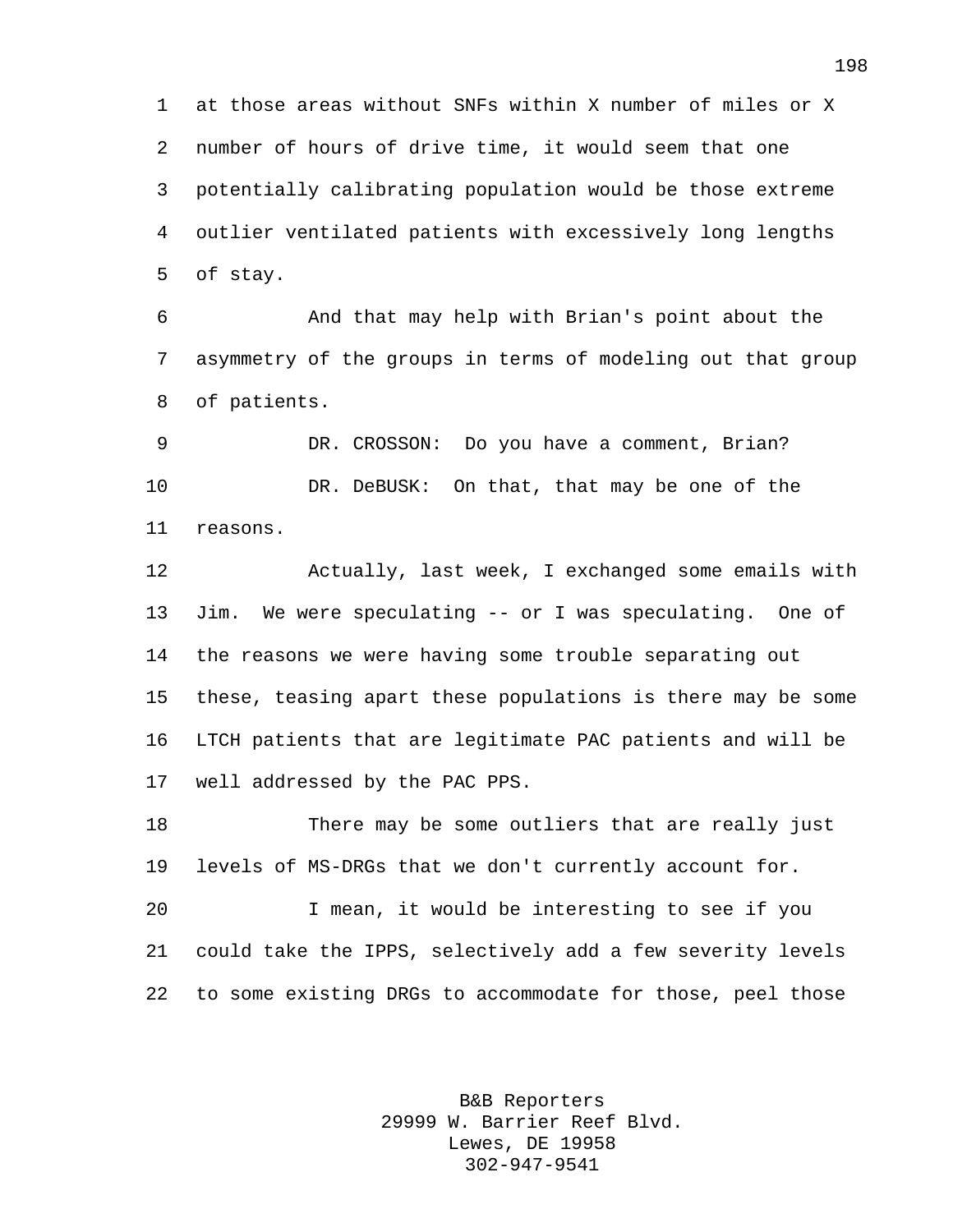patients off, and then let the balance of them go into the PAC PPS, because I was looking at the ventilator, the patients within the ventilator criteria. It's only like 19,000 Medicare discharges out of 116,000. So the vent isn't quite the bright white line that we were looking for. And when you think about this whole definition of CIRCADIAN and three days in ICU, I mean, it starts to sound a little bit like a poor man's grouper. In the IPPS, we've solved that with the DRG grouper.

 And so, again, I do wonder if some of those cases that Kathy was mentioning earlier, they may be better fit by adding a couple of MS-DRGs on the high end of the severity.

 MS. BUTO: Didn't we recommend some increase to the outlier payments for hospitals to account for some -- in some kind of combined policy, I think last year in our paper?

18 MS. CAMERON: That's right.

 Many of these patients -- and when we talk about this, I'm mainly focused on the patients that kind of meet the criteria because I think the way the patients are defined, those that don't meet the criteria are likely to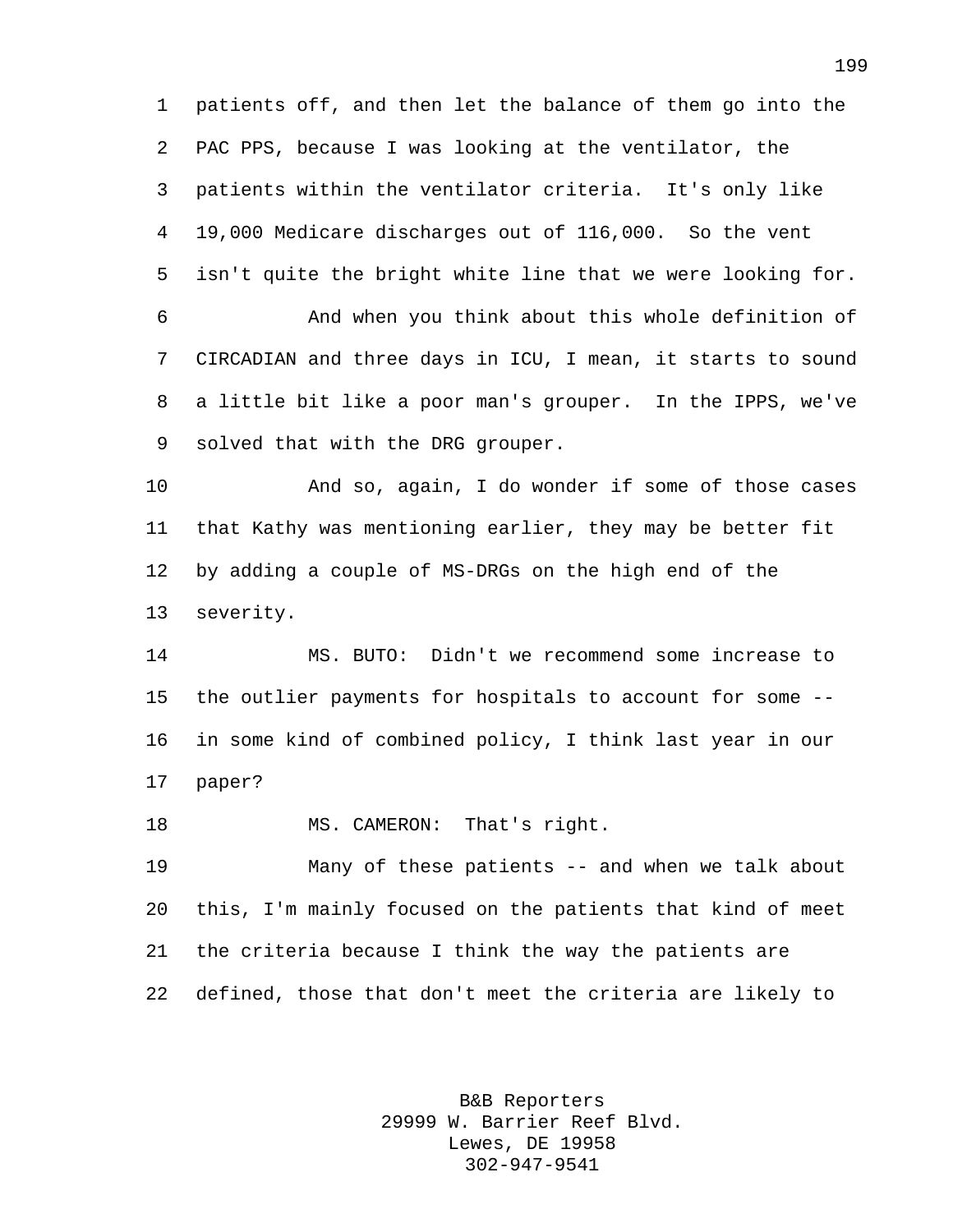be those that could be seen at other post-acute care settings.

 Maybe kind of what's your definition and what you're thinking about as, they're more able to be treated in a SNF or in another post-acute care setting.

 But when we think about the patients meeting the criteria, those patients are extremely expensive, whether they're treated in an LTCH or -- and they're very costly, I should say. They are very costly to treat, whether it's in an LTCH or in an acute-care hospital.

 Many of these patients are financial losers for the hospital, regardless of whether they end up getting an outlier payment, and so part of our March 2014 recommendation was -- in addition to putting this in place in the LTCH, was to provide the additional money from the LTCHs to the acute care hospital in the form of an outlier pool that addresses the financial losses that hospitals are taking on this type of patient because they're not typically profitable.

 DR. CROSSON: Okay. Thank you, Stephanie. 21 Think we are ready to proceed with the vote. So the draft recommendation is before you. It's amended

> B&B Reporters 29999 W. Barrier Reef Blvd. Lewes, DE 19958 302-947-9541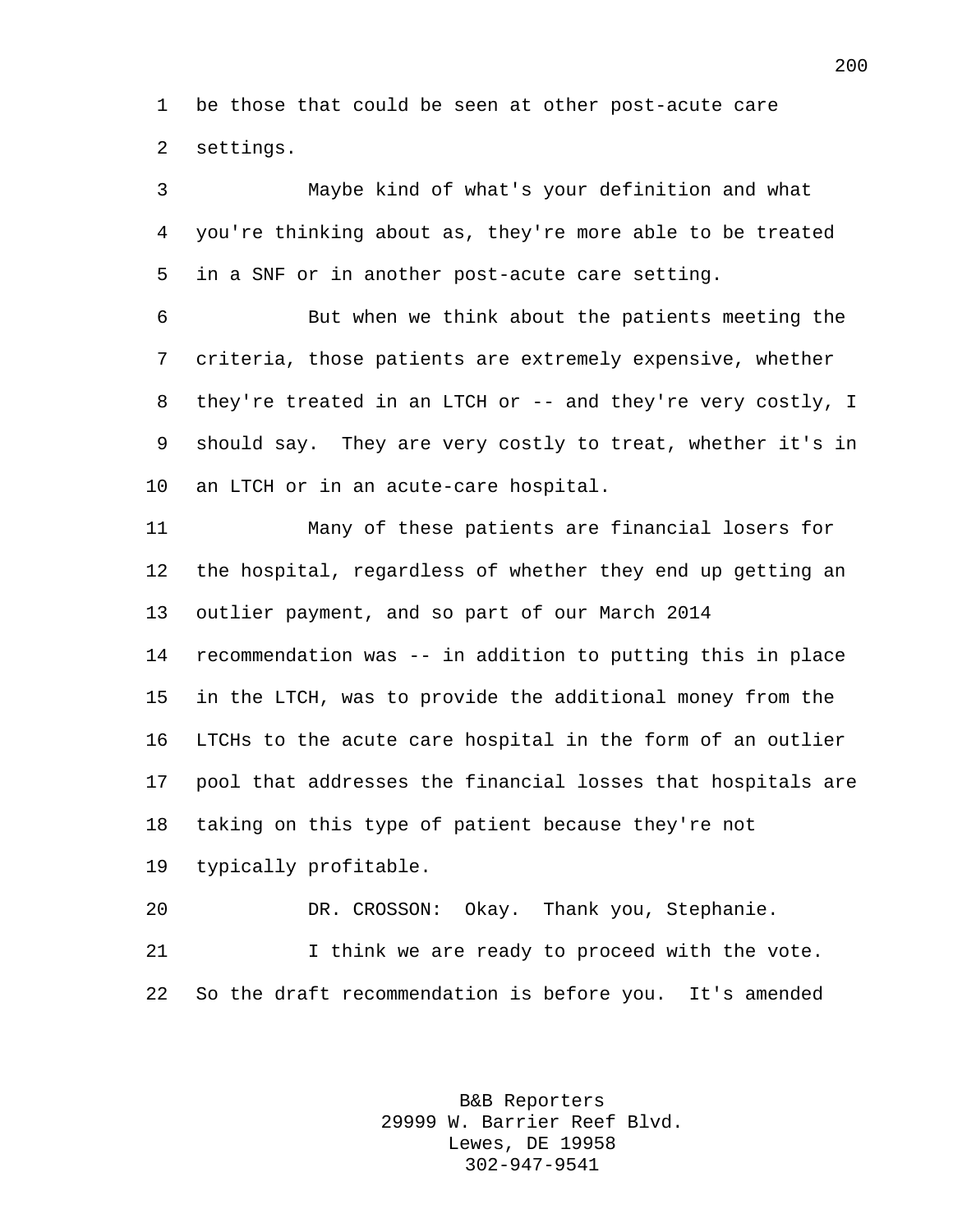from December. All Commissioners in favor of the draft recommended, please raise your hand. 3 [Show of hands.] DR. CROSSON: All opposed? [No response.] DR. CROSSON: Abstentions? [No response.] 8 DR. CROSSON: Passes unanimously. Thank you very much, Stephanie. We'll move on to the final presentation for the day. **I**Pause. DR. CROSSON: Okay. Our final presentation for the day is going to be on the update for outpatient dialysis services. Nancy and Andy are here, and take it away. MS. RAY: Good afternoon. Today's presentation on assessing the payment adequacy of outpatient dialysis services consists of three sections. First, we will answer some questions raised during the December meeting. Recall during last month's session, Commissioners asked for additional information to help in their deliberation of the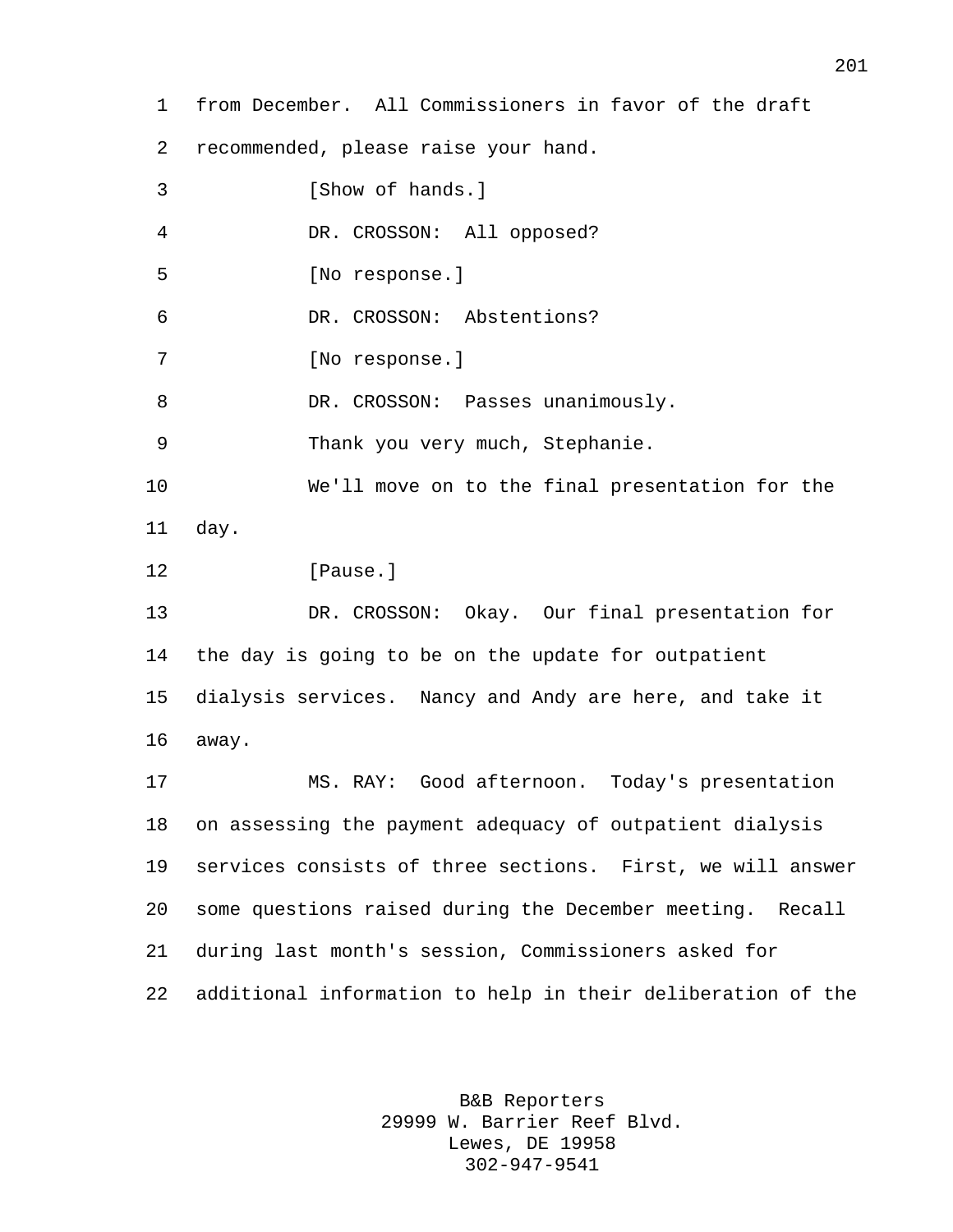draft update recommendation. Then I will summarize the indicators of payment adequacy that we reviewed in December. Lastly, I will present the draft update recommendation.

 So as background, in 2017, there were about 394,000 Medicare fee-for-service dialysis beneficiaries treated at approximately 7,000 facilities. Total Medicare fee-for-service spending was about \$11.4 billion for outpatient dialysis services.

 So now I'm going to move to answer some of the questions raised during the December meeting.

 Bruce, in 2017, fee-for-service Medicare accounted for roughly 45 percent of revenues, according to public SEC filings and our preliminary analysis of cost reports.

 Jonathan, we have added additional discussion about the use of chronic kidney disease care coordination and patient education efforts, and some of these have been sponsored by payers in addition to providers.

 Kathy and others, we have added additional discussion about CMS's revision to the transitional drug add-on payment adjustment, including our strong objection

> B&B Reporters 29999 W. Barrier Reef Blvd. Lewes, DE 19958 302-947-9541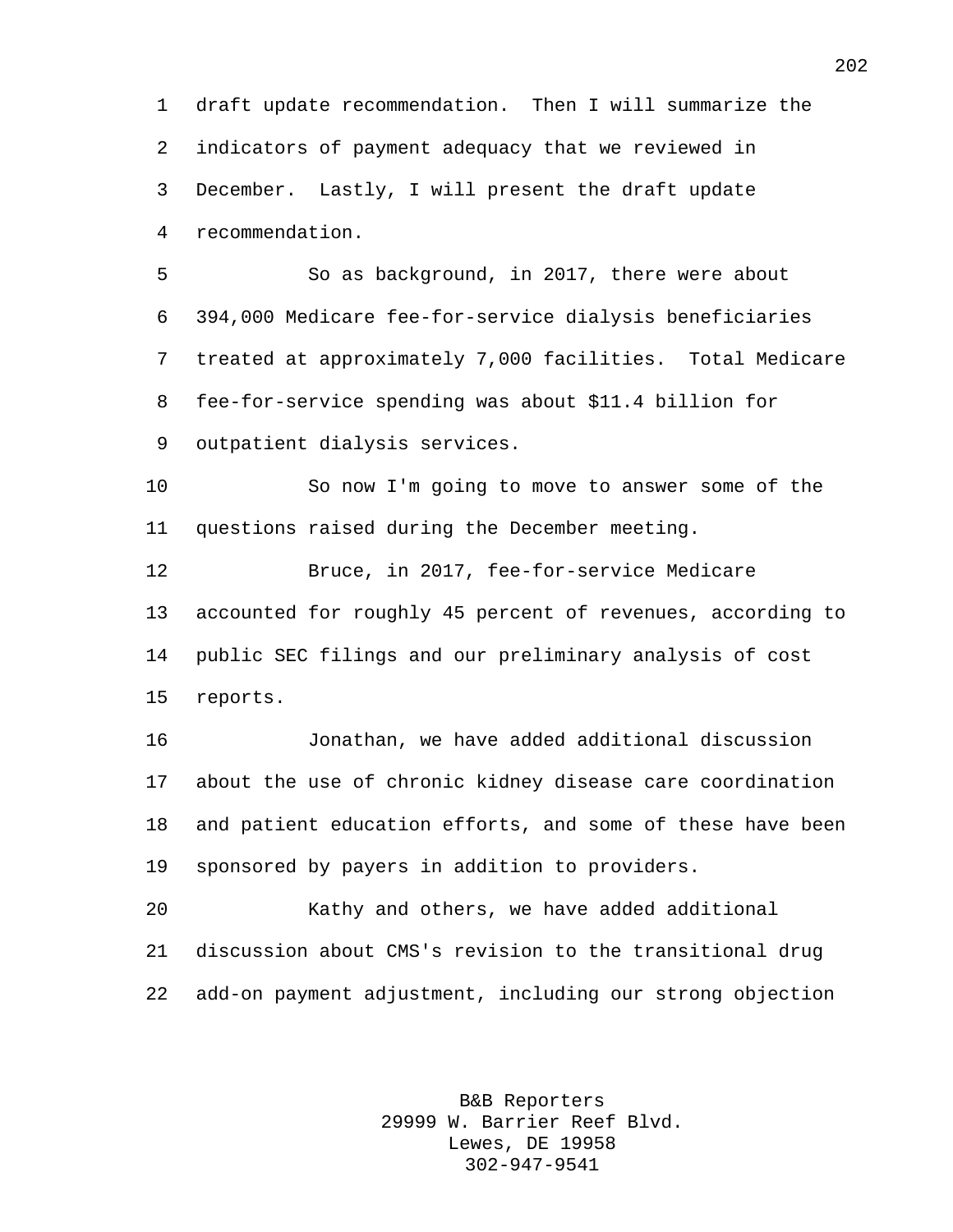to the policy. In addition, the broader issue of drug pass-throughs is on the list of items that we will discuss tomorrow during the drug session.

 Jon and others, we have added additional discussion about how CMS adjusts payment in the dialysis PPS for rural and low-volume facilities and our concern that these adjustments are not well-targeted for low-volume and isolated facilities.

 Now let's review the payment adequacy analysis. The indicators assessing adequacy are generally positive, and you have seen all of this material in December.

 Regarding access, there is a net increase of about 250 facilities between 2016 and 2017. Our analysis suggests that there were few facility closures in 2016, and the few beneficiaries who were affected were able to obtain care elsewhere.

 Regarding capacity, the growth in dialysis treatment stations has exceeded the growth in the number of fee-for-service dialysis beneficiaries between 2016 and 2017.

 Looking at volume changes, between 2016 and 2017 the growth in the number of dialysis fee-for-service

> B&B Reporters 29999 W. Barrier Reef Blvd. Lewes, DE 19958 302-947-9541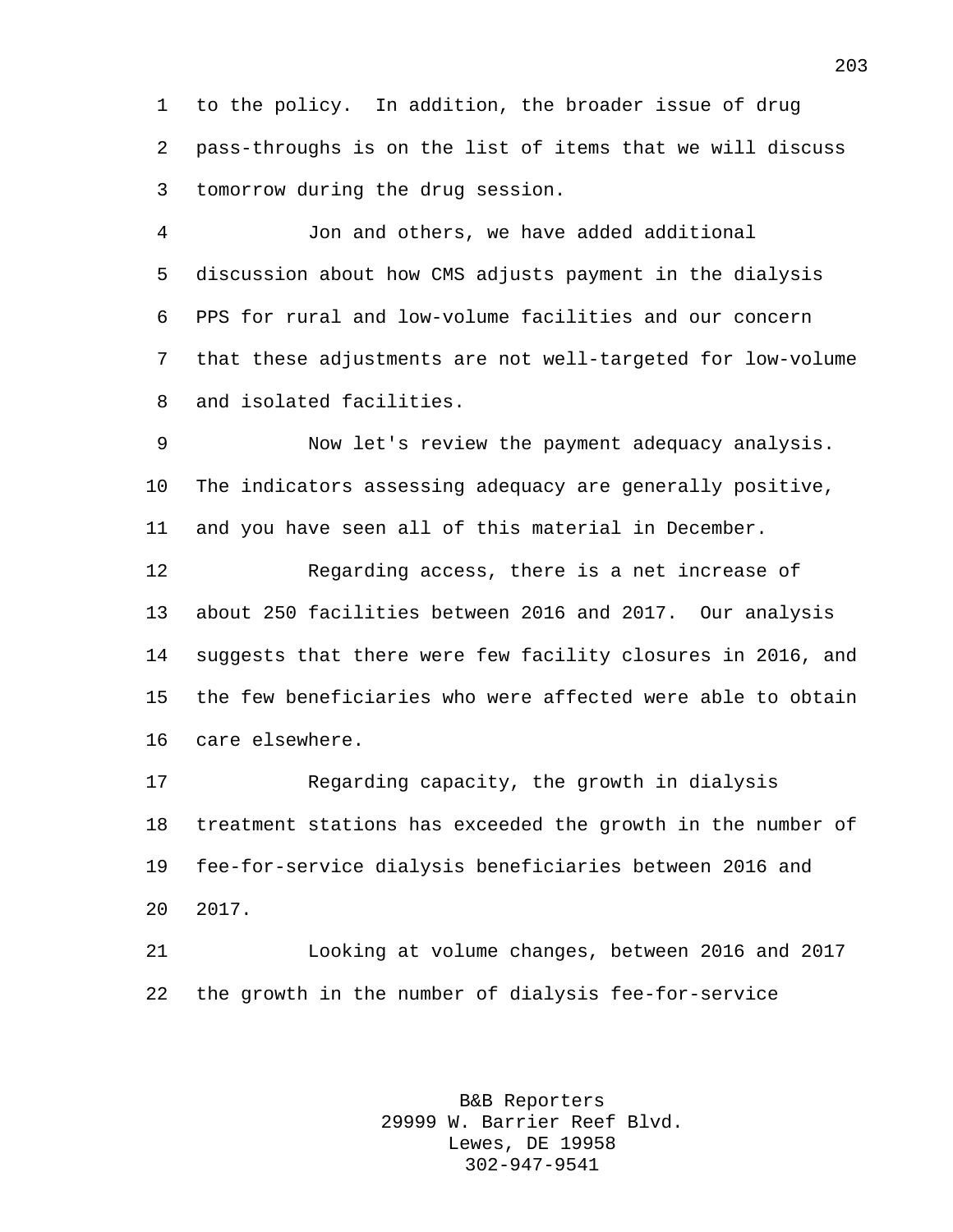beneficiaries and Medicare-covered treatments remained steady. The 17 percent marginal profit suggests that providers have a financial incentive to continue to serve Medicare beneficiaries.

 So here are trends in quality that we discussed lath month. Between 2012 and 2017, mortality admissions per beneficiary and the percent of hospitalized beneficiaries with a readmission are trending down. The percent of dialysis beneficiaries using home dialysis, which is associated with improved quality of life and patient satisfaction, has increased. These are all good trends. On the other hand, the percent of dialysis beneficiaries with at least one ED visit has increased between 2012 and 2017.

 Regarding access to capital, indicators suggest it is robust. An increasing number of facilities are for profit and freestanding, and private capital appears to be available to the large and smaller-sized multi-facility organizations.

 Moving to our analysis of payments and costs, in 2017, the Medicare margin is -1.1 percent. The Medicare margin is higher for high-volume facilities compared to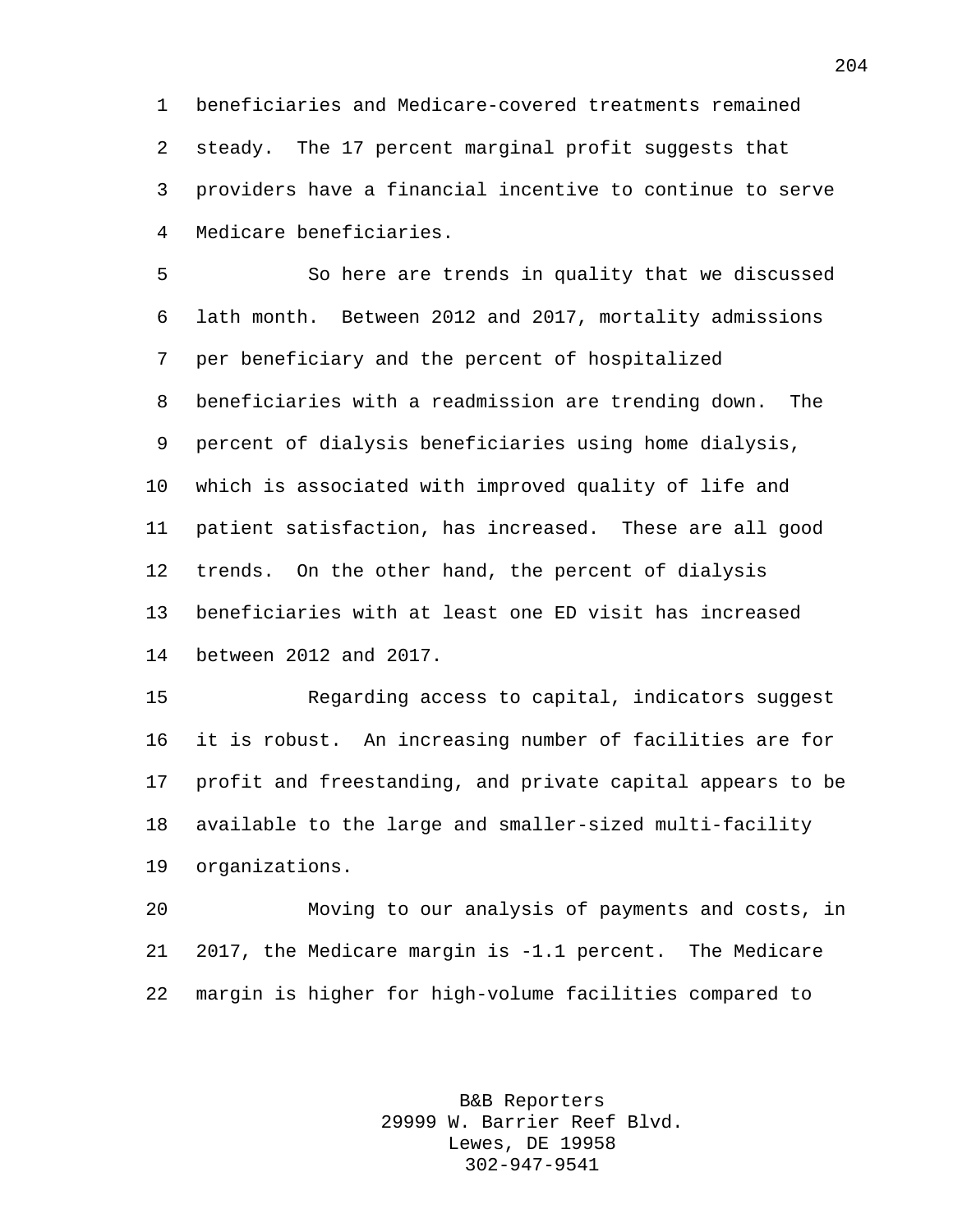low-volume facilities. That is, the margin increases as total treatments increase. The lower Medicare margin for rural facilities is related to treatment volume. Rural facilities are on average smaller than urban ones.

 So the factors that the 2019 projection accounts for include the statutory payment increases in 2018 and 2019; regulatory changes by CMS that are expected to increase total payments in both years; and the small estimated reduction in total payments due to the ESRD Quality Incentive Program in both years.

 Based on these factors, the 2019 projected Medicare margin is -0.4 percent, a small increase from the 2017 margin.

 Here are the policy changes in 2020 that will affect spending. I'd like to highlight the third item. As discussed earlier, CMS will begin to pay facilities separately under its revised TDAPA policy for all new dialysis drugs without any offset to the PPS base payment rate. We expect this will increase Medicare payments to dialysis facilities.

 So here is a quick summary of the payment adequacy findings. Access to care indicators are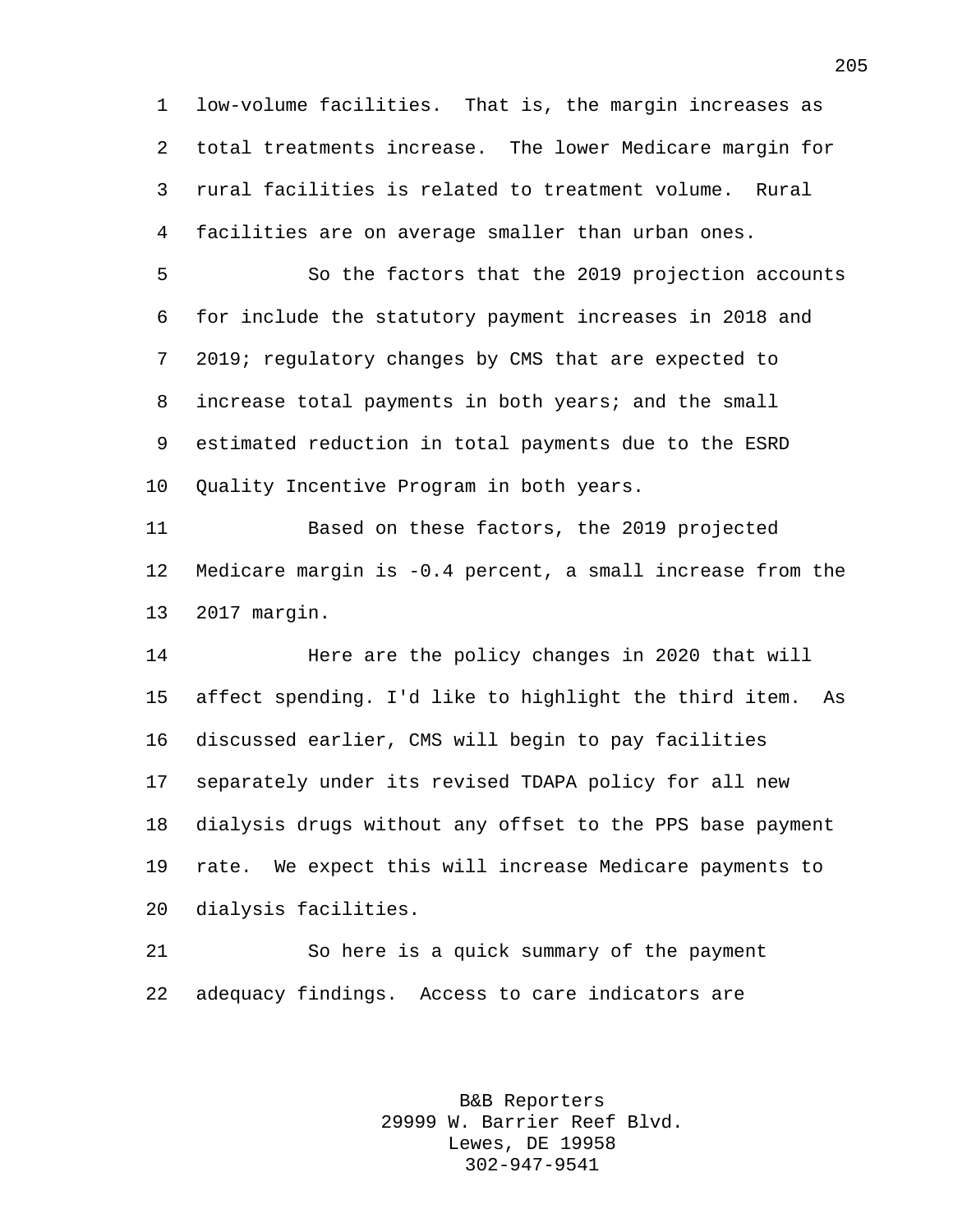favorable. Quality is improving for some measures. However, the 2019 Medicare margin is projected at -0.4 percent.

 So here is the draft recommendation: For calendar year 2020 the Congress should update the calendar year 2019 Medicare ESRD PPS base rate by the amount determined in current law.

 In terms of spending implications, this draft recommendation has no effect on spending relative to current law. Regarding implications for beneficiaries and providers, we anticipate that beneficiaries will continue to have good access to care, and we also expect providers' continued willingness to furnish care.

With that we turn it back to Jay.

 DR. CROSSON: Thank you, Nancy. We will take clarifying questions. I see Brian, Jon, and Dana.

 DR. DeBUSK: The -- and I think this was Bruce's question earlier and I'm sure I can produce it in the materials, but what percentage of their treatments go to Medicare fee-for-service beneficiaries?

 MS. RAY: It's roughly 60 percent. So 60 percent of all treatments are fee-for-service treatments, and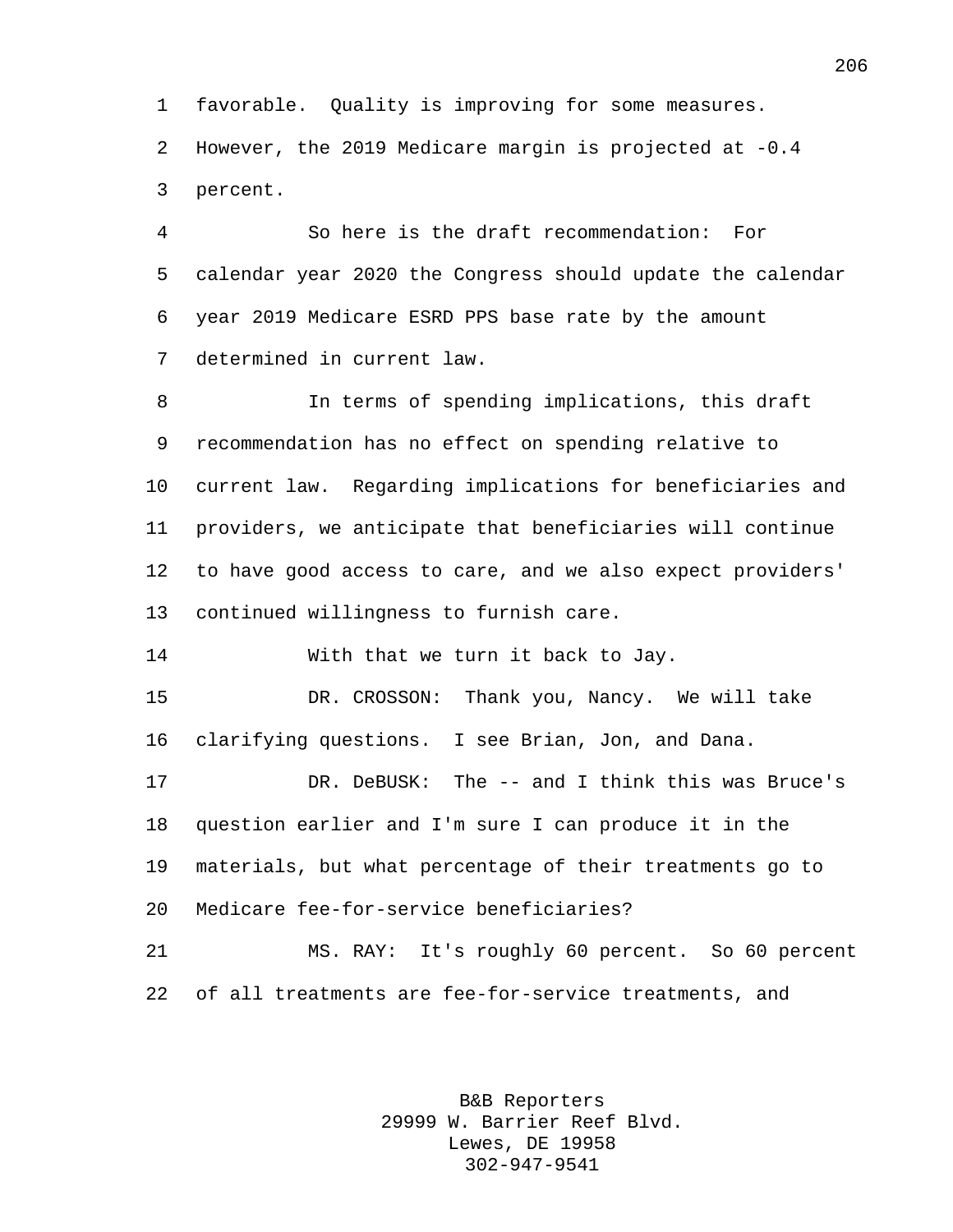roughly 45 percent of total revenues is from fee-for-service.

 DR. DeBUSK: Okay. So there are about 60 percent -- I'm just trying to do a back-of-the-envelope calculation. I think in the materials we said their all-payer margin was maybe 20 percent.

 MS. RAY: Right. It's about 20 percent. And I just want to -- that the 45 percent and 60 percent, those are averages and it could vary from facility to facility.

 DR. DeBUSK: Okay. I agree it's an aggregate. I was just trying to back into what it would take to get a 20 percent -- you know, if 60 percent or more of your business is at zero margin, effectively -- you know, zero -- what do you need to be -- would that mean commercial rates are \$550, \$600 a treatment? I'm just trying to think of how you get to 20 percent if 60 percent of your business is sitting at zero.

18 DR. CROSSON: You charge a lot.

 DR. DeBUSK: Well, that's what I'm saying. No, no, I'm with you. I'm thinking the non-Medicare treatments are going to be 20 percent more. They're going to have to be 100 percent more. I mean, are we talking roughly 100

> B&B Reporters 29999 W. Barrier Reef Blvd. Lewes, DE 19958 302-947-9541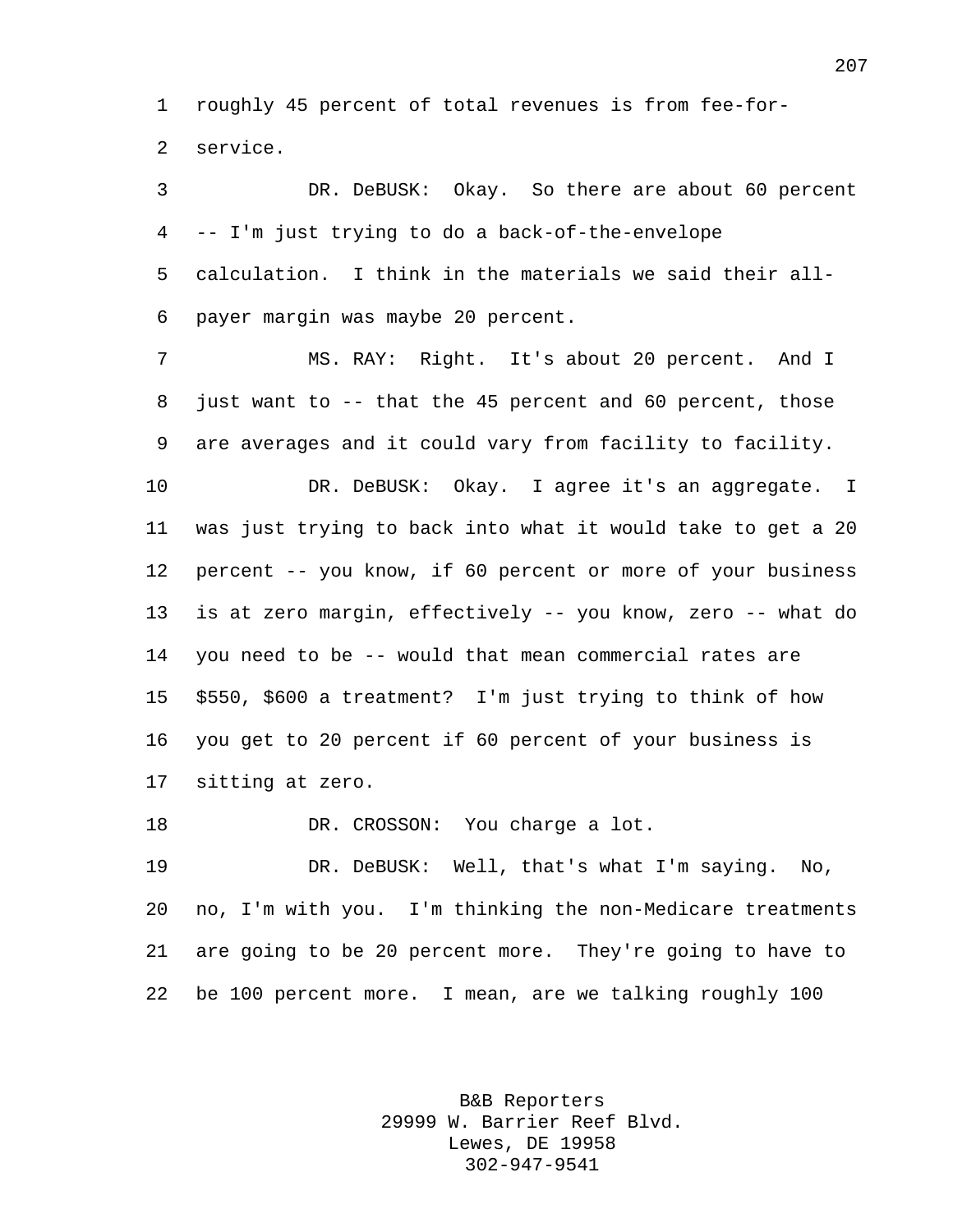percent?

 DR. JOHNSON: We don't have an exact number but it's in that ballpark, and the type of math you're doing makes sense.

DR. DeBUSK: Okay.

 DR. CROSSON: I recently reviewed, or in the process of reviewing a paper that suggests that your estimate is correct.

DR. DeBUSK: Okay. Thank you.

DR. CROSSON: Other questions? We've got Jon.

 DR. CHRISTIANSON: In your presentation you noted that there was an increasing proportion of dialysis beneficiaries using the ER, and it's increasing but it's not huge.

 MS. RAY: It's not huge but there is a modest increase.

 DR. CHRISTIANSON: So my question is, does that come predominantly from home- versus facility-based, or did you look at that?

MS. RAY: I have not looked at that.

DR. CHRISTIANSON: Okay.

DR. CROSSON: Dana.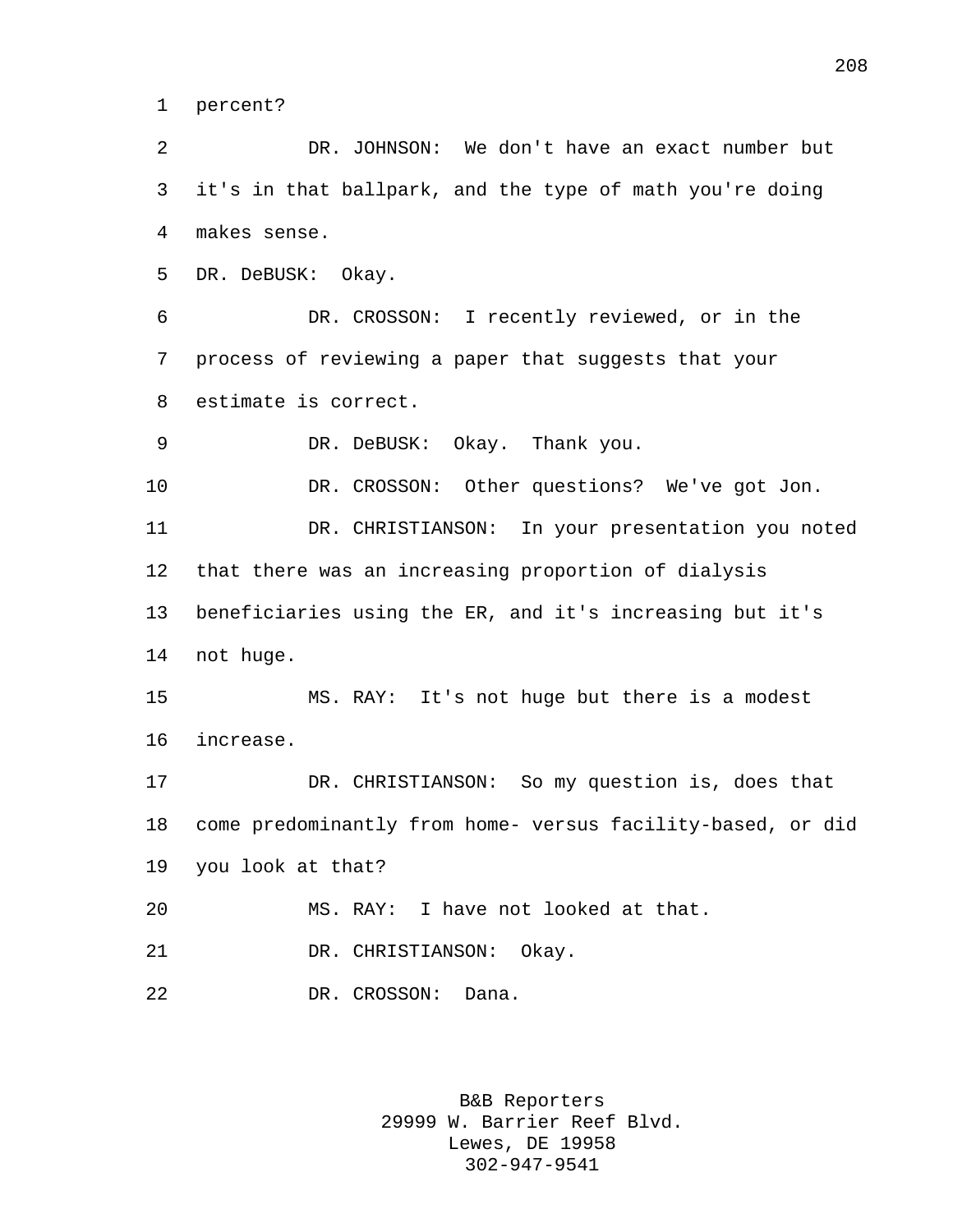| $\mathbf 1$ | I forgot I had my hand up before.<br>DR. SAFRAN:            |
|-------------|-------------------------------------------------------------|
| 2           | DR. CROSSON: You did, didn't you?                           |
| 3           | I did. Yeah.<br>DR. SAFRAN:                                 |
| 4           | DR. CROSSON: It's late but go ahead.                        |
| 5           | DR. SAFRAN: I'm curious, how does the thinking              |
| 6           | about home dialysis get factored into our thinking about    |
| 7           | payment rates for facilities, including, you know, the      |
| 8           | desire, if we have one, to motivate the use of home         |
| 9           | dialysis where it's appropriate, since it's so much better  |
| $10 \,$     | quality of life and convenient and all that? So how does    |
| 11          | that fit together with this?                                |
| 12          | MS. RAY: So when CMS developed the PPS, and it              |
| 13          | was implemented in 2011, one of the issues was whether to   |
| 14          | pay -- have a separate payment for home dialysis or include |
| 15          | home dialysis with in-center. And the decision that CMS     |
| 16          | made at that time, based on cost report data, was to not    |
|             | 17 have a separate adjustment for home dialysis, because,   |
| 18          | histo4ically, home dialysis costs were less than in-center  |
| 19          | costs.                                                      |
| 20          | DR. SAFRAN: So if I'm a provider I will get paid            |
|             |                                                             |

the same regardless of the setting.

MS. RAY: For patients over the age of 18, that's

B&B Reporters 29999 W. Barrier Reef Blvd. Lewes, DE 19958 302-947-9541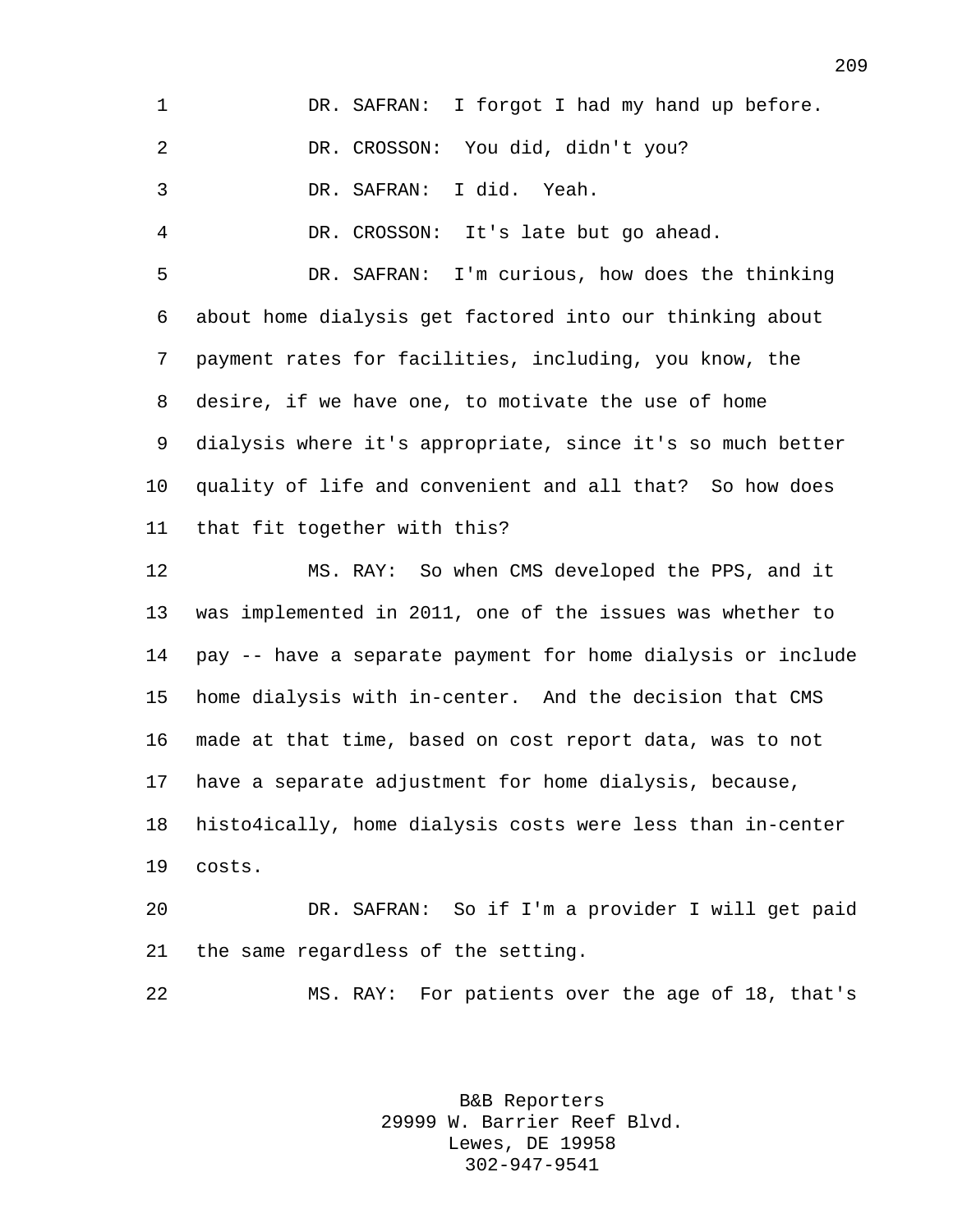correct.

DR. SAFRAN: Thank you.

DR. CROSSON: Kathy.

 MS. BUTO: So as I'm reading this, Nancy, the transitional drug add-on payment adjustment is completely administrative. In other words, it's not dictated per se, this policy, by statute, or is it part of the statute on the PPS?

 MS. RAY: So in some law passed, I think it was in PAMA perhaps, instructed the agency to develop regulations on how new drugs would be paid for under the PPS. And so the agency did that and they finalized that in 2016, I think.

14 MS. BUTO: Yeah.

 MS. RAY: And those regulations -- based -- what those regulations said was, well, if you have a new drug and if it fits any of the existing dialysis drug categories, we're going to just put it right into the bundle.

 MS. BUTO: Right. They changed that in this latest decision.

MS. RAY: Right. That's correct.

B&B Reporters 29999 W. Barrier Reef Blvd. Lewes, DE 19958 302-947-9541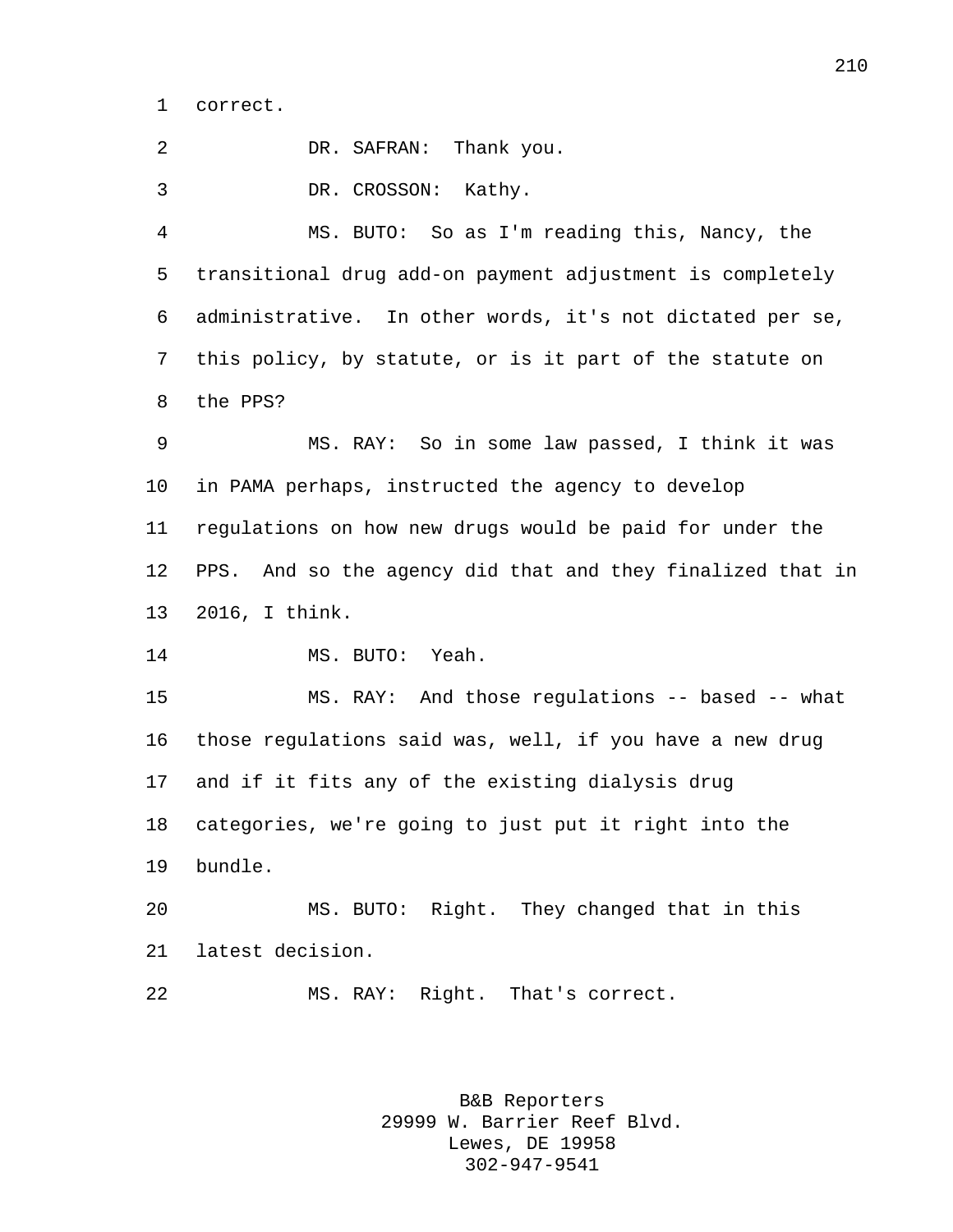1 MS. BUTO: That's the change. MS. RAY: Yes. MS. BUTO: But even the original interpretation was their interpretation. They could have said all new drugs are covered under the bundle and we'll recalibrate the rates accordingly, from time to time. 7 MS. RAY: That's correct. MS. BUTO: Okay. I just wanted to be clear on that. DR. CROSSON: Okay. Seeing no further questions, you have the recommendation before you. We will proceed to comments, support, oppose, other comments with respect to the recommendation. [No response.] DR. CROSSON: Seeing none, I'd ask for a vote on the recommendation. All Commissioners in favor of the recommendation before you raise your hand. **I**Show of hands. DR. CROSSON: All those opposed. [No response.] DR. CROSSON: Abstentions. [No response.]

> B&B Reporters 29999 W. Barrier Reef Blvd. Lewes, DE 19958 302-947-9541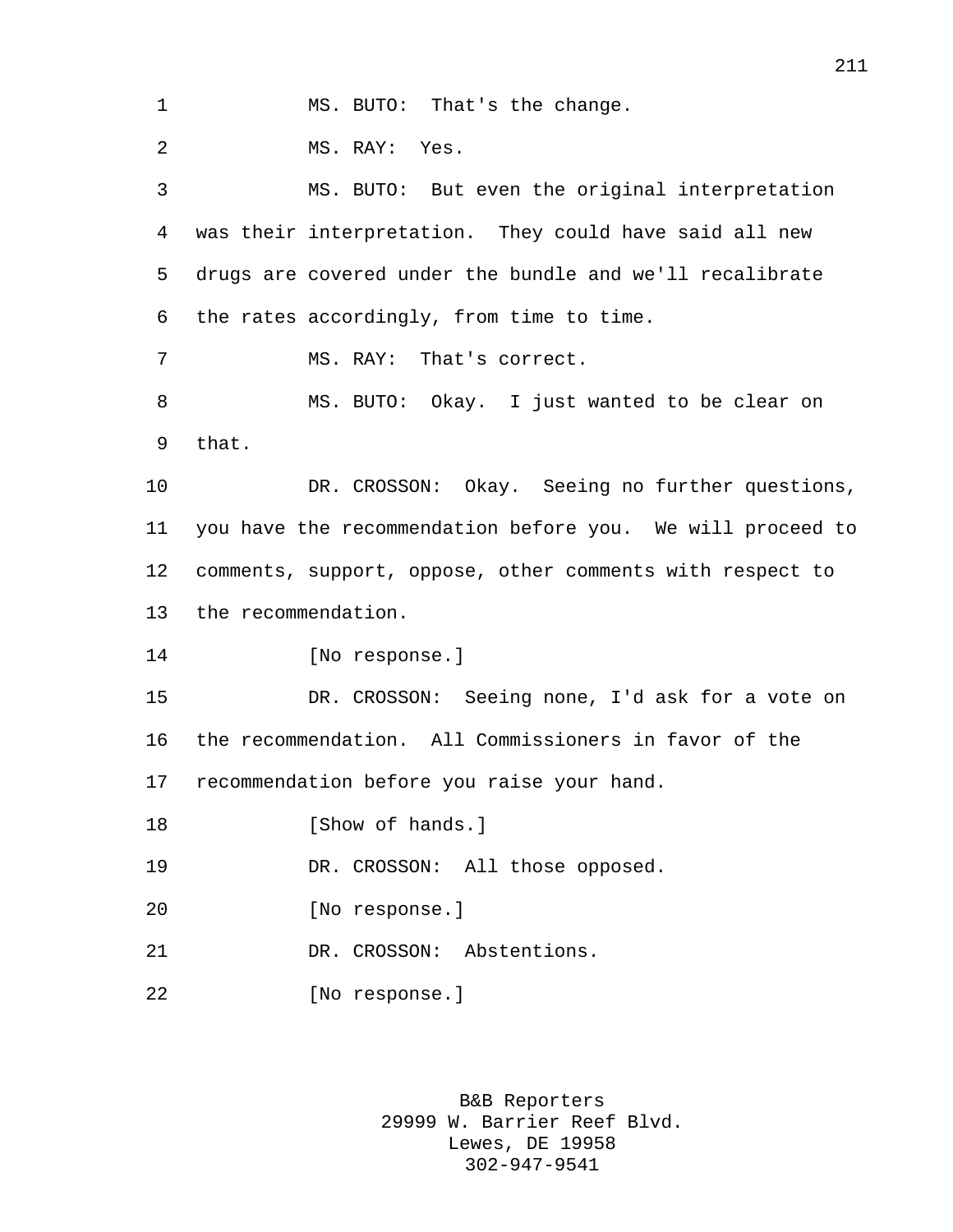DR. CROSSON: The recommendation passes unanimously.

 DR. CROSSON: Thank you, Andy. Thank you, Nancy. We have come to the end of this day, and it's now time for a public comment period. If there are any members, any of our guests who wish to make a public comment please proceed to the microphone. Just wait for my instructions for one second, if you would.

 I'll just make a note that there are other mechanisms to provide information to the Commission, through the staff, either online or in person, that this is an opportunity. We'd ask you to state your name and any organization you're affiliated with, and please limit your comments to two minutes. When this light returns, that's two minutes. Thanks.

 MS. DREW: Good afternoon. My name is Lauren Drew, and I am the senior manager of advocacy and state relations at NHPCO, the National Hospice and Palliative Care Organization. On behalf of our president and CEO, Edo Banach, I respectfully submit comments on the MedPAC Chair's recommendation to Congress that you reduce fiscal year 2020 Medicare base payment rates for hospice by 2

> B&B Reporters 29999 W. Barrier Reef Blvd. Lewes, DE 19958 302-947-9541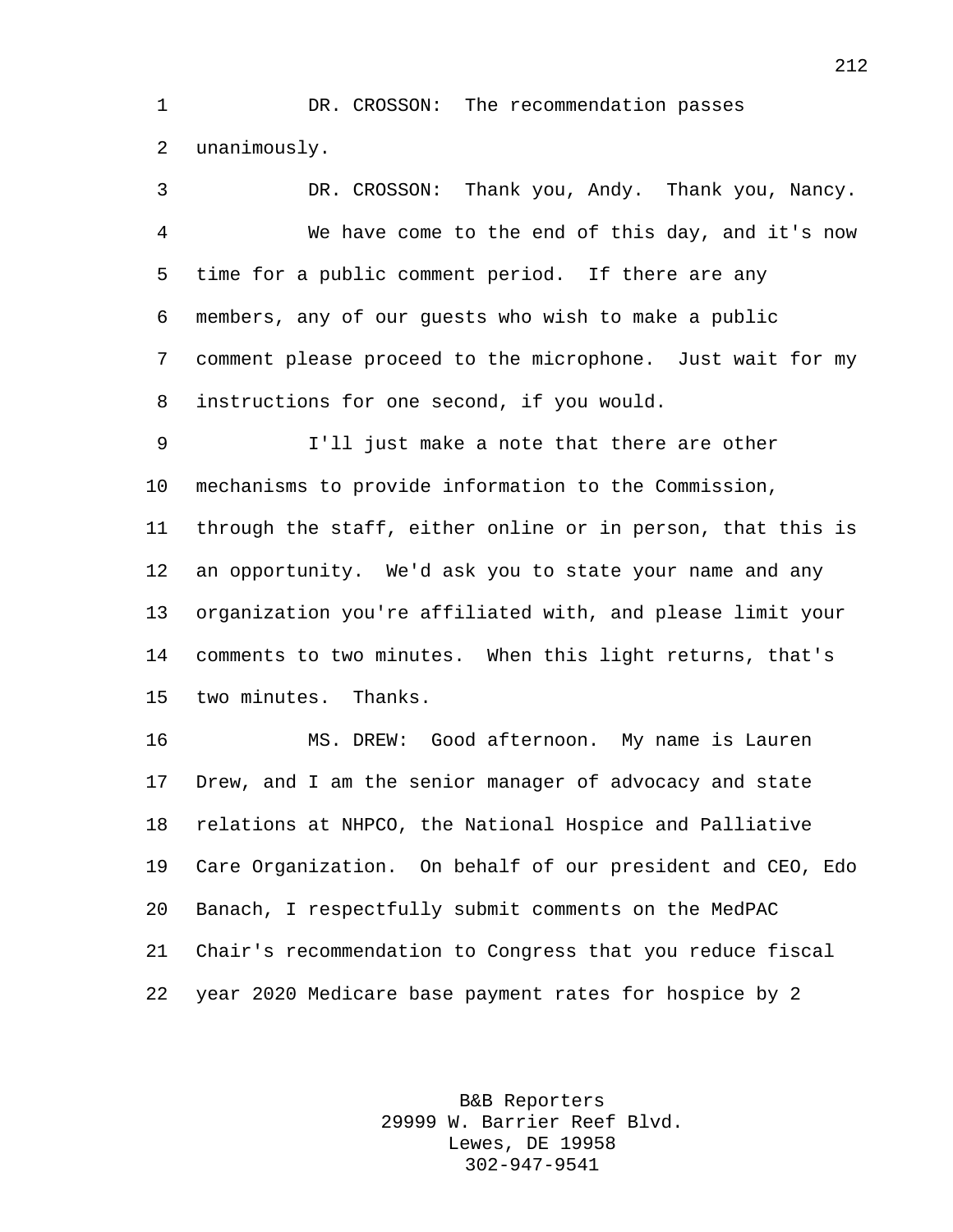percent.

 The National Hospice and Palliative Care Organization is the oldest and largest nonprofit membership organization representing hospice and palliative care programs and professionals. We represent almost 4,000 unique programs nationwide.

 The organization is committed to improving serious illness and end-of-life care and expanding access to hospice and palliative care with the goal of profoundly enhancing quality of life for the seriously ill, the dying, and their loved ones.

 We believe we bear a special responsibility both to ensure that the Medicare hospice benefit is available to all Americans and that it continues to deliver the value that patients, their families, and all taxpayers deserve.

 It is for that reason that we are deeply concerned about the Chair's recommendation and look forward to discussing opportunities to strengthen the hospice program and ensure adequate hospice reimbursement.

 NHPCO's value agenda is designed to achieve a seamless delivery model from patient diagnosis through family bereavement. Featuring common-sense reforms for

> B&B Reporters 29999 W. Barrier Reef Blvd. Lewes, DE 19958 302-947-9541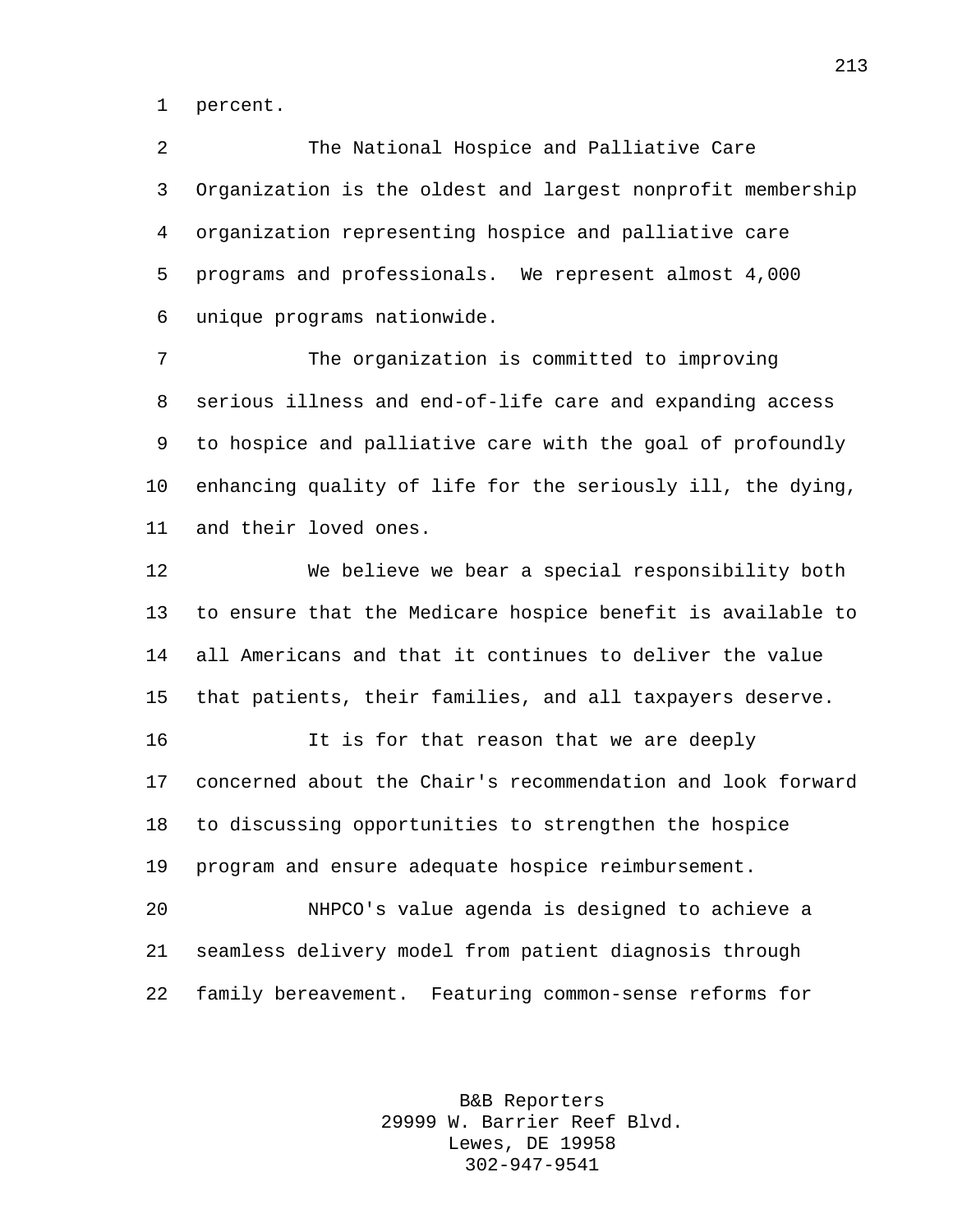person-centered care, our agenda is designed to advance patient choice and access to care, particularly in underresourced areas; improve provider education and training; enhance accountability; and improve program integrity.

 Importantly, our vision also unified hospice and palliative care, including their payment systems, under a single person-centered care umbrella for enhanced transparency and predictability. We look forward to meeting with Dr. Jim Mathews, Kim Neuman, and staff at our scheduled meeting later this month. We are excited to share our improved data analytics capabilities and to receive your valuable perspective on our work.

 We look forward to offering our assistance to MedPAC in their important role in advising Congress.

Thank you.

 DR. CROSSON: Thank you for your comments. Seeing no one else at the microphone, today's session is concluded. We will reconvene tomorrow at 8:30. Thanks, everybody, for the work.

21 [Whereupon, at 3:45 p.m., the meeting was recessed, to reconvene at 8:30 a.m. on Friday, January 18,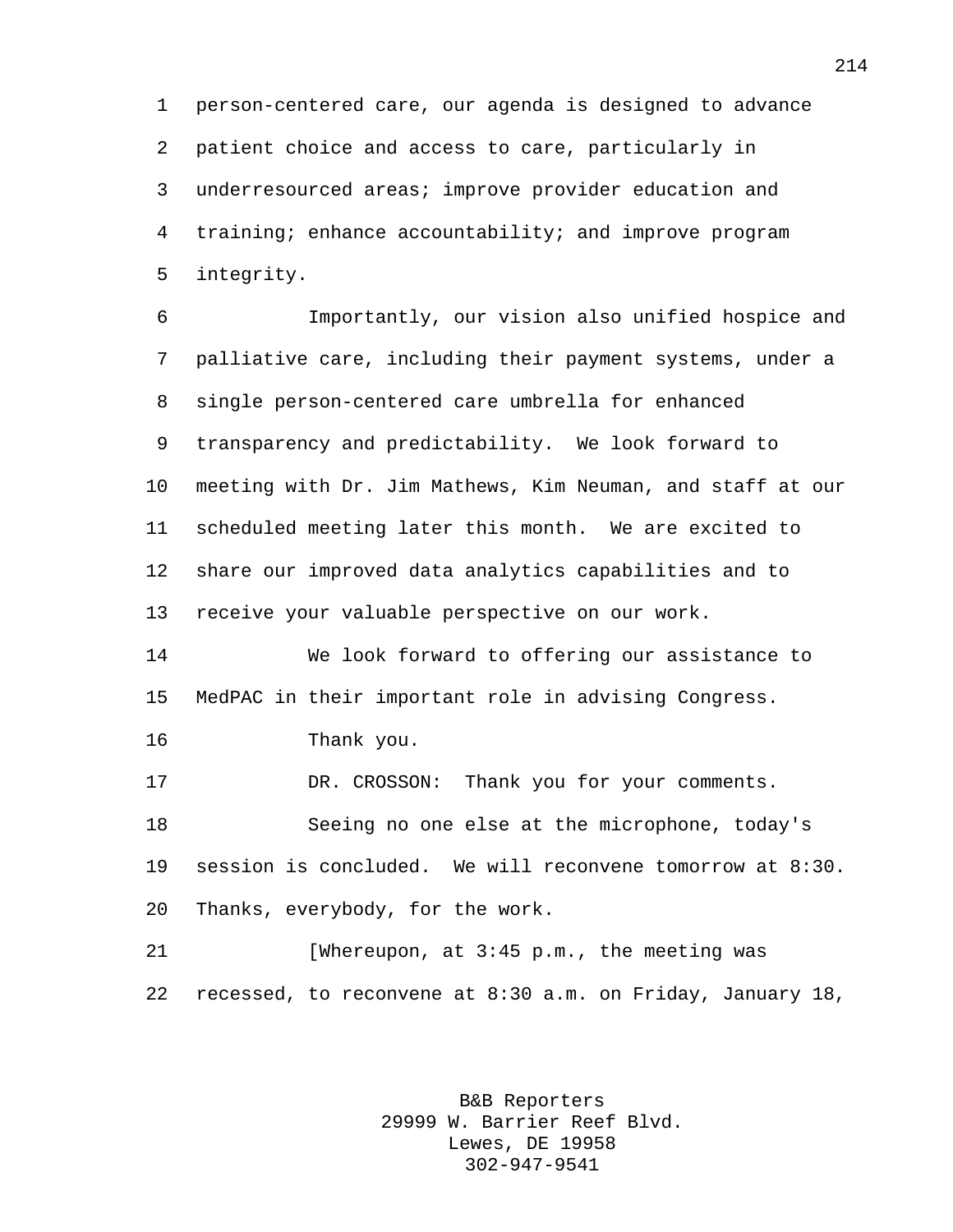## 1 2019.]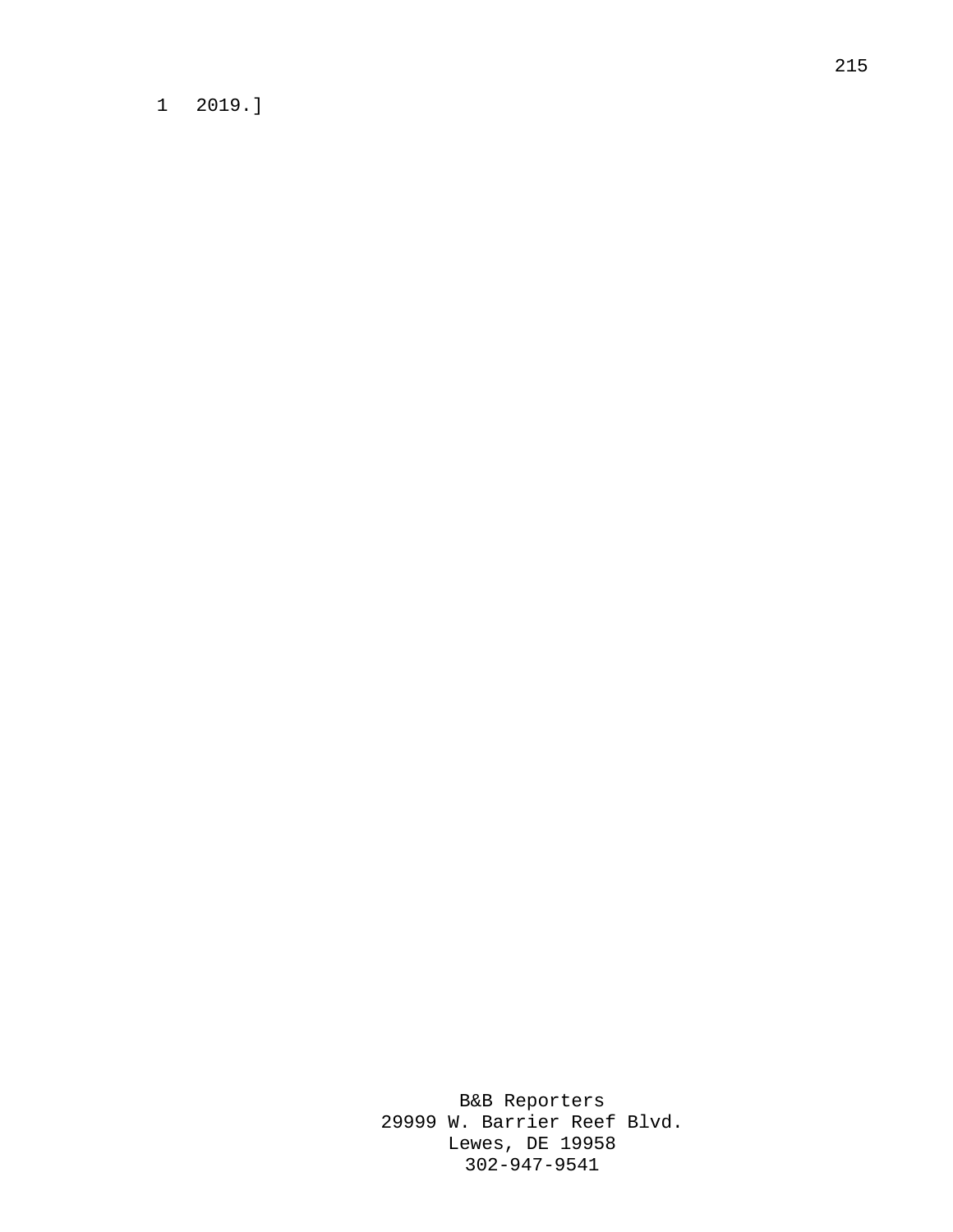## MEDICARE PAYMENT ADVISORY COMMISSION

PUBLIC MEETING

The Horizon Ballroom Ronald Reagan Building International Trade Center 1300 Pennsylvania Avenue, NW Washington, D.C. 20004

Friday, January 18, 2019 8:30 a.m.

## COMMISSIONERS PRESENT:

FRANCIS J. CROSSON, MD, Chair JON B. CHRISTIANSON, PhD, Vice Chair AMY BRICKER, RPh KATHY BUTO, MPA BRIAN DeBUSK, PhD KAREN DeSALVO, MD, MPH, Msc MARJORIE GINSBURG, BSN, MPH PAUL GINSBURG, PhD DAVID GRABOWSKI, PhD JONATHAN JAFFERY, MD, MS, MMM JONATHAN PERLIN, MD, PhD, MSHA BRUCE PYENSON, FSA, MAAA JAEWON RYU, MD, JD DANA GELB SAFRAN, ScD WARNER THOMAS, MBA SUSAN THOMPSON, MS, RN PAT WANG, JD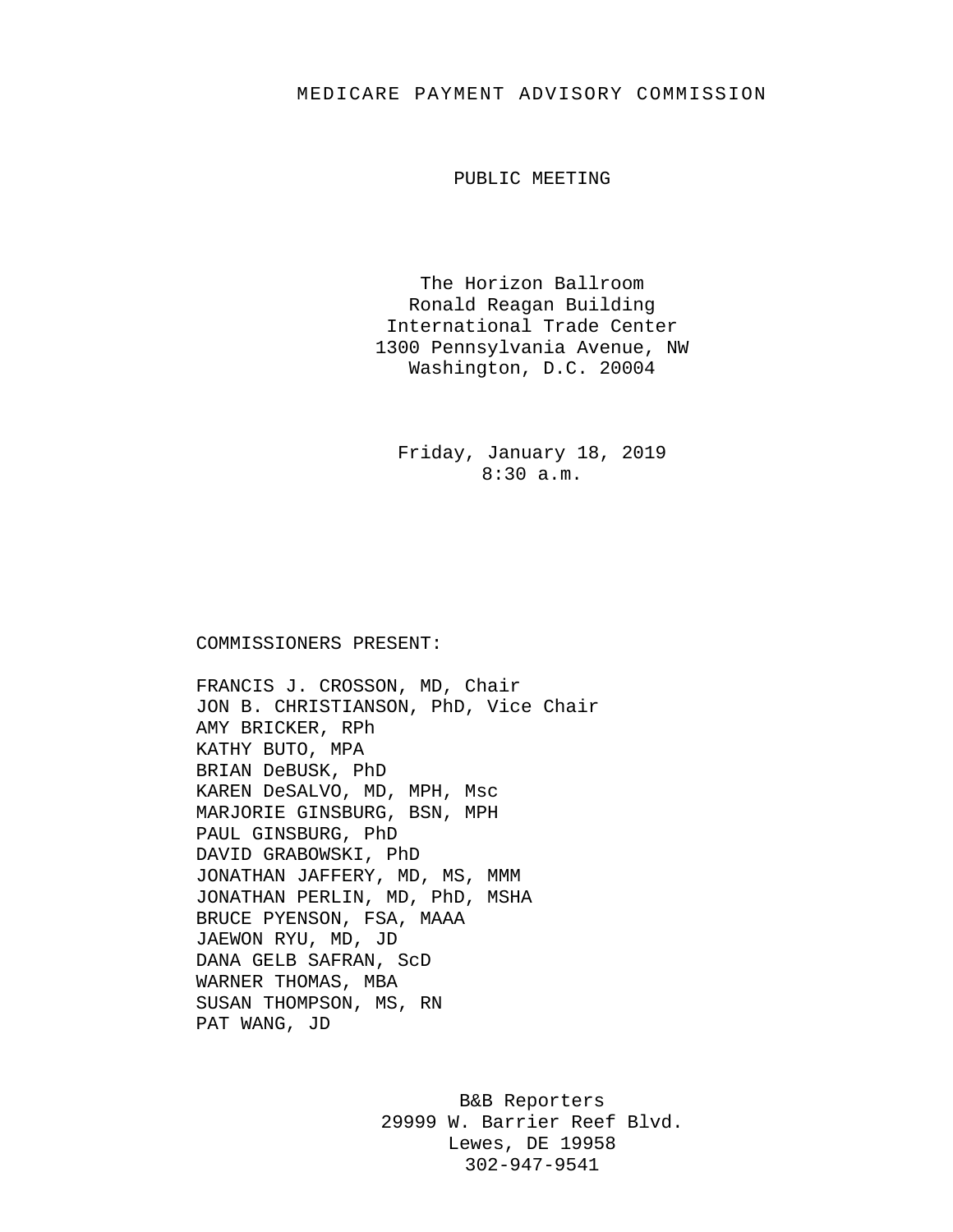## AGENDA PAGE

| Future policy directions to address Medicare<br>prescription drug spending<br>- Kim Neuman, Nancy Ray, Rachel Schmidt, Shinobu |
|--------------------------------------------------------------------------------------------------------------------------------|
| Analysis of Medicare Shared Savings Program (MSSP)<br>performance<br>- David Glass, Luis Serna, Jeff Stensland77               |
|                                                                                                                                |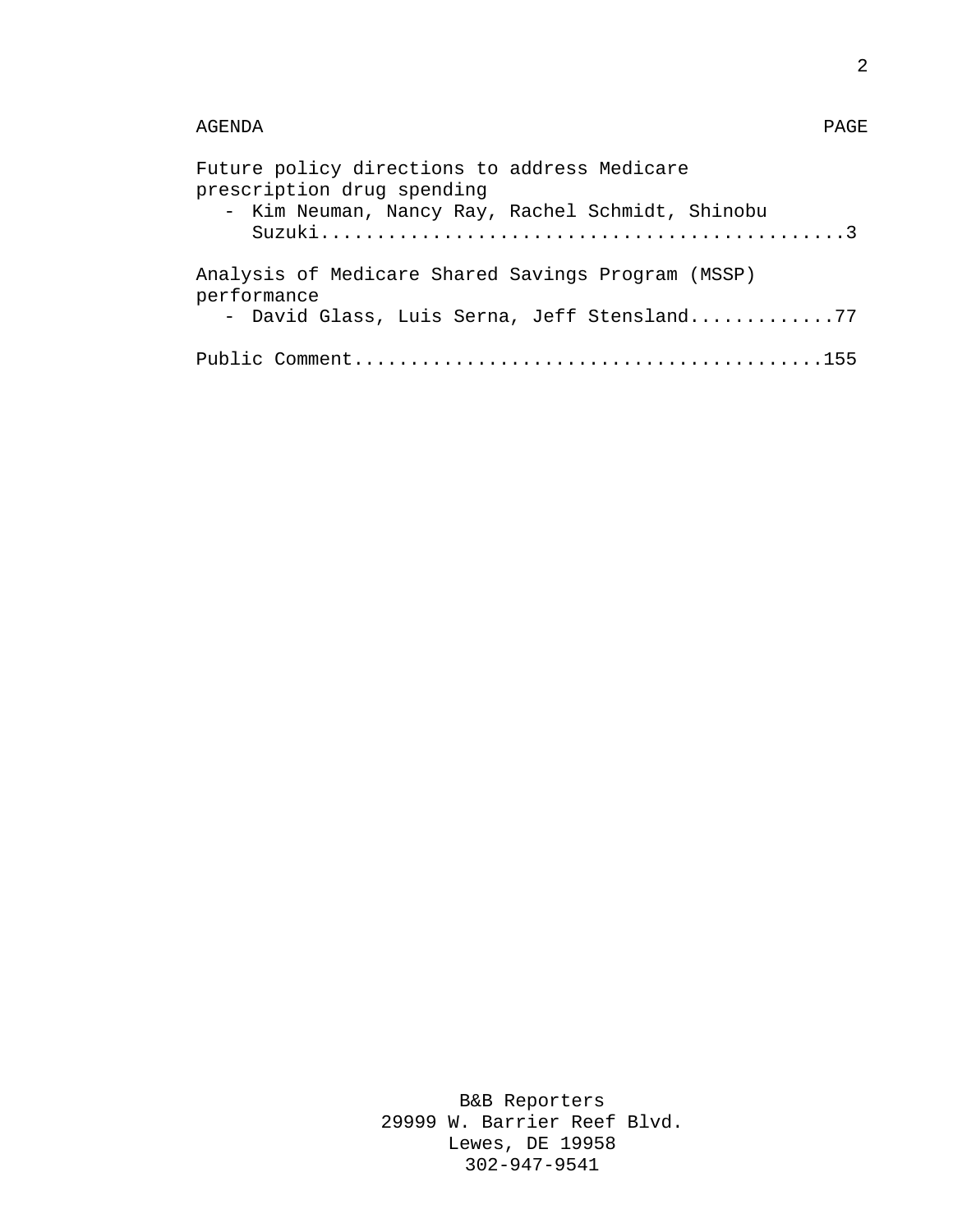P R O C E E D I N G S  $[8:30 \text{ a.m.}]$  DR. CROSSON: Okay. We can be seated and get going. Welcome to the Friday morning session. It comes as no particular surprise that the country is wrestling with the problem of increasing drug costs taking place now in the popular literature as well as, of course, with policymakers and in Congress and in the administration. This Commission has been working on this issue for some time. We intend to continue to do that, and so today's presentation is intended to be a review of the recommendations and ideas that have come out of this Commission in recent years, as well as a discussion -- a presentation and discussion among the Commissioners about priorities for continued and future work of the Commission. Today we have Kim and Nancy and Rachel and Shinobu in the bull pen to help us think through these issues, and, Kim, it looks like you are going to start out. MS. NEUMAN: Good morning. So today's session focuses on Medicare policy concerning drugs and biologics. As you know, Medicare spending on these products is substantial. In 2017, Medicare and enrollees paid Part D

> B&B Reporters 29999 W. Barrier Reef Blvd. Lewes, DE 19958 302-947-9541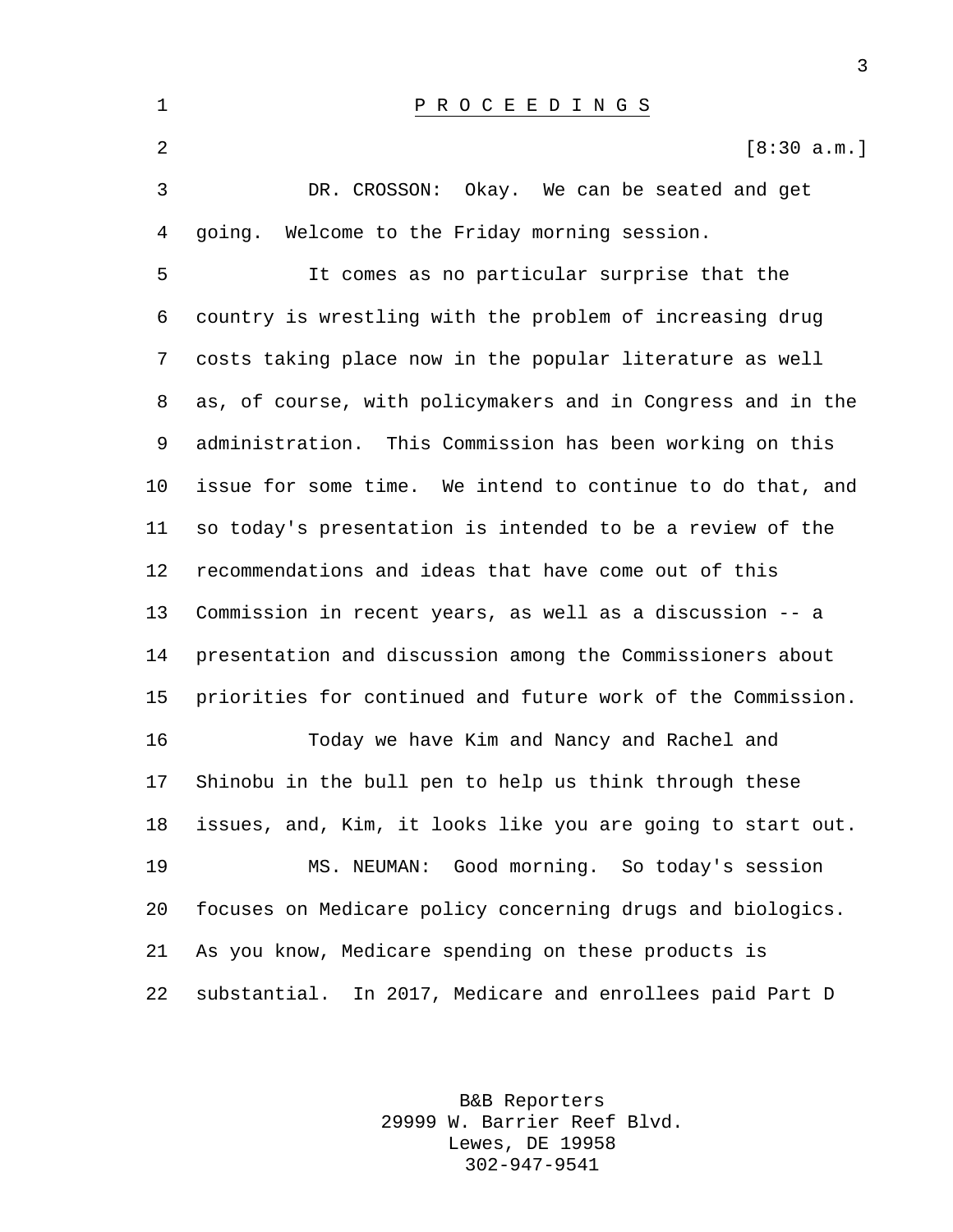plans \$94 billion, and Medicare fee-for-service spending on Part B drugs, including cost sharing, was \$32 billion.

 As Jay mentioned, today we're going to explore potential future policy directions to address concerns about growth in drug prices and Medicare spending. This session is in response to Commissioners' requests to take a broad look at Medicare drug policy, starting with the Commission's past work, and then outlining a variety of ideas offered by others that could be explored.

 As we'll discuss, work is already underway on several specific topics for spring presentations that will be potentially included in the June 2019 report. We hope that today's session will spark discussion about which additional ideas you're interested in exploring further and help set priorities for our research agenda going into the fall and beyond.

 This next slide provides an outline of the presentation. We'll briefly discuss the scope of the presentation and then, as I mentioned, discuss the Commission's past recommendations, other ideas the Commission has explored but not moved forward on to date, work planned for the spring, and then other ideas in the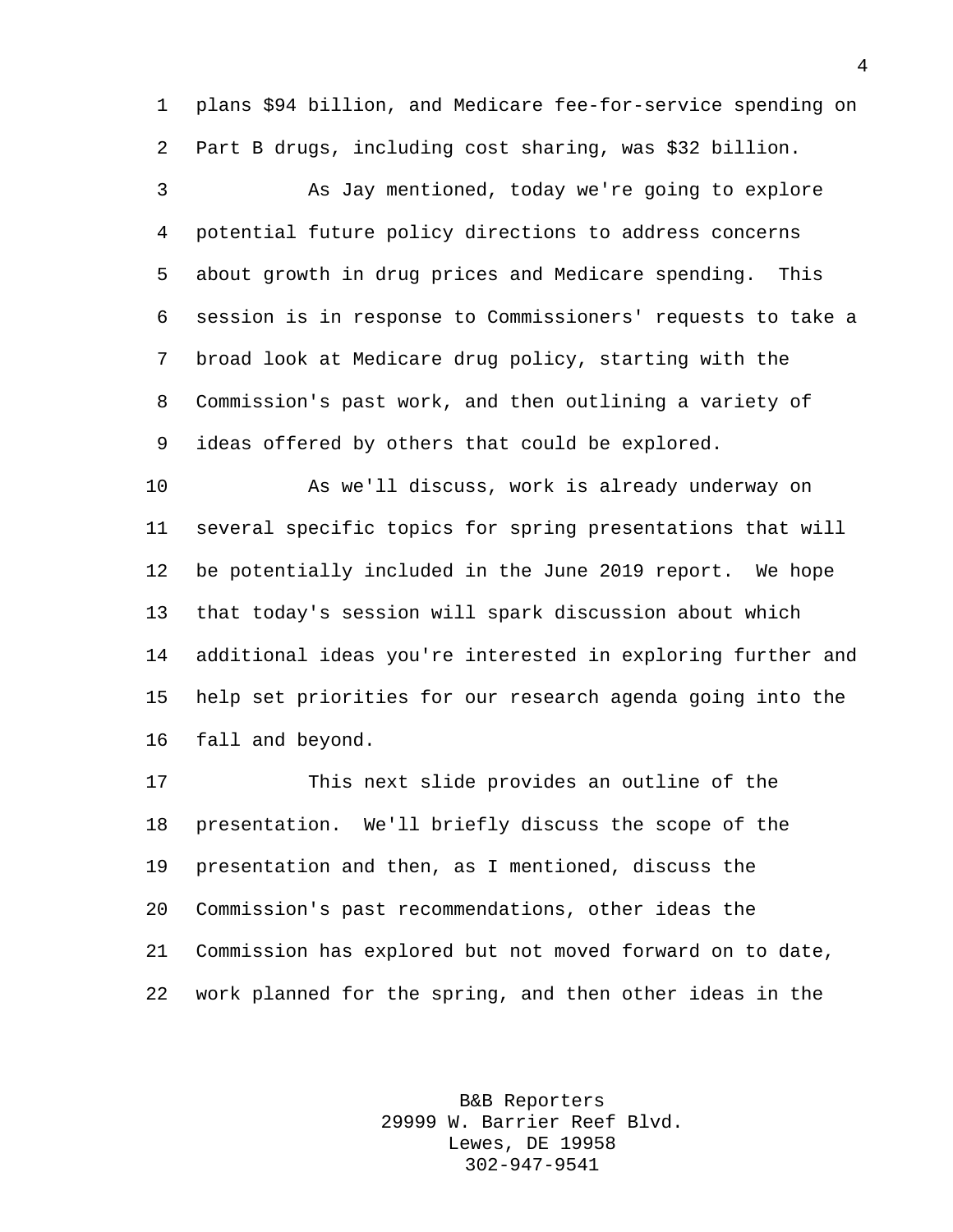environment that we could consider exploring further. Since there are many policy ideas in the environment, this presentation will by necessity be relatively high level, but we aim to give you enough descriptive information so that you can set initial priorities.

 Clearly, there are a number of policies beyond Medicare that have important implications for drug prices, but since these areas are outside of MedPAC's purview, this presentation won't be covering them. Examples include: government funding of research and development by NIH; patent policy and the FTC's anticompetitiveness enforcement policy; FDA policies concerning drug approval, exclusivity, and interchangeability; aspects of Medicaid drug policy, such as best price; tax credits and tax incentives for research and development; and state pharmacy law, such as those governing pharmacists' substitution of

interchangeable products.

 So now turning to the Commission's past recommendation, first we have Part B. As you'll recall, Medicare Part B covers drugs that are infused or injected by physicians and outpatient hospitals as well as a few pharmacy-supplied drugs. Medicare pays the average sales

> B&B Reporters 29999 W. Barrier Reef Blvd. Lewes, DE 19958 302-947-9541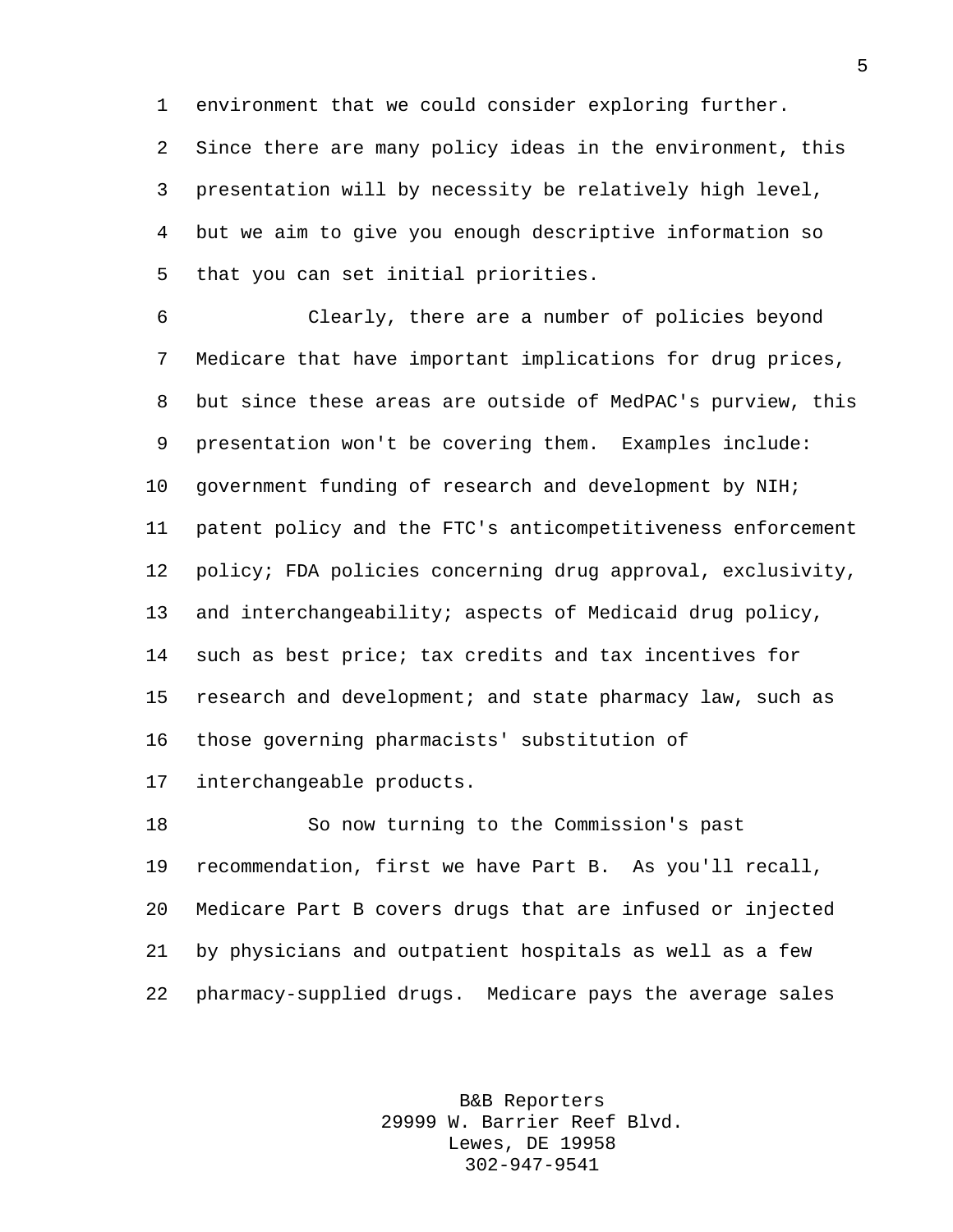price plus 6 percent for most Part B-covered products.

 In June 2017, the Commission made a three-part recommendation to improve payment for Part B drugs. The first part consisted of four policies aimed at improving the ASP payment system. I'll highlight two.

 One requires drug manufacturers to pay Medicare a rebate when ASP for their drug grows faster than an inflation benchmark.

 Another would pay innovator biologics and biosimilars the same rate under a consolidated billing code to promote price competition.

 The second part of the recommendation was the development of a drug value program, or DVP, which would be a voluntary market-based alternative to the ASP payment system in which physicians and outpatient hospitals could choose to enroll. Medicare would contract with a small number of DVP vendors to negotiate prices for Part B drugs, and these vendors could use tools such as a formulary and, for some drugs, binding arbitration.

 The third part of the recommendation was reducing the 6 percent add-on under the ASP payment system to encourage DVP enrollment.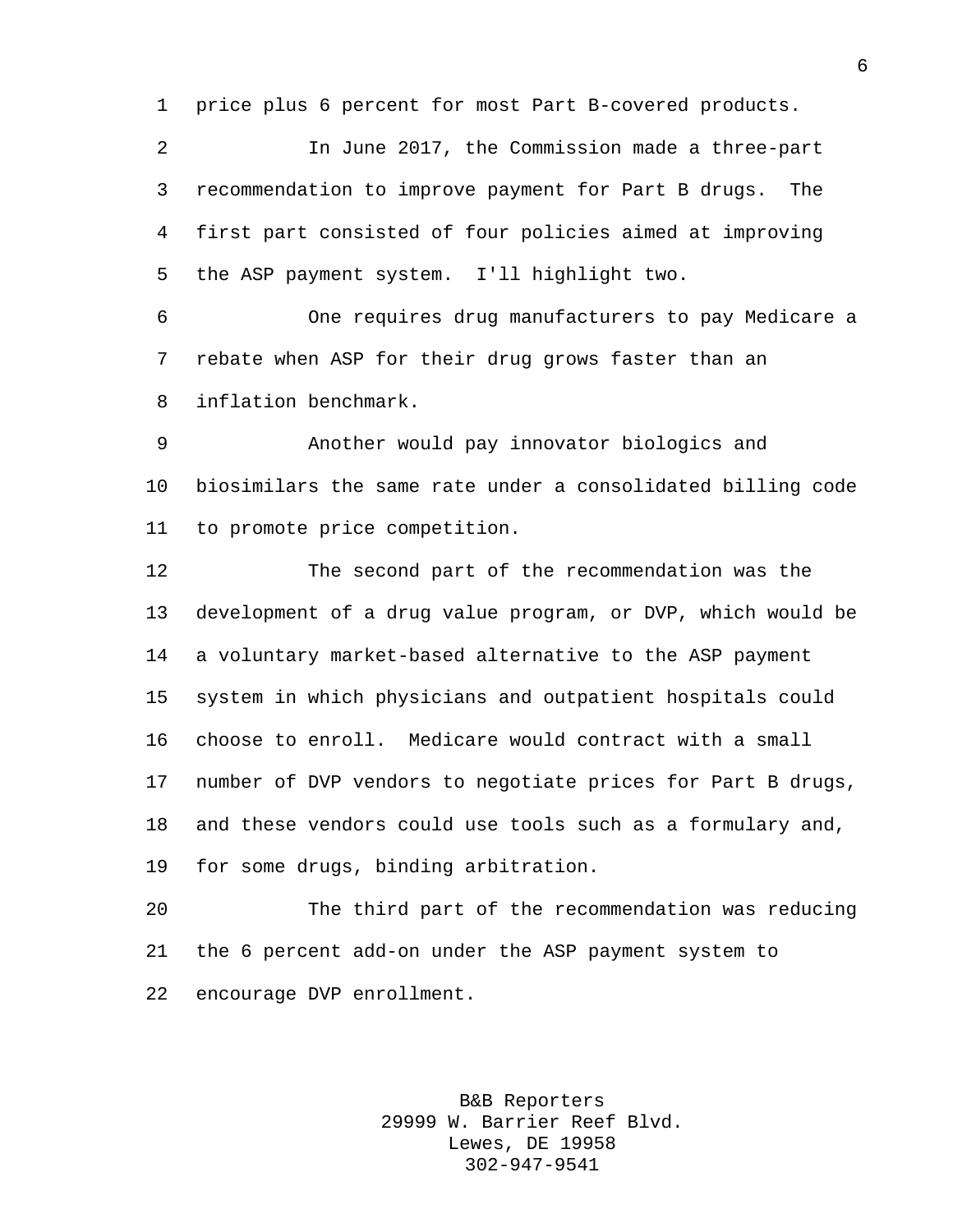Next is Part D. As you know, Medicare Part D covers drugs dispensed as pharmacies. Medicare pays Part D plans using a combination of capitated payments based on plan bids and reinsurance subsidies. In June 2016 and March 2018, the Commission made recommendations to address concerns over rising drug prices and Part D spending.

 To increase plans' incentives to manage spending on high-cost drugs, the recommendations would lower the reinsurance Medicare pays from 80 percent to 20 percent of catastrophic spending while simultaneously increasing capitated payments. At the same time, the recommendation would give plan sponsors greater flexibility to use formulary tools, strengthening their negotiating leverage. Other parts of the Commission's recommendation would modify cost sharing for low-income subsidy beneficiaries to improve incentives for use of generics and biosimilars. The recommendation would also eliminate cost sharing above the out-of-pocket threshold, increasing insurance protection in the catastrophic phase of the benefit.

 This next slide highlights some other past drug recommendations the Commission has made. I won't go into a

> B&B Reporters 29999 W. Barrier Reef Blvd. Lewes, DE 19958 302-947-9541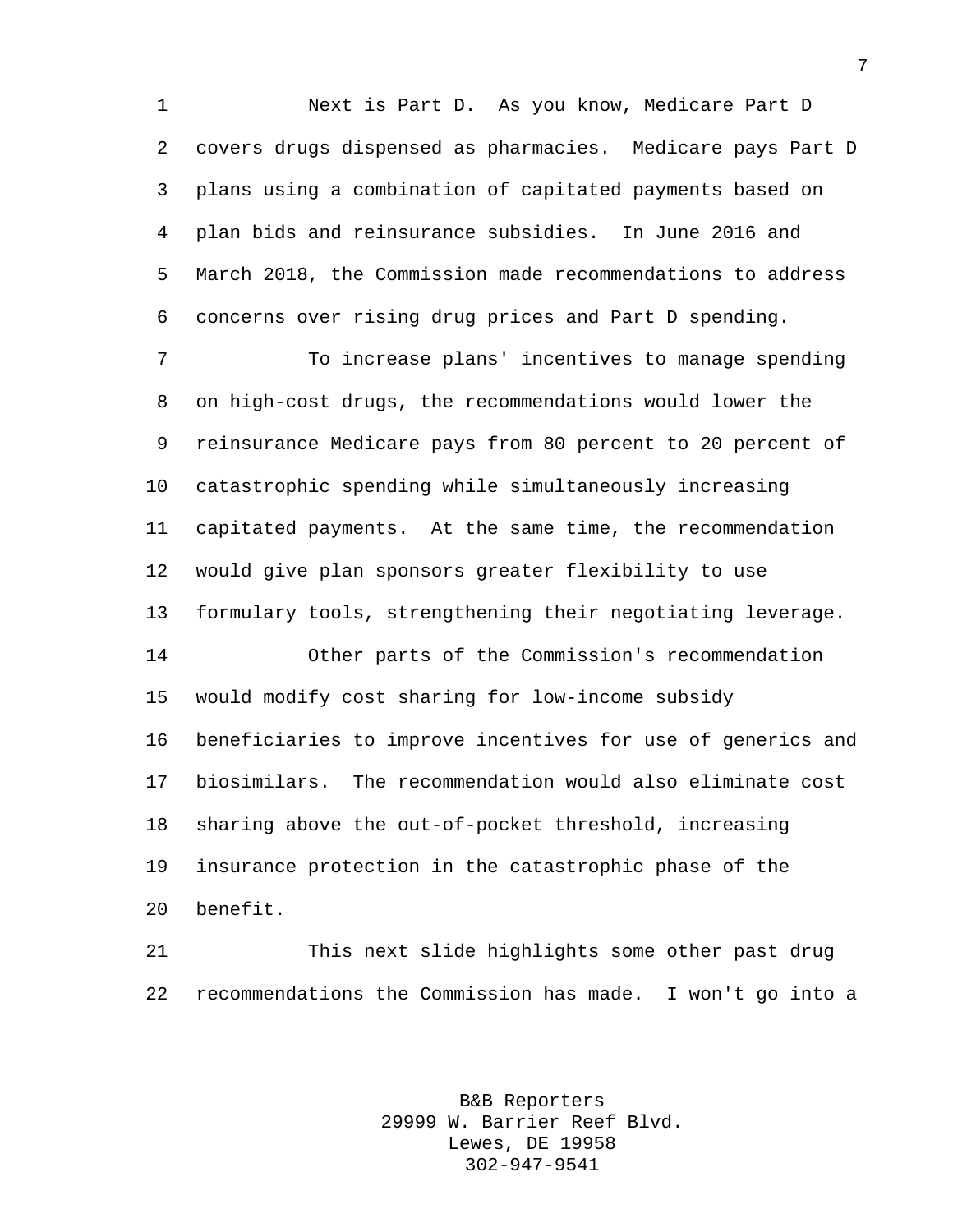lot of detail now, but we'd be happy to discuss on question. These include: a 2016 recommendation to reduce the Part B drugs' dispensing and supplying fees paid to pharmacies for inhalation drugs and certain oral drugs to rates similar to those of other payers.

 In 2007, out of concern that there is not enough credible, empirically based information on the comparative effectiveness of alternative treatments, the Commission recommended Congress charge an independent entity with sponsoring research on the comparative effectiveness of health care services, including drugs, and disseminate that information.

 In 2007, the Commission also recommended moving coverage of new preventive vaccines from Part D to Part B to facilitate easier access in physician offices. Also in 2007, the Commission recommended the Secretary clarify average sales price reporting requirements for drugs that are subject to bundled price concessions.

 Over the years, the Commission has discussed several other strategies aimed at increasing the value of Medicare spending for drugs and biologics. The Commission has not pursued recommendations in these areas to date, but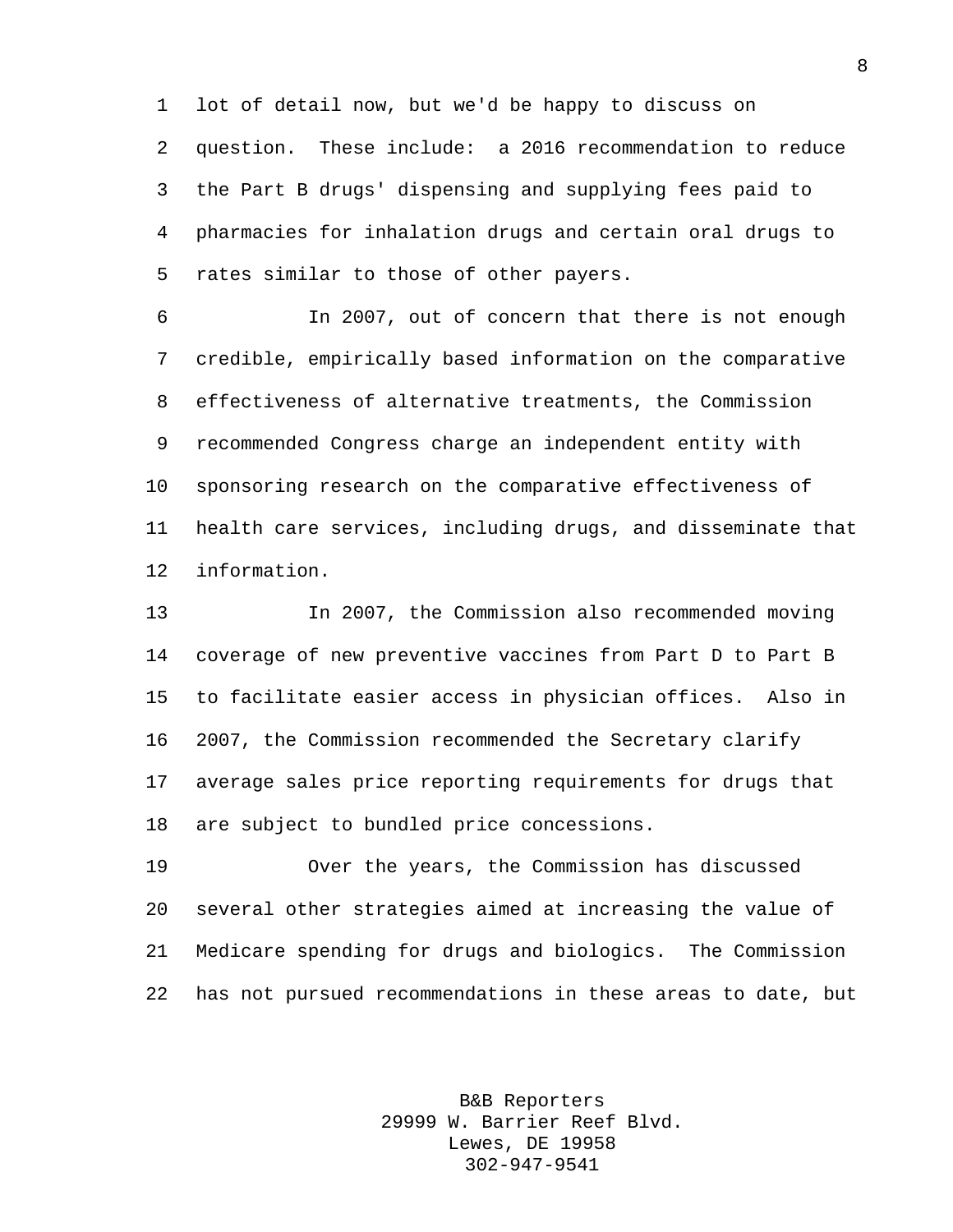the issues could be revisited depending upon interest.

 The first relates to coverage with evidence development, or CED. Under CED, Medicare links the coverage of an item or service to the collection of clinical evidence. Although Medicare applies CED in the national coverage determination process, some researchers argue that Medicare's use of CED has been limited.

 We have also discussed several policies that are based on comparative clinical effectiveness research, which compares the clinical effectiveness of two or more treatment options for the same condition.

 The first three noted on the slide -- least costly alternative, Pearson-Bach, and combined billing codes -- are all variants of reference pricing where the amount Medicare pays for products with similar health effects are based on a benchmark such as the lowest-cost comparable alternative or the average cost.

 The fourth approach is cost-effectiveness analysis, which starts with information on comparative clinical effectiveness and compares the incremental cost in dollars of one intervention to another in creating one unit of health outcome. There's increasing interest by

> B&B Reporters 29999 W. Barrier Reef Blvd. Lewes, DE 19958 302-947-9541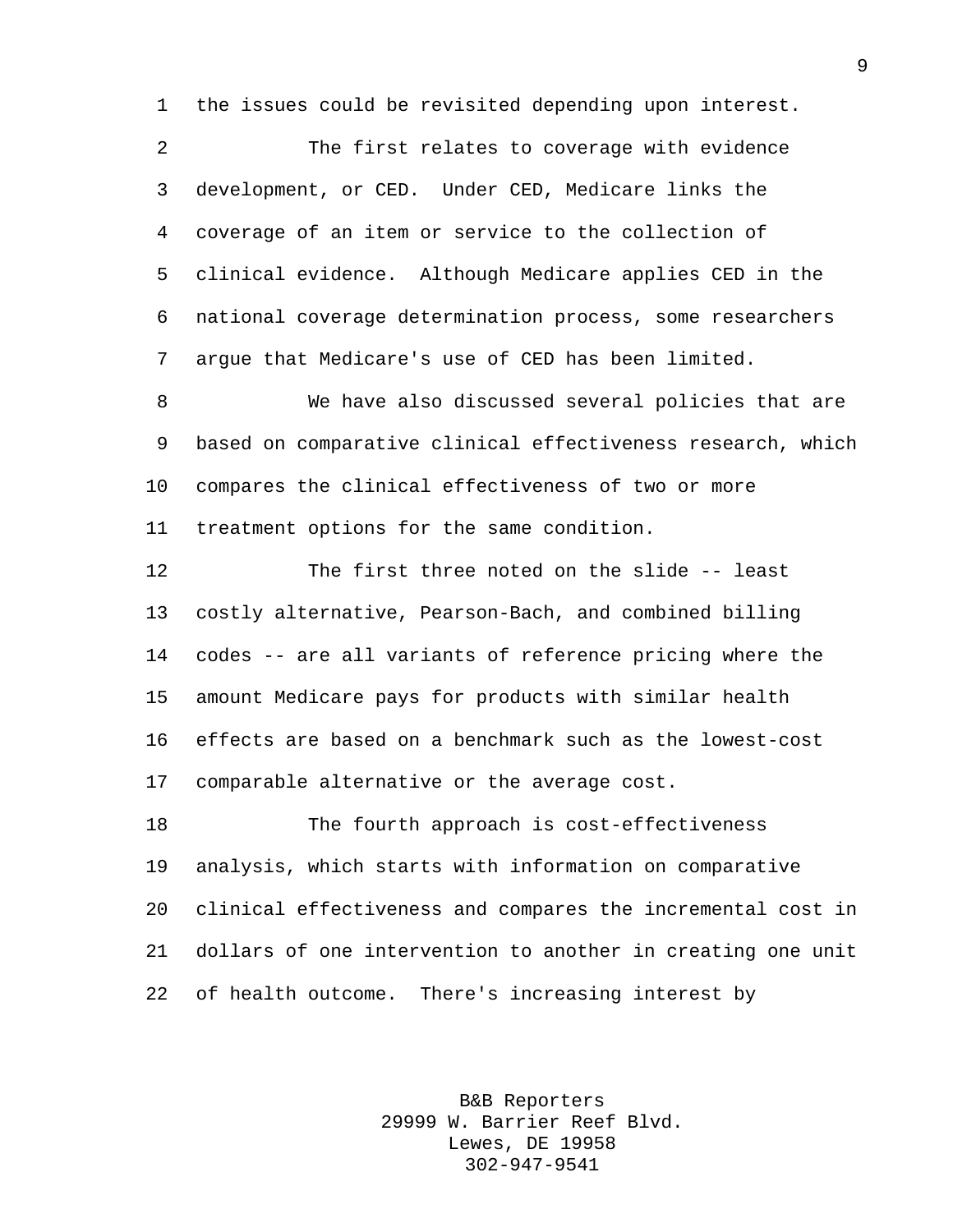commercial payers in using such information in determining a drug's value.

 Because cancer drugs account for a large share of Part B drug spending, the Commission has also discussed several approaches to improve the efficiency of oncology care. Approaches discussed include oncology medical home, bundling, and accountable care organizations, which are all approaches to increasing provider accountability. We've also discussed oncology clinical pathways which are evidence-based protocols that some providers and commercial payers use. Finally, there is the ASP hybrid model. In June 2016, we modeled a policy option that changes part of the 6 percent add-on to a flat fee. DR. SCHMIDT: In the spring, we plan to discuss

 the issues on this slide and, as Kim said, potentially include them in our June report. For now I'll just describe these briefly.

 Kim just mentioned some variations of reference pricing. It's a general approach that could be used in Part B or Part D in which a purchaser or payer sets a maximum amount that it will reimburse for therapeutically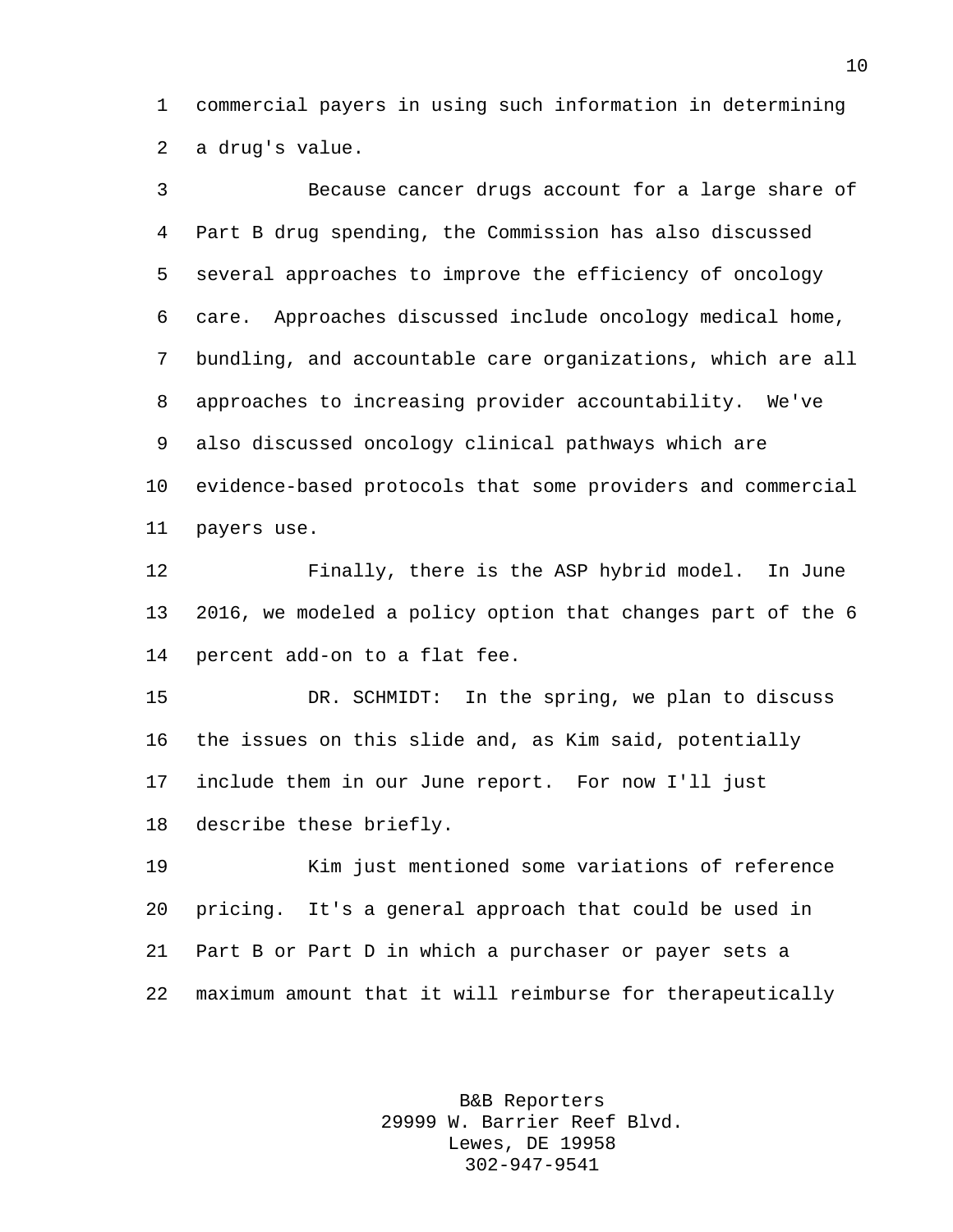similar drugs. Reference prices can be based on a payer's own pricing data, but under a second approach, the reference price could be based on prices from other countries.

 Under binding arbitration, two parties would agree to accept the verdict of a neutral third party over a drug's price. As Kim mentioned, the Commission's 2017 Part B drug recommendation included binding arbitration as a tool in the drug value program. In spring, we'll explore using it more broadly for Part B drugs.

 Yesterday we talked about how in Part D brand manufacturers provide a large price discount in the coverage gap. This lowers enrollee costs but also reduces incentives to manage benefits. We'll come back this spring to discuss a way to restructure the discount in a way that may address this concern.

 Finally, some enrollees take high-priced specialty drugs that have few therapeutic alternatives. For those patients, Part D cost sharing can also be high and may affect their adherence. We plan to discuss some approaches for addressing this.

Over the next few slides, I'll describe some

B&B Reporters 29999 W. Barrier Reef Blvd. Lewes, DE 19958 302-947-9541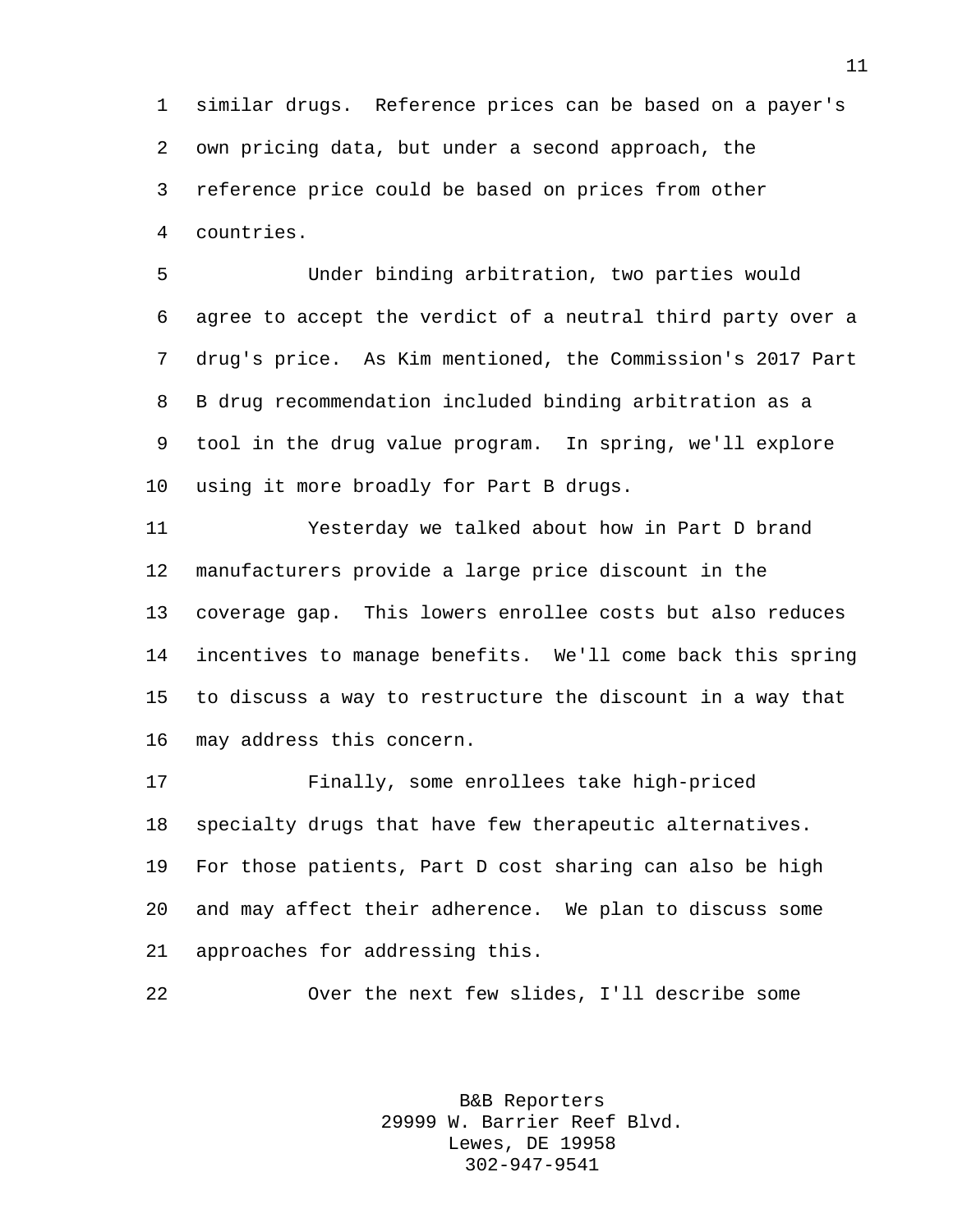policy ideas that stakeholders, academics, policymakers, and others have raised to address drug prices and spending but that the Commission hasn't yet formally considered. Although we don't have estimates of savings for many of these, we've tried to use the information we have to put the ones that we expect to have the biggest effect towards the top.

 So the first idea relates to excluding new drugs from coverage or formulary at launch. Launch prices of new drugs have been rising steadily. Part B providers and Part D plan sponsors have little or no ability to negotiate price concessions for a new drug that doesn't have competitors. Excluding a new expensive medication until there is more real-world evidence about its clinical effectiveness could allow room to negotiate more competitive pricing. Some PBMs are already using this approach for commercial clients.

 Next on the list is Medicaid-like rebates in Medicare. So the Medicaid drug rebate has two components: a flat percentage rebate and an inflation rebate. One or both of those approaches could be used in Medicare. If used in Part D, a Medicaid-like rebate could apply to dual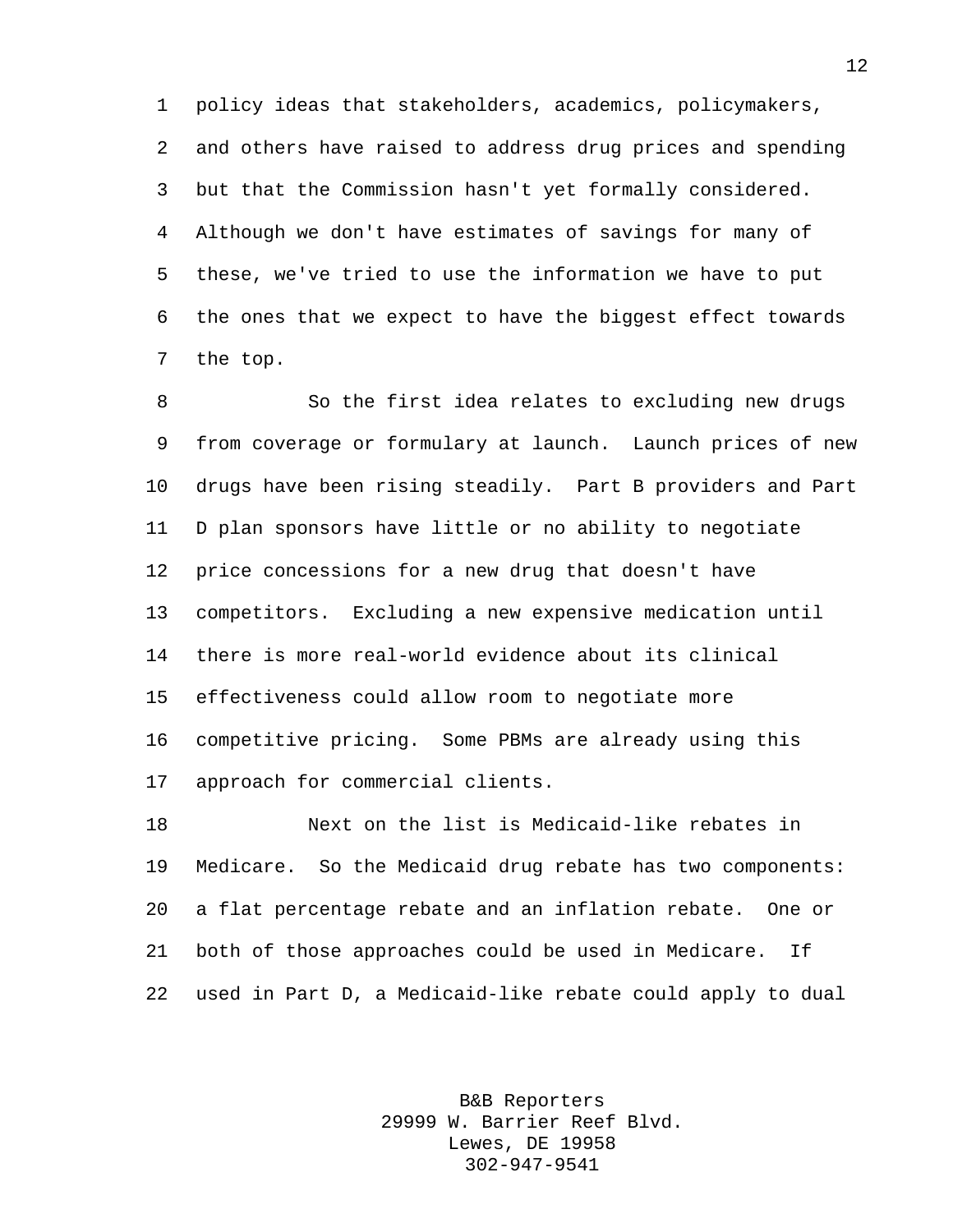eligibles and others who receive the low-income subsidy. They account for about 30 percent of enrollment and 50 percent of spending.

 In 2006, the duals were moved from Medicaid to Part D's low-income subsidy program. Estimates by government agencies suggest that the average rebates negotiated by private plans in Part D tend to be lower than the mandated ones under Medicaid. With the Medicaid-like approach, manufacturers would pay Medicare the difference between the rebates required under Medicaid and the amounts negotiated by Part D plan sponsors. The Congressional Budget Office estimates that the flat percentage and inflation rebates combined would save \$154 billion over ten years in Part D.

 In 2013, OIG recommended that CMS explore the effect of applying a Medicaid-like rebate to Part B drugs. The Commission has recommended an inflation rebate for Part B drugs, but has not considered a flat rebate. If applied in either B or D, the Medicaid-like approach would generate savings. However, it could also lead to increased launch prices for new products. To the extent that occurs, the savings to Medicare from the rebate would decline over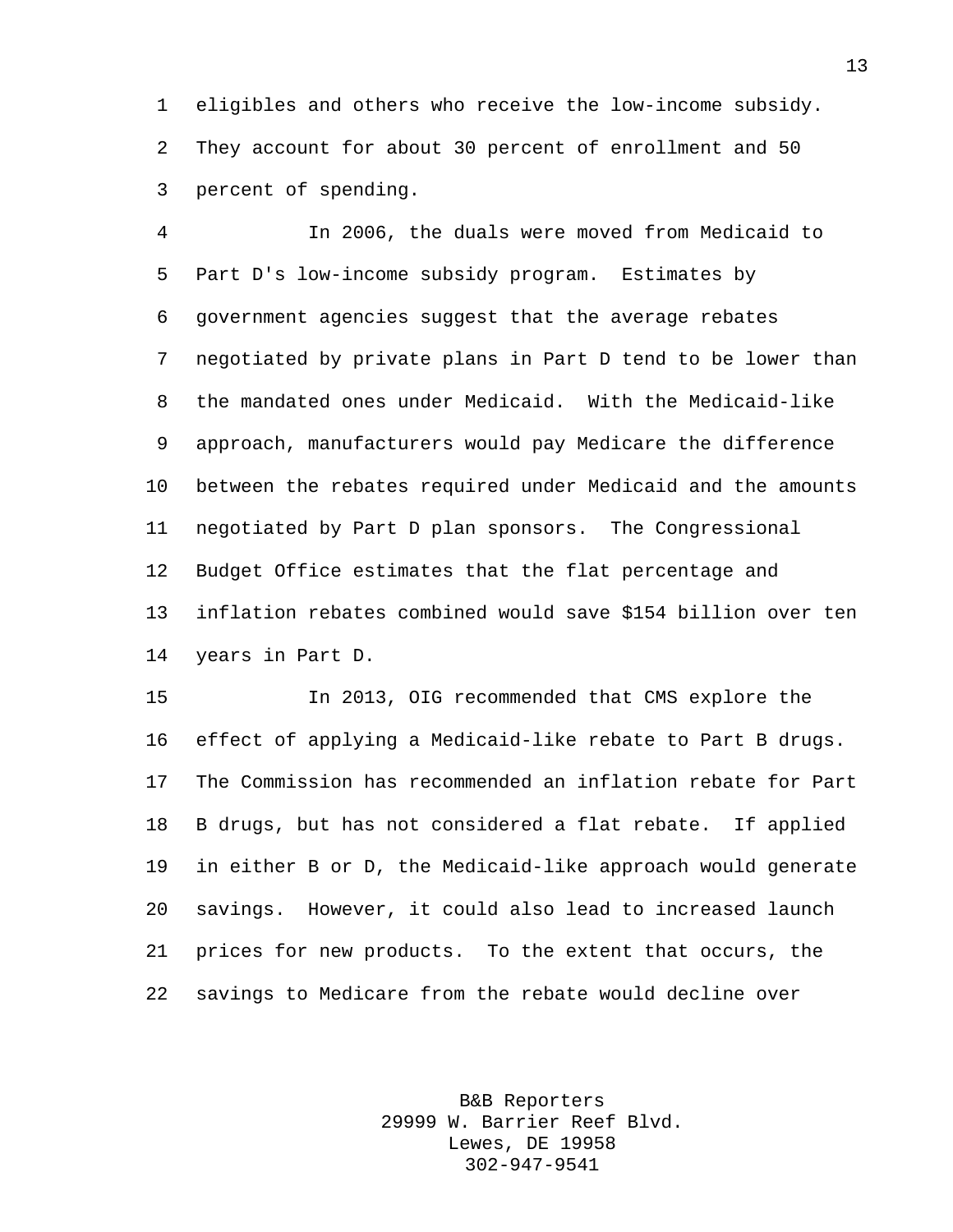time.

 In recent years, manufacturers, payers, and PBMs have entered into outcomes-based agreements that link a drug's payment to measures intended to reflect patient outcomes. These can sometimes be complex to implement and can have high administrative costs. A key issue is how to define a clinically relevant outcome that is observable in a reasonable time period.

 Control over outcomes data and a data analysis can be sticking points in these agreements. Stakeholders have said that best price reporting requirements can be an impediment. Some payers have questioned whether the approach can really achieve sizable reductions in price. However, other payers like the approach, and the number of outcomes-based contracts is increasing, particularly in drug classes that have competing therapies.

 Indication-specific pricing has been promoted by experts such as oncologist Peter Bach and is used by PBMs for some commercial clients. This approach stems from the common situation where the FDA approves a drug for an initial indication and then the drug receives subsequent approvals for additional indications. Rather than paying

> B&B Reporters 29999 W. Barrier Reef Blvd. Lewes, DE 19958 302-947-9541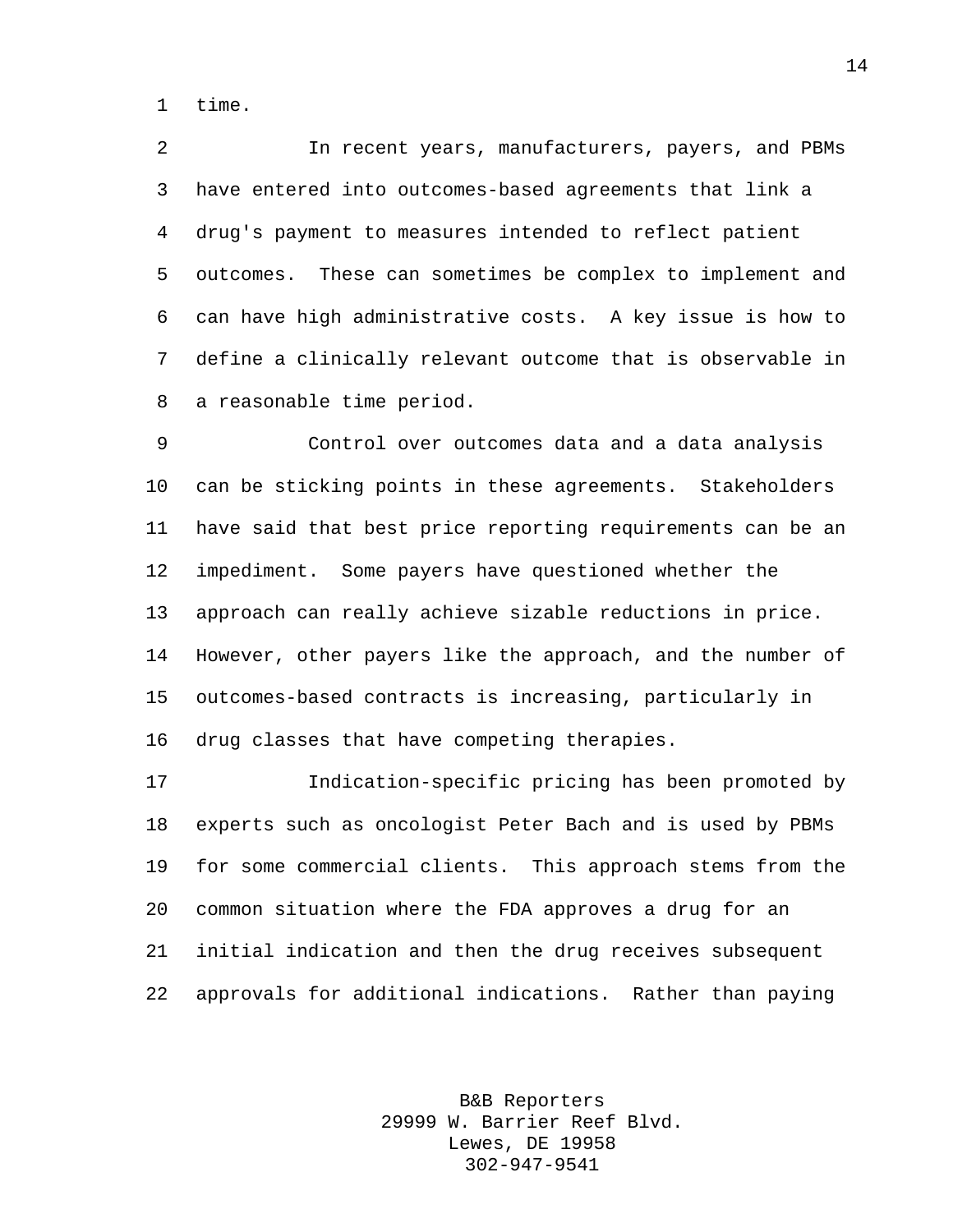one flat amount for any use of the drug under indication- specific pricing, a PBM might negotiate a lower payment for those indications for which the drug is relatively less effective.

 Proponents of the approach contend it can expand access by lowering prices. Critics argue that the approach primarily serves to expand manufacturer profits and would only expand access for lower-value uses of a drug.

 Proponents of direct price negotiations believe that with the federal government's large purchasing power, Medicare could obtain prices from manufacturers that are lower than we see today, particularly for drugs that have no competitors. Opponents of this idea contend that in Part D private plan sponsors are already negotiating for prices and provide access to a wide range of medications.

 The effectiveness of government negotiations would depend on the specific authority given to the Secretary, such as whether he could establish a formulary, exclude certain drugs, or set prices directly. Even if the Secretary was given authority to establish a formulary or use other tools, it may be difficult to exercise that authority in the presence of strong resistance from

> B&B Reporters 29999 W. Barrier Reef Blvd. Lewes, DE 19958 302-947-9541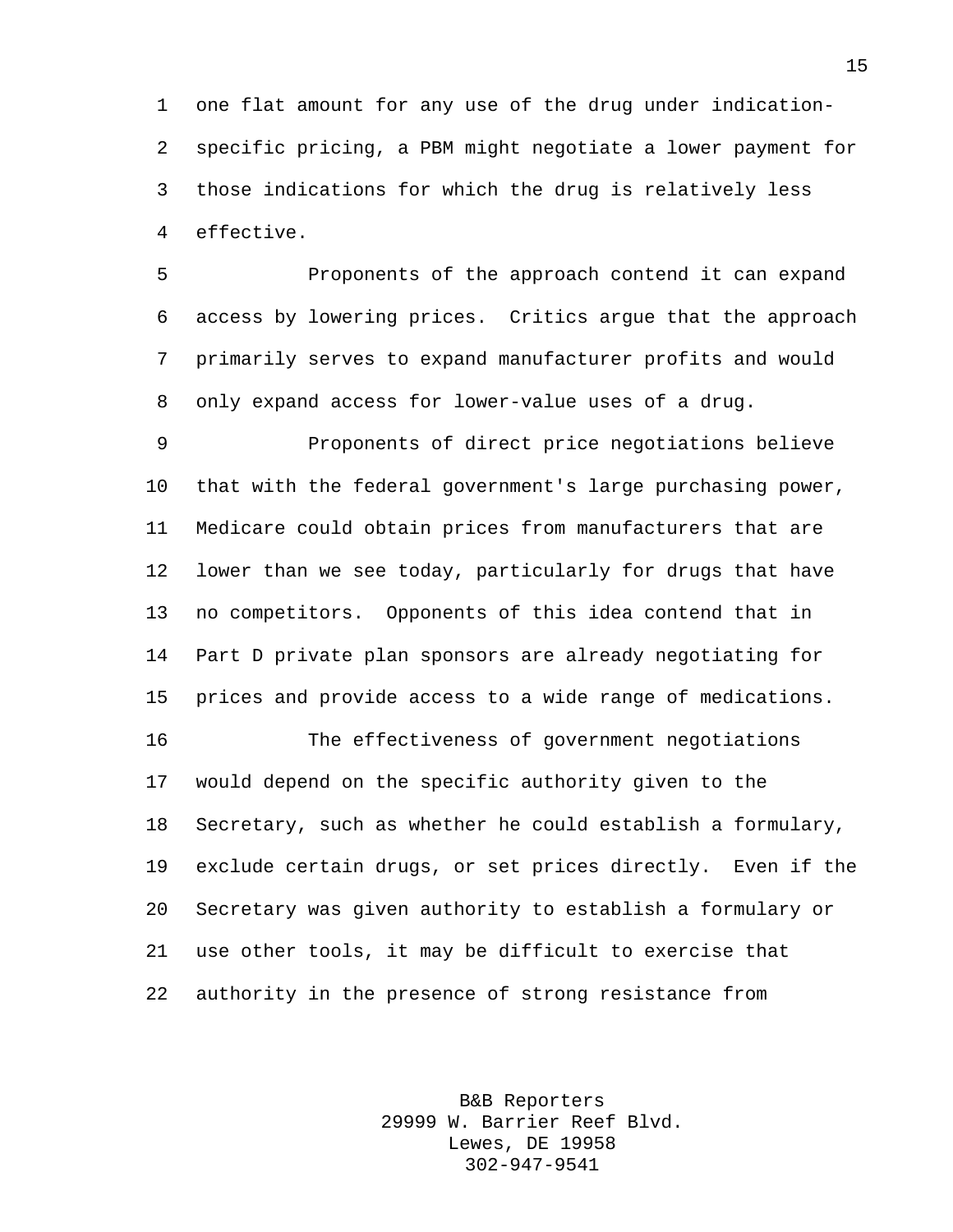stakeholders, including patients and manufacturers.

| $\overline{2}$ | Commercial plan sponsors often try to dispense             |
|----------------|------------------------------------------------------------|
| 3              | high-cost specialty drugs through an exclusive network of  |
| 4              | specialty pharmacies. Many of the largest insurers and     |
| 5              | PBMs own specialty pharmacies, and some encourage their    |
| 6              | clients to dispense exclusively through that company.      |
| 7              | In Part D, plan sponsors cannot set up a narrower          |
| 8              | network of specialty pharmacies because, under law, plans  |
| 9              | are subject to the any willing pharmacy provision.         |
| $10 \,$        | Proponents of exclusive networks believe that the approach |
| 11             | can provide greater negotiating leverage and lower prices  |
| 12             | from drug manufacturers. Critics question whether more     |
| 13             | concentrated delivery by fewer pharmacies could lead to a  |
| 14             | less competitive specialty pharmacy market.                |
| 15             | One approach would be to periodically compete              |
| 16             | contracts to dispense specialty drugs for Part D           |
| 17             | beneficiaries in part or all of the country, as the        |
| 18             | Department of Defense does for TRICARE. However, smaller   |
| 19             | pharmacies and other organizations that today dispense     |
| 20             | specialty drugs would oppose limits on their ability to    |
| 21             | share in the revenues of this growing part of the market.  |
| 22             | Some manufacturers offer coupons to commercially           |

B&B Reporters 29999 W. Barrier Reef Blvd. Lewes, DE 19958 302-947-9541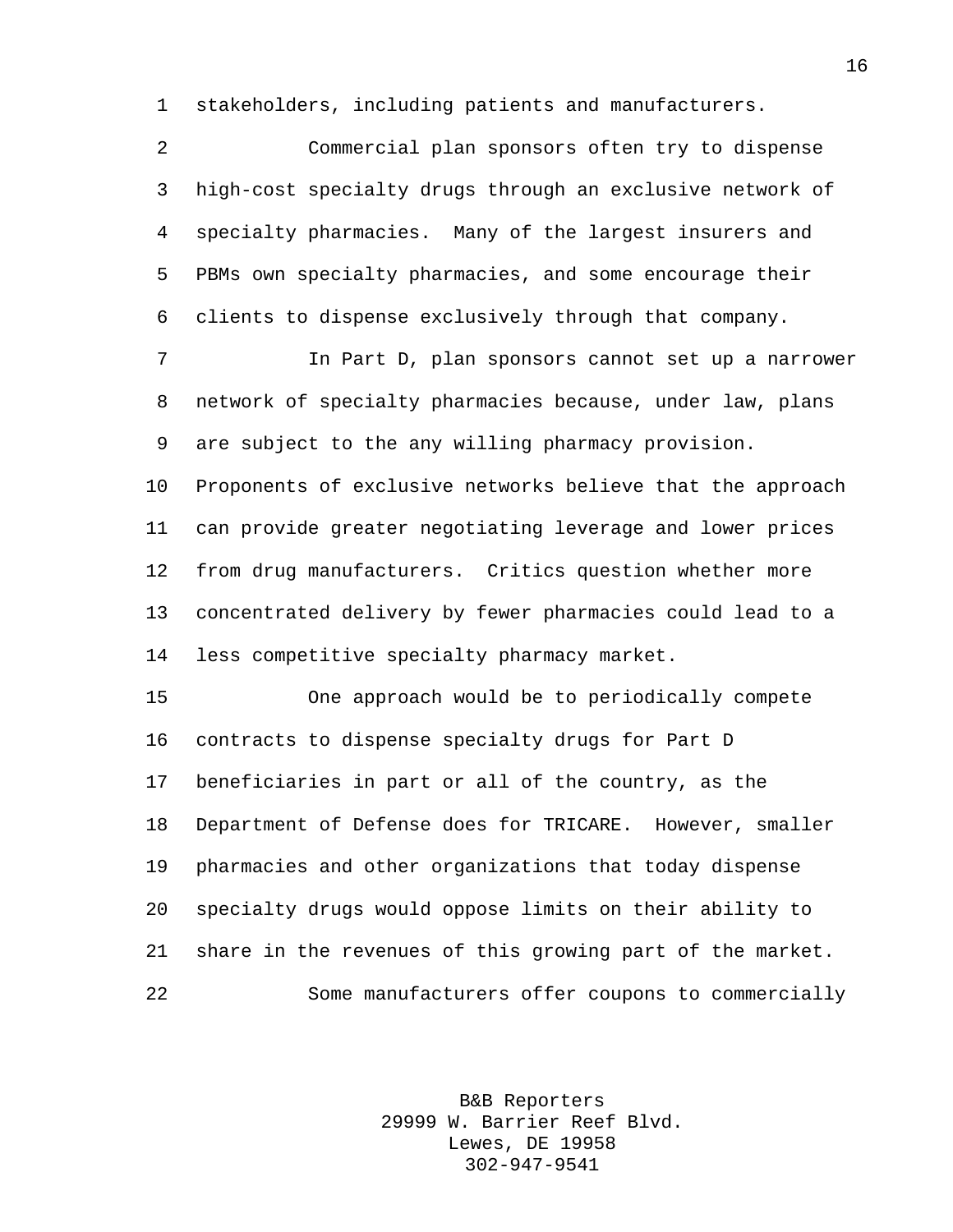insured patients to reduce patients' cost-sharing liability. Manufacturer coupons are not considered as discounts for the purposes of calculating a product's ASP. If coupons were considered discounts, Medicare ASP+6 payment rates would be lower. For example, GAO estimated that the ASP of 18 drugs would be on average seven-tenths of a percent lower if coupons were counted in the calculation.

 Some stakeholders have expressed interest in moving drugs from Part B to Part D as a way to apply pharmacy management tools to Part B drugs. Shifting drugs from Part B to Part D could increase or decrease a beneficiary's out-of-pocket costs, depending in part on whether the beneficiary has Medigap, other supplemental insurance, or Part D.

 Part B covers a few pharmacy-supplied drugs that may be relatively easy to provide under Part D, but moving provider-administered drugs, which account for most Part B spending, would be complex and may not necessarily lead to lower prices.

 The final idea I'll present is a manufacturer rebate for wasted drugs. Infusion drugs are often sold in

> B&B Reporters 29999 W. Barrier Reef Blvd. Lewes, DE 19958 302-947-9541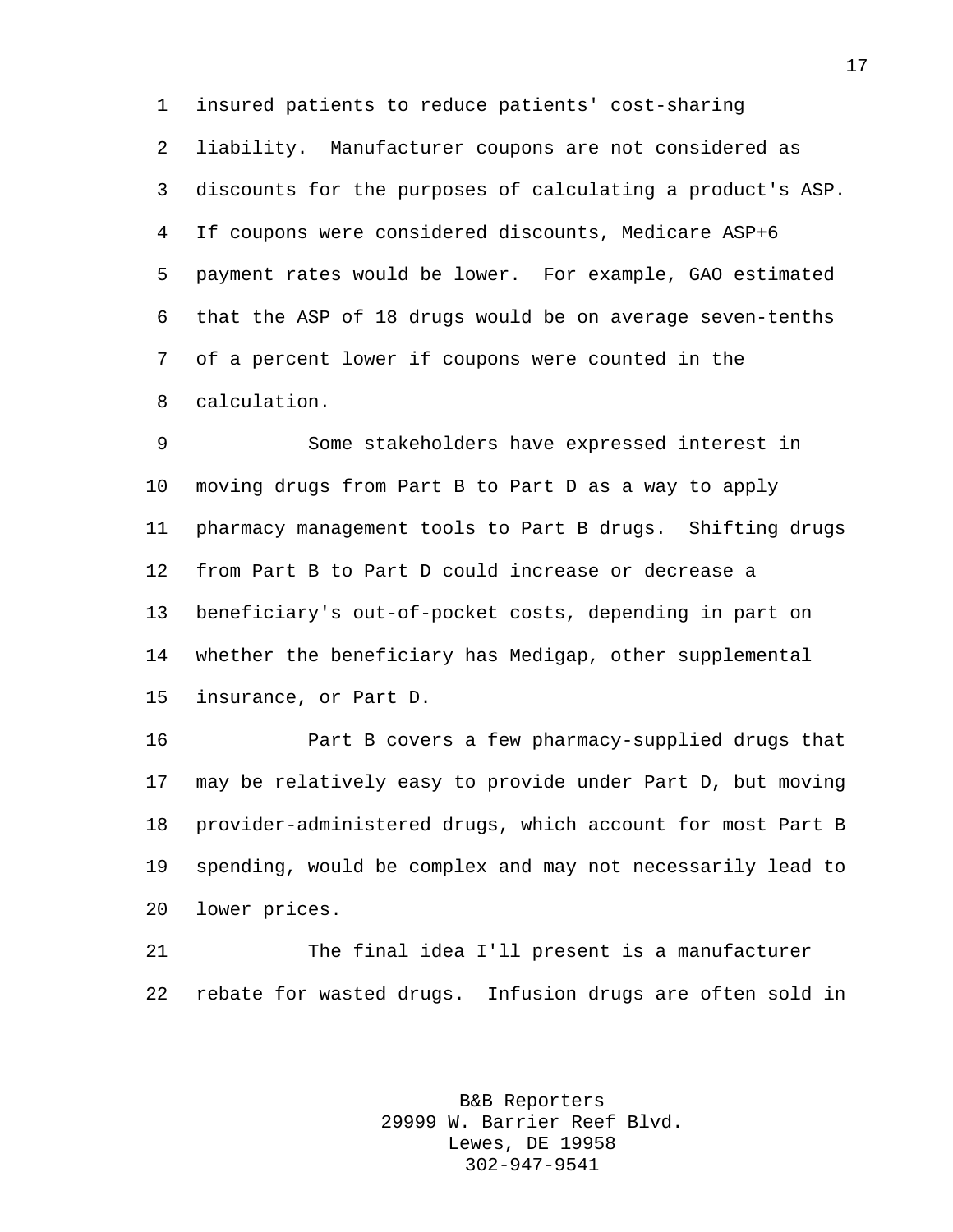a single-use vial that's intended for one patient, with any leftover drug discarded. Peter Bach and colleagues found that some manufacturers offer products in limited vial sizes that are not well matched to patient dosing, which leads to waste and higher revenues for the manufacturer. Bach suggests one potential approach to address this could be to require manufacturers to pay a rebate for wasted drugs. The magnitude of savings from this idea relative to the administrative costs is unclear. So that concludes our laundry list of ideas, and we're looking forward to your feedback, your questions, your suggestions, whether we've missed something important, and we look forward to your discussion. DR. CROSSON: Thank you, Rachel, Kim. We'll now take clarifying questions on the presentation. I see Amy and Paul. Amy? MS. BRICKER: On the idea of accounting for coupons in the ASP calculation, what did you say the savings was estimated to be? DR. SCHMIDT: It was seven-tenths of a percent. MS. BRICKER: That seems really, really, really low.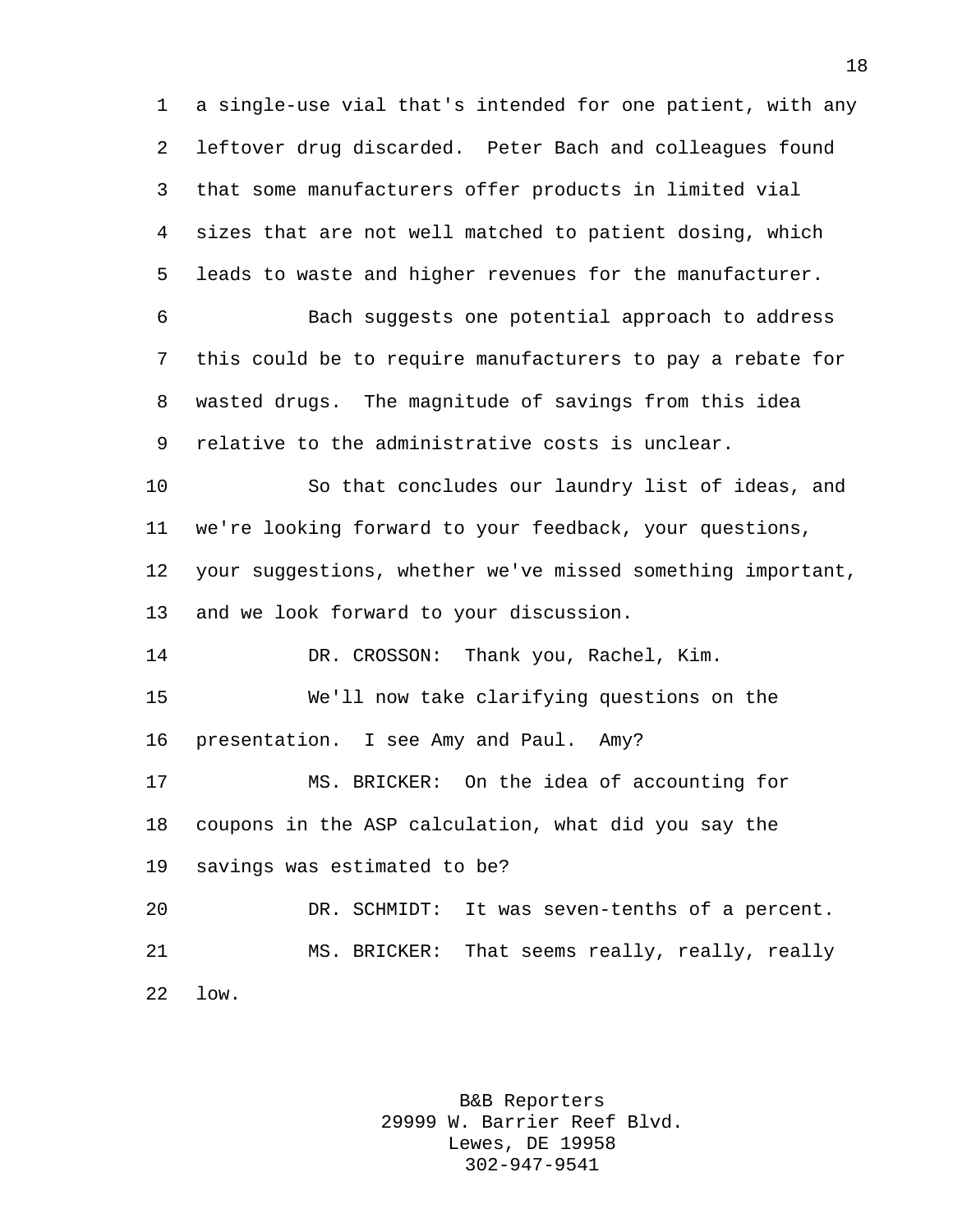MS. NEUMAN: So GAO had data from a sample for 18 drugs, and what they found was that there were five that had an effect greater than one percentage point, and the rest, the other 13, were below. And so on average, you get to that 0.7 number. But, clearly, there's differences across products. MS. BRICKER: So these are just the Part B drugs where you looked at this? MS. NEUMAN: Yes, it's just Part B. MS. BRICKER: Okay. So was something done similar on the D side? DR. SCHMIDT: Not that I'm aware of, no. MS. BRICKER: Something to consider. I'll do that maybe next round. Thank you. DR. CROSSON: Paul. DR. PAUL GINSBURG: You know, as far as moving drugs from Part B to Part D, do you have a sense of magnitude of dollars where this might be an administratively feasible thing to consider? In a sense, are people just talking about it with being very few opportunities to actually do it effectively? Or is this something substantial?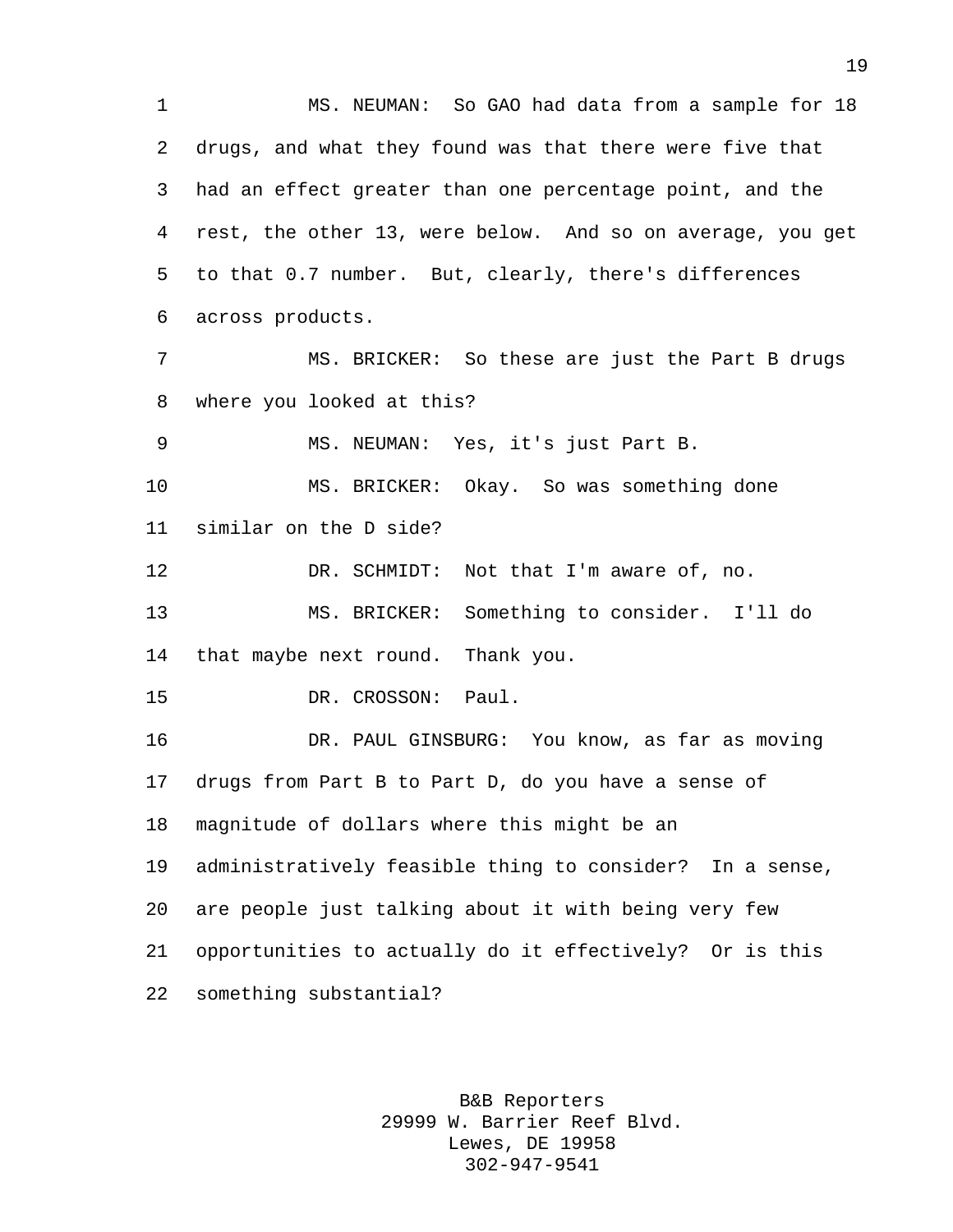DR. SCHMIDT: So there is a paper that just came out, and Jay and Jon actually wrote a commentary that goes alongside it. But I'm not sure that's going to directly answer your question. The ones that are administratively easy, no, I haven't seen an estimate as to the magnitude of that spending. The particular paper that just came out was trying to measure overall movement from B to D, and it estimated that savings, but it was using an approach where it was applying some average rebates that are observable to WAC, and one could question some of those assumptions. 11 DR. CROSSON: Jon.

 DR. CHRISTIANSON: The reference pricing suggestion or topic, does that come from the experience of Germany or other countries; and if so, what has been their experience?

 MS. RAY: So, in March, we plan to come back to you in greater depth to discuss reference pricing, when the payer does it, using the payer's own pricing data as well as international reference pricing. We do plan to include a case study about Germany, where a part of their system is based on reference pricing.

DR. CROSSON: Kathy and then Bruce.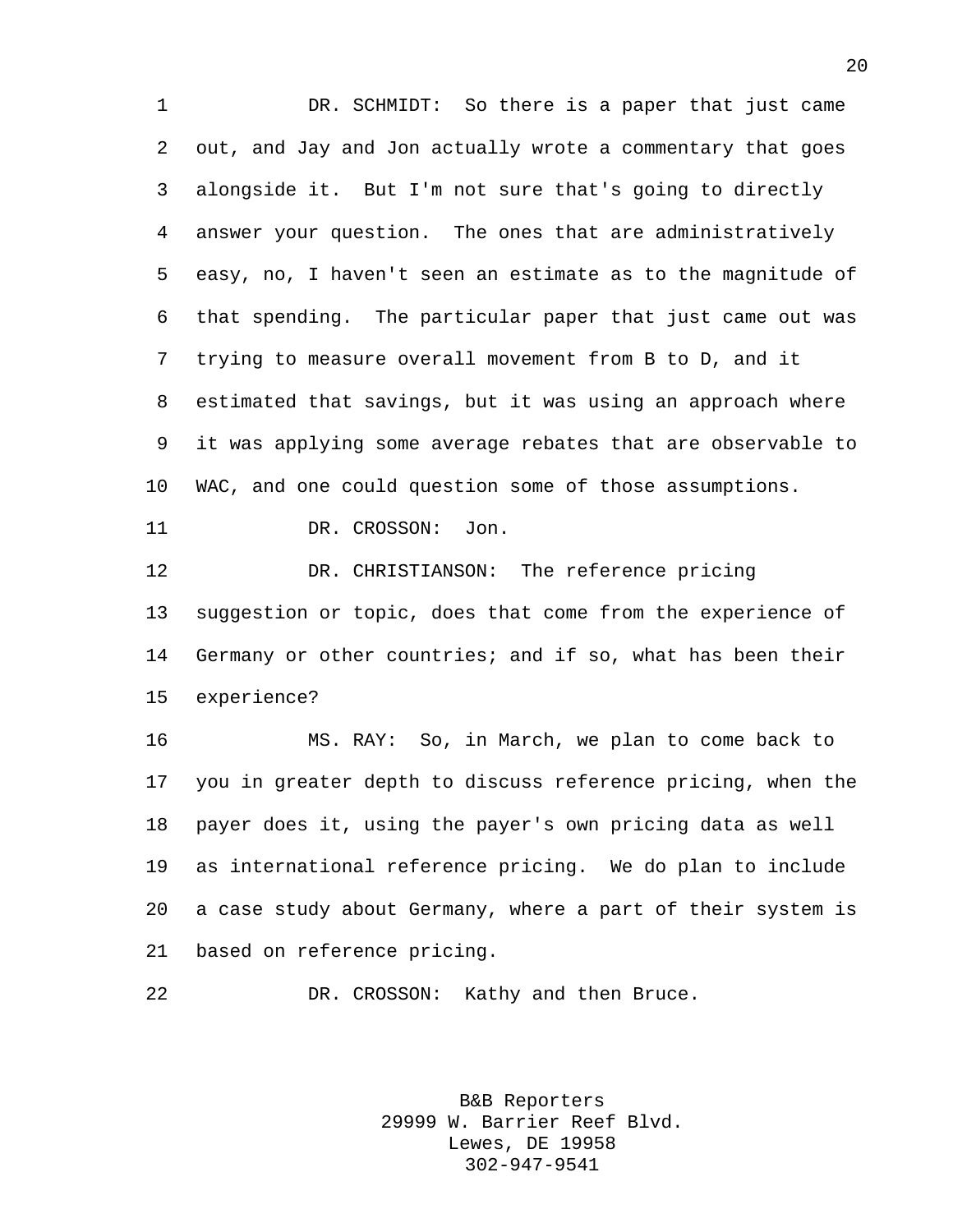MS. BUTO: Do we have sort of magnitude, high, medium, low kind of sense of which ones of these proposals have the biggest impact on spending? Have you done some of that thinking? Are they kind of rank ordered according to that belief that some will have a bigger impact than others? DR. SCHMIDT: Right. There's a whole lot of uncertainty, and it depends a lot on implementation details

and things like that, of course.

 So we did try and rank order them where there was an estimate out there; for example, the Medicaid-like rebates, we could hang our hat on a CBO estimate, that sort of thing.

 We put excluding at launch at the top just because it seems like that could be very huge.

MS. BUTO: That would be very huge.

DR. SCHMIDT: Right.

 Unfortunately, there aren't detailed estimates for a lot of these, and as I said, a lot depends on the details of how it would be implemented.

21 DR. CROSSON: Bruce.

DR. PYENSON: In the international comparison of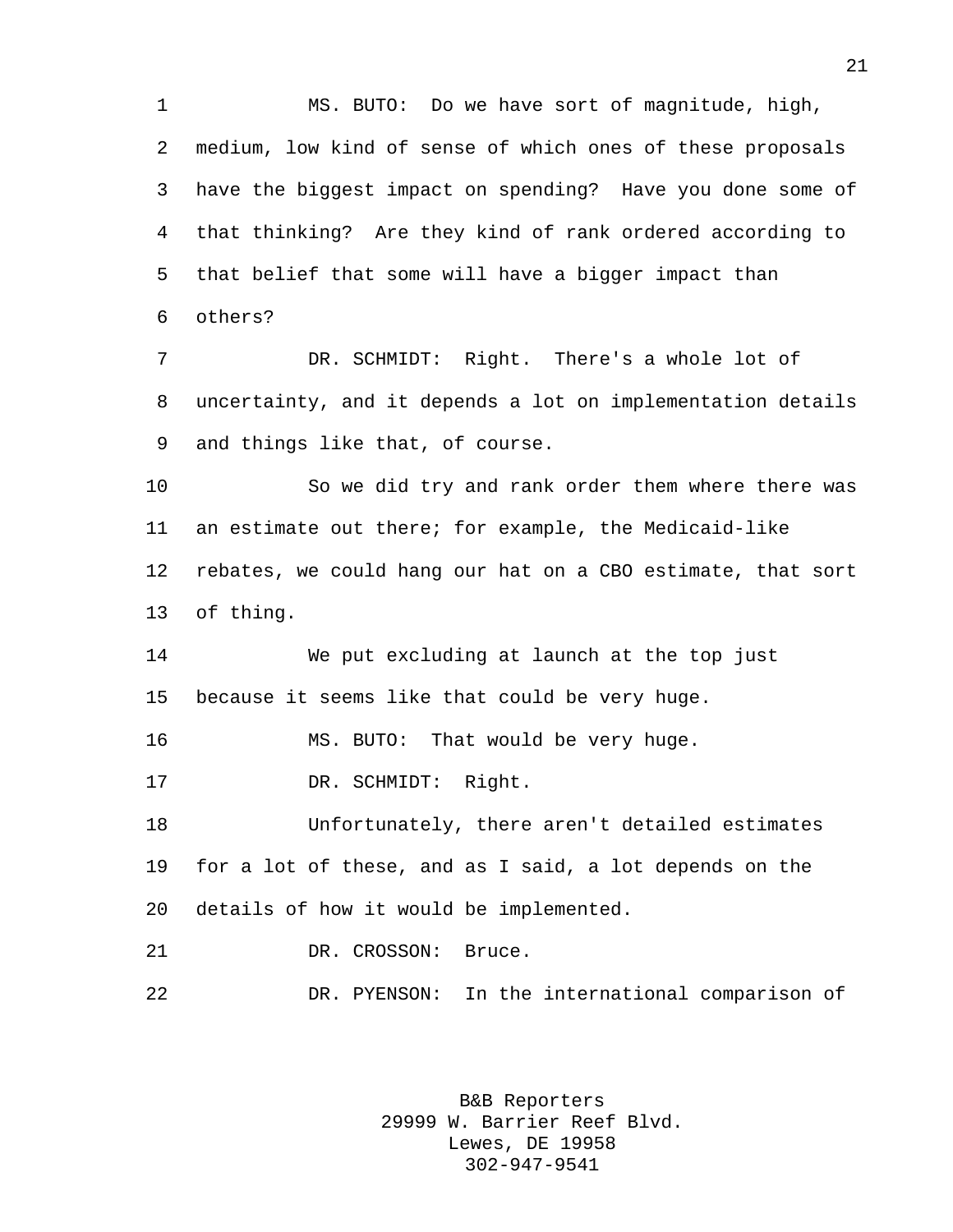prices, I wonder if you could look at the comparison of the intermediaries that exist in the U.S. that, my understanding don't exist elsewhere in the same level, so the distribution in the intermediary, because I suspect it's not just about we're very different from the rest of the world and not just in prices, but in how we distribute, how we move things around. Do you have any visibility into that? MS. RAY: We can certainly try to take a look at that between now and when we come back to you in March. I think that's an interesting point. DR. CROSSON: Yes, Karen. 13 DR. DeSALVO: Thank you all so much. To this point about laundry list, which I appreciate how much you all have been trying to grab new ideas, I want to build no what Kathy said and ask about whether you've been able to also rank according to impact on beneficiary for their out-of-pocket cost changes. Related to that, I wondered about whether there's an equity issue built into some of this or an inequity issue. Maybe you can help me understand if that is a concern or not; in other words, if you're a low-income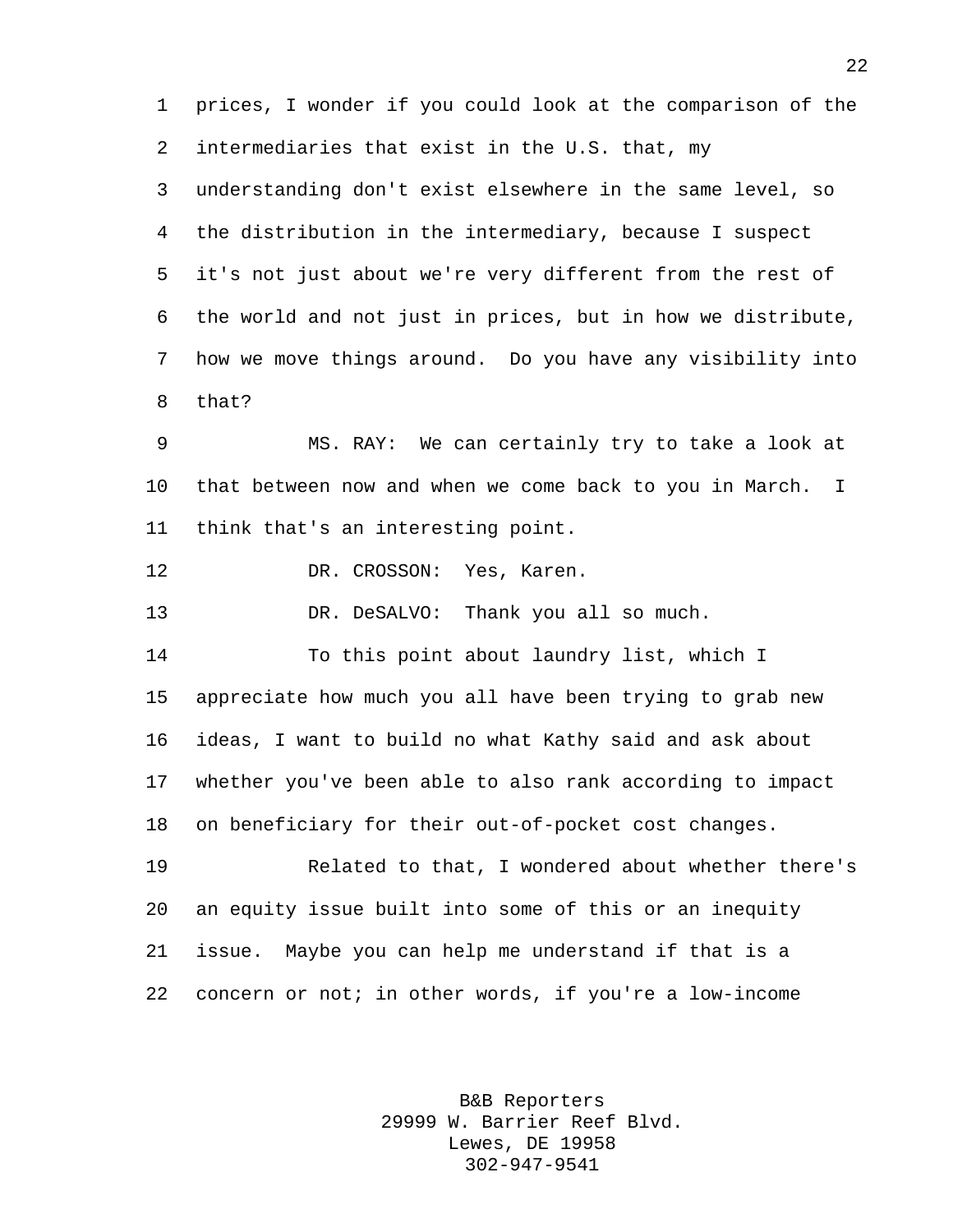subsidy beneficiary, it seems like sometimes there's maybe not a differential impact on your out-of-pocket but on your access to some drugs that might be of best evidence to treat the condition you have. Think about, in the Medicaid world, something like hepatitis C medications. Sometimes we've created this artificial barrier based on the payment methods, so two things in there, but both about impact on beneficiary as we think about ranking.

 DR. SCHMIDT: Again, I think it's hard to rank because there's so much in the details of the parameters of how you choose to implement something. It's pretty complicated.

 Moving drugs from B to D issue, for example, might actually benefit low-income subsidy folks or people who qualify for the low-income subsidy, so long as they have Part D, to the extent that a lot of the cost sharing would be covered if they didn't come from having a Medigap and then they moved to LIS coverage, for example.

 In other situations, yes, potentially access could be denied. An exclusion at launch, for example, that would not only affect low-income subsidy but perhaps others as well.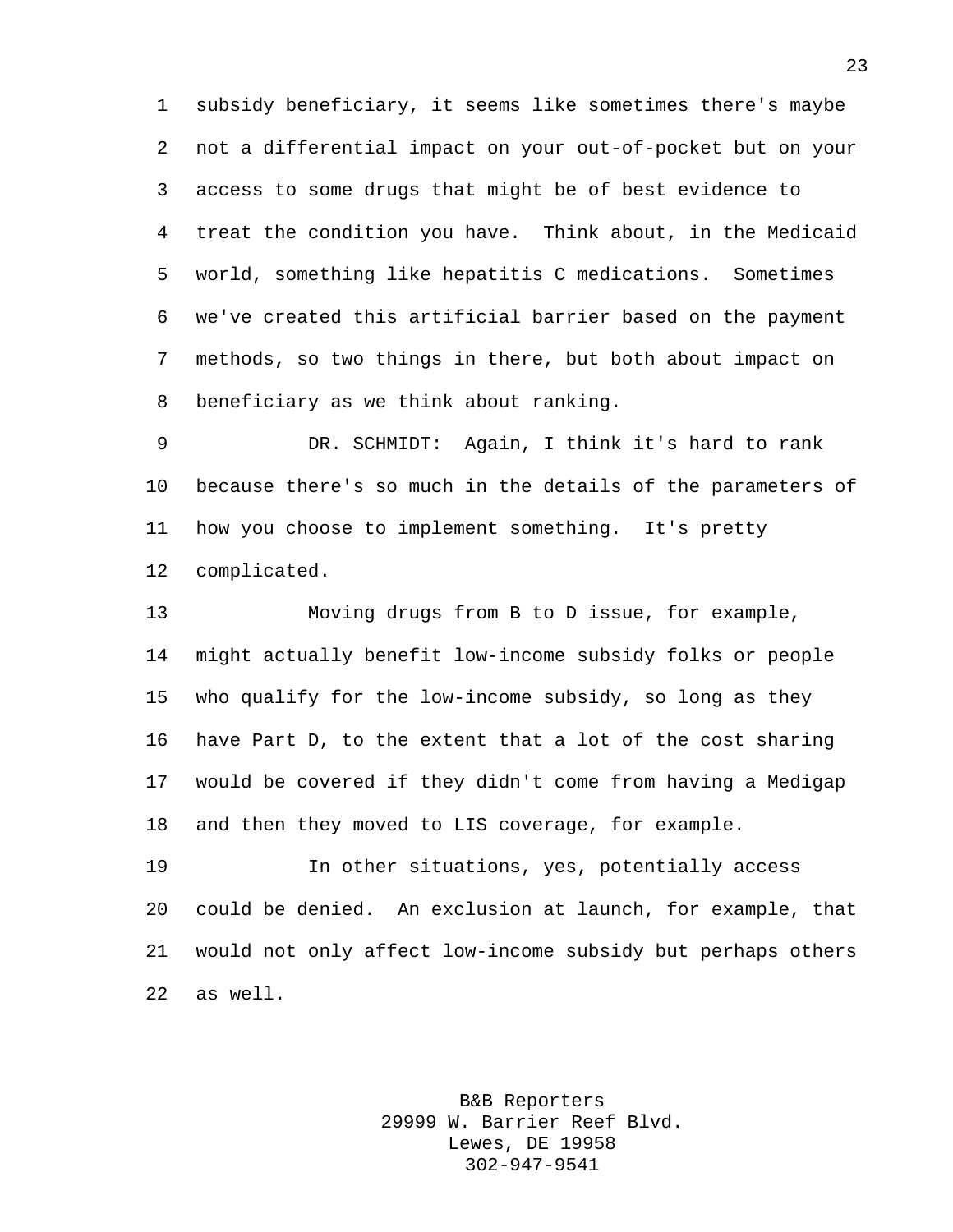Reference pricing, it's the same sort of idea. The individual will be paying for the difference between the price level that's set by the payer or plan, and it would set a reimbursement rate. If the price is higher, then the patient would be picking that up, and that could be an access problem for low-income subsidy.

 Each one of these is pretty complicated, and it would be hard to, I think, rank order them, both in terms of -- we wouldn't necessarily have the same rank, I should say, in terms of program savings versus effects on beneficiaries.

DR. CROSSON: Warner.

 MR. THOMAS: First of all, thanks for the ideas and appreciate the great work done here.

 Just a couple of questions. I'm just not sure what data is or is not available to us as we kind of go through this analysis.

 Is it possible to take a market basket, say take the top 100 drugs that is in Part D or Part B, and look at those drugs over a period of time to see what has been the -- not just the utilization, because obviously when you're looking at total cost, you look at utilization and price,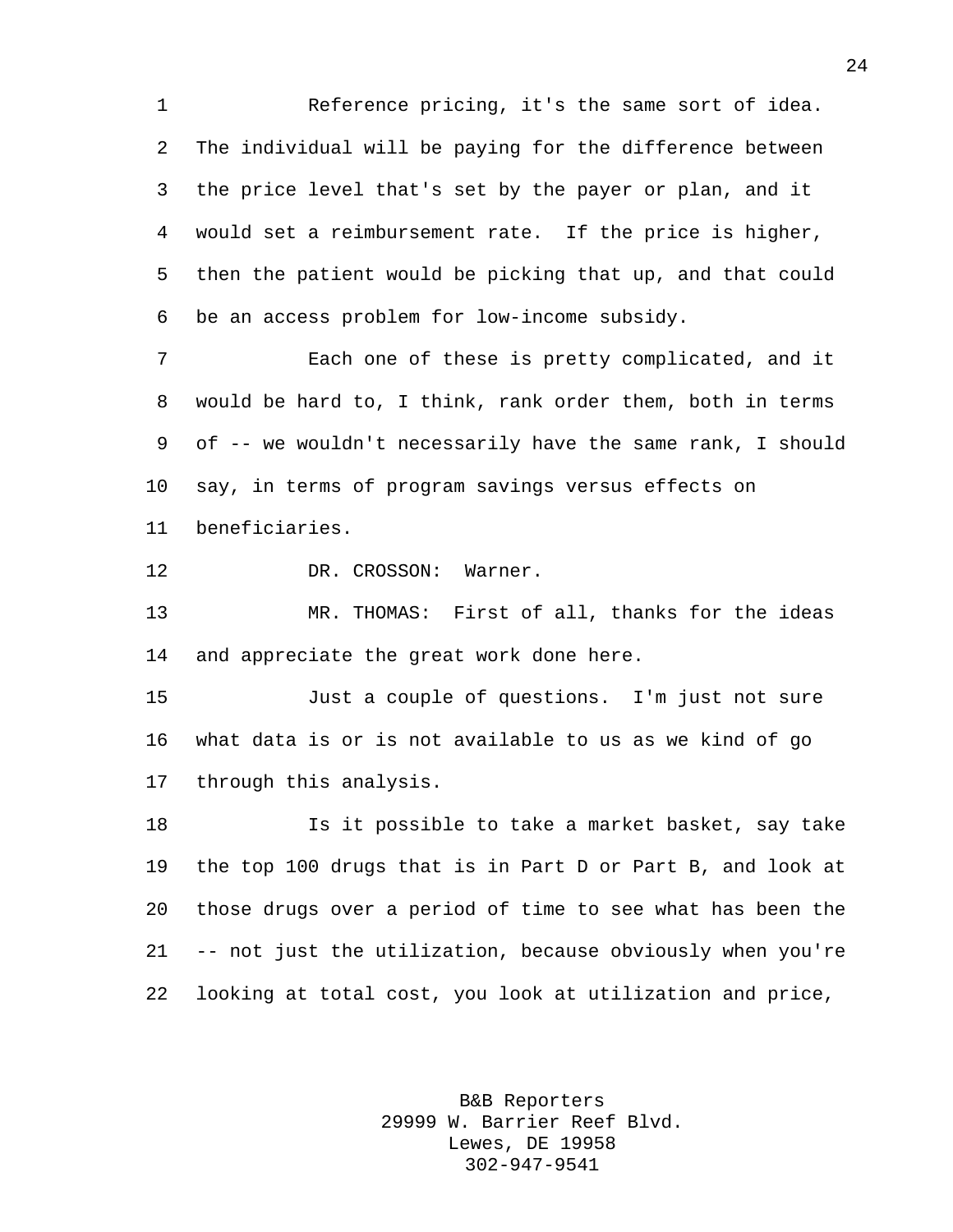but to look at the price change over a period of time, three, five, or more years for top drugs that are utilized by those programs and maybe looking at brand and generic because I think historically we thought generic is a much better alternative. But I think more recently, we're seeing a lot of escalation there.

 Is that something that's possible? I don't know what data is available to us.

 DR. SCHMIDT: Yeah. In fact, other organizations have put out publications along those lines. I know OIG has, for example, and I think CBO has done some similar sort of work. If you're interested in seeing that, we could present some of that to you.

 MR. THOMAS: I guess what I'm trying to get at is one of the things that wasn't -- I mean, one of the things I know we bandied around is just this idea of a -- we did the ASP, moved it from 6 to 3, but the idea of an inflationary cap. And I guess my question is, Would that even matter? Would that have an impact? The only way to maybe understand that is to look back and see if you had a cap over a period of time, what impact may that have had? Obviously, it doesn't impact a launch price, but it may

> B&B Reporters 29999 W. Barrier Reef Blvd. Lewes, DE 19958 302-947-9541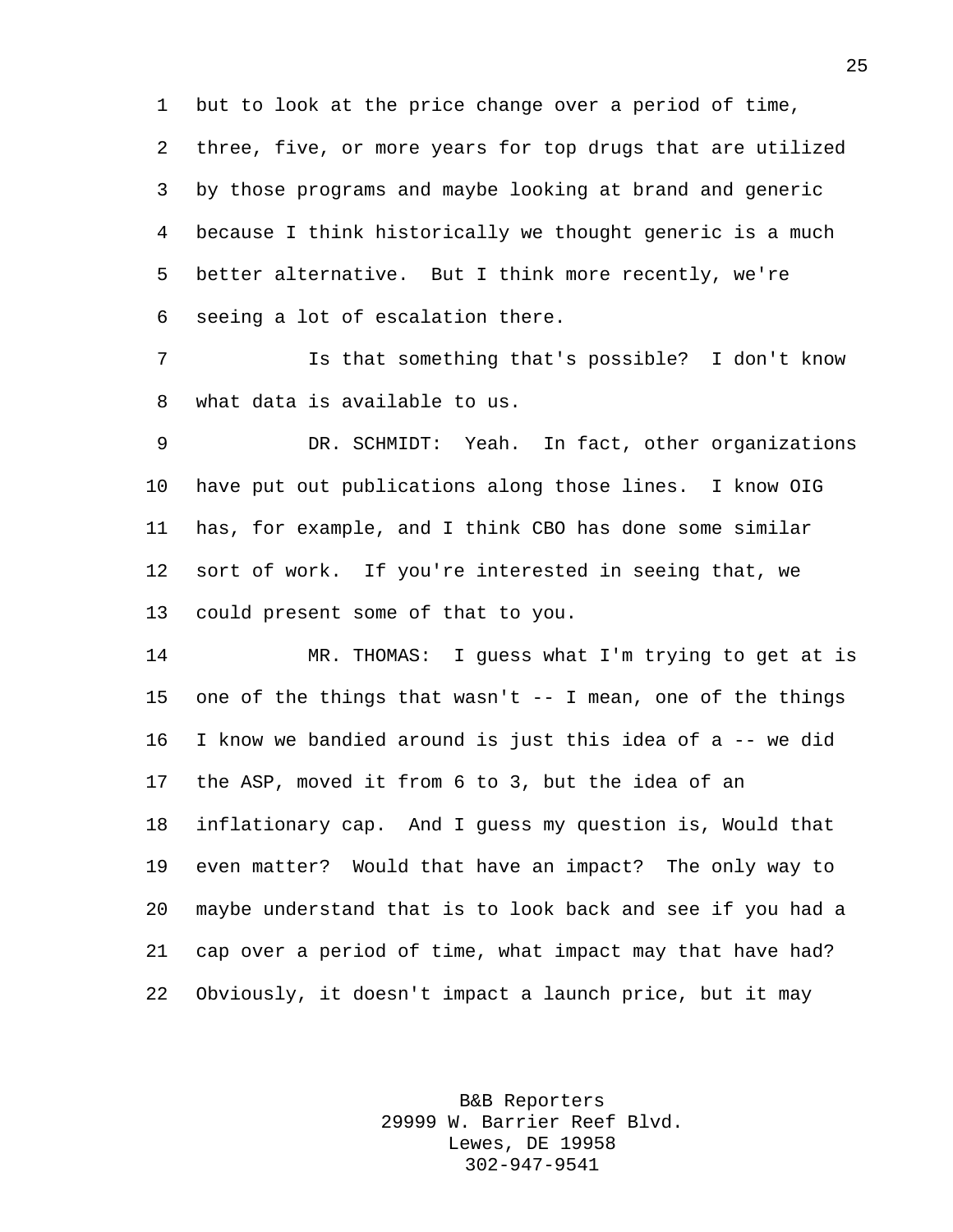impact increases on a go-forward basis. So that is something that is potentially feasible.

 My second question, maybe it's building off of Bruce's comment.

I'm sorry?

 MS. NEUMAN: I just wanted to add one clarification. In the 2017 recommendation, the Commission did recommend an inflation cap for Part B drugs, and so that would, going forward, if it were implemented, keep payments at an inflation benchmark and not higher. So we don't have a specific estimate because that whole recommendation was scored by CBO, but it is part of what the Commission recommended.

 MR. THOMAS: Right. Thank you. I appreciate that.

 I guess my thing is could we make it broader. Could it have a broader impact across multiple areas? The second comment -- I think it's maybe building off of Bruce's comment -- or question -- is just this idea of looking at a comparison of a -- we're looking at domestic pricing for ASP, really just doing a straight comparison internationally and just see can we buy drug,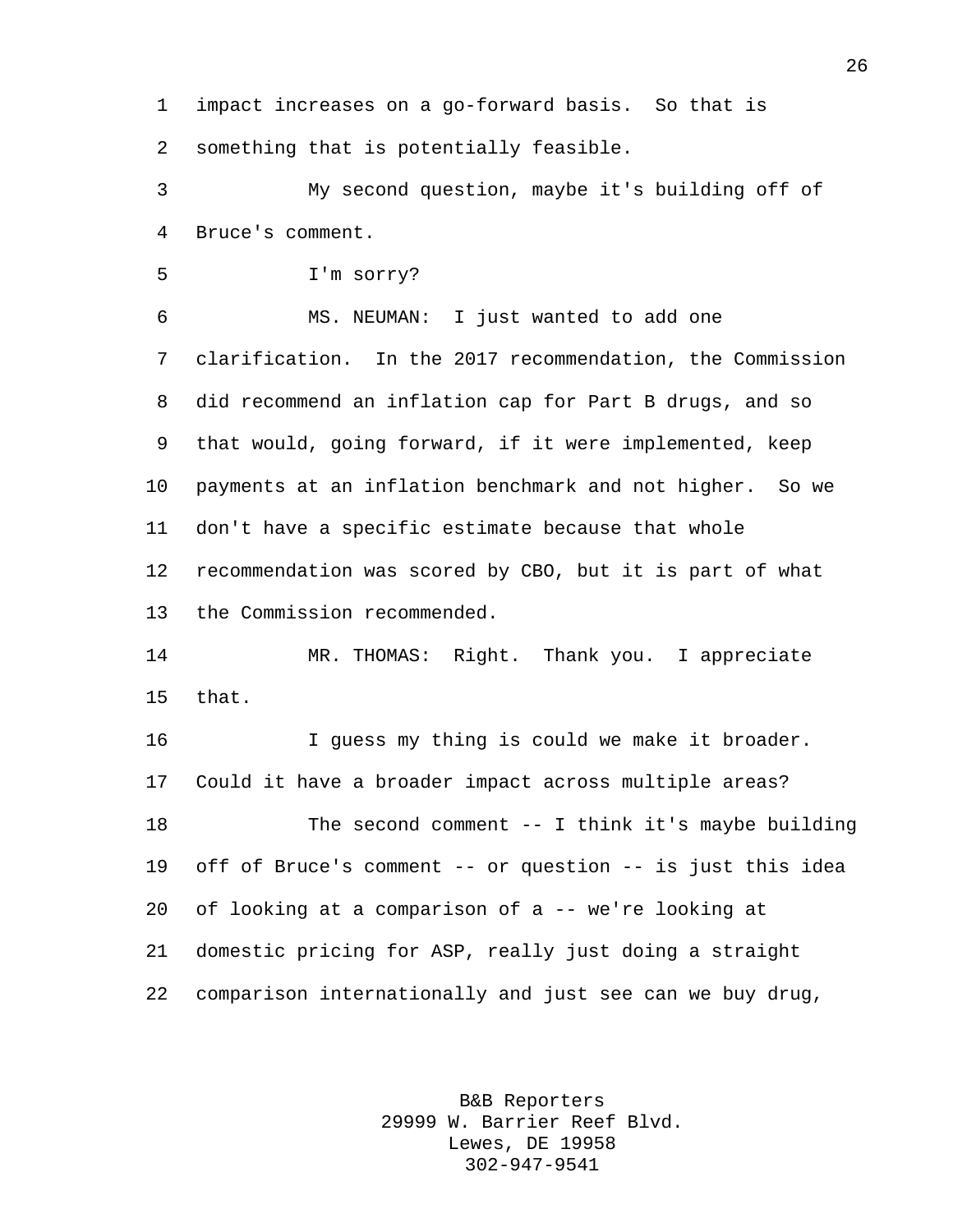see what that change would be, maybe for the same market basket, if we looked at the top 100 or top 50 or top 250. Is that data available or not available?

 MS. NEUMAN: So the Department put out a study where they looked at the prices in the U.S. versus other countries and came up with estimates of what they thought the differential is, so that's something we could come back to you on with more information.

 MR. THOMAS: And did they do that on a group of drugs, on specific drugs?

 MS. NEUMAN: Specific drugs, yeah, where they thought they had good data, and it was Part B. It wasn't D.

 MR. THOMAS: Okay. And is it possible to look at that for Part D as well? Because I think we get this -- 16 DR. SCHMIDT: That gets more complicated. MR. THOMAS: What's that? DR. SCHMIDT: It's hard to observe the Part D drugs directly without knowing the rebate information. MR. THOMAS: I got it. DR. CROSSON: Okay. Further questions? Marge.

> B&B Reporters 29999 W. Barrier Reef Blvd. Lewes, DE 19958 302-947-9541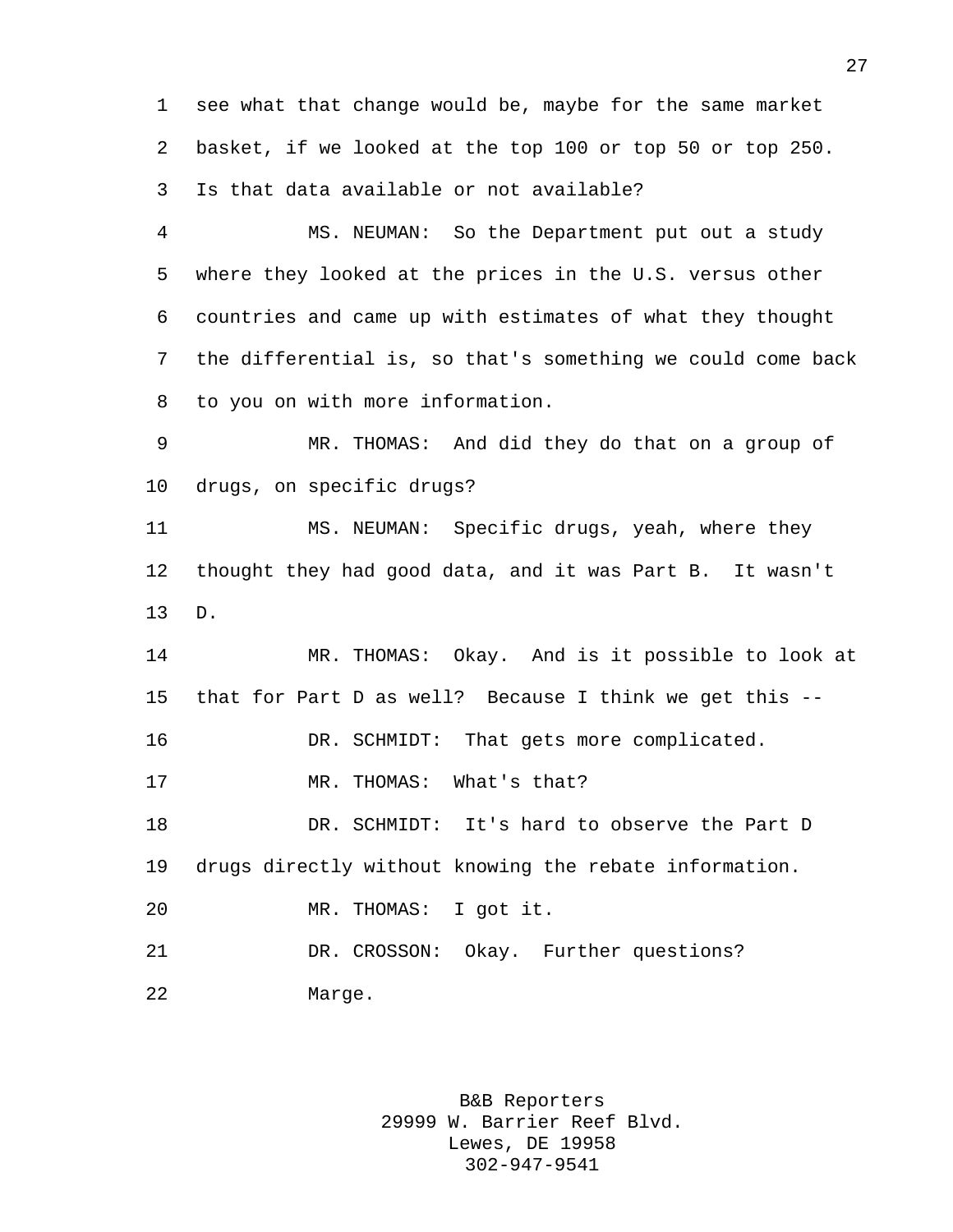MS. MARJORIE GINSBURG: Warner brought up a topic that I was interested in, and that is the comparison to international, what other countries do, and of course, we've always heard that those with universal or almost universal health care have much better control of their drug costs.

7 So my question is how much we know about what -- the specifics of what other countries do and whether they apply certain processes like reference pricing or is it simply a matter, they tell the drug company, "This is how much we're going to pay. Take it or leave it." So do they simply set a ceiling of what they're going to pay for certain drugs, or do they actually utilize certain mechanisms for making that determination?

 MS. RAY: So that will vary from country to country. In March, we were going to come back and just give you a feel for a couple of countries, just to give you several case studies. As I said, one we were planning on coming back to you with is Germany.

DR. CROSSON: Warner.

 MR. THOMAS: I just had another question, and I think it's maybe building off of Karen's comment.

> B&B Reporters 29999 W. Barrier Reef Blvd. Lewes, DE 19958 302-947-9541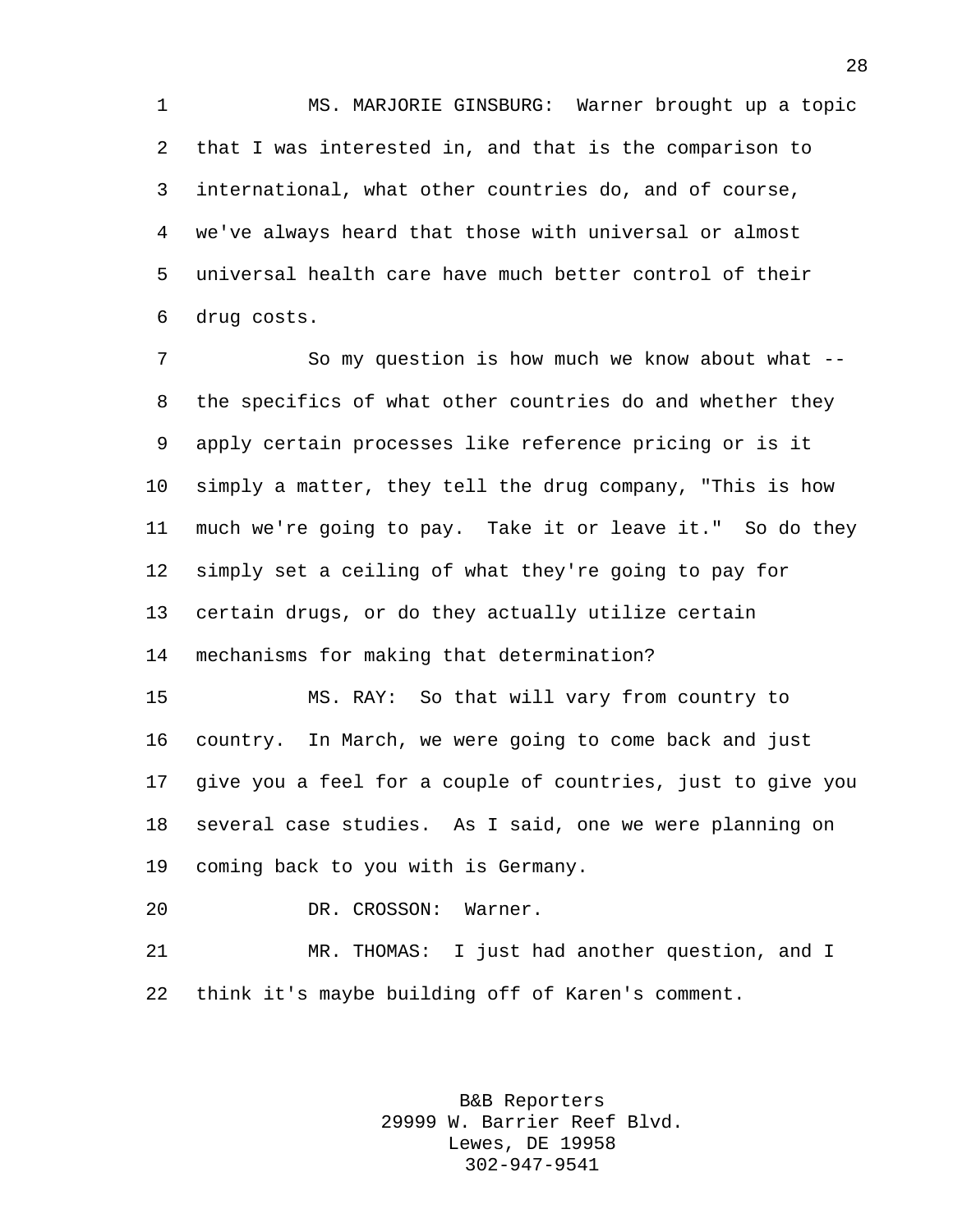The idea of beneficiary out-of-pocket -- and, once again, maybe we had this data and we've looked at it. We've looked at a lot of data. So just the escalation of beneficiary out-of-pocket in any of the programs, Part B, Part D, over a period of time, do we have good information around that, that sort of situation, about how that has changed over the past three years, five years, et cetera, as far as what they have to pay out of pocket? DR. SCHMIDT: I can speak to D because we have claims information, so we could come back with estimates. But, generally, I think in D, so much of the population has moved towards generic, so out-of-pocket for many of those folks, zero, low co-pays. It's a pretty nice deal. The problem is with the specialty drugs, the small percentage of the D enrollees who are on those. That's where they're facing co-insurance and on very, very high prices. So that's where the burden lies for there. DR. CROSSON: Karen and then Dana. DR. DeSALVO: I had a reference pricing question.

 You had mentioned somewhere of TRICARE as a model, and I don't remember where that was in the list. But it made me think about the VA. So is there a domestic reference

> B&B Reporters 29999 W. Barrier Reef Blvd. Lewes, DE 19958 302-947-9541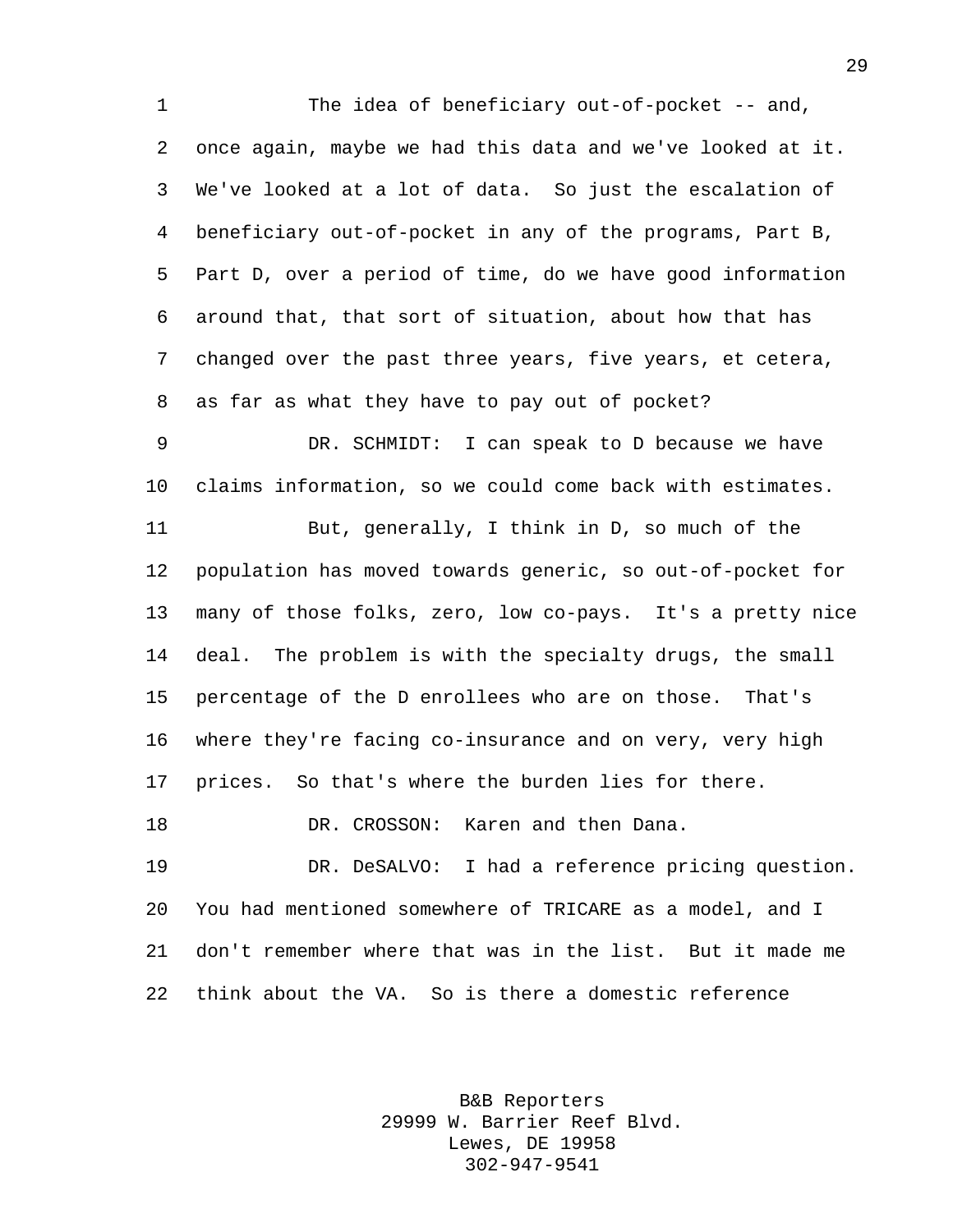pricing opportunity or some reason why we're not able to use VA as an example?

 DR. SCHMIDT: Well, with VA, there's statutory rebates, and they negotiate some additional rebates. They have an ability with their prescribers to move market share pretty strongly. There's more consensus among prescribing, I would say. So those are two big reasons why they get such good prices.

 I think an objection that would come up to using VA as a reference price is probably associated with the statutory rebates. It's by law. That's not to say we shouldn't go there. That's your decision, but that's an objection that would arise. It's demanding by law, a rebate. But other options we've brought to the table do the same thing.

DR. CROSSON: Dana.

DR. SAFRAN: Yeah, two things.

 One, back to the issue we were talking about a little bit yesterday on cost-related non-adherence. I don't have a clear understanding, so I just wanted to get one, of whether there are direct data, meaning beneficiary-reported data over time on cost-related non-adherence to

> B&B Reporters 29999 W. Barrier Reef Blvd. Lewes, DE 19958 302-947-9541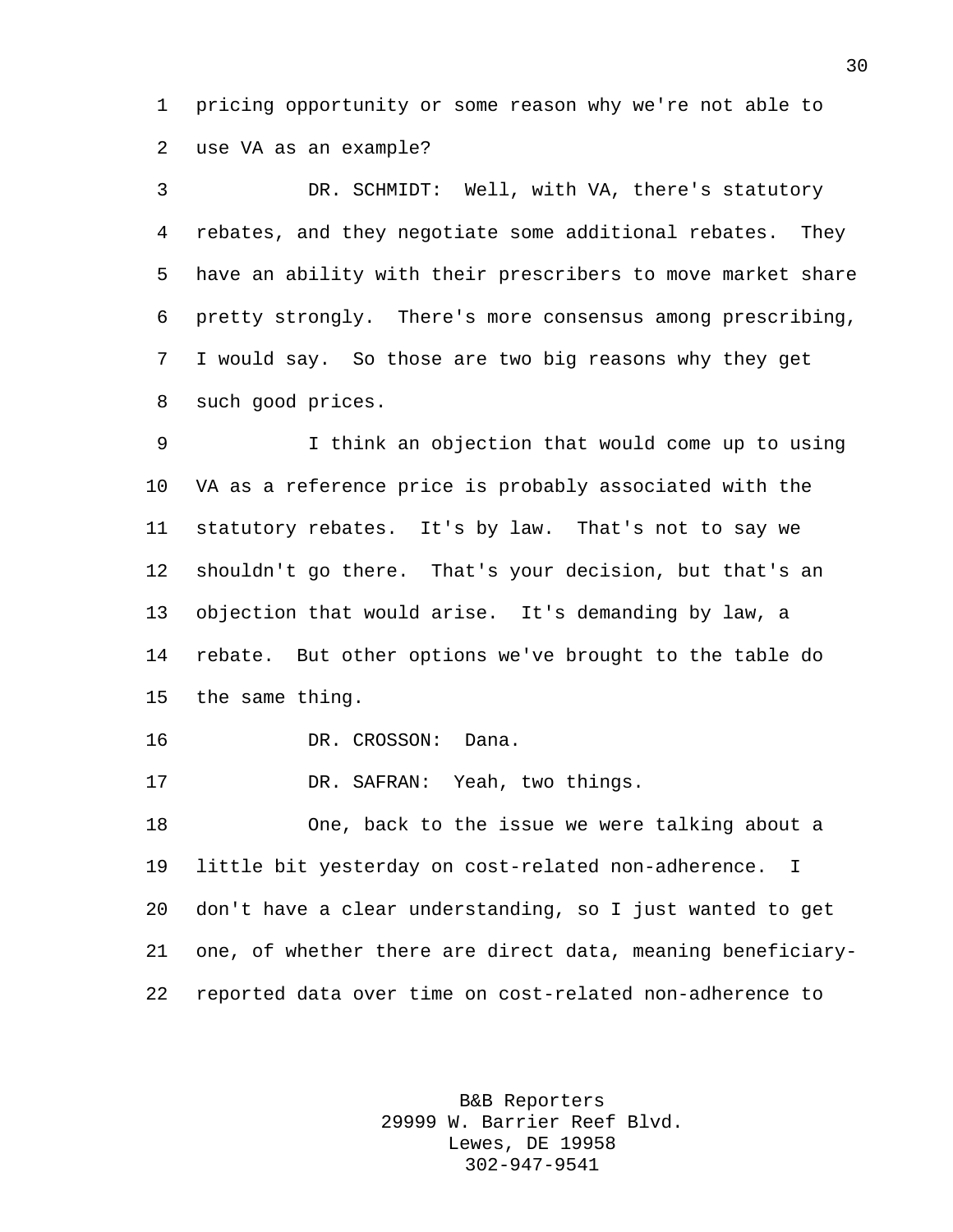medications, or if not, hearing you talk about our ability to use the claims data to get at some of the issues we've been talking about so far did start me thinking about some of the indirect ways that cost-related non-adherence has been attempted. It's tricky with claims data, but that's my first question: Do we have a way to measure what's happening with respect to cost-related non-adherence as we're moving around cost sharing and access?

 DR. SCHMIDT: I'd have to think about whether -- on just beneficiary-reported adherence, whether there's something that's reliable we could turn to there or some other kind of clinical thing that would show up in data that's readily accessible to us.

 The other sorts of measures that are commonly used for adherence, yes. That's, I think, possible to look at those.

 DR. SAFRAN: Because I think looking at that over time would be extremely valuable for this issue that we're immersed in and staying immersed in for the foreseeable future.

 The other thing, I just wanted to come back to this international comparison in Part D because I heard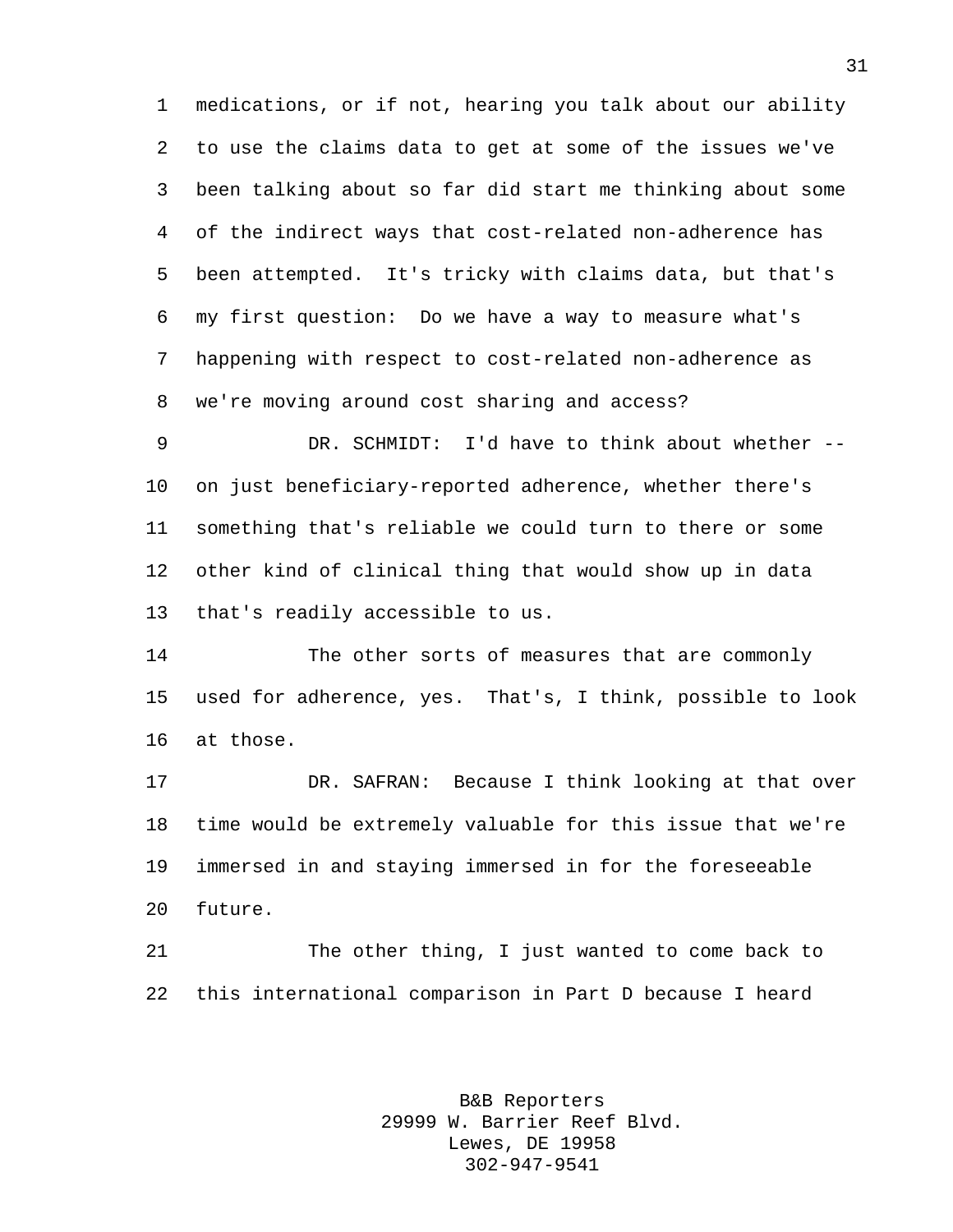your answer to Warner's question about whether we could do something like that for D and sort of the challenges of doing that with rebate. It just seems like we should -- maybe this is a Round 2. It just seems like we shouldn't be stopped, like we should make a best effort to see what could be done there. That line of inquiry seems quite important, and if that's the barrier, then I just wonder if there's a way we can come at it.

 DR. SCHMIDT: There were a couple of suggestions yesterday for how to look at some brand-name drugs that have been priced at a net level rather than inclusive rebates. So it would be for a limited number of drugs, but that's one way to get to it.

DR. CROSSON: Pat.

 MS. WANG: The next time that we have this conversation, would it be possible for you to do, sort of in one place, a description of an evaluation of the different types of statutory rebate programs that exist, whether it's Medicaid, the VA, 340B, their similarity, and just what the common themes are that perhaps we could identify as being the most effective?

DR. SCHMIDT: [Nodding affirmatively.]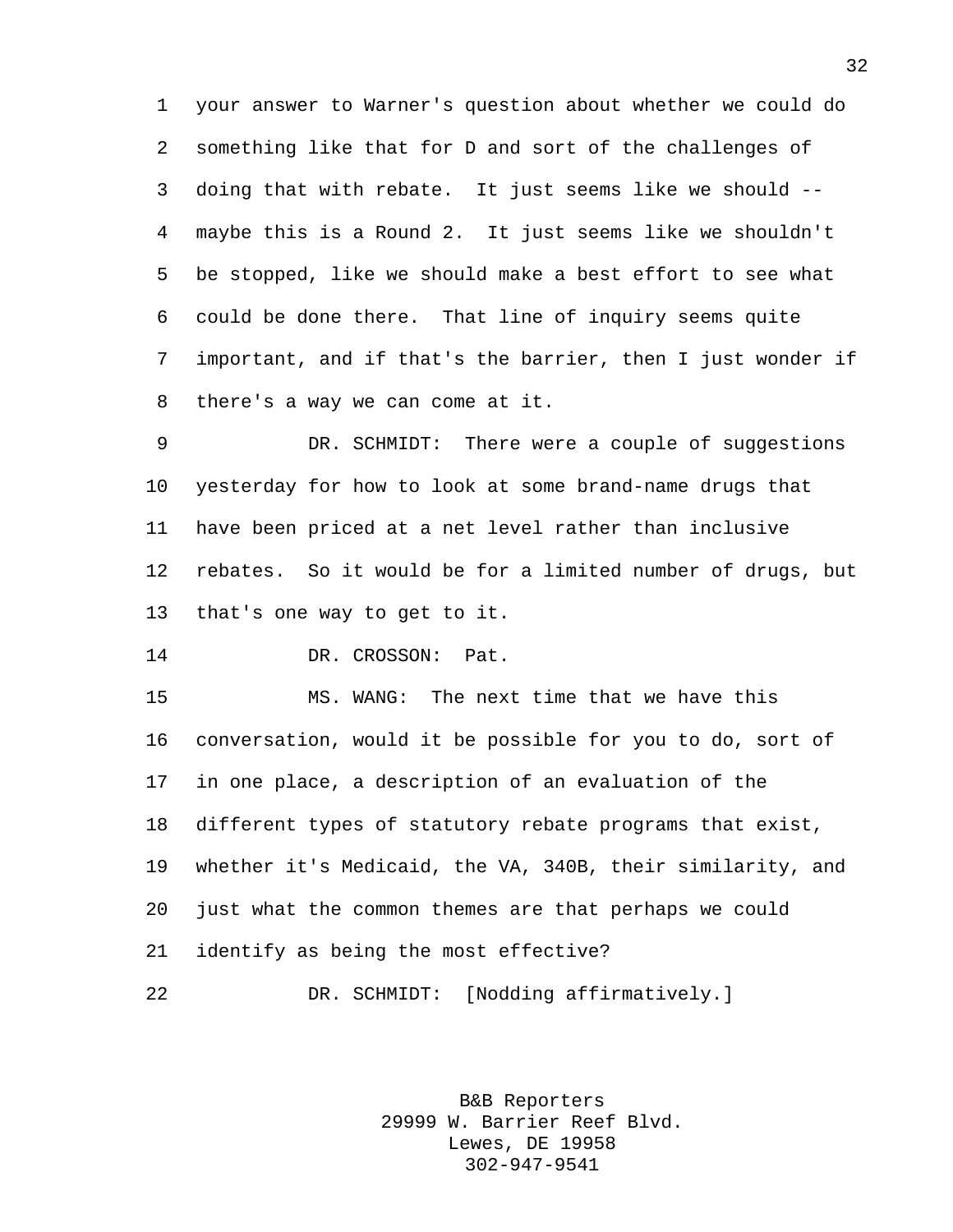1 MS. WANG: Thank you.

 DR. CROSSON: Okay. Seeing no further questions, we're going to move on to the discussion.

 I just want to make a couple of points. Number one, maybe it's not been brought up explicitly. Much of our work has focused on Part B an Part D. That doesn't mean that in searching for solutions, we should ignore another set of issues that Warner and other Commissioners have brought up, and that's the impact of drug prices on Part A and the impact that has on the ability of hospitals to absorb cost increases over time. To the extent that we address solutions here, we just need to keep in mind that it's not simply Part D and Part B, but Part A is an important consideration as well.

 Second thing, just in terms of the conversation here, you've done a wonderful job setting the table here. This is a sumptuous buffet that we are facing here. I'm probably going to mix metaphors here because I was going to say something about boiling the ocean. But my experience with buffets in the past is that sometimes overindulgence is a risk.

I think what I'd like to do here and I think what

B&B Reporters 29999 W. Barrier Reef Blvd. Lewes, DE 19958 302-947-9541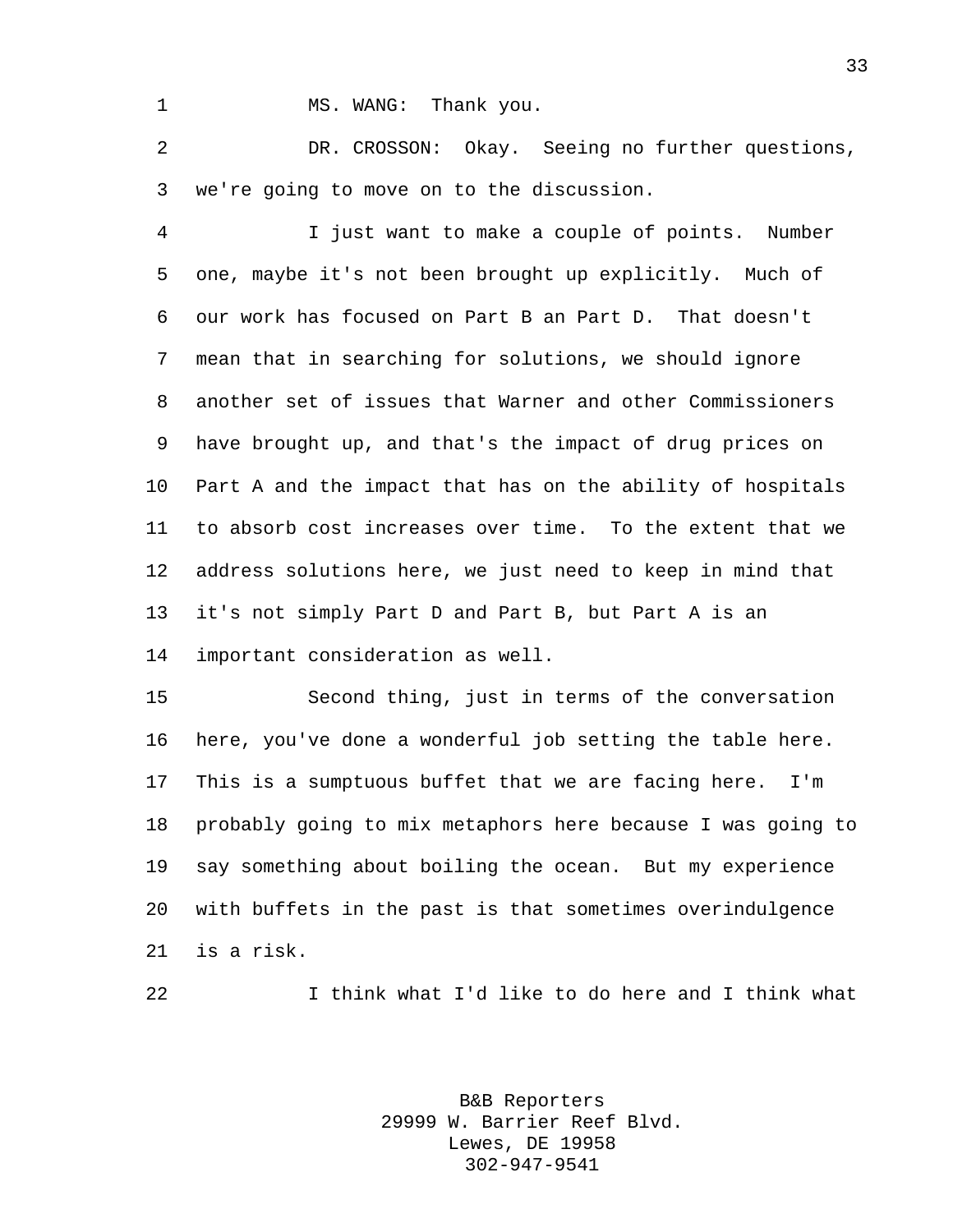would be most helpful for the staff and for the Commission in general is to try to focus your remarks, as best you can, thinking about a few parameters. Relative effectiveness, for example, what's most likely to work? Even though we have some issues around quantitation, this is as judgment issue. What do you think is going to be the most likely approach or set of approaches to impact price and to some degree, in some circumstances, the issue of appropriate utilization of drugs as well?

 What about feasibility? And I'm not so much thinking about enactment here because I think that's very difficult to predict in any environment, particularly at the moment, but administrative feasibility, how this would work out in the end.

 The time to effect, how long would a particular approach take to actually have an impact over what is increasingly creating a sense of public concern, if not alarm?

 Then the question of unintended consequences, downsides, impact on beneficiaries Karen brought up, but there are other things as well.

That's a lot to absorb, but I would ask you to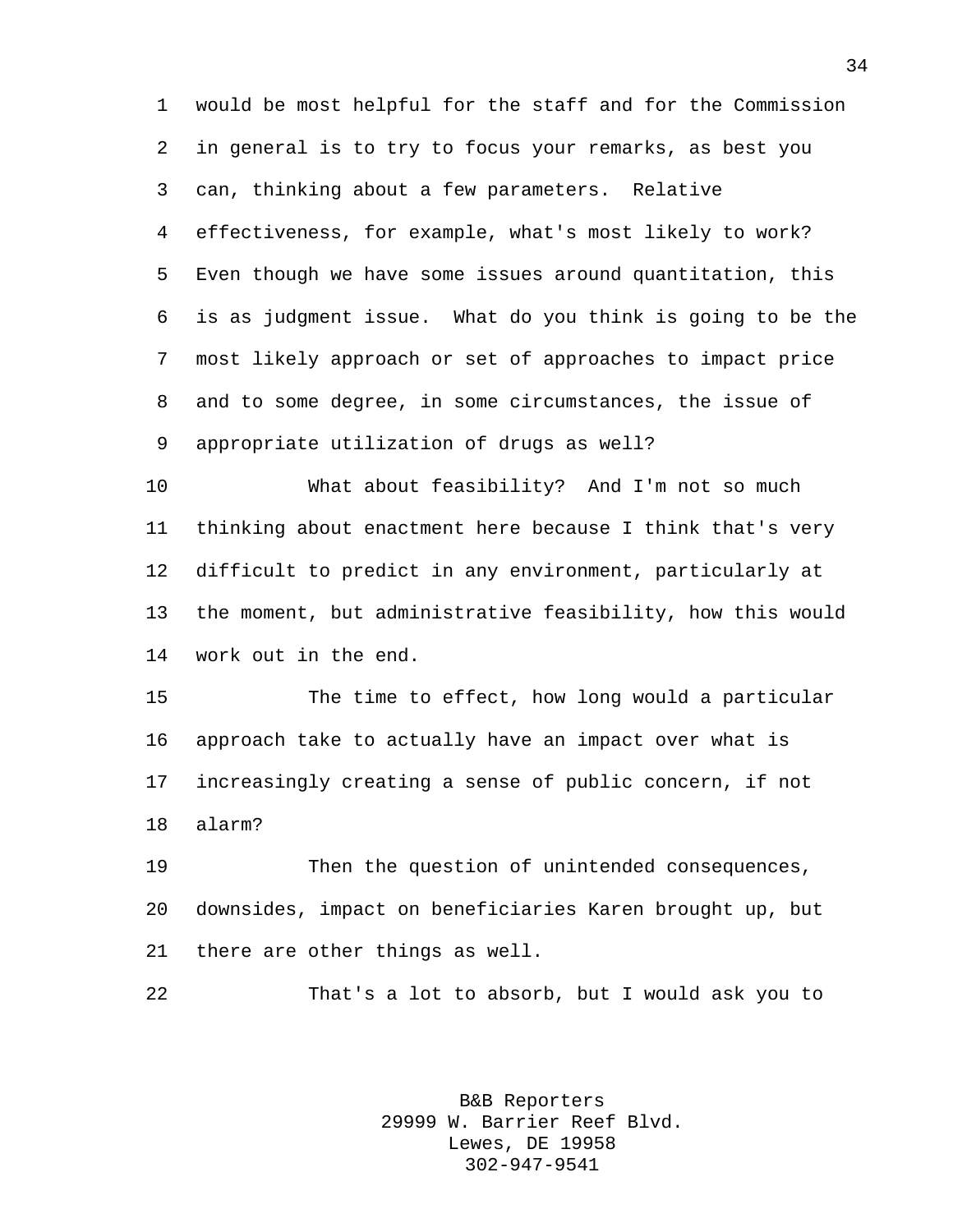try to be as focused along those lines as you can. And I'm going to ask Kathy to begin the discussion.

 MS. BUTO: Thanks, Jay, and I was going to sort of start there.

 DR. CROSSON: You were going to say what I was going to say? Sorry about that.

7 MS. BUTO: No. Actually, what I started -- as I looked at this document, which was comprehensive, one of the things that occurred to me is it would be helpful to us to try to sort those options so that we can focus the work of all of us on those things that will have the biggest impact. So that's why I asked the question about do we know anything about magnitude of savings.

 The other sorting that I thought about was new drugs versus ongoing payment discipline or pricing issues for existing drugs. So I actually think there's a lot of concern about new drug pricing, and we ought to really look at a constellation of things around that and also, then, look at the ongoing maintenance pricing issue going forward. So those are two sorts that I would try to do and then, of course, the magnitude of savings.

The operational feasibility piece, I just offer

B&B Reporters 29999 W. Barrier Reef Blvd. Lewes, DE 19958 302-947-9541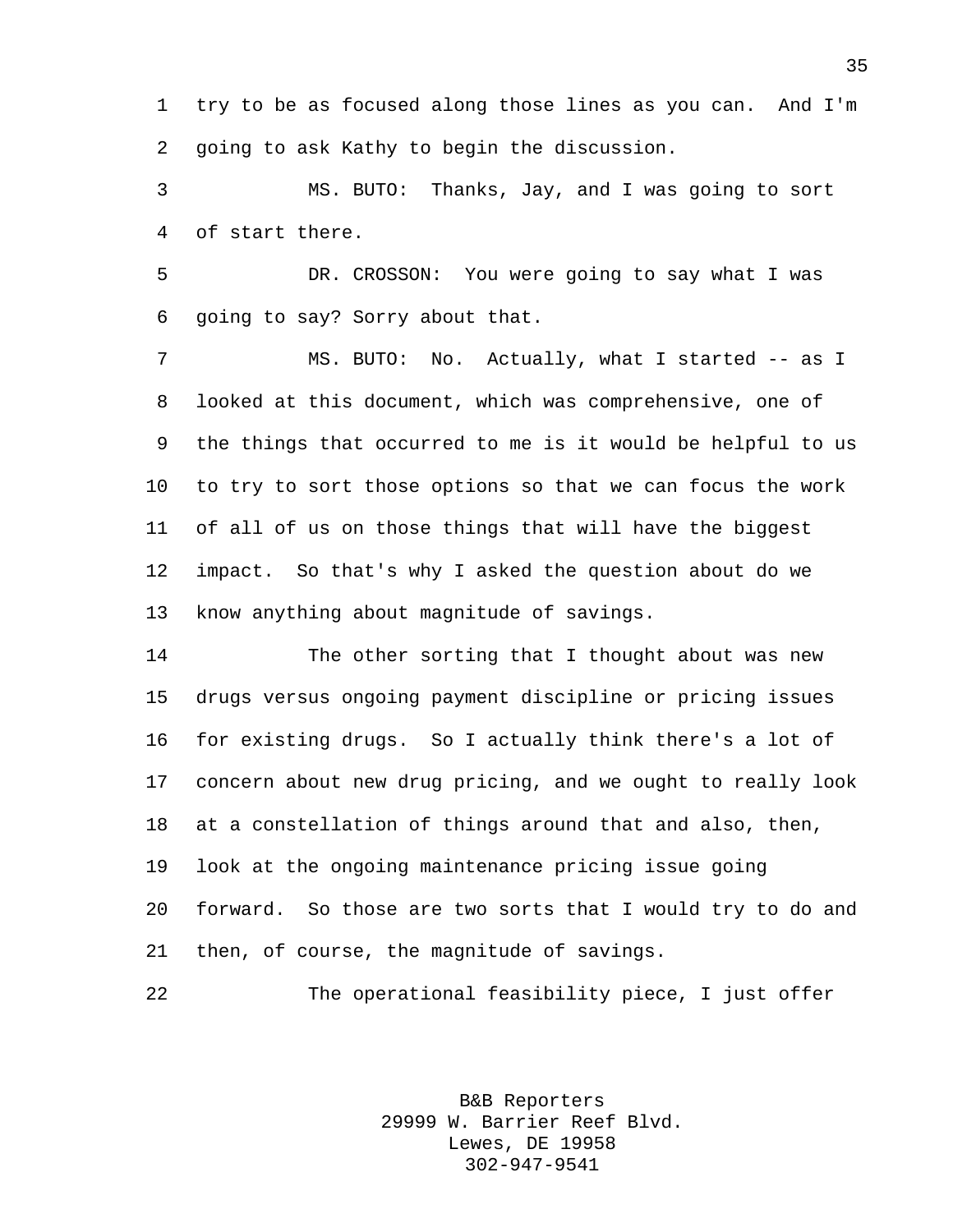that it was my experience that the more you get into a drug-by-drug kind of decision-making process the longer it takes and the harder it is to make a systemic impact. So, for example, one of your options is looking at the pass- through policy for outpatients. That's not a drug-by-drug approach. That is a systemic issue that definitely impacts spending and pricing and everything else. So again, I would try to figure out, not exclusively, but are there areas where we know if a policy change happened it would be pretty much an across-the-board, you know, improvement.

 The other thing that is important, and this probably comes from experience also, is the extent to which a policy change can be implemented, not at the federal level, because the federal level is very susceptible and vulnerable to lobbying, congressional interference, et cetera, statutory change that stops you from doing something. So again, if we can think about, you know, where are the pressure points that would make the change actually happen, I think that's useful too.

 And then I think we should consider whether the policy options we're looking at would actually stimulate higher launch prices. I think you alluded to some of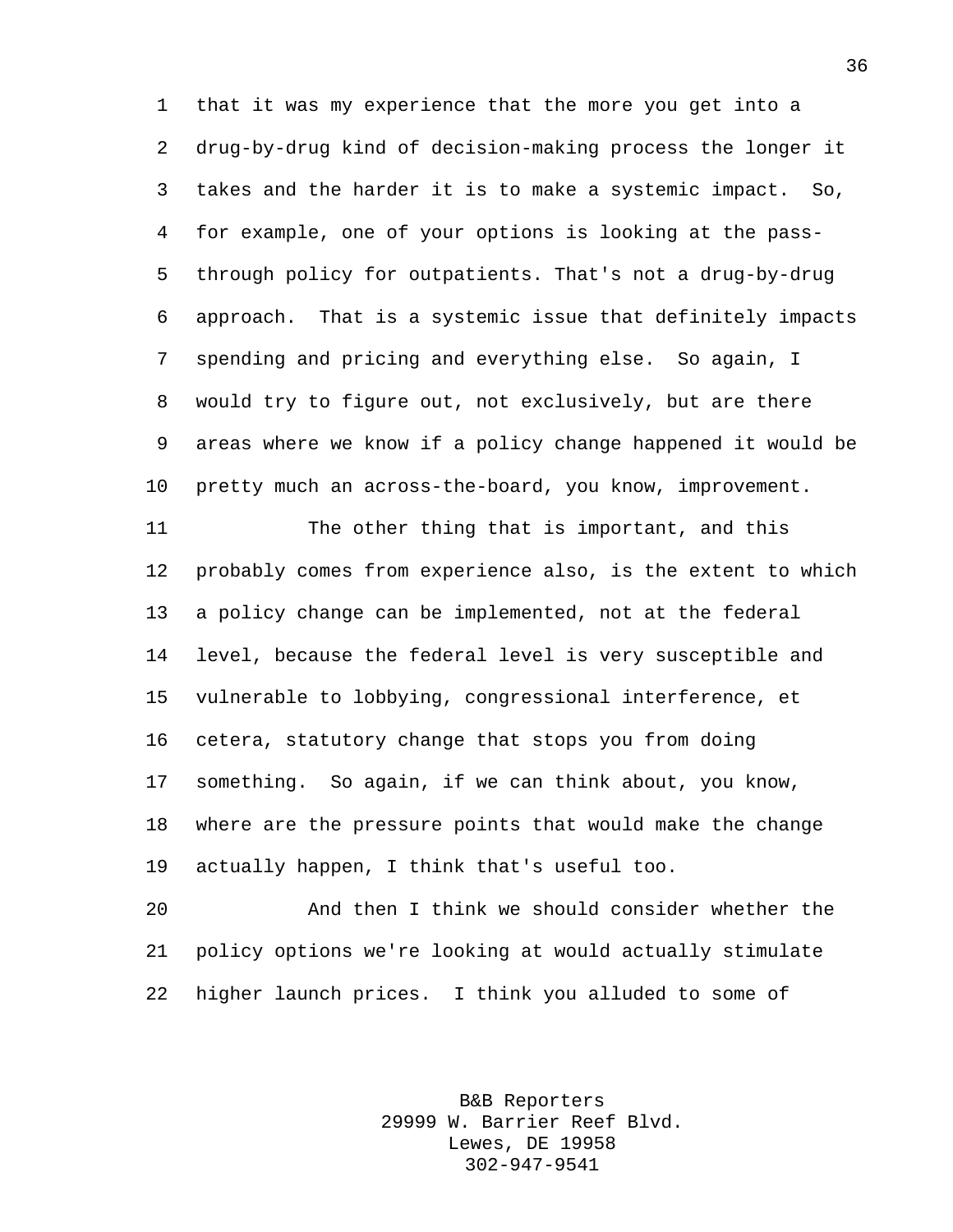those, Rachel, in your setup. But there's some where we're pretty sure that if we took that approach that it would lead, initially, at least, to higher launch prices and then maybe diminishing returns down the road. We don't know. I think it's important to consider, also, the impact on competition and innovation amongst drug categories and individual drugs, so that's important.

 One of the things that occurred to me -- and this is just back to the point about new drugs versus existing - - is in addition to policies designed to constrain, there might be policies that could be used to constrain spending for inappropriate uses that are really used more as a carrot. So, for example, there might be a combination policy where we want to delay the introduction or ability of beneficiaries to get a wide range of indications off- label, but the carrot could be if we believe that the manufacturer wants to come in and talk about, you know, more coverage with evidence development or some evidence generation process, then they have an incentive to do that and the program might benefit down the road.

 So using the interest to stimulate something else, even the issue of direct negotiation, which I know is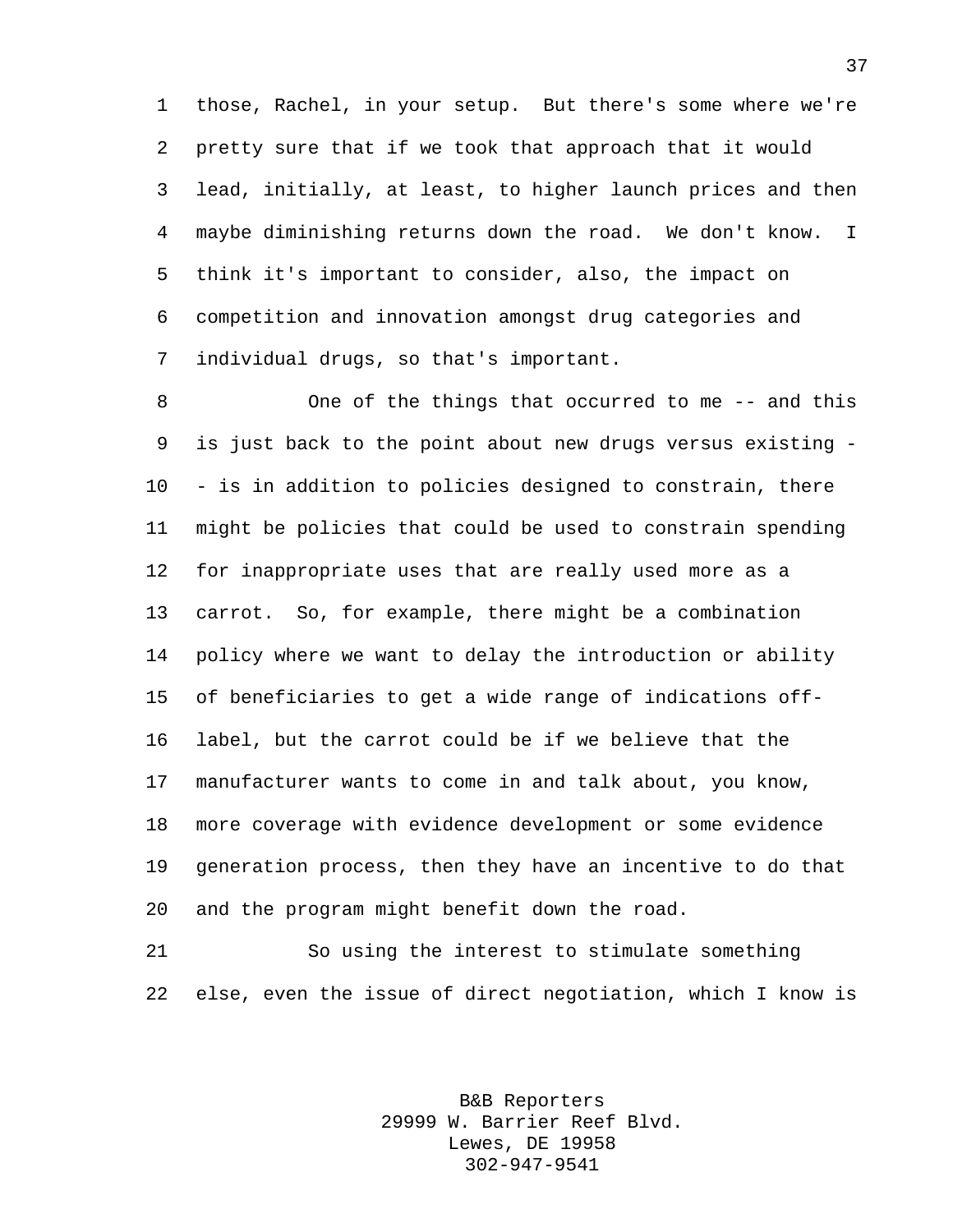anathema to industry, might be appealing if it meant that some breakthrough, as they define it, drug would get earlier access in the program. So there might be a willingness to negotiate in exchange for earlier access or access in certain setting. In other words, I would try to think of this as both carrots and sticks, constraints as well as incentives, to try to induce the kind of generation of information that we'd like to see. So not just ways to stop prices from rising but also how can we get a better value for the program.

 And so I would just say, in the next go-around, if we could have maybe a little bit of foundational information about whether we think something is going to have an impact of a greater magnitude, whether it's operationally feasible in a relatively short period of time and whether there is a mix of things that could be both constraining but also stimulate, you know, better information, longer-term registries, whatever it is we think will provide better value to the program, I think it would be good to have that sense.

 DR. CROSSON: Thank you, Kathy. Very good. Okay. So I think we're going to have a lot of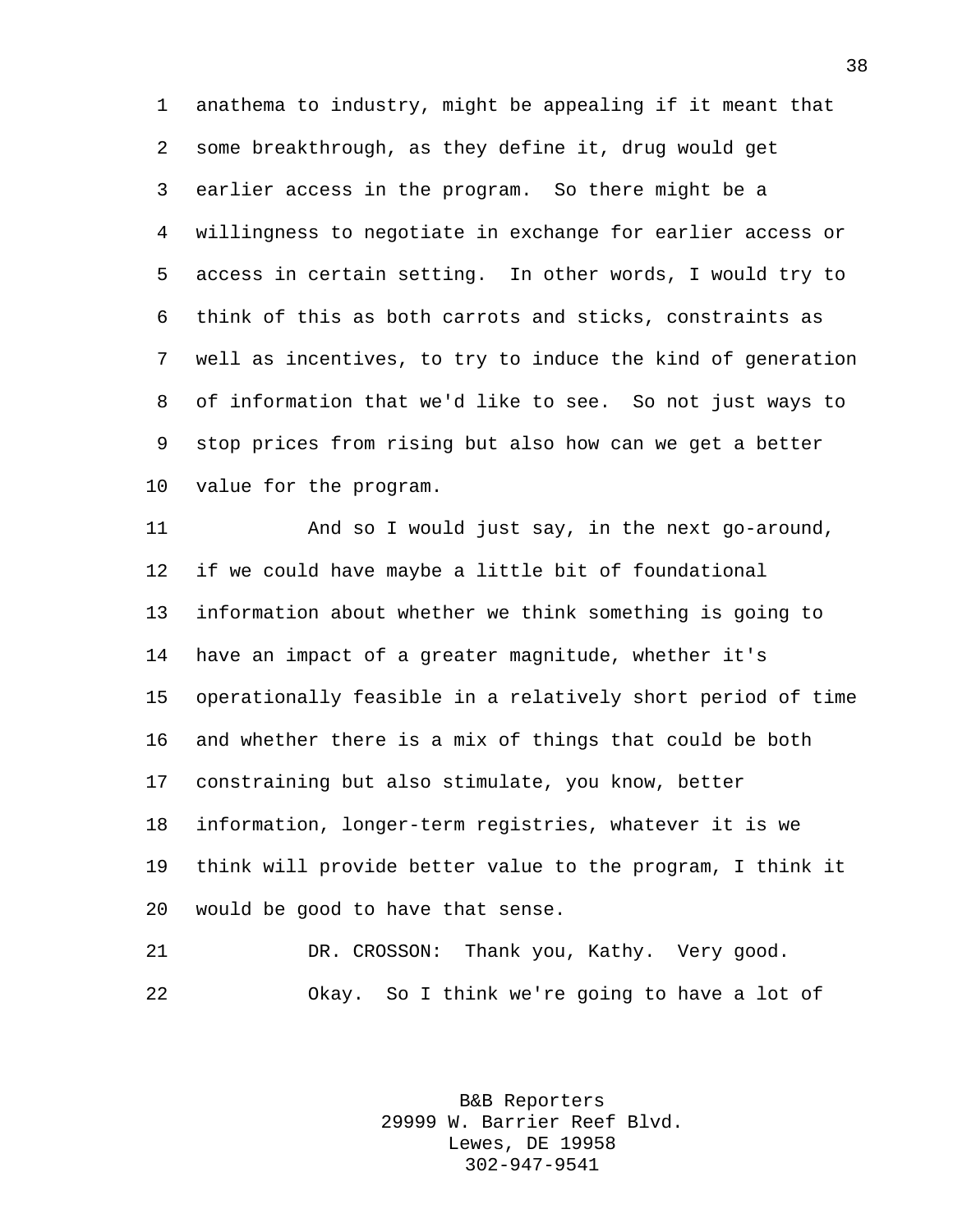comments. I'll start with Paul and then Brian.

 DR. PAUL GINSBURG: Thanks. I think you did an excellent presentation and Kathy's comments were very wise. I, too, kind of big-picture things that apply to a lot of this. One is that as I was listening to the different options I kept thinking about all different aspects of price discrimination, and, you know, price discrimination sometimes is a good thing, sometimes is a bad thing, and that you might want to, when you come back in March, do a few minutes' seminar for the Commission about price discrimination, because it's going to come up on a lot of the issues. And I think if we have a nuanced perspective on it I think it will be very helpful, because, really, some of these things make it easier to price discriminate and some of them make it harder to, and, you know, we need to go through that.

 The other thing is that when we're in the Part B space, a lot of times there's a tendency to say, well, something won't work because of Medigap coverage. And, you know, Medigap, to me, has been something that has driven Medicare spending higher ever since the beginning of the program, but I think there were some changes, some

> B&B Reporters 29999 W. Barrier Reef Blvd. Lewes, DE 19958 302-947-9541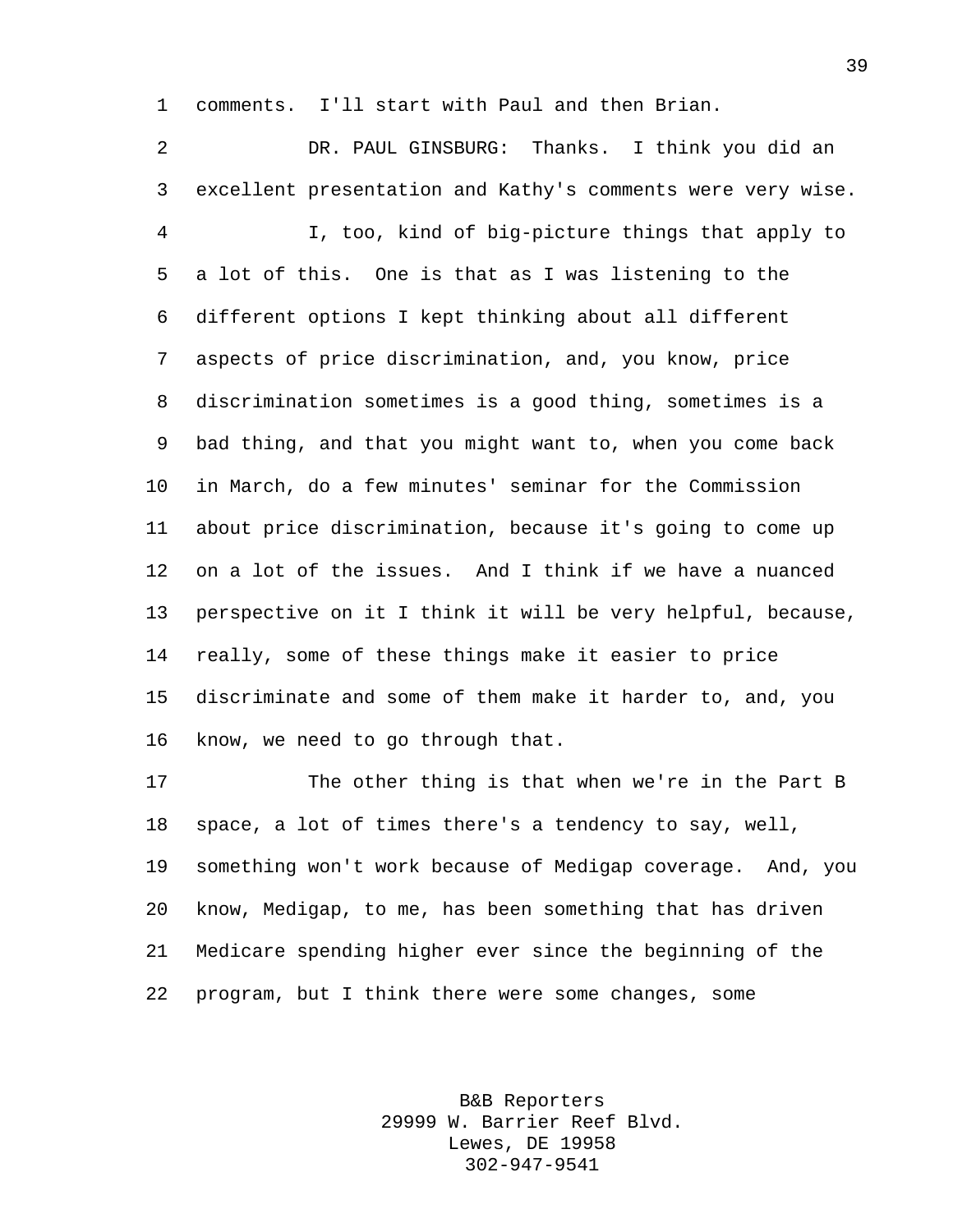restrictions on Medigap benefit design, and I know this Commission has recommended it further, that we should certainly, you know, resurrect some options. If all it would take would be a change in Medigap benefit design, it would make it a viable option. We shouldn't feel constrained forever.

 Getting back to the particular options, one that was new to me is the one on coupons, about, you know, using data on coupons to calculate ASP, because again, coupons are really a price discrimination approach and I think hurts the program, and I think hurts society, and we ought to do that. And I'm also particularly interested in various reference pricing approaches that we might be able to come up with.

DR. CROSSON: Thank you, Paul. Brian.

 DR. DeBUSK: First of all, thank you for a really good chapter and I'm glad to see us jump into the middle of drugs.

 Jay, I agree with your assessment that it is a buffet. I like that term and I was going to stick with your analogy here. You know, if you talk about the particularly attractive items on the buffet are things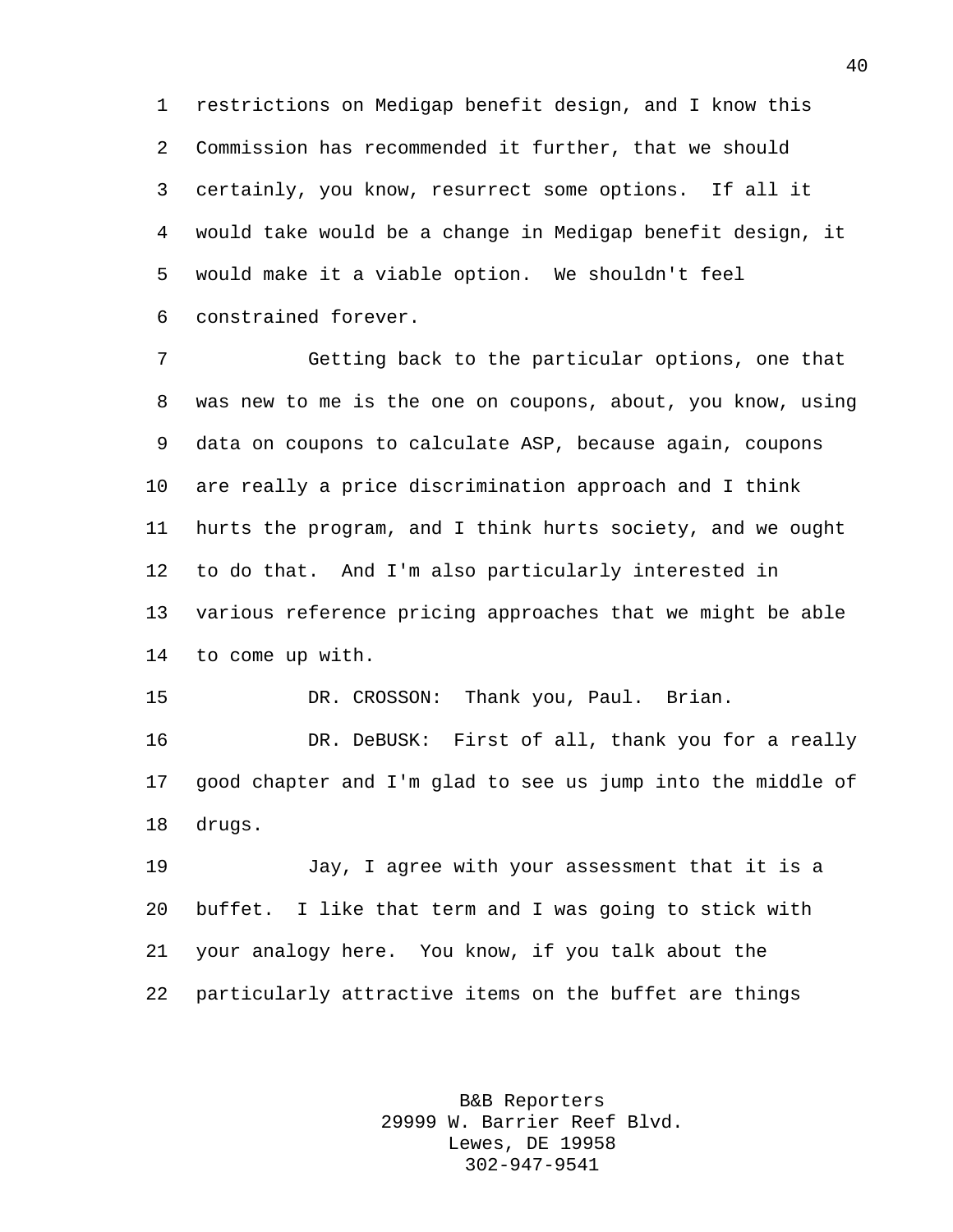we've identified before -- the DVP, for example, binding arbitration, so the baseball-style arbitration, and the restructuring of the reinsurance component of Part D. But now I'm going to take your buffet one step further, which is I think before any of these measures will be effective we need to go revisit the rebate trap, because my argument was that the rebate trap is the salmonella in the whole buffet. And here's the issue.

 DR. CROSSON: I think I see where this is all going to go.

 DR. DeBUSK: Well, there is an absolute necessity for fees, discounts, and rebates. I mean, you guys probably understand it as well or better than I do. There is a place. You have to have that vehicle. But not all fees, discounts, and rebates are created the same. Some are used for legitimate purposes and some are used in very predatory and punitive ways.

 And, for example, if I'm buying -- I'll just get specific -- if I'm buying \$10 million of something and someone comes to me and says, "Hey, you're a great customer. I want you to have a 25 percent rebate," well, I may buy \$9 million next year, I may buy \$11 million the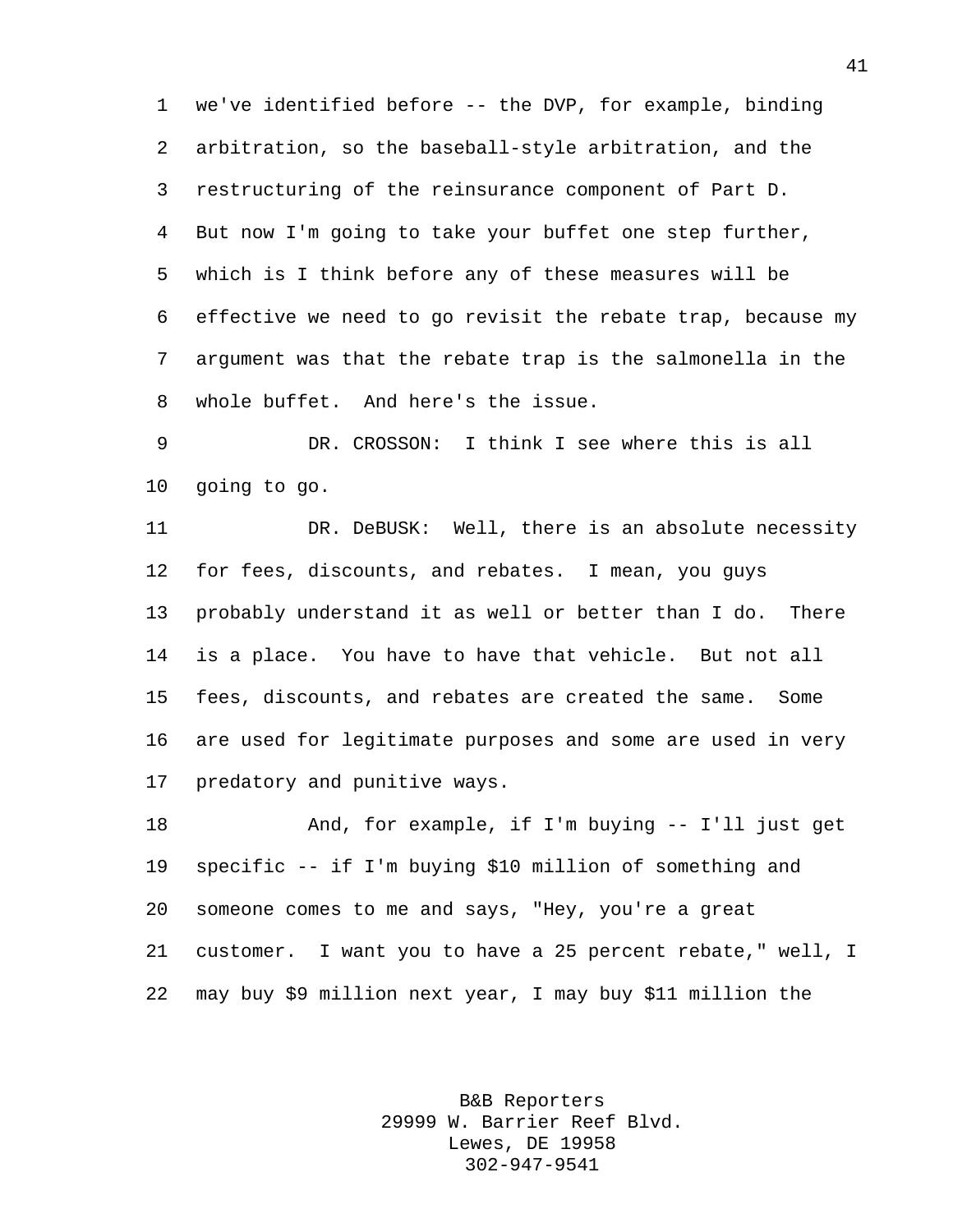next year, but I know I'm getting a proportional 25 percent rebate on those purchase. That's very different than a rebate -- when I'm buying \$10 million of something and someone says the moment you shift one dollar away from that \$10 million purchase I'm taking \$2.5 million away from you.

 These disproportional rebates, these punitive rebates are fundamentally different than legitimate fees, discounts, and rebates that are proportional to the value and volume of products sold. And I don't think it's our place to go in and say, "Let's ban all these punitive rebates." But they certainly shouldn't enjoy safe harbor protection either. Right now all of these predatory tactics enjoy safe harbor protection under the fees, discounts, and rebates rule, and I do think it would be within our purview to dig into the rebate, revisit the rebate trap again, and try to identify these disproportionate rebates, and try to put together good policy on how to address them.

 DR. CROSSON: Thank you. Further comments? Amy. DR. BRICKER: So there's so much here, and I think it does warrant a lot of time for the Commission to spend to really attempt to get this right. It's really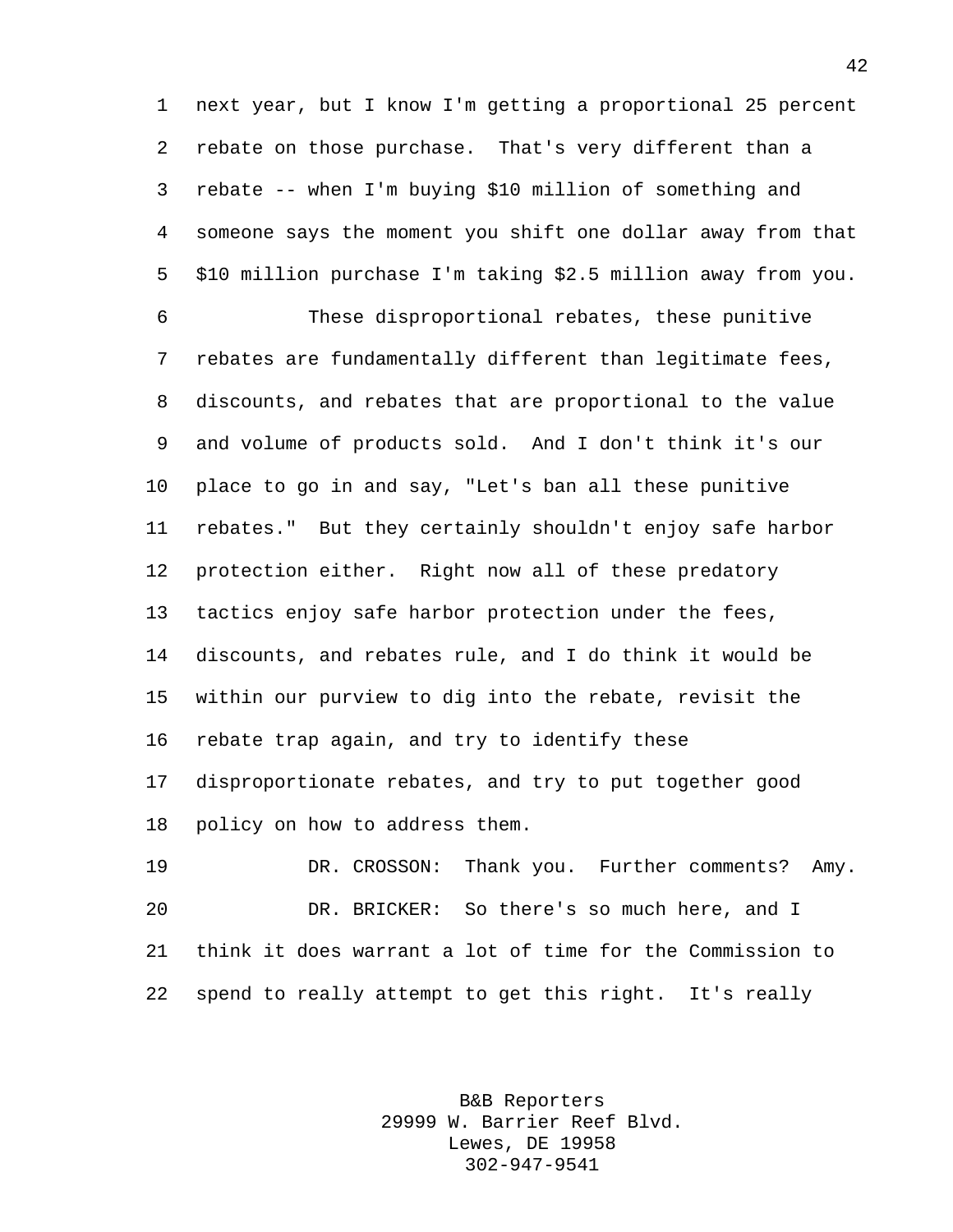easy to grab one thread and pull it, but, of course, this is very complicated.

 I mentioned yesterday that I thought we'd seen some success in Part D from a total spend -- the numbers are still big and I'm not willing to debate whether or not the number is a good number -- but we did see trend flatten, year over year, '16 to '17. So in total spend, that's a good sign. It's not escalating. But I do think that it warrants us revisiting who is the winner and who is the loser in the way that it's designed today -- whether or not we've got the right incentives in place for plan sponsors, whether or not we have the right protections in place for beneficiaries.

 In particular, you highlight around specialty drugs. Absolutely in favor of us ensuring that the beneficiary has a maximum out-of-pocket. That is, you know, in line with a commercial market -- nothing more than \$100, nothing more than -- you guys pick the numbers, but something that would, you know, send a signal to plan sponsors that we can't shift those high-cost benefits to the beneficiaries.

I thought maybe I could just tick through some of

B&B Reporters 29999 W. Barrier Reef Blvd. Lewes, DE 19958 302-947-9541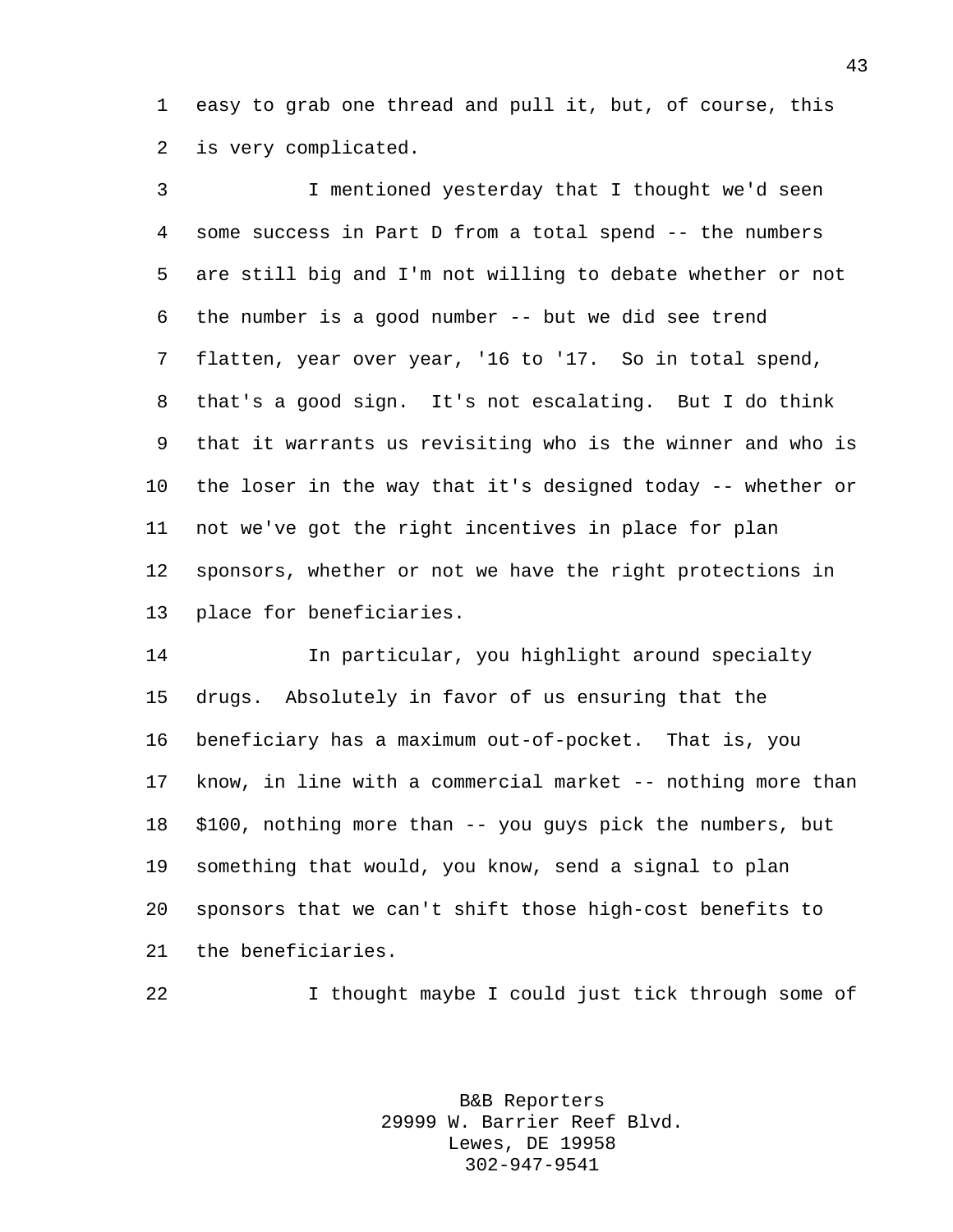the things that you highlighted and just provide a reaction. I'm interested in us exploring reference pricing. It feels a little complicated but that's not a reason not to do it. So I'm interested in that. I'm not a fan of broader use of arbitration. For me, if we want to give the tools to the Part D plan sponsors, or incent Part B to actually be managed in a way similar to Part D, allow those plan sponsors to exclude products, allow plan sponsors to have leverage in a way that would essentially - - you wouldn't need arbitration if you could actually exclude products at launch. If you could demonstrate increasing leverage over a manufacturer, you don't need a binding arbitration. And furthermore, you're just essentially -- and as I spoke about it when we went through it last year or two years ago -- you're essentially negotiating as a single entity. I don't know any other way to see it. You're essentially negotiating, Medicare is negotiating for drug benefit, or drug pricing, essentially. So not a fan of that.

 Otherwise, we talked a little bit about coupons, and I think, picking up on what Paul mentioned, it has led to increased pricing over time, and I appreciate the

> B&B Reporters 29999 W. Barrier Reef Blvd. Lewes, DE 19958 302-947-9541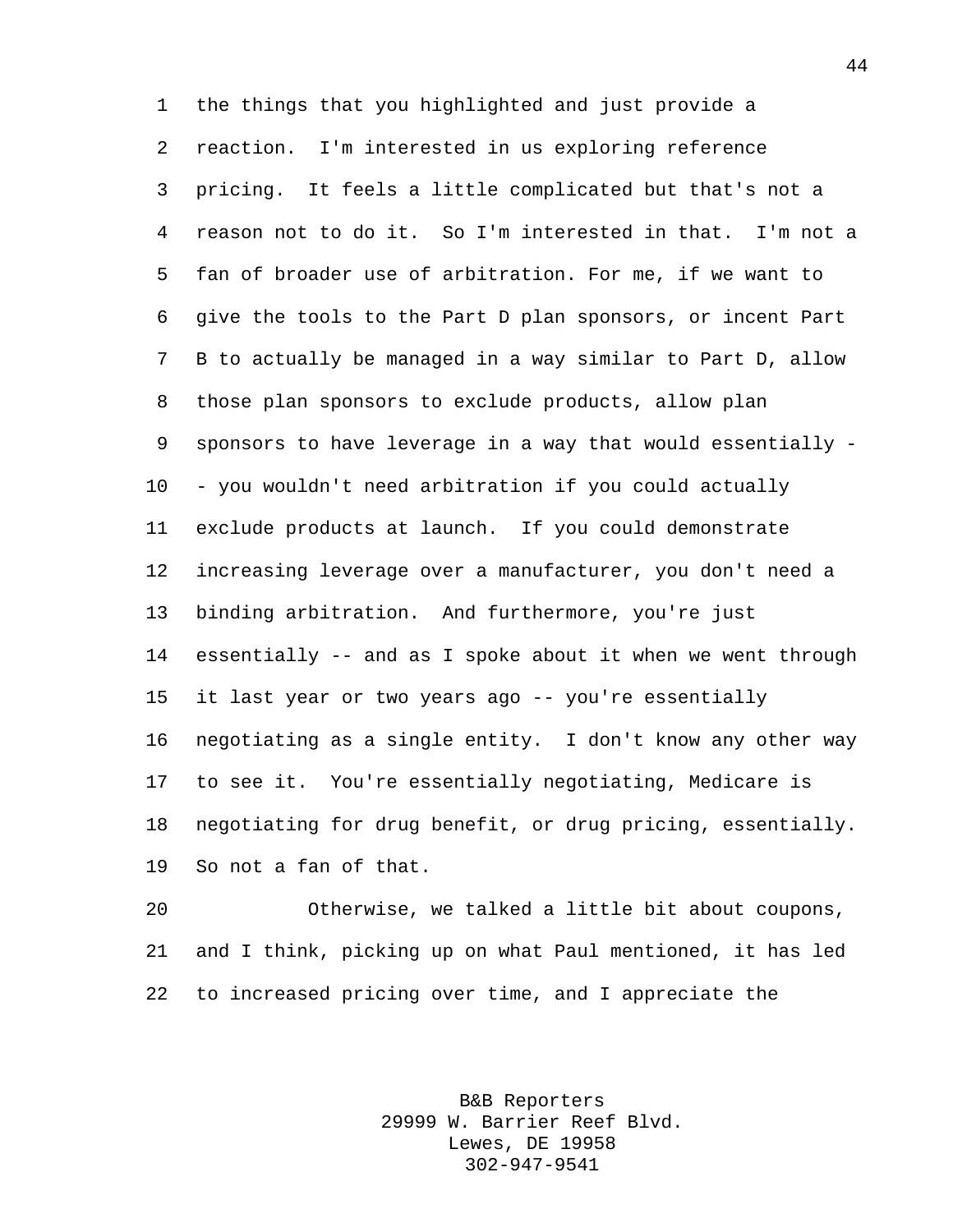estimate on the ASP but what if those coupon dollars would also be required to show up as rebate in Part D? There you would see a tremendous impact in overall cost. So manufacturers could be required to report their coupon dollars in the commercial market, and since Medicare beneficiaries cannot receive those coupons, by statute, then those dollars could go back to the plan sponsor, could go back to the government as the payer. So one approach for us to potentially consider.

 Particular with LIS, because they don't have a disincentive to use certain brand products because of the way that the copay is structured, so again, just thinking about the consequences of coupons and the overall impact, not just it's to the, of course, Medicare benefit but what also is happening in the commercial space I think might be worth considering.

 I'm a big fan of outcomes-based pricing, if we can crack that nut. Historically, what's been the issue is an anti-kickback, so if the drug becomes free then have you crossed a line? And that's been my experience that manufacturers fear that they don't want to enter into those

agreements because if they have to fully refund the product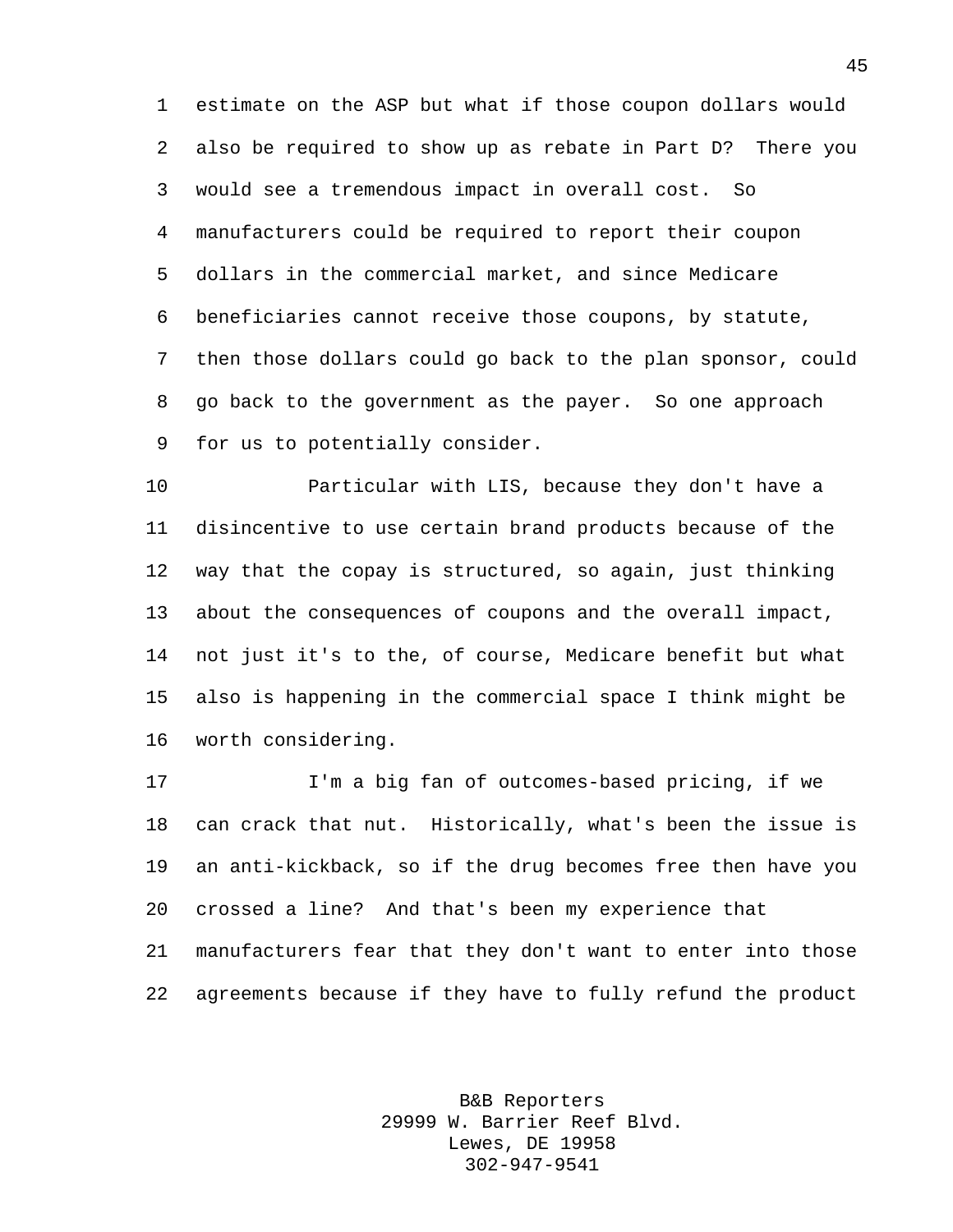then do they have a best price issue or are they in violation of anti-kickbacks?

 So things, I think, that we have to address if we're going to recommend, and also I'm a fan of indication-based pricing, because, and an example of that, I would like the group to think about is cancer products, where a drug has been approved for a certain cancer, it works really well, we see that in evidence, it commands a high price. Off- label an oncologist could use it for another type of cancer. It doesn't work as well. Same price. So manufacturers certainly, and today in the commercial world, come to the table with I'll give you a different level of pricing depending on the indication it's used.

 With Kathy not in support of direct negotiation by Medicare, and in favor of exclusive specialty pharmacy networks, think about it this way. There isn't a specialty pharmacy today where you walk up and you get the specialty drug at the counter. All specialty pharmacies, be it, you know, an independent or a very large pharmacy, those products are delivered at your doorstep or at the physician's office. So this isn't about reducing access. It's about where is the best price, where can you get the

> B&B Reporters 29999 W. Barrier Reef Blvd. Lewes, DE 19958 302-947-9541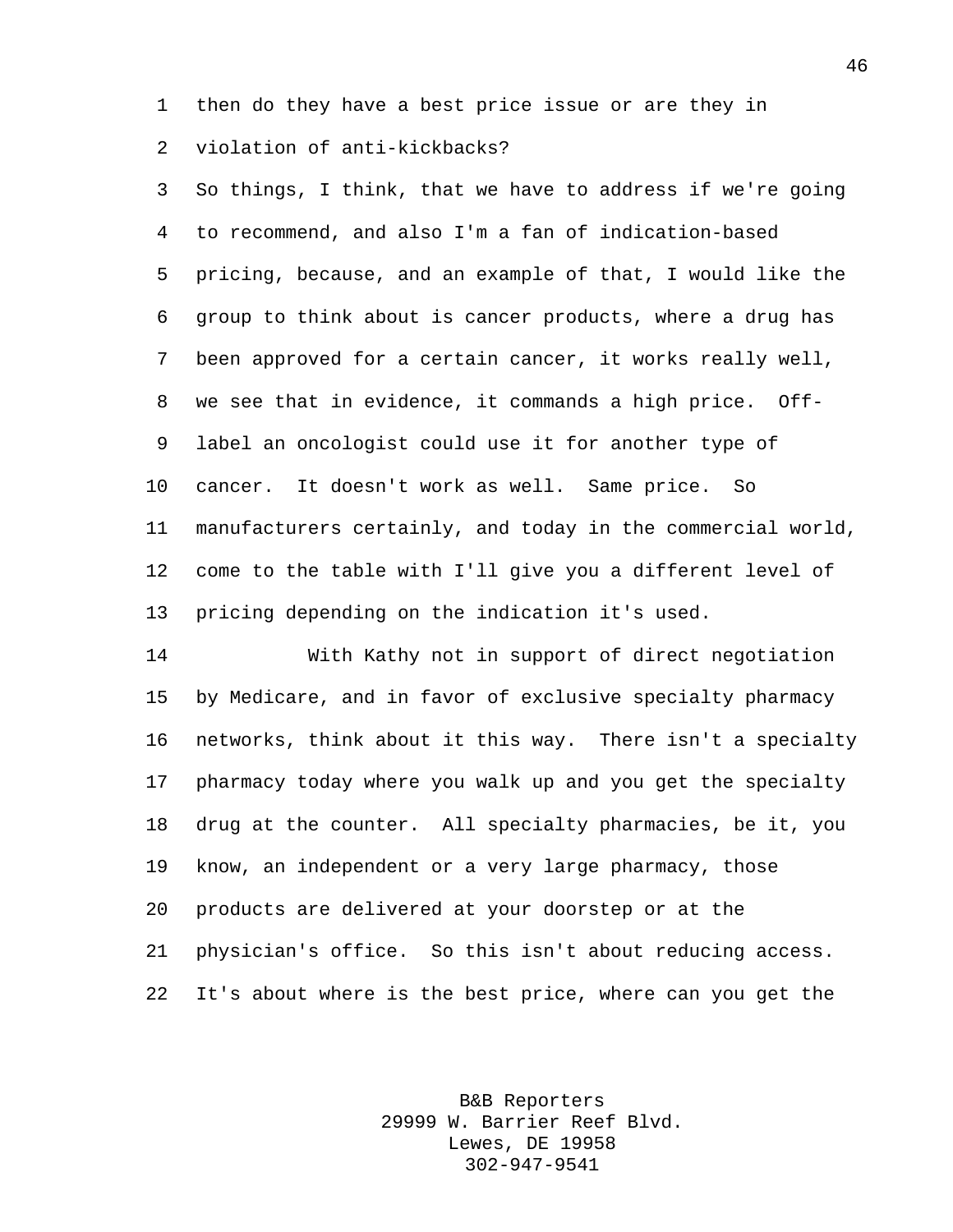best price, and where can you get the best care?

 So those two things, again, support of us exploring that and moving certain drugs from B to D, again, in support of. I would like to understand more about the manufacturer rebates for wasted drugs.

 All in all, I think what we've said is we can't continue to just nibble at the edges of this problem that's continuing to, you know, the volume is continuing to increase. I think you have a group of folks here that want to take on the issues in a large way, and it's complicated but that shouldn't be the reason that we don't take it on. And to spend the time to get folks, you know, educated on what will work, what won't work, and the unintended consequences of some of these actions, I think, is really important.

 So thank you and I appreciate all of the hard work on this.

DR. CROSSON: Thank you, Amy. Jonathan.

 DR. JAFFERY: Yeah, thank you. This is a great array of topics.

 I want to echo what Jay had said about not forgetting Part A and thinking about actually not only the

> B&B Reporters 29999 W. Barrier Reef Blvd. Lewes, DE 19958 302-947-9541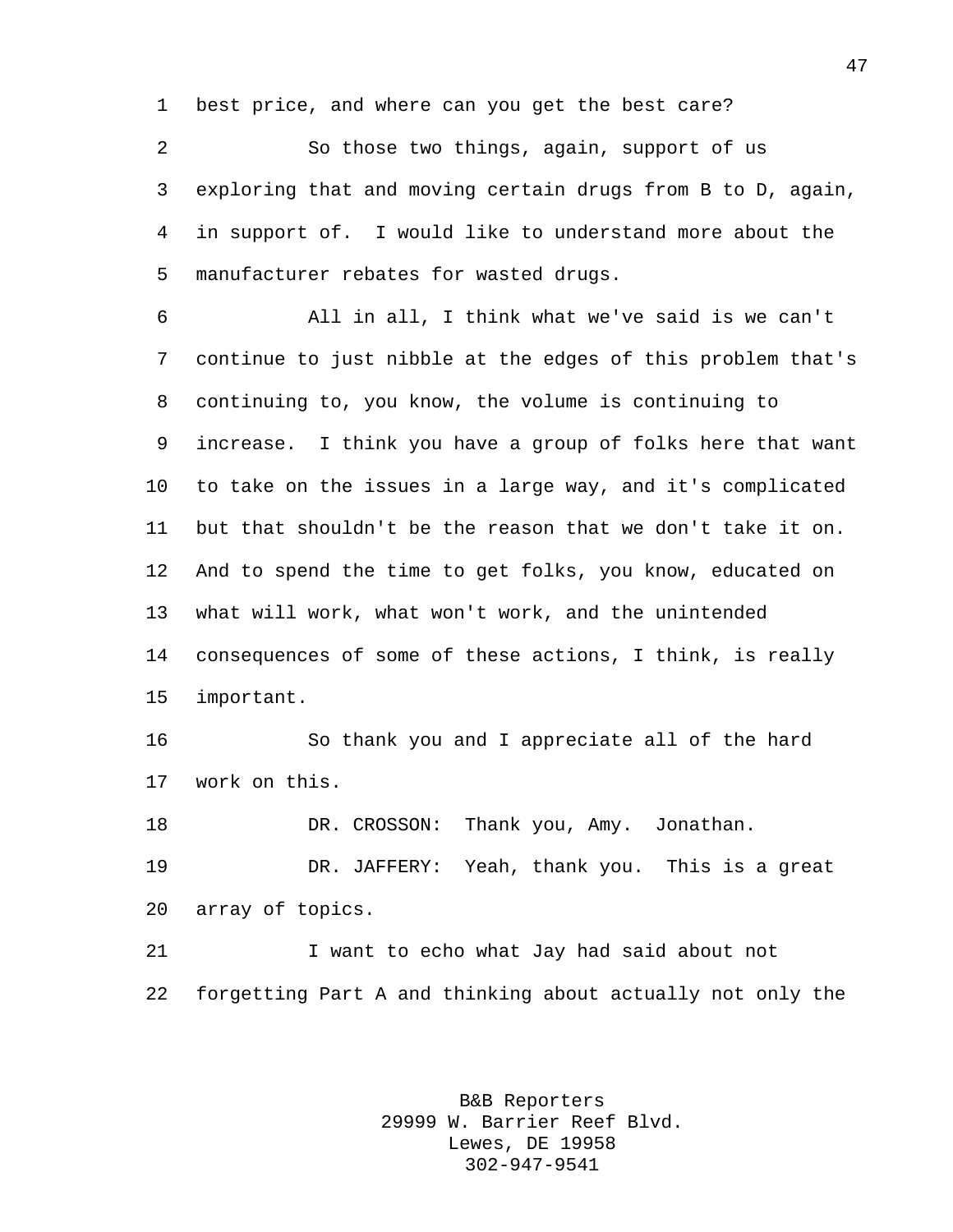impact on prices and costs for hospitals but thinking about is there some beneficiary impact here. I'm thinking about actually some of the things we've seen in the generic world, which also is maybe not something that is deep in the list of ideas yet, but there are a couple of egregious examples of pricing increases in that space. But we're starting to see some evidence of impact on beneficiaries. There was a study out of the Cleveland Clinic recently that looked at decreased utilization of nitroprusside, a drug that launched in clinical use in 1928, so before any of us here were born, and it rose over the course of a couple of years. The average price rose from \$27 to almost \$900. And now they're starting to see a decreased utilization of a drug that has had a lot of clinical experience. So that's one thing.

 In terms of some of the other specifics, I will just mention a few. I'm also really interested in understanding more about reference pricing and the various methods of being able to do that. I'm curious as to what you would think about the impact on beneficiaries for excluding new products at lunch, especially if there's not a lot of other alternatives, and certainly regardless of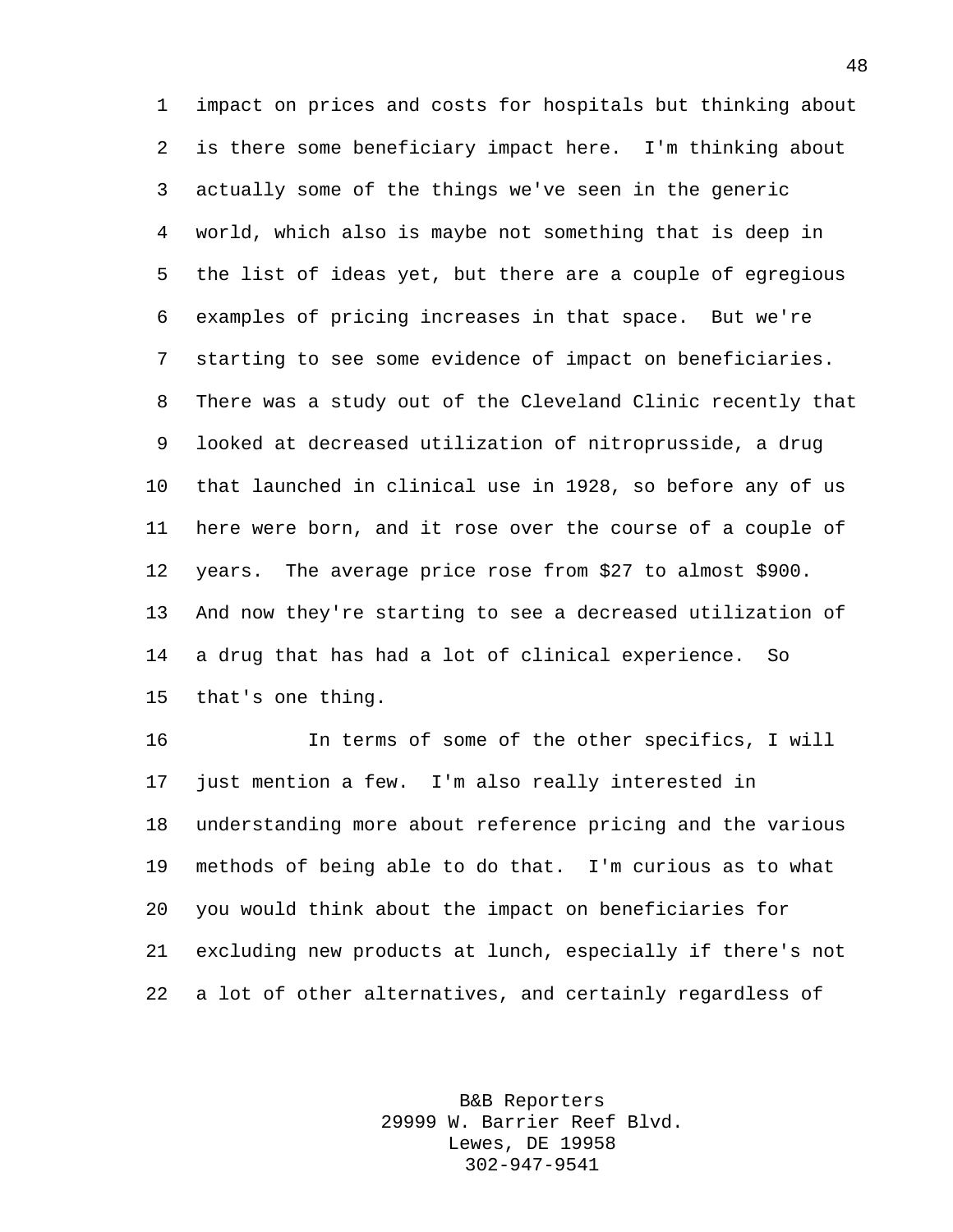what we think that's going to be something that comes up from advocacy groups and industry a lot.

 And then the last thing I'll mention is on outcome-based pricing. I guess I'm concerned that that may not get to the issue, one big issue that's top-of-mind for a lot of folks, which is just how expensive things are at launch anyway. So, again, I want to understand more about the mechanics of that. But now that we're seeing these therapies that come out at half a million dollars or three- quarters of a million dollars, if the manufacturers are in a situation where they're being offered, or offering, or are forced to offer that outcome-based approach, is that going to -- what's the behavior there? Does that embolden them to have prices that are going to be higher or just come out with more of these really super high-priced drugs at launch?

So just a couple of thoughts. Thanks.

18 DR. CROSSON: Sue.

 MS. THOMPSON: First of all, Amy, I want to agree with the comment you made about educating us. I mean, this is a system that is complex by design and intention, it seems, and the more we understand it, the better job we can

> B&B Reporters 29999 W. Barrier Reef Blvd. Lewes, DE 19958 302-947-9541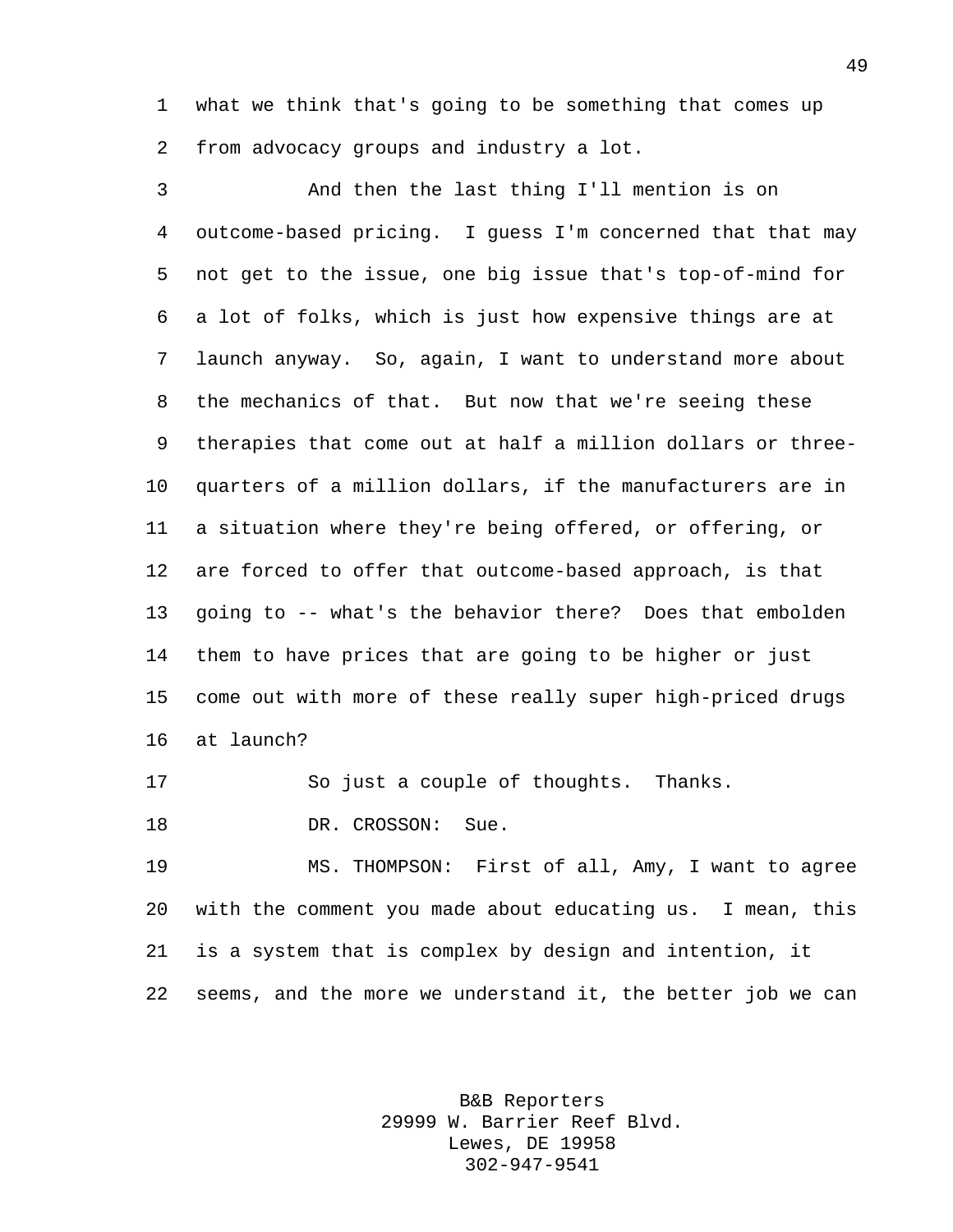do. So I just want to underscore that comment.

 And the second comment I want to underscore before I labor on in commentary is the call out that Jay did in his opening on round Part A and the impact this has on Part A. On a newsfeed that came across this week or last week, I read that hospitals are now stating they're reducing labor, they're reducing nursing staff in order to account for the increase in drug costs to hospitals. So after -- I can't help but connect many of our chapters, and after yesterday and the long deliberation around our update to hospitals recognizing negative -- 11 percent negative margins for hospitals in terms of Medicare margin, I mean, these all connect. And I think it's important as Commissioners for us to recognize that.

 But in terms of the context for this chapter, in addition to the complexity and all the technical details that go into the formulas for pricing, we talk about the effect to the beneficiary, and we reference out-of-pocket spending, quite important. But there's a broader impact to the beneficiary in the context of health care, and it has to do with an assumption that drugs are good. And drugs do a lot of good, but not all drugs are doing good things for

> B&B Reporters 29999 W. Barrier Reef Blvd. Lewes, DE 19958 302-947-9541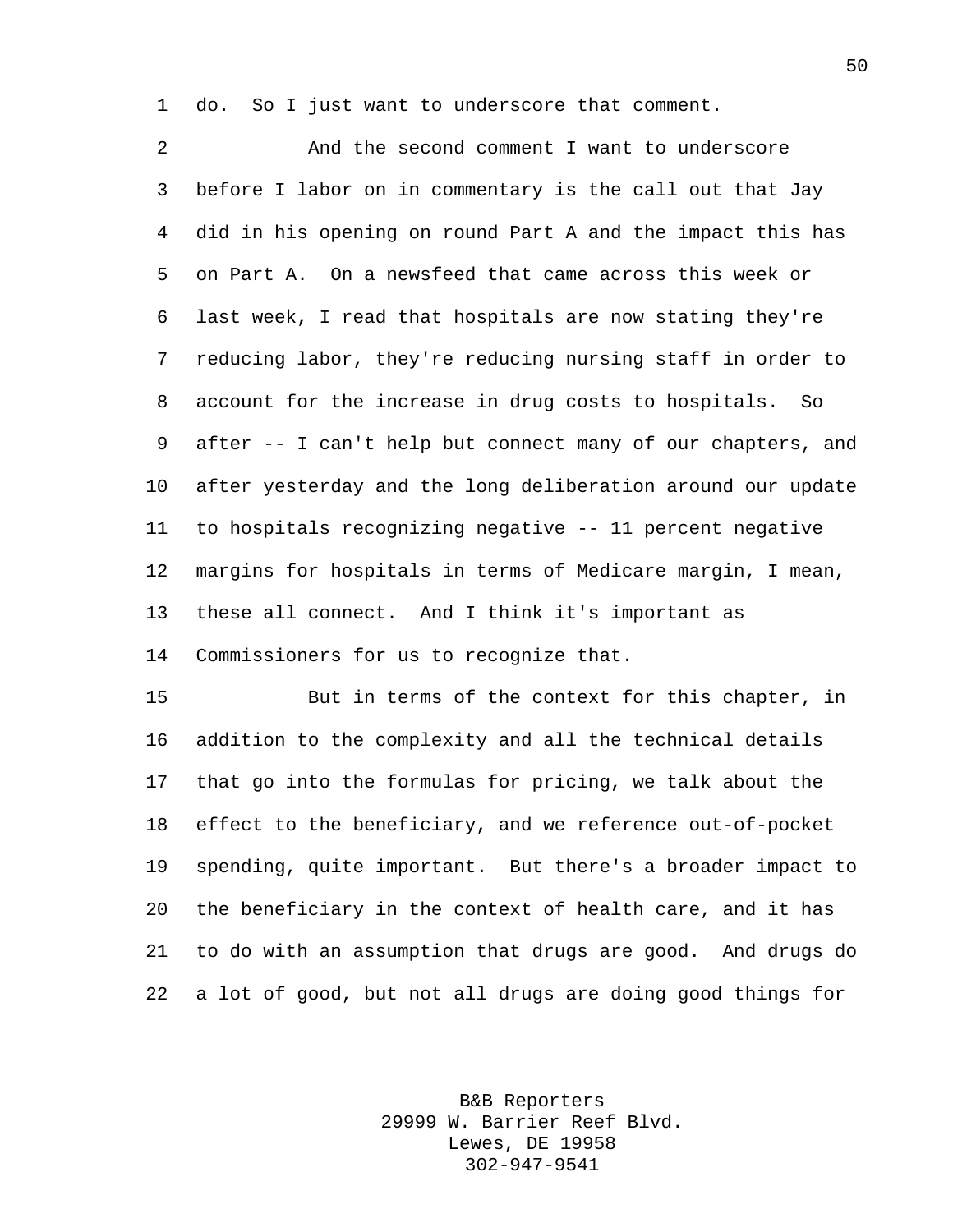our beneficiaries. And there's a broader impact to this system that I think just in terms of the context and the urgency that this group of Commissioners feels around this issue, it's important as we articulate our recommendations that it's in a broad context of there's harm created to our beneficiaries by the fact that we're not managing the profiles of our beneficiaries. And we see patients coming into our system, whether it's through the emergency department after a fall or primary care clinics that are overwhelmed and don't have time to reconcile the drug lists, of patients that are on six, seven, eight, up to twenty different prescriptions. And there's a consequence to the system for this happening, and this is all one of the unintended consequences of this assumption that drugs are good and that a pill will fix things. And I just think it's important for us to recognize there are costs well beyond those that you have identified in this chapter that go to the emergency department costs, the patient has an inpatient stay, they end up going to skilled, and then all the impact to the system and Medicare in that context. And I think that's just important for us to pull these pieces together and understand and tell our story and create that

> B&B Reporters 29999 W. Barrier Reef Blvd. Lewes, DE 19958 302-947-9541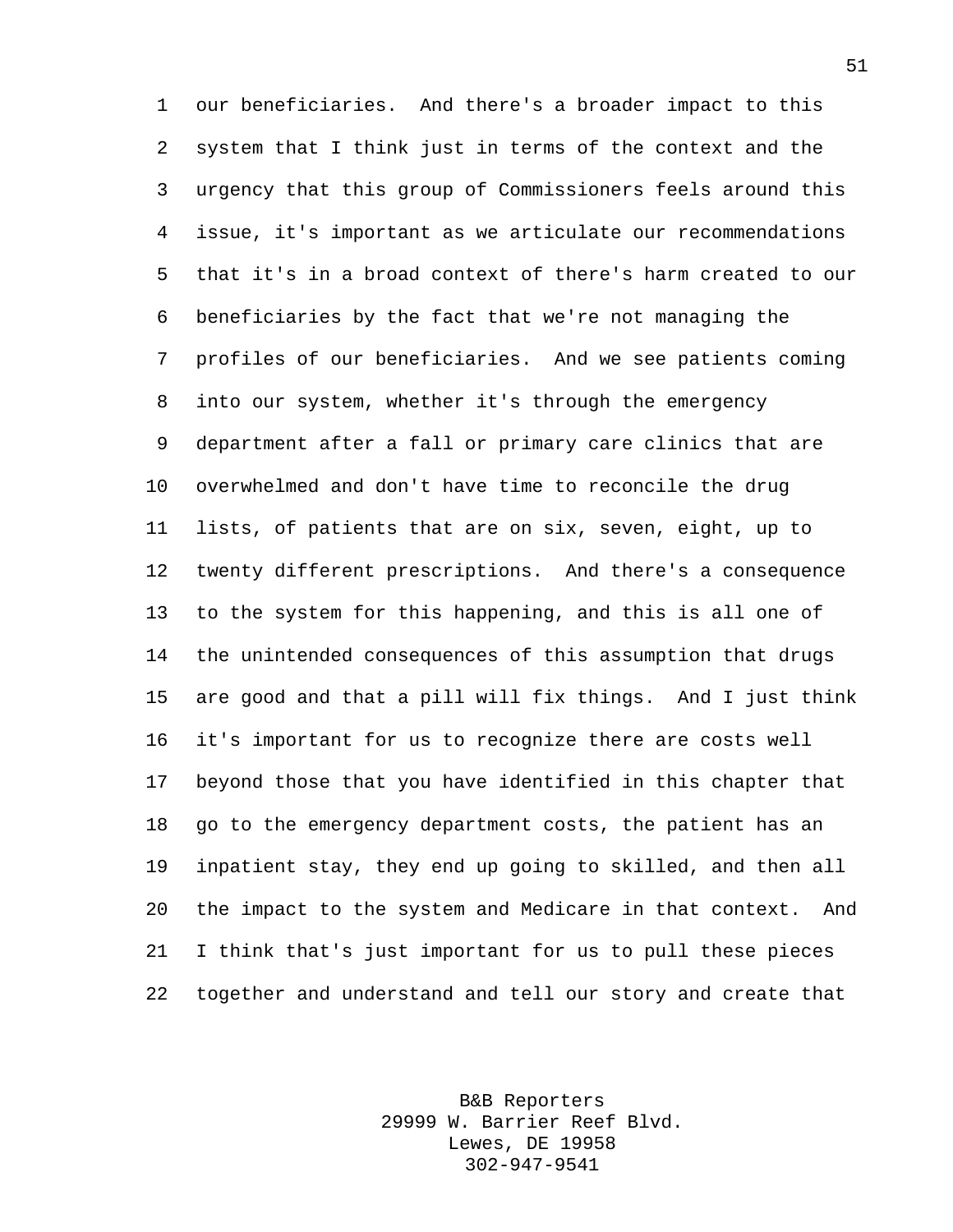urgency.

 So just again, in terms of the context to the discussion, there's a broader cost going on here to our beneficiaries.

 In terms of the recommendations, I am intrigued with better understanding what's this coupon business about and how does that weave together and what are the themes. And, likewise, I'm interested more about the Medicaid rebates and how that might have application in Medicare. Thank you.

11 DR. CROSSON: Bruce.

 MR. PYENSON: I want to second Brian's E. coli reference -- sorry, it was Salmonella, on the importance of the rebate trap that I don't think any of this -- any of the other suggestions will work if that's not addressed.

 But I'd like to set a goal of prices deflating as a measure of success. Session after session, we're looking at increasing prices on the various chapters that we review, and in my mind, all of those represent failures for our ultimate goal of the stability of the Medicare system. A place to start is pharmaceuticals because they are commodities that are manufactured. And manufactured goods

> B&B Reporters 29999 W. Barrier Reef Blvd. Lewes, DE 19958 302-947-9541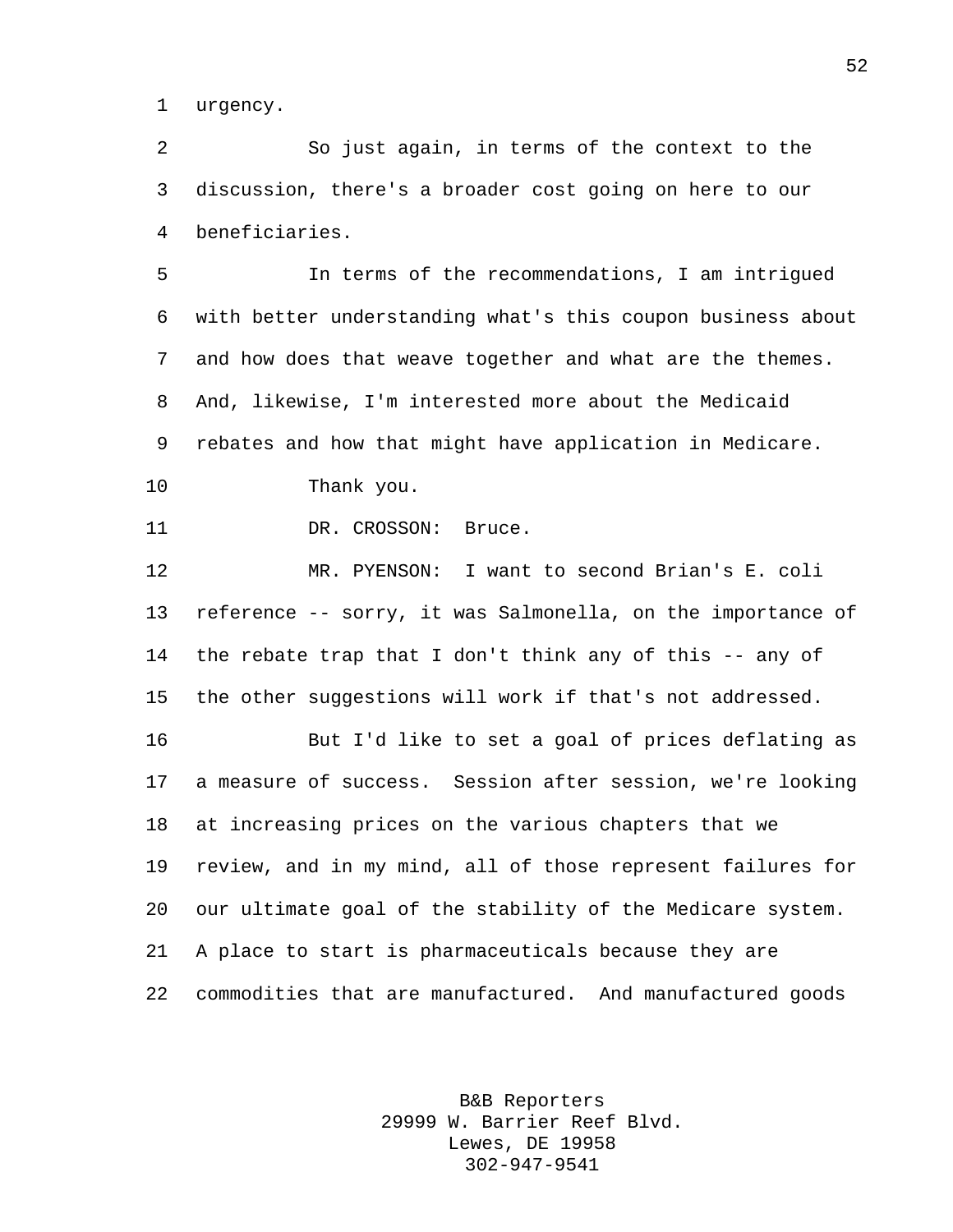follow Moore's law or more or less that over time -- and we've all witnessed this in our lives -- commodities become less expensive, they get produced more efficiently, and perhaps more profitably. So that should be our expectation. I believe we should start with pharmaceuticals, and if we don't get there, we haven't done our job.

 One particular area that I think deserves focus is the failure in the United States of biosimilars. Biosimilars have failed here. In a number of countries, biosimilars are aggressively promoted by the national systems and are in very wide use, and various obstacles that we see in the U.S. have been resolved. Issues that are not supported by science are repeatedly brought up in the U.S., and there's a whole series -- you know, the patent estate has become a patent thicket, and a series of things that are outside our scope, but there's certainly issues inside our realm that deal with the pricing and the failure of biosimilars in Part D that we can address. In particular, the failure of biosimilars in the

 U.S. I think is going to destroy the potential of personalized medicine because if we can't get efficient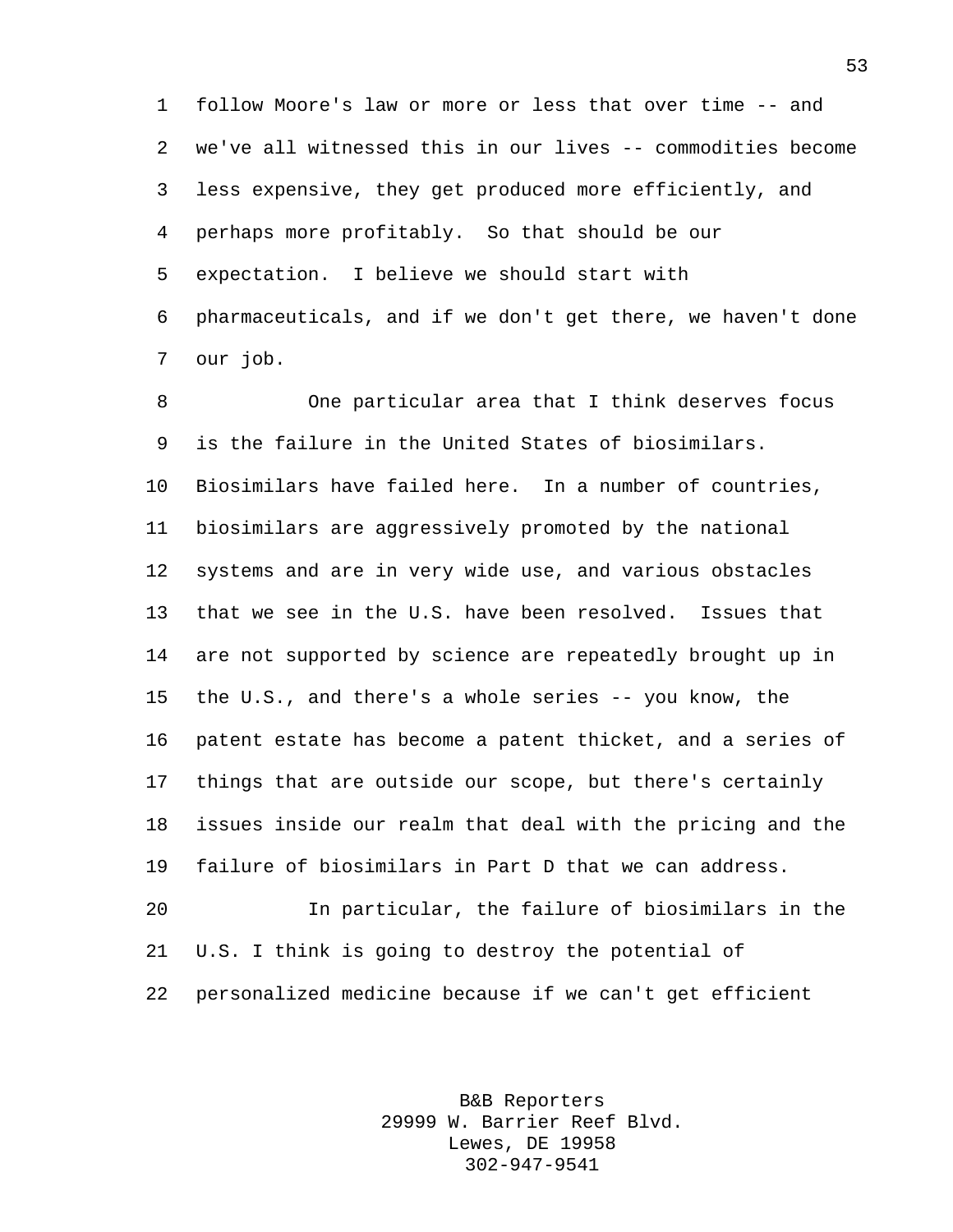production of biologic drugs on a mass scale and get that through the system and into use, we'll never be able to do that on an affordable basis for personalized medicine. So this I think is really critical for future health care and hope for solutions.

 Finally, I really do like Kathy's concept of carrot and stick. I think one of the real carrots that the Medicare program has is its data. Actually, I'm not sure if that's a carrot or a stick, but the ability of using Medicare data, even claims data, as real-world data with its vast scale and longitudinal capabilities could be put to use to figure out what works and what doesn't work and really indicate why. So I think that's potentially of great value, and I suspect that innovators and manufacturers would have a keen interest in using -- in having access to that information.

17 DR. CROSSON: Jon.

 DR. PERLIN: Let me thank the Commission for really exceptionally thoughtful work on obviously a critically important area.

 I sit here thinking about the fact that our discussion is frame within this is Part D, this is Part B.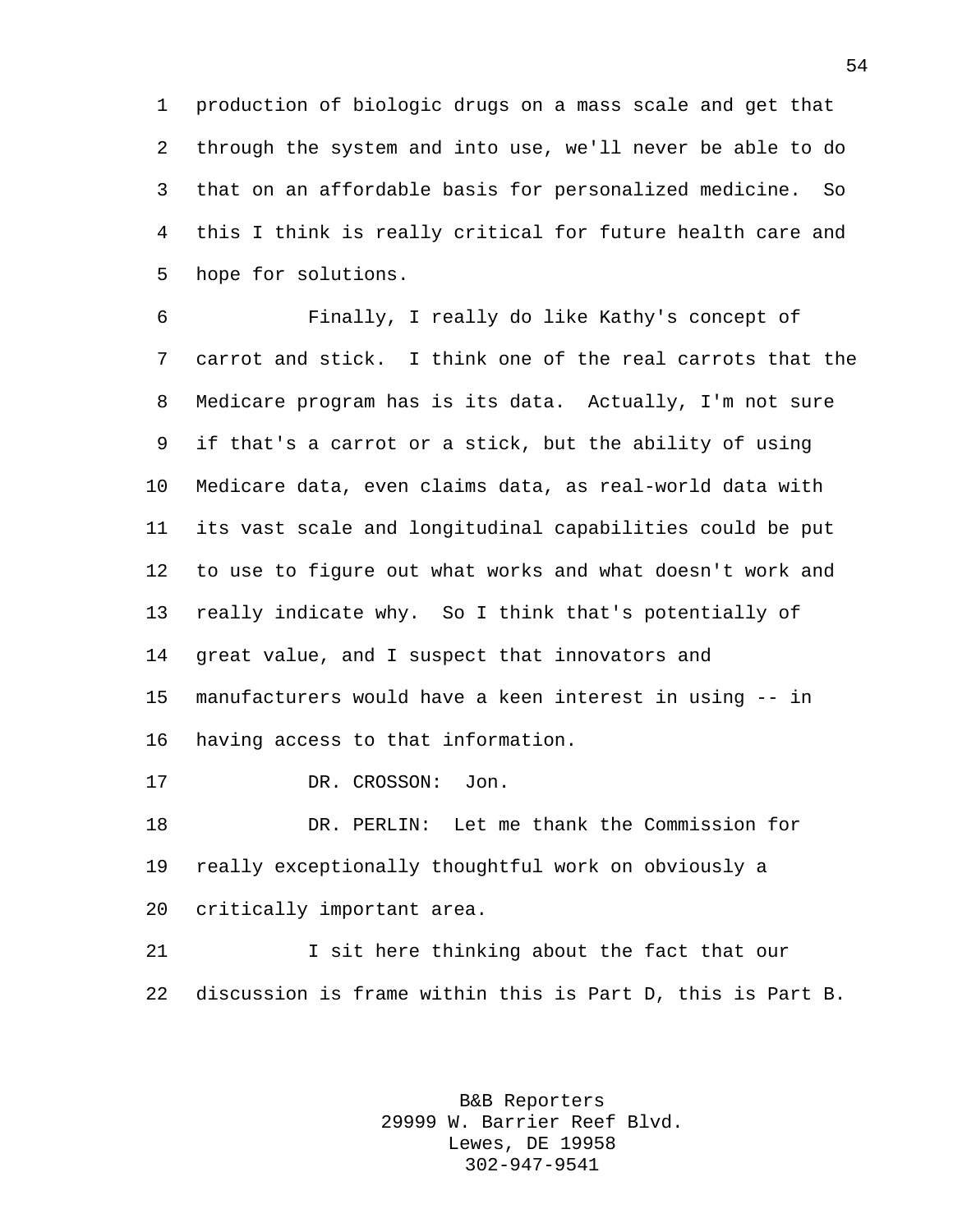You alluded to Part A. And it makes me think of two things.

 First, how might we think of this more holistically, even though we have a buffet, it's still the same meal? And, second, how would this be handled in other settings? How would this be handled in the commercial environment?

 So just a couple thoughts that may offer some opportunity in terms of unification and opportunity. When we talk about the coverage with evidence determination and comparative effectiveness, really we're talking about the relative utility of certain products relative to each other. And, you know, that leads to an implication that some are, in fact, better. And the whole premise of evidence-based medicine is that at any given moment there is knowledge that suggests for a set of circumstances some agent is better.

 And I think that we're going to have to think about -- and I liked Kathy's way of framing this -- how we have incentives to offer beneficiaries best at any given moment as opposed to, you know, the sort of traditional, you know, wide open platter where, in fact, we know that

> B&B Reporters 29999 W. Barrier Reef Blvd. Lewes, DE 19958 302-947-9541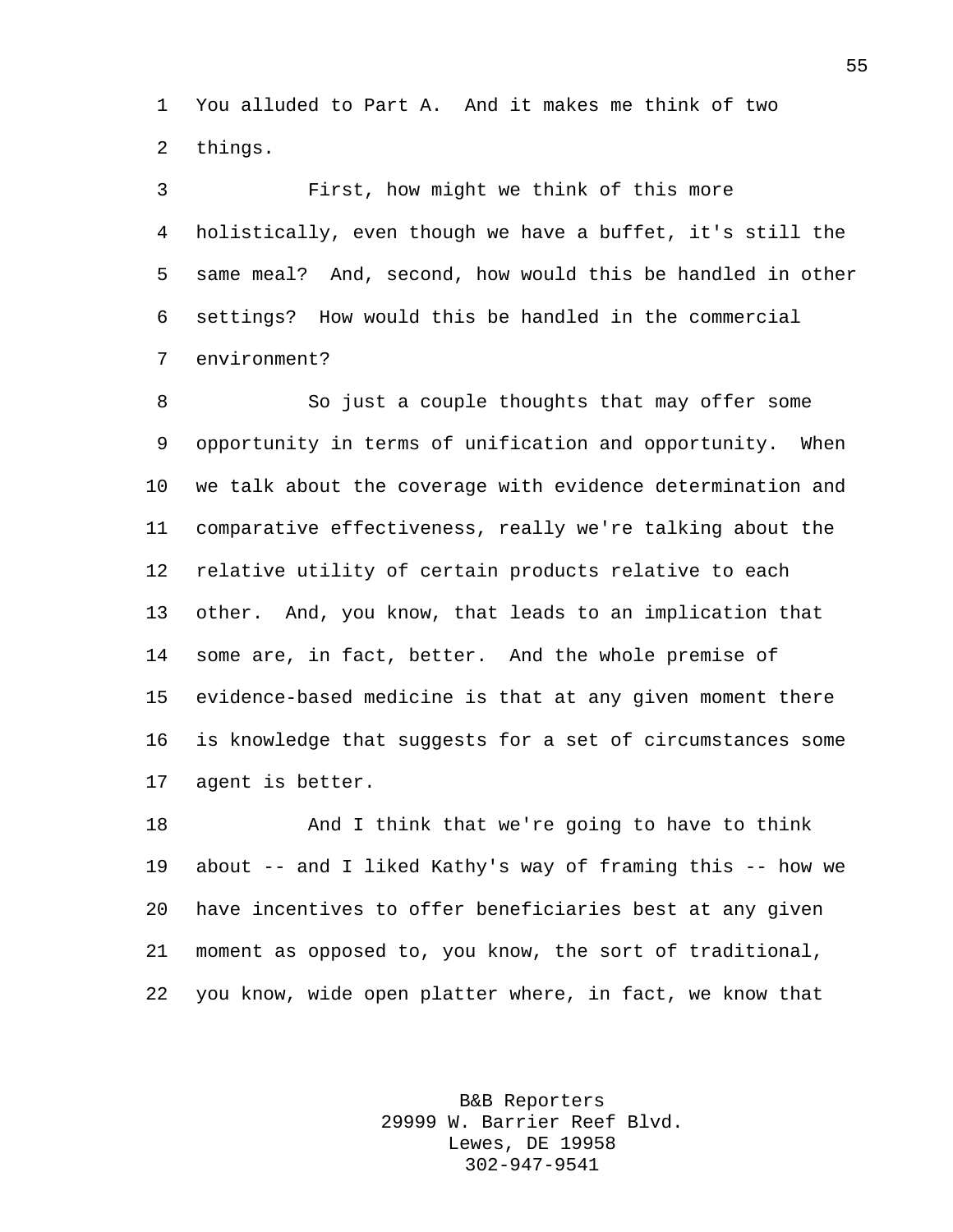there are costs -- and I think we should quantify this -- of complications of inappropriate therapy. Goodness, we talked at length about one category of that yesterday in the area of opioids.

 So I think we have found an obligation to think about not only the coordination among programs in terms of acquisition and supply of medications, but in terms of the coordination between the different Medicare program elements for the beneficiary herself.

 I think this notion of data is undertapped. You know, as someone who had the experience of caring predominantly for older individuals in my clinical past, I was always impressed with the number of obsolete prescriptions that were still prescribed and the number of times that those led to drug-drug interactions. One of the costs that, you know, may offer some opportunity is the cost of drug-drug interactions.

 The medication reconciliation, while onerous at one degree, is obligatory and, you know, has been promulgated through the electronic health record, earlier the meaningful use, and now performance improvement program as well.

> B&B Reporters 29999 W. Barrier Reef Blvd. Lewes, DE 19958 302-947-9541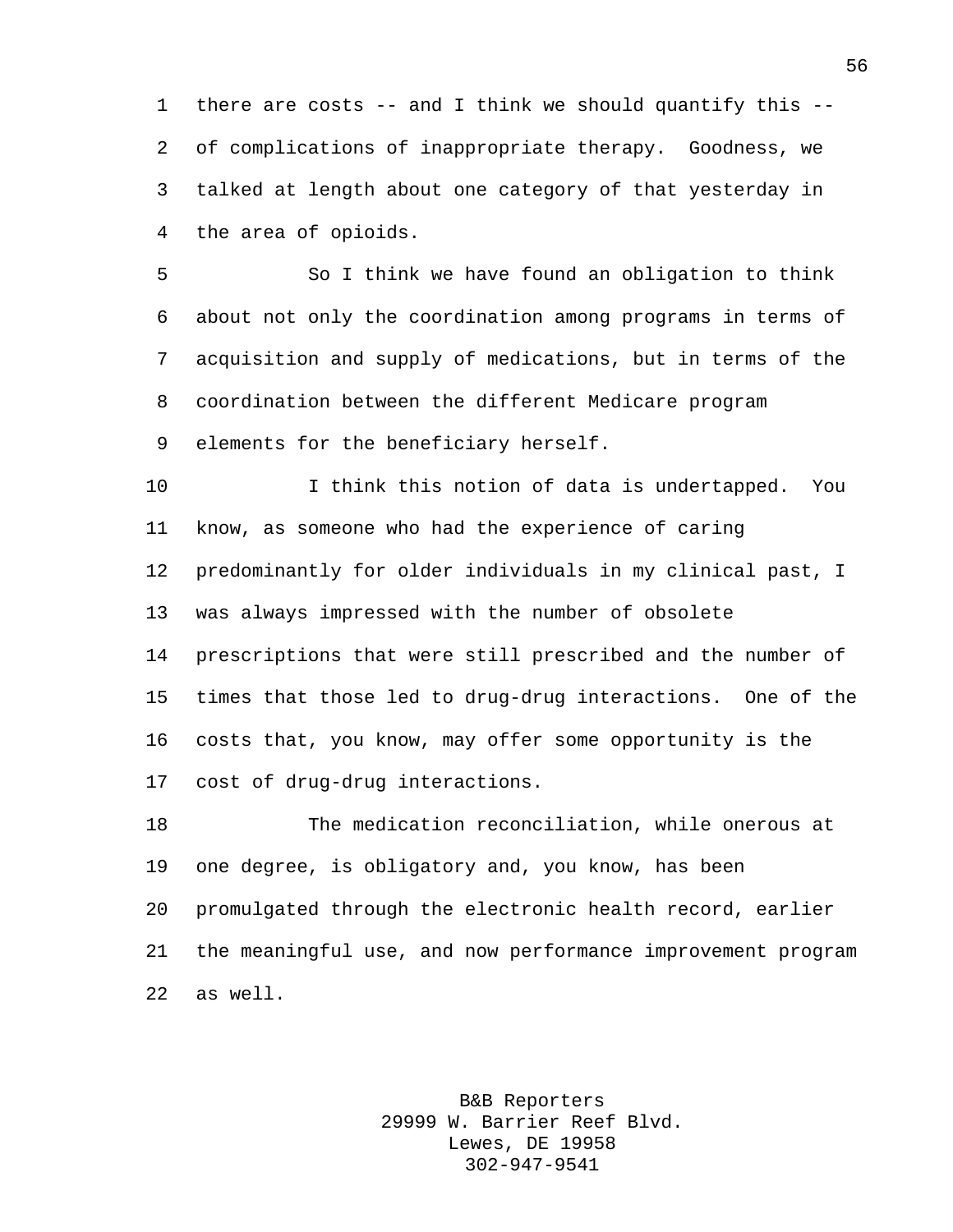1 I would suspect, if we look systematically, that we would find that there are medications that beneficiaries are prescribed solely to treat the complications of other medications, and that is a cost. And Dana mentioned an incredibly important topic, which is the cost of non- adherence. We know from our own internal work that when heart failure patients return for readmission, oftentimes it was lack of access to medications as an example. That's why we're taking approaches to mitigate that. But, you know, writ larger, when beneficiaries don't have a Part D record in some window after, you know, certain categories of hospitalization, I would argue that is a telltale data trail of the cost of non-adherence leading to readmission or potentially worse, and I hope we would actually look into, you know, the relative rates of Part D encounters following obviously admissions and their association with readmission, if that health service research hasn't already been done.

 Then, finally, on this theme of using the data to drive more ideal prescribing for efficiency and best outcomes for beneficiaries, it's kind of interesting that if any of us have an allergy to a medication, that is

> B&B Reporters 29999 W. Barrier Reef Blvd. Lewes, DE 19958 302-947-9541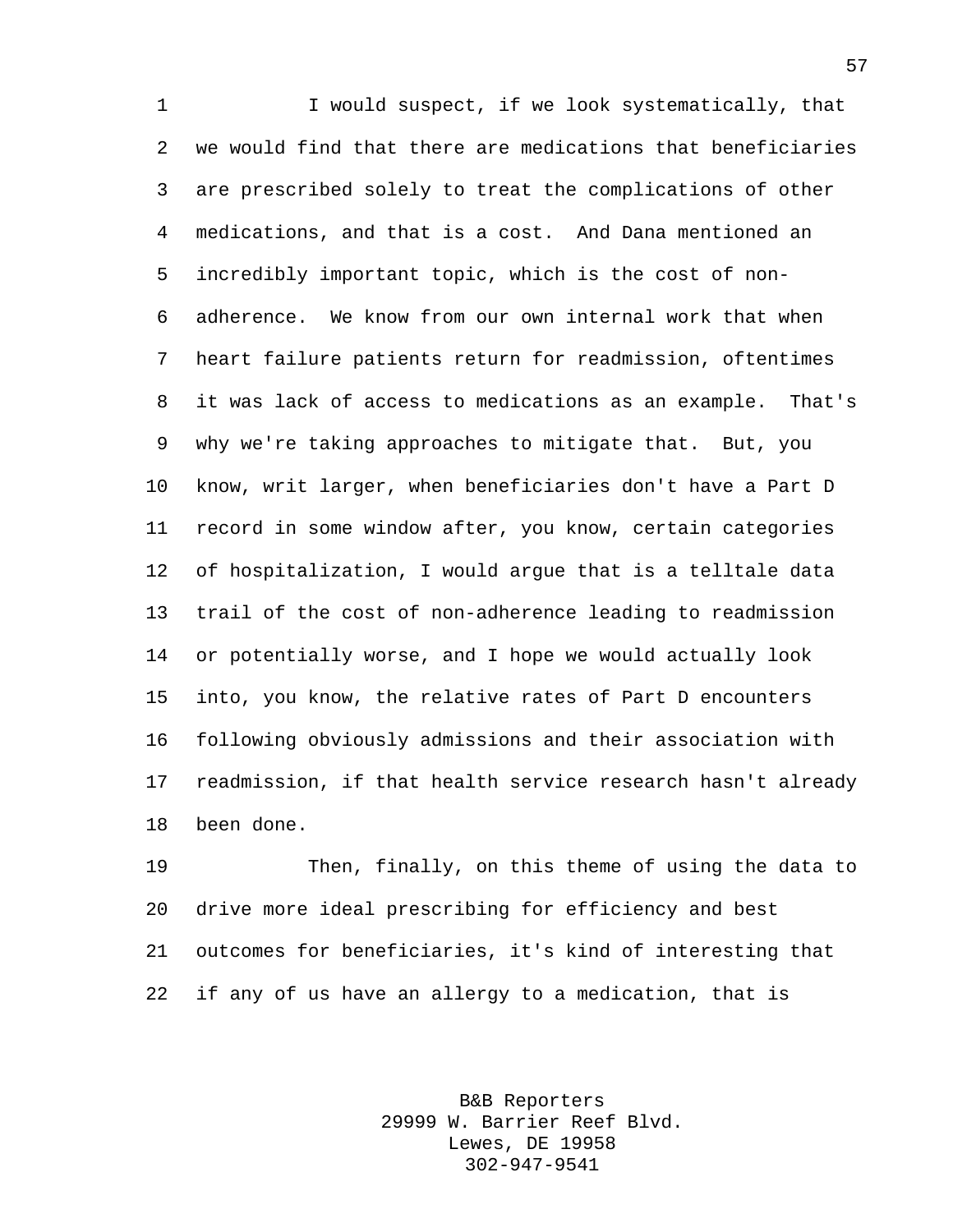recorded. But if something didn't work, it gets stopped, and something else is tried, only to repeat the cycle again. And while we know intellectually that at a genomic level there's probably some molecular basis for that, the problem is that that's not systematically recorded, and one of the areas that would contribute tremendously to understanding particularly in terms of tapping into personalized medicine in the future is some systematic recording of why a medication is stopped, short of an allergy, and that would help to drive, you know, better utilization as well as ultimately an understanding of the genomics of pharmacotherapy.

 So I appreciate those ideas. The short message is that there are a number of utilization parameters that I think we can follow that actually would allow progress even as the table is set now. Second, the coordination amongst programs would have a rationale not only in terms of program management but in terms of the care and best care of the individual beneficiary. And, third, in an election world with the availability of data, there are data elements that can help us drive this forward. And, fourth, that the aggregate of those data drive us toward more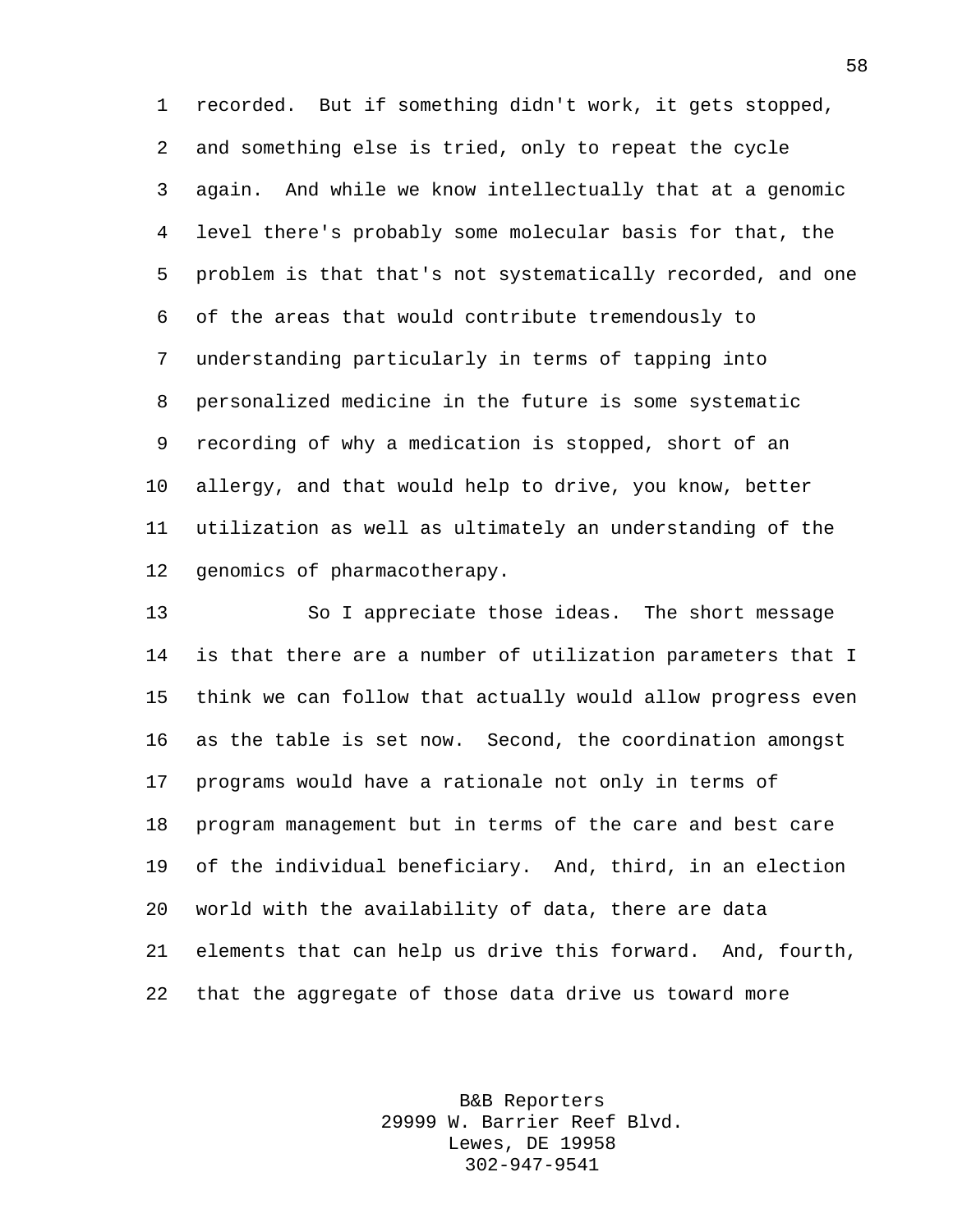thoughtful prescribing practices that, as Kathy framed, could be incentivized positively or other less desirable prescribing practices discouraged.

 And just a sort of asterisk on that, having had the privilege of leading the VA system, it was the two-fold -- it was not only the ability to structure the acquisition of the medication, but also to couple that with work flow that drove toward most optimal prescribing.

Thanks.

10 DR. CROSSON: Thank you Jon. Marge.

 MS. MARJORIE GINSBURG: I just wanted to put out a greater exploration in the whole area of cost- effectiveness research. In part, I'd begin sort of thinking about what are the primary principles that are most important to us in trying to achieve lower prices. And to me, the principle that stands out most of all is the whole concept of clinical effectiveness and relative clinical effectiveness.

 I was a panel member for ICER for seven or eight years, and even before it was ICER, when it was part of the Blue Shield Foundation program. So I sort of grew up with the program and, of course, anybody who is familiar with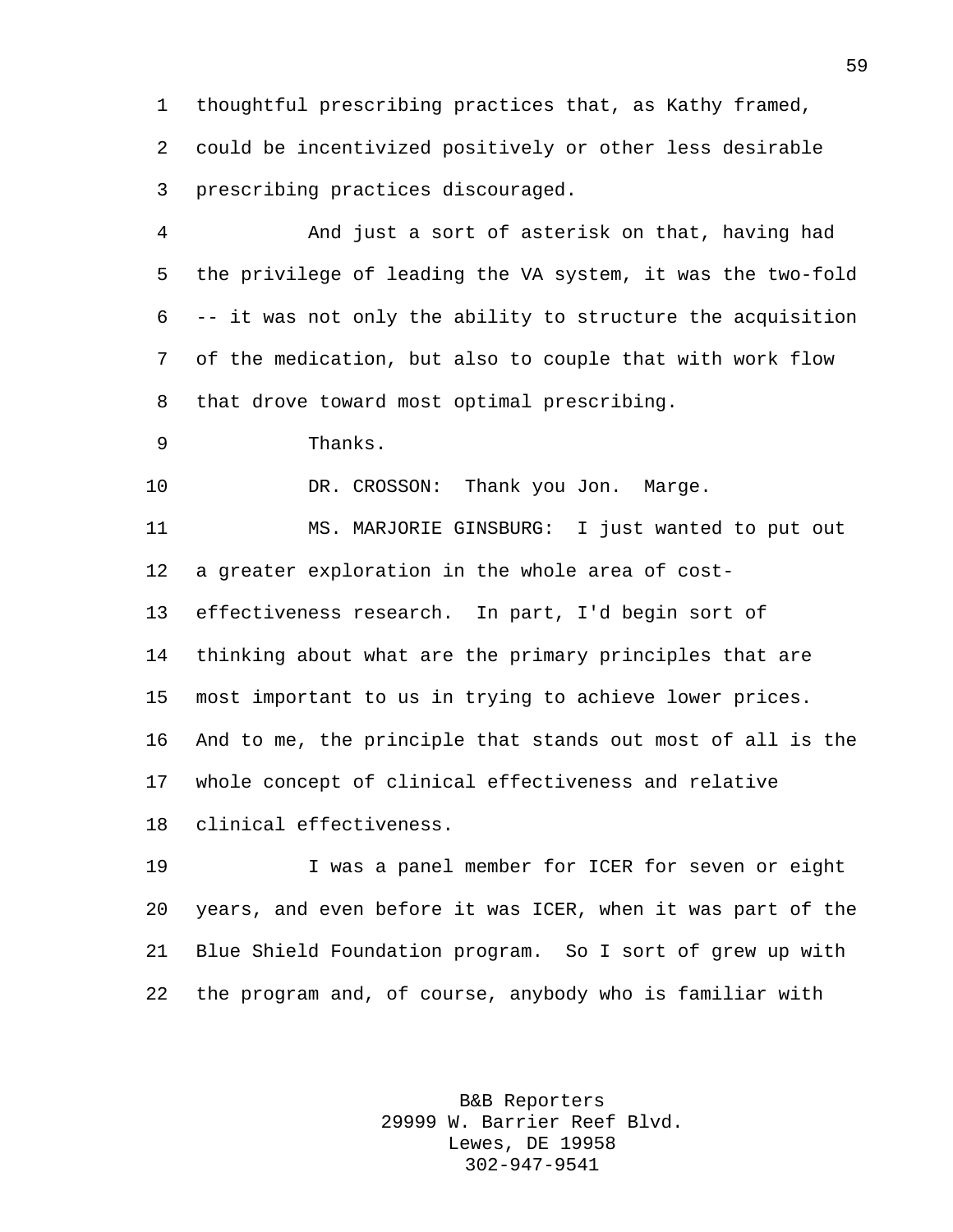it, you know, really came to respect it and enjoy it and appreciate the incredible amount of work that goes into being fair in determining what cost-effectiveness looks like in terms of pricing of drugs.

 So I hope we can give this its due. It's very labor-intensive, and many people argue that we shouldn't be using qualities as a measurement in any fashion. But I just thought I wanted to speak from personal experience of having been a panel member on ICER, that I really became a true believer.

```
11 Thank you.
```
DR. CROSSON: Dana and then Warner.

 DR. SAFRAN: This has been a great discussion. Just one thing to add to it, which kind of picks up on cost-effectiveness. I think I've mentioned this here before, and so I don't know whether we've explored it, but if we haven't, I think it would be good to.

 Many other countries have a formal way that they require when a new drug is coming to market that there be cost-effectiveness data presented to them and that it be used in determining coverage and price. And so I've wondered, since we don't have an analogous mechanism to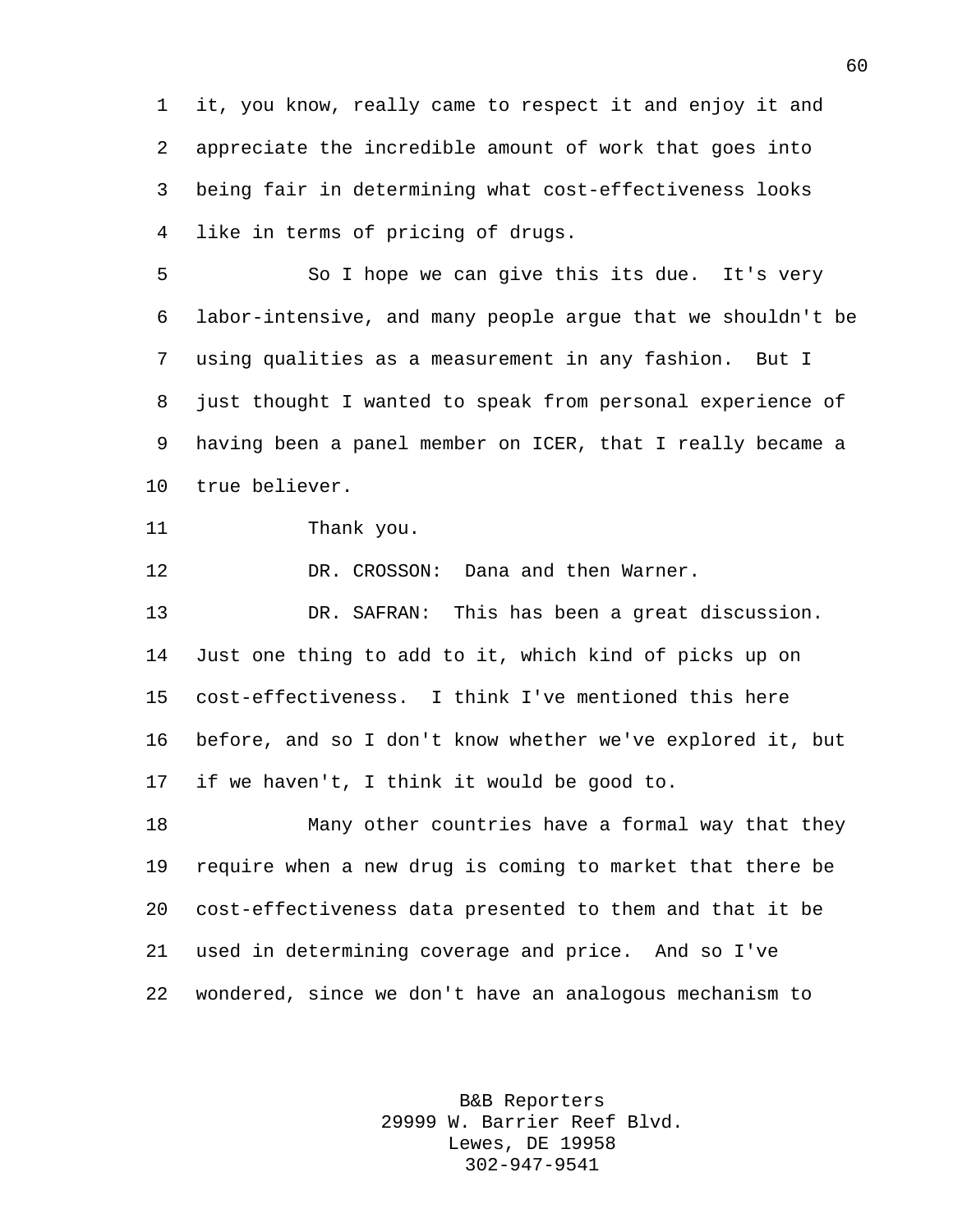something like NICE in the U.K., would it be possible to require that all data and reports that had to be submitted for approval of a therapy in other countries be reported in the U.S., too? They don't have to do additional new, different reporting, but at least to have that information on hand as drugs are being looked at has always struck me as information that could be helpful. So just an idea about exploring that if we haven't already.

DR. CROSSON: On that point?

 DR. PAUL GINSBURG: I just want to mention I'm surprised that I have not heard yet in our discussion of effectiveness the fact that we have legislation that established an effectiveness agency. It's called PCORI. Many people are -- from the beginning, it was prohibited to looking at costs. I think many people have been disappointed in what it's achieved, just looking at effectiveness, and -- but in a sense -- so this is something, revisiting a major policy that has been either launched, or perhaps not launched because of the restrictions on costs. And I'm not optimistic that we could have a big impact in this area compared to some of the other areas we've talked about.

> B&B Reporters 29999 W. Barrier Reef Blvd. Lewes, DE 19958 302-947-9541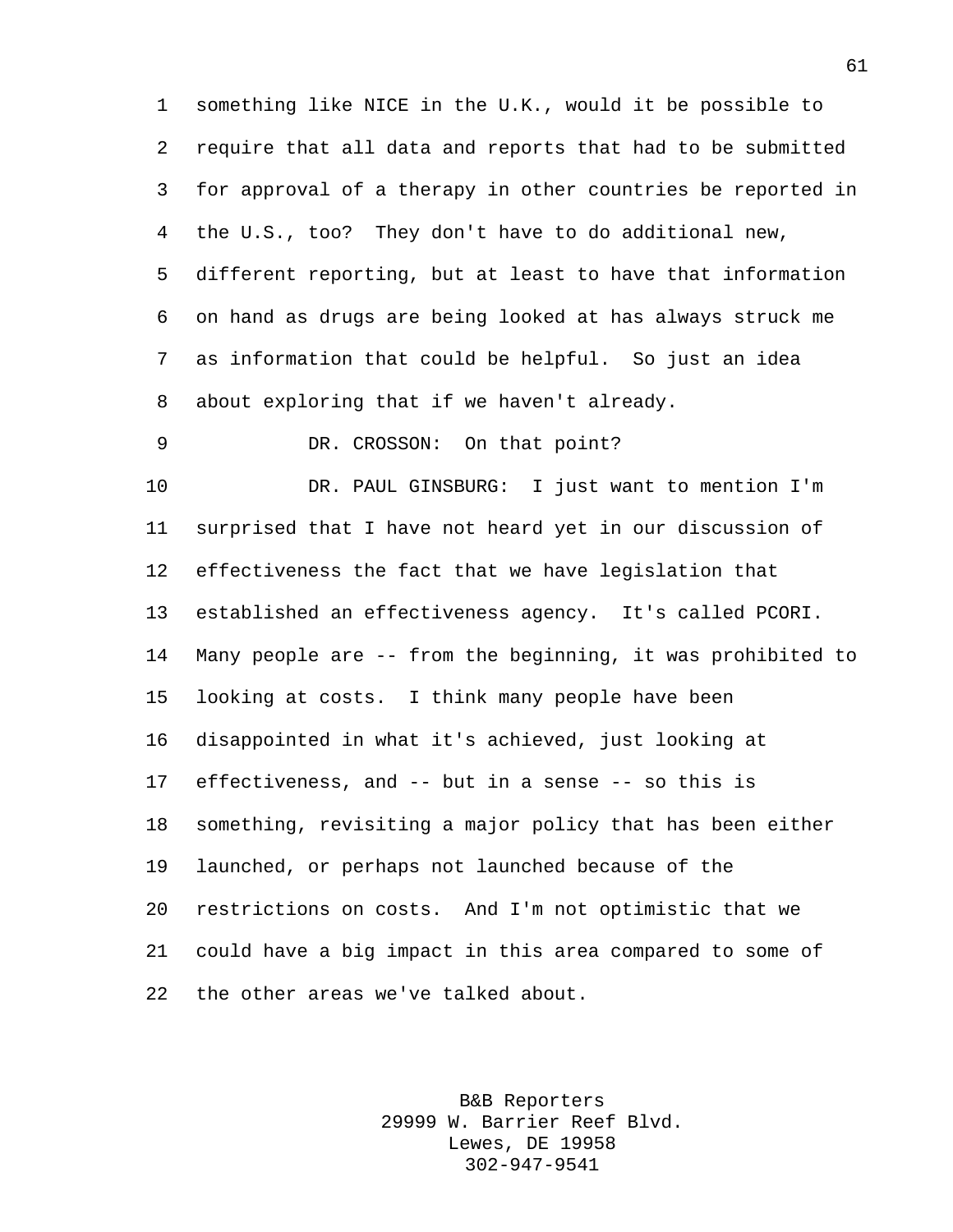DR. CROSSON: I lost track now. Warner. MR. THOMAS: So I think all the comments have been great. I think going back to Kathy's opening comments, I do think -- and Karen's questions earlier, I do think it would be helpful to -- whatever laundry list you come up with, or the buffet as it has been referenced, think about putting this on a 2x2 grid of, you know, from a low to high positive impact to beneficiary from a cost perspective, impact to the program, so we could understand that we are -- you know, what we're targeting and making sure that we're going down the road where at least from your perspective we feel like we could have the most impact. I think it would be helpful.

 And I also like Jay's comment about what's feasible. So let's look at the cost-effectiveness or the cost impact and then the feasibility of actually what can be, you know, put into place. I know all of those are subjective, but at least we'd have a way to look at that.

 You know, I think MedPAC has put a lot of ideas out there and I think tried to be very creative about how it approaches this situation. There hasn't been a lot of uptake on many of those. There's been some but not a lot.

> B&B Reporters 29999 W. Barrier Reef Blvd. Lewes, DE 19958 302-947-9541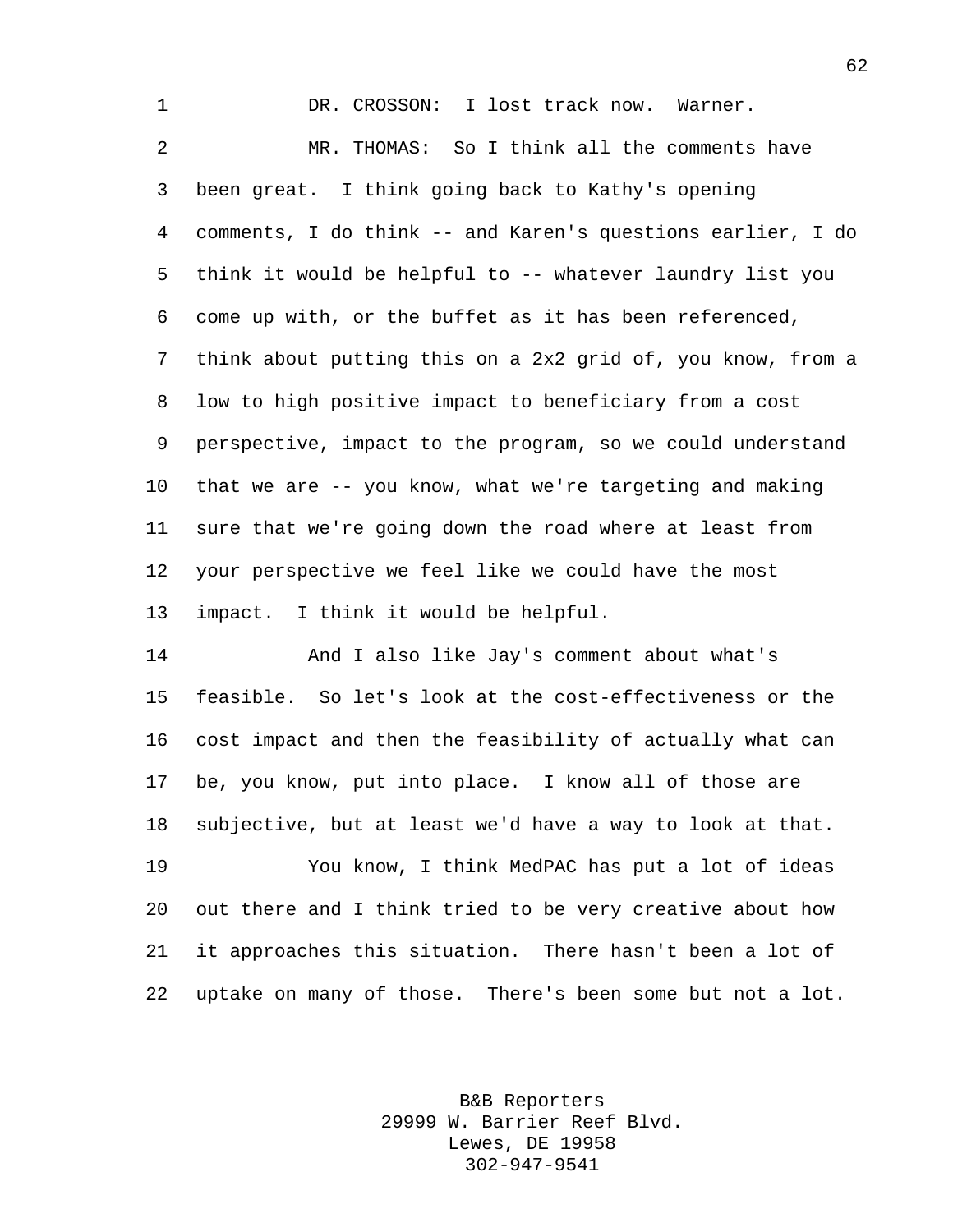And I think we know that there's this pressure that we see increasing drug prices and we hear the anecdotes in the news, and, you know, there's an article in the Wall Street Journal today about drug shortages, but also the fact that we see costs increasing several hundred percent.

 If we're sitting here talking about a several hundred percent increase in home health pricing or hospital pricing or any of the things we talked about yesterday, we'd be like, "Are you kidding me?" I mean, how can this be? But yet we've come to almost think that this is okay or acceptable.

 So I would really encourage us to be methodical and thoughtful, but also take a hard line on this. And although I don't think -- I hear the comments about direct negotiation from a government perspective to the manufacturers may not be the right way. I do think this idea of taking the suggestion that was in Part B and maybe extrapolating across all the programs, A, B, and D, of an inflationary cap would at least put some downward pressure on pricing and I think encourage manufacturers to get more creative.

I think going to Bruce's comments around Moore's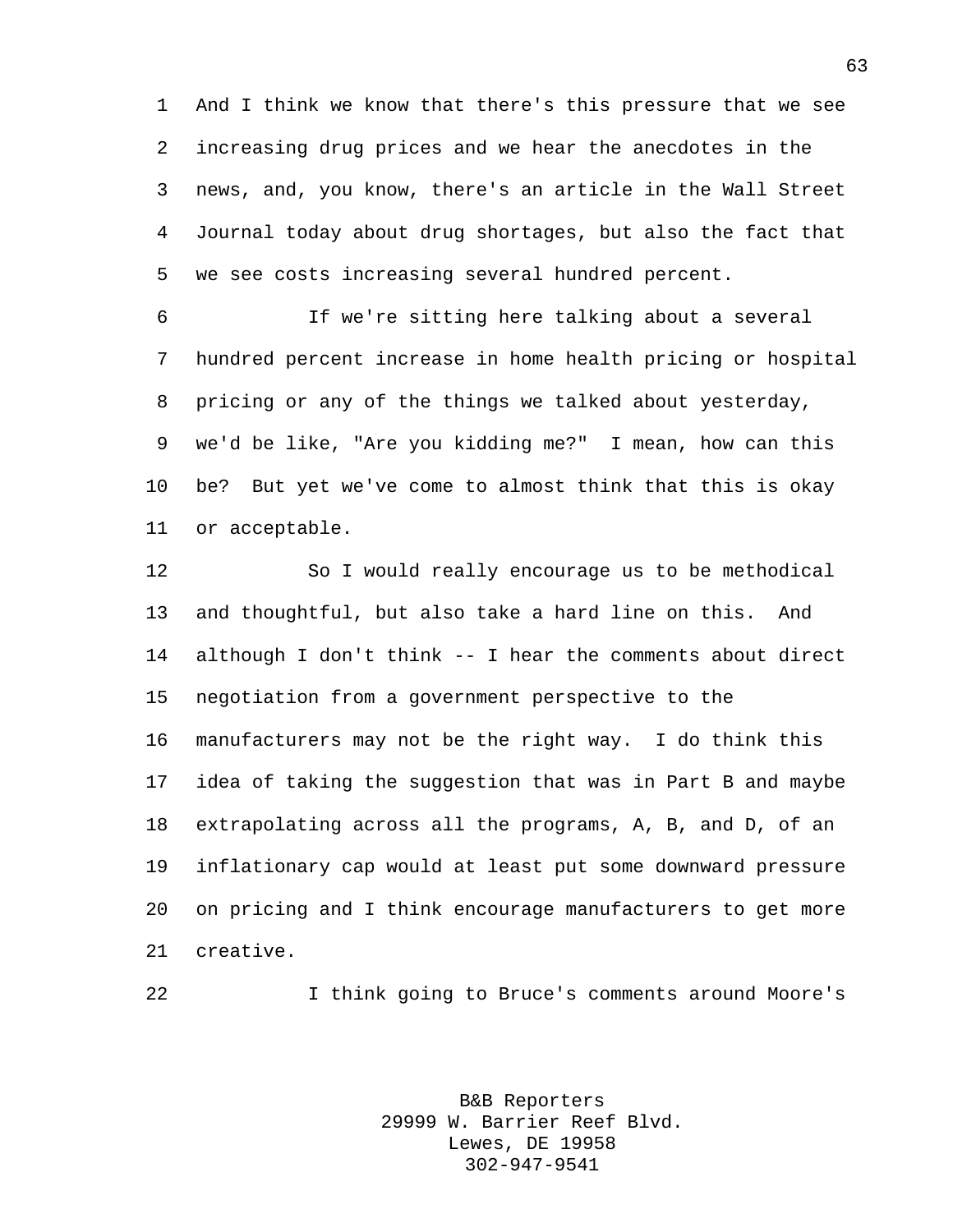law, I mean, many of these drugs that are so old, we should see the pricing going down not up several hundred percent. And, also, maybe we should talk about or there should be some research done about how do we make it easier to get into the world of manufacturing or are there other opportunities there, because, you know, it's just not sustainable, kind of what we're talking about.

 So I would encourage us to look at the idea of a cap across all the programs. I would also encourage us to think about a cap around launch price. Now, you could have a -- you could go to maybe binding arbitration if someone wanted to go over that cap. But I think this idea -- I mean, we started to hear this the other -- a couple meetings ago about million-dollar drugs, you know, for a dose, and it's just like obviously for that patient it's extremely important, but is that really feasible to the cost of health care and to our society to have million- dollar drugs going forward or drugs that are several hundred thousands dollars for treatments or for doses? So I think we've got to start to put a cap on these things and take a harder line. We can always have an arbiter. It could be a binding arbitration, or you can

> B&B Reporters 29999 W. Barrier Reef Blvd. Lewes, DE 19958 302-947-9541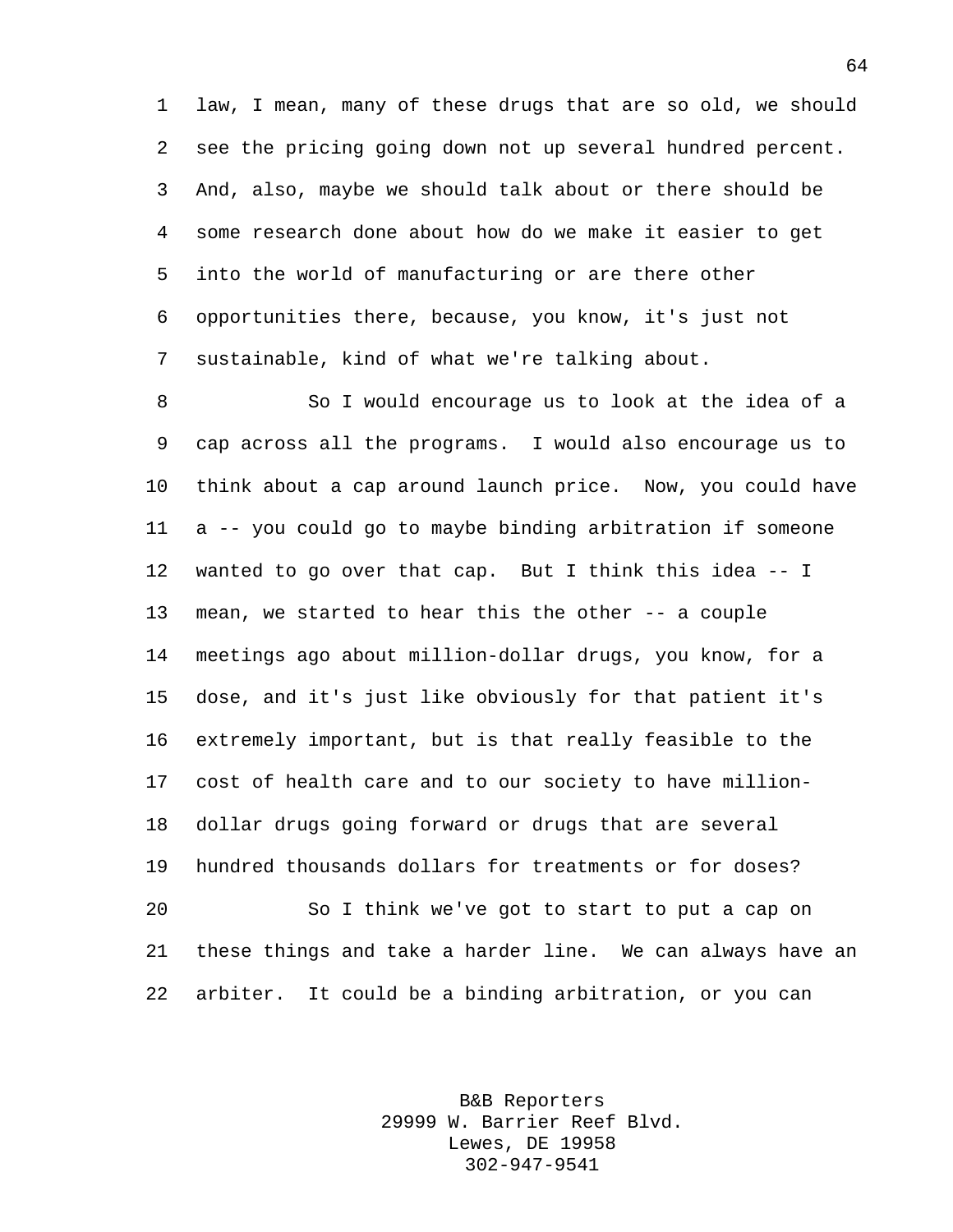have an appeals process. But I would really encourage us to take that as a hard line.

 I also think it would be interesting to understand -- we have somebody here who has a lot of experience, Jonathan, in the VA. How has the VA done on pricing? And how does that compare to what we're seeing in our own government programs, which are actually larger, you know, from a purchasing perspective? And just what are those differentials?

 I've got to be honest, I don't totally understand the rebate area, and I think having more transparency around that, it seems like it does create escalation in pricing, and that there probably out to be some modification of that program to create, number one, more transparency, and for it not to be able to be used as a way to drive pricing up. If it's a way to essentially rebate so people get better deals or that beneficiaries have lower out-of-pocket costs, great. But if it's, you know, just used so we can drive the pricing up and kind of push it back in a different fashion, I don't think that that makes a lot of sense.

So I would just encourage us to take a much

B&B Reporters 29999 W. Barrier Reef Blvd. Lewes, DE 19958 302-947-9541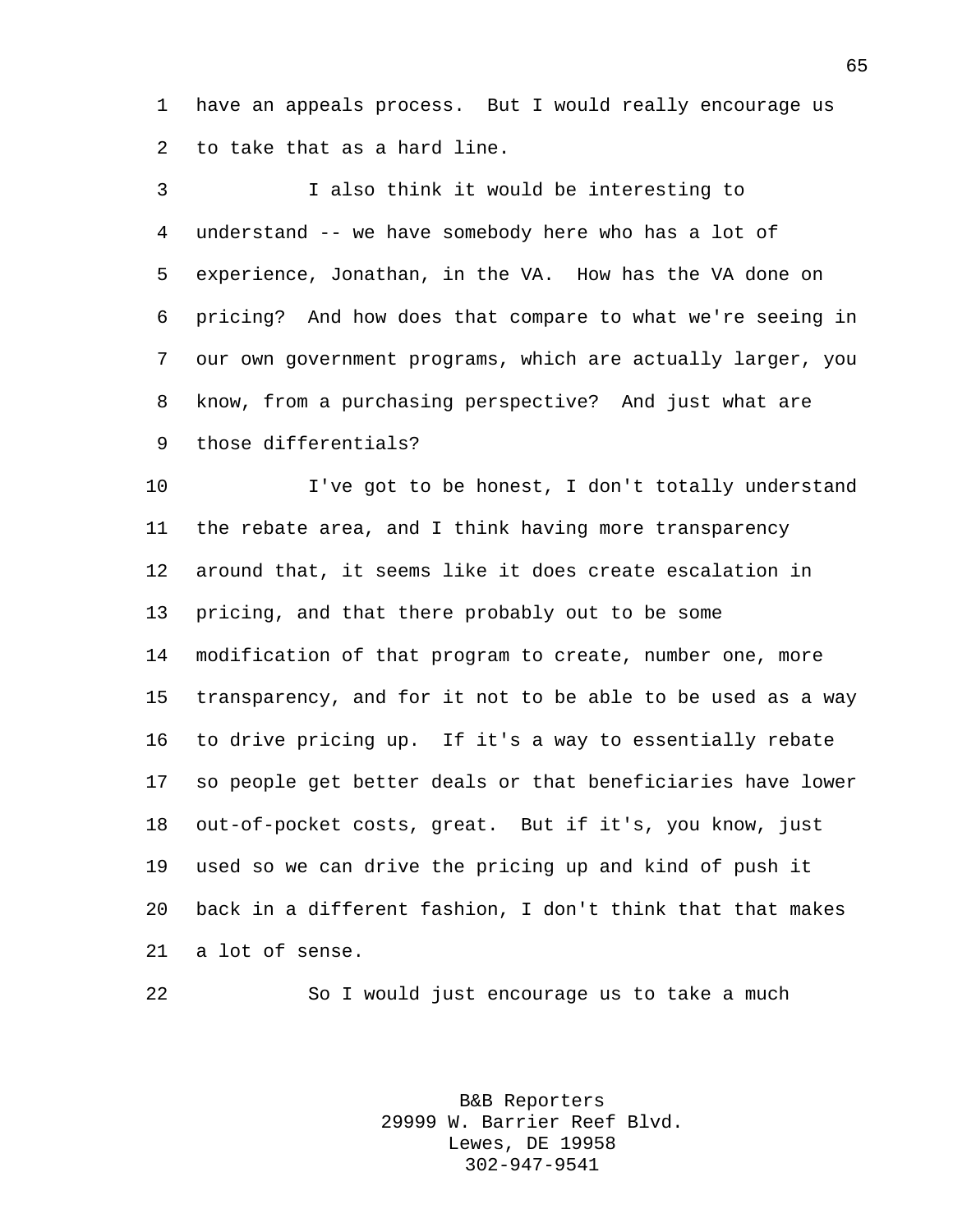harder line -- we can always back off from it, but I would encourage us to take a much harder line around this idea of escalation caps. We do this in all the other areas of the program. Maybe in Part A we ought to -- and I actually mentioned this to Jay before. Maybe we should index it to whatever increase we put in for the inpatient increase for hospitals. Maybe the drug escalation or price cap ought to be whatever the inpatient rate increase is. That would be a way to index it so that it's maybe more fair as far as how we think about purchasing in the Part A program.

 So those are some ideas that I'd like to see us explore, and to not be scared by, you know, lack of R&D or shortages -- because we have shortages today, and there's virtually no control in pricing. So I think we've got to do a better job putting some caps on this and forcing this part of the industry to be a lot more creative in how they look at costs and a lot more creative in how they come to the table to be part of the solution.

 DR. CROSSON: Karen, did you want to comment on that? DR. DeSALVO: [Speaking off microphone.]

DR. CROSSON: Okay. Jaewon first, then Karen and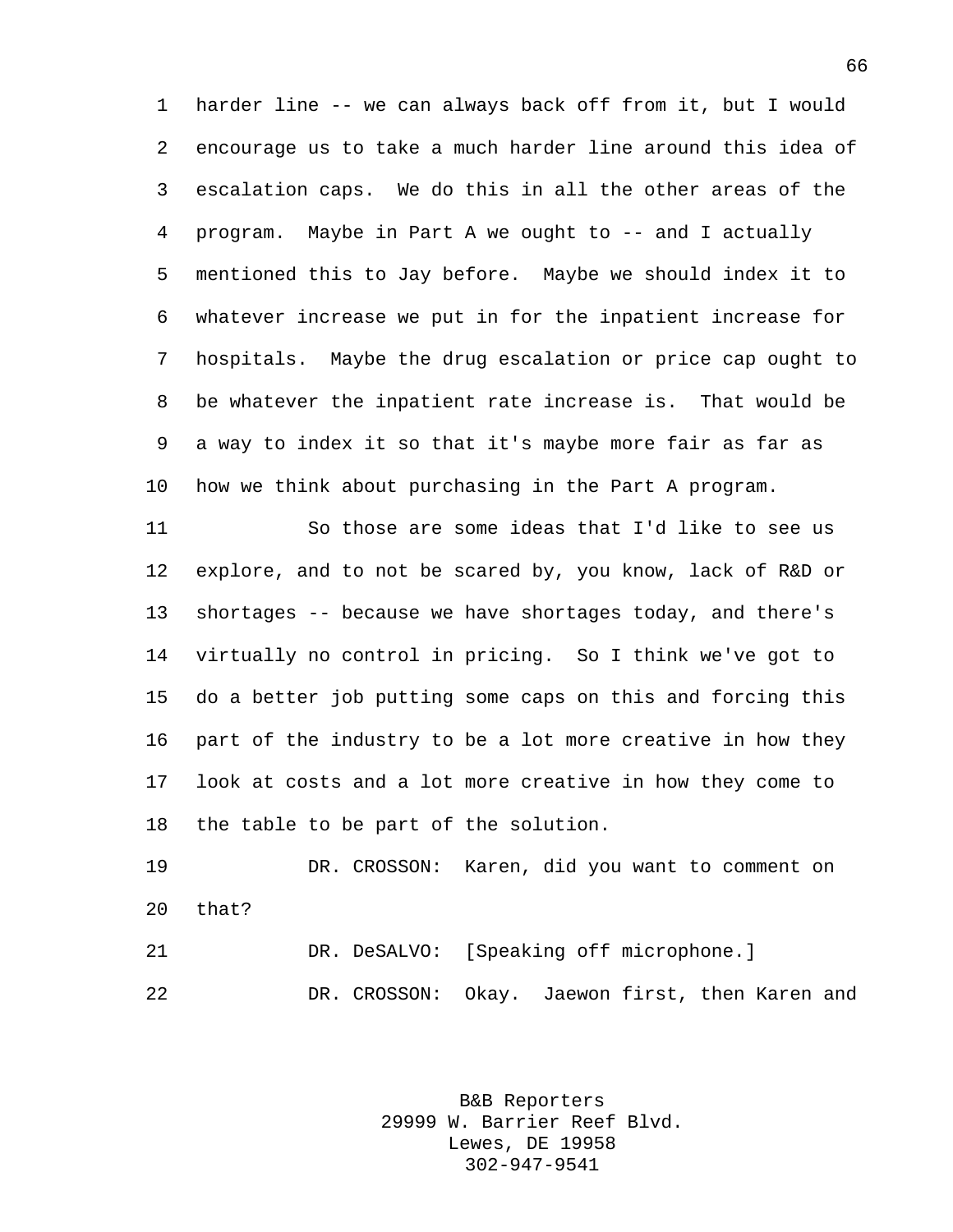Amy.

 DR. RYU: I was just going to comment that it seems like this topic, more than any other that we've encountered, obviously very complex, but I'm noticing that there are a lot of recommendations that we have previously made that didn't gain traction. There are three whole slides dedicated to it.

 I wonder if it's got something to do with this notion of it's a buffet. There's just too much, and you don't even know where to start. So it's not even you're overeating. You're not eating at all. You're just confused and starving.

[Laughter.]

 DR. RYU: So it would be helpful, at least to me, when we revisit this in March, some notion of how do you prioritize and where do we think is -- it's that notion of feasibility, but it's what can be done quickly to just take one step. If you extend the buffet, it's salad, start here. Something like that would be good.

 The ones I kind of gravitate towards, the structural elements around the program and reinsurance and catastrophic versus the capitated component, kind of what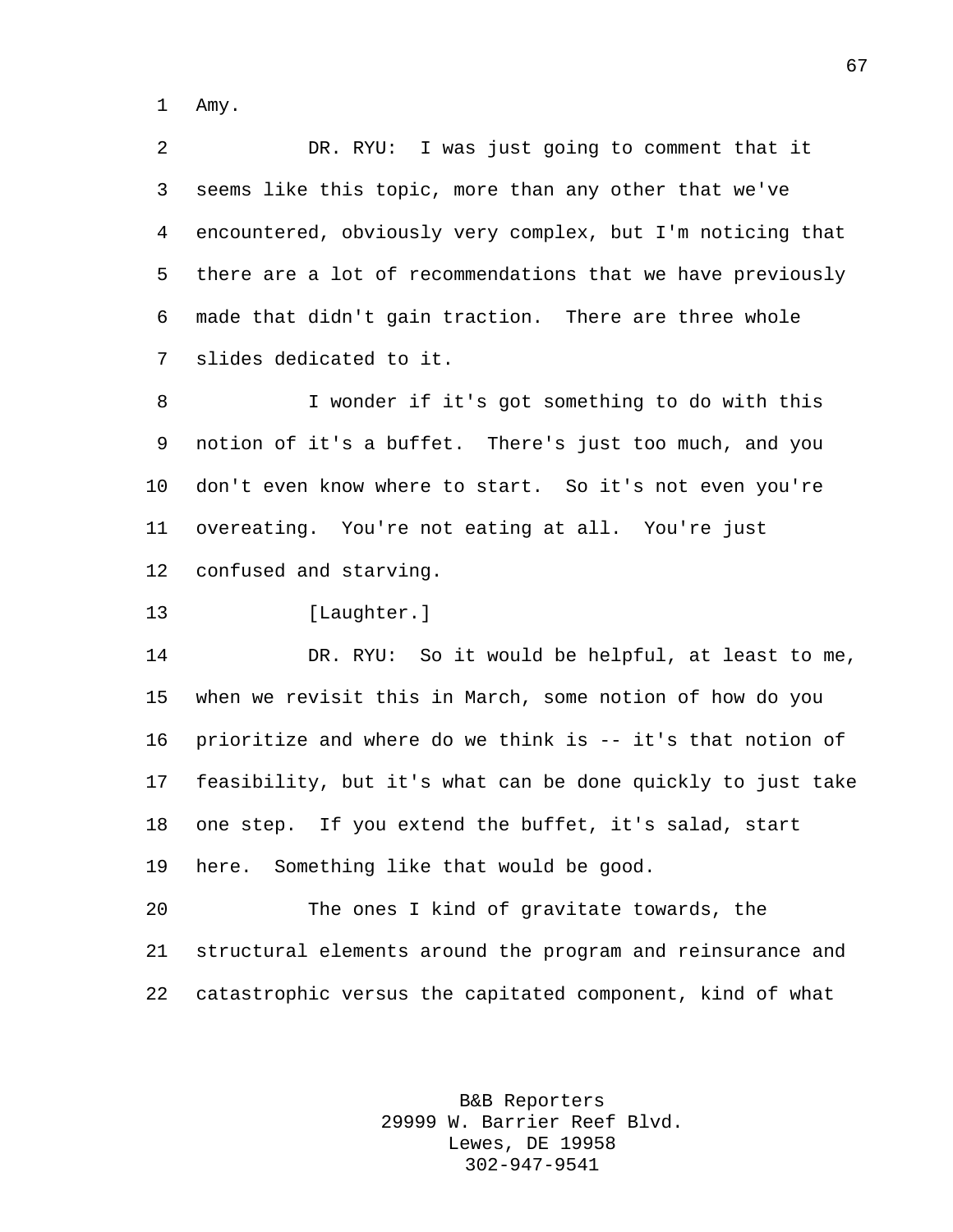we talked about yesterday, do those seem or feel at least to have a little more immediacy to what can be done? But I'm not sure about that.

 If there's some way to say instead of this, let's shrink the world and really look at this, I think that might help to get traction. It seems like we've recommended all the right things, and we could keep fine-tuning, but where do we start?

DR. CROSSON: Karen.

 DR. DeSALVO: First, just to underscore the opportunity for us to do more education, I think that MedPAC is uniquely situated to have a very evidence-based frame and peel back the onion of the complexity in areas like rebate and otherwise.

 I want to offer three 3's as parameters for how we can begin to determine which of the food has salmonella and which doesn't. So the first of the three 3's would be financial. The second would be impact on beneficiaries, and the third would be execution.

 The first, in financial, to look at overall impact on cost, I'm thinking about Part A on price and on spend, which I believe would be different kinds of notions.

> B&B Reporters 29999 W. Barrier Reef Blvd. Lewes, DE 19958 302-947-9541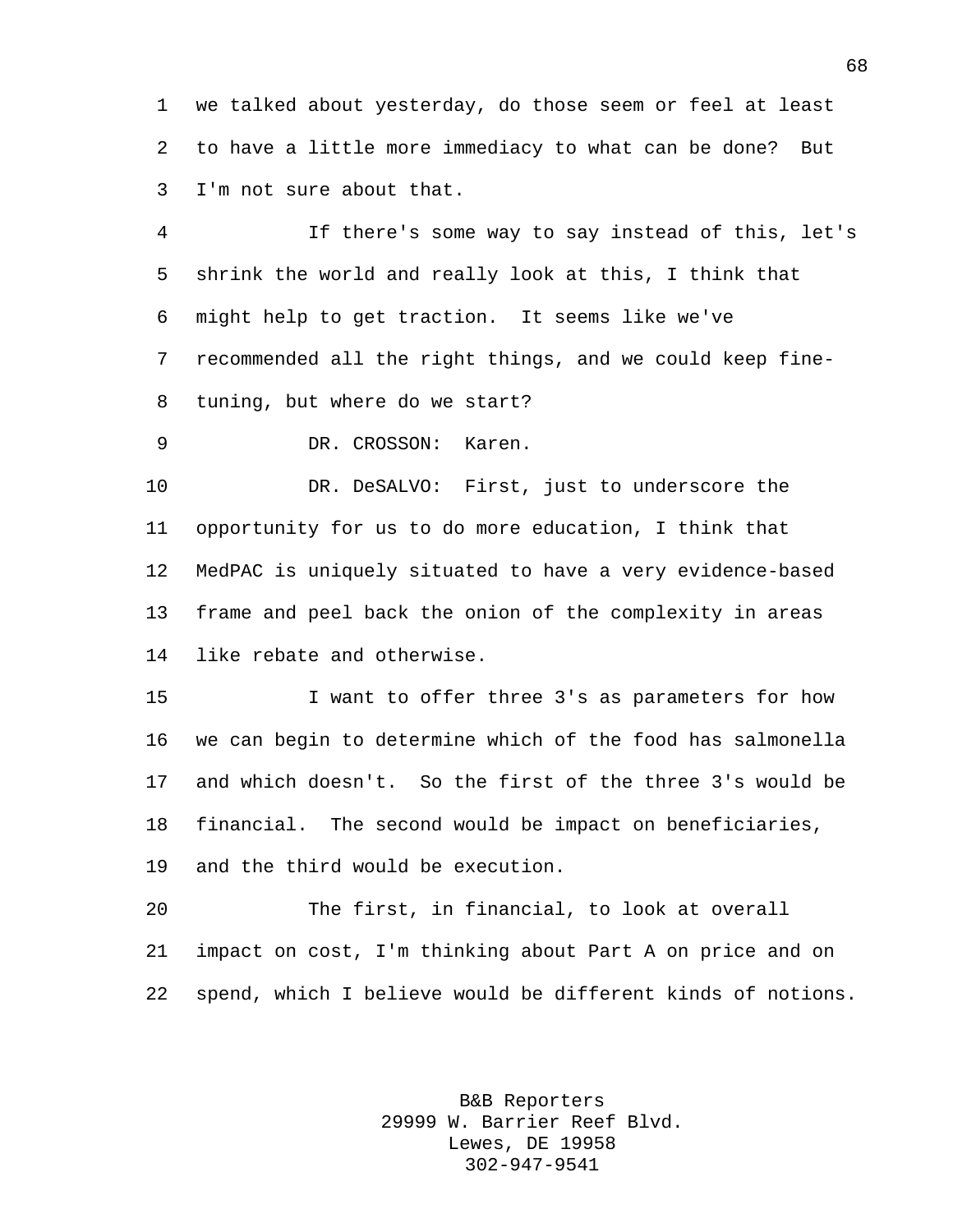The second area, impact on beneficiaries, we've mentioned out-of-pocket, overall access, and then equity in access.

 Then the third, in execution and feasibility, time to market, time to change.

 I would just ask also about what's statutorily allowable right now versus what would require congressional action that will impact time and feasibility, but let us know what's the near term. That's a suggestion for some parameters that we might use to help sort and sift.

Thank you.

DR. CROSSON: Thank you, Karen.

**I had Amy.** Then I saw Marge and Kathy. MS. BRICKER: Yeah. Just back on -- a couple of Commissioners have mentioned the VA. It's just worth noting that the VA is buying drug for each VA facility, and the veterans have to use the VA to get access to those drugs at those prices. So to suggest that we would use a similar model would either mean that we're going to buy drugs for every pharmacy in America and every hospital in America or that we're going to suggest that Medicare is going to have some sort of closed system, select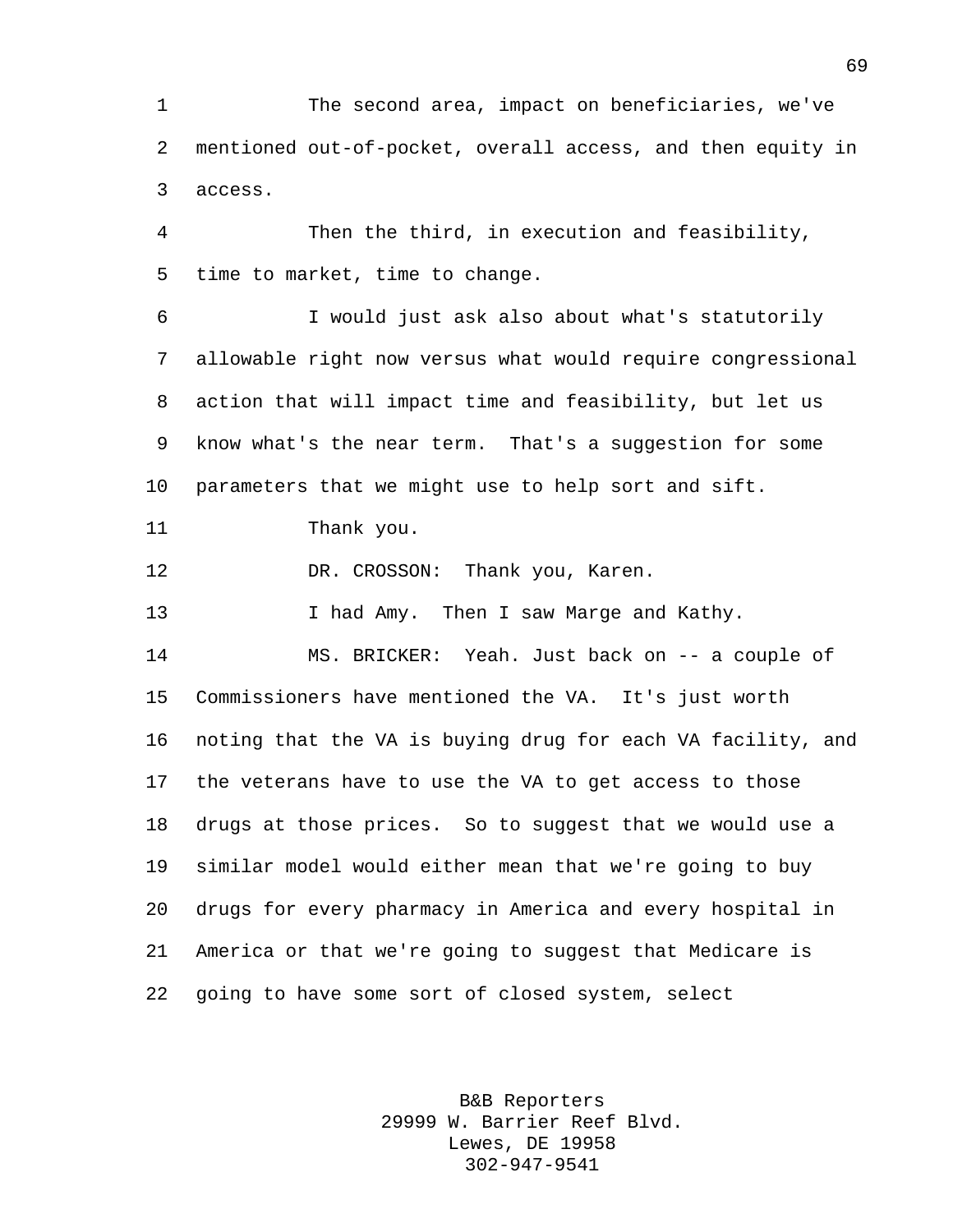pharmacies, select hospitals, what have you.

 Again, it sounds interesting, like why can't we just do that. We just have to understand the model that exists for deployment of those discounts, similar to a Kaiser or something else.

 A point to make again, I've heard the international pricing and why has there been success in other countries relative to this. This isn't because manufacturers like those countries better. It's because, again -- if you asked the question before -- it does depend on the country, but for the majority, they just won't cover the drug. The drug just is not available. So manufacturers are forced to bring the price down to something that -- they're forced to bring down the price, period. We saw this in hep C, and they launched at a price that was three times that in developing countries here in the U.S. And it wasn't until competition that that price actually now is less than in those other countries.

 We simply have to allow the market, the free market here in the U.S. If we're not going to go to a socialized system, we have to allow the free market to operate, and we get caught between fear that, oh, if we do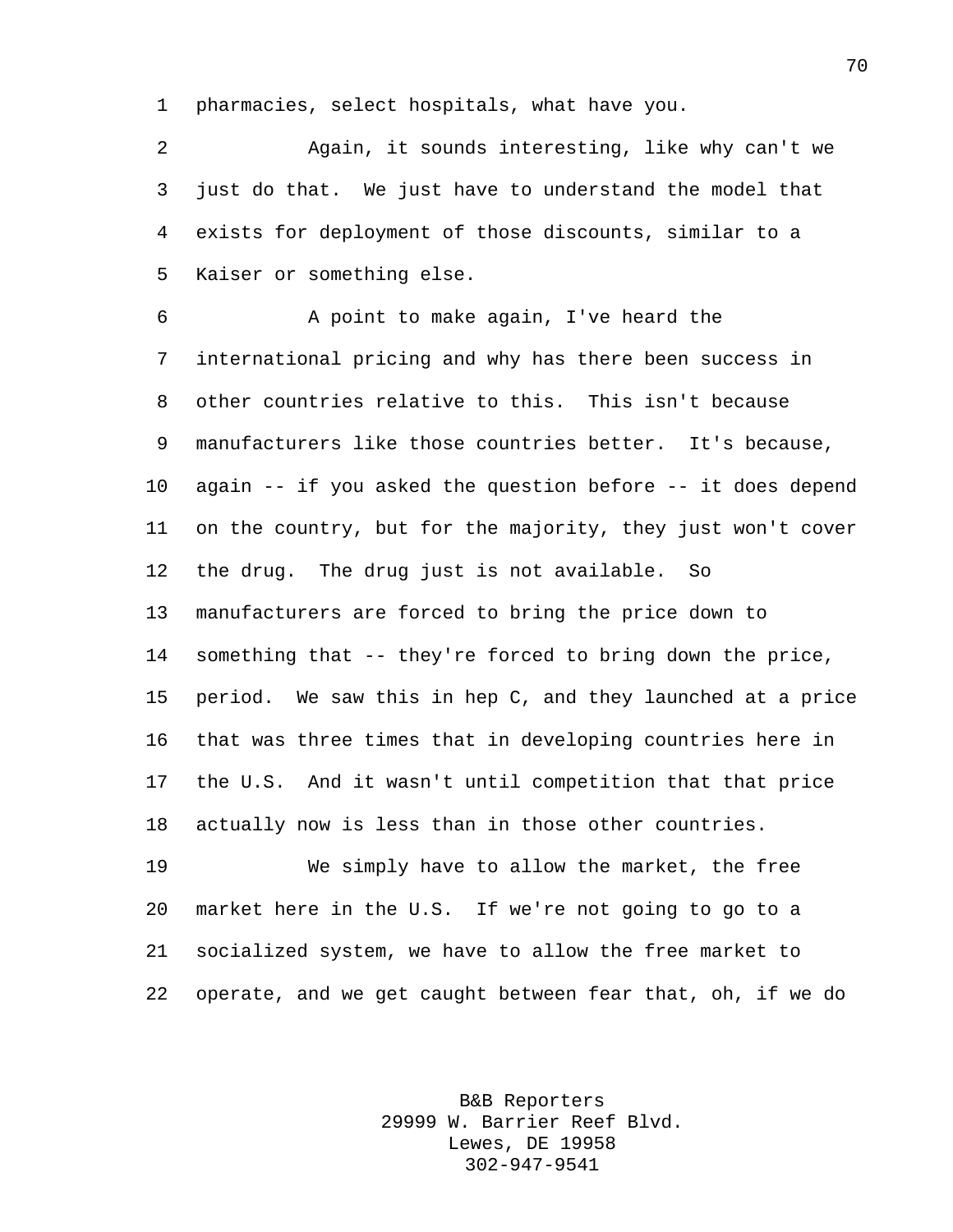that, the manufacturers just will stop inventing drugs. We've not seen that. That's what folks want us to believe will be an outcome, but we have not seen that. So, again, I'd just encourage us to think about

 the handcuffs that are on this system today, as we've designed it today, and take those off.

DR. CROSSON: Marge.

 MS. MARJORIE GINSBURG: I personally wouldn't mind a few limits on our free market system, myself, but that's a different thing.

 But as long as we're putting everything on the table, it occurred to me -- and I'm a patient advocate -- that one possible way to bring down the use of more expensive, less effective drugs is to charge patients higher co-pays.

 I don't know. Perhaps others have even considered that in some fashion before, and I can't even believe I'm actually saying it. But it's one of the few things that is within our control. We talk about what's feasible, and if we can't get the drug companies to lower their prices, then we discourage take-up by telling patients they have to pay more for a drug when it doesn't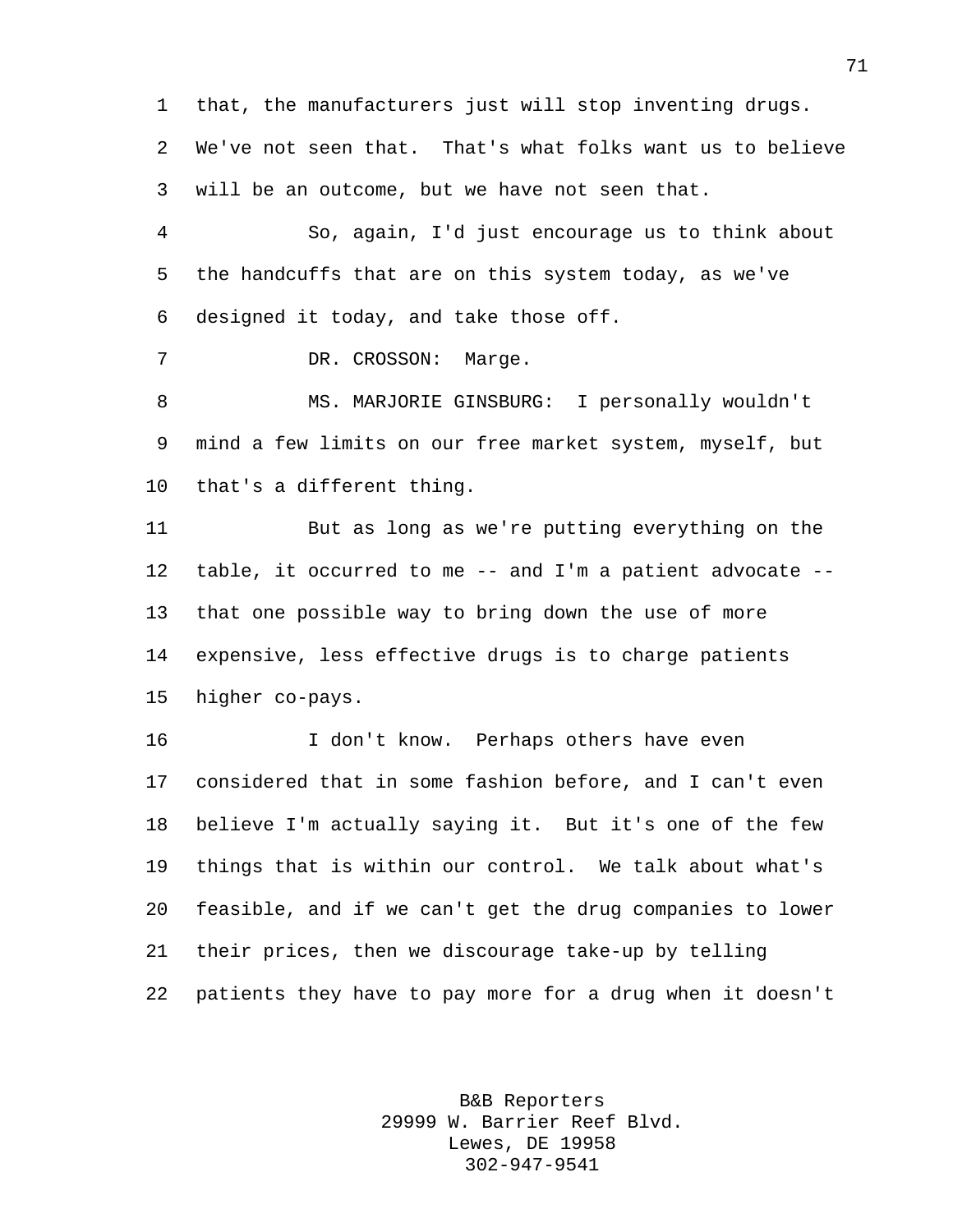work as well.

 Downside to that is that people tend to equate higher co-pays with higher quality. So we have that little problem to deal with, but I just wanted to throw this out, just to get it on the plate. Thank you. On the buffet table. 7 DR. CROSSON: And just to note, Marge, that is a mechanism in the commercial marketplace. MS. MARJORIE GINSBURG: It is? DR. CROSSON: Commercial drug coverage, yeah. MS. MARJORIE GINSBURG: [Speaking off microphone.] 13 DR. CROSSON: Me too. 14 Kathy. MS. BUTO: And also, Marge, higher-cost drugs do result in a higher co-insurance for beneficiaries. So I think they are feeling that, unless they've got Medigap. MS. MARJORIE GINSBURG: [Speaking off microphone.] MS. BUTO: Yeah. With more differential co-pays. So I just wanted to add to Karen's three by three or whatever it was by saying I think we need to have

> B&B Reporters 29999 W. Barrier Reef Blvd. Lewes, DE 19958 302-947-9541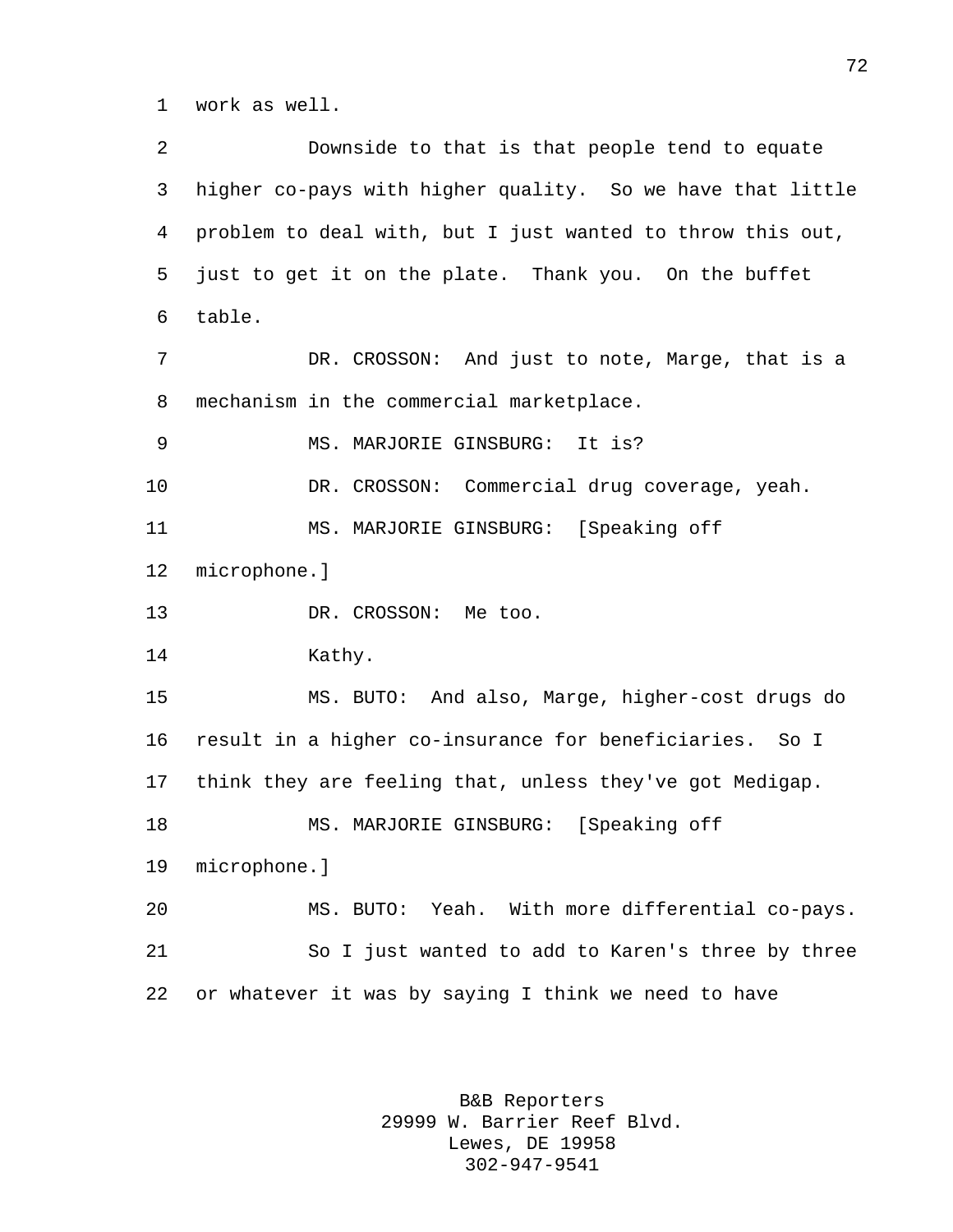something on unintended consequences, and one of the ones I mentioned earlier was the potential to increase launch prices. So if a policy is going to actually cause some escalation in pricing, I think we want to be aware of that. We might think it's worth pursuing anyway, but that's something that we ought to consider.

7 Then I really hope that in the -- and this is going to be hard because I think we're going to be sorting through and identifying and prioritizing, but I think some granularity around feasibility is going to be important because there are these issues that I think Amy mentioned of what if you allowed Part D plans to exclude drugs, or if you want government at the federal level to do something, how feasible is that? What process would they have to follow? I think it's important for us to understand because it affects timing, and it actually affects the ability to turn around and make a revision, which I'm always concerned about.

 You can maybe do the first step, but then when prices maybe go in a different direction or you want to incorporate new competitors, how do you turn around and do it again in a timely way?

> B&B Reporters 29999 W. Barrier Reef Blvd. Lewes, DE 19958 302-947-9541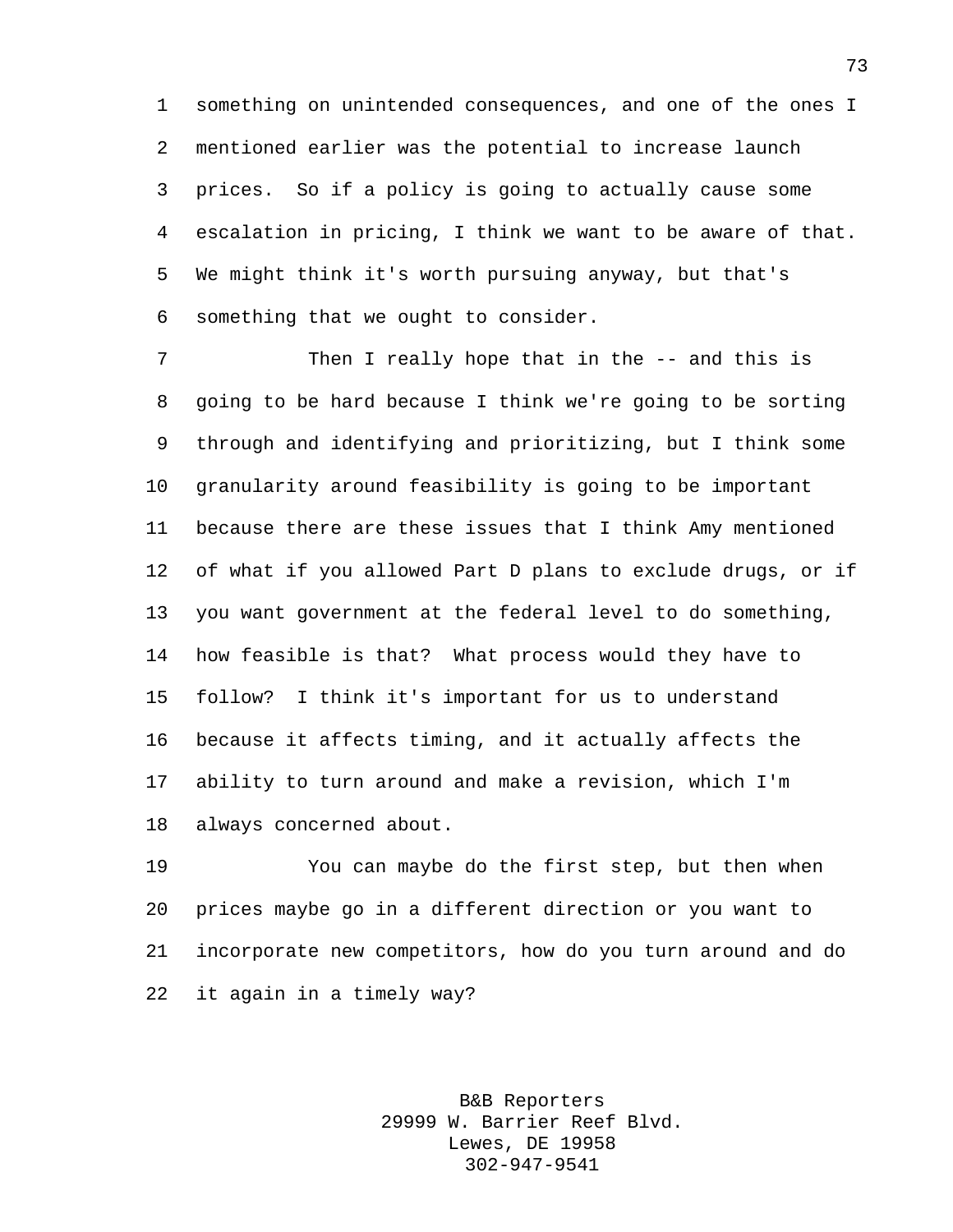So I think the feasibility is really important to make these policies work.

 DR. CROSSON: Okay. Thank you, Kathy. And I think we're going to have to wrap up. I want to make a couple concluding remarks, basically building off of what Warner had to say a few minutes ago.

 Not to oversimplify -- or actually to oversimplify, to paraphrase a former President, it's about the price. That's really what we're dealing with, and I think as we think our way through this -- and thank you again to the staff for setting this up for us -- we're going to have to think about, in addition to the parameters that have been discussed, mechanisms to directly affect the price, and then many of the other suggestions we have, do that indirectly by changing the nature of the marketplace or by various comparative effectiveness or comparative pricing schemes and the like.

 A lot of the public discussion right now is about directly affecting the price through having Medicare negotiate prices. I think we understand the reason behind that. We also recognize the complexity that that would

> B&B Reporters 29999 W. Barrier Reef Blvd. Lewes, DE 19958 302-947-9541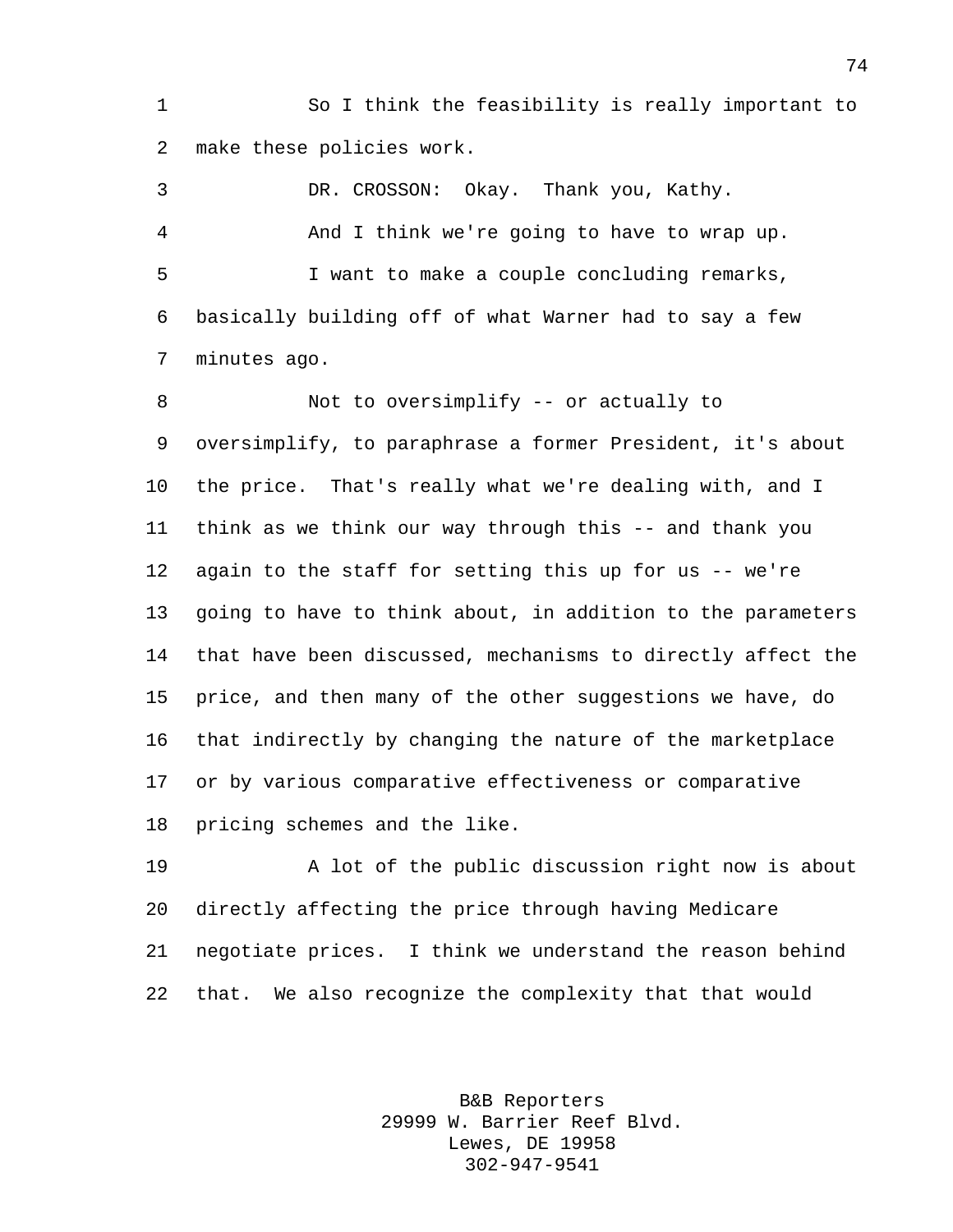require because it would fundamentally, in many ways, change the relationship between hospitals and drug

manufacturers, change the structure of Part D.

 We have recommended changing the structure of Part B, by the way.

 In thinking about directly intervening on price, I would like to say that the option that we chose in Part B, which is to recommend in certain circumstances, binding arbitration, particularly winner-take-all or baseball arbitration, is one way to enforce the notion that Warner brought up, which is to intervene in extreme circumstances, either around launch prices or around inordinate escalation of price over time, caps, enforcing caps in that way.

 The notion of introducing arbitration is, I think in the mind of man, a radical idea, and in the mind of others, difficult to contemplate. But from my own perspective, it's a little easier to understand how that could be inserted into the existing programs that we have and would fall well short of Medicare intervening and directly negotiating prices.

 As we go through this, among the other things that we're going to discuss over the next year or so, I

> B&B Reporters 29999 W. Barrier Reef Blvd. Lewes, DE 19958 302-947-9541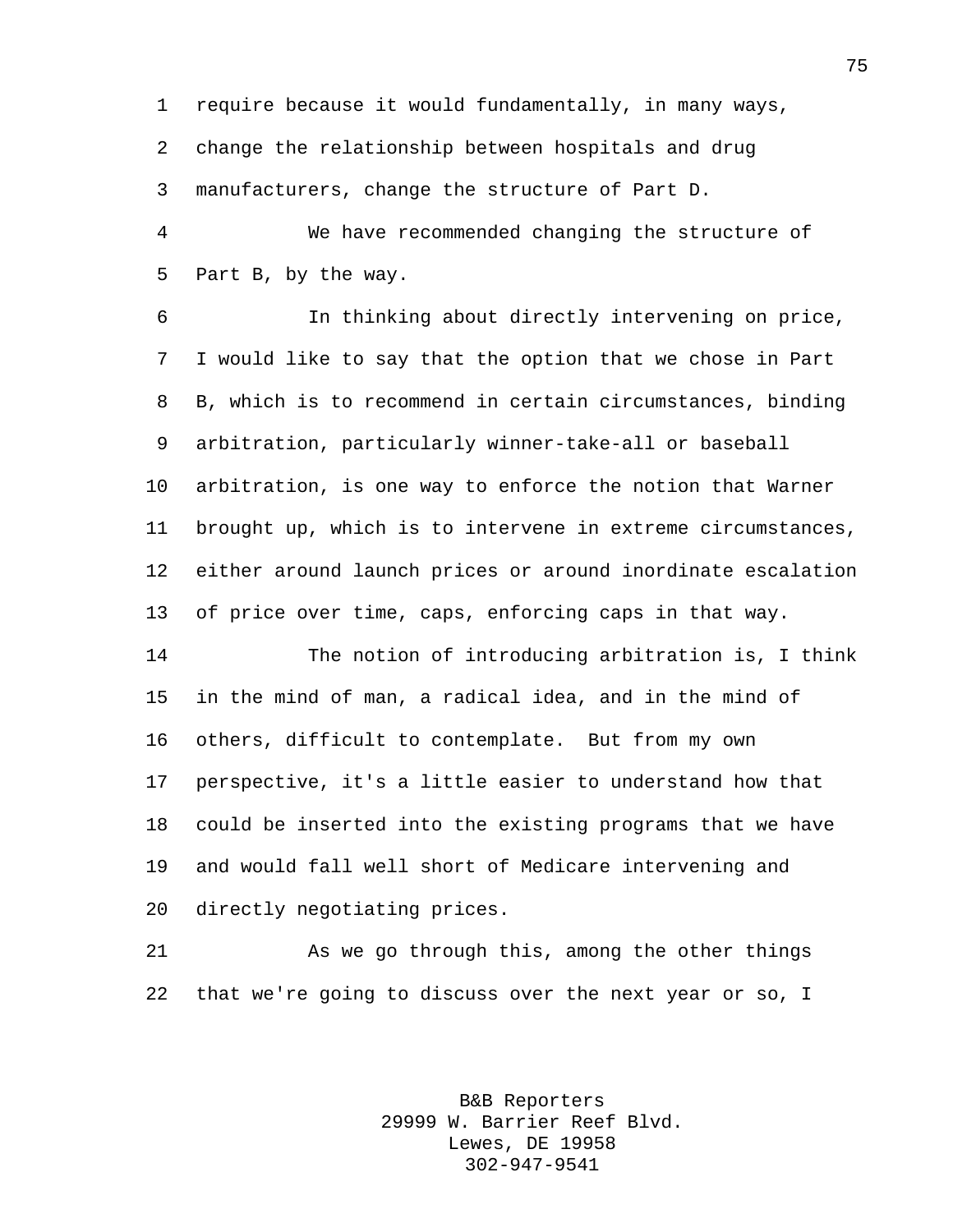think we are going to elaborate beyond our suggestion, which by the way was introduced about 10 years ago by a former Commissioner, Joe Newhouse from Harvard, of expanding the idea of binding arbitration beyond our recommendation in Part B to potentially include Part D and also Part A.

 How that would work is to be determined, but I have some belief that in the end, that may turn out to be more feasible in this country than the idea of excluding new drugs from Medicare beneficiaries.

 I mean, if we look at the experience over the last years with coverage with evidence determination, which is a much milder approach to exclusion, if you want to call it that, that has just simply not been able to work because, as has been mentioned, the pressure that's brought by -- in some cases, legitimate pressure that's been brought by interest groups for patients, for example.

 So I do think we need to keep our eye on the ball and make sure that in our prioritization process, we are hitting at the core issue, which is price, both launch prices and inappropriate escalation of price over time. So, with that, thank you very much, and we'll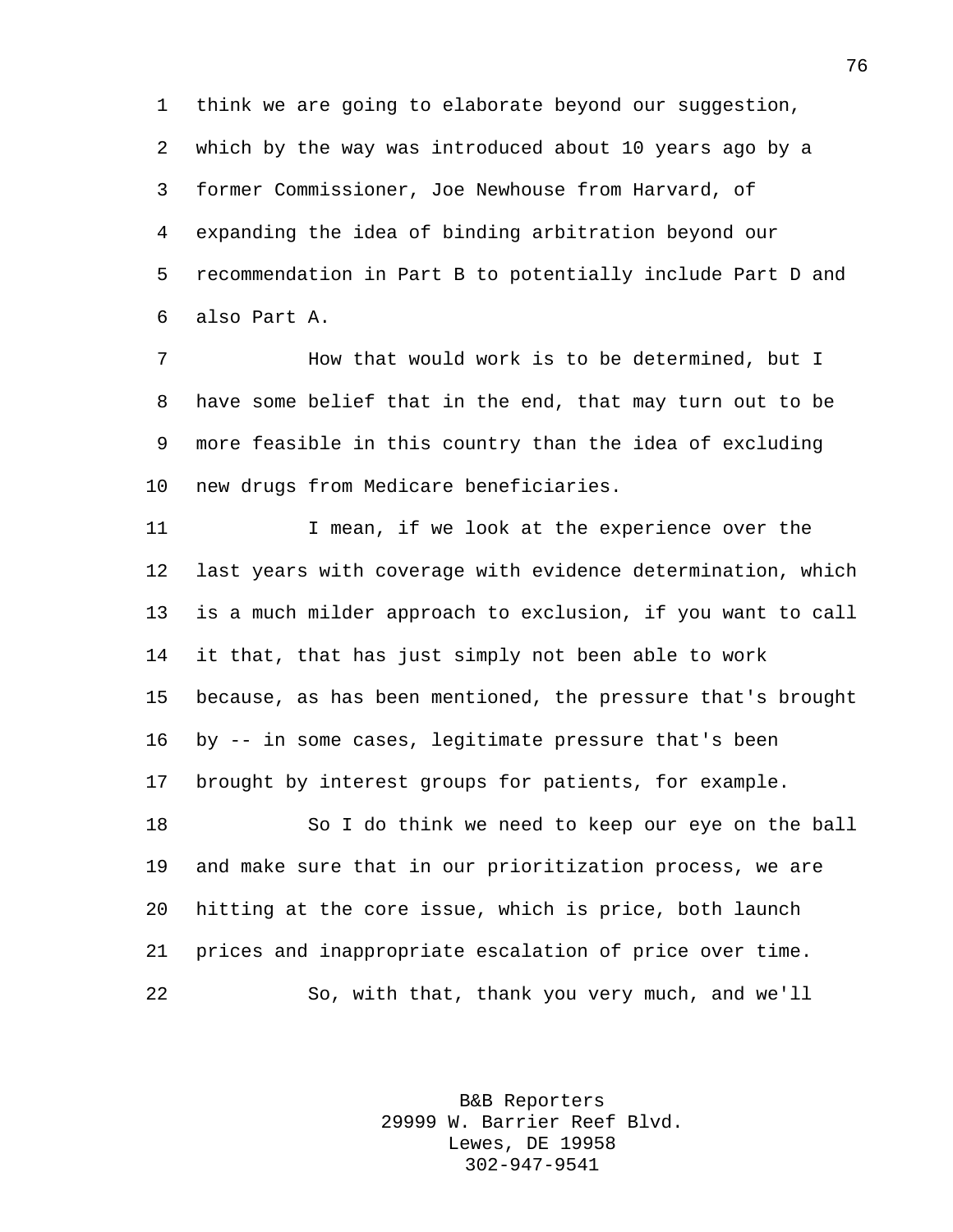move on to the next presentation.

**[Pause.]** 

 DR. CROSSON: Okay. Let's move on to the final presentation for the January meeting, and that's going to be part of our continuing work on accountable care organizations.

 Today we're going to look at a set of analyses with respect to the performance of the MSSP ACO program. David, it looks like you're ready to go? MR. GLASS: Yep. Ready to start. So good morning. In this session, we'll be discussing performance of the Medicare Shared Savings

 Program, or MSSP, which is the largest Medicare accountable care organization program in Medicare, and we're going to look at it from several perspectives.

 I would like to thank Emma Achola for her help with this project and welcome Luis Serna. He's going to answer all of your difficult questions.

[Laughter.]

 MR. GLASS: I'll begin today by giving some brief background on Medicare's ACOs and the MSSP. I'll then discuss differing estimates of MSSP performance on cost.

> B&B Reporters 29999 W. Barrier Reef Blvd. Lewes, DE 19958 302-947-9541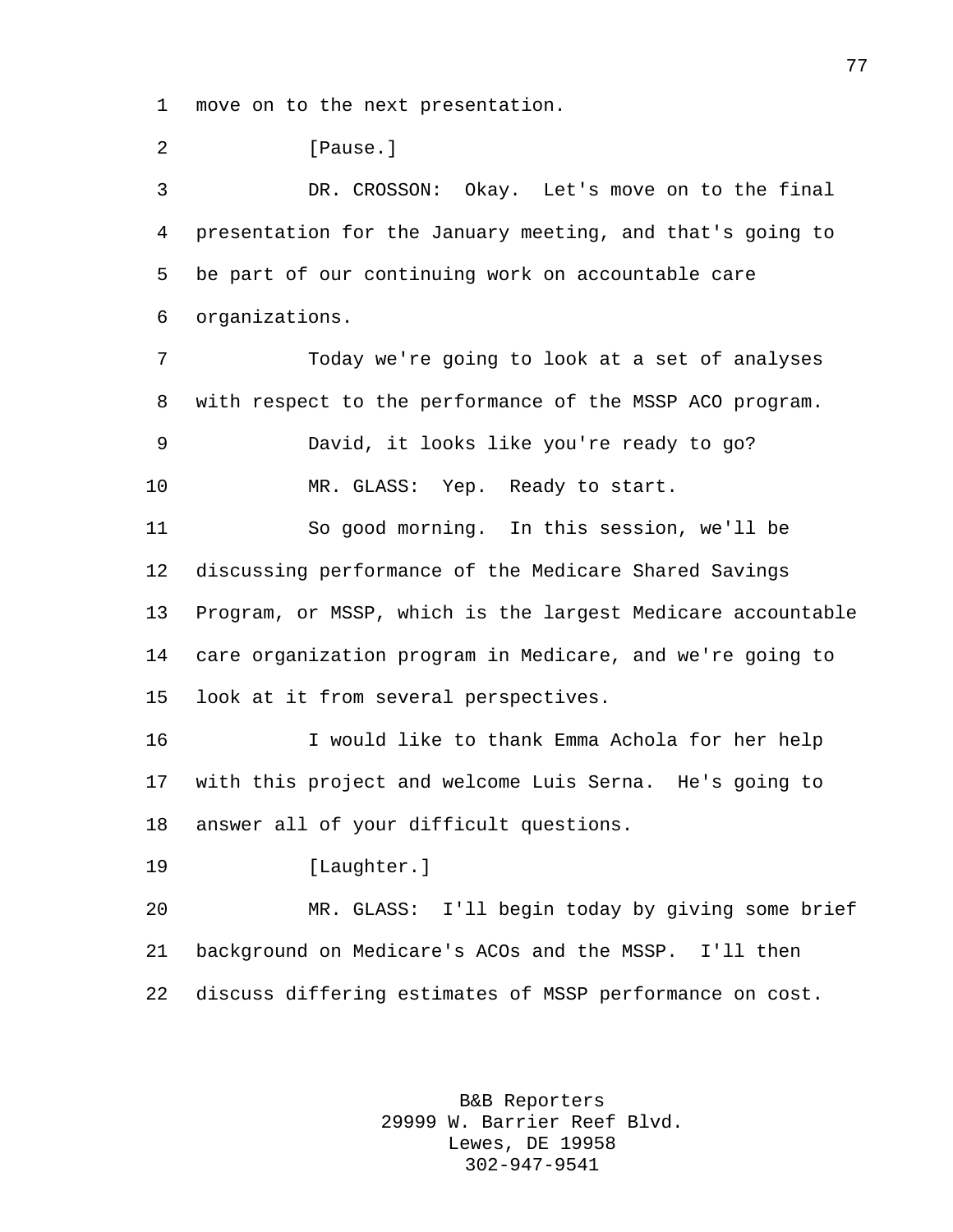And we're just talking MSSP, and we're not doing quality this time, just costs.

 We will look at performance from three perspectives. First, relative to the cost targets or benchmarks CMS sets for the program; then estimates from the research literature on savings relative to counterfactuals, that is, what spending would have been in the absence of MSSP ACOs. And, finally, Jeff will present the results of our new analysis of the relationship between changes in spending and assignment to ACOs. He will then present some implications and turn it over to you for discussion.

 As you know, ACOs are groups of health care providers who have agreed to be held accountable for the cost and quality of care for a group of beneficiaries.

 The goals of Medicare's ACO programs are to increase quality of care and patient experience, lower the growth in health care costs, and achieve care coordination at a lower administrative cost than MA plans. And ACOs that are successful are rewarded with shared savings.

 There are three key concepts for ACOs that will come up throughout our discussion today. The first is

> B&B Reporters 29999 W. Barrier Reef Blvd. Lewes, DE 19958 302-947-9541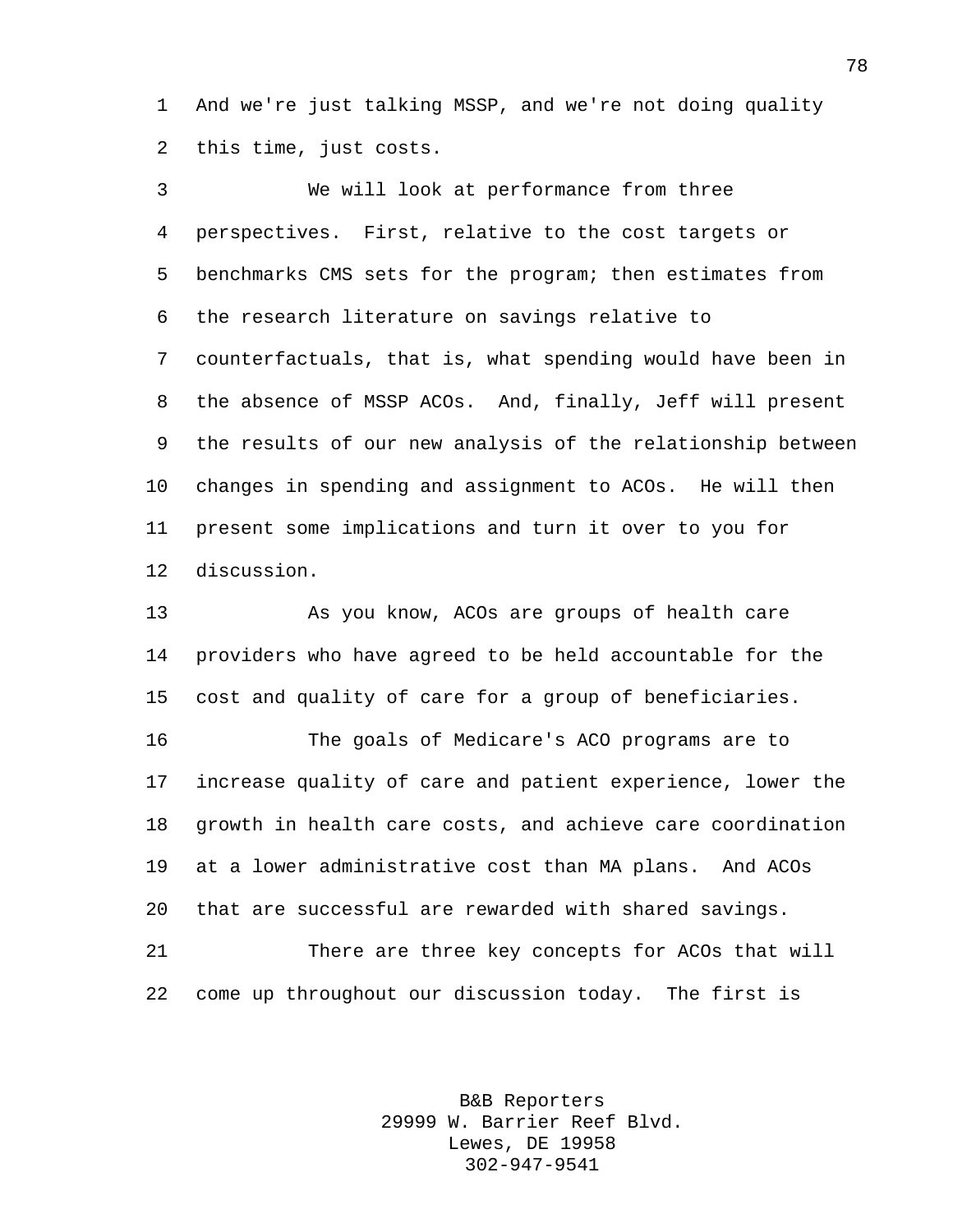assignment. Beneficiaries have to be eligible, which means they must be in fee-for-service, not MA, and have at least one visit with an ACO physician.

 The basis for assignment is the plurality of primary care services, although some of those services could be provided by specialists.

 Timing can differ. Assignment can be prospective; that is, beneficiaries are assigned on claims from the prior year, thus the ACO knows which beneficiaries are assigned at the start of the year. Or assignment can be retrospective, and the ACO does not know final assignment until the end of the year, because assignment is based on claims in the current year. This distinction between prospective and retrospective assignment will be important in our discussions of findings from our analyses and their implications.

 ACO models at one-sided risk have shared savings but no shared losses, and two-sided risk models have shared savings and losses.

 So to create incentives for ACOs to control cost, CMS creates benchmarks. The benchmark is a function of historical and regional spending, although for the period

> B&B Reporters 29999 W. Barrier Reef Blvd. Lewes, DE 19958 302-947-9541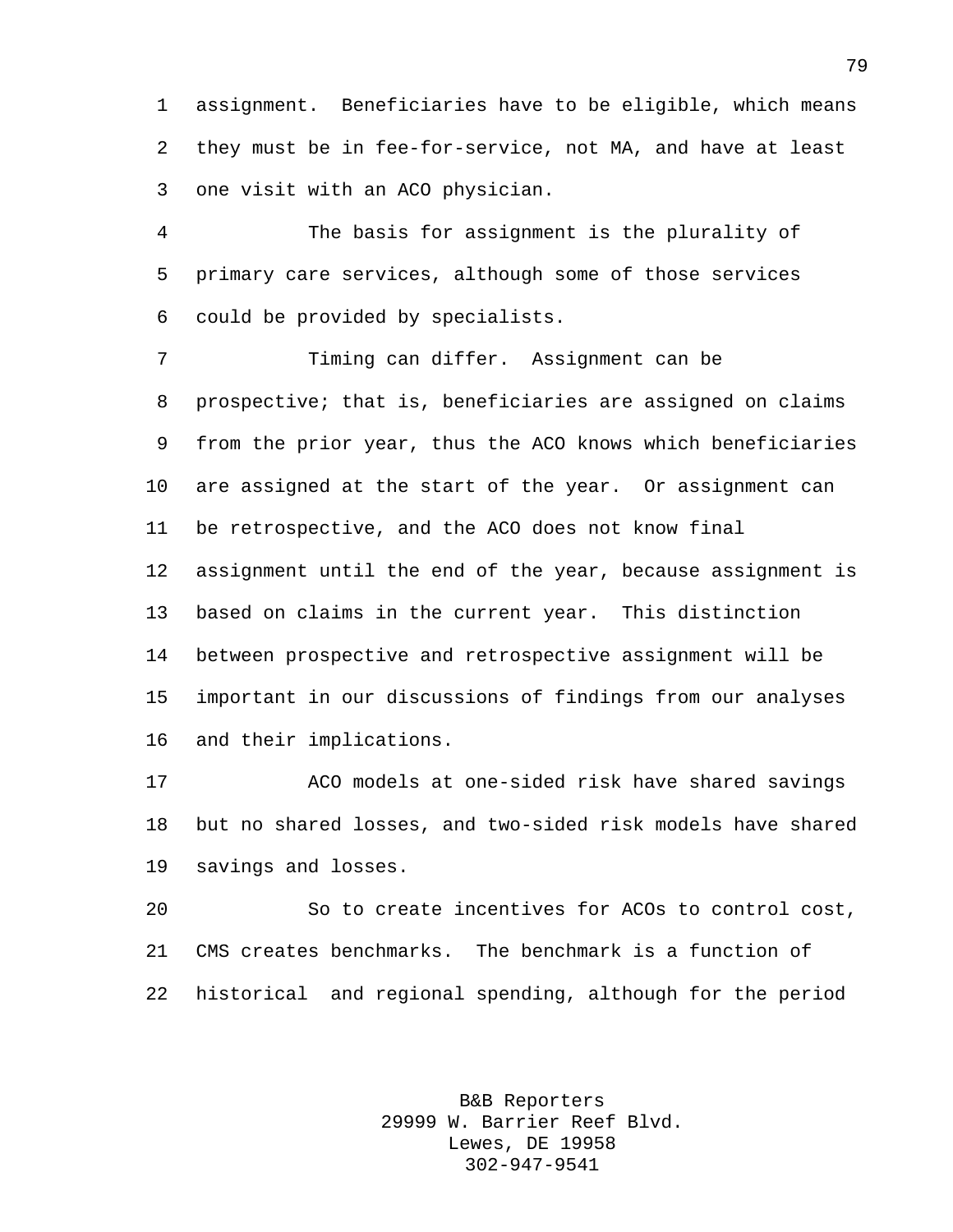of analysis in this briefing, primarily historical spending.

 MSSP has three tracks that differ on several parameters. The important thing to note is that Track 1 is a one-sided risk model with retrospective attribution. By the way, these tracks will all change mid 2019 according to the recent final rule, so don't get too attached to them. First, the number of MSSP ACOs has steadily increased over the years and in 2018 reached over 500 ACOs, with over 10 million assigned beneficiaries. As I said, please note that the vast majority of ACOs are in Track 1, the green bar. Remember, Track 1 is a one-sided risk model, with no shared losses, only shared savings. Track 2 and track 3 ACOs are two-sided risk models, the blue and yellow bars. The first Track 2 ACOs began in 2013, and Track 3 began in 2016. We are going to be discussing MSSP as a whole in this briefing, and for the period of our analysis, almost all the ACOs were in Track 1, with one-sided risk and retrospective assignment. There are two basic methods to estimate MSSP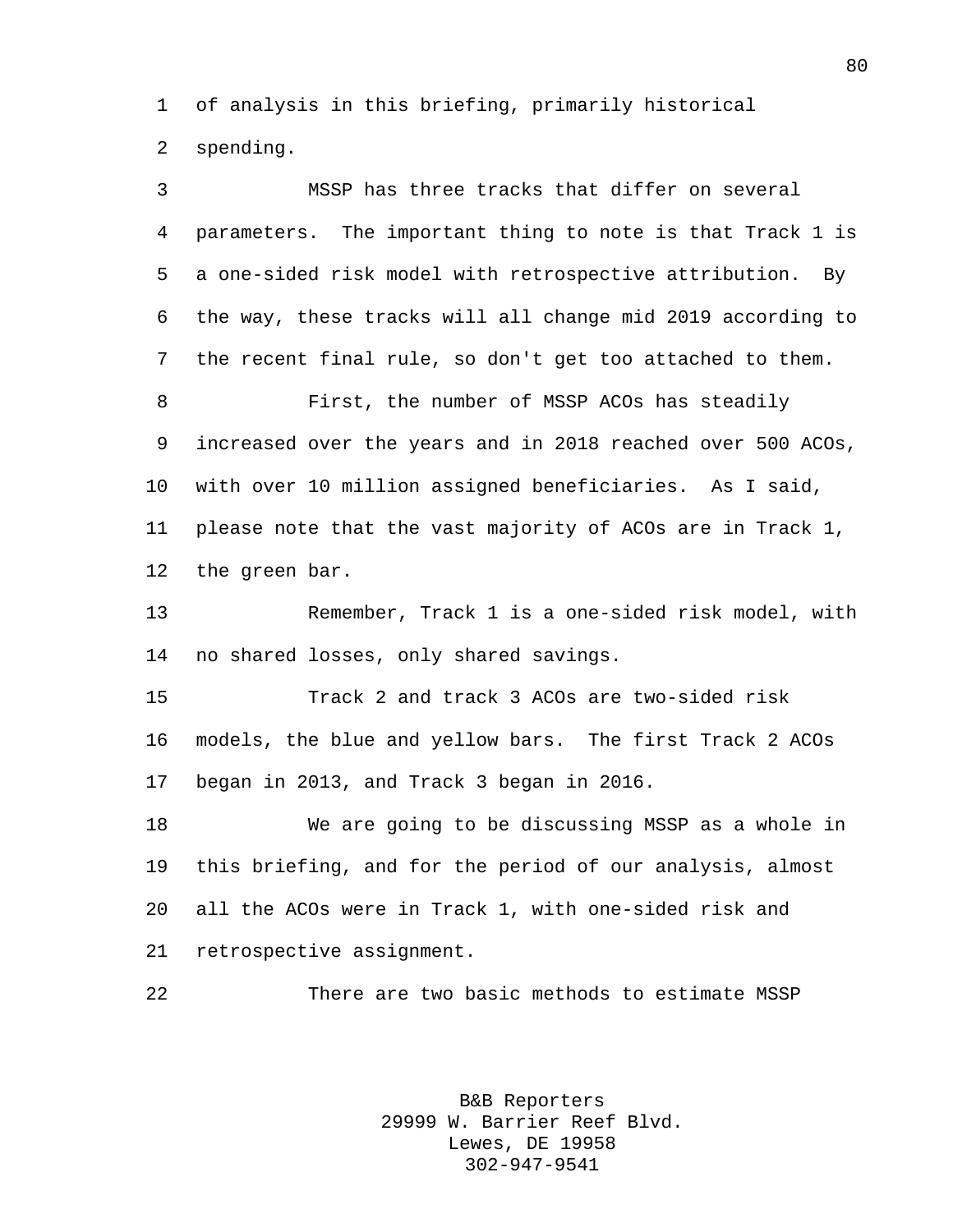performance. The first is performance relative to benchmarks. The benchmarks or spending targets are set in advance by CMS and are designed to approximate expected spending on the beneficiaries assigned to the ACO while creating incentives for the ACOs and to further policy objectives.

 For example, they might be designed to encourage ACOs to participate or further equity within or across markets. They are forward-looking, based on past experience and set in advance. Benchmarks are the pertinent estimate from the ACO's perspective because it determines if they are eligible for shared savings.

 The second method is performance relative to a counterfactual. These estimates are determined after the fact. They compare the spending of the ACO beneficiaries to the actual spending for a comparison group. The intent is to determine what spending on the ACO beneficiaries would have been if the ACO program had not existed, hence the term "counterfactual."

 Figuring out who is in the ACO group and who is in the comparison group is clearly important.

This approach is used in the research literature

B&B Reporters 29999 W. Barrier Reef Blvd. Lewes, DE 19958 302-947-9541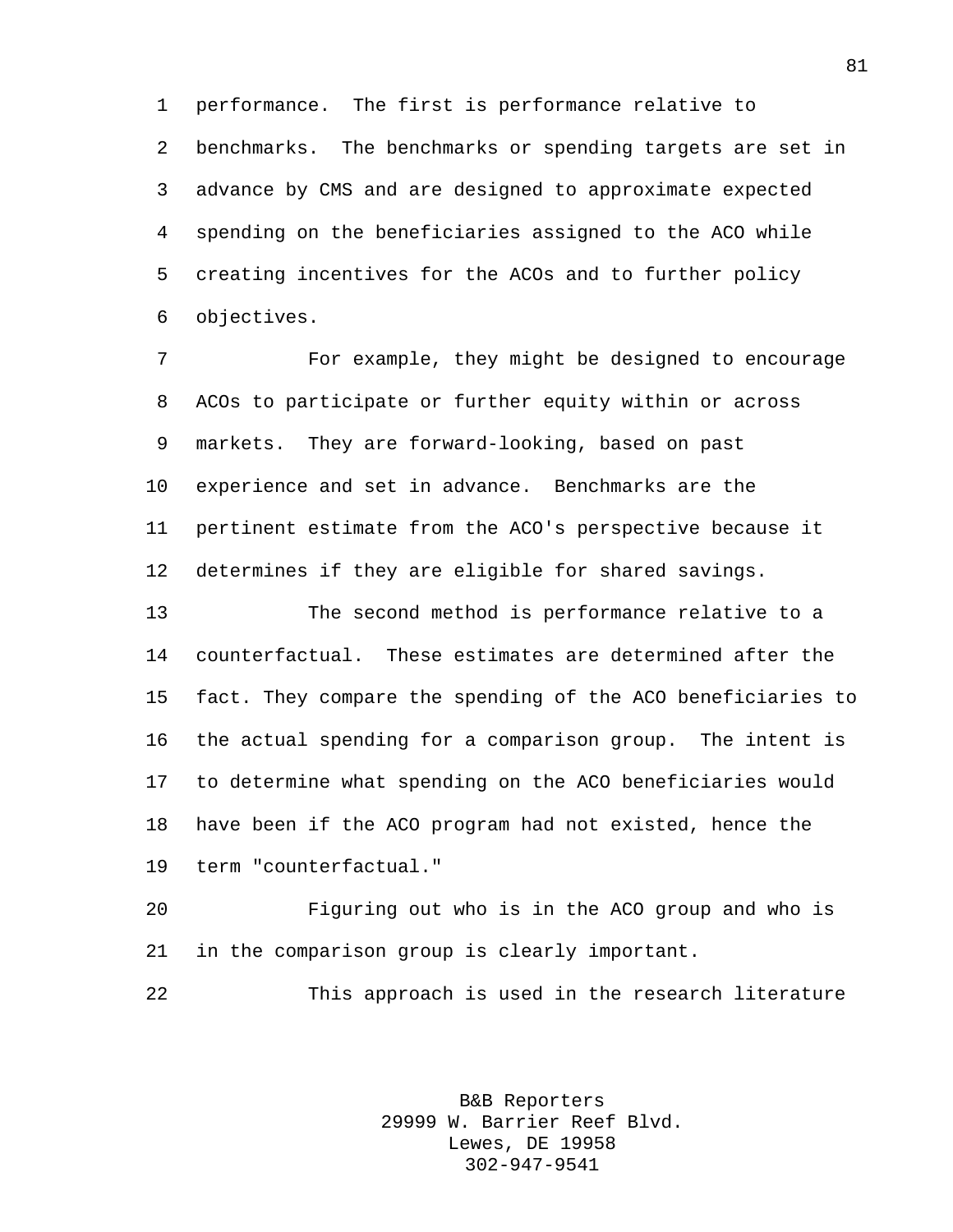to assess performance of the program as a whole rather than to determine which ACOs won or lost.

 So we will first look at performance relative to benchmarks and then at two examples of estimates relative to counterfactuals.

 Let us start by looking at CMS estimate of savings relative to the CMS-computed benchmarks. As I mentioned, this is the most pertinent estimate from the ACO's perspective because it determines if they are eligible for shared savings.

 Actual spending on ACO beneficiaries was about 1.2 percent below their ACOs' benchmarks in 2017.

 Shared savings payments, that is, what CMS paid ACOs over and above claims, were about 0.8 percent of benchmarks. Thus, net savings in 2017, after accounting for shared savings payments and doing some rounding, was about 0.3 percent of benchmarks.

 2017 was the first year with net savings for the MSSP. There were no net savings found in earlier years; that is, aggregate shared savings payments exceeded relative savings in those years.

Dobson DeVanzo and Associates did a study for

B&B Reporters 29999 W. Barrier Reef Blvd. Lewes, DE 19958 302-947-9541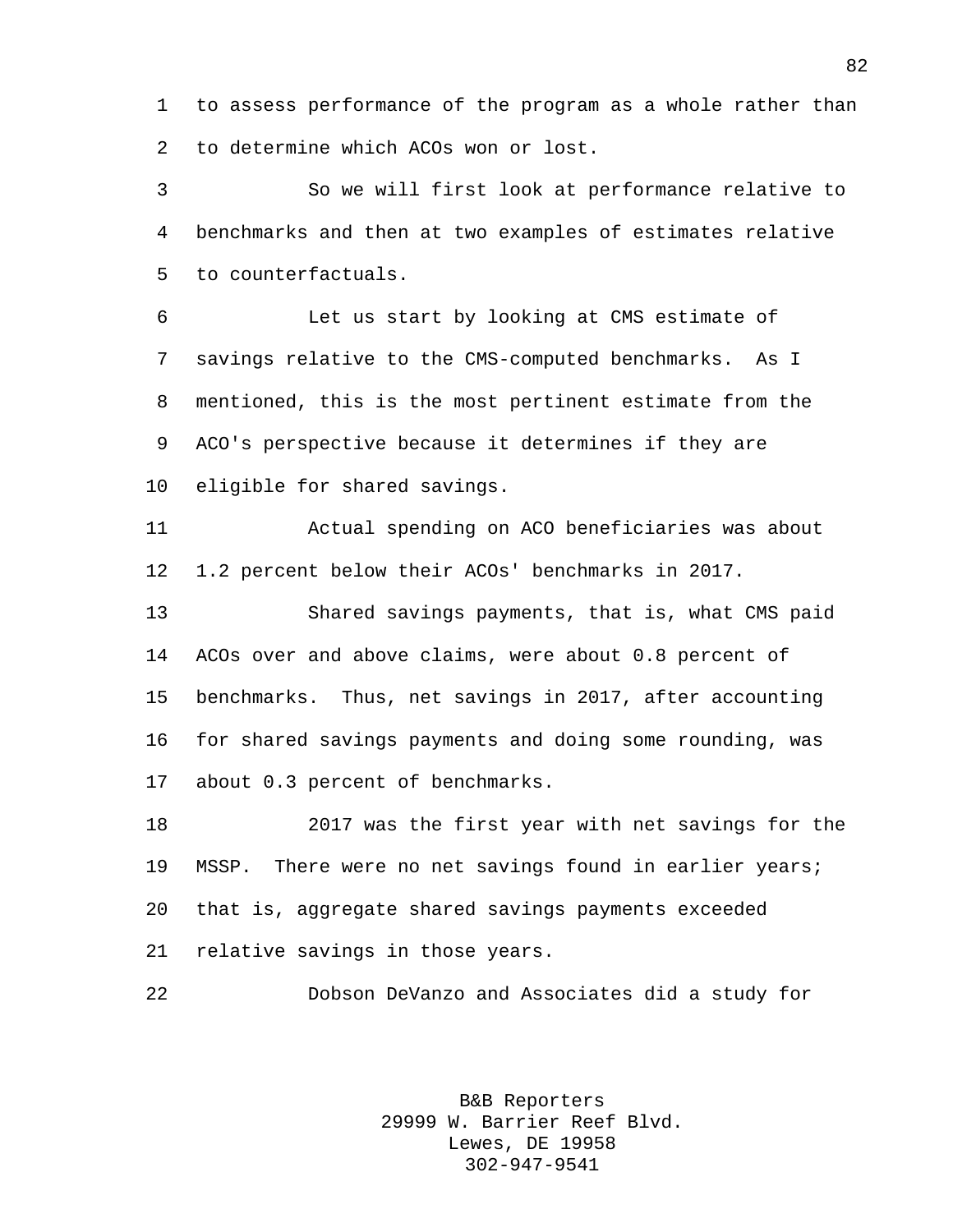NAACOS, which is the National Association of ACOs, on savings in the MSSP. Their analysis compared the growth in spending on beneficiaries assigned to ACOs to growth in spending for other beneficiaries in the market using an as- treated difference-in-difference study design. It adjusted spending for changes in risk scores and found gross savings of 1.1 to 1.2 percent of Medicare spending from 2013 to 2015. That is equivalent to net savings of 0.3 percent after taking into account shared savings payments through 2015.

 Michael McWilliams and colleagues have been estimating MSSP performance for a number of years. In 2018, they published their findings of MSSP performance after three years. They used an intent-to-treat difference-in-difference study design. It aligns tax IDs with an ACO, and even if that ACO drops out of the program, it continues to consider that tax ID's patients as ACO patients.

 In addition, they assigned beneficiaries to ACOs on a plurality of primary care office visits with a primary care physician, and that differs from CMS in that it excludes specialty visits and visits in SNFs.

> B&B Reporters 29999 W. Barrier Reef Blvd. Lewes, DE 19958 302-947-9541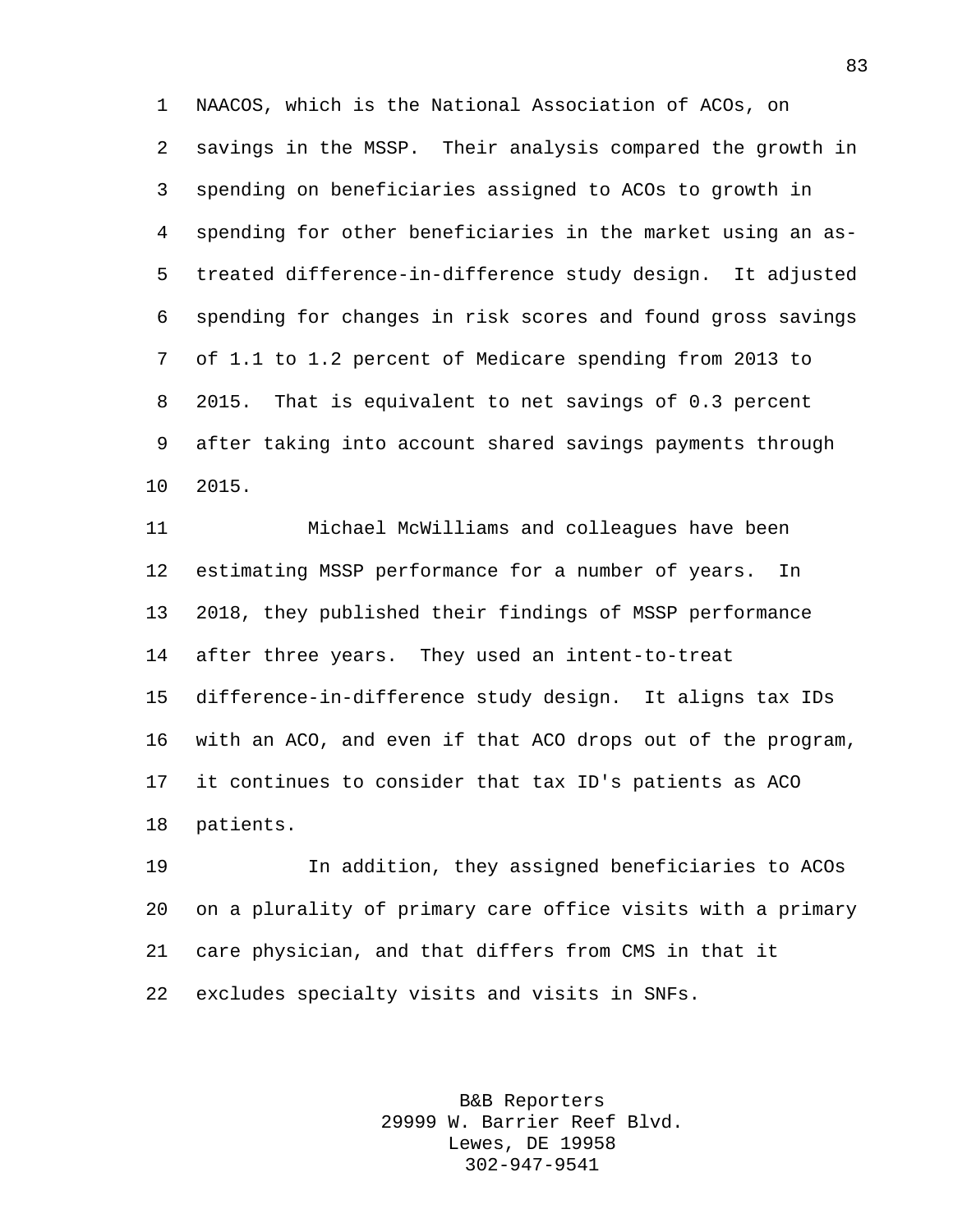The analysis found savings relative to the counterfactual. It found higher savings for physician-only ACOs than hospital ACOs; that is, ACOs with hospitals as participants. It found higher savings for older ACOs than newer ACOs and net savings in 2015 relative to the counterfactual for physician ACOs and no net savings for hospital ACOs.

 However, they suggest additional savings may come from spillover; that is, savings from treating patients in Medicare fee-for-service who are not assigned to ACOs, the same way as those who are assigned to the ACO.

 In sum, from each of the perspectives I have discussed, MSSP ACOs seem to be saving a few percent at best of their benchmark or expected spending, with net savings below 1 percent overall.

 I have just discussed three estimates of MSSP performance, one relative to benchmarks and two relative to counterfactuals. We were interested in constructing our own counterfactual, which would be less dependent on risk adjustment, because we were concerned about the effect of coding.

So Jeff will now explain what we have found along

B&B Reporters 29999 W. Barrier Reef Blvd. Lewes, DE 19958 302-947-9541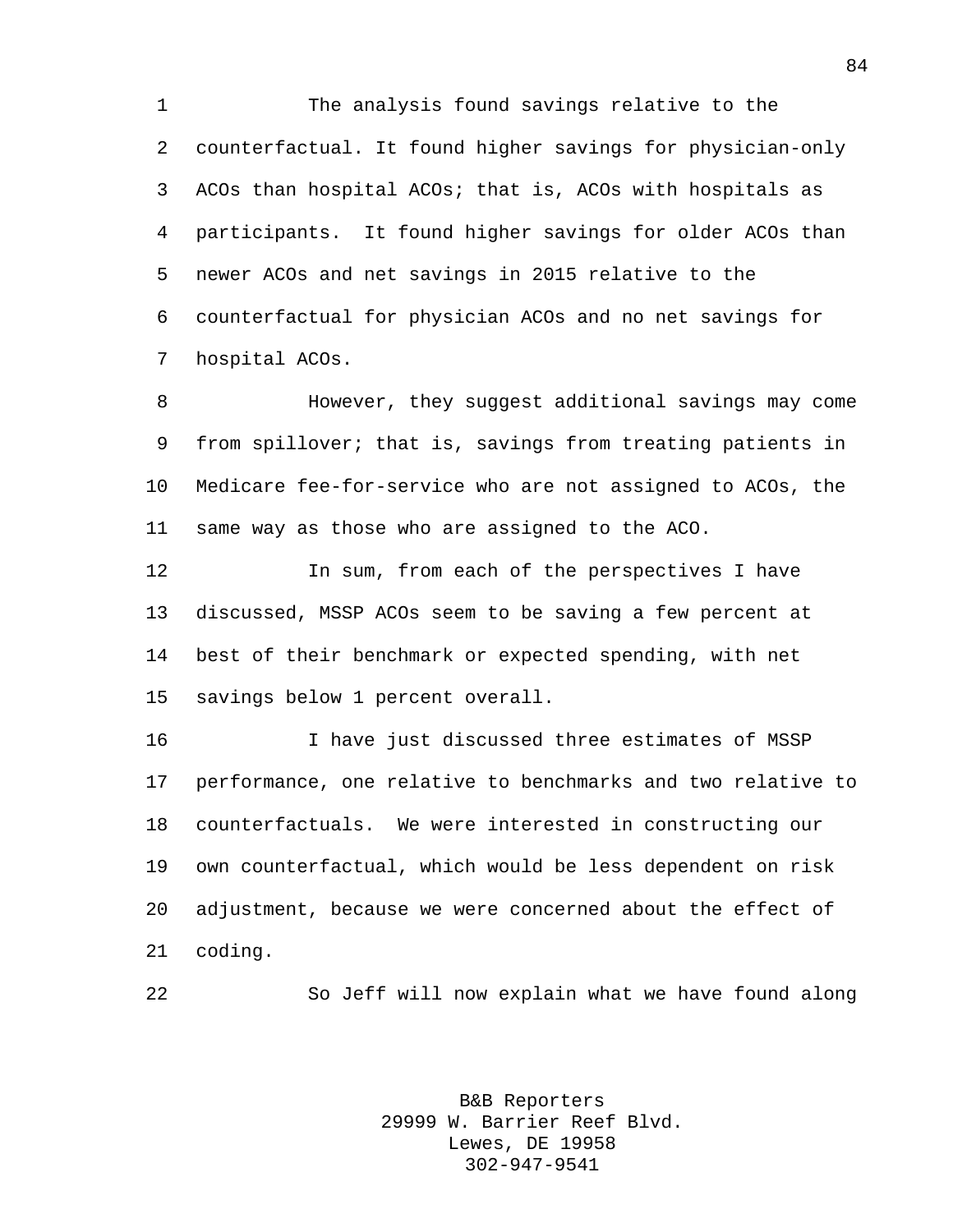the way to doing that.

| $\overline{2}$ | DR. STENSLAND: All right. So the studies David              |
|----------------|-------------------------------------------------------------|
| 3              | just talked about, the researchers compared spending for a  |
| 4              | cohort of beneficiaries in years prior to the ACOs forming  |
| 5              | to spending for a different cohort of beneficiaries in      |
| 6              | years after the ACOs were formed. And to adjust for         |
| 7              | changes in the makeup of the pre-ACO and post-ACO cohorts   |
| 8              | of beneficiaries, the studies risk-adjusted spending.       |
| 9              | To complement the analysis David just talked                |
| $10 \,$        | about and to reduce the reliance on risk adjustment, we     |
| 11             | took a different approach. We chose to track a consistent   |
| 12             | cohort of individuals over time. The goal is to see how     |
| 13             | changes in spending over time are associated with changes   |
| 14             | in assignment into or out of an ACO.                        |
| 15             | We tracked specific patients who were alive from            |
| 16             | 2012 to 2016 and eligible for ACO assignment in every year. |
| 17             | We examined how moving in and moving out of ACOs is         |
| 18             | associated with changes in spending. We compare spending    |
| 19             | growth for individuals consistently in ACOs, to those never |
| 20             | in ACOs, and to beneficiaries who switched in and out of    |
| 21             | ACOs.                                                       |

Next, I will show you some preliminary

B&B Reporters 29999 W. Barrier Reef Blvd. Lewes, DE 19958 302-947-9541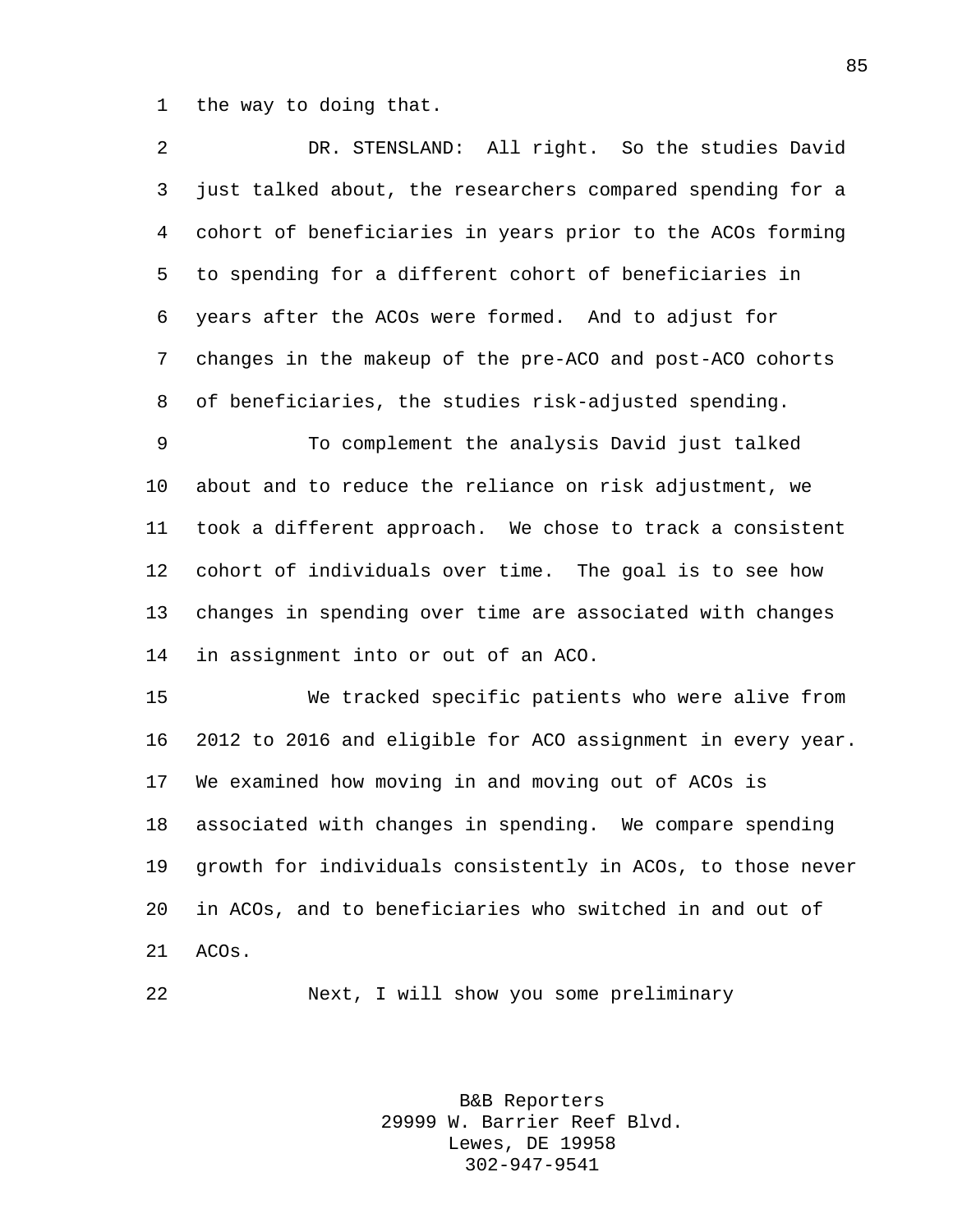descriptive statistics. These are only designed to look at the effect of moving in or out of the ACO. We will come back in April and discuss the implications for overall ACO savings with a propensity-matched system.

 The following three tables examine the percentage point change in spending from 2012 to 2016. A negative number will be mean spending that is slower than average in the market, implying savings.

 The first row looks at beneficiaries continually assigned to an ACO from 2013 to 2015. On average, those beneficiaries' spending growth was 2.3 percentage points lower than the average in their market.

 The second row looks at beneficiaries continually assigned to an physician-only ACO -- the first row was hospitals -- from 2013 through 2015 had spending growth that was 5.6 percent lower than the average in their market. This finding of slower growth for physician-only ACOs relative to hospital-only ACOs is consistent with the work by McWilliams. In your paper, we described how this appears to be partially due to the nature of physician-only ACOs, but also partially due to those physician ACOs tending to form in higher-spending markets, where spending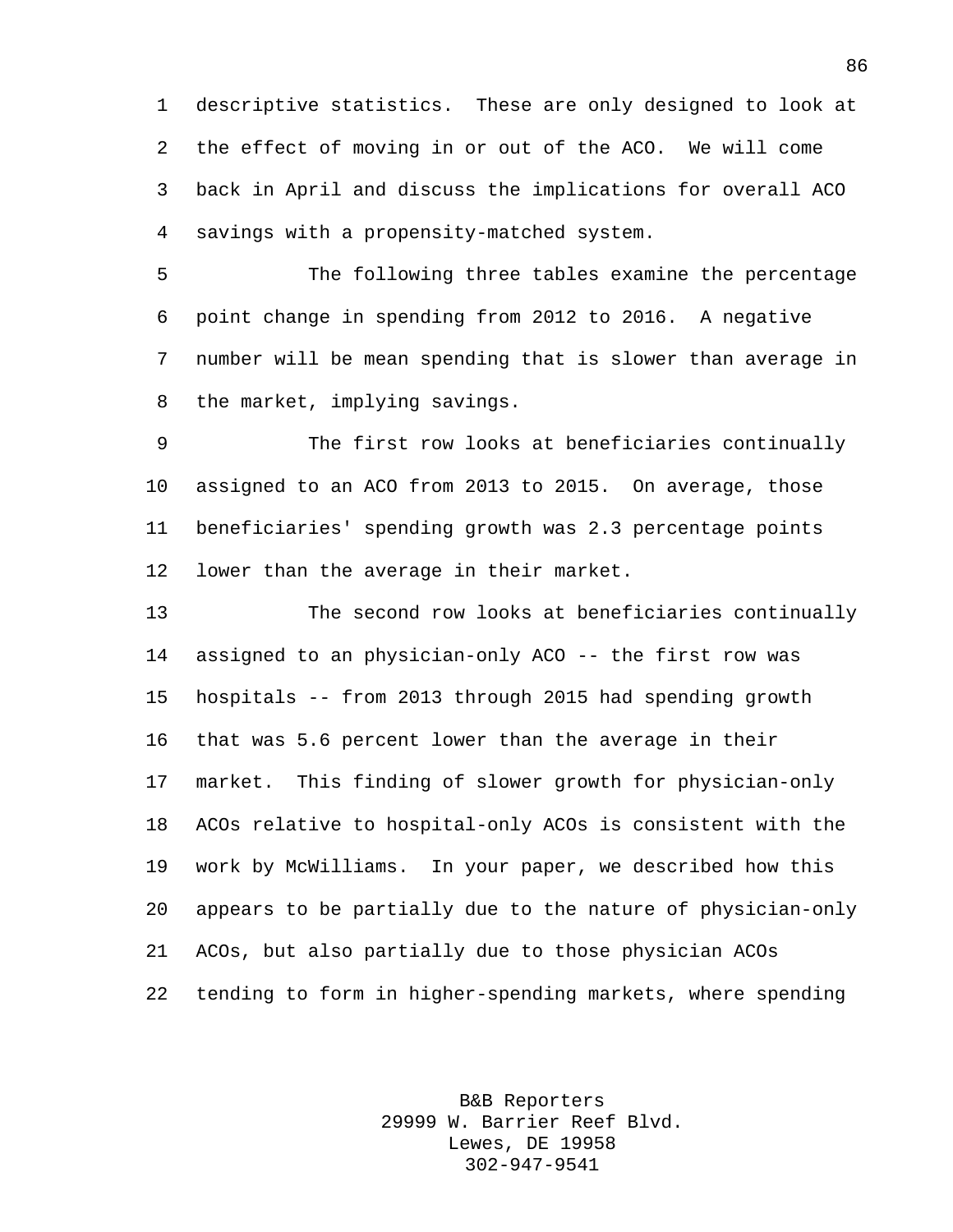reductions are easier.

| Next, look at the third row. These are                    |
|-----------------------------------------------------------|
| beneficiaries who were never in an ACO. We see their      |
| spending growth on average was 1.3 percent lower than the |
| average for their market. So, so far, we're in Lake       |
| Wobegon where everyone's spending is slower than average. |
| So which beneficiaries are growing faster than average?   |
| Now look at the bottom row. These are                     |
| beneficiaries that switched in or out of an ACO. They had |
| spending that was 3.1 percentage points above the average |
| in their market, and we call these the "switchers."       |
| Next, we will look at the higher cost for these           |
| 2.2 million beneficiaries that switched in or out of and  |
| ACO in a little more detail.                              |
| So this slide decomposes the last row of the              |
| previous slide, the switchers, into three groups, all of  |
| which had higher growth than their market average.        |
| The first row is those who switched in or out of          |
| an ACO during 2013 to 2015, and they had slightly higher  |
| than average spending growth through 2016.                |
| The second row are beneficiaries who were                 |
| assigned to a new ACO in 2016 after having never been     |
|                                                           |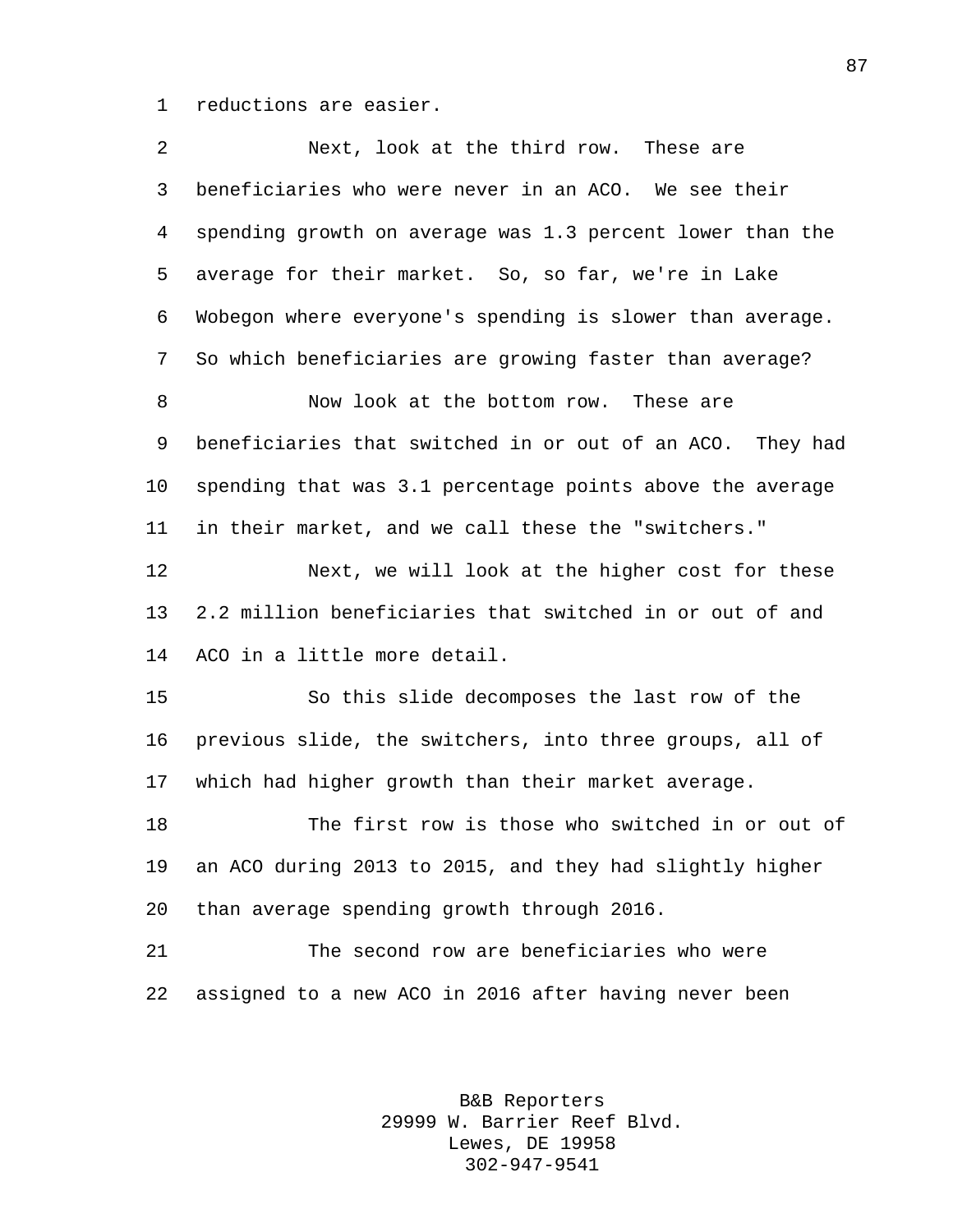assigned to an ACO in prior years. They also had slightly higher growth than average.

 Let's focus on the third row. These are beneficiaries who did not primarily use an ACO doctor in their market for the prior three years, even though ACOs were operating in their market. Then in 2016, they started to use an ACO doctor. One possibility is that their health status changed, and that triggered a change in doctors. We see a large jump up in their health spending, and the result is spending growth that was 16 percentage points above the average growth from 2012 to 2016.

 For these MSSP beneficiaries, assignment is largely retrospective. That means that when a beneficiary switches to an ACO physician in 2016, the ACO is responsible for all of that 2016 spending, even if part of that spending occurred before an ACO doctor ever saw the patient.

 Now we can also decompose the rows in the first slide that included beneficiaries assigned to the ACO in 2013, '14, and '15 according to what happened to that beneficiary in 2016.

Those who stayed in the same ACO from 2013 to

B&B Reporters 29999 W. Barrier Reef Blvd. Lewes, DE 19958 302-947-9541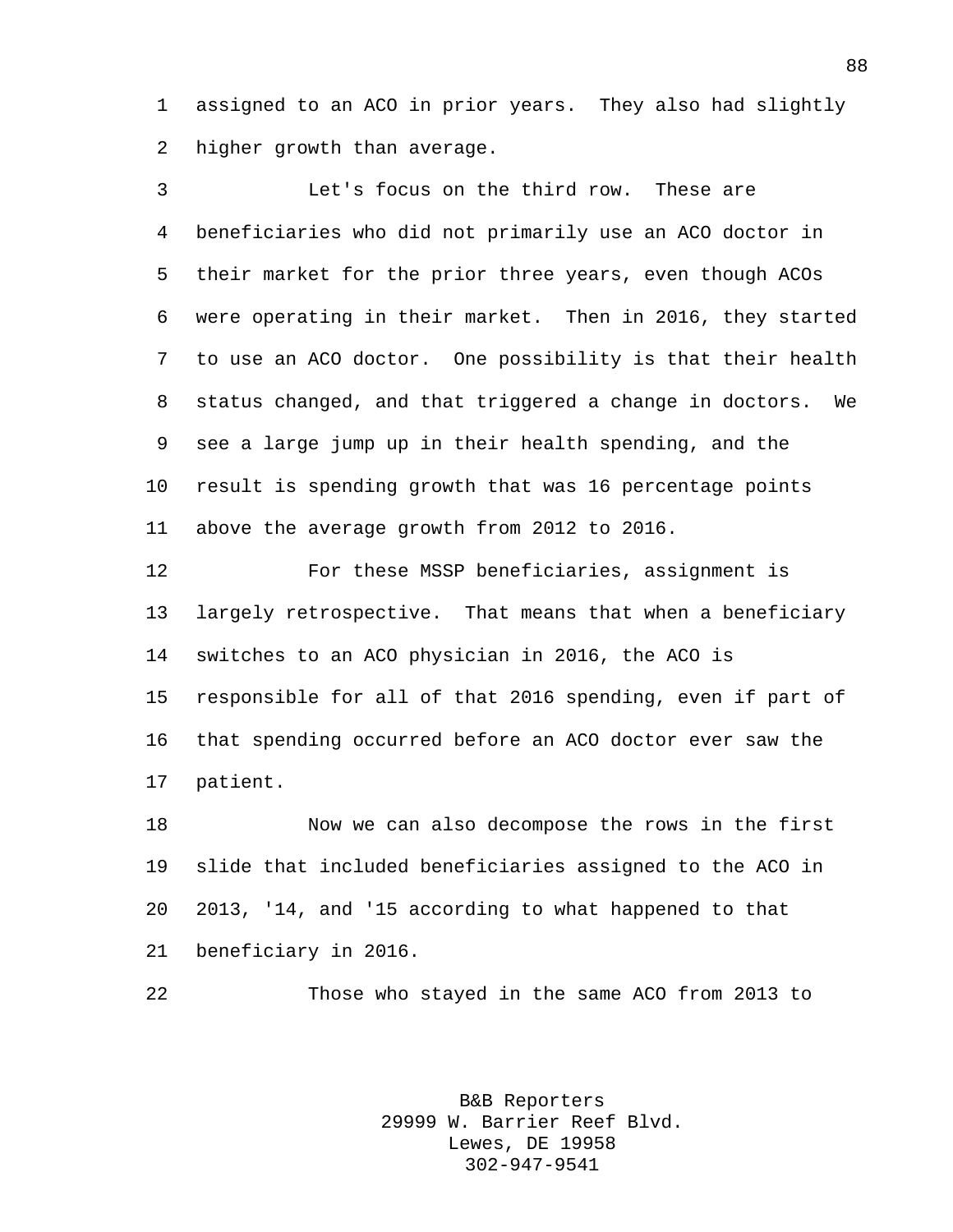2016 had much lower spending growth than their market average, 10 percentage points less on average, 10 percentage points less. These may disproportionately be

beneficiaries without a change in health status.

 In contrast, the row in yellow shows beneficiaries who lost assignment to an ACO in 2016. These beneficiaries had spending growth that was 13.8 percentage points higher than average in their market. These beneficiaries had the benefit of care coordination the ACO provided during 2013, 2014, and 2015, but something happened in 2016. Most likely, they changed physicians they saw, possibly due to a change in health status.

 We see a big jump in spending in 2016, after having slow growth in spending through '12 through '15. This tells us there is an association between changes in assignment and changes in spending; for example, a beneficiary may fall ill and start to use a new set of physicians. The effect of the changes in health status appear to outweigh the benefits of the care coordination provided by ACO physicians in the prior three years.

 In summary, two groups of beneficiaries had very high spending growth compared to their market averages,

> B&B Reporters 29999 W. Barrier Reef Blvd. Lewes, DE 19958 302-947-9541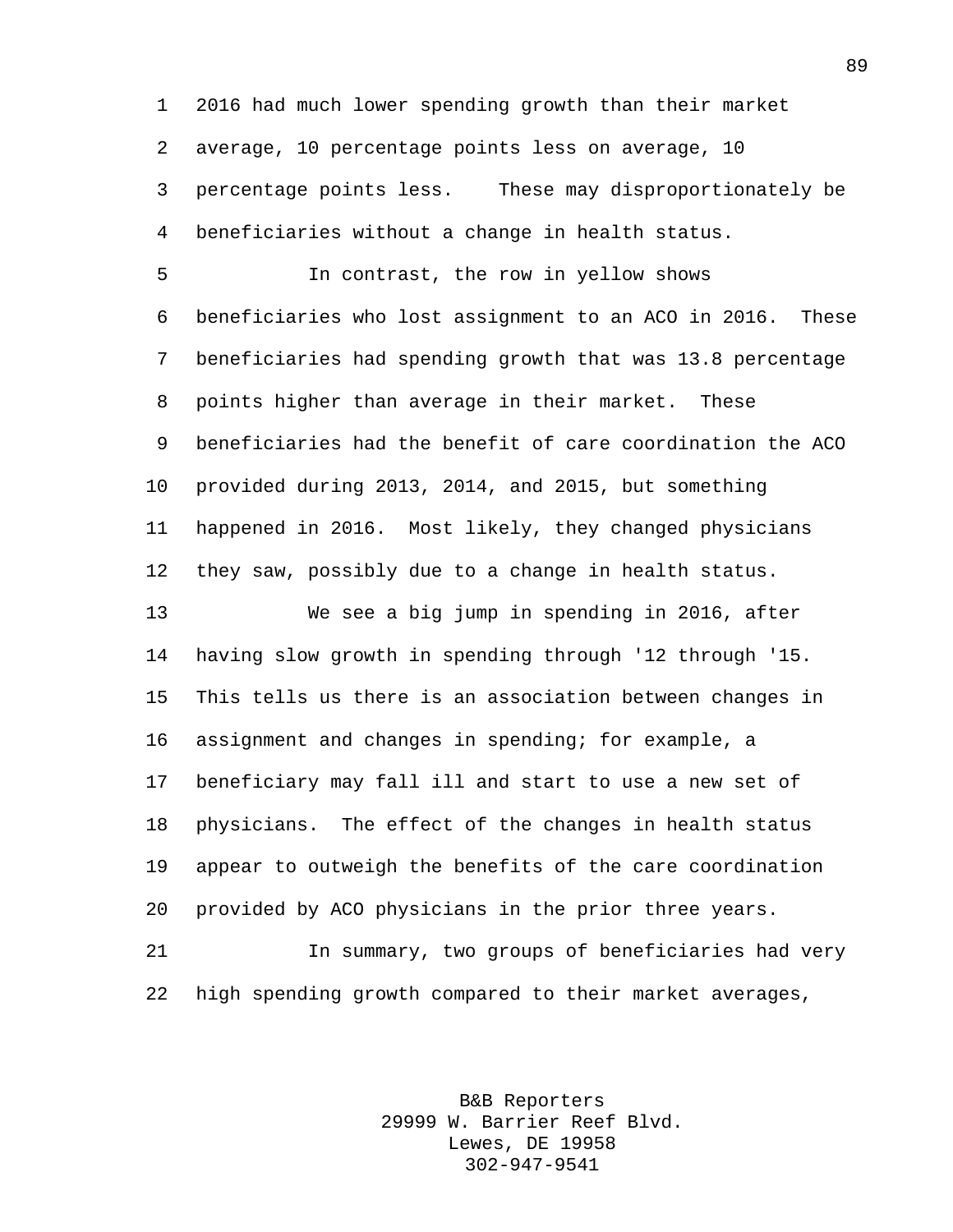those who lost assignment to their ACO in 2016 and those who gained assignment to an existing ACO in 2016. Other switchers had higher than average growth as well, but those were smaller differences.

 Because the spending growth is so much higher than average for these two groups, it is important whether they are assigned to the ACO when determining their shared savings. Whether they are assigned to the ACO in the switcher year will hinge on whether the ACO has prospective or retrospective assignment. So let's review those two concepts.

 To review retrospective and prospective assignment, let's look at a hypothetical example of a Medicare beneficiary who first sees an ACO physician in 2016. In this hypothetical example, the ACO beneficiary has \$20,000 of spending in 2016 and \$30,000 of spending in 2017.

 The ACO provided a plurality of care in 2016, and the beneficiary will be assigned to that ACO. But the question is, Are they assigned to that ACO for 2016 spending or for 2017 spending?

Under retrospective assignment, the patient is

B&B Reporters 29999 W. Barrier Reef Blvd. Lewes, DE 19958 302-947-9541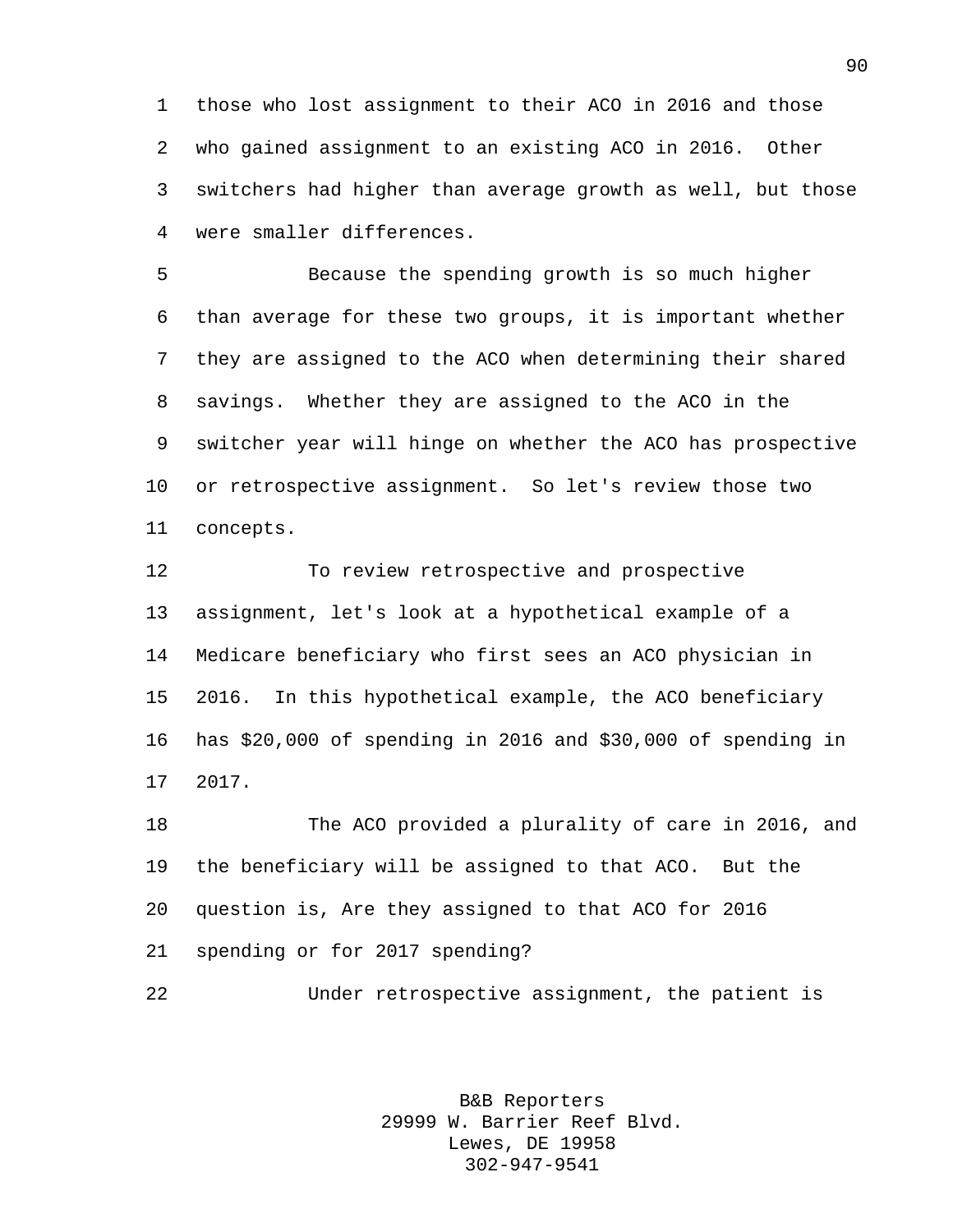assigned to the ACO in 2016. CMS retrospectively looks back at 2016 claims and then definitively determines the beneficiary should have been assigned to that ACO for 2016. The ACO would then be responsible for \$20,000 of 2016 spending. The 2016 spending would be adjusted for the beneficiary's 2016 risk score, which was actually based on diagnosis through 2015. So, under retrospective assignment, the ACO will not know for sure which patient is assigned to it until 2017.

 In contrast, under prospective assignment, the patient will see an ACO physician in 2016 and then have that patient assigned to them in 2017. They will be responsible for the \$30,000 of spending in 2017, but that spending will be risk adjusted for diagnosis recorded by the ACO physician during the patient's 2016 visits.

 A key point is that under prospective assignment, an ACO physician always has seen a patient prior to that ACO being responsible for any of that patient's spending.

 So the data has the following implications. The relationship between assignment and changes in spending makes assignment algorithms important. It can result in favorable or unfavorable selection for the ACO.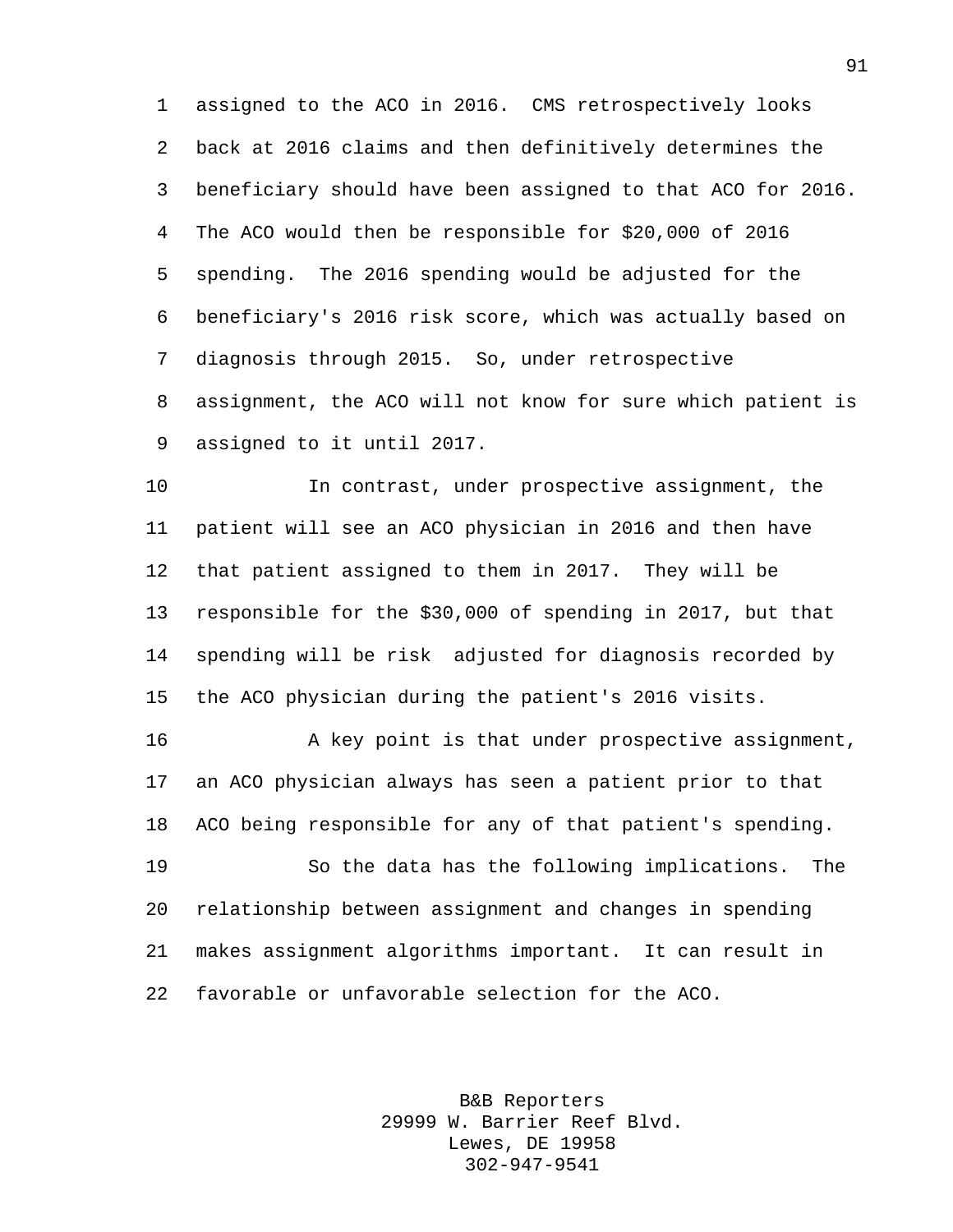ACOs may achieve favorable selection if the ACO can retain healthy beneficiaries and shift out those with declining health status.

 In contrast, ACOs can face adverse selection if beneficiaries see an ACO clinician for the first time when their health status is declining.

 In part, the risk to the CMS stems from allowing retrospective assignment. Under retrospective assignment, the ACO can see a partial-year spending data before deciding whether to take actions to try and retain assignment of a beneficiary.

 In contrast, under prospective assignment, ACOs take responsibility for the beneficiary first and then become accountable for spending going forward.

 CMS has less risk under prospective assignment, and ACOs have more opportunity to manage care. ACOs may be willing to accept prospective assignment, despite losing some ability to influence who is assigned to them.

 The two key benefits of prospective assignment for ACOs are, first, ACO doctors will have seen the beneficiary before the ACO is responsible for the beneficiary's spending; and second, the ACO will know who

> B&B Reporters 29999 W. Barrier Reef Blvd. Lewes, DE 19958 302-947-9541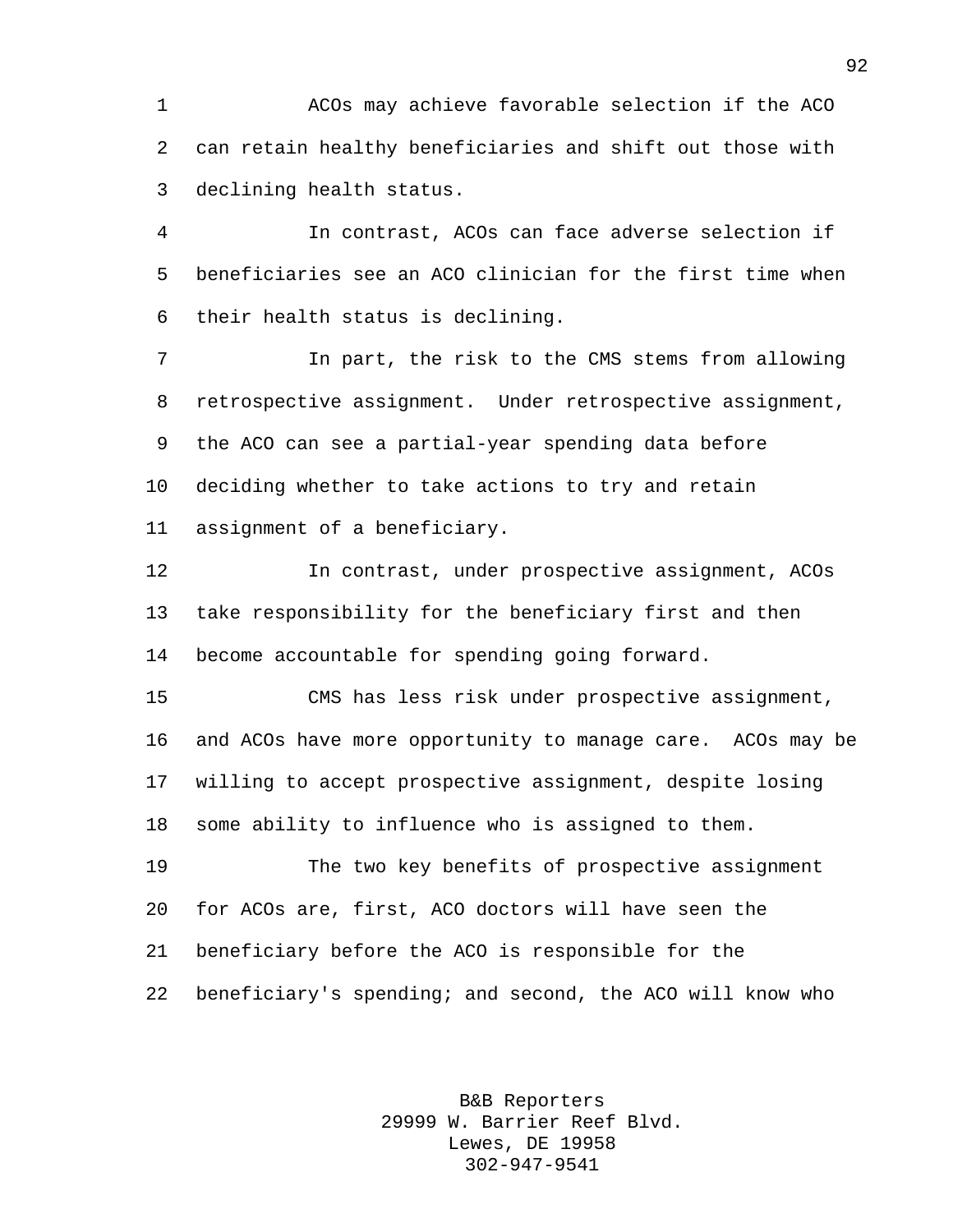they are responsible for at the start of the year.

 For example, think about a patient who had significant medical spending in the first half of 2016, then saw an ACO physician in the second half of 2016. Under retrospective assignment, the ACO is responsible for all 2016 spending, even if most of that spending occurred before the patient ever saw an ACO physician.

 In contrast, under prospective assignment, the ACO is never responsible for seeing a patient prior to an ACO physician having seen them.

 So I want to stress here that all of this data we've talked about is only through 2016, and assignment rules changed, benchmarking rules changed, and provider behavior will have changed since then also, and these regulatory changes we've talked about have implications.

 The key changes are as follows. First, CMS is moving toward two-sided risk, and second, CMS is moving toward having 50 percent of the benchmark based on regional spending. This means ACOs that have historically been low spenders in their region will do better and ACOs that have historically been high spending in their region will do worse.

> B&B Reporters 29999 W. Barrier Reef Blvd. Lewes, DE 19958 302-947-9541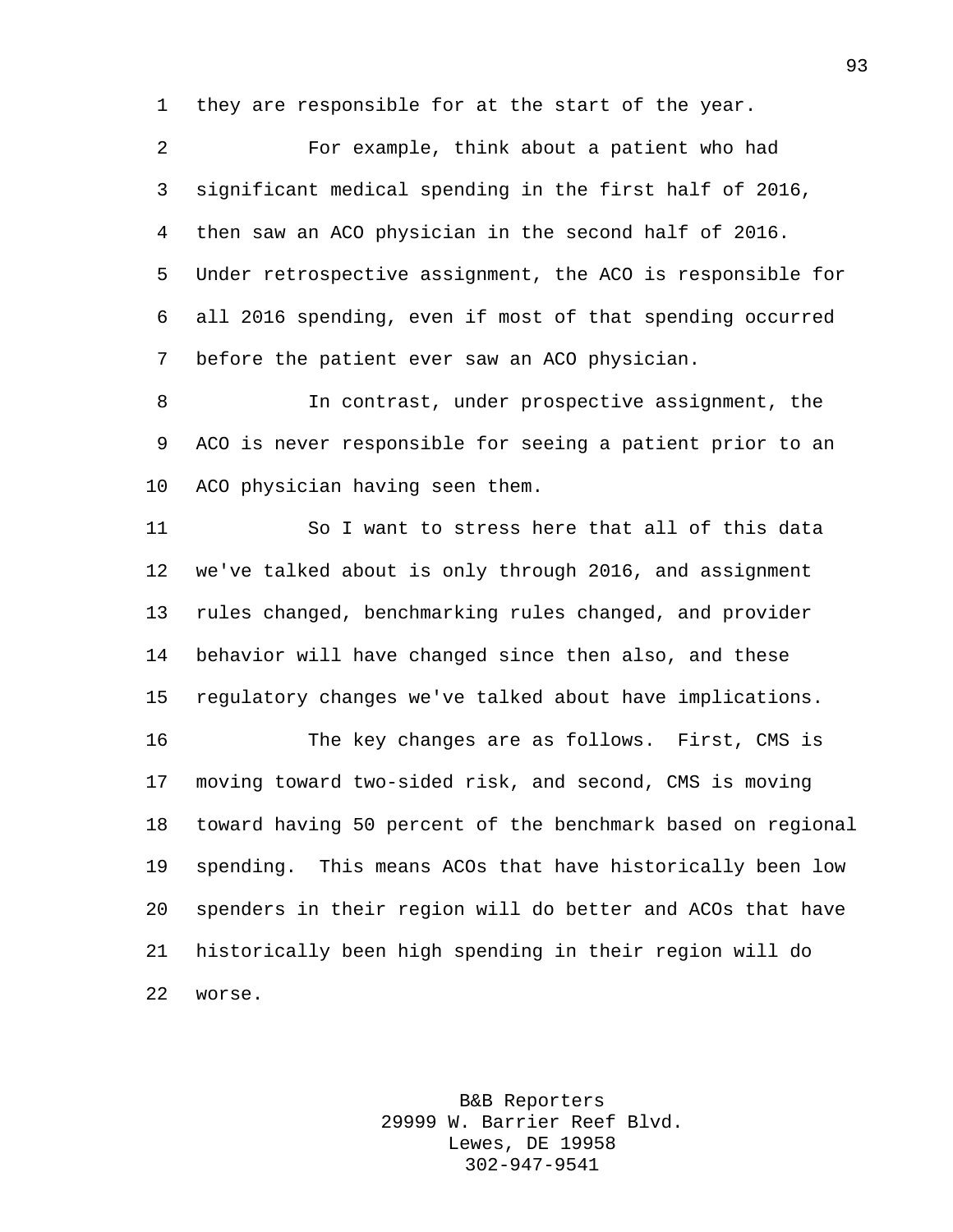CMS is also allowing up to a 3 percent increase in HCC scores. ACOs we have talked about plan to put more effort into coding, so we expect ACOs to report increased HCC scores that will result in greater payments to the ACOs.

 ACOs are also allowed to choose retrospective or prospective alignment, and you change that decision yearly. In our 2018 comment letter, we stated all ACOs should all use prospective attribution.

 In 2019, ACOs can encourage specific beneficiaries to come in for wellness visits by paying them a \$20 fee to come in for the visit. In 2016, about 18 percent of traditional fee-for-service patients received wellness visits compared to 33 percent of MSSP ACO patients. This difference, we expect it to grow in 2019, as ACOs try to improve their patient selection.

 The net result is that the Medicare program's payments to ACOs could be influenced by changes in coding patterns and efforts by ACOs to improve their patient selection, and generating savings for the Medicare program may be more difficult.

Therefore, the current savings we see by looking

B&B Reporters 29999 W. Barrier Reef Blvd. Lewes, DE 19958 302-947-9541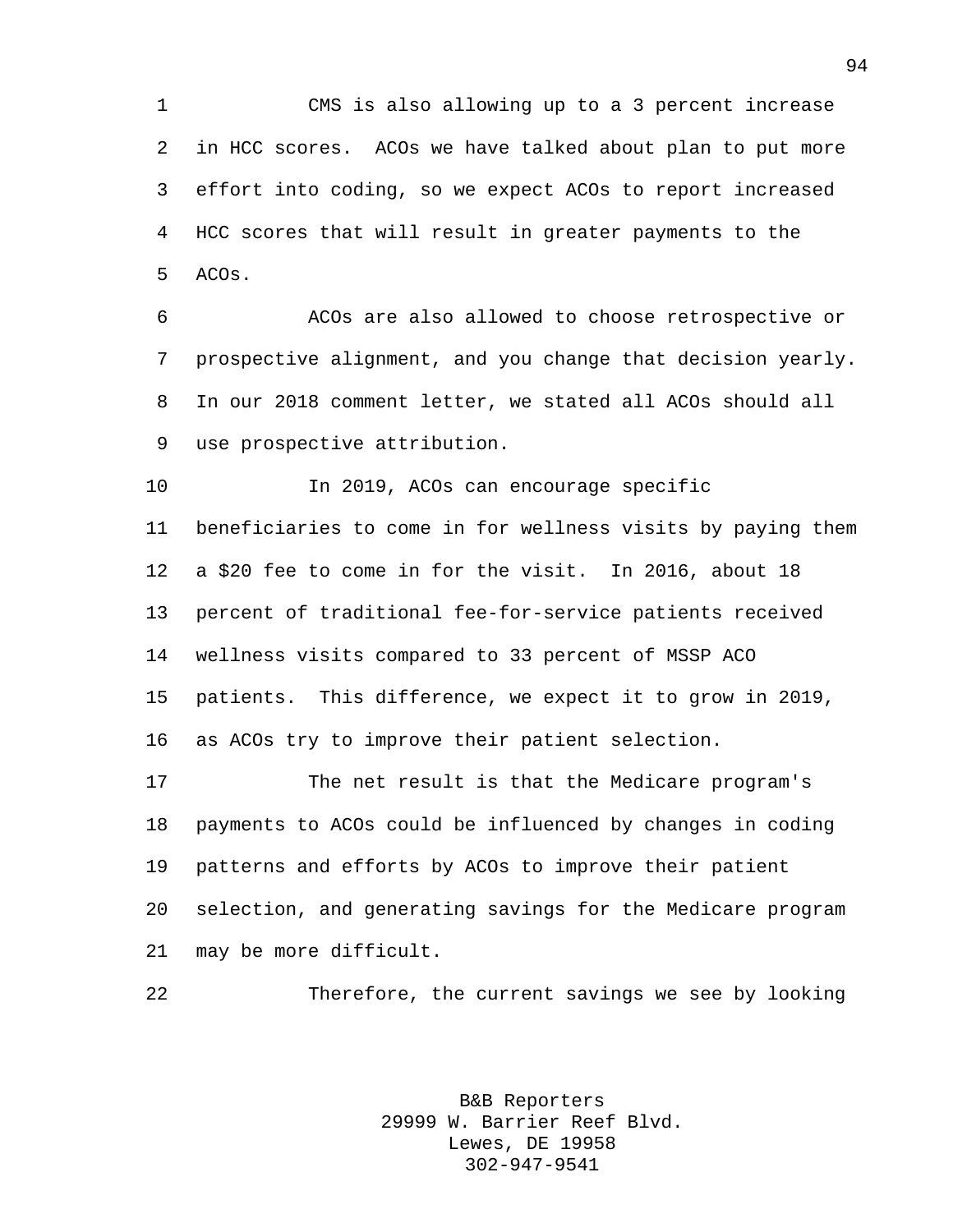at this -- or the past savings we see looking at 2016 data, may not be indicative of what the savings will be like in 2019.

 So this brings us to some potential discussion topics. First, you might want to talk about the ramifications of the relationships between assignment changes and changes in health status that we illustrated. You could also discuss issues regarding prospective and retrospective assignment, and you could talk about next steps. We plan to do further analysis after creating a more closely matched comparison group. We will look at wellness visits and the effect on spending, and examine the relationship between major health events and changes in attribution further.

 And now we turn it over to Jon to start the discussion.

 DR. CHRISTIANSON: [Presiding.] Well, I think all of this has been perfectly clear to all of us, but just in case it hasn't been, we could start with questions of clarification. Dana.

 DR. SAFRAN: Thanks. You've done a great job, both in the chapter and in this presentation, in dealing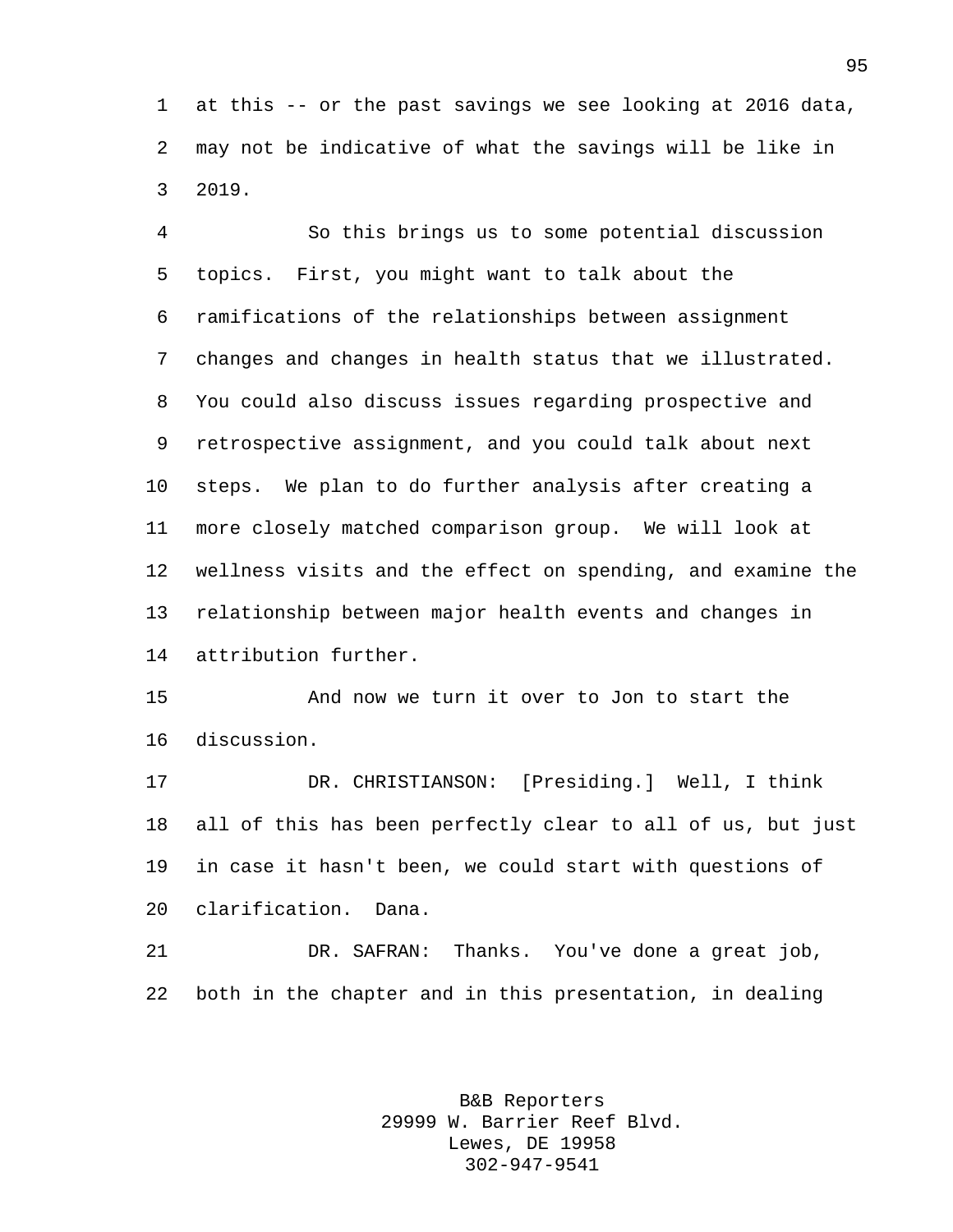with a really complex topic, and I'll have some ideas to share in the comment round. But a couple of questions first.

 So first question is, did you do any work -- when you looked at those who I'll call switchers, did you do any work to look at whether they were switching within or between markets?

 DR. STENSLAND: No. We didn't do that, but we could look at that. They were just switching out of one ACO into another, or in or out of ACOS.

DR. SAFRAN: Yeah.

 DR. STENSLAND: So we could look at -- I'm guessing we'll probably end up with more extreme results if we take out those who moved.

 DR. SAFRAN: I think it's important, because in work that I led before my tenure at Blue Cross, where we had, among other things, an eight-year longitudinal study of Medicare beneficiaries and we were looking to understand performance differences between Medicare Advantage and fee- for-service Medicare, we had to confront -- and our outcomes were on functional status, not so much on cost. But nonetheless, I think that all the methods that we had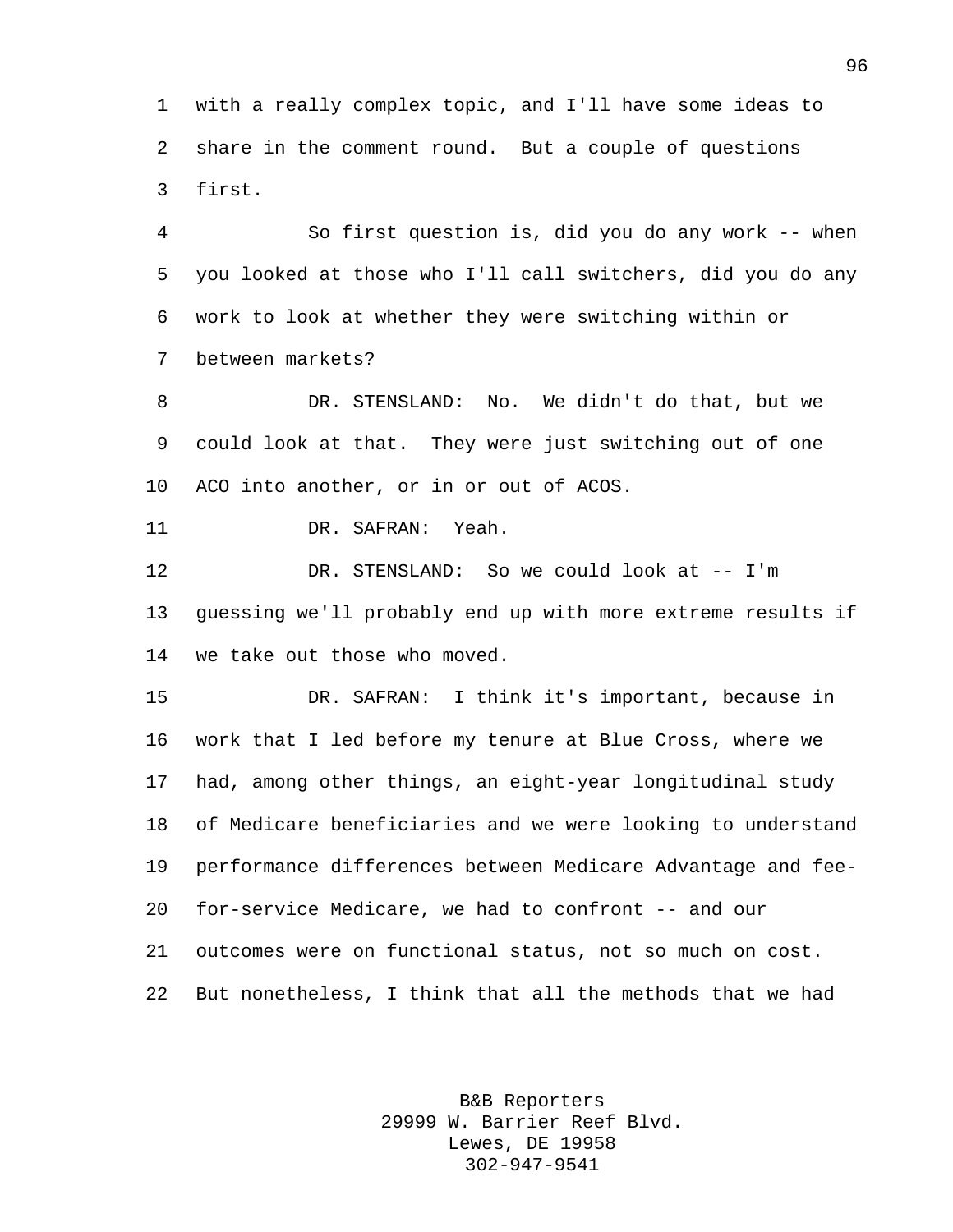to grapple with are very relevant to what you're dealing with here. And we absolutely saw evidence that when people get sick, especially with something big and important, they often change system, not because they're dissatisfied, not because the, in this case, ACO is failing them, but because the care they need is somewhere else.

 That's a different matter from a beneficiary who relocated. And so I think you'd want to tease those things out in what you're doing. So that was my first question.

 Do you have evidence, or have you looked at what kind of health events seem to be triggering switching? I saw, both in the presentation and the chapter, this sort of hypothesis that there could be some health events going on here, and, you know, as I'm sharing from my own work in this area, I think you're right. So I'm just trying to understand whether you've explicitly looked to understand how health events seem to be triggering switch or whether it's just a hypothesis that you're putting out there.

 MR. GLASS: We haven't looked in detail yet. DR. SAFRAN: Okay.

 MR. GLASS: Are we going to do that? DR. SAFRAN: Okay.

> B&B Reporters 29999 W. Barrier Reef Blvd. Lewes, DE 19958 302-947-9541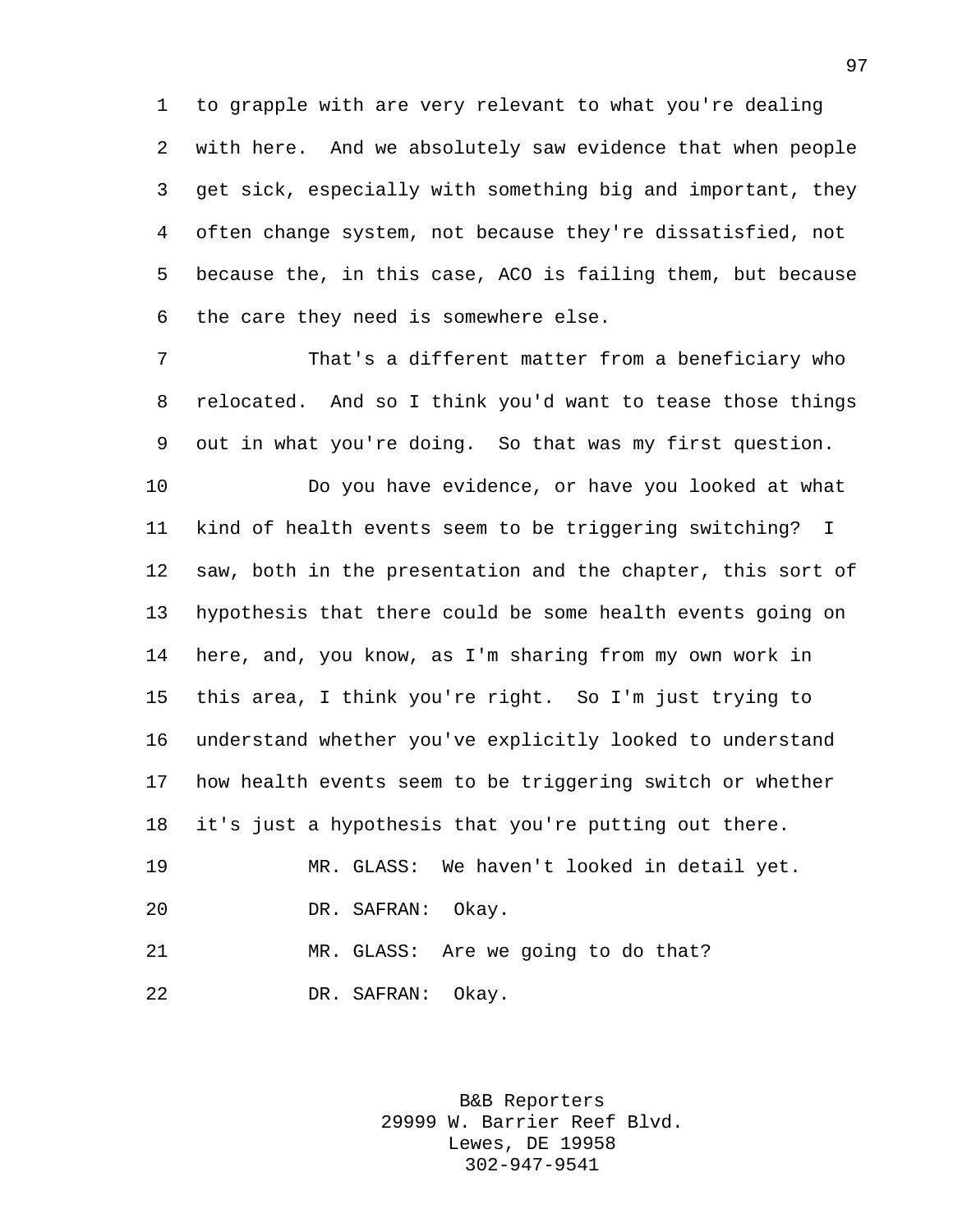DR. STENSLAND: We could look at new diagnoses, and certainly we can look at who was admitted and who wasn't admitted --

DR. SAFRAN: Yeah.

 DR. STENSLAND: -- you know, that type of thing. DR. SAFRAN: Yeah. And I think you're going to want to look at, you know, patients who had such a new diagnosis and stayed versus those who had a new diagnosis and switched, to really start to tease apart some of the hypotheses I think you have.

 And then just one other question having to do with assignments, because I'll come back to it in the comment round, some of the important distinctions you're making between prospective and retrospective. This is just ignorance on my part with respect to how the program works when it's retrospective. I understand that with retrospective that the settlement on who your population was doesn't happen until the end of the year and claims reveal who that was. Is there any notification along the way, in the programs that use retrospective, which would make it more what I would call concurrent assignment? MR. GLASS: Yeah. They -- I will try to get this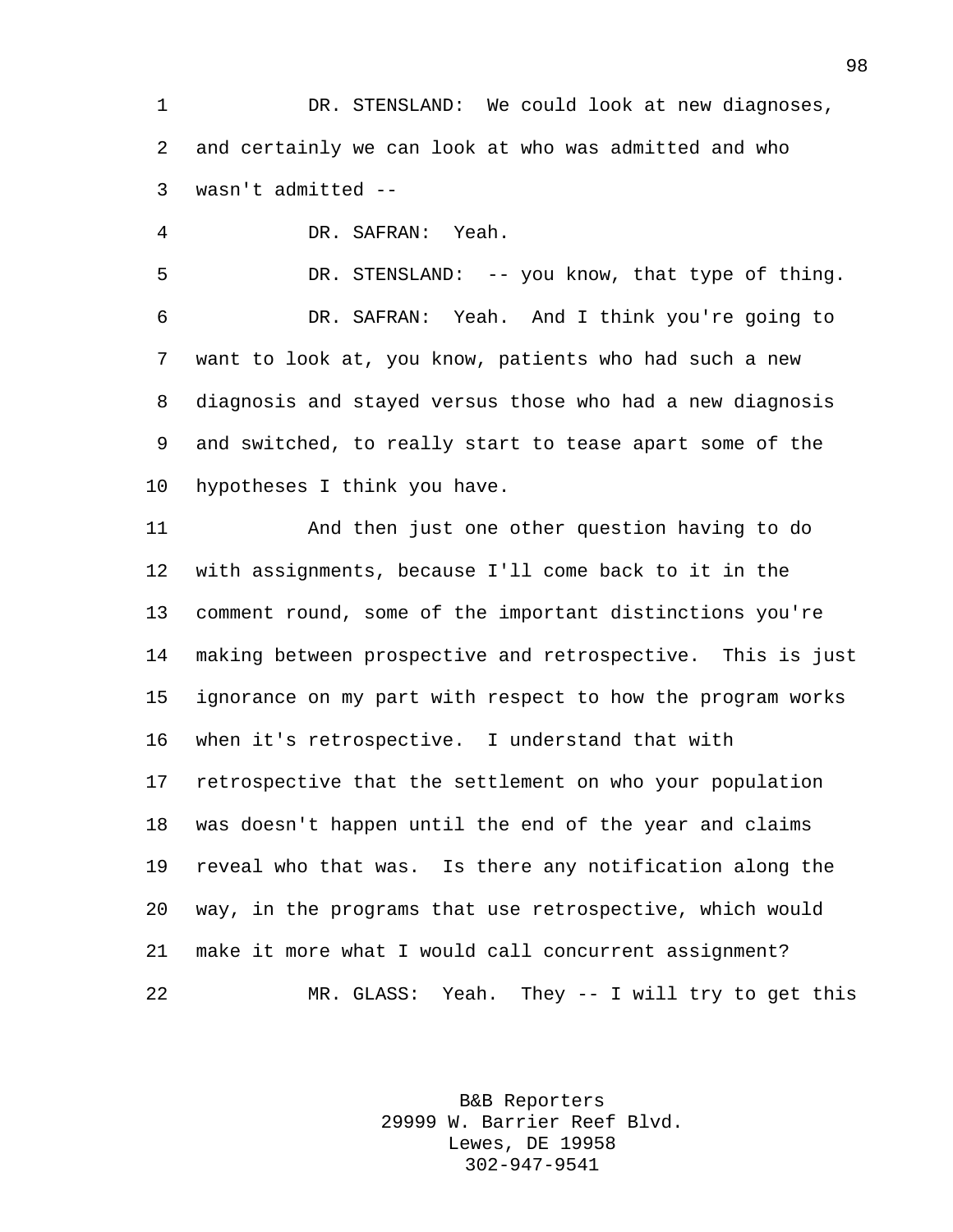right. There is a special name for it. It's provisionally prospectively assigned with retrospective --

 DR. SAFRAN: Yeah. MR. GLASS: -- final attribution. DR. SAFRAN: Yeah. Okay. MR. GLASS: So, yes. 7 DR. SAFRAN: So it's not -- you know, because any layperson who think about this for a minute would say, "That's unfair. How can you manage a population if you don't know who you are?" But in retrospective assignment it's not that it's a black box. The participants are getting information along the way, but who, at the end of the day, they're accountable for gets settled up at the very end of the year, with who's still with you. MR. GLASS: And they're told quarterly, I think, who is on the list. DR. SAFRAN: Yeah, okay. Thanks for clarifying that. DR. STENSLAND: They will know the ones who -- especially if they had them last year, they'll be on their prospective list for this year. But they probably won't know they're switchers until a couple of quarters after.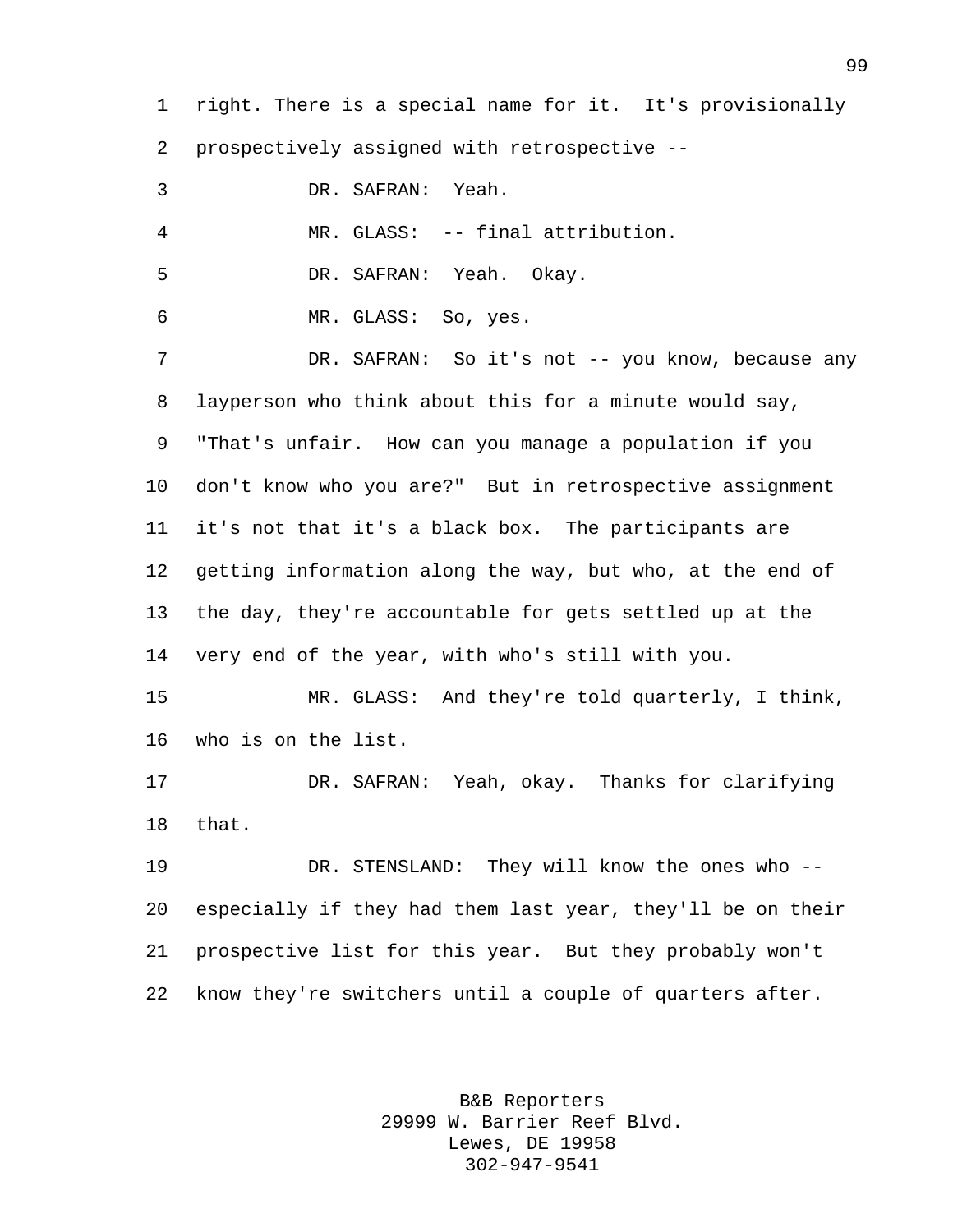So the people that just started using them.

 DR. SAFRAN: Yeah. Thank you. DR. CHRISTIANSON: Bruce, I saw you -- MR. PYENSON: This is really wonderful work. I want to compliment the team on that. I noticed you excluded people who died during the time, and mortality is maybe 4 percent or something in the Medicare population. I wonder if you could explain what you think that meant or why you did that. DR. STENSLAND: We did that purely for simplicity. We have another dataset sitting there with all the people who died, and we wanted to separate the people who died from the people who didn't die, and we'll be going through the people who died to see if we see anything different. Preliminary results indicate that the relatives don't seem that much different. Of course, you see a huge growth in spending for the people who died, you know, monthly spending in their last years of life. But in terms of the effective switchers, non-switchers, we haven't seen. 20 [Pause.] DR. CROSSON: [Presiding.] Sue. MS. THOMPSON: Thank you. What do we know about

> B&B Reporters 29999 W. Barrier Reef Blvd. Lewes, DE 19958 302-947-9541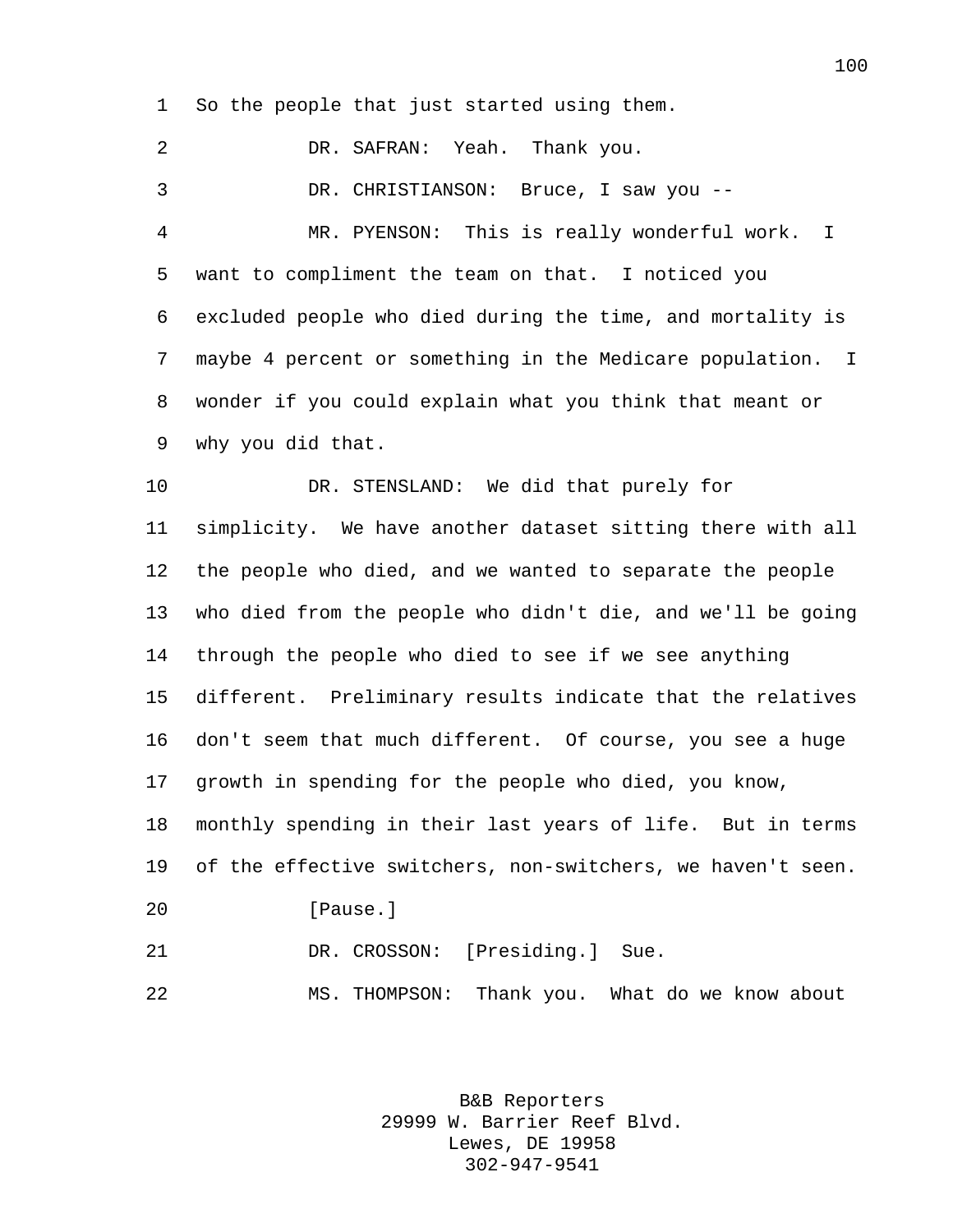their savings? Do we know anything about how they achieve savings?

 DR. STENSLAND: I think we're going to come back to you in April with that, in a couple of ways. One is we're going to try to have a more closely matched comparison group, and then we'll break down things a little bit more to you in terms of, you know, how much of this is post-acute care, how much of this is acute, and that kind of thing.

 MS. THOMPSON: And in our work in ACOs, have we done anything in terms of understanding the investment in infrastructure that's being made by the actual ACO?

 MR. GLASS: We did delve into that some years ago, you know, in round numbers and million dollars a year, but, you know, that various, obviously, by ACO. We haven't tried to get into it in real detail.

17 MS. THOMPSON: Okay.

 DR. STENSLAND: We talked in our last ACO chapter, we mentioned a percent, I think, something in the neighborhood of 1 percent, something like this, maybe 1 to 2, depending on what you do. And I think we don't have firm data on this, so what we have is we've gone out and

> B&B Reporters 29999 W. Barrier Reef Blvd. Lewes, DE 19958 302-947-9541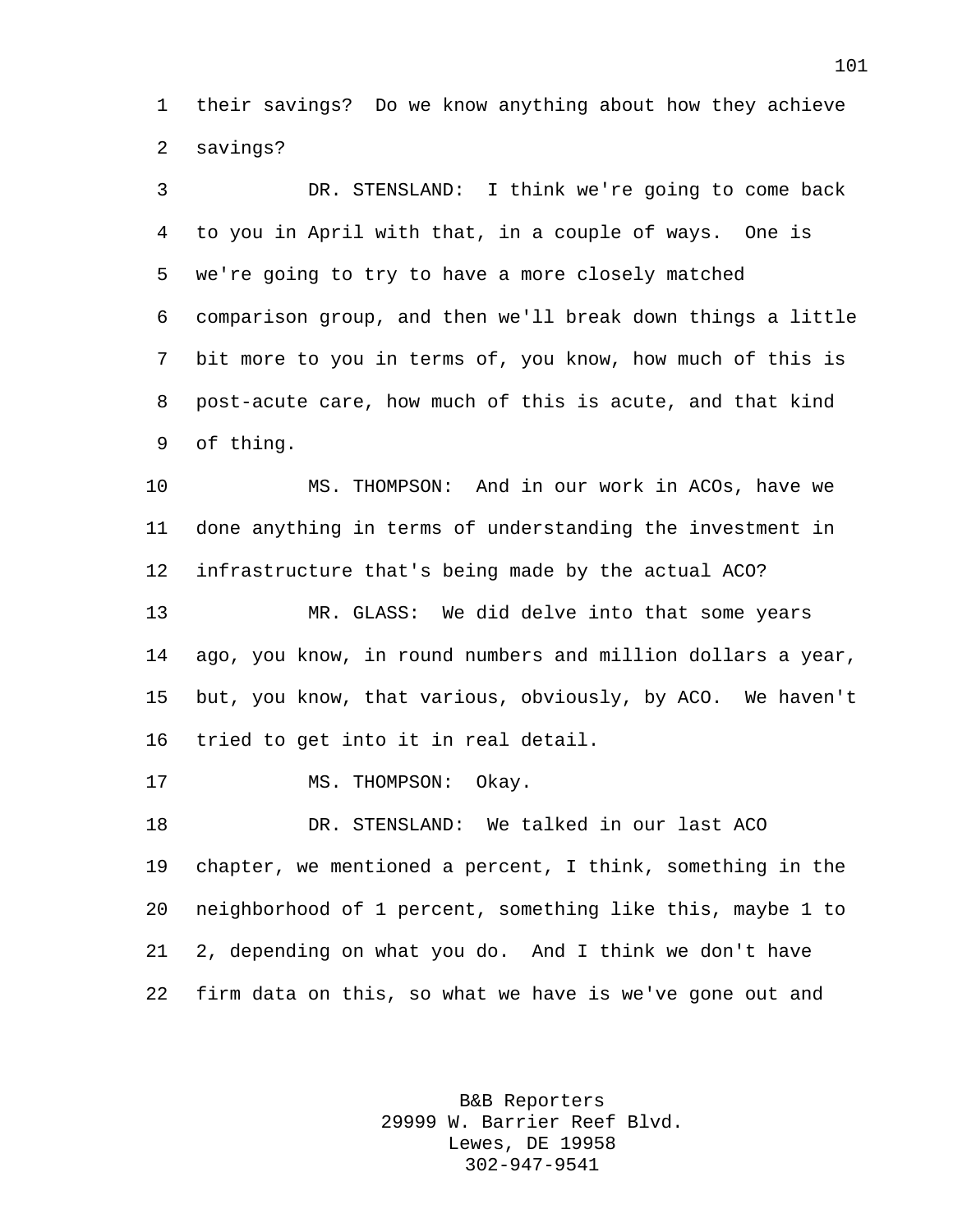talked to people. And you guys were on these ACOs. You maybe have better firm data. But when we talked to people we tend to have more confidence in the little, small ACOs, where they have a separate group of people that you manage the ACO and you're in a little box and that's all you do with the ACO.

 For some of the big systems we have, they have some people that are doing ACOs sometimes and they're doing other stuff, and it's hard for them sometimes to tease out what's the exact cost of this because they have people doing ACO and non-ACO.

 MS. THOMPSON: One more question. In the breakdown of physician ACOs versus hospital-based ACOs, let's call them, do we know, by low, medium, and high use, how that breaks out?

 DR. STENSLAND: We have a slide. We can -- yeah, if you click there's a -- I should go all the way down. But, no, we don't have the numbers there. We have looked at that and the hospital ACOs, in general, tend to be more likely in the lower-spending markets, and the physician ACOs tend to be more in the higher-spending markets. And this would imply either that the physicians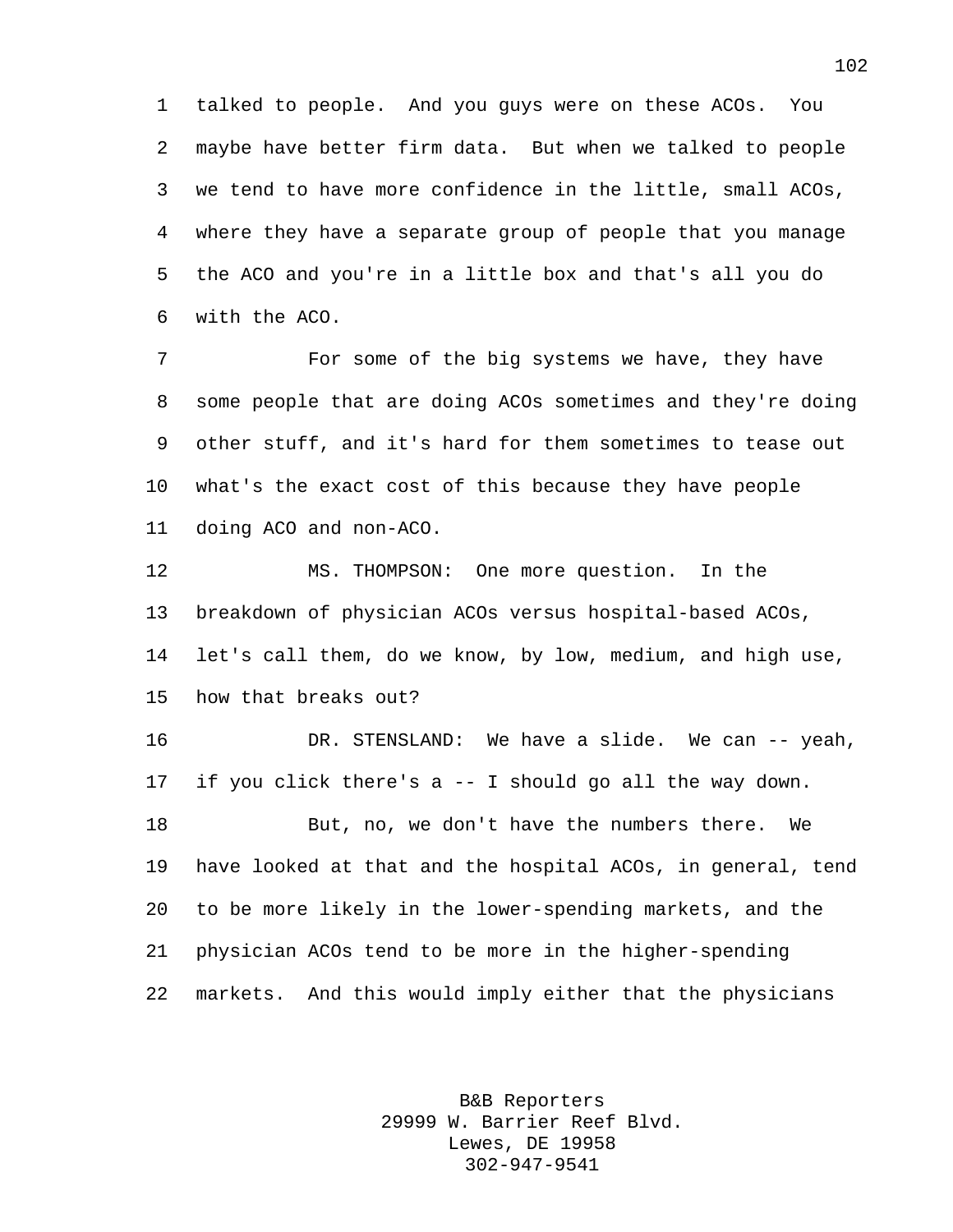are not as interested in setting up an ACO where they think they're not going to be able to make any money, or maybe if they're in a high-spending market, you know, if you're in Miami or someplace like this where you think you can save money as an ACO, you may be less interested in teaming with the hospital and maybe just want to do it on your own. 7 MS. THOMPSON: Thank you.

 DR. CROSSON: Paul, David, okay, Pat, Jaewon, Brian, Jon.

 DR. PAUL GINSBURG: Yeah. I would appreciate if you could go through in a little more detail which physician the patient, the beneficiary, is assigned to and which ACO they were in. You know, so think of a hypothetical beneficiary that just has primary care, and then they have a heart attack or cancer, and they start having a lot of visits with a cardiologist or an oncologist. Could you just take us through, you know, which ACO they get assigned to, based on their physician use?

 MR. GLASS: So, actually, Kate Bloniarz has worked on this, and if I misspeak she will correct me, I'm sure.

> B&B Reporters 29999 W. Barrier Reef Blvd. Lewes, DE 19958 302-947-9541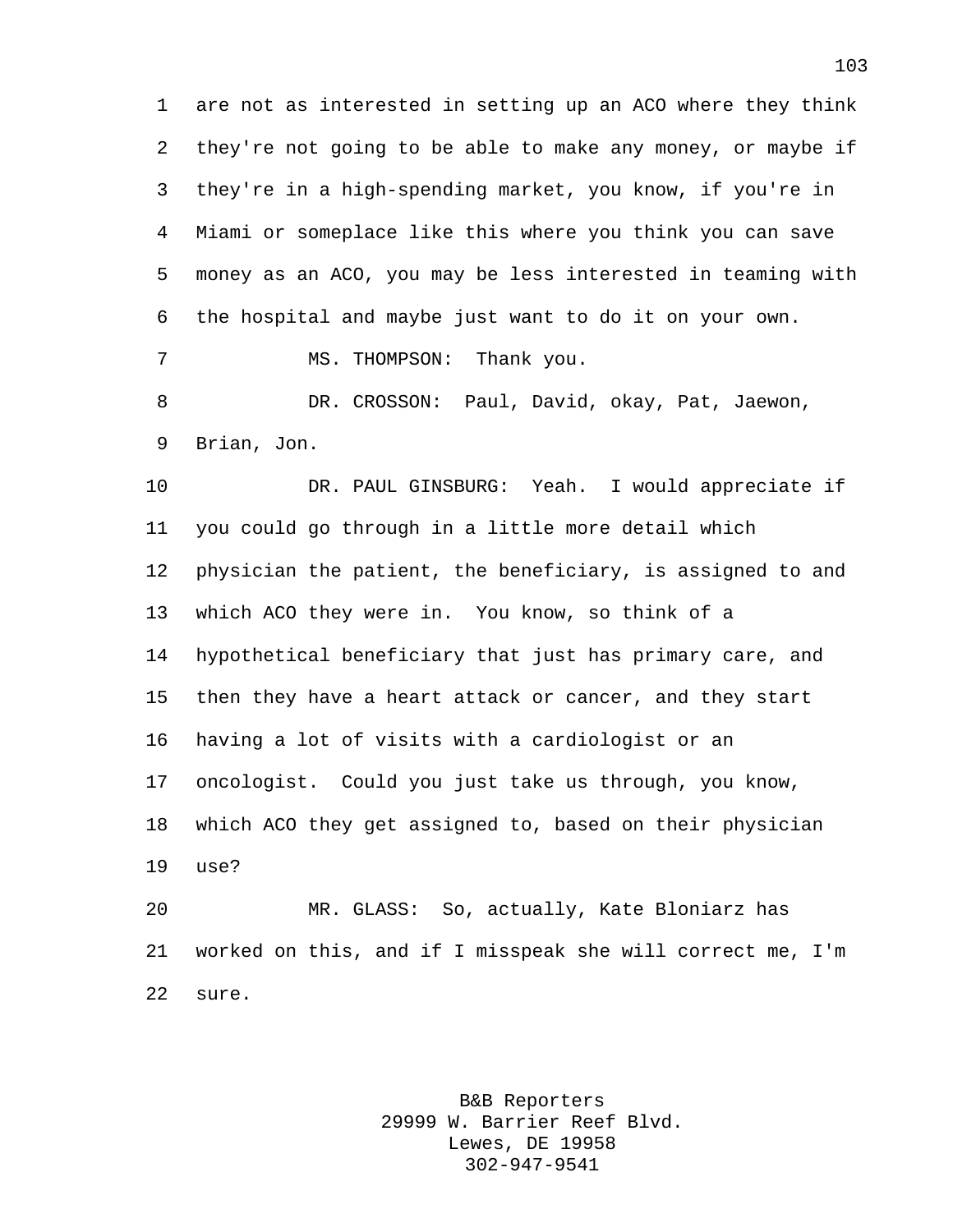The first thing that has to happen is the beneficiary has to have a primary care service from an ACO physician, and if they don't they are not eligible for assignment.

 DR. PAUL GINSBURG: And do you find the primary care service as an office visit?

7 MR. GLASS: They have a list of them --8 DR. PAUL GINSBURG: Okay.

 MR. GLASS: -- and we have that list, if you want it. But it's mainly E&M visits. And then after that, if you have more primary care services from ACO primary care clinicians, and clinicians here includes physicians and nurse practitioners and PAs, so if you have more of those services from ACO clinicians, primary care clinicians, than any other ACO, or any other single taxpayer identifier number, then you're assigned to the ACO. Now if you don't meet that qualification but you do have a primary care service with a primary care clinician, then you're not assigned to the ACO. If none of those things happen, and you have more primary care services from ACO specialist than any other ACO or any other single TIN, then you're also assigned to the ACO.

> B&B Reporters 29999 W. Barrier Reef Blvd. Lewes, DE 19958 302-947-9541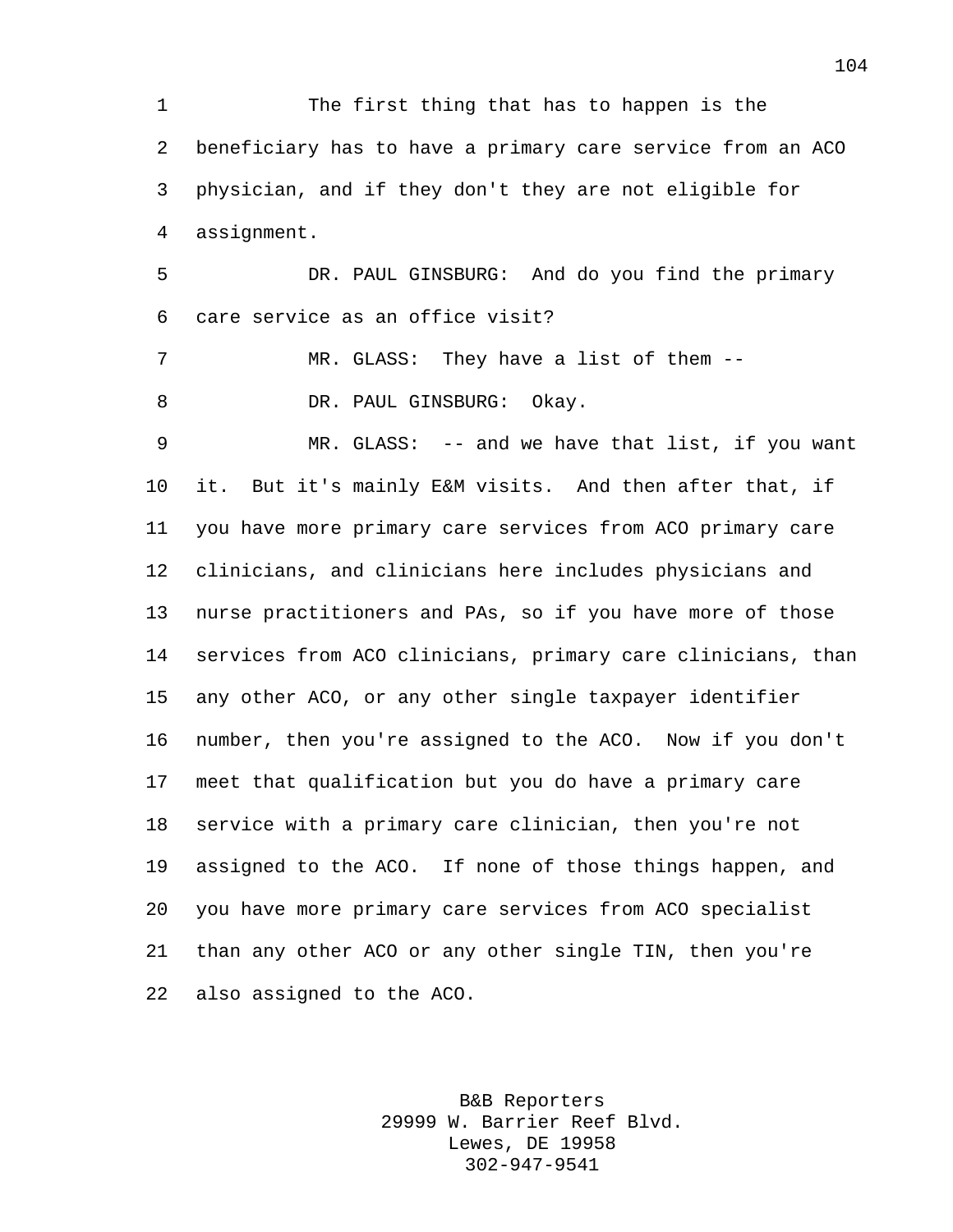So it's kind of complicated. What it means is if you're not assigned on your primary care services right away then you can be assigned on specialist service. They call it Step 2. And there are some weird things about, you know, I guess we discussed yesterday nurse practitioners, PAs, they're all counted as primary care people, even though they may be working in the office of an orthopedist, and that can lead to some odd things happening.

 And also the other super-detail on this was that the visits, in SNFs, were counted in the years we're talking about. So if a beneficiary went to the hospital, was discharged to a SNF, then saw a SNF physician many times while they were there, they would probably get assigned to that physician, if that physician were in an ACO. So it gets very detailed.

 DR. PAUL GINSBURG: Yeah, I appreciate you going through it because I think the implication is that ACO assignment is sensitive to whether the person is sick or not, and that's really, you know, a flaw and a weakness of the whole system, which your research is bringing out. DR. GRABOWSKI: Great. I'm glad I get to ask this question right after Paul's because it very much

> B&B Reporters 29999 W. Barrier Reef Blvd. Lewes, DE 19958 302-947-9541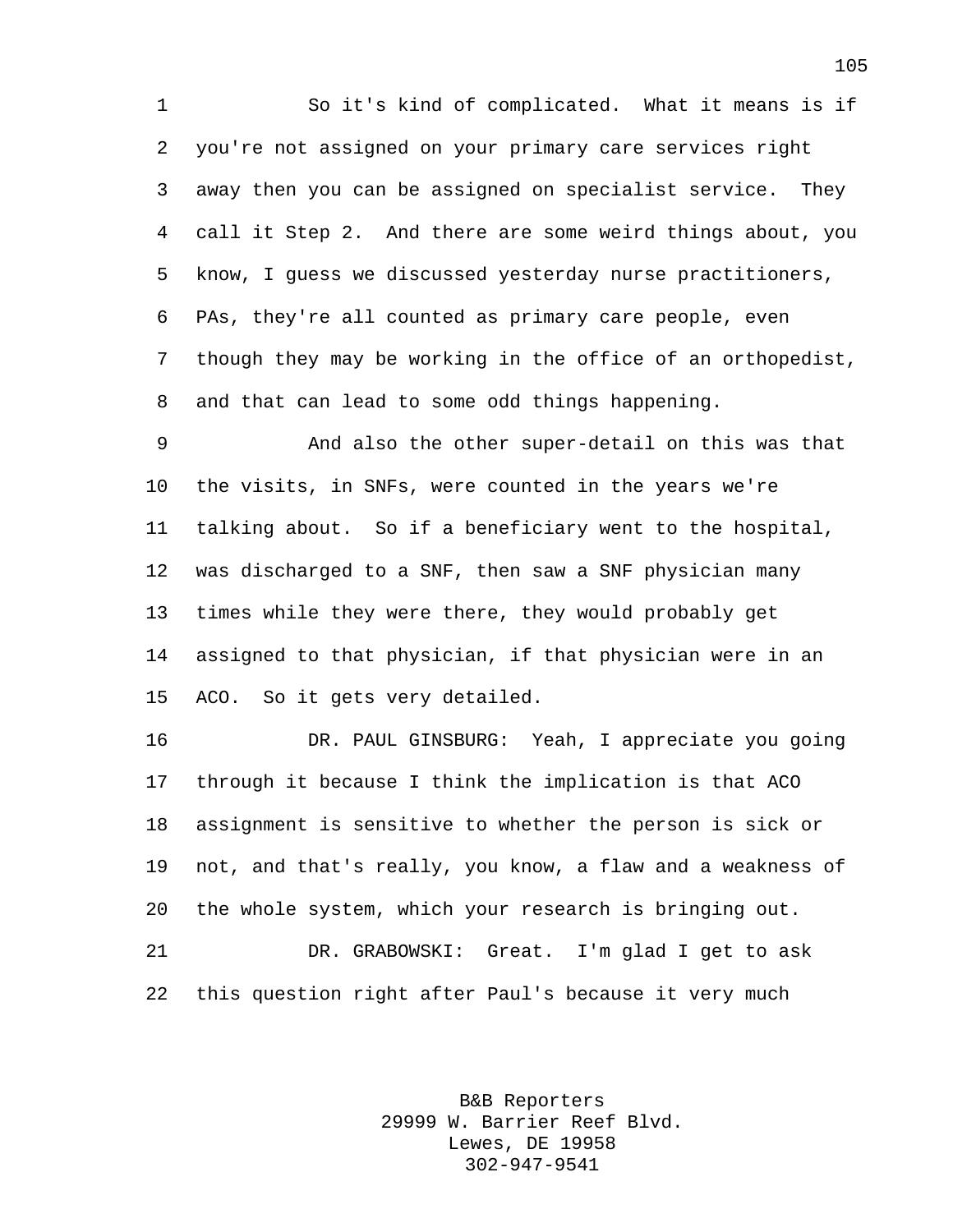builds on Paul's question. I was trying to think through this myself and, David, you described this population as very complicated. Another way of describing them is that they're very selected. They're very different here. They've had a change in health status which has led to an interaction with a physician or a SNF, which ultimately changes their enrollment in the ACO.

 I worry a little bit -- so I think, descriptively, I really like what you're doing in documenting this group. I worry a lot about trying to examine this group and look at the effect they might have on program spending, just because it's so hard to construct a counterfactual for them. You mentioned propensity score matching. I would love to learn more about what you're thinking there because I don't think -- this group is so selective that I just worry, are you actually going to be able to find a comparable group to actually do this in a credible way.

 DR. STENSLAND: Yeah, I think -- you know, what we're thinking about doing, and you should send us a nice email later if you have any great ideas -- is -- DR. GRABOWSKI: I like that you used the word

> B&B Reporters 29999 W. Barrier Reef Blvd. Lewes, DE 19958 302-947-9541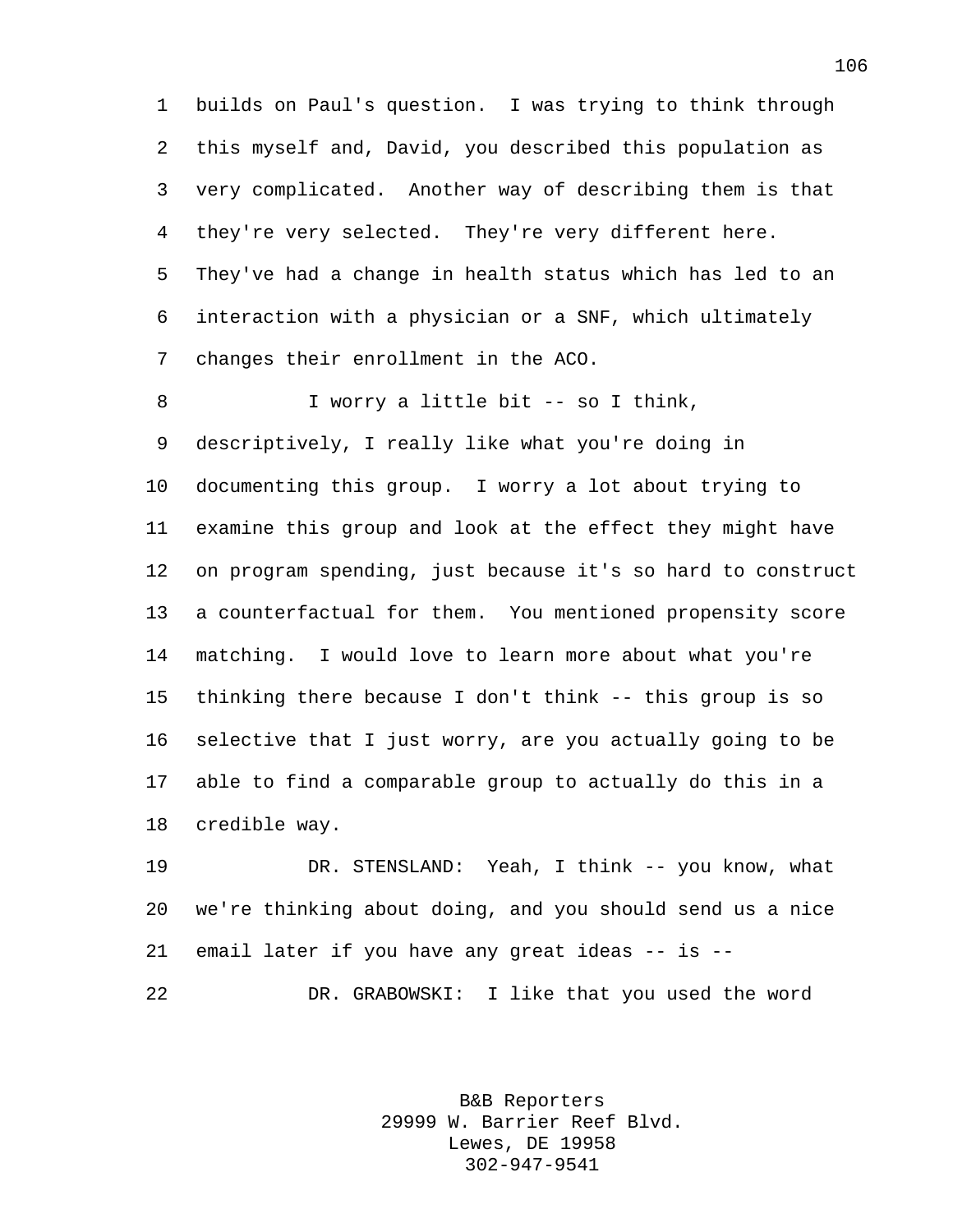"nice" there.

 DR. STENSLAND: Yeah. I'm just trying to keep things polite. We're planning to do the propensity matching, but the propensity matching all has to do with stuff that happened before our time period. And then we have some of these unforeseen things that are happening that are moving you around. So we're thinking about, when we're going to looking at what the changes are for these propensity-matched groups, to look at it in different ways and then try to describe what we think the bias is in the different ways. I think, in some ways, you might overestimate savings and in some ways you might underestimate savings, and we can talk about that in the future. Maybe we'll have some more ideas on that. DR. GRABOWSKI: As a follow-up, so why doesn't the intent-to-treat framework address this issue with the switchers. You're defining them at baseline. Isn't that just a simpler way to do this than to try to kind of take account of all the switchers over time?

 DR. STENSLAND: We could look at like people that were initially in an ACO in 2013, and then just follow them all the way through, kind of more an intent-to-treat model.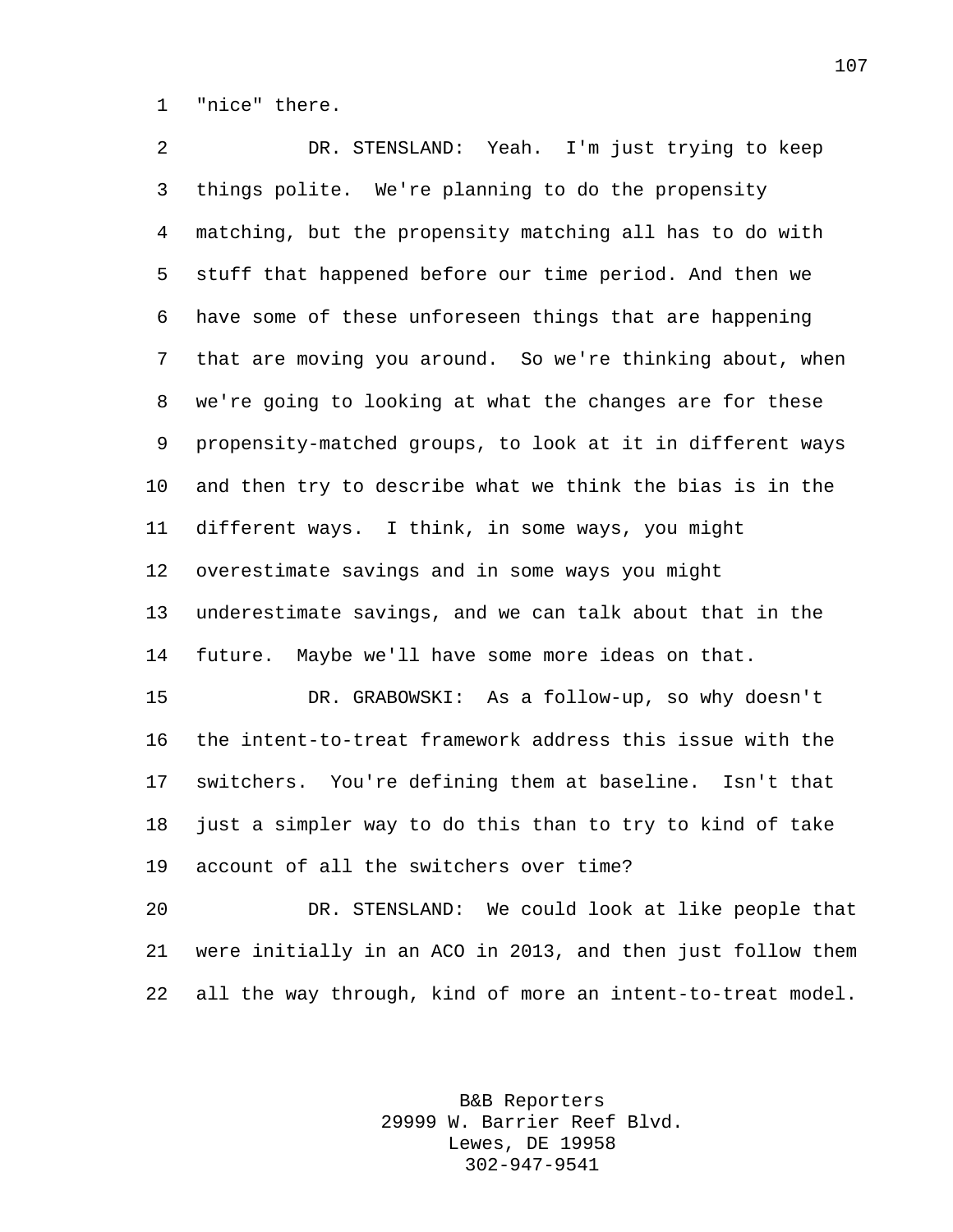And I think McWilliams' intent-to-treat model is fine too, and I think this kind of following them all through will be one of our assortment, our buffet of different outcomes that we'll have. And I think it will complement some of the intent-to-treat stuff that McWilliams did. MS. WANG: Thank you. This was really interesting work. This is just a question about, I guess, attribution to an ACO. Is an ACO permitted to change the physicians in the ACO throughout the course of the year, and if not, you know, throughout the course of the year, year by year? What are the rules around that? MR. GLASS: Okay. I'm trying to recall this from memory. We can get back to you on it. But I think, in the MSSP program, they allow quarterly changes in your physician list, or your participant list. MS. WANG: I'm sorry. I missed the -- 18 MR. GLASS: Quarterly changes. MS. WANG: Quarterly changes. That's really interesting.

 MR. GLASS: Yeah. And then you raise another question of, oh, does that mean you have to change the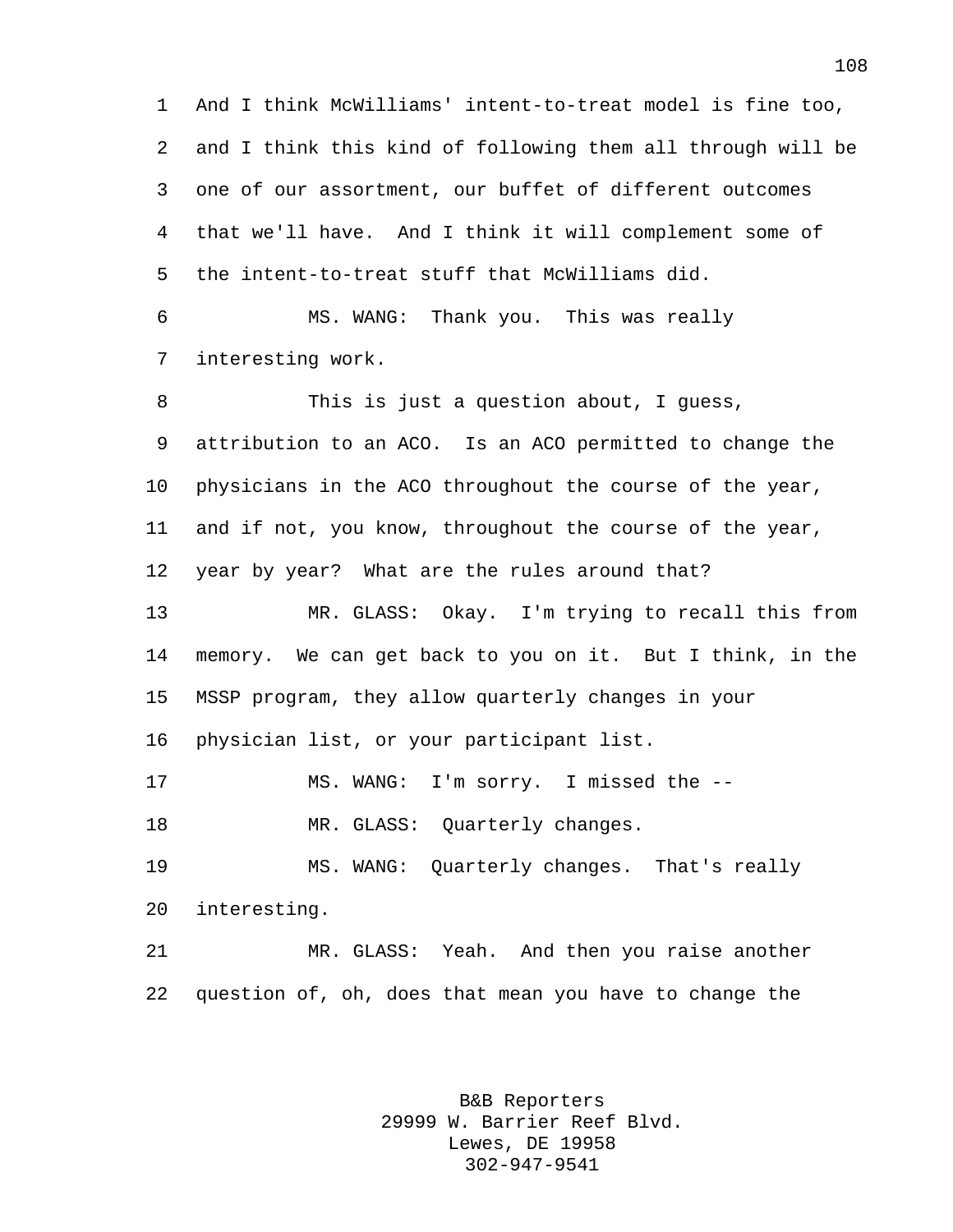benchmark because now you have a different set of people? MS. WANG: That actually wasn't -- but I think that is a good question. I was more wondering about, you know, susceptibility to managing your panel, to keep your healthier members -- MR. GLASS: Well, it's interesting you bring that up because there was a -- 8 MS. WANG: -- on a managed care plan. MR. GLASS: Yeah. There was a recent RAND-AMA study, and they did find that some organizations were realizing this and moving some of the physicians from one TIN to another, in and out of the ACO. MS. WANG: Yeah. It's something to bear in mind, obviously. The related question is whether or not, in your switchers, you have any information on differences in frequency or incident as between physician-led ACOs versus hospital ACOs. And I'm not suggesting any kind of pernicious behavior there. But one of the things that I think happens when somebody gets sick is they may have a primary care doc, you know, that they've been seeing for years and years. They develop a serious health condition.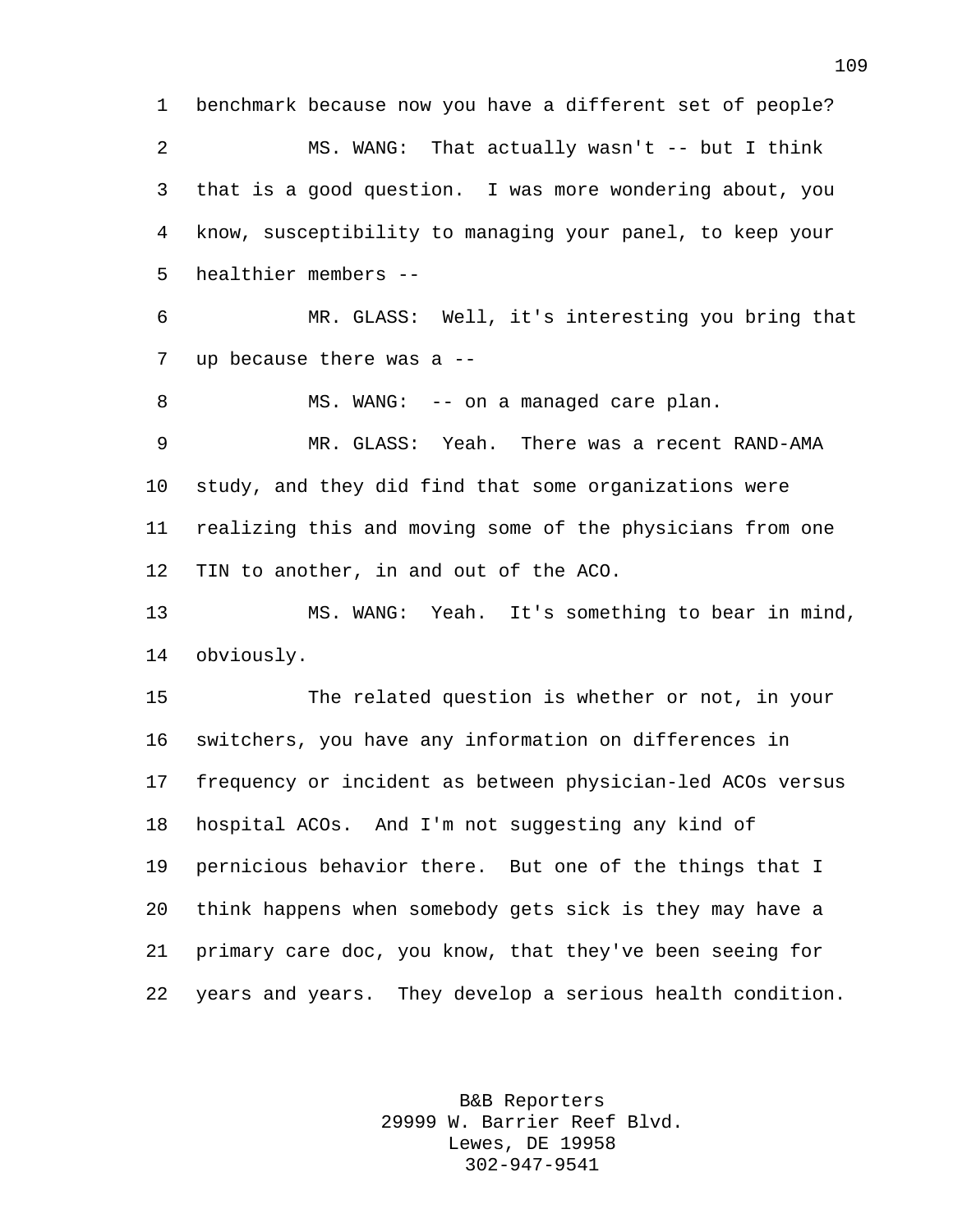They go a medical center and the medical center suggests "why don't you switch our PCP over here, because we can take care of you better." And I just wonder whether that's anything that you can pick up from the information you've looked at.

 MR. GLASS: Well, anecdotally, we've been told by some ACOs that that is the case, and that they're losing beneficiary attribution over to a hospital-based ACO. So we've been told that. We don't have -- we haven't noticed it in the data but we haven't been, you know, searching. DR. STENSLAND: We ran those numbers but we can

put them in a footnote in your next chapter.

 MS. WANG: I was just interested in the switchers, in particular, with the hypothesis that it might have been triggered by a health event, whether there's a closer look that can be made there. Again, it has implications for the evaluation of the performance of one type of ACO versus another type of ACO.

 DR. CROSSON: I just want to clarify one thing myself now. So if the physician that the patient saw and as a consequence became part of that ACO retrospectively leaves the ACO, the ACO still has that patient. Correct?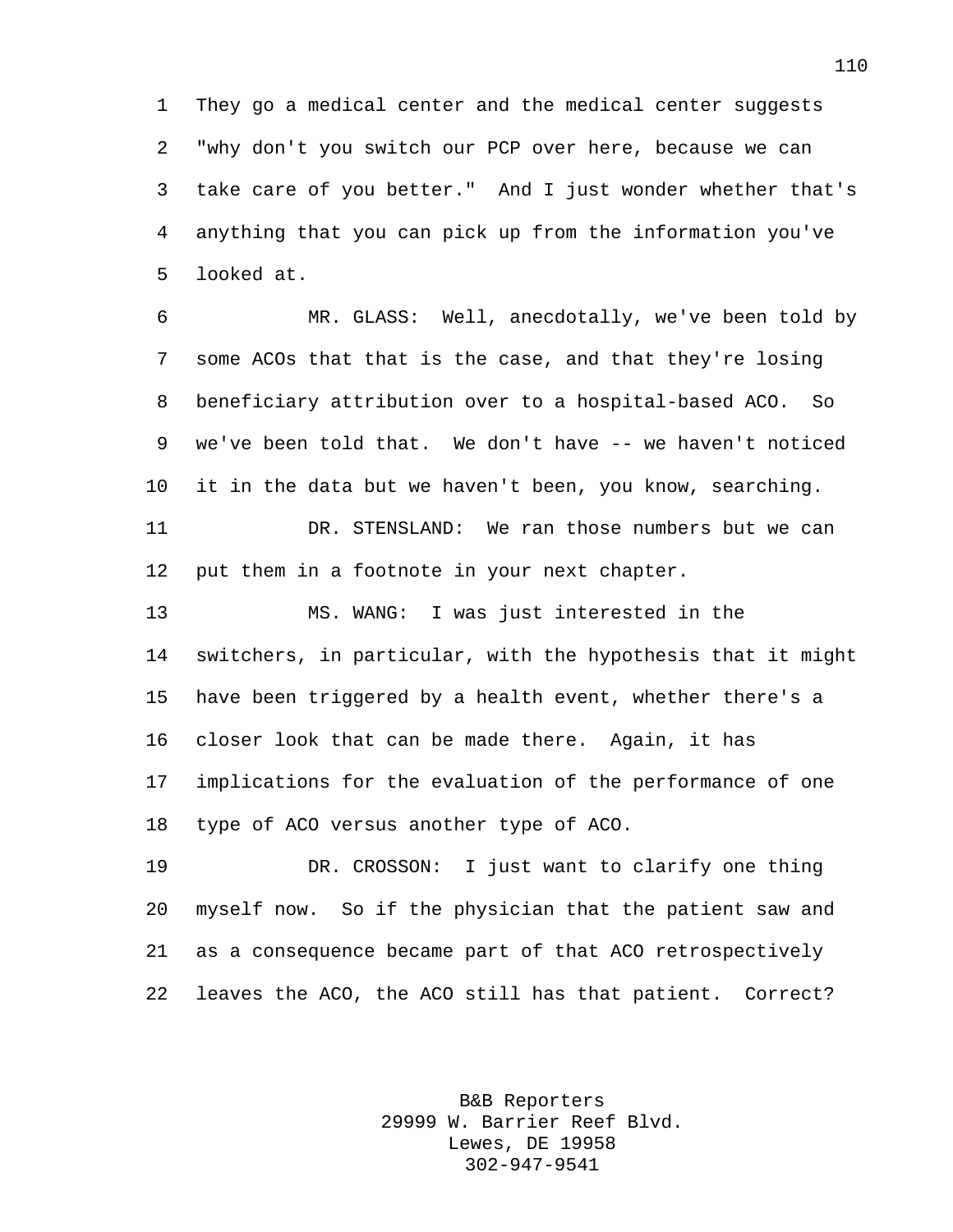DR. STENSLAND: Not if the patient moves with their physician. So if you were treating somebody and the ACO decided -- we would hope they wouldn't be doing this, but let's say they said, oh, this is Jay and he takes a long time with all his patients, people send him all their expensive patients and he's in our ACO, next year they could have you start billing under a different TIN, and then all your patients would leave the ACO. DR. CROSSON: Next year, but not -- 10 DR. STENSLAND: Next year. DR. CROSSON: Not in the reference year. DR. STENSLAND: Well, it depends. You know, it depends if you're the retrospective or prospective -- DR. CROSSON: We're talking about retrospective. DR. STENSLAND: Yeah, so if it's retrospective and you are in the -- you sign up to be in the ACO for that year and they're seeing you that year, then they're responsible for the cost. DR. CROSSON: Whether you leave or not. DR. STENSLAND: Whether you leave or not during that year, unless you left in the middle of the year and started billing under a different TIN and they saw you more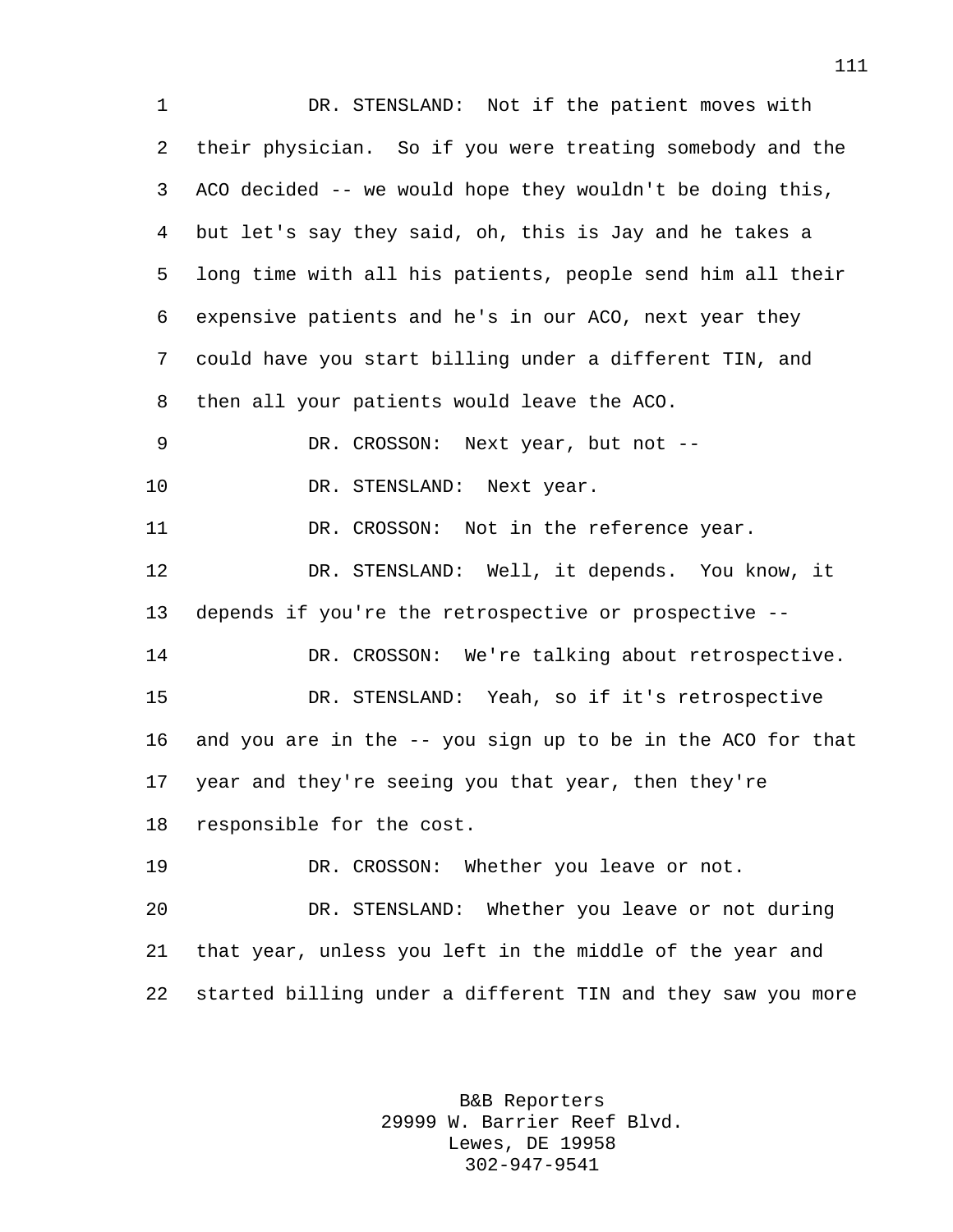often under that other TIN than they did under the prior TIN, then the patient would leave with you.

 DR. CROSSON: Okay. Jonathan, you looked like you wanted to comment on that?

 DR. JAFFERY: Well, that was -- the final point was the point I was going to make, because it's based on the plurality of --

8 DR. CROSSON: The plurality, so the -- okay. All right.

 DR. JAFFERY: So if you left in September, you probably wouldn't --

DR. CROSSON: Got it, got it.

 DR. JAFFERY: And then I guess one other point of clarification about this, and we were just -- I think we're recalling that for adding or subtracting MSSP physicians, you can only add annually, I think, not quarterly, and you can drop any time, which becomes, obviously, important because people leave organizations.

DR. CROSSON: Okay.

 MS. THOMPSON: And when a provider drops, the beneficiaries attributed to that provider go out of the ACO?

> B&B Reporters 29999 W. Barrier Reef Blvd. Lewes, DE 19958 302-947-9541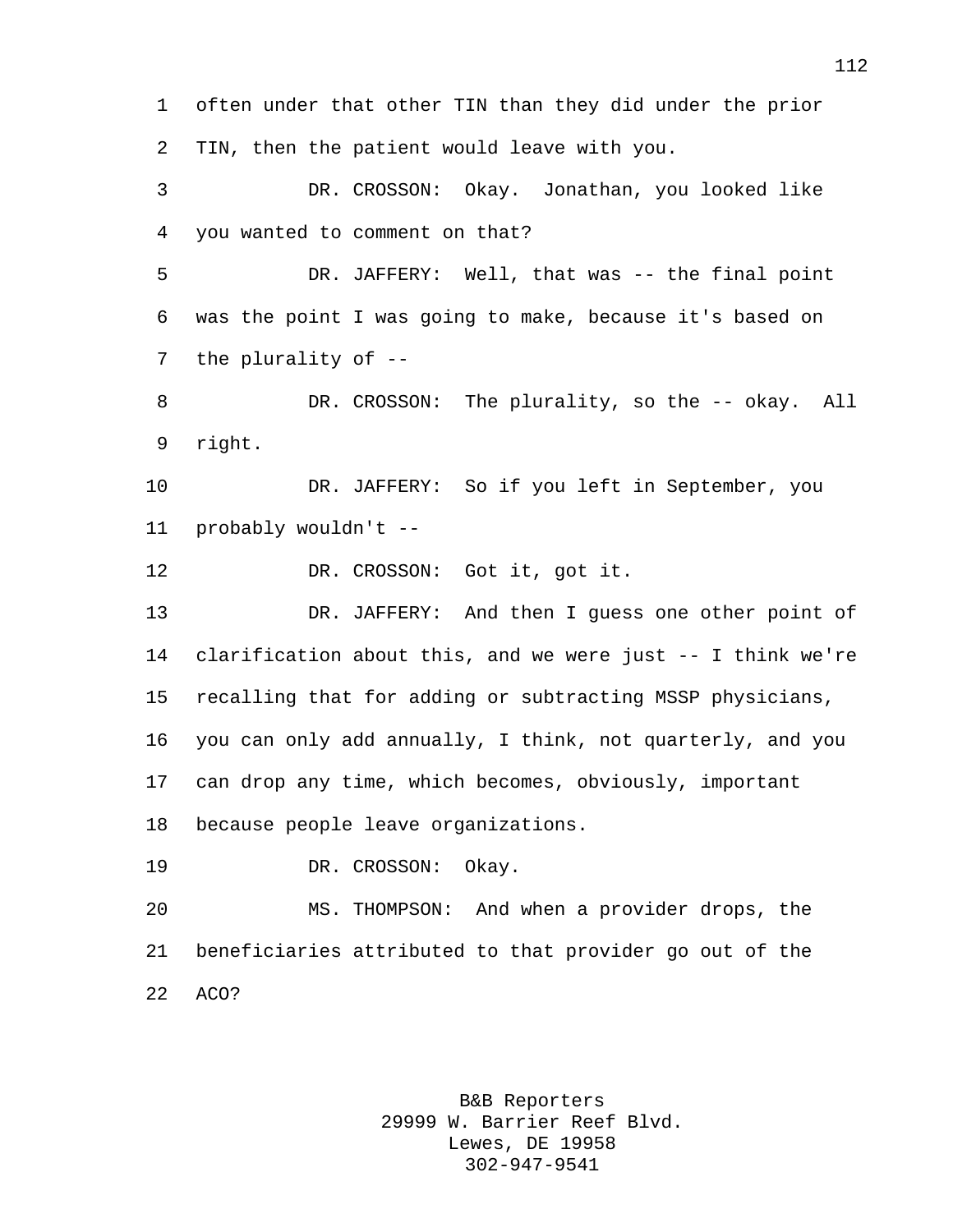1 DR. CROSSON: Go what, Sue? MS. THOMPSON: Out of the ACO. DR. CROSSON: Out of the ACO. MS. THOMPSON: So if the ACO loses a provider, they lose the lives that were attributed to that TIN. MR. GLASS: I'm sorry. If an individual provider leaves or if that TIN leaves? MS. THOMPSON: I'm sorry. If an individual provider leaves with an individual TIN. MR. GLASS: With an individual TIN, yeah. So in MSSP this is all done on the TIN level, which can range from one provider to an entire health care system. So that's another complication. It's not done at the TIN NPI level. DR. CROSSON: Got it. Thanks very much. That helps. Jaewon. DR. RYU: Yeah, on the shared savings payments, how does that get treated in terms of rebasing the benchmark and also in terms of how it impacts the MA benchmark? Is that treated as spending? DR. STENSLAND: Yes. So there's a little bit of a multiplier effect here. Let's say the ACO is generating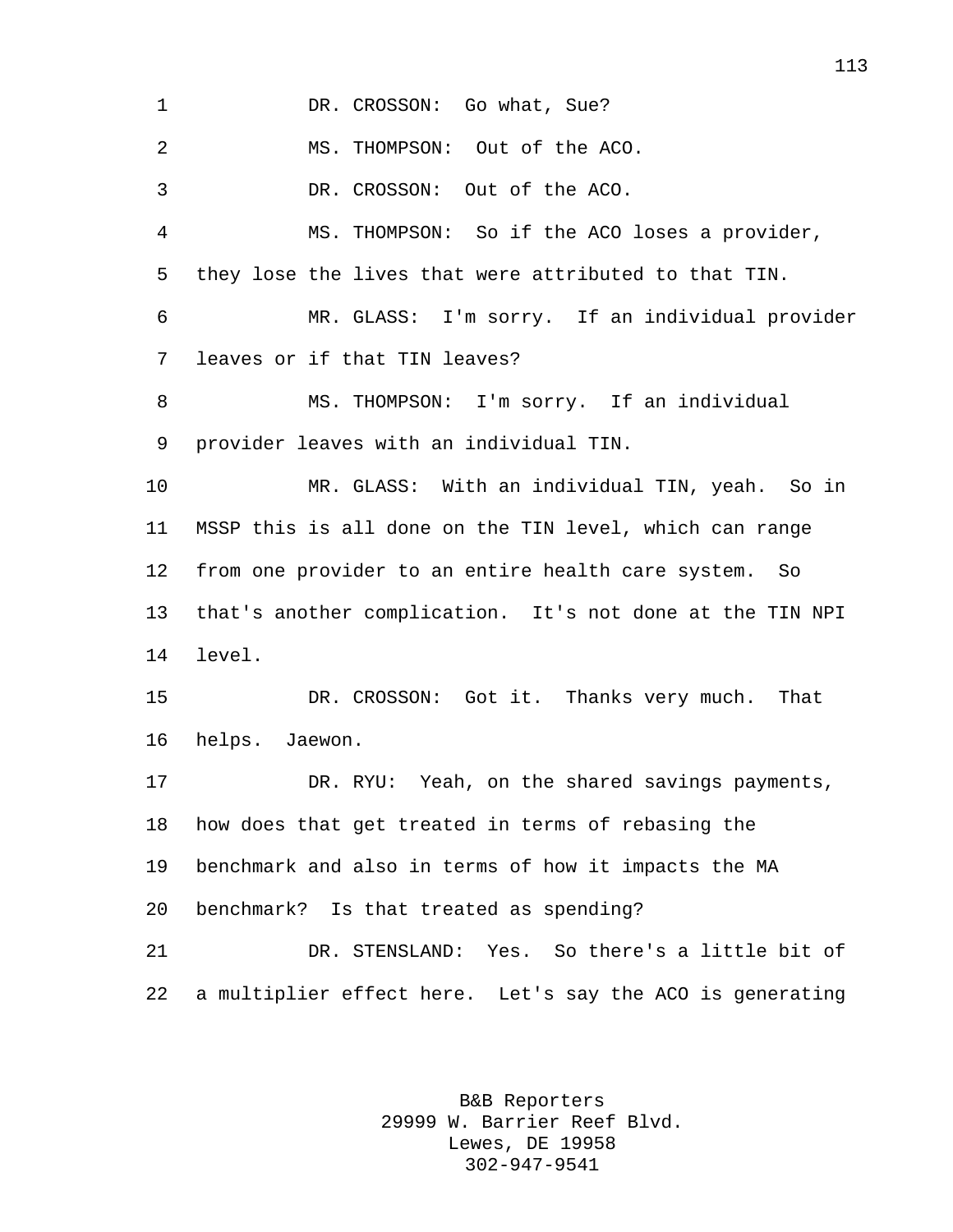savings and it's generating savings larger than the shared savings payment, so on net, the system is benefitting. That will lower MA benchmarks in the market, and the system will have a little bit of a secondary benefit by having lower MA benchmarks and lower MA spending. But it can go the other way, too. If, let's say, the ACOs actually just broke even but the shared savings payments were larger so on net the system was losing, well, then, on net that would increase the MA benchmarks.

 DR. RYU: So if you add \$100 of savings and then you had to pay back \$75 of it as part of the shared savings payments, would the \$75 of payment count towards the MA benchmark and towards the rebasing of the --

DR. STENSLAND: Yes.

DR. RYU: Okay.

DR. CROSSON: Brian.

 DR. DeBUSK: First of all, thanks for a great chapter. I really enjoyed the analysis. I'm really looking forward to this matching that you're doing, too. I think there's some real novelty there.

 What I was going to ask about, retrospective attribution has always been one of those serious flaws with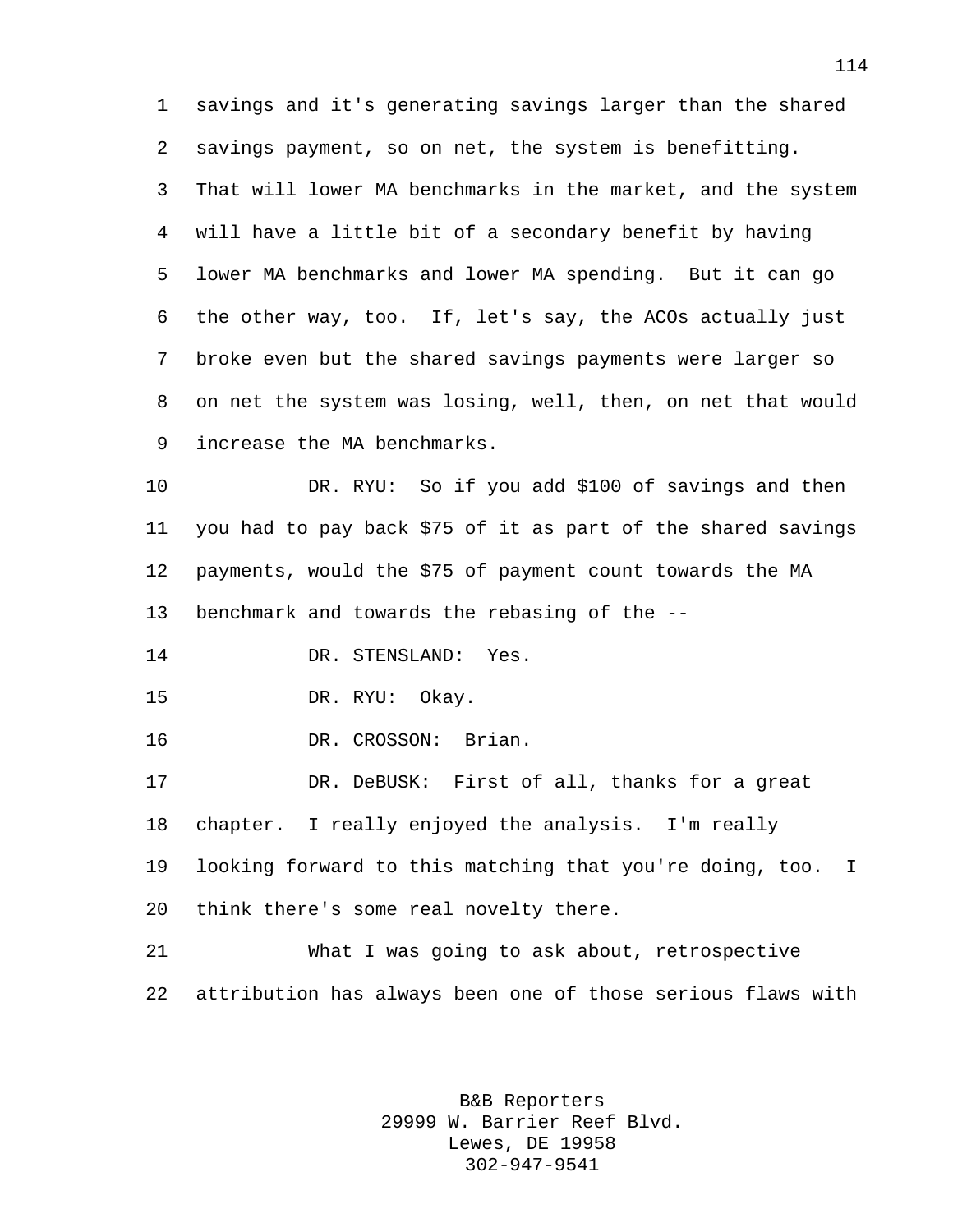the ACO program, and it seems like prospective attribution solves a lot of those problems. Just sort of your initial impression -- and I know you're not done with the analysis. Are you left with the impression that prospective analysis -- or prospective attribution fixes or addresses this issue, at least in a reasonably complete way? Or is this just a way point or a stepping stone to maybe even a more sophisticated enrollment type mechanism?

 MR. GLASS: Prospective assignment would not solve all of these issues.

DR. DeBUSK: So --

MR. GLASS: But it would be better and --

 DR. DeBUSK: Okay, so we should look at this as clearly an improving direction. I think there is no doubt this is an improving direction. But this is a way point to maybe even something better in terms of attribution.

 DR. STENSLAND: Yeah, like I said, I'm not sure if this is like this is an improvement and good enough or an improvement and we've got to make another step to make things even better. But I'm not sure what that other better step would be.

DR. DeBUSK: Okay. I was just trying to get a

B&B Reporters 29999 W. Barrier Reef Blvd. Lewes, DE 19958 302-947-9541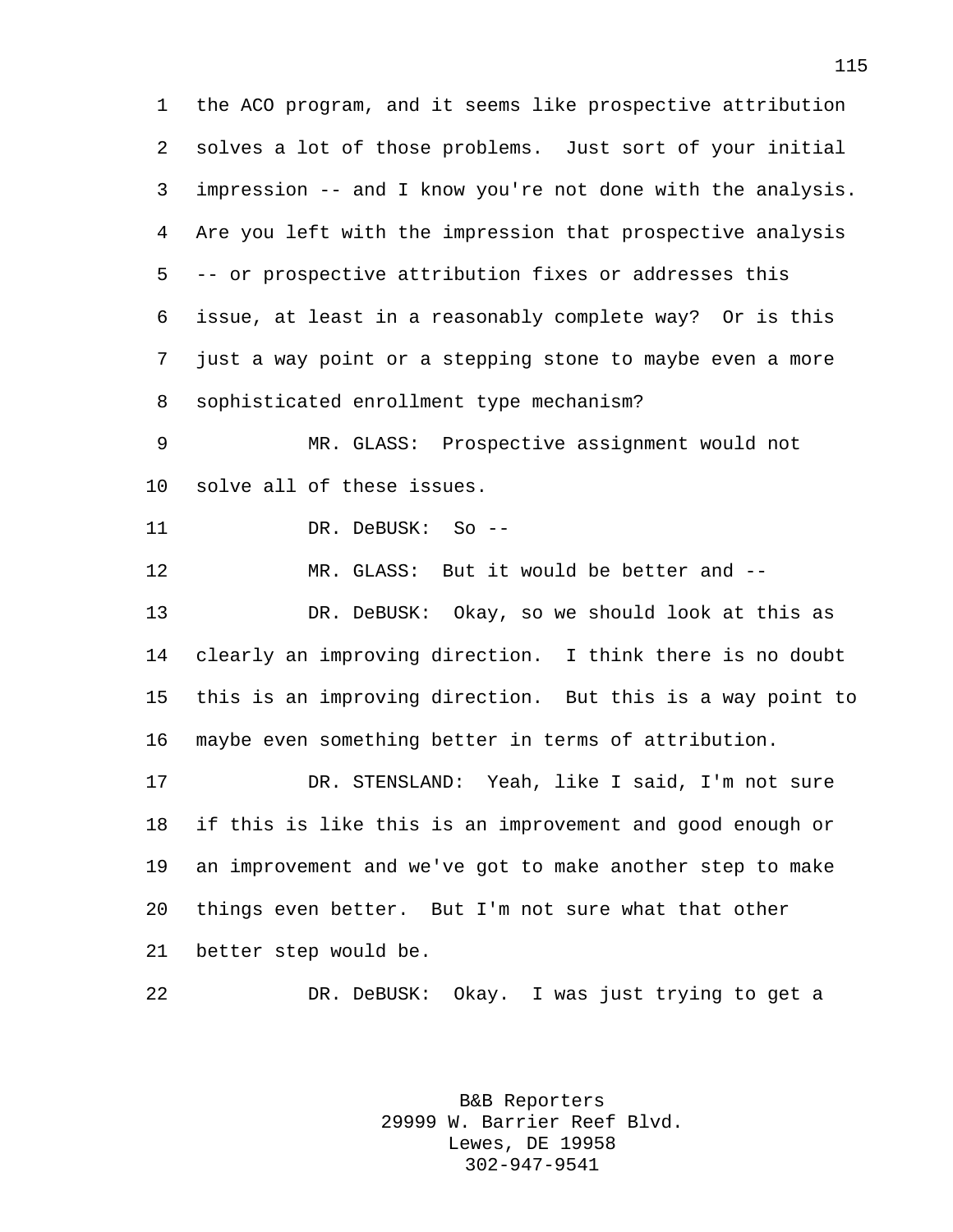feel for how complete prospective assignment is.

 The other thing I was going to ask, have you guys looked at any ways to engage the beneficiary in attribution? Everything right now, I mean, some of these people have no idea they're even in ACOs. MR. GLASS: I would say most of the people don't have any idea -- DR. DeBUSK: Yeah, I was going to be nice because Jeff likes nice. MR. GLASS: Some of the physicians don't even know they're in ACOs. But, I mean, you know, this particular analysis, we didn't look at that at all. Recently, you know, they've introduced -- you can have voluntary assignment where if a beneficiary goes into Physician Compare, or wherever it is, and says this is my main doctor or primary physician, then they're assigned to

 that physician's ACO. So there is that. And under the new rules, they can also offer people money to show up, and that could increase attachment.

 DR. DeBUSK: Well, thank you. I was just trying to get a feel for how close to settling this issue we are, and it sounds like this is sort of the second inning of a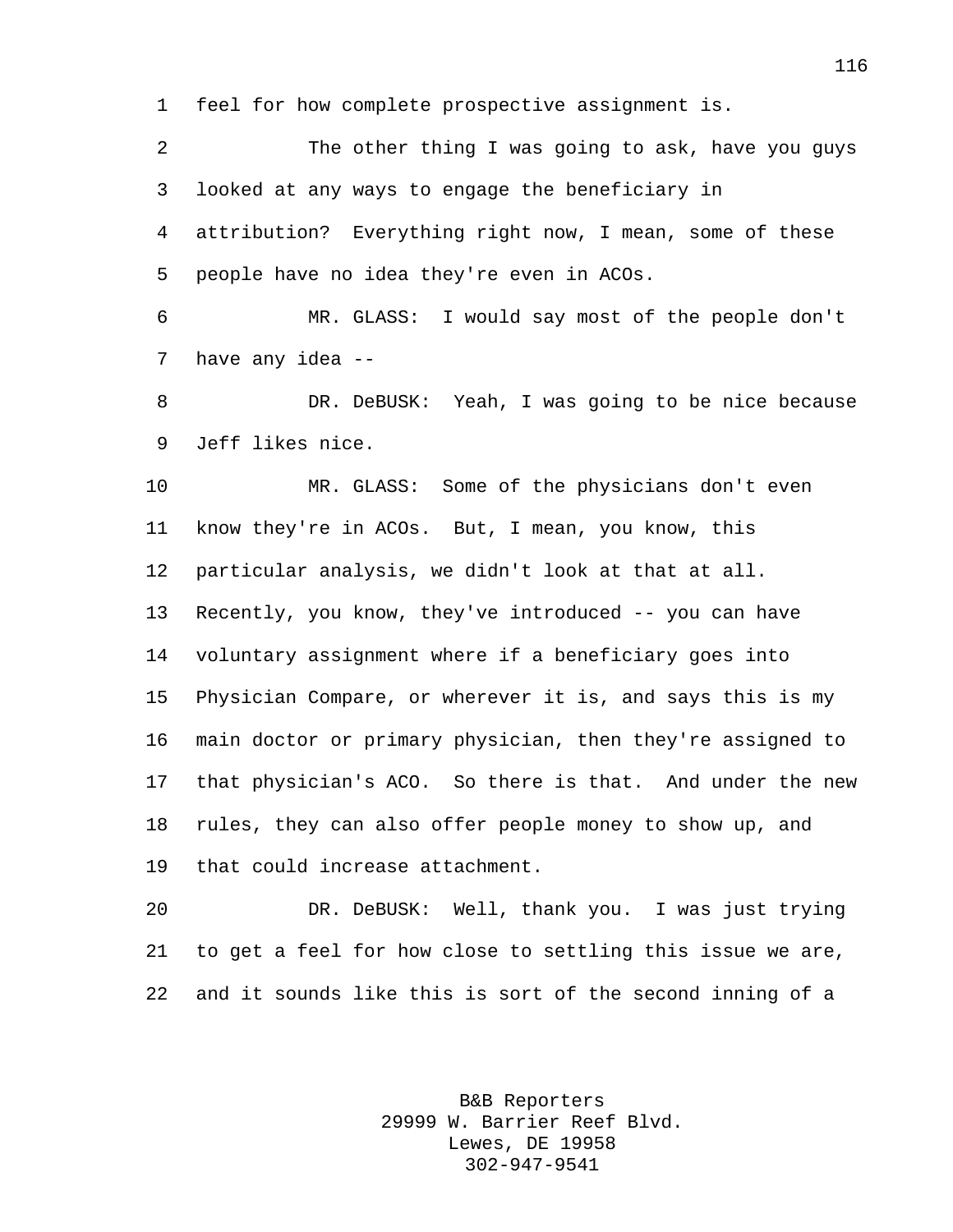long game.

 DR. STENSLAND: And I think we should emphasize that we're talking about the MSSP, and we have a couple people here who are Next Gen, and they've already kind of moved into the second inning. You know, they have prospective assignment. They have assignment based not just on the TINs but also the NPIs. So it's not like we have to start from scratch here.

 DR. CROSSON: Okay. I've got one of those people lined up. That's Jonathan, and then Warner and Pat.

 DR. JAFFERY: Yeah. So thanks. First of all, I really appreciate this creative look. As we've acknowledged, this is now about -- we've got Medicare beneficiaries basically in three programs in about thirds: regular fee-for-service, MA, and now this. And I think you could argue that in terms of changing provider behavior, the ACOs is doing more than MA has in many ways. Clearly, there's lots of other changes that have happened, but providers are doing things, even if many of them aren't aware they're in ACOs, which I think is true.

 A couple things. First of all, to follow up on some things others have said. So, Dana, you had asked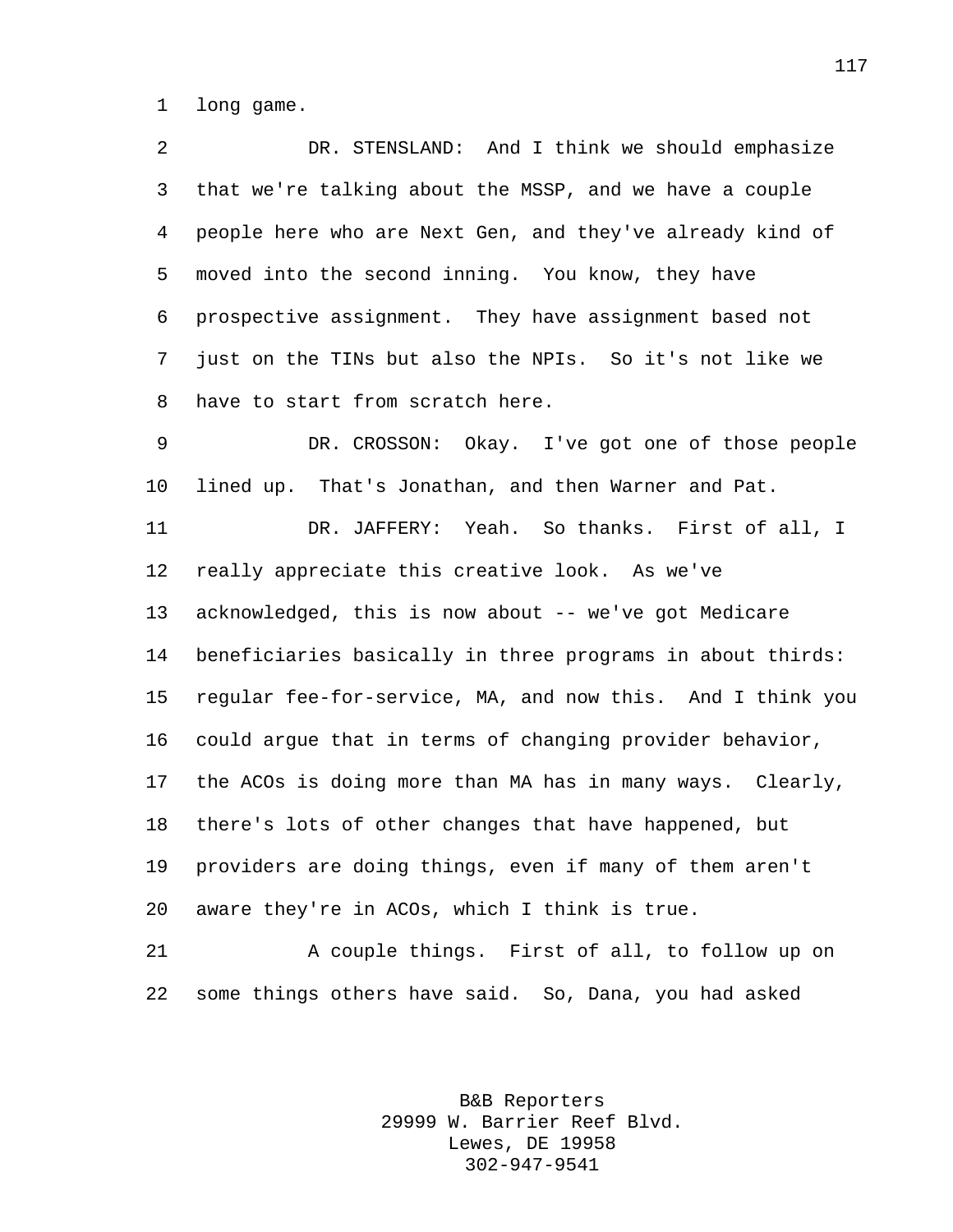about the retrospective attribution and the number of people, and so the way that I think typically worked is you'd end up with your initial prospective assignment being very, very large and then every quarter it just gets smaller until you're left with a significantly smaller number.

7 I think the cost issue about ACO costs, I think that is tricky. Certainly in my organization, we do sort of try and assign some of the cost to the ACO, but it's not very self-contained.

 A couple specific questions. Let me go to Slide 14. This is a pretty quick question. You've got the assigned to the same ACO, the bottom, and then left in 2016. Are those folks who are assigned to the same ACO for those three years and then left to another ACO, to not be in a new ACO, or a combination?

DR. STENSLAND: Combination.

 DR. JAFFERY: Okay. And then I had one other question, but I forgot it, so sorry.

[Laughter.]

 DR. CROSSON: Warner. You can always sneak it into Round 2. Warner.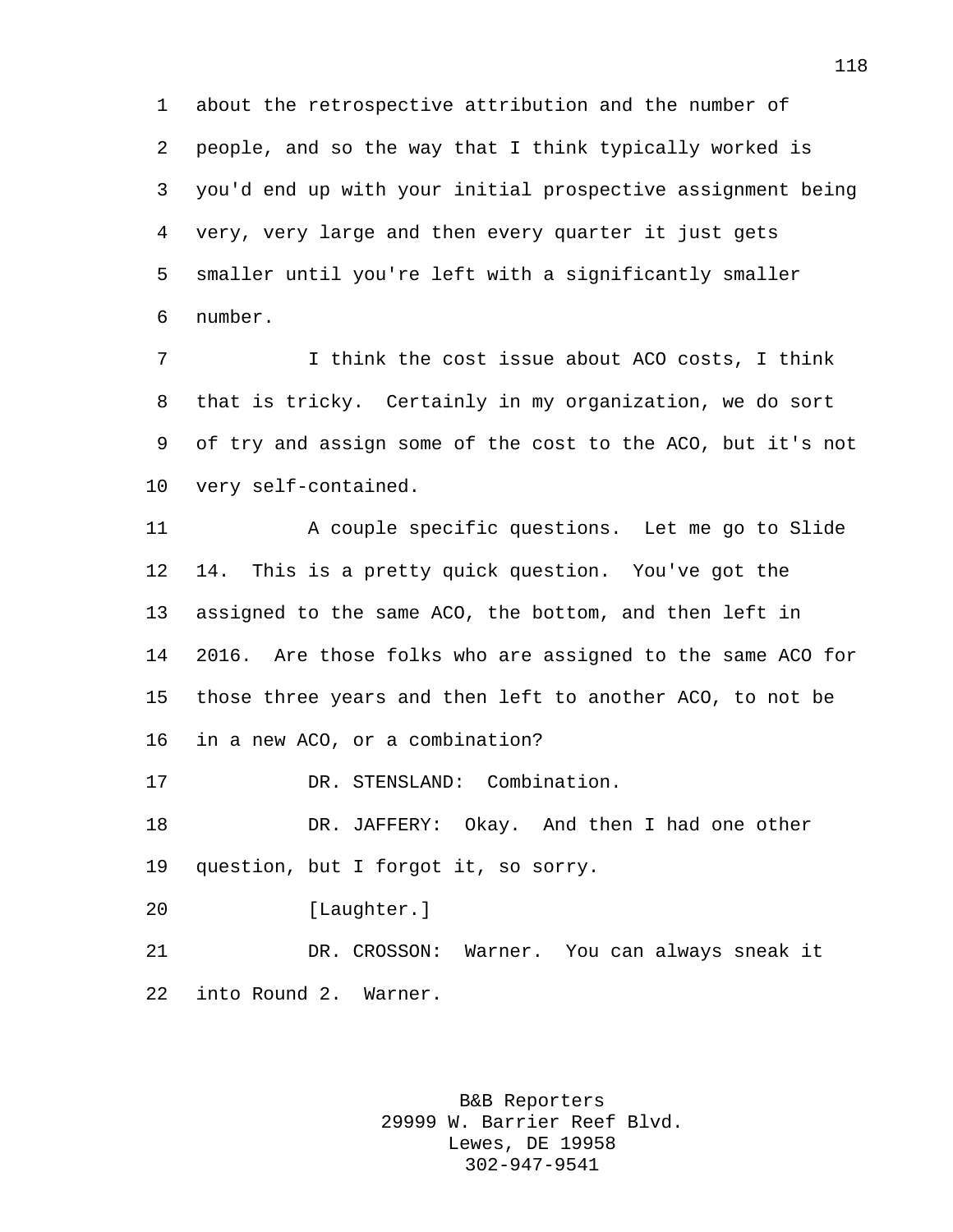MR. THOMAS: Has there been discussion or have you guys looked at just the whole concept just going primary care assignment for traditional Medicare? And what do you see as the -- it's obviously not being done. What has been the discussion on that? And where do you see the challenges with that?

 MR. GLASS: Well, the history of this is that people didn't want to leave specialists out of ACOs. They wanted to get them involved. It was felt that there were a lot of beneficiaries who maybe they see their cardiologist as their primary doctor, and we don't want to leave them out. And I think so all of that kind of militated for some way to get the specialist into it, and they ended up with this second stage assignment sort of thing.

 Now, why they shifted to the two-stage, I'm not sure, but they did have the two steps, and I think part of it is kind of the way the statute's written. It talks about primary care physicians.

 MR. THOMAS: Do you think going to that model, even if you identified your cardiologist as your primary care doctor, do you think that would solve some of this problem? I mean, even just having the beneficiaries go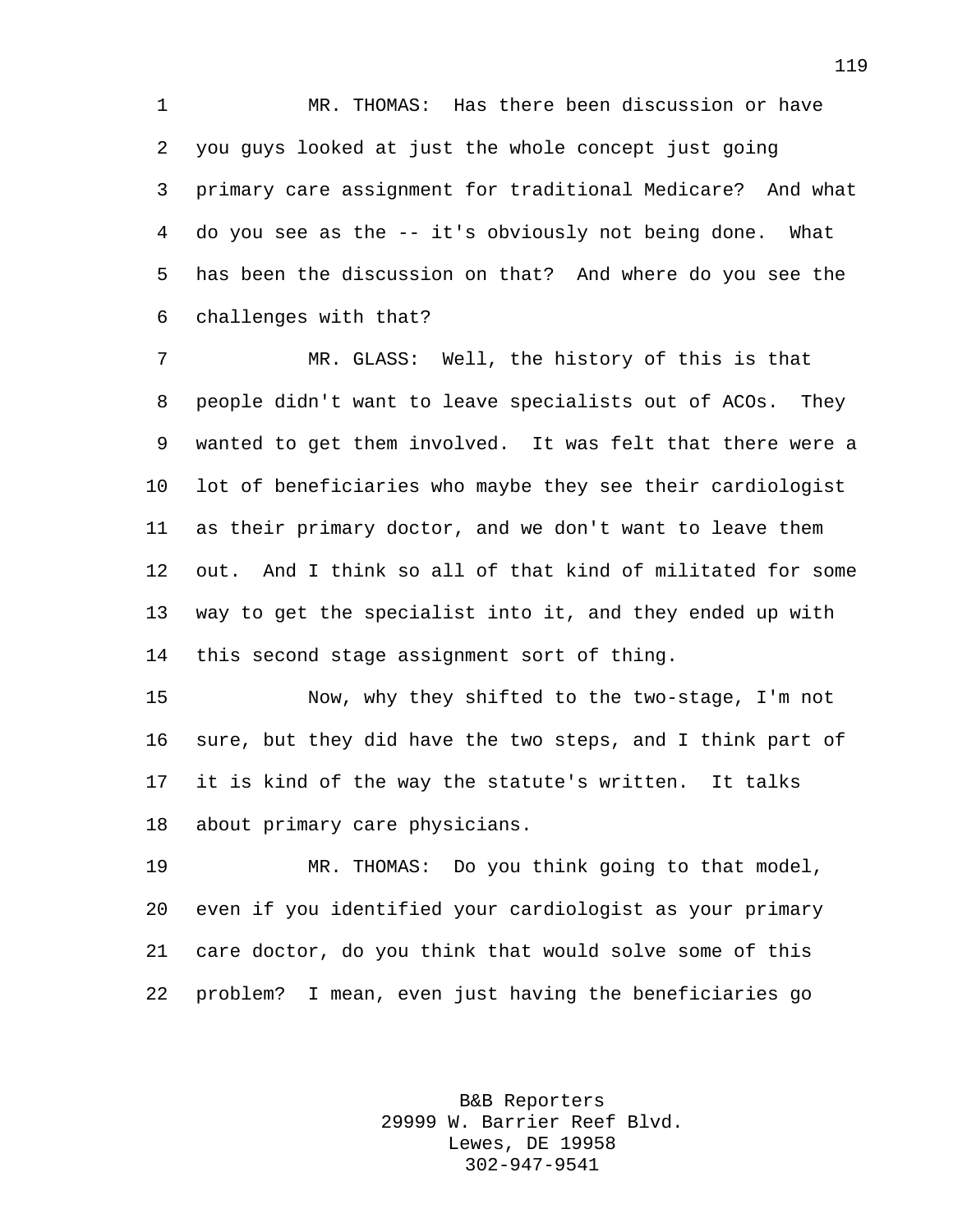through the thought of like who is my direct caregiver and that they know that they're in this program, do you think that would help in any of these scenarios?

 DR. STENSLAND: I think it would make a cleaner comparison between you and the other groups, and this is actually -- when McWilliams did his evaluation, he only -- he did his own assignment based only on primary care, because he thought that provided a better comparison between the ACO and the non-ACO. So I think for evaluation, that might make sense. The only -- the downside we have here is if we go to only primary care visits, you're going to end up with fewer people assigned to the ACO, because you've got about maybe 12 percent of the people that only end up seeing specialists in the year. So, you know, you have all these people in Medicare. About 10 or 12 percent don't see anybody. Another 12 percent only see primary care -- or only see specialists, so you're going to have a smaller group. And you're going to have to end up then trying to get bigger ACOs, because we already have a problem with some of these small ACOs which have 5,000 or 10,000 people having lots of random variation. Whenever it gets smaller, you have more random variation.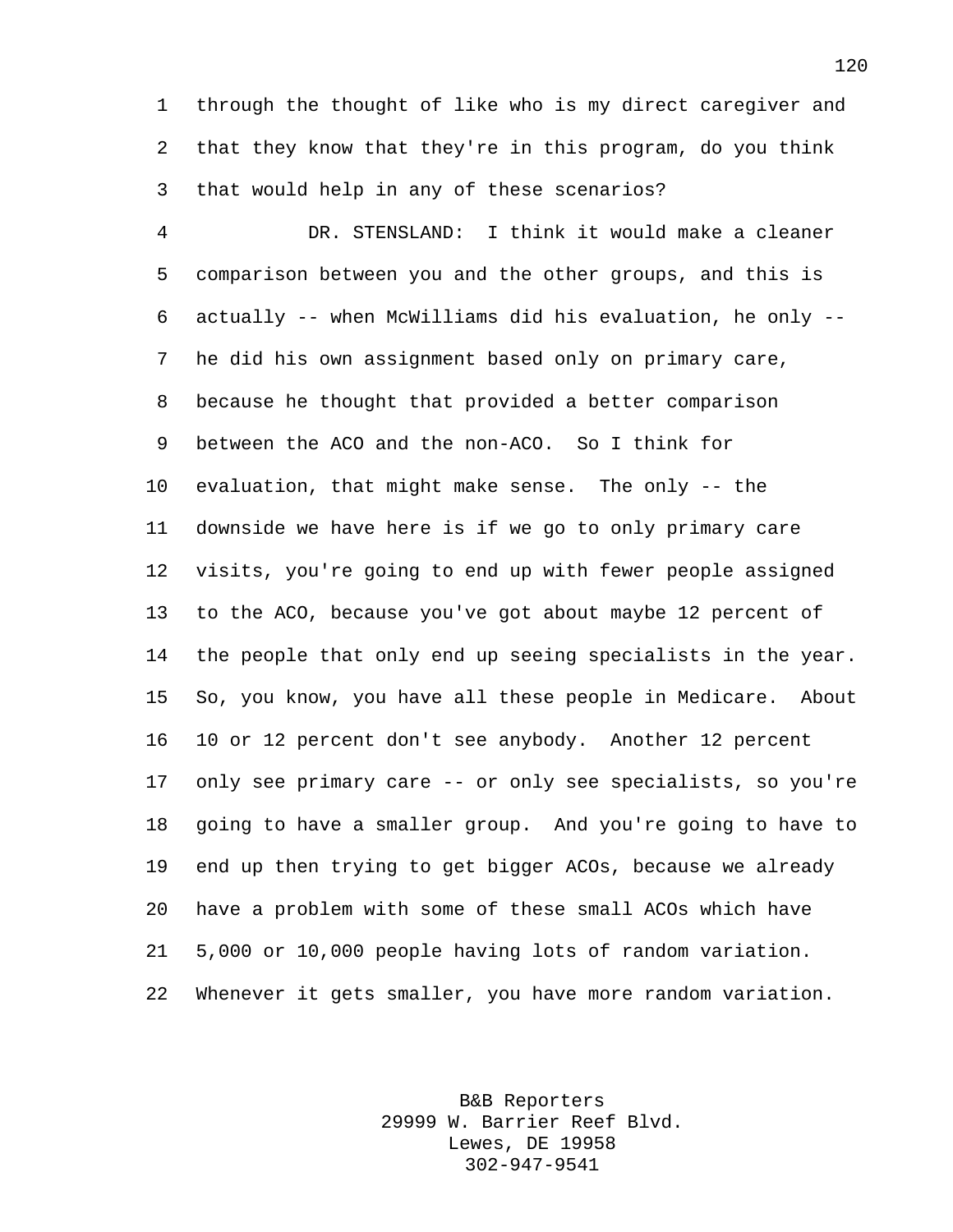So I think to me this is a trade-off between better attribution versus smaller sample size in the random variation you have there.

 MR. THOMAS: Has there been any studies done or have you guys talked to beneficiaries about how they would feel about the fact that they're in this organization, that the idea is to have better coordination? I mean, because I think there's always this view that, oh, well, we don't want to go to primary care assignment because it's limiting choice and beneficiaries are going to feel bad about it. And I just wonder if it was really explained to them as, you know, you're entering a system of care, we want to identify someone who's your go-to person, you know, that it probably would be much better accepted versus it being this kind of covert sort of thing. So has there been any dialogue or any studies around that?

 MR. GLASS: When they started ACOs, there was a letter that went out to the beneficiaries saying, "Congratulations. You're now in an ACO. This means your data is going to get shared." And the reaction was incredibly negative. You know, "I don't want the government to know what doctor I'm going to." And beyond

> B&B Reporters 29999 W. Barrier Reef Blvd. Lewes, DE 19958 302-947-9541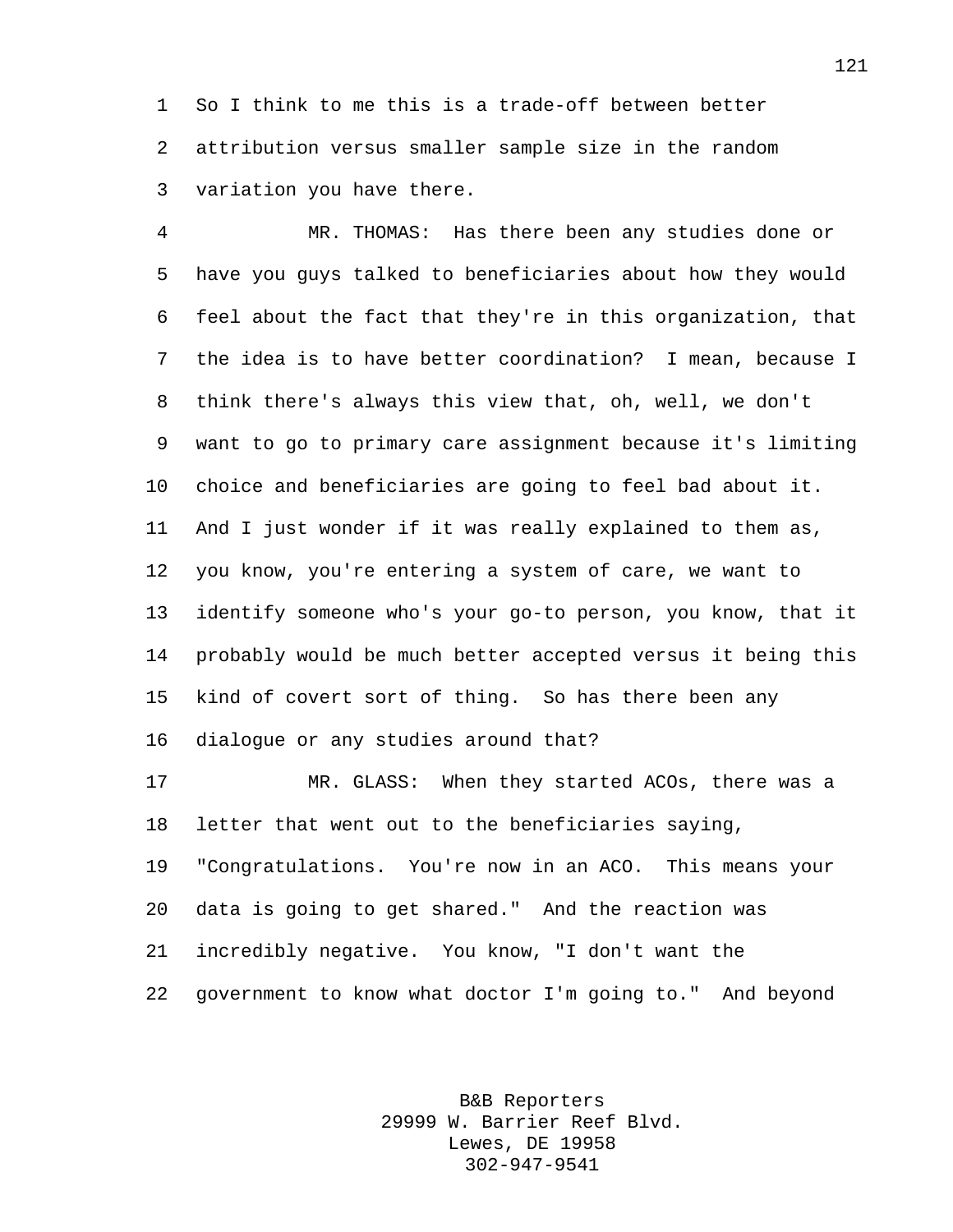that, it became -- it really caused a lot of trouble for the physicians' offices because they were getting all these calls, you know: "What does this mean? Why are you doing this to me?" And so they quit sending out the letters because it did not help.

 MR. THOMAS: That kind of gets back to my point of, you know, perhaps there should be some study or some work done to understand from beneficiaries -- number one, to explain to them and have them understand like what are we really talking about. This isn't just like -- number one, the government can look at all your data anyway because they look at all the claims information. But, anyway --

 DR. PAUL GINSBURG: They're paying the bills [off microphone].

 MR. THOMAS: Exactly, they're paying the bills. But more importantly, you know, especially you want to have coordination and you want to have folks that are kind of focused on being preventative. I just wonder if we had a better way and approach to explain this, I think we'd get much, much better acceptance. I honestly think -- so I don't know -- I just know that there's been studies on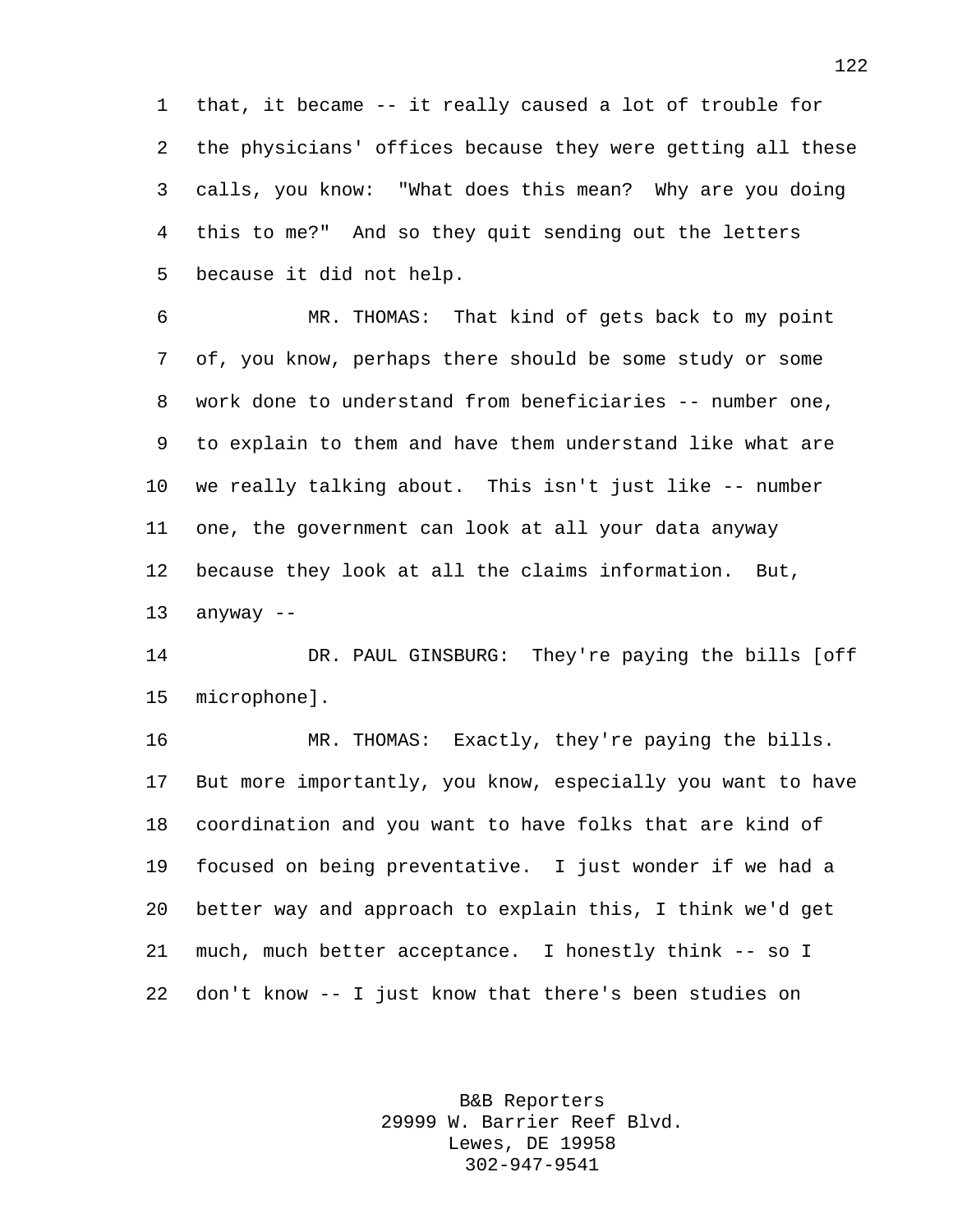that, or maybe that's something we should think about doing.

 DR. STENSLAND: We do focus groups every year, and we ask them things like, "Are you in an ACO?" And almost no one knows if they're in an ACO or not. And sometimes we try to explain what an ACO is, which I think for a lot of these people is extremely difficult. Like we have people that don't know if they're in an MA plan or in fee-for-service in these focus groups and what's the difference between a Medigap plan and an MA plan. A lot of them don't know that.

 So if we tried to explain to them the difference between an ACO and an MA plan and traditional fee-for- service, I think the share that we would get that would really understand what's going on would be smaller than the share that would just be scared.

 And then there's the -- but the thing that you touched on that might work that they can do is they can get on and say, "Who is your primary care doctor?" I think that's much more easy for them to understand, "This is my doctor," as opposed to "This is my ACO."

MR. GLASS: That route is open. Not many have

B&B Reporters 29999 W. Barrier Reef Blvd. Lewes, DE 19958 302-947-9541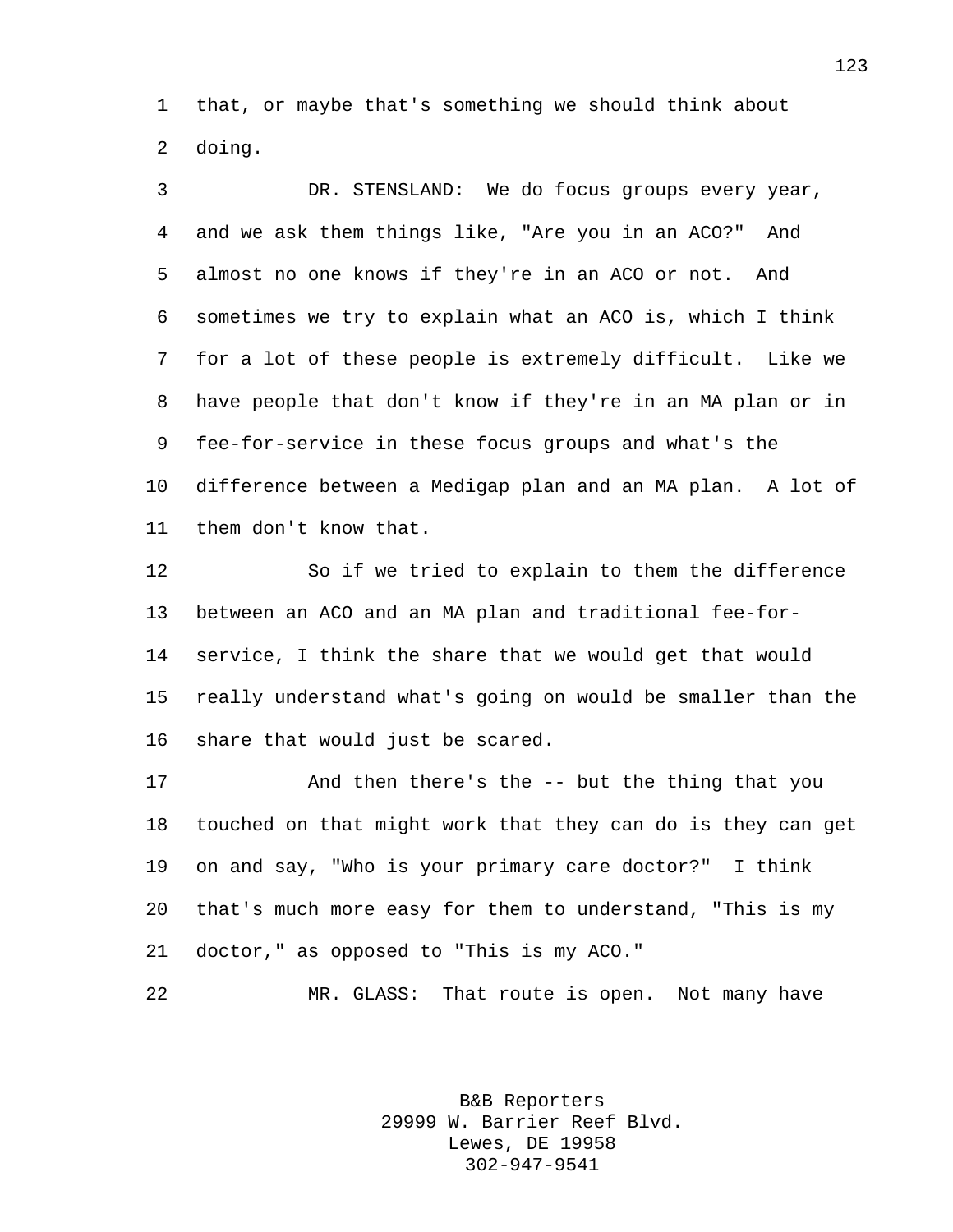used it yet, but that's a matter of education, and I think people certainly in commercial plans are willing to say, "This is my primary care physician" and would certainly -- I mean, we could entertain the idea of asking that when people first join Medicare. DR. CROSSON: Okay. I've got Pat and then Kathy, and we're still in Round 1, sort of. 8 [Laughter.] DR. CROSSON: I think Round 2 is going to be kind of like what are the implications of these findings, and I think we're already doing that. But just for formality's purposes -- MS. WANG: These are actually questions. Do the changes in spending growth include Part D? DR. STENSLAND: [Nodding affirmatively.] MS. WANG: Okay. have you thought about looking at that? DR. STENSLAND: Yes, and it's hard. MS. BUTO: Jeff, Part D is not managed by the ACO, correct? MS. WANG: It's true, but sometimes, you know, changes in spending in one area can -- decreases in one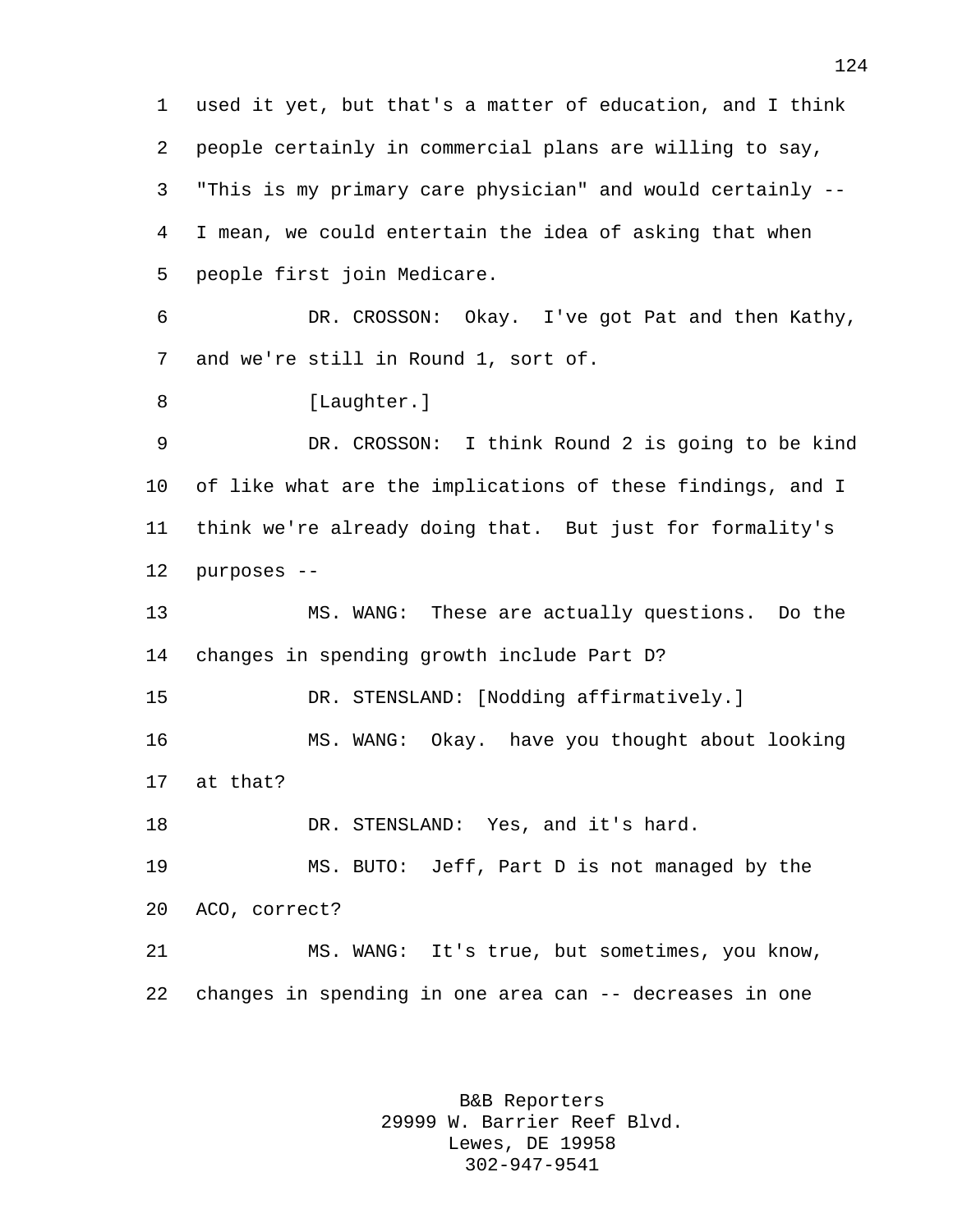area can result in increases in the other, and I think it's something that one would want to know about, the total package of care that's --

 MR. GLASS: So you could conceivably look at it for the subset of ACO beneficiaries who are also in a Part D plan for which we have the data.

7 MS. WANG: Thanks. The second question is: Can you summarize the reasons in the comment letter on the new MSSP rule that you disagreed with the notion of both prospective and retrospective assignment?

 MR. GLASS: Right. So in the comment letter, the Commission opined that allowing ACOs to switch between retrospective and prospective assignment was a bad idea, allowing them to switch annually between, because it opens up large possibilities of gaming, you know: I'm in retrospective this year. I noticed my -- I did really well. I think I'll switch to prospective. They'll give me the same set of beneficiaries I had last year. The simplest.

 But it also introduces terrible administrative complexity for CMS because they have to compute a different benchmark. It's a different set of beneficiaries, and it's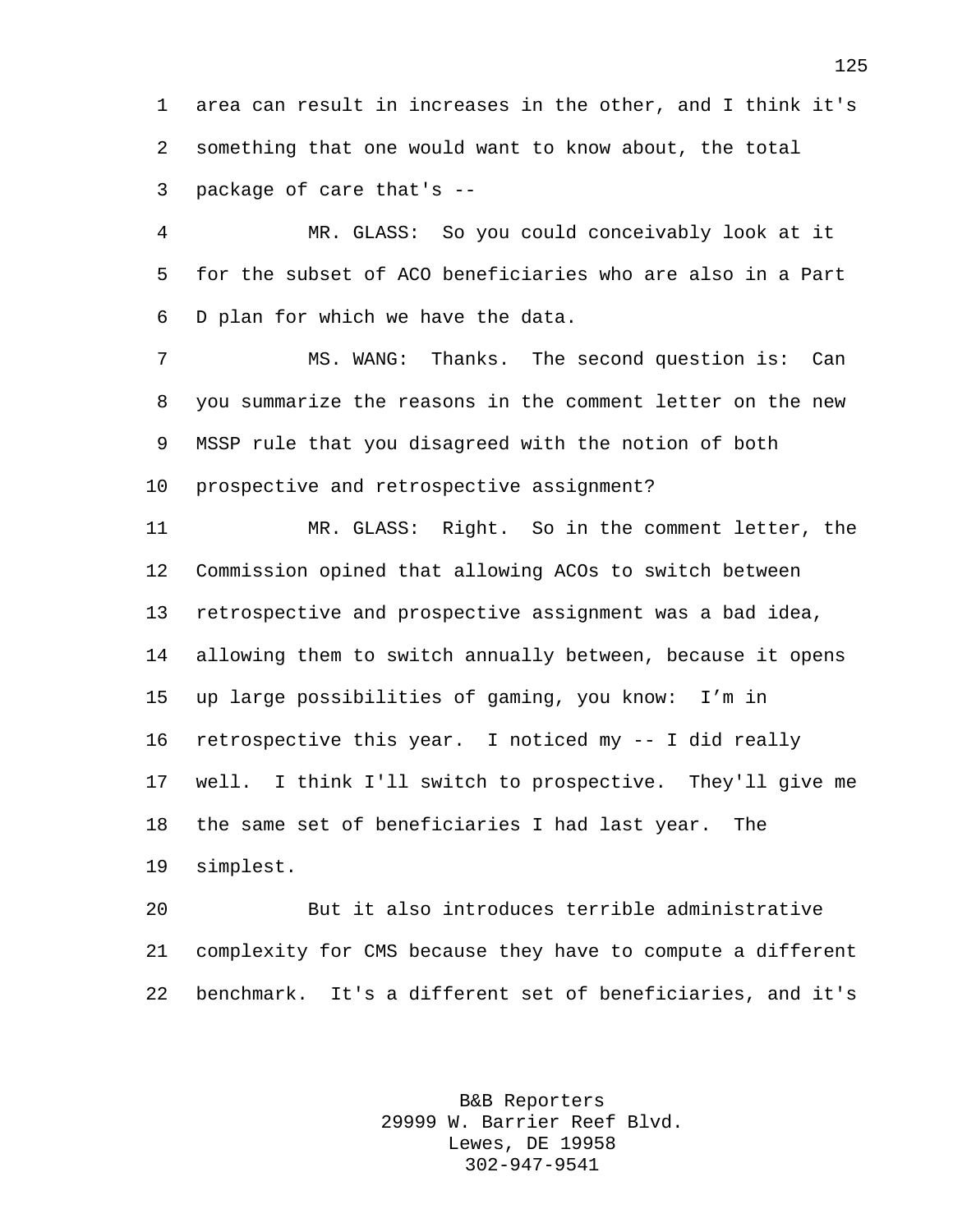a different lookback period, so they have to do a different benchmark if an ACO switches between one -- from prospective to retrospective or vice versa. And we didn't agree that it was necessary to do any of this. They implied that statute which was really changed to allow Track 1 and Track 2 to use prospective, therefore implied that going forward they should always be allowed to switch between the two. And since Track 1 and Track 2 no longer exist, we think that the problem went away. DR. CROSSON: Jonathan, on this point? 11 DR. JAFFERY: Yeah. 12 DR. CROSSON: Okay. Go ahead. DR. JAFFERY: Do you know in your focus groups if there are people who are interested in switching? Or most people I think are more interested in the prospective for some of the reasons we've said. So have you heard, gotten feedback from groups that like the retrospective? MR. GLASS: I'm sorry, focus groups with ACOs? DR. JAFFERY: Yeah, yeah. MR. GLASS: Discussions with ACOs? DR. JAFFERY: Yeah. MR. GLASS: It seemed early on there were people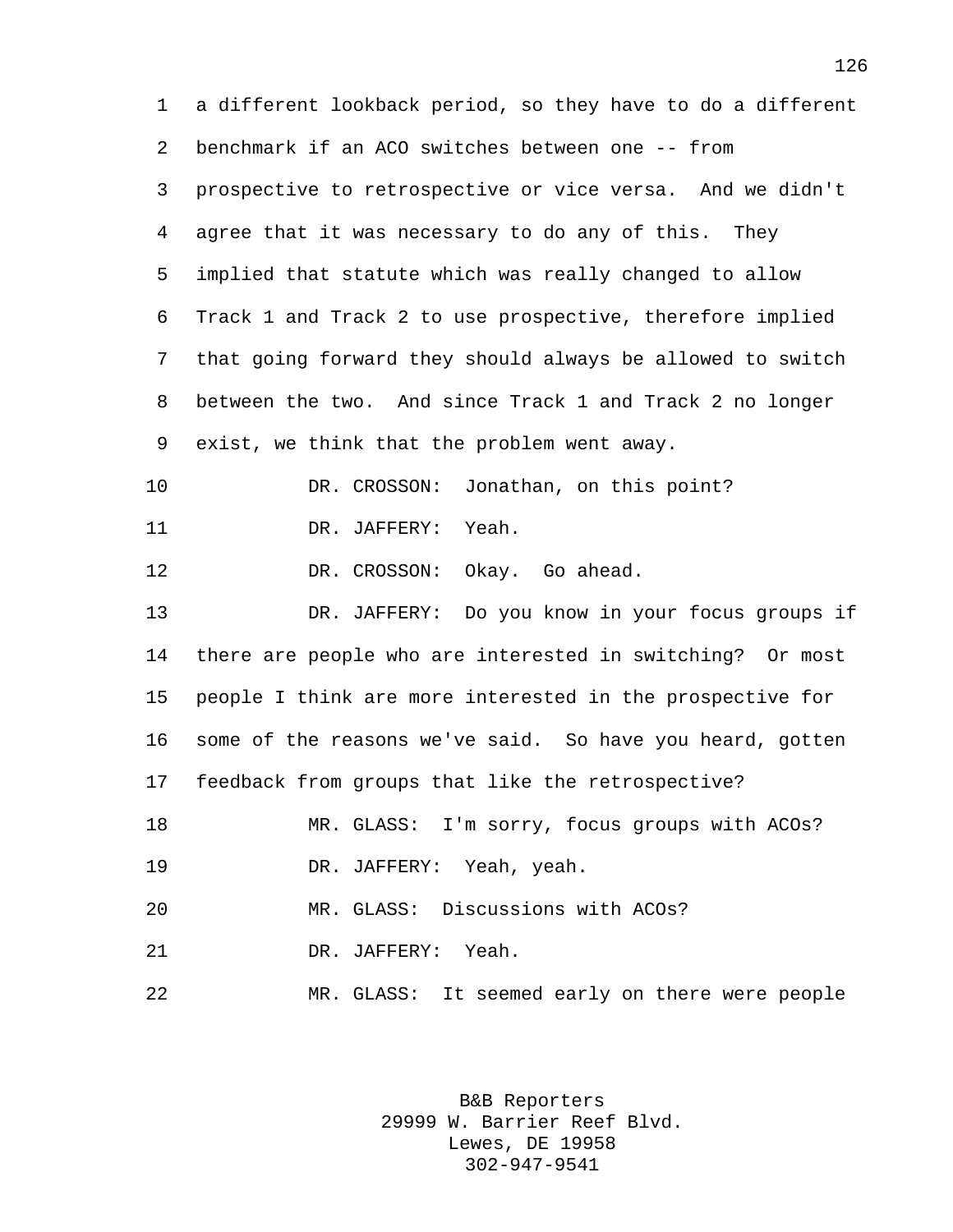who did like the retrospective, but, yeah, I'm not sure. We haven't talked recently, being allowed to switch back and forth, whether people like that or not. DR. CROSSON: Kathy MS. BUTO: I'm going to hold off until Round 2. DR. CROSSON: Okay. So Round 2 starts now, sort of, and we're going to engage in comments about the implications of the findings, and I think Paul has offered to begin the discussion. 10 DR. PAUL GINSBURG: Thanks. Anyway, I think you've done a great job pursuing this research, and it has a lot of implications. The first implications were that Medicare's -- or CMS's decisions about rewarding ACOs or penalizing ACOs are subject to a lot of error because of the changes in the patient switching into or out of different ACOs. It also means that a lot of the research is subject to perhaps more error than we might have thought. We probably wouldn't care so much with the latter if the ACOs were more successful than they've been, but since we're talking about 1 percent gains or losses, it suddenly becomes a big deal whether we think we're making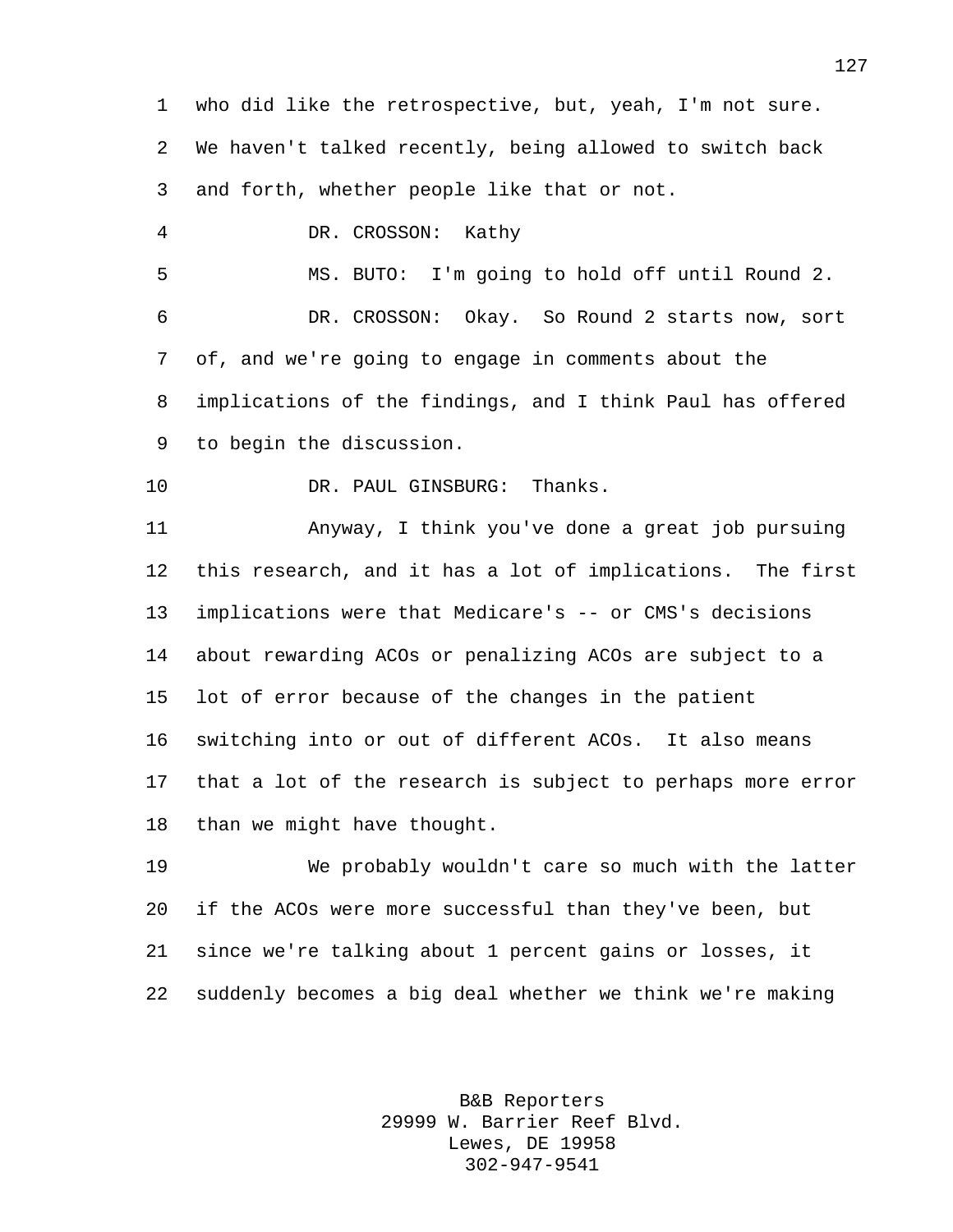progress or not. If we had 5 percent gains, we probably would say all the different approaches, we don't even have to worry about those because the gains are clear, full steam ahead.

 But the other implications, which came out a lot in our Round 1, is that the model can be improved, and I think someone asked a great question, is going in a perspective going to change it, and clearly that would be an improvement. But it's not getting at the underlying problem, which is the attribution, because I think the whole concept behind the ACO is that all beneficiaries would be assigned to their primary care physician, no matter what happens. We have these situations. some are clearly getting assigned to specialists, only when they get sick. To me, that's a really big problem for the ACOs as well as for the program, and I think it's really worth our time to perhaps come up with ideas to, in a sense, really turbocharge the process, pay the beneficiaries if they'll go in and identify their primary care physician, to really reduce this issue of people who don't have primary care physicians or have them, but wind up being assigned to a specialist when they get sick.

> B&B Reporters 29999 W. Barrier Reef Blvd. Lewes, DE 19958 302-947-9541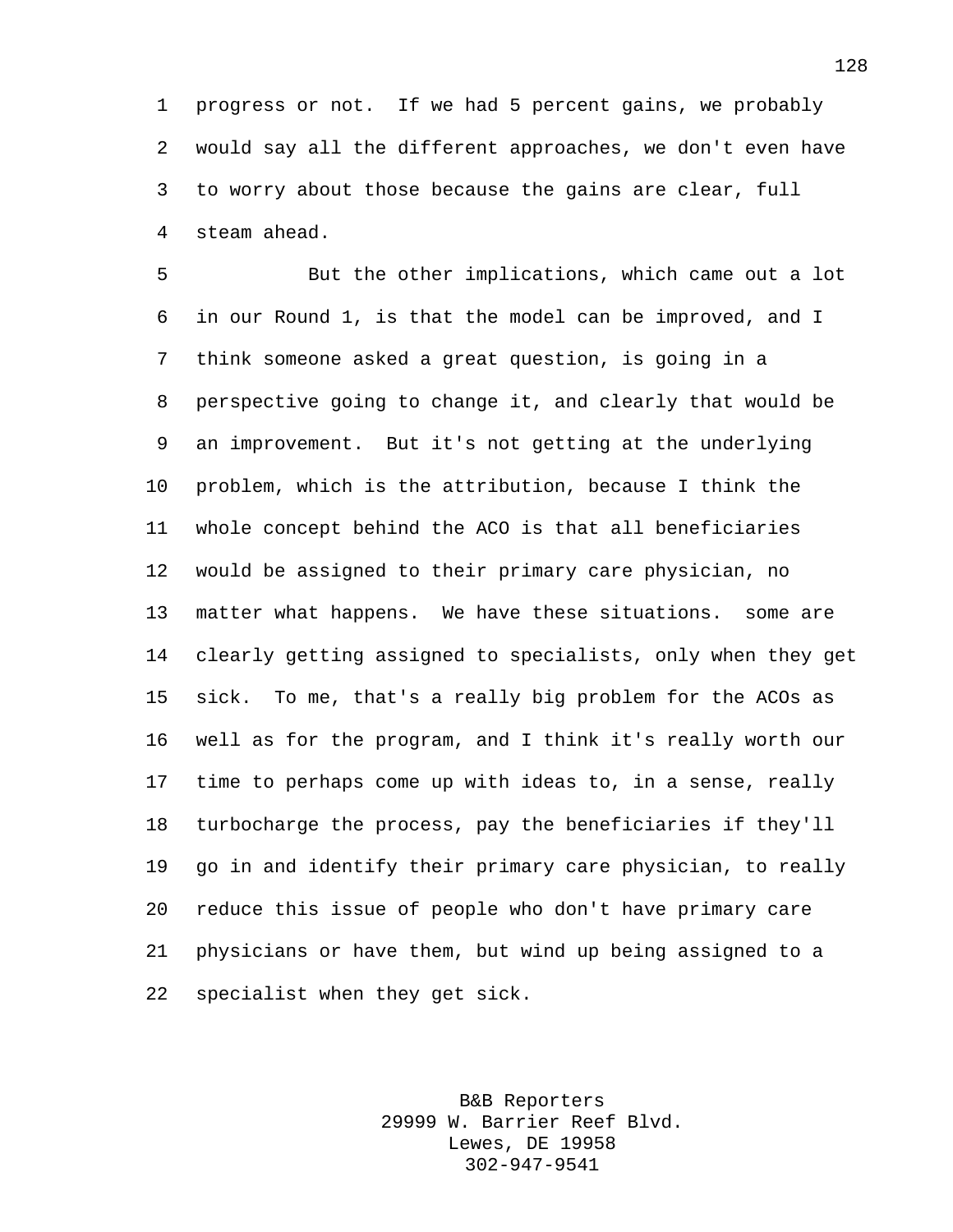## 1 DR. CROSSON: Thank you, Paul.

 Dana first, Bruce, Jonathan, Kathy, David, Brian. DR. SAFRAN: So thanks for tackling this really important work.

 Where I want to start is you made the distinction at the beginning that I think is a critical one for us to keep our eye on throughout this line of analysis of the evaluation against a benchmark evaluation, where we're trying to create the counterfactual.

 I think you may not have said it exactly this way, but you did make the point that the benchmark matters to organizations because it drives whether or not they're succeeding in getting paid.

 The counterfactual matters for all of us to figure out is the program succeeding.

 So I think that the number one point I wanted to make is that the distinctions that you're making and the demonstration you did on one of the last slides of the difference that prospective versus retrospective assignment makes to the answer to both questions, whether the organization wins and whether we appear to have a program that's succeeding is a really important point.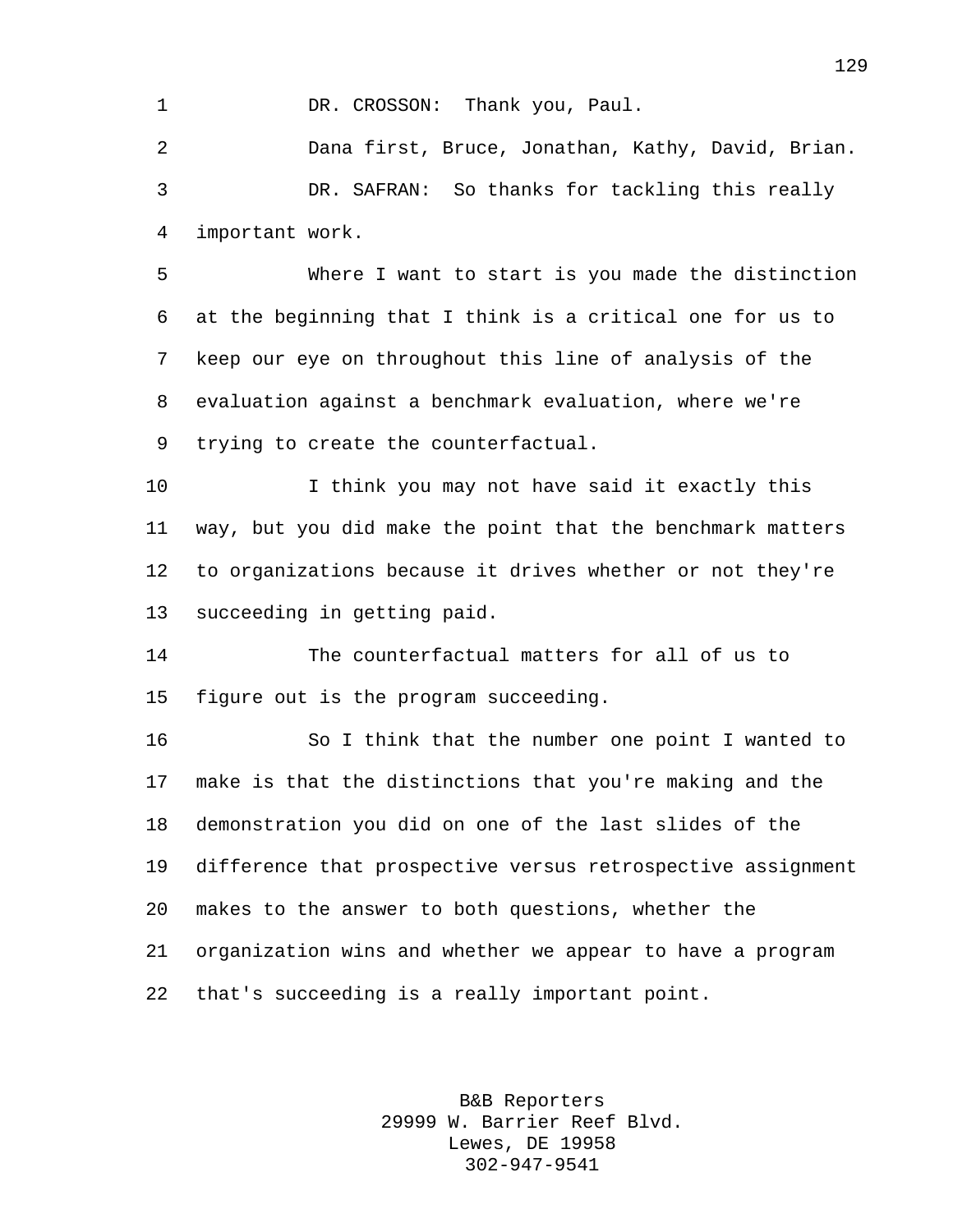1 I will make the point that I hear a lot of folks saying it's just so obvious, prospective is better. I will tell you that I don't share that point of view. That in the work that I led at Blue Cross, we used what we called "concurrent assignment," and that's why I asked the question I did about how it works for the programs for CMS because how that worked was you know all through the year who we think is attributed to you, but at the end of the year, we settle up on who actually manifests as your patient, because of all the switching that happens.

 I'm not going to try to settle that here. I'm just flagging the fact that I think for the first purpose, how do we set the benchmarks, how do we settle the program, the policy questions -- or maybe we'll call them the "programmatic questions," I think this modeling of the difference that it makes, the prospective and retrospective, is it does a really important service, and so I would encourage you to continue that line.

 The other comment I want to really underscore, I think I teed up a little bit with some of my questions, which is this issue that you're on to, which I think has been skipped over in both the academic evaluations and in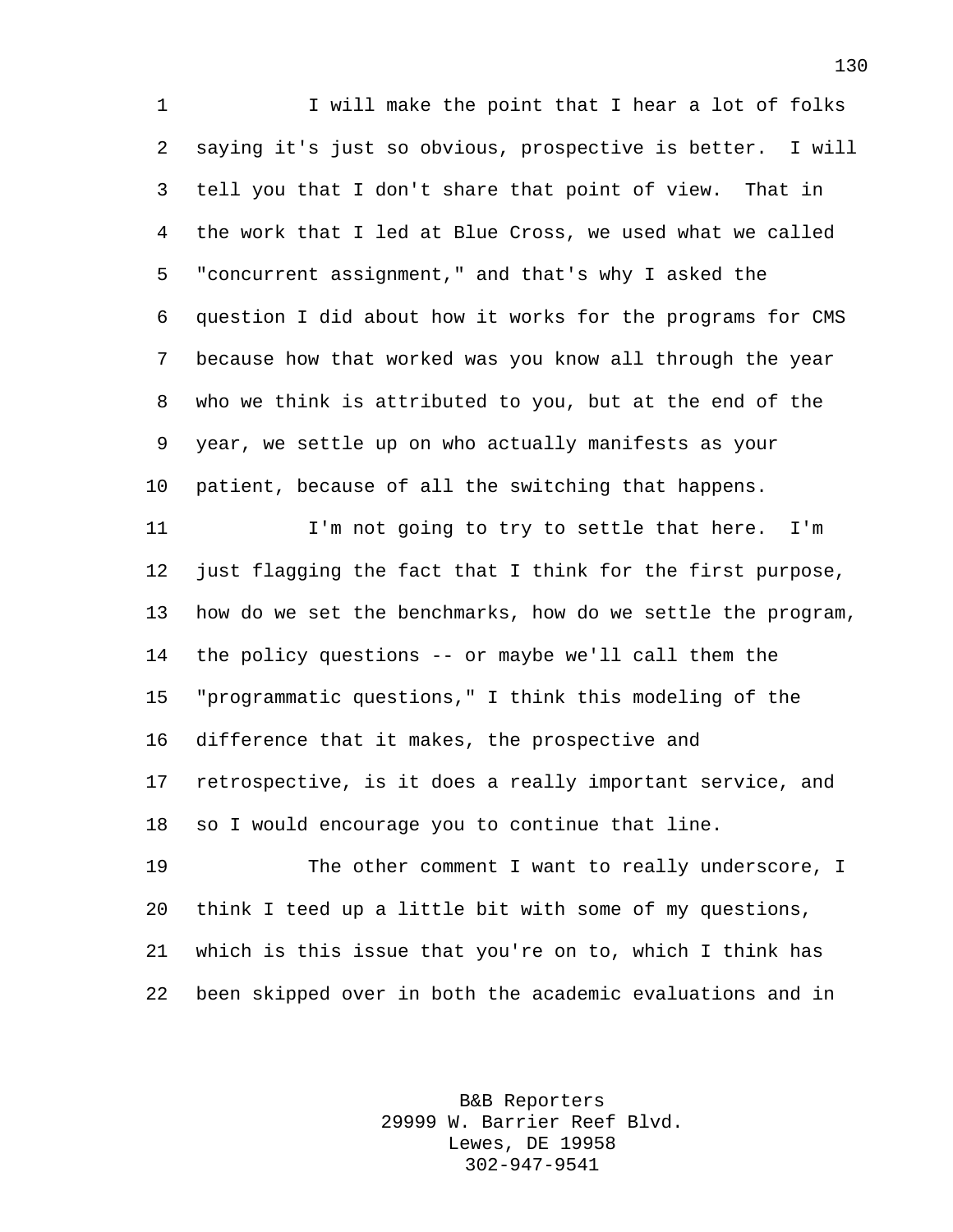the CMS's own actuarial evaluations of switching is extremely, extremely important. You show the numbers are significant.

 But it is -- I'll call it a closed course for professional drivers. I mean, like the modeling that you have to do in order to understand, just some of the basic questions I was asking you of like did this person have a health event that motivated the switch and how do you know that it was because of that, and what happened to the people that had the same health event that didn't switch, that sort of gets a little bit at the propensity matching you're wanting to do.

 So I guess I just want to say I really encourage this line of analysis for the second category, which is establishing the right counterfactual so we can know more accurately how well this program is succeeding.

 But I want to encourage you to engage a methodologist who has been driving on this course. I have at least one to recommend to you, so I'll do that after the meeting. But I think it's really important to address these issues of moving around.

Thank you.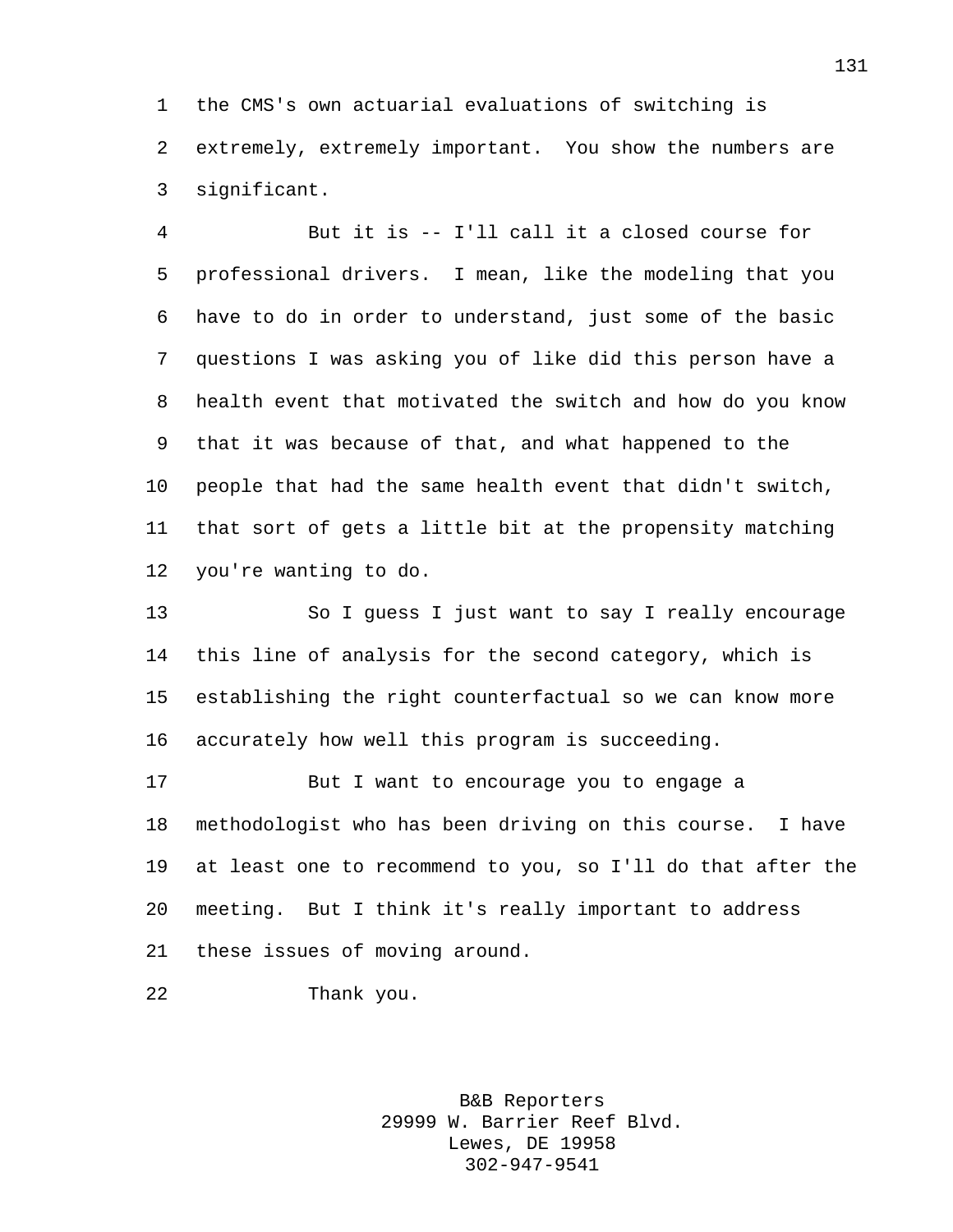1 DR. CROSSON: Thank you, Dana. Bruce.

 DR. PYENSON: Again, I continue to be just really impressed by the longitudinal study that you did as really adding a lot of knowledge.

 Paul's comment that if ACOs were much more successful, we wouldn't be fussing over a lot of this and Dana's cautionary note that prospective is not necessarily the right way to go, I agree with.

 But I did want to say, to me, this work identifies one of the prevailing myths of population health that I think many people have hoped would be realized with the ACO movement, and that is, that if somehow we simply engaged physicians and engaged patients better and got them into the system consistently, we would be able to bring the magic of better care to them, and they'd be healthier and less expensive.

 It's not quite a perfect analogy to Jay's comment that "It's the price, dummy," but there's the issue of what spending is actually malleable.

 There's often the attempt to blame the patient, "Oh, if the patients were only compliant" or only if they

> B&B Reporters 29999 W. Barrier Reef Blvd. Lewes, DE 19958 302-947-9541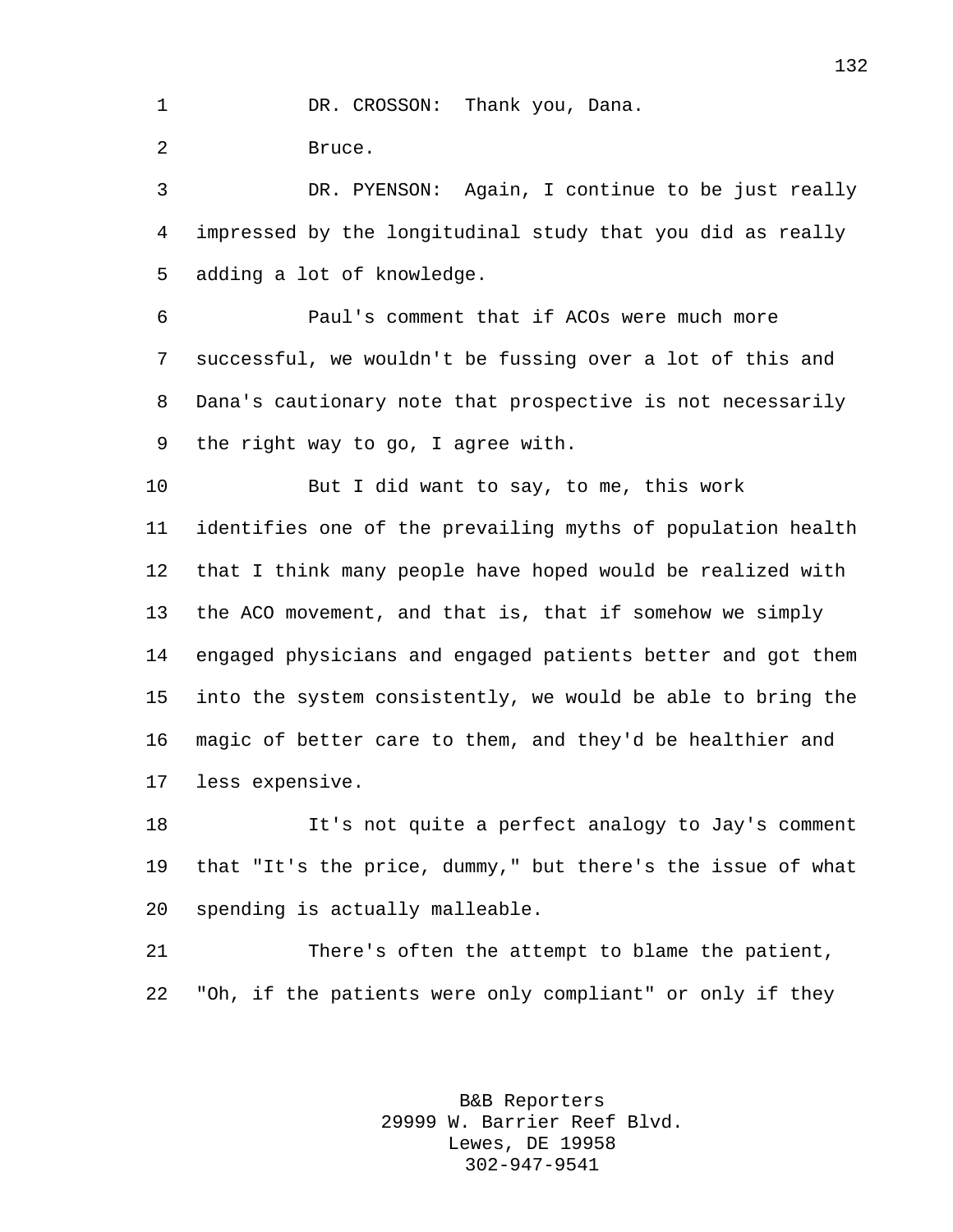were indentured servants and didn't move around, but the reality is it's not the patient that decides unnecessary surgery and admissions and excessive stays in SNF and things of that sort.

 So, ultimately, I think what we're up against here is the failure to take the kinds of steps that are, in fact, short term and effective in the short term at saving money, and of course, the incentives are not aligned to make that happen. So, hence, we're in this awkward situation of a program that seems so promising but is disappointing.

 The fluctuation in the churn of 30 percent or so that's been reported actually is not perhaps such a huge problem. That's existed for generations in the insurance industry. It's a little less now because there's so many fewer insurers, but it's risk. And there's certainly ways to manage it. Given that it's the reality of this population, I think that emphasizes the importance of short-term actions to make the care more efficient.

 So this is my interpretation of the data that's coming out of this that it actually points in a different direction of what ACOs need to do to be effective than many

> B&B Reporters 29999 W. Barrier Reef Blvd. Lewes, DE 19958 302-947-9541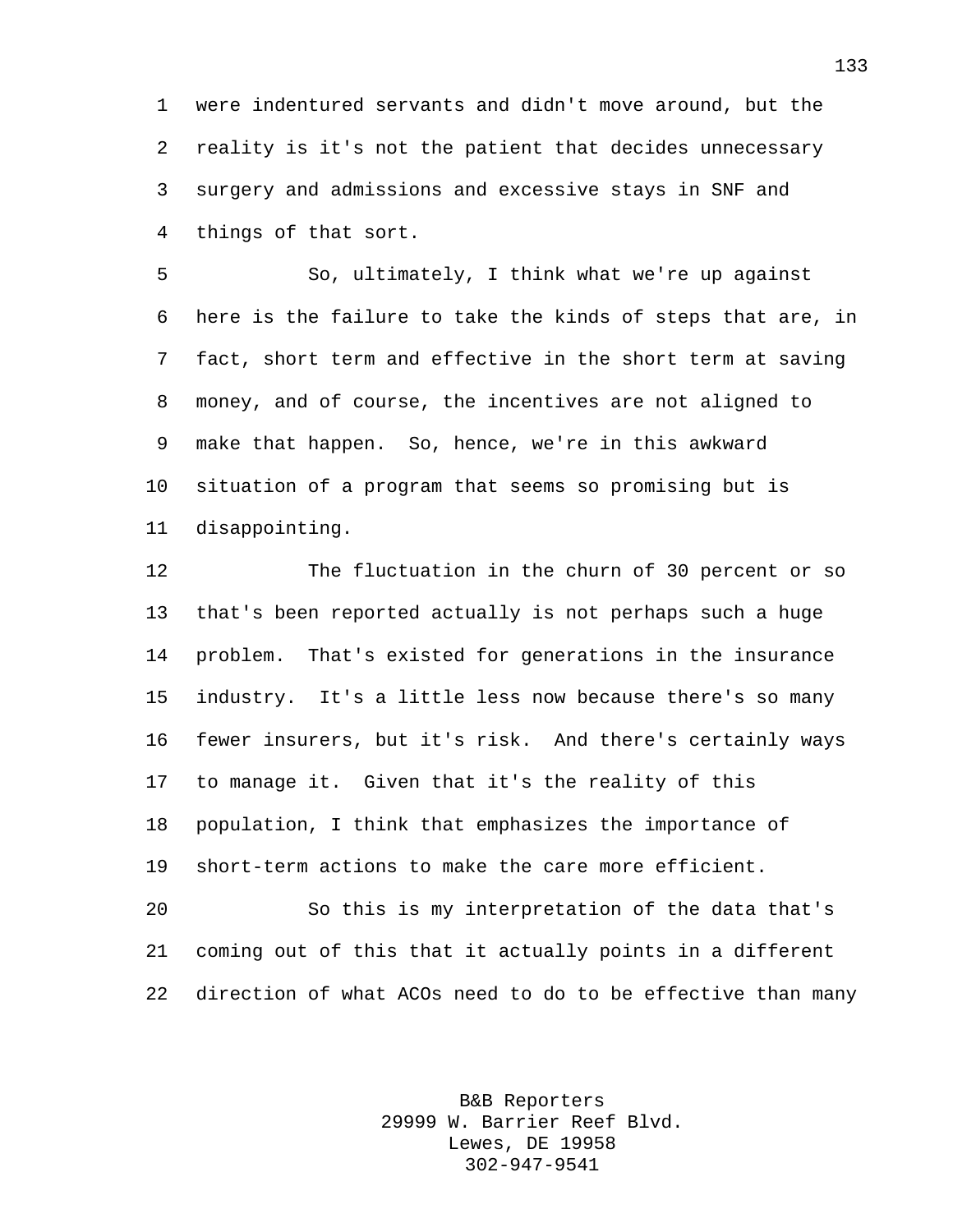of the underlying assumptions that I hear very frequently because I think, certainly, within the context and the examples of MA plans, there's certainly potential effectiveness.

 So potential things to change here, less concerned about attribution and that sort of issue, but the ability to direct care more strongly, I think would be a very important tool to get at some of the underlying potential savings in the short term.

 DR. CROSSON: So, Bruce, just let me ask you to expand a little bit on that because I think the ability to direct care in this context would be -- correct me if I'm wrong -- the management of the ACO with respect to the, for example, individual physicians.

 Now, to me, that brings into play, perhaps, a piece of this that we haven't spent much time on, which is how the individual physicians are paid, what the incentives are at the level of the individual physicians. Is that where you're going or somewhere else?

 DR. PYENSON: More on a referral policy and ability to, if you will, some of the techniques that are routinely used in Medicare Advantage, for example,

> B&B Reporters 29999 W. Barrier Reef Blvd. Lewes, DE 19958 302-947-9541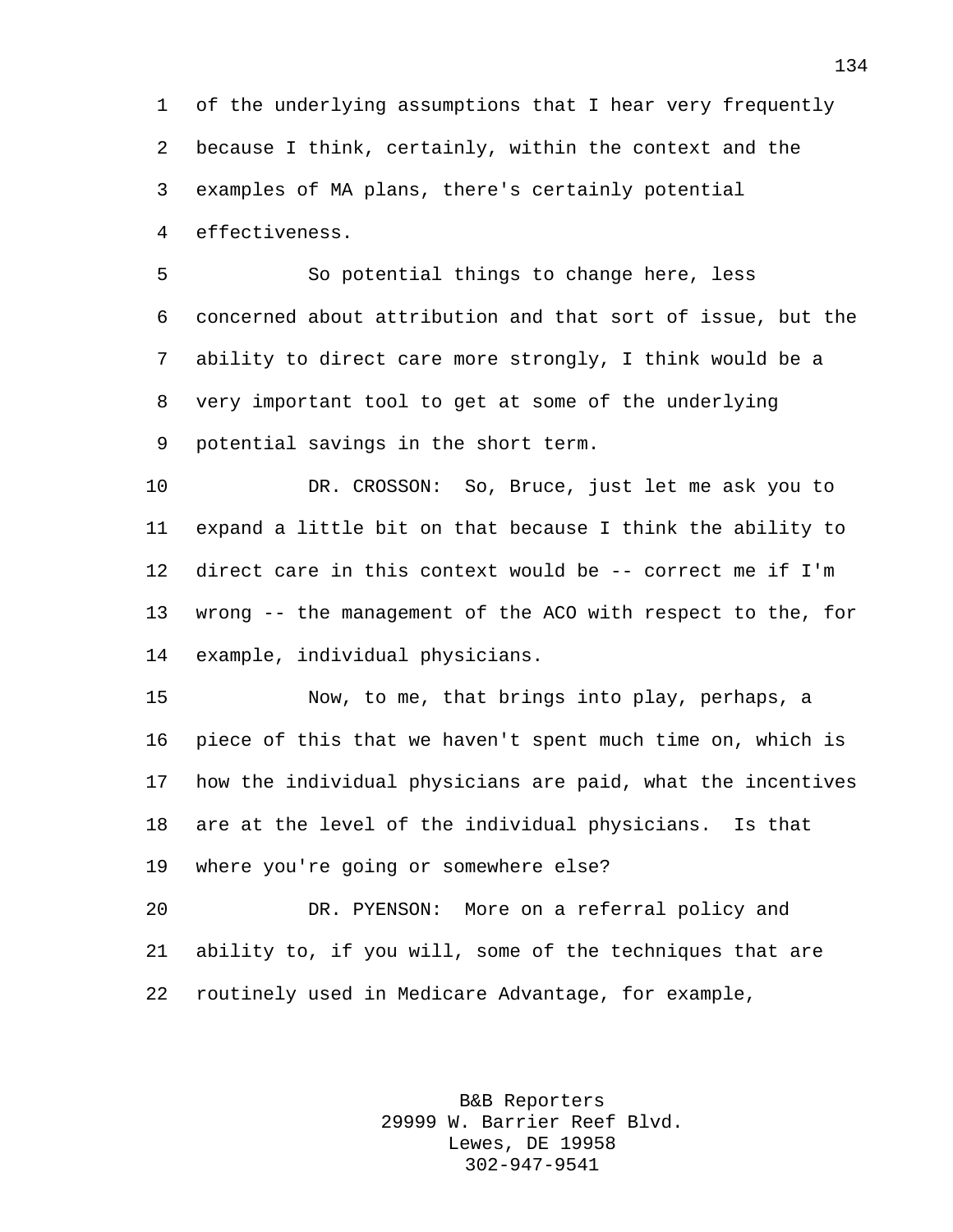utilization management.

 DR. CROSSON: Okay. DR. PYENSON: So the challenge with an ACO doing that is that it would be a loss for them to do that relative to the shared savings and especially given the churn. When you look at an organization, they're better off not decreasing admissions, not decreasing ER, and getting the revenue on that side rather than the relatively small shared savings. DR. CROSSON: Because of the disproportionate shared savings. All right. Okay. Thanks very much. Jonathan. DR. JAFFERY: Yeah. Thanks, and thanks again for this. I do wish maybe we had had this conversation before I started at an ACO at a center. I'll have to think about that. Yeah. So I have, as you can imagine, a lot of thoughts, but I'll try and really limit it to implications of this report, things like that. So I think the switcher idea is super interesting, and I would echo what others have said about thinking about additional -- digging deeper into the switches. I think the propensity-matching idea is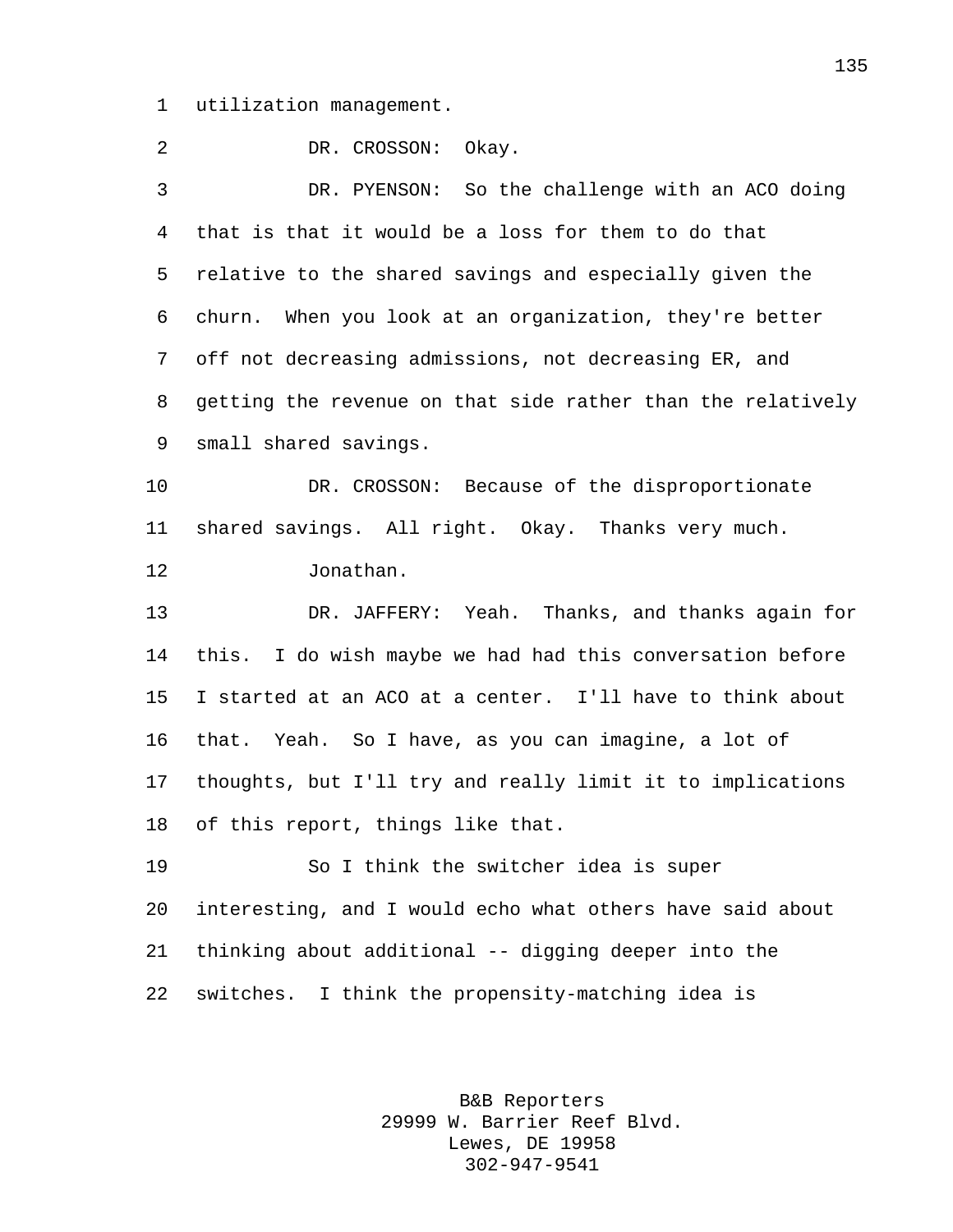intriguing, important, and I want to acknowledge the potential issues that David and Paul brought up but think that that's important.

 I'm trying to think about some other characteristics of the switches, some things that others have brought up about what does it mean around their health needs and changes in health needs, and then also maybe a little bit more about where they go. Are they going to ACOs with hospitals? Are they going to academic medical centers? Some things that intuitively might be driving some of the other differences we see, but I'd like to understand more about that.

 And then a couple other things that I think the report reinforced that we've heard, that we've seen in to her reports, or people have observed that I think are really key to success of the program long term -- so one thing that you talked about in the report and today is the longer you're in an ACO, the more likely -- the longer the ACO exists, the more likely it is to achieve shared savings, at least relative to the benchmark. So I think that's something we need to think about that's important, especially in light of the 2019 rule, which is going to get

> B&B Reporters 29999 W. Barrier Reef Blvd. Lewes, DE 19958 302-947-9541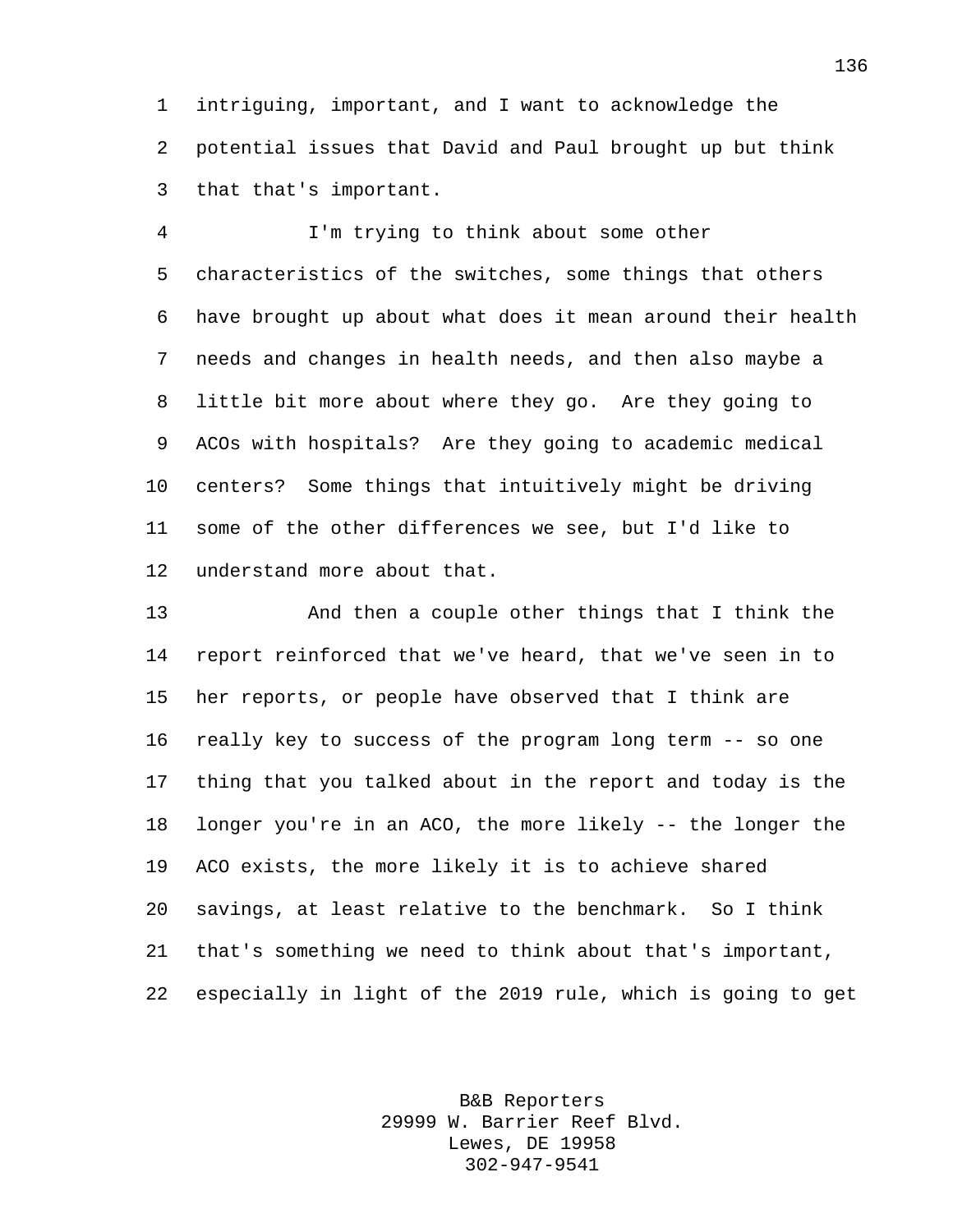people -- moving people towards risk faster. If they have to be in risk in two years, but it takes on an average four years to get to the point where your processes are in place to make savings, it's just another hurdle for participation, which of course is voluntary at this point. Then the last thing that keeps coming out -- and, again, you showed it today -- is that the best predictor of shared savings is to be in a high-use area, high cost of baseline, and none of these things really are getting at that. The long-term sustainability of the program that is asking organizations to make investments and then continually just beat their own success. So, hopefully, we can weave those things into further analysis too as we think about opportunities for recommendations about program design going forward. MR. GLASS: Well, they are putting in regional spending into the benchmark, which will -- depending on whether you're high or low to begin with. DR. JAFFERY: Right. I think I mentioned yesterday, depending on your market, that may make absolutely no difference.

DR. CROSSON: Okay. I've got Kathy, David,

B&B Reporters 29999 W. Barrier Reef Blvd. Lewes, DE 19958 302-947-9541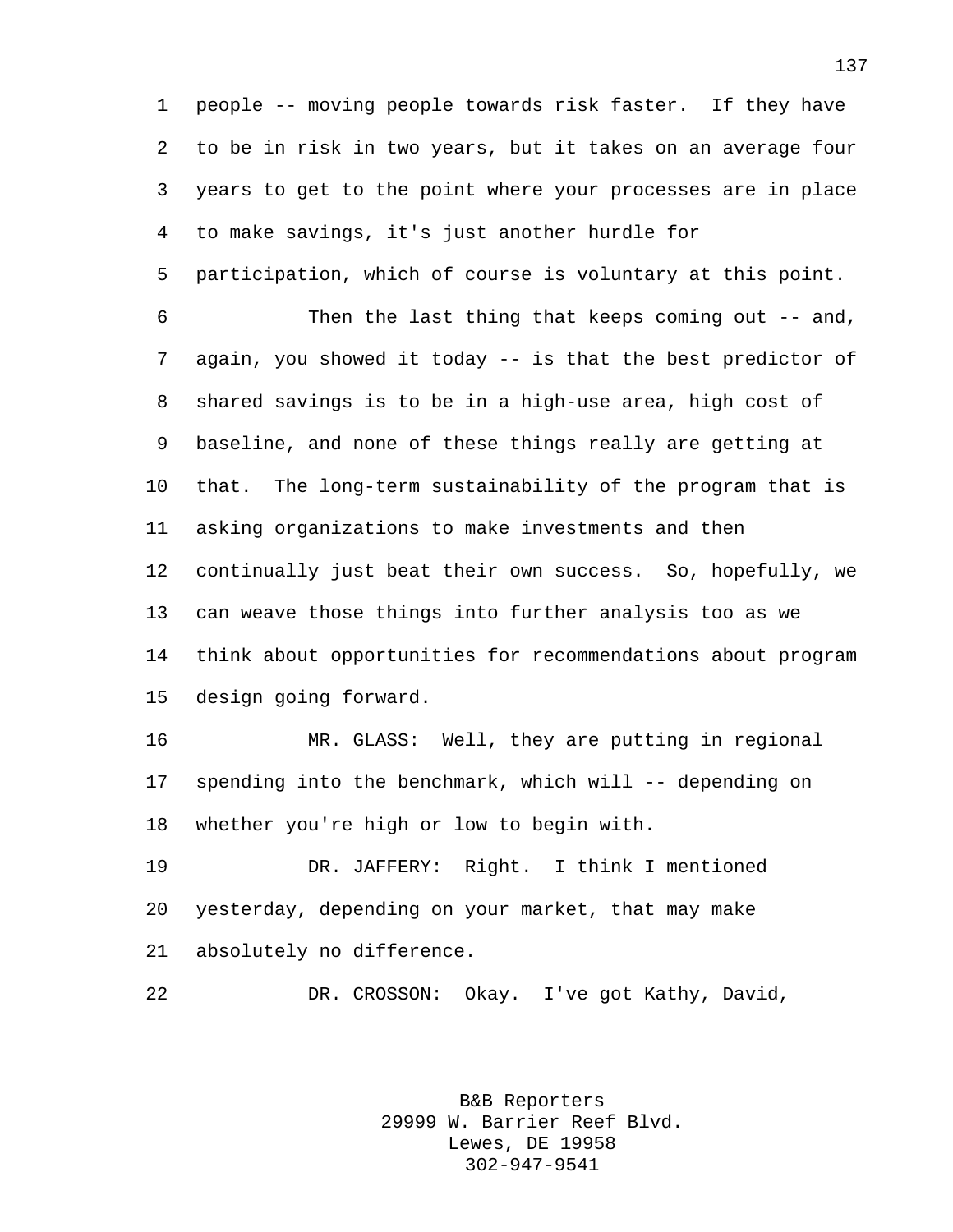Brian, Pat, Warner, Karen.

MS. BUTO: And Sue.

DR. CROSSON: Okay.

 MS. BUTO: So I thought this work was really interesting, and I really want to commend you for doing it and actually taking a very innovative approach to looking at what is underneath the spending growth and particularly for switchers.

 Like other people, I think it's important to really understand what's going on there. It raised for me two kind of issues that are not necessarily going in the same direction, if you will.

 One of them was I think the point that Warner was getting at earlier, which is part of the ACO -- I guess our aspiration for ACOs was not just about moderating spending growth, but increasing management of care. So I think the bonding or the connection with primary care physician is something that if we understand better what's going on with switching, we might be able to tease apart in a way that we understand better how to increase the incentives or the elements of the program that would stabilize that relationship in a better way.

> B&B Reporters 29999 W. Barrier Reef Blvd. Lewes, DE 19958 302-947-9541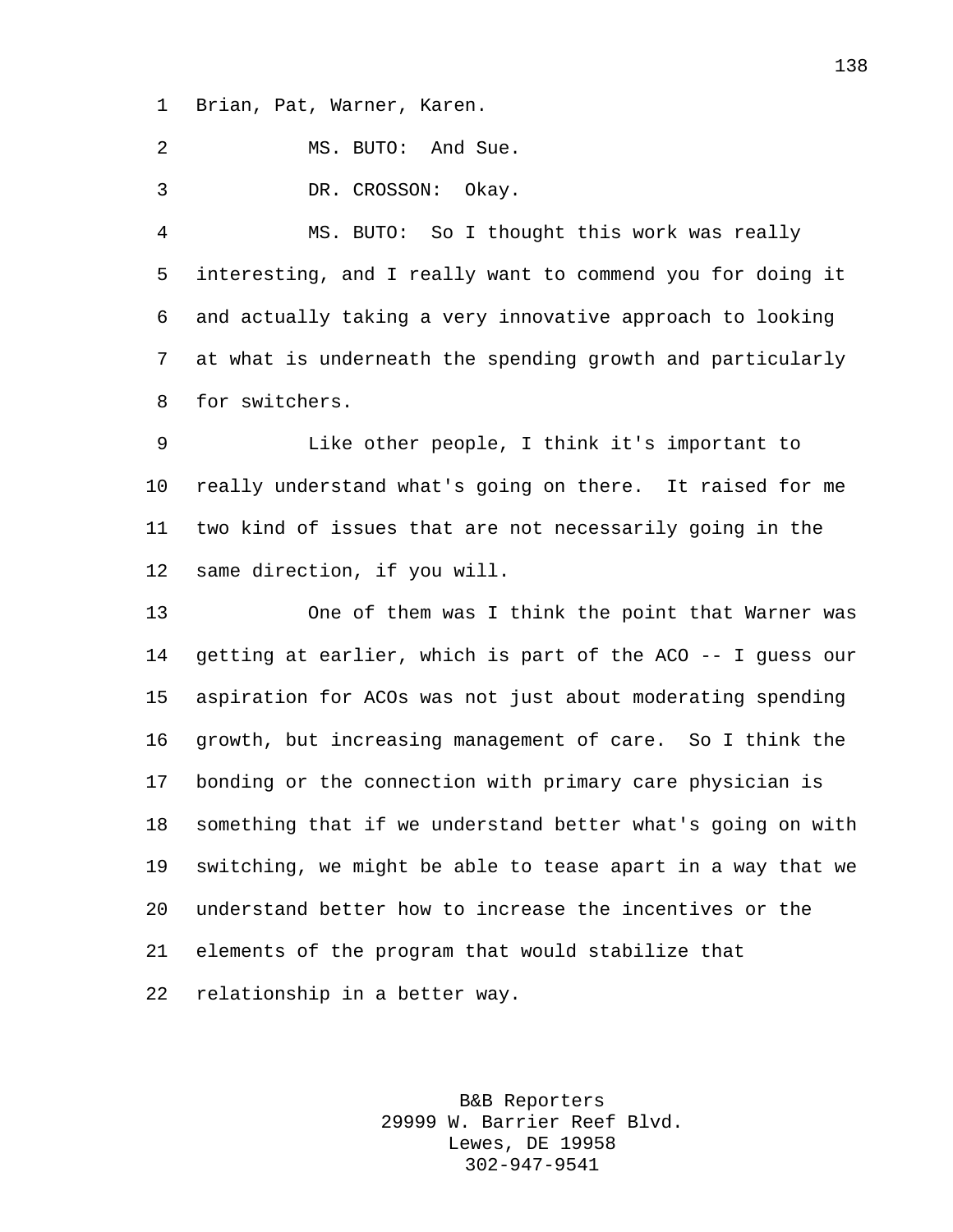The ability to offer \$20 to beneficiaries and have that make a difference in their showing up tells me that there are other opportunities there that for increasing connectivity and sort of engagement on the part of beneficiaries to the ACO, and I hope that at some point, we'll get more into that aspect of it.

 On the other side, I guess the thing that I'm aware of is there may be really good reasons why people are switching, and yes, it leaves the spending growth, but would we want them not to switch, in a sense, in this construct? Yes, if they're in an MA plan, but this approach was designed to allow for greater flexibility. So that's why I think it's important to better understand why they're going out or why they're migrating outside the ACO, and it may be for very good reasons. Maybe they should be in a medical center if they're got a complex medical condition, and both the primary care and specialty care can be better managed together. So I think that's why it's important to go the next level.

 MR. GLASS: I don't think we said switching leads to spending growth. I think people switch for a reason, as you just said.

> B&B Reporters 29999 W. Barrier Reef Blvd. Lewes, DE 19958 302-947-9541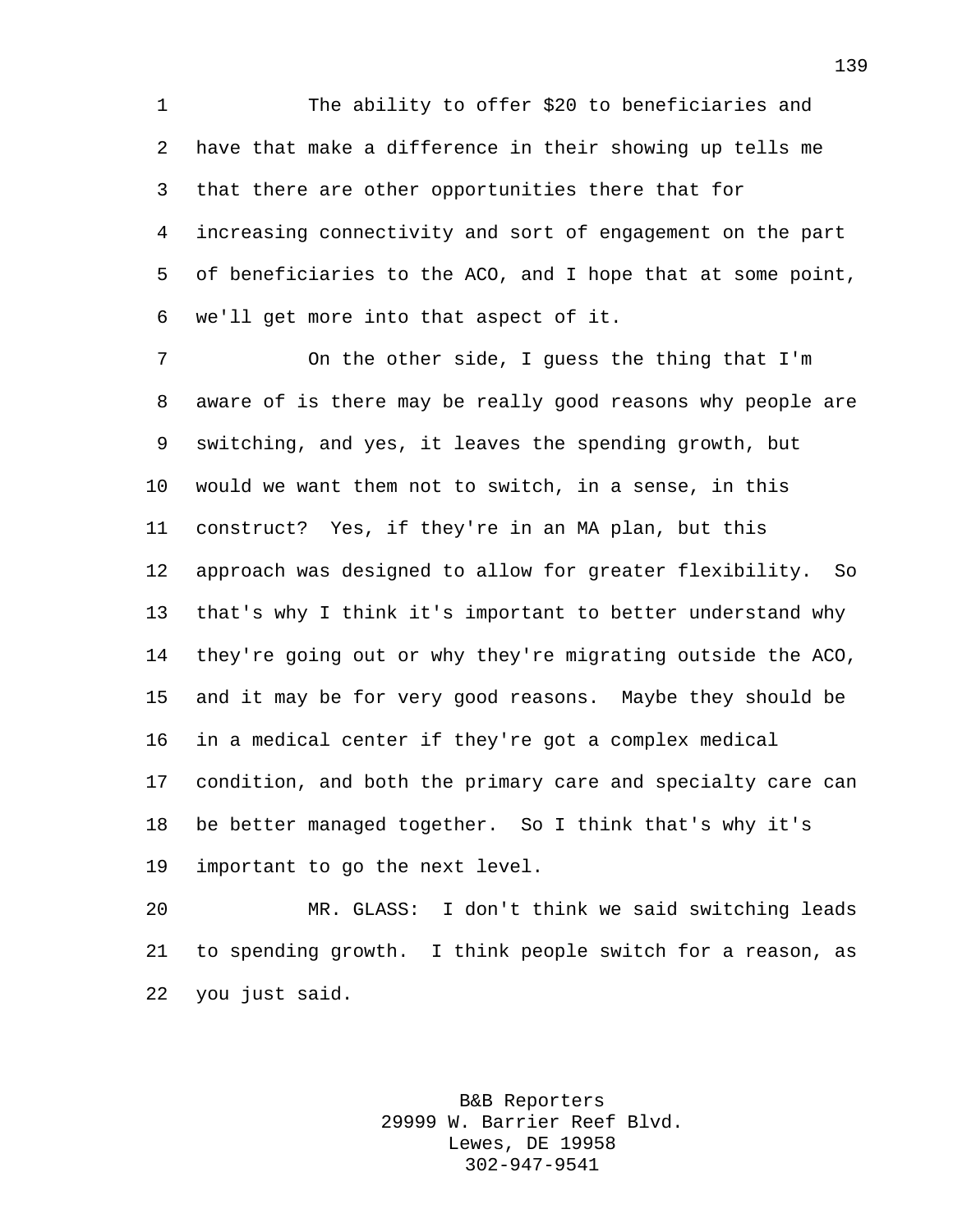1 MS. BUTO: Right.

 MR. GLASS: And they get sick. They start seeing other doctors.

 MS. BUTO: That growth won't occur. MR. GLASS: I know from my own experience -- MS. BUTO: Wherever, yeah. 7 MR. GLASS: -- changes in health status are usually not good. It's going to cost you money, and it's going to be seeing a lot of doctors. And so the switching causes -- MS. BUTO: You're saying the spending growth would occur -- MR. GLASS: Exactly. Right. 14 MS. BUTO: -- wherever they are. I'm just saying that the switching itself might be a very rational thing and driven by the right clinical consideration. DR. CROSSON: Okay. So we are running out of our allotted time. I've got David, Brian, Pat, Warner, Karen, and Sue, and I think that will be the end of the discussion. David.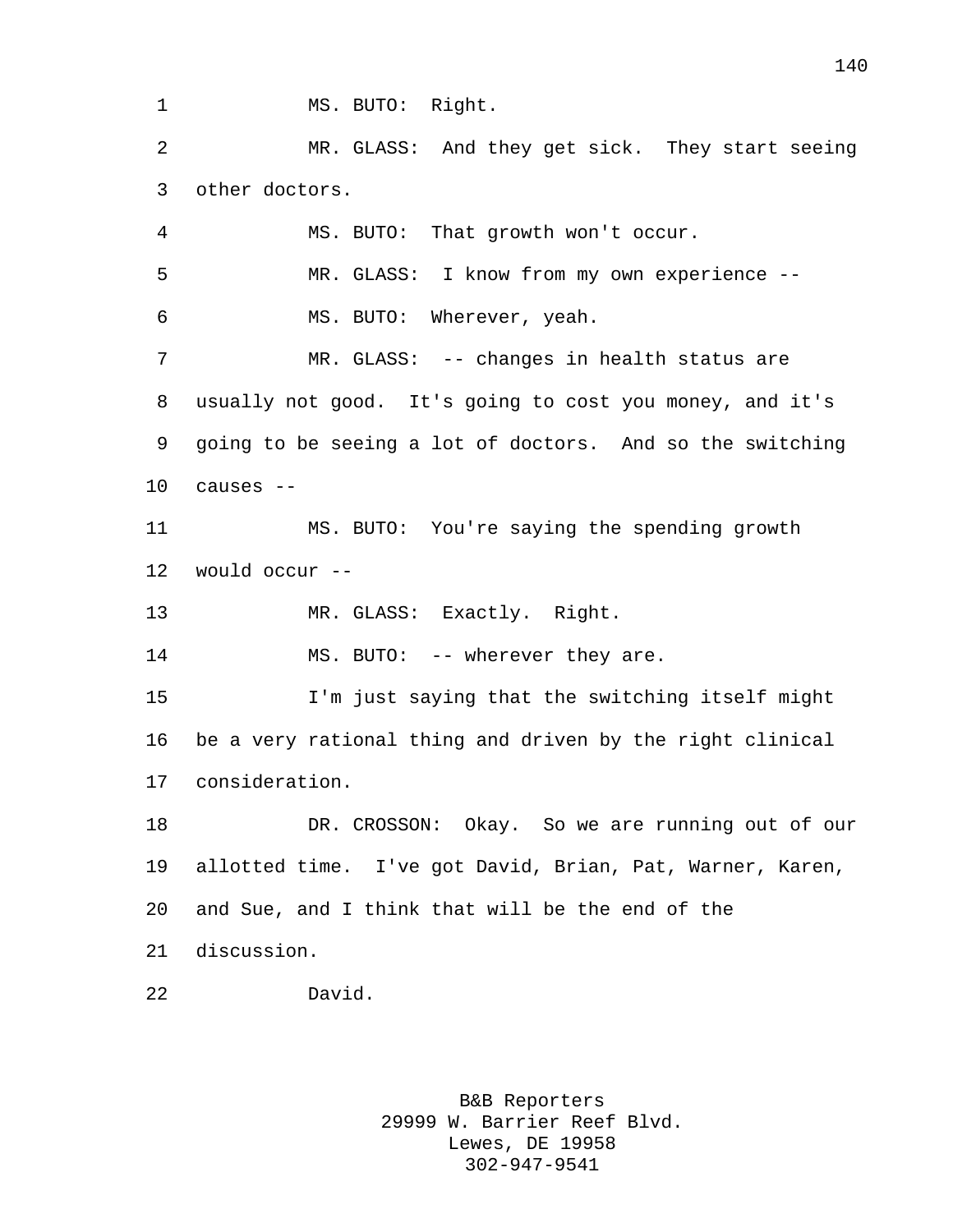DR. GRABOWSKI: Thanks again for this work. On page 1, you write this paper examines the effect of the MSSP on Medicare program spending, and you have these three sections in the report, the first looking at performance relative to the benchmarks; the second, performance relative to counterfactuals, seeing some of the work from the literature, and then the third, this descriptive examination of switches.

 I would argue based on that goal of wanting to look at the effect on Medicare program spending that only that second section is really meeting that overall objective, and Dana has already made this point, but I'll make it again. Benchmarks don't equal counterfactuals, and I don't know that that section belongs in here. I think it just confuses. The benchmarks are really important to the participating organizations, but they're not important to Medicare program spending.

 I'll quickly note my colleague Michael McWilliams actually had bumper stickers printed up that said "Benchmarks do not equal counterfactuals." I'm going to get one for Jeff, and, Jeff, we're going to put in on your car at the next meeting. We'll go out and --

> B&B Reporters 29999 W. Barrier Reef Blvd. Lewes, DE 19958 302-947-9541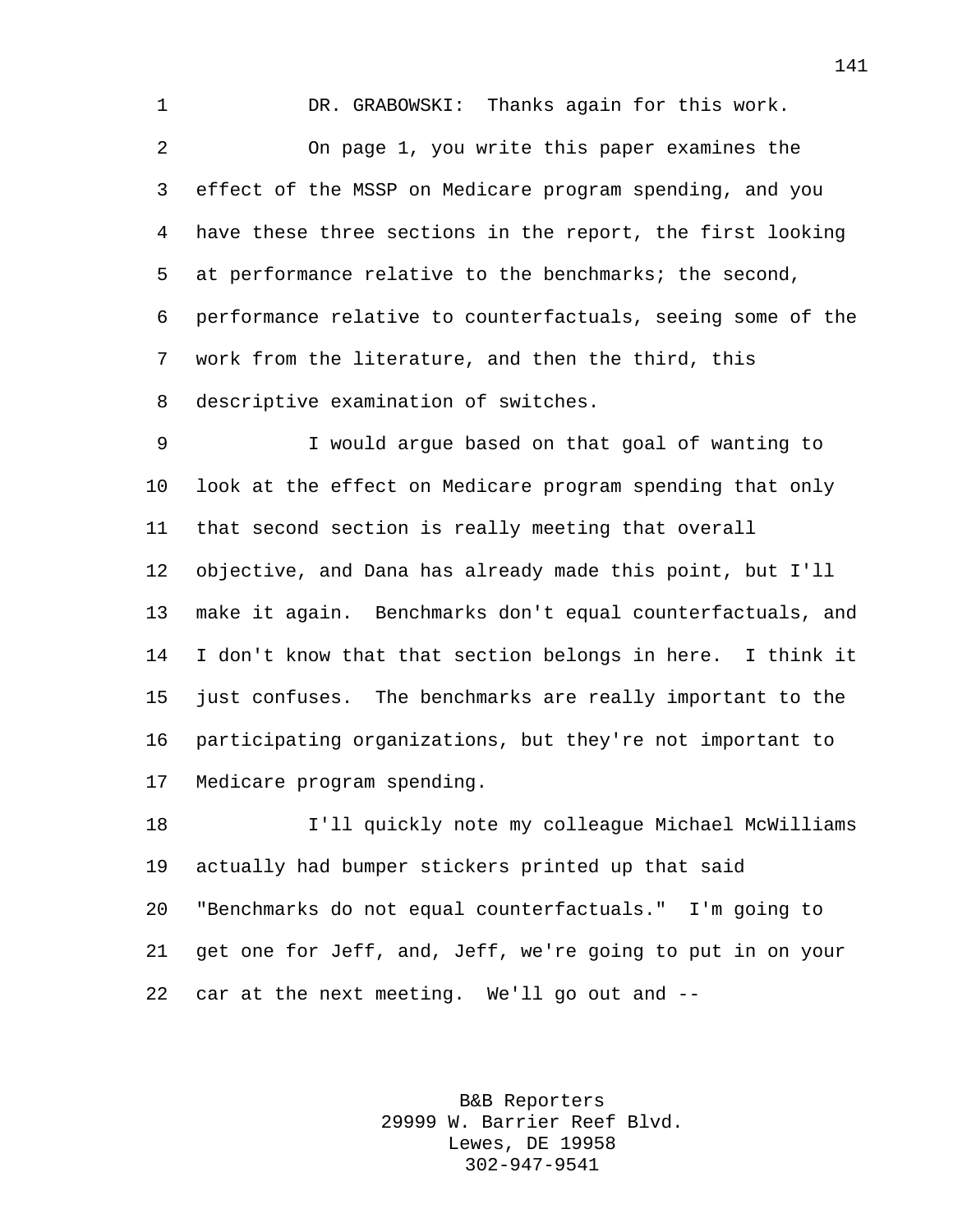1 [Laughter.]

 DR. STENSLAND: If that's not going to elevate my cool status, I don't know what will.

 DR. GRABOWSKI: I don't know what will. That's right. That's right. I think it would look great on your car, though, Jeff.

 DR. CROSSON: Let me just point out you've got a great football team over there. I think that makes much more sense.

 DR. GRABOWSKI: That's right. Right, right. DR. DeSALVO: It's going to be great until the Saints crush them.

13 [Laughter.]

 DR. SAFRAN: I just want to mention that I have that bumper sticker.

16 DR. GRABOWSKI: There you go.

17 [Laughter.]

 DR. GRABOWSKI: Is it on your car, though, Dana? DR. CROSSON: All right.

 DR. GRABOWSKI: The other point I wanted to make, quickly -- I'll come back -- I touched on this in Round 1, but the switchers are not random. They're a highly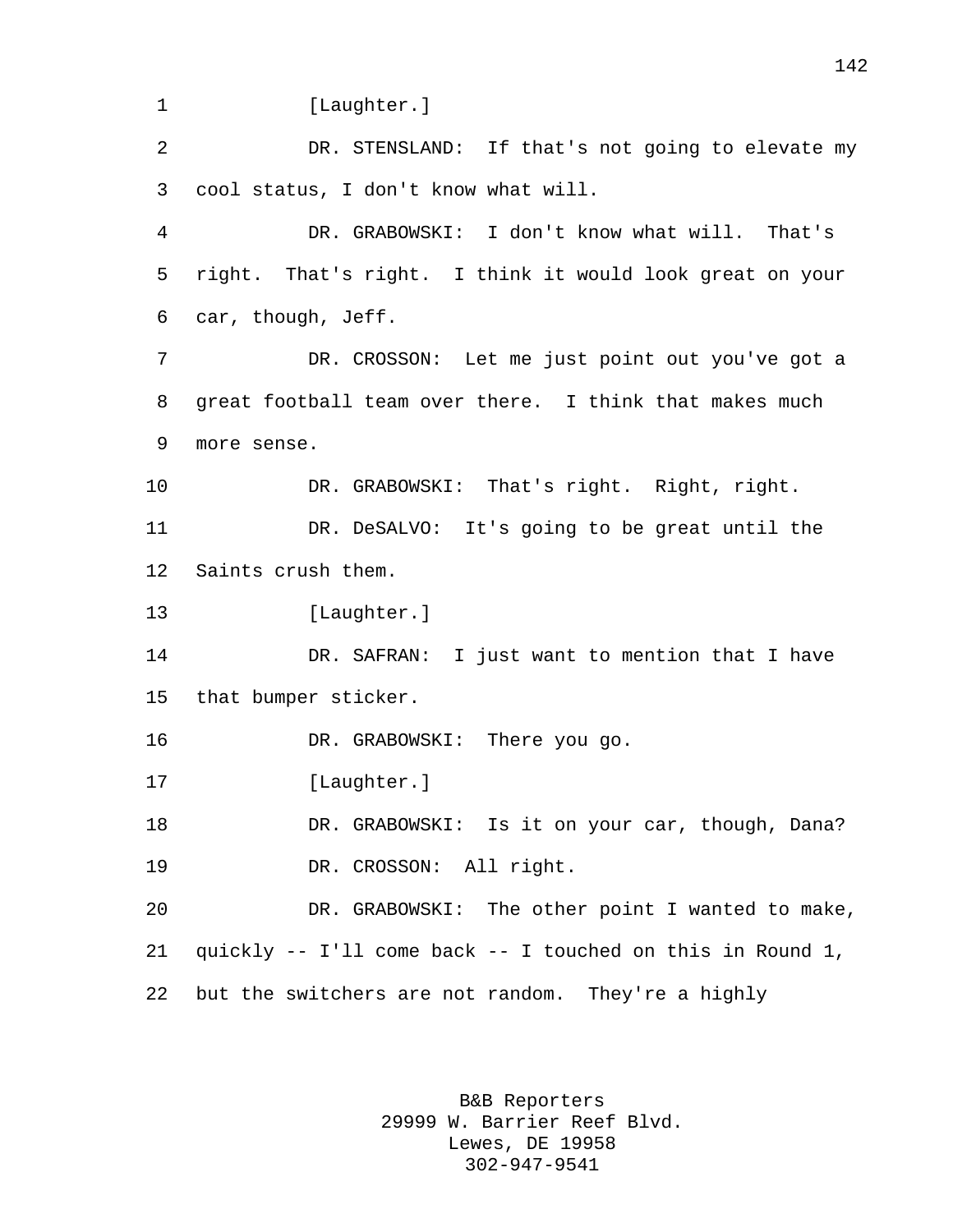selected group and I just worry that we have this change in health status which leads to this change in provider which ultimately leads to this change in assignment. There's something very different about these individuals. So I think Dana framed that nicely. It's a really challenging course and we want an expert driver. But I worry, even with an expert driver, that we're not going to be able to navigate it. It's really hard to kind of do this with propensity-matching and actually come up with a good counterfactual.

 So I'll say I remain skeptical about whether we can actually do that. So thanks.

13 DR. CROSSON: Brian.

 DR. DeBUSK: Thanks again on a really insightful chapter. I really enjoyed the analysis. And like so many others have said, I think studying and understanding the switchers is obviously a huge component of this.

 I'll tell you the prospective assignment feels like progress. It does clearly seem like it's a step forward. But we're in a pretty awkward situation here because, you know, as we've talked about now, this clearly isn't an endpoint. This is a way point, at best.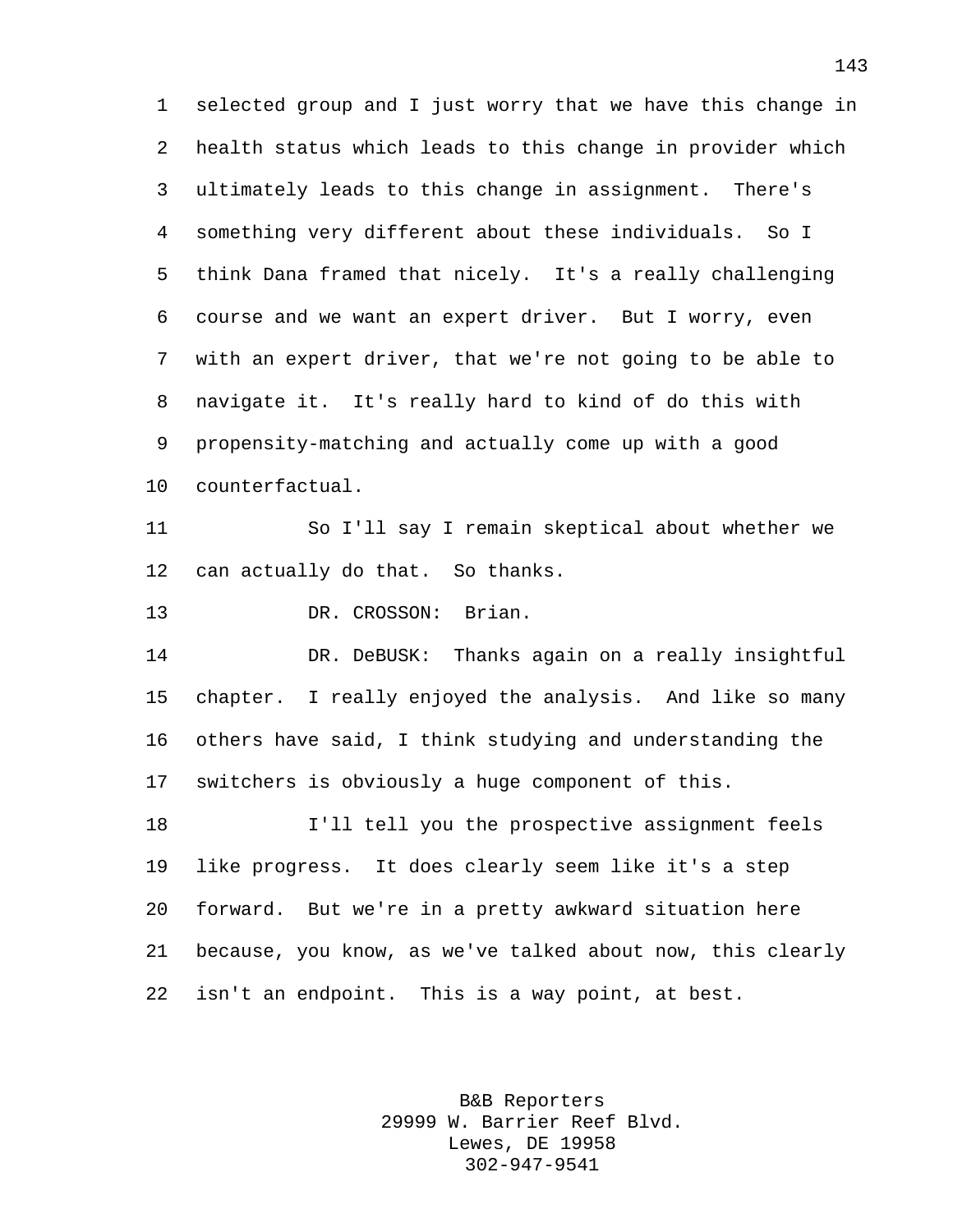And so I think we're going to be tasked with trying to push forward on even better ways to do this attribution in this assignment, and what I was going to encourage here is really two-fold. Number one, you know, from what we've learned from the switchers, I don't know that we can conveniently put someone in this box or in that box and say this is the person that's responsible. We may have to take more of a hybrid approach, where we do bring some retrospective ideas and some prospective ideas together, and maybe even do some cross-attribution or some mixed attribution. And, I mean, we can follow up with emails with that.

 But I think having something that's more continuous, where someone doesn't have to leap from one ACO to the other may, at least, for analytic purposes, help us understand the nature of these transitions, because I could see someone being attributed to one ACO, getting sick, racking up claims in this new ACO, triggering their basically cross, or their reattribution, and then once they resolve going right back to their original ACO. So let's think about, you know, are there more continuous ways to do, again, some type of cross-assignment or a more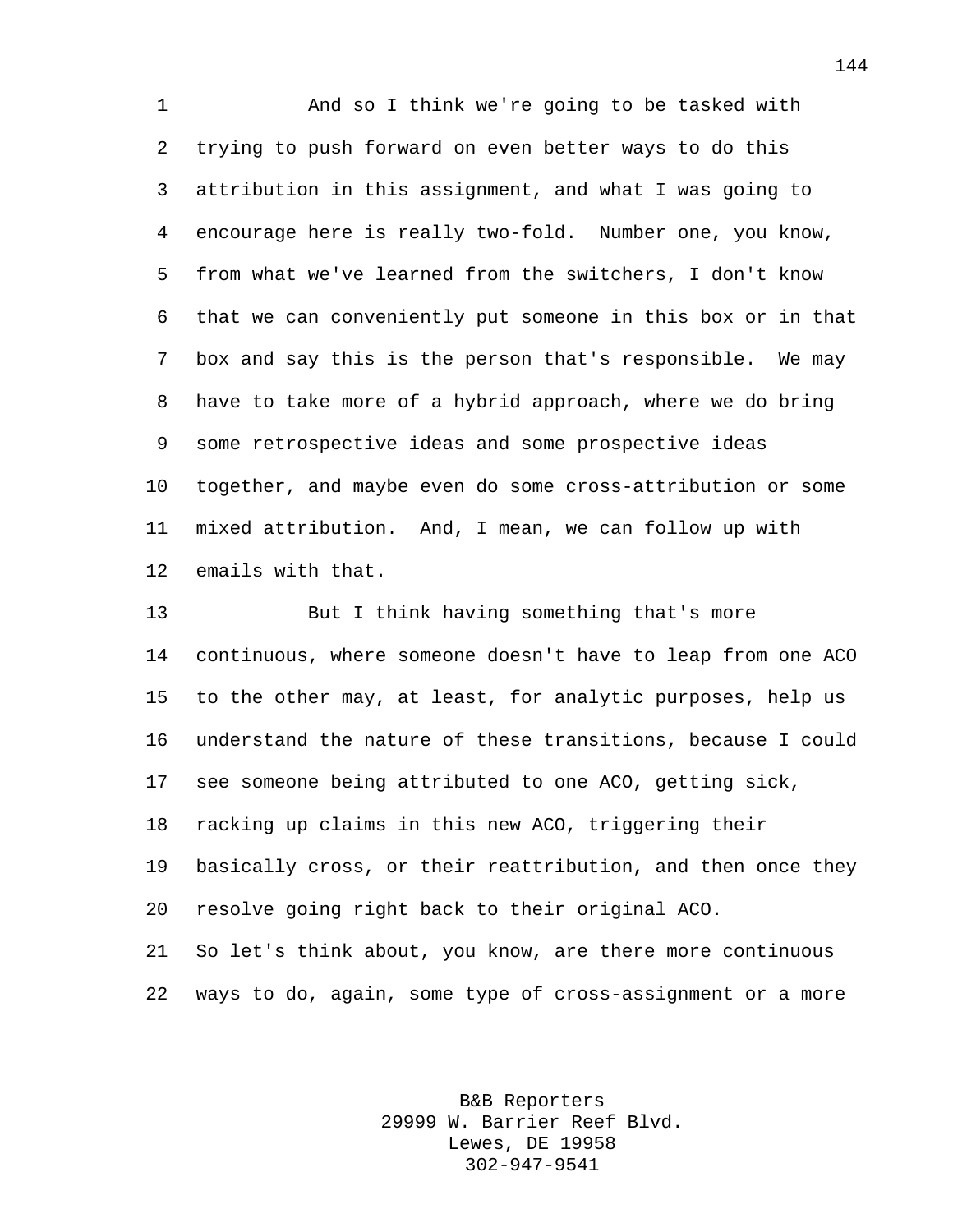continuous type of assignment, even that could be claims-based.

 The other thing I was going to mention, too, is I think the analytics are only going to get us so far, and I think Kathy briefly alluded to the idea of beneficiary engagement, you know, if you were focusing on the \$20 payment for a healthy visit. I still ultimately think we're going to have to do something to engage beneficiaries, and sort of, to me, the obvious mechanism would be some type, ultimately -- I'm probably going to get thrown out of here for this -- but ultimately some type of surcharge for people who insist on unmanaged care. If I don't want to identify a primary care physician, I don't want to participate in an ACO, and I don't want to enroll in MA, ultimately, we're going to have to capture that cost. Is it a \$12, is it an \$18 surcharge on your Part B premium? I don't know.

 But at some point we need to recognize the fact that people who insist on not participating in any of the choices in front of them are costing the system extra money, and I think that may be the beneficiary engagement mechanism that we need to also address some of these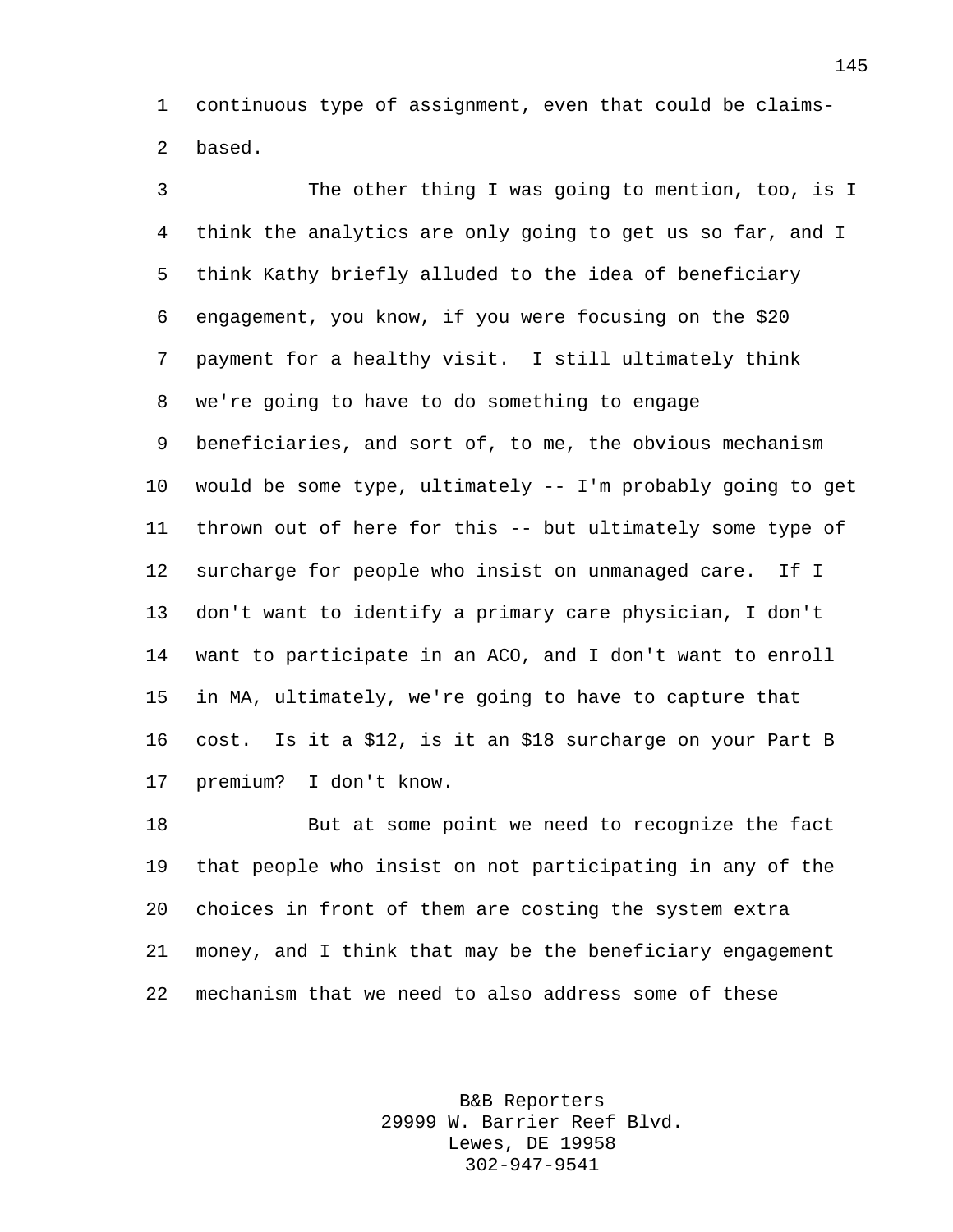attribution issues with ACOs.

 DR. CROSSON: Great. Pat. MS. WANG: Thanks. Again, I commend you on the work and I think it's really important, and I think, just for the record, to state clearly, I think that the work is important to keep evolving the ACO program and to keep getting better and better and better at this. The discussion around switchers is really important and people have raised all of the relevant points. Attribution models, even in managed care plans, are phenomenally difficult because we may think that somebody should recognize their PCP as, you know, the person in charge of coordinating everything, but human behavior often is not like that. And people will say, "You're my PCP but I go get my care someplace else," and you just have to recognize that as human behavior. But the thing that is raises to me -- and I think

 the work is important and needs to keep going -- but what it raises to me is that ACOs are still such a partial and segmented solution, and that that is one of the reasons that we're spending a lot of time talking about why are people switching, you know, et cetera, et cetera. And it's

> B&B Reporters 29999 W. Barrier Reef Blvd. Lewes, DE 19958 302-947-9541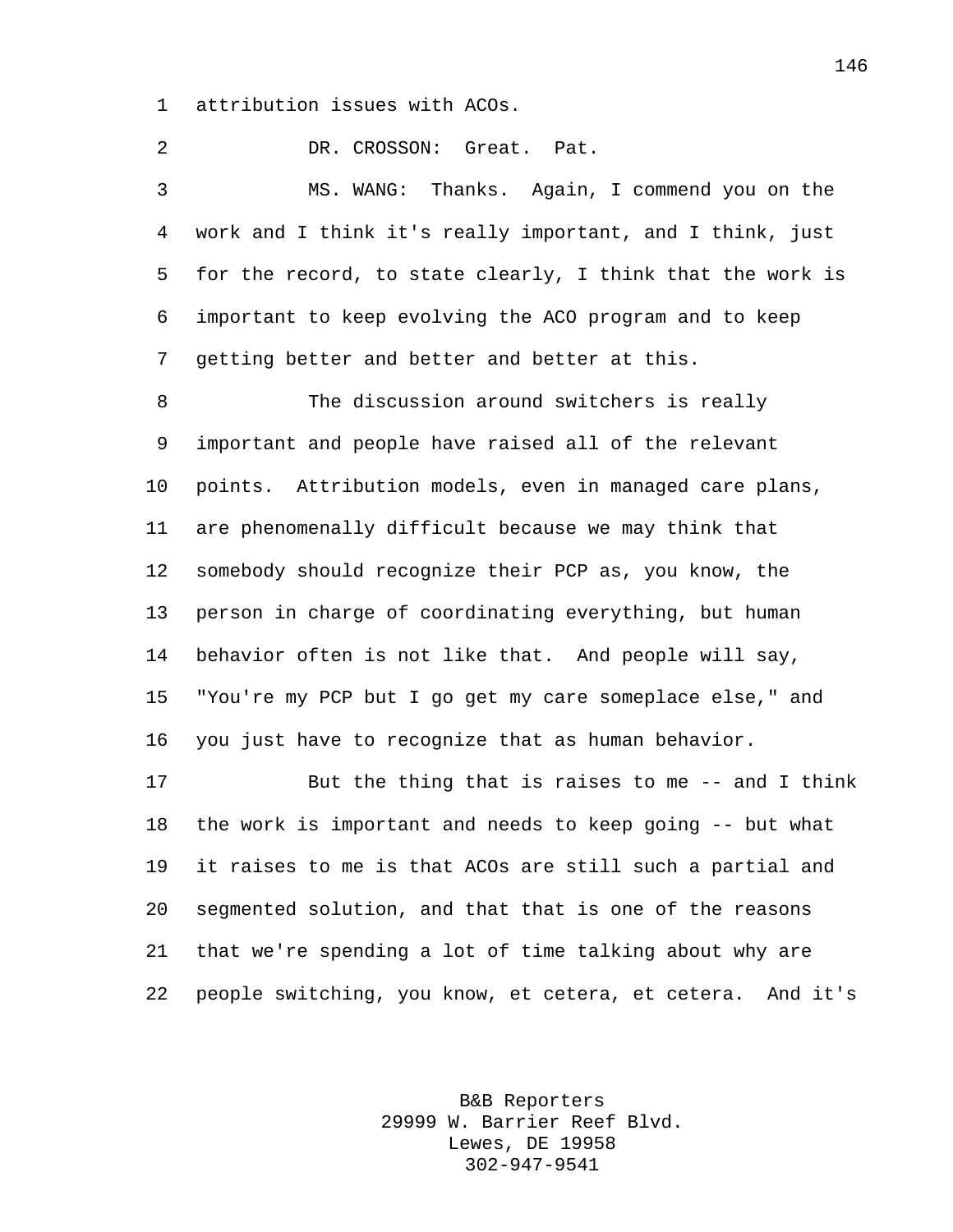good, what are the characteristics of switchers; it's fine. But the goal, ultimately, is that those people who switch because they develop a serious health condition, or move to a different part of town, are still in an organized care delivery system that does the best job possible for them. Their health outcome may change because they might be gravely ill, so at that point they're really in an acute situation. You just want the care to be good.

 And so, you know, I would just observe that over time, hopefully, this archipelago of ACOs will be connected into some sort of continent. Like ideally, you'd think about there's a regional ACO, because there are switchers. People are always going to switch for some reasons. You just want to make sure that they're moving from one organized delivery system into another organized delivery system. So we have a ways to go there.

 One of the reasons that I asked about change or evaluation of Part D spending, and I understand that it's not part of the ACO's responsibility. I do think it's important to look at, because if you look at total program spending it's a big part of total program spending. And part of the reason to try to understand whether there are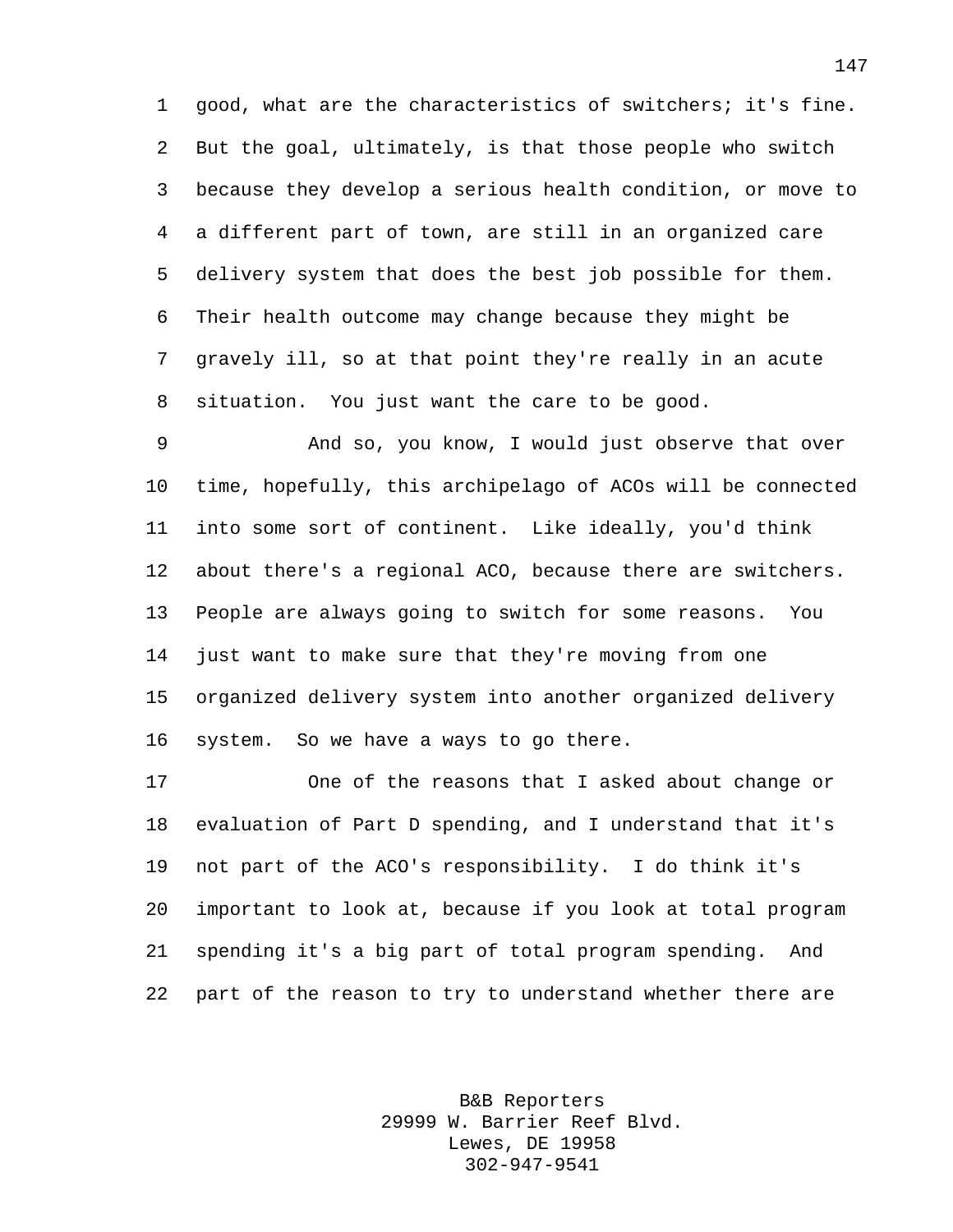any changes there is precisely because the ACO is not responsible for it. I think that we would want to know whether there are changes in care patterns that are producing, you know, changes in spending growth, up or down, that may be related to parts of the benefit package that are not the responsibility of the group that is charged with managing that population. Substitute medical care with increased prescribing would not be a good thing, but you kind of want to know that.

 Over time -- and I don't know how to do this -- but it would be great for ACO members, who are, by definition, enrolled in freestanding PDPs, that don't really have quality metrics that are tied to health outcomes, to somehow align to what the ACOs are trying to do. Jonathan, you know, I think really vividly described yesterday the consequence of non-adherence to medications when somebody shows up in the hospital and it creates all kinds of problems for them. It would be great if, at some point, ACOs, who are managing those kinds of outcomes, could have aligned incentives and data-sharing with PDPs who right now have no -- there's no star measure for a PDP for med adherence, for example. You know, to somehow, over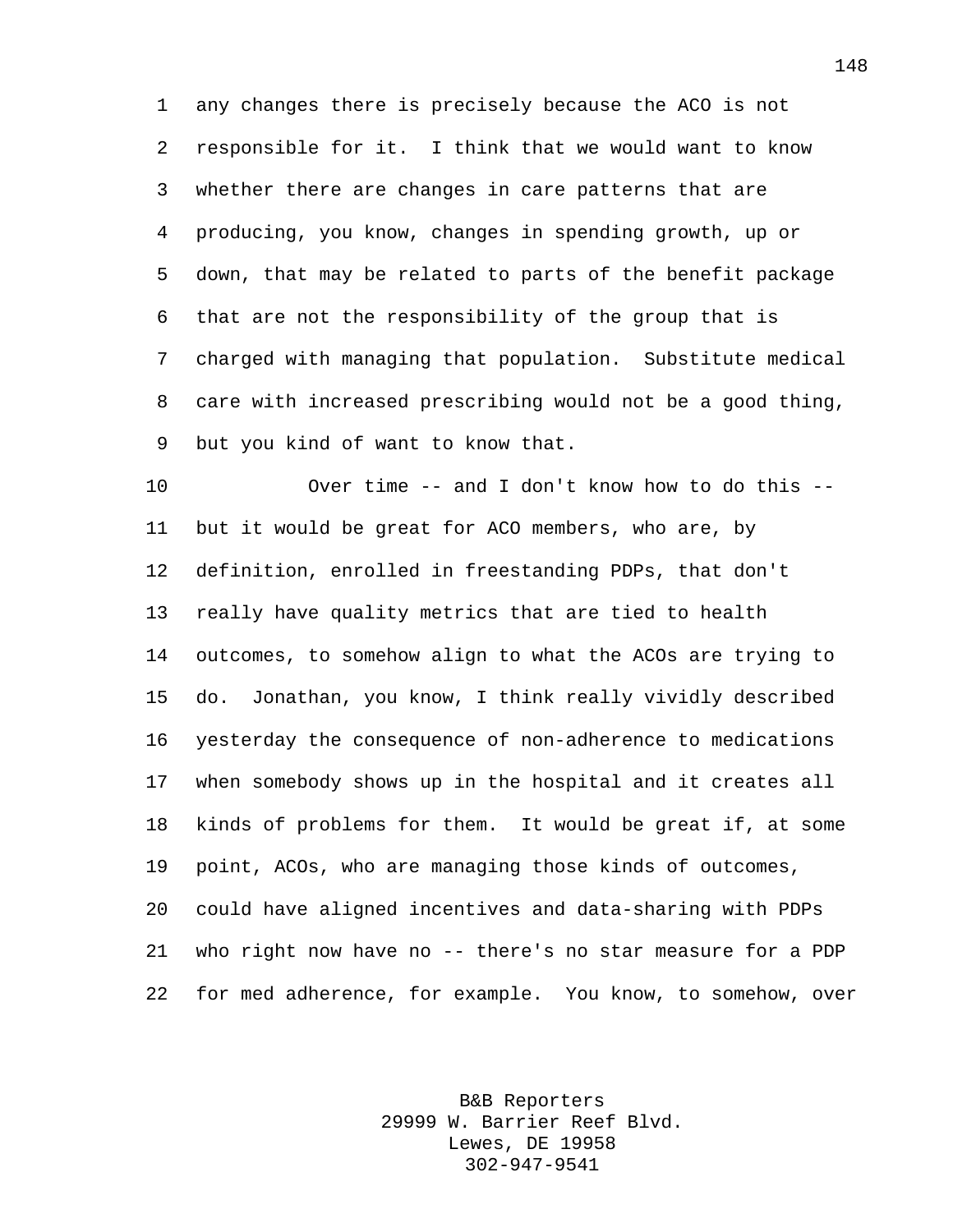time, examine how those linkages might be made so that at some point they're connected, because it's hard to imagine an ACO managing a Part D benefit but there might be something in between.

 I'm not in favor of kind of pushing ACOs down the road of do your own utilization management. It's an incredibly costly enterprise. It has a lot involved in it. It's not just, you know, decide what you think should be approved, not approved. It will never go -- it's a different model than insurance and a capitated model, so it will never take that final step. But I think that, to me, the goal and the drive of ACOs is to create a more coordinated, connected delivery system that can fit into a better fee-for-service system, a better MA system, and, ultimately, those should be the two pathways for beneficiaries.

 DR. CROSSON: So, pat, this question you raise about integration between ACOs and Part D is on our work plan.

Warner.

 MR. THOMAS: I'll be brief, given the timing. First of all, I was actually pleased with the result, and I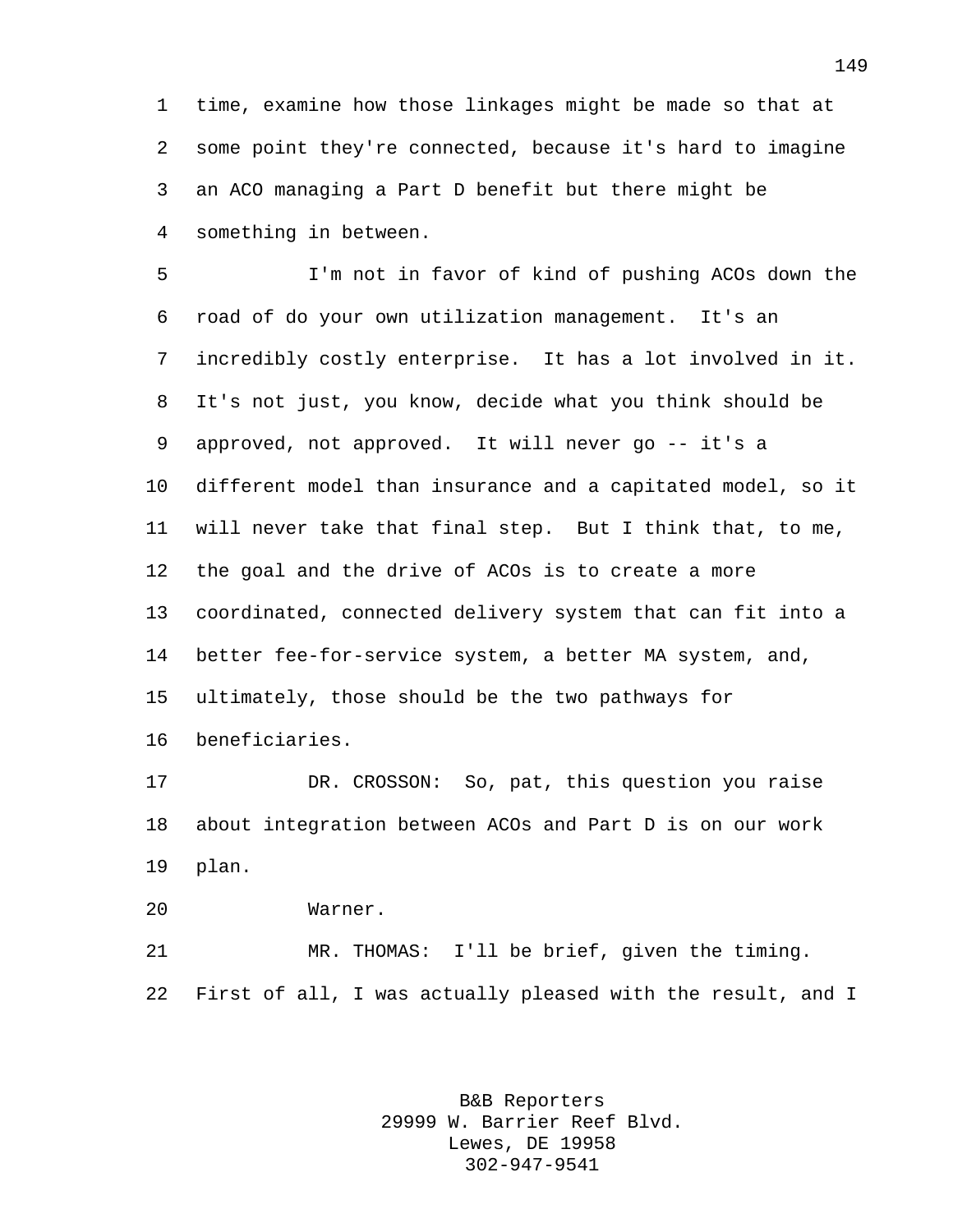think given the short time period that ACOs have been in existence, I think we are seeing results. So I hope that people feel like we're heading in the right direction here.

 I'm also not surprised with the fact that for folks that stay with the same ACO or stay with the same physician that they see better results. And it's one of the reasons I really think we should look at primary care assignment or physician assignment. If we need to broaden it, I think that's fine, but I do think having people -- we're seeing this with our own employees. You know, once we went to primary care assignment they identify with that person, they create more of a system, they understand that they are part of a system. So I think the better we can explain that and help people understand that I think the better off we will be.

 So I would just -- hopefully we can take away from this a positive view of what's happening here, and what's going to, I think, continue to push people down the road of more risk and more downside exposure so that there is more innovation around changing care, and I think we'll continue to see positive results. But I'd really like to see us take on the idea of educating beneficiaries, being

> B&B Reporters 29999 W. Barrier Reef Blvd. Lewes, DE 19958 302-947-9541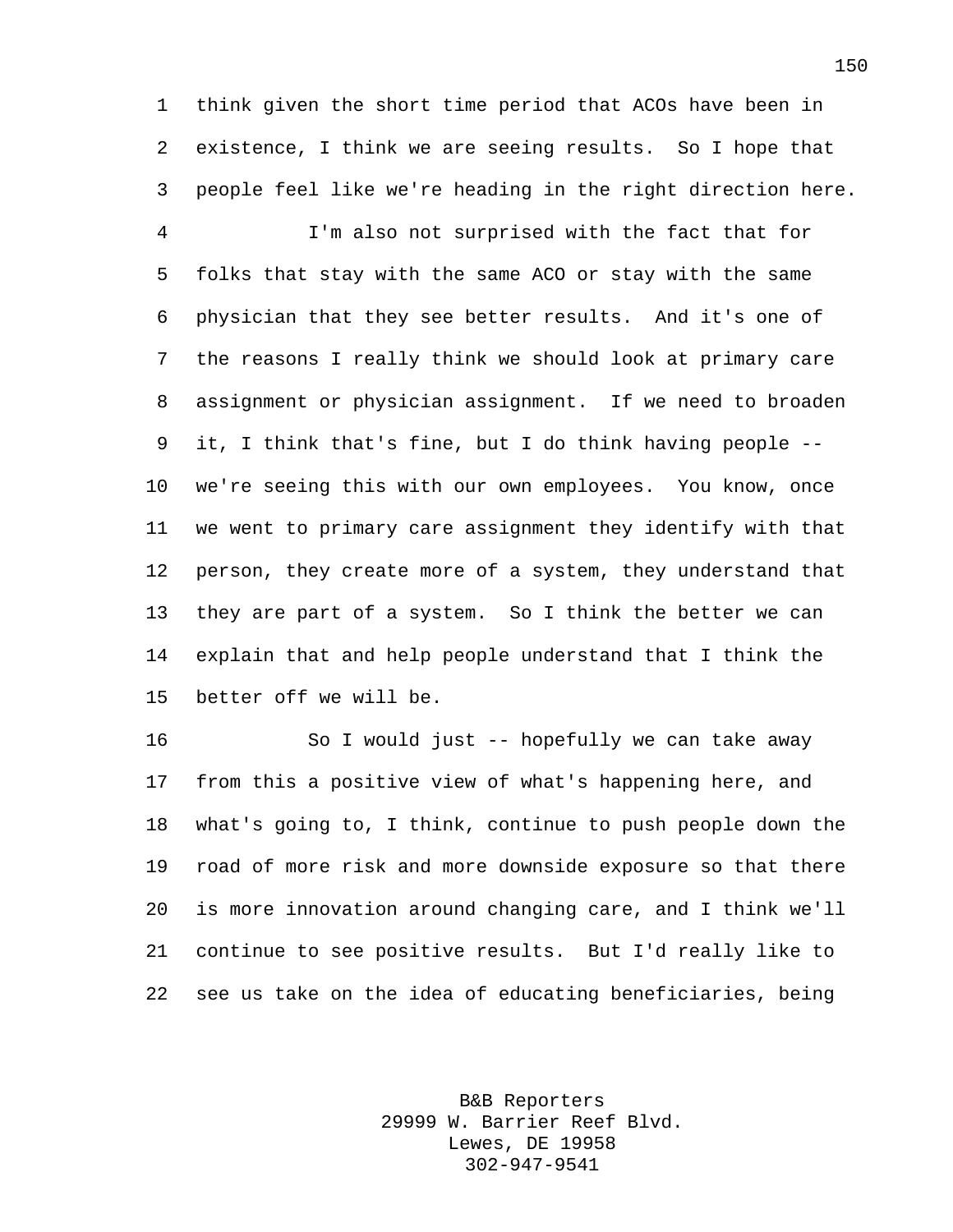able to interact with beneficiaries in a much, much more direct way, and also this idea of primary care or physician assignment.

 DR. CROSSON: Thank you, Warner. Karen, a brief Drew Brees kind of factual would be allowed.

 DR. DeSALVO: Like where he's best throwing passes -- short.

 I want to just maybe underline some themes, that it seems that the program, as designed originally, or conceived, was to get people into better care management, and it's really, in some ways, maybe we're seeing some claims avoidance behavior. And so that care management piece, I feel like when the beneficiaries switch or for whatever reason are no longer part of the ACO, it's almost like they're being released into the fee-for-service wild, and that's the time when they may need the most care coordination, because they're having a lot of complexity. So the implication is along the lines of what Pat just shared, and Warner, that we really need to think about a world in which this is not a side business but there is accountability entity responsible for total health and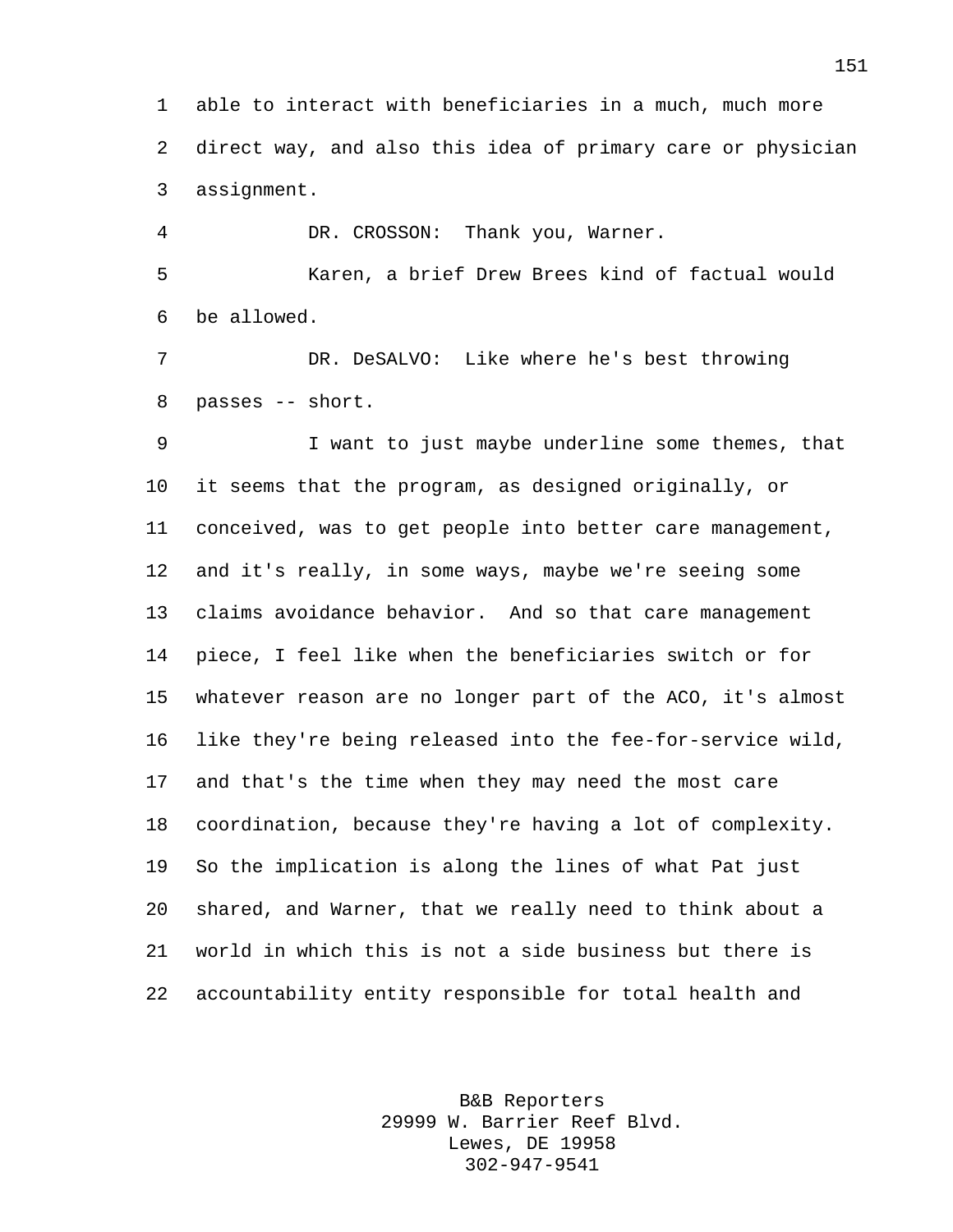total cost of every Medicare beneficiary, so that they have a quarterback to help manage their care.

 I want to just make two other points. One is that some of the physician results make me think about aligned incentives also, in that there's some writing from that world of physician ACOs that more proximate incentives, proximate understanding about quality and outcomes and also alignment really does change some of the practice behavior on the front lines, a little bit of what came up in this conversation with Bruce. So it's maybe not a comment but a question I'd love to tease out a little bit of. Is there something about that importance of aligning the incentives for the physicians? It's not just having an accountable entity.

 And the final point is about selection, which is there are lots of ways. It seems that there's claims avoidance and selection happening. I just want to put on your radar the world in which big data is allowing plans to not just look back at who was in the hospital and was expensive but look forward and do that using retail data and social data. And it's turning into an entire industry that -- and most of its conception is about claims

> B&B Reporters 29999 W. Barrier Reef Blvd. Lewes, DE 19958 302-947-9541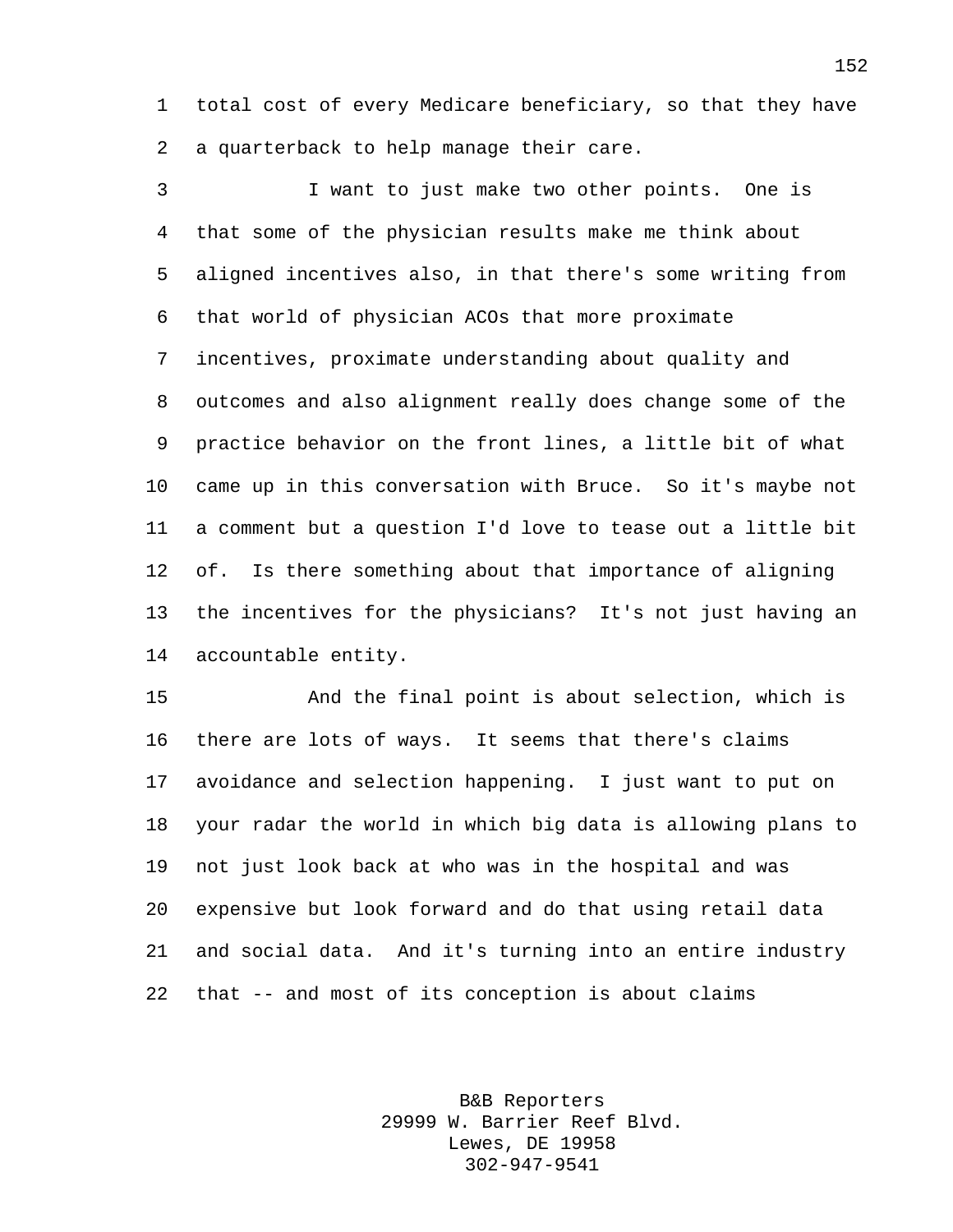avoidance, how to not allow people into your plan, but in its best format could be a real opportunity for care management to help identify people who are going to be in trouble, and wrap your arms around them and help them into the future.

Thank you.

7 DR. CROSSON: Thank you, Karen. And Sue. MS. THOMPSON: I will also be brief. But thank you again for this chapter. And, David, I think it was you who said in the beginning of your remarks that this is data from 2015 and '16, and there are a lot of changes coming in '19, that I just think it's important for us to put in context here. What we are looking at here in '15 and '16 are primarily, predominantly ACOs that were upside only, and in '19 -- and I think it's important in terms of sort of the pace and the urgency, those of us who are in ACOs are feeling about the impact that the changes in '19 are going to make on continued enthusiasm for remaining in ACOs. I mean, basically the risk coding and the quality becomes just baseline expectation. We're rebasing. So there's going to be a lot of industry sort of, "Oh, my god, do I want to stay here or not?"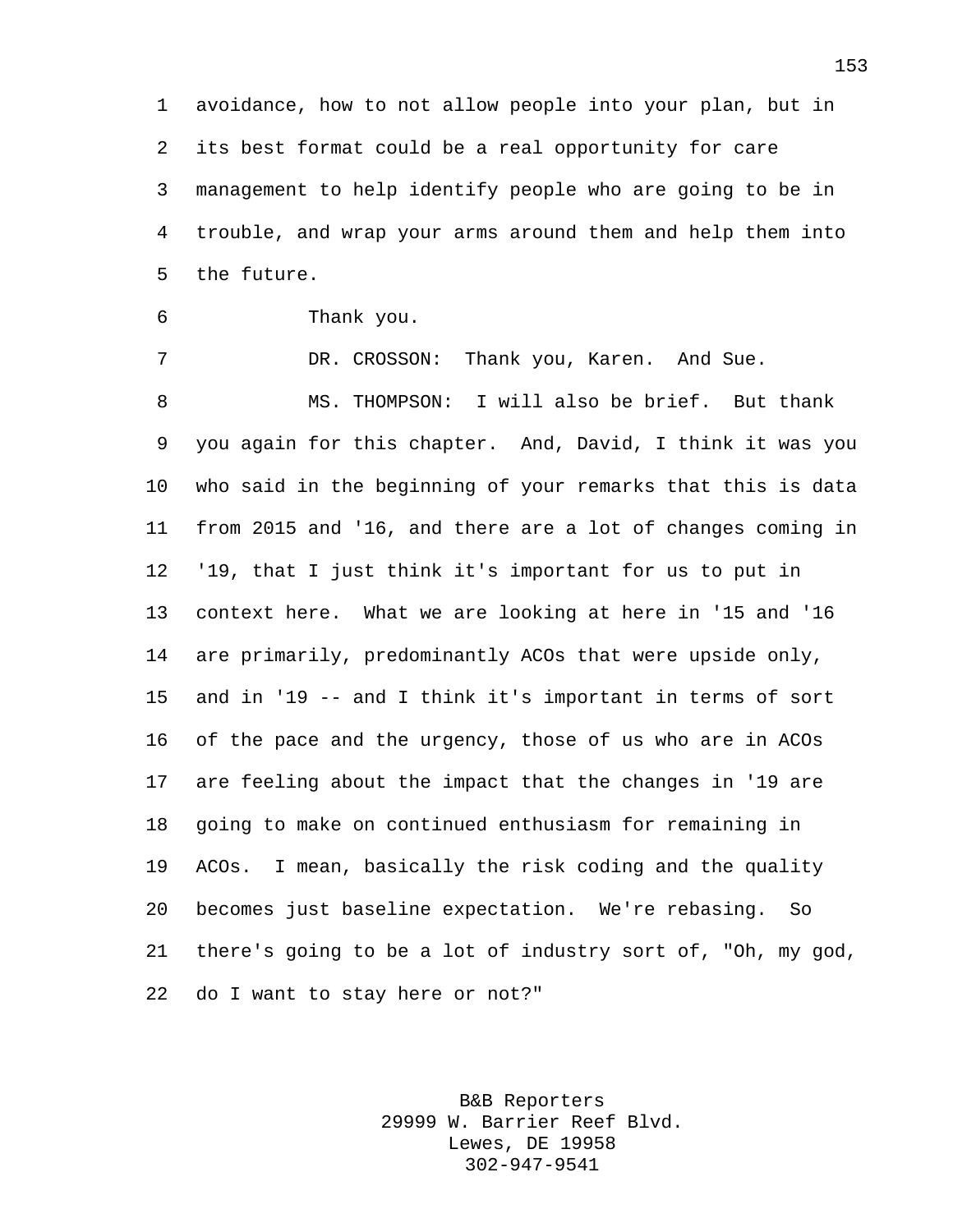So I agree with Warner. This is probably the most enthusiastic I have felt the Commissioners about ACOs, despite the fact, you know, the results are still in question. But I would remind everyone, what we're looking at here is upside only ACOs. So just to keep that in perspective.

7 A couple of points I want to make. On page 5 you did reference the Pioneer ACO, predominantly urban. I am fairly familiar with one that was quite rural and quite small, so don't forget those organizations out there that are cost-based, that are rural, that probably have specialists providing primary care, that are probably messing up the whole specialist attribution model. Because I don't want to lose that portion of our country in staying engaged in this work, thinking that they're somehow going to be outside and exempted from. Just a call-out for the old rural Pioneer ACO. Thanks.

 DR. CROSSON: Thank you, Sue, and thank you, Jeff, for this breakthrough research, and David and Luis for the presentation, and thanks to the Commissioners for this discussion, the pathway to value-based payment leading to better care and less expense for beneficiaries in the